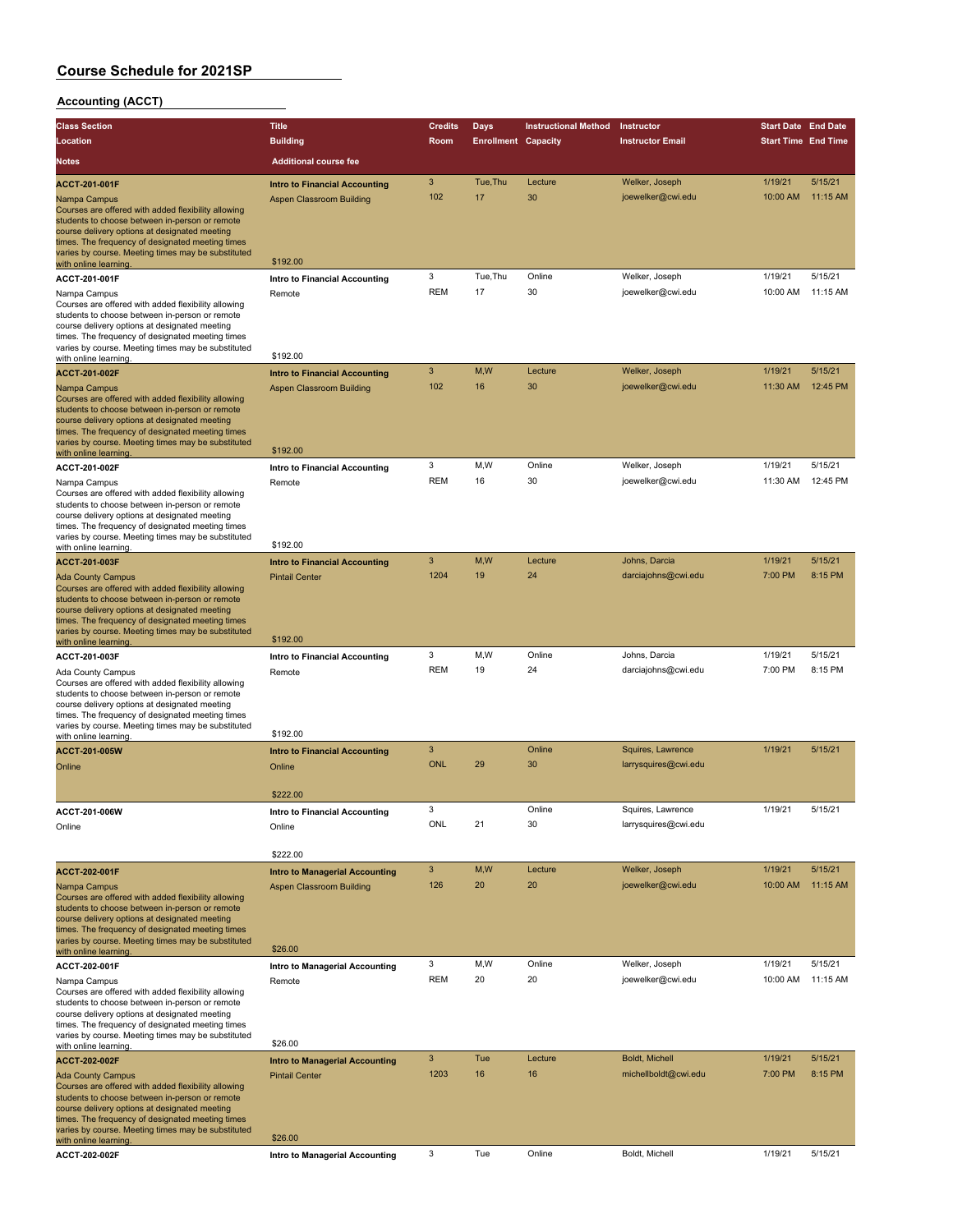| <b>Class Section</b>                                                                                                                                                                                                                                                                                      | <b>Title</b>                          | <b>Credits</b> | Days                       | <b>Instructional Method</b> | Instructor              | <b>Start Date End Date</b> |         |
|-----------------------------------------------------------------------------------------------------------------------------------------------------------------------------------------------------------------------------------------------------------------------------------------------------------|---------------------------------------|----------------|----------------------------|-----------------------------|-------------------------|----------------------------|---------|
| Location                                                                                                                                                                                                                                                                                                  | <b>Building</b>                       | Room           | <b>Enrollment Capacity</b> |                             | <b>Instructor Email</b> | <b>Start Time End Time</b> |         |
| <b>Notes</b>                                                                                                                                                                                                                                                                                              | <b>Additional course fee</b>          |                |                            |                             |                         |                            |         |
| Ada County Campus<br>Courses are offered with added flexibility allowing<br>students to choose between in-person or remote<br>course delivery options at designated meeting<br>times. The frequency of designated meeting times<br>varies by course. Meeting times may be substituted                     | Remote                                | <b>REM</b>     | 16                         | 16                          | michellboldt@cwi.edu    | 7:00 PM                    | 8:15 PM |
| with online learning.                                                                                                                                                                                                                                                                                     | \$26.00                               |                |                            |                             |                         |                            |         |
| ACCT-202-003W                                                                                                                                                                                                                                                                                             | <b>Intro to Managerial Accounting</b> | 3              |                            | Online                      | Welker, Joseph          | 1/19/21                    | 5/15/21 |
| Online                                                                                                                                                                                                                                                                                                    | Online                                | <b>ONL</b>     | 30                         | 30                          | joewelker@cwi.edu       |                            |         |
|                                                                                                                                                                                                                                                                                                           | \$56.00                               |                |                            |                             |                         |                            |         |
| ACCT-202-004F                                                                                                                                                                                                                                                                                             | <b>Intro to Managerial Accounting</b> | 3              | Tue, Thu                   | Lecture                     | Welker, Joseph          | 1/19/21                    | 5/15/21 |
| Nampa Campus<br>Courses are offered with added flexibility allowing<br>students to choose between in-person or remote                                                                                                                                                                                     | Aspen Classroom Building              | 126            | 17                         | 20                          | joewelker@cwi.edu       | 8:30 AM                    | 9:45 AM |
| course delivery options at designated meeting<br>times. The frequency of designated meeting times<br>varies by course. Meeting times may be substituted<br>with online learning.                                                                                                                          | \$26.00                               |                |                            |                             |                         |                            |         |
| <b>ACCT-202-004F</b>                                                                                                                                                                                                                                                                                      | <b>Intro to Managerial Accounting</b> | 3              | Tue, Thu                   | Online                      | Welker, Joseph          | 1/19/21                    | 5/15/21 |
| Nampa Campus<br>Courses are offered with added flexibility allowing<br>students to choose between in-person or remote<br>course delivery options at designated meeting<br>times. The frequency of designated meeting times<br>varies by course. Meeting times may be substituted<br>with online learning. | Remote<br>\$26.00                     | <b>REM</b>     | 17                         | 20                          | joewelker@cwi.edu       | 8:30 AM                    | 9:45 AM |
| ACCT-251-001                                                                                                                                                                                                                                                                                              | <b>Income Tax Assistance</b>          | $\mathbf{1}$   | M                          | Lab B                       | Boldt, Michell          | 1/19/21                    | 5/15/21 |
| Nampa Campus                                                                                                                                                                                                                                                                                              | Academic Building                     | 201            | 5                          | 18                          | michellboldt@cwi.edu    | 1:00 PM                    | 3:00 PM |
|                                                                                                                                                                                                                                                                                                           | \$0.00                                |                |                            |                             |                         |                            |         |
| ACCT-251-001                                                                                                                                                                                                                                                                                              | <b>Income Tax Assistance</b>          | $\mathbf{1}$   | M                          | Lab <sub>B</sub>            | Welker, Joseph          | 1/19/21                    | 5/15/21 |
| Nampa Campus                                                                                                                                                                                                                                                                                              | <b>Academic Building</b>              | 201            | 5                          | 18                          | joewelker@cwi.edu       | 1:00 PM                    | 3:00 PM |
|                                                                                                                                                                                                                                                                                                           | \$0.00                                |                |                            |                             |                         |                            |         |
|                                                                                                                                                                                                                                                                                                           |                                       |                |                            |                             |                         |                            |         |

#### **Admin Specialist (ADMS)**

| <b>Class Section</b>       | <b>Title</b>                          | <b>Credits</b> | Days                       | <b>Instructional Method</b> | Instructor              | Start Date End Date        |         |
|----------------------------|---------------------------------------|----------------|----------------------------|-----------------------------|-------------------------|----------------------------|---------|
| Location                   | <b>Building</b>                       | Room           | <b>Enrollment Capacity</b> |                             | <b>Instructor Email</b> | <b>Start Time End Time</b> |         |
| <b>Notes</b>               | <b>Additional course fee</b>          |                |                            |                             |                         |                            |         |
| ADMS-112-001W              | <b>Office Procedures</b>              | $\mathbf{3}$   |                            | Online                      | Barham, Stephanie       | 1/19/21                    | 5/15/21 |
| Online                     | Online                                | <b>ONL</b>     | 17                         | 30                          | stephaniebarham@cwi.edu |                            |         |
|                            |                                       |                |                            |                             |                         |                            |         |
|                            | \$30.00                               |                |                            |                             |                         |                            |         |
| ADMS-133-001W              | <b>Business English</b>               | 3              |                            | Online                      | Barham, Stephanie       | 1/19/21                    | 5/15/21 |
| Online                     | Online                                | ONL            | 24                         | 25                          | stephaniebarham@cwi.edu |                            |         |
|                            | \$114.00                              |                |                            |                             |                         |                            |         |
| ADMS-133-002W              | <b>Business English</b>               | $\mathbf{3}$   |                            | Online                      | Barham, Stephanie       | 1/19/21                    | 5/15/21 |
| Online                     | Online                                | <b>ONL</b>     | 5                          | 25                          | stephaniebarham@cwi.edu |                            |         |
|                            |                                       |                |                            |                             |                         |                            |         |
|                            | \$114.00                              |                |                            |                             |                         |                            |         |
| ADMS-145-001W              | <b>Adv Office Information Systems</b> | 3              |                            | Online                      | Barham, Stephanie       | 1/19/21                    | 5/15/21 |
| Online                     | Online                                | <b>ONL</b>     | 15                         | 20                          | stephaniebarham@cwi.edu |                            |         |
|                            |                                       |                |                            |                             |                         |                            |         |
|                            | \$136.00                              |                |                            |                             |                         |                            |         |
| ADMS-231-003W              | <b>Business Writing</b>               | $\mathbf{3}$   |                            | Online                      | Barham, Stephanie       | 1/19/21                    | 5/15/21 |
| Online                     | Online                                | <b>ONL</b>     | 24                         | 25                          | stephaniebarham@cwi.edu |                            |         |
|                            | \$115.00                              |                |                            |                             |                         |                            |         |
| ADMS-245-001W              | <b>The Virtual Office</b>             | 3              |                            | Online                      | Barham, Stephanie       | 1/19/21                    | 5/15/21 |
| Online                     | Online                                | ONL            | 25                         | 25                          | stephaniebarham@cwi.edu |                            |         |
|                            |                                       |                |                            |                             |                         |                            |         |
|                            | \$30.00                               |                |                            |                             |                         |                            |         |
| ADMS-290-001W              | <b>Admin Specialist Capstone</b>      | $\overline{3}$ |                            | Online                      | Barham, Stephanie       | 1/19/21                    | 5/15/21 |
| Online                     | Online                                | <b>ONL</b>     | 12                         | 20                          | stephaniebarham@cwi.edu |                            |         |
|                            | \$30.00                               |                |                            |                             |                         |                            |         |
| ADMS-293-003               | <b>Admin Specialist Internship</b>    | 3              |                            | Lab A                       | Barham, Stephanie       | 1/19/21                    | 5/15/21 |
| <b>Community Locations</b> | Community Location                    | <b>CMTY</b>    | 1                          | 10                          | stephaniebarham@cwi.edu |                            |         |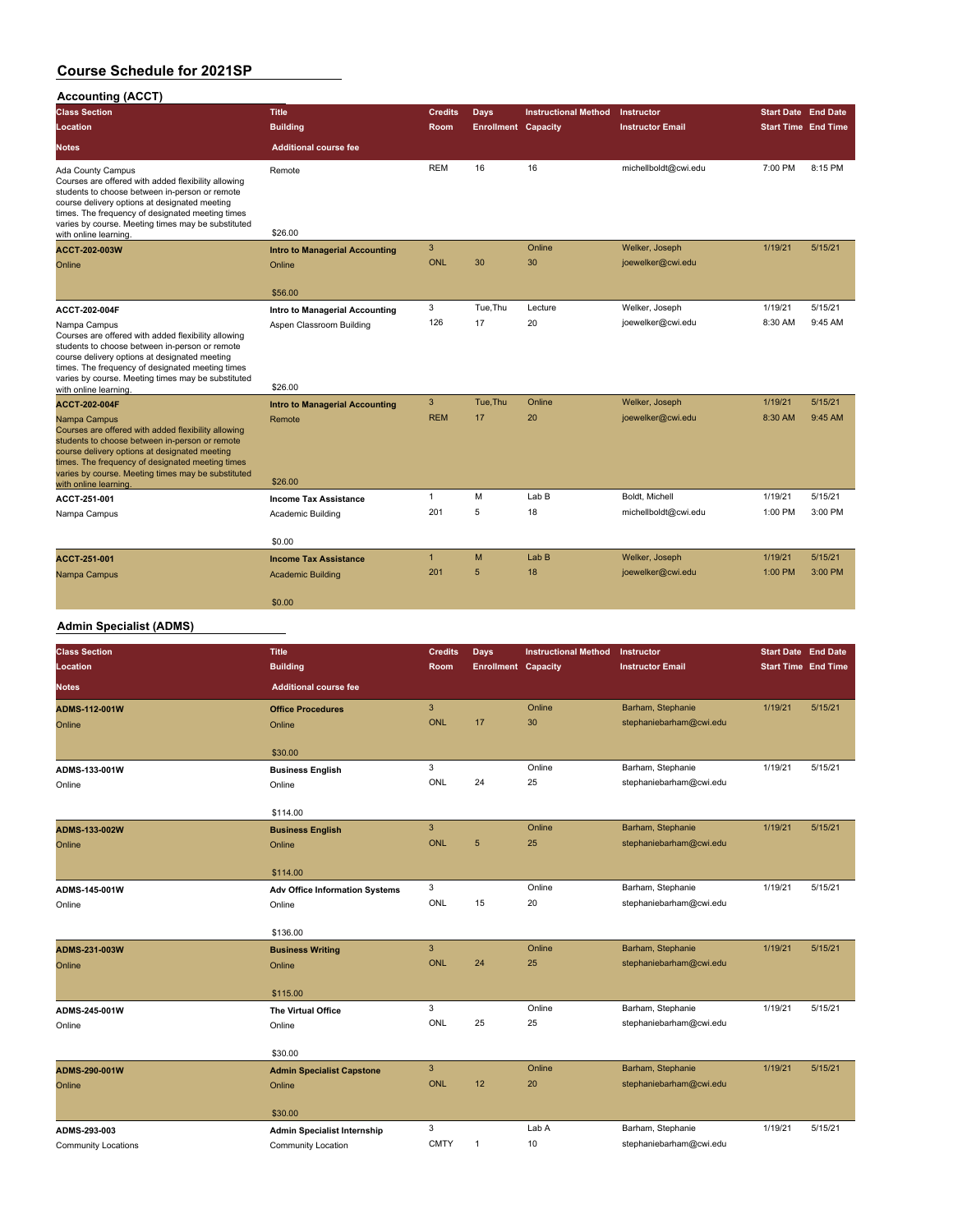| <b>Admin Specialist (ADMS)</b> |                              |                |                            |                                 |                         |                            |
|--------------------------------|------------------------------|----------------|----------------------------|---------------------------------|-------------------------|----------------------------|
| <b>Class Section</b>           | Title                        | <b>Credits</b> | <b>Days</b>                | Instructional Method Instructor |                         | <b>Start Date End Date</b> |
| Location                       | <b>Building</b>              | Room           | <b>Enrollment Capacity</b> |                                 | <b>Instructor Email</b> | <b>Start Time End Time</b> |
| <b>Notes</b>                   | <b>Additional course fee</b> |                |                            |                                 |                         |                            |

Instructor Permission Required.  $$0.00$ 

#### **Adv Mechatronics Engnr (AMET)**

| <b>Class Section</b>                    | <b>Title</b>                                                       | <b>Credits</b>          | Days                       | <b>Instructional Method</b> | Instructor                               | <b>Start Date End Date</b> |                     |
|-----------------------------------------|--------------------------------------------------------------------|-------------------------|----------------------------|-----------------------------|------------------------------------------|----------------------------|---------------------|
| Location                                | <b>Building</b>                                                    | Room                    | <b>Enrollment Capacity</b> |                             | <b>Instructor Email</b>                  | <b>Start Time End Time</b> |                     |
| Notes                                   | <b>Additional course fee</b>                                       |                         |                            |                             |                                          |                            |                     |
| AMET-120-001                            | <b>Basc Electrcty &amp; DC Electrncs</b>                           | 4                       | M, Tue, W, Thu Lecture     |                             | Novak, Robert                            | 1/19/21                    | 3/13/21             |
| Nampa Campus                            | <b>Micron Education Center</b>                                     | 2138                    | 8                          | 15                          | robertnovak@cwi.edu                      | 8:00 AM                    | 9:50 AM             |
|                                         |                                                                    |                         |                            |                             |                                          |                            |                     |
|                                         | \$93.50                                                            | $\overline{\mathbf{c}}$ |                            | Lab B                       |                                          |                            | 3/13/21             |
| AMET-120L-001<br>Nampa Campus           | <b>Electrcty &amp; DC Electrncs Lab</b><br>Micron Education Center | 2138                    | M,Tue,W<br>8               | 15                          | Novak, Robert<br>robertnovak@cwi.edu     | 1/19/21<br>10:00 AM        | 12:20 PM            |
|                                         |                                                                    |                         |                            |                             |                                          |                            |                     |
|                                         | \$200.00                                                           |                         |                            |                             |                                          |                            |                     |
| AMET-130-001                            | <b>AC Electronics</b>                                              | 4                       | M, Tue, W, Thu Lecture     |                             | Novak, Robert                            | 3/15/21                    | 5/15/21             |
| Nampa Campus                            | <b>Micron Education Center</b>                                     | 2138                    | 8                          | 15                          | robertnovak@cwi.edu                      | 8:00 AM                    | 9:50 AM             |
|                                         | \$0.00                                                             |                         |                            |                             |                                          |                            |                     |
| AMET-130L-001                           | <b>AC Electronics Lab</b>                                          | $\overline{c}$          | M,Tue,W                    | Lab B                       | Novak, Robert                            | 3/15/21                    | 5/15/21             |
| Nampa Campus                            | Micron Education Center                                            | 2138                    | 8                          | 15                          | robertnovak@cwi.edu                      | 10:00 AM                   | 12:30 PM            |
|                                         |                                                                    |                         |                            |                             |                                          |                            |                     |
|                                         | \$105.00                                                           |                         |                            |                             |                                          |                            |                     |
| AMET-135-001                            | <b>Indstry Hnd Tool &amp; Wrkplc Sfty</b>                          | $\mathbf{1}$<br>2138    | Thu<br>8                   | Lecture<br>15               | Novak, Robert<br>robertnovak@cwi.edu     | 1/19/21<br>10:00 AM        | 3/13/21<br>11:50 AM |
| Nampa Campus                            | <b>Micron Education Center</b>                                     |                         |                            |                             |                                          |                            |                     |
|                                         | \$20.00                                                            |                         |                            |                             |                                          |                            |                     |
| AMET-140-001                            | <b>Analog Electronics</b>                                          | 3                       | F                          | Lecture                     | Palagi, Vincent                          | 1/19/21                    | 3/13/21             |
| Nampa Campus                            | Micron Education Center                                            | 2132                    | 12                         | 18                          | vincentpalagi@cwi.edu                    | 8:00 AM                    | 9:50 AM             |
|                                         |                                                                    |                         |                            |                             |                                          |                            |                     |
| AMET-140-001                            | \$0.00                                                             | $\mathbf{3}$            | M, Tue, W, Thu Lecture     |                             | Palagi, Vincent                          | 1/19/21                    | 3/13/21             |
| Nampa Campus                            | <b>Analog Electronics</b><br><b>Micron Education Center</b>        | 2132                    | 12                         | 18                          | vincentpalagi@cwi.edu                    | 8:00 AM                    | 8:50 AM             |
|                                         |                                                                    |                         |                            |                             |                                          |                            |                     |
|                                         | \$0.00                                                             |                         |                            |                             |                                          |                            |                     |
| AMET-140L-001                           | <b>Analog Electronics Lab</b>                                      | $\overline{2}$          | M, Tue, W, Thu Lab B       |                             | Palagi, Vincent                          | 1/19/21                    | 3/13/21             |
| Nampa Campus                            | Micron Education Center                                            | 2132                    | 12                         | 18                          | vincentpalagi@cwi.edu                    | 9:00 AM                    | 10:50 AM            |
|                                         | \$150.00                                                           |                         |                            |                             |                                          |                            |                     |
| AMET-150-001                            | <b>Digital Electronics</b>                                         | 3                       | F                          | Lecture                     | Hewett, Douglas                          | 3/15/21                    | 5/15/21             |
| Nampa Campus                            | <b>Micron Education Center</b>                                     | 2133                    | 12                         | 18                          | doughewett@cwi.edu                       | 8:00 AM                    | 9:50 AM             |
|                                         |                                                                    |                         |                            |                             |                                          |                            |                     |
|                                         | \$0.00                                                             | 3                       | M, Tue, W, Thu Lecture     |                             | Hewett, Douglas                          | 3/15/21                    | 5/15/21             |
| AMET-150-001<br>Nampa Campus            | <b>Digital Electronics</b><br>Micron Education Center              | 2133                    | 12                         | 18                          | doughewett@cwi.edu                       | 8:00 AM                    | 8:50 AM             |
|                                         |                                                                    |                         |                            |                             |                                          |                            |                     |
|                                         | \$0.00                                                             |                         |                            |                             |                                          |                            |                     |
| AMET-150-900W                           | <b>Digital Electronics</b>                                         | $\mathbf{3}$            |                            | Online                      | Horowitz, Irwin                          | 1/19/21                    | 5/15/21             |
| Online                                  | Online                                                             | <b>ONL</b>              | $6\phantom{1}$             | 12                          | irwinhorowitz@cwi.edu                    |                            |                     |
|                                         | \$0.00                                                             |                         |                            |                             |                                          |                            |                     |
| AMET-150L-001                           | <b>Digital Electronics Lab</b>                                     | $\overline{\mathbf{c}}$ | M.Tue.W.Thu Lab B          |                             | Hewett, Douglas                          | 3/15/21                    | 5/15/21             |
| Nampa Campus                            | Micron Education Center                                            | 2133                    | 12                         | 18                          | doughewett@cwi.edu                       | 9:00 AM                    | 10:50 AM            |
|                                         |                                                                    |                         |                            |                             |                                          |                            |                     |
|                                         | \$60.00                                                            | $\overline{2}$          | F                          | Lab B                       |                                          |                            |                     |
| AMET-150L-900H<br>Nampa Campus          | <b>Digital Electronics Lab</b><br><b>Micron Education Center</b>   | 2138                    | $6\phantom{1}$             | 12                          | Horowitz, Irwin<br>irwinhorowitz@cwi.edu | 1/19/21<br>2:00 PM         | 5/15/21<br>5:00 PM  |
|                                         |                                                                    |                         |                            |                             |                                          |                            |                     |
| Hybrid course - has an online component | \$60.00                                                            |                         |                            |                             |                                          |                            |                     |
| AMET-195-001                            | <b>Comp Programming &amp; Networking</b>                           | $\overline{a}$          | Thu                        | Lecture                     | Palagi, Vincent                          | 1/19/21                    | 5/15/21             |
| Nampa Campus                            | Micron Education Center                                            | 2132                    | 16                         | 18                          | vincentpalagi@cwi.edu                    | 1:00 PM                    | 2:50 PM             |
|                                         | \$0.00                                                             |                         |                            |                             |                                          |                            |                     |
| AMET-200-001                            | <b>Programmable Logic Controllers</b>                              | $\overline{\mathbf{c}}$ | Thu,F                      | Lecture                     | Sherrange, Andrew                        | 1/19/21                    | 3/13/21             |
| Nampa Campus                            | <b>Micron Education Center</b>                                     | 2143                    | $\boldsymbol{6}$           | 18                          | andysherrange@cwi.edu                    | 8:00 AM                    | 9:50 AM             |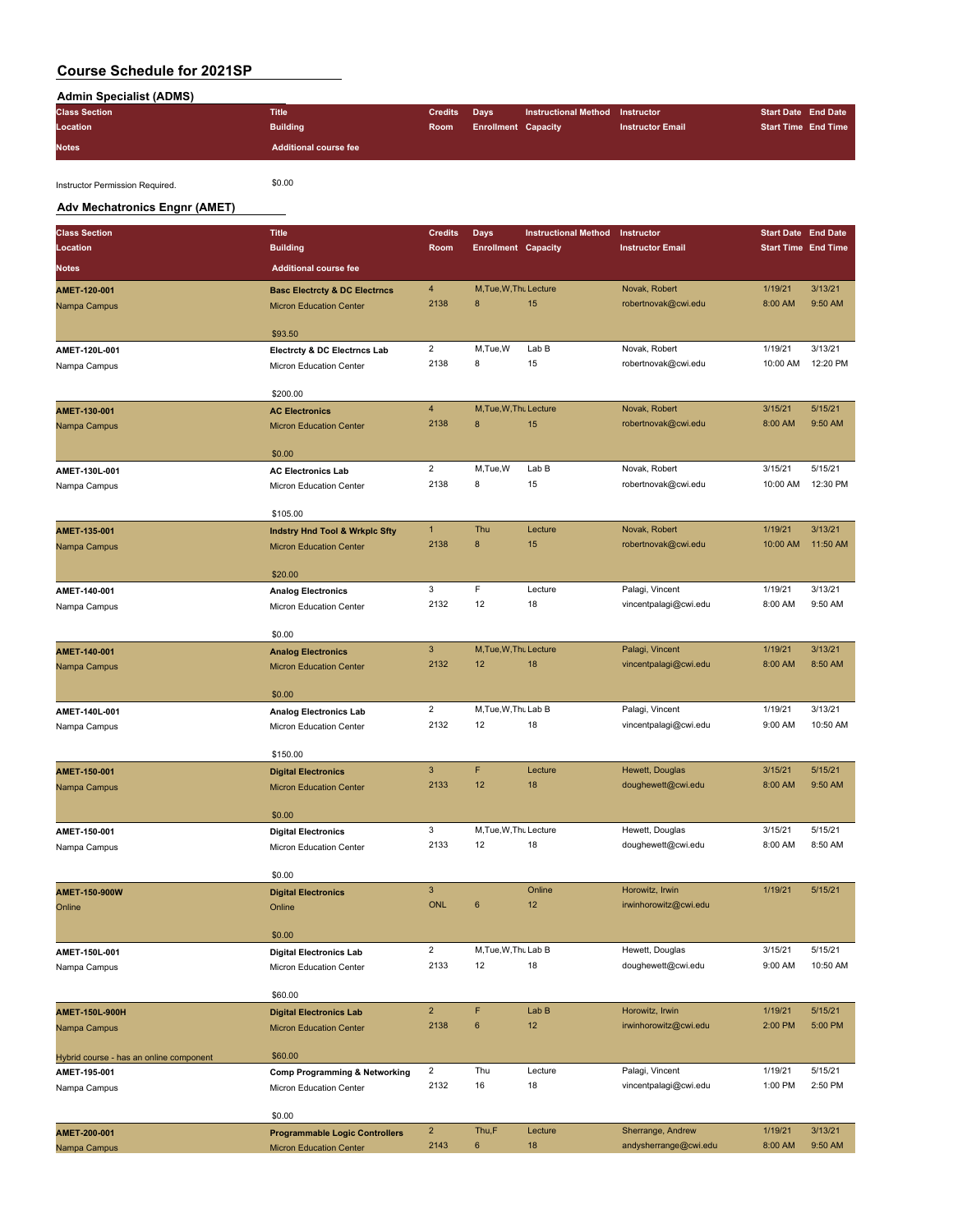#### **Adv Mechatronics Engnr (AMET)**

| <b>Class Section</b>                    | <b>Title</b>                                              | <b>Credits</b> | <b>Days</b>                | <b>Instructional Method</b> | Instructor              | <b>Start Date End Date</b> |          |
|-----------------------------------------|-----------------------------------------------------------|----------------|----------------------------|-----------------------------|-------------------------|----------------------------|----------|
| Location                                | <b>Building</b>                                           | Room           | <b>Enrollment Capacity</b> |                             | <b>Instructor Email</b> | <b>Start Time End Time</b> |          |
| Notes                                   | <b>Additional course fee</b>                              |                |                            |                             |                         |                            |          |
|                                         |                                                           |                |                            |                             |                         |                            |          |
|                                         | \$0.00                                                    |                |                            |                             |                         |                            |          |
| AMET-200L-001                           | Program Logic Controllers Lab                             | $\mathbf{1}$   | Thu,F                      | Lab B                       | Sherrange, Andrew       | 1/19/21                    | 3/13/21  |
| Nampa Campus                            | Micron Education Center                                   | 2143           | 6                          | 18                          | andysherrange@cwi.edu   | 10:00 AM                   | 11:50 AM |
|                                         |                                                           |                |                            |                             |                         |                            |          |
|                                         | \$0.00                                                    |                |                            |                             |                         |                            |          |
| AMET-210-001                            | <b>Microprocessor-Based Contrilrs</b>                     | $\overline{2}$ | Thu,F                      | Lecture                     | Palagi, Vincent         | 3/15/21                    | 5/15/21  |
| Nampa Campus                            | <b>Micron Education Center</b>                            | 2132           | 6                          | 18                          | vincentpalagi@cwi.edu   | 8:00 AM                    | 9:50 AM  |
|                                         | \$0.00                                                    |                |                            |                             |                         |                            |          |
| AMET-210L-001                           | <b>Microprocessor Controllrs Lab</b>                      | $\mathbf{1}$   | Thu,F                      | Lab B                       | Palagi, Vincent         | 3/15/21                    | 5/15/21  |
| Nampa Campus                            | Micron Education Center                                   | 2132           | 6                          | 18                          | vincentpalagi@cwi.edu   | 10:00 AM                   | 11:50 AM |
|                                         |                                                           |                |                            |                             |                         |                            |          |
|                                         | \$200.00                                                  |                |                            |                             |                         |                            |          |
| AMET-220-001                            | <b>Auto Cntrols &amp; Instrumentation</b>                 | $\mathbf{3}$   | M,Tue                      | Lecture                     | Sherrange, Andrew       | 1/19/21                    | 5/15/21  |
| Nampa Campus                            | <b>Micron Education Center</b>                            | 2143           | 8                          | 18                          | andysherrange@cwi.edu   | 8:00 AM                    | 9:15 AM  |
|                                         | \$0.00                                                    |                |                            |                             |                         |                            |          |
| AMET-220L-001                           | Auto Cntrls & Instrmnttn Lab                              | $\mathbf{1}$   | M,Tue                      | Lab B                       | Sherrange, Andrew       | 1/19/21                    | 5/15/21  |
| Nampa Campus                            | Micron Education Center                                   | 2143           | 8                          | 18                          | andysherrange@cwi.edu   | 9:30 AM                    | 11:50 AM |
|                                         |                                                           |                |                            |                             |                         |                            |          |
|                                         | \$0.00                                                    |                |                            |                             |                         |                            |          |
| AMET-230-001                            | <b>Industrial Robotics</b>                                | $\overline{2}$ | M                          | Lecture                     | Palagi, Vincent         | 1/19/21                    | 5/15/21  |
| Nampa Campus                            | <b>Micron Education Center</b>                            | 2132           | $\sqrt{5}$                 | 18                          | vincentpalagi@cwi.edu   | 1:00 PM                    | 2:50 PM  |
|                                         | \$0.00                                                    |                |                            |                             |                         |                            |          |
| AMET-230L-001                           | <b>Industrial Robotics Lab</b>                            | $\mathbf{1}$   | Tue                        | Lab B                       | Palagi, Vincent         | 1/19/21                    | 5/15/21  |
| Nampa Campus                            | Micron Education Center                                   | 2132           | 5                          | 18                          | vincentpalagi@cwi.edu   | 1:00 PM                    | 2:50 PM  |
|                                         |                                                           |                |                            |                             |                         |                            |          |
|                                         | \$150.00                                                  |                |                            |                             |                         |                            |          |
| AMET-235-001                            | <b>Fluid Power Systems</b>                                | $\mathbf{1}$   | W                          | Lecture                     | Palagi, Vincent         | 3/15/21                    | 5/15/21  |
| Nampa Campus                            | <b>Micron Education Center</b>                            | 2132           | $\overline{7}$             | 18                          | vincentpalagi@cwi.edu   | 9:00 AM                    | 10:50 AM |
|                                         | \$0.00                                                    |                |                            |                             |                         |                            |          |
| AMET-240-001                            | <b>Modulation &amp; Transmission Tech</b>                 | $\overline{2}$ | Thu,F                      | Lecture                     | Hewett, Douglas         | 1/19/21                    | 3/13/21  |
| Nampa Campus                            | Micron Education Center                                   | 2133           | 15                         | 18                          | doughewett@cwi.edu      | 8:00 AM                    | 9:50 AM  |
|                                         |                                                           |                |                            |                             |                         |                            |          |
|                                         | \$0.00                                                    |                |                            |                             |                         |                            |          |
| AMET-240L-001                           | <b>Modulation and Trans Tech Lab</b>                      | $\mathbf{1}$   | Thu,F                      | Lab B                       | Hewett, Douglas         | 1/19/21                    | 3/13/21  |
| Nampa Campus                            | <b>Micron Education Center</b>                            | 2133           | 15                         | 18                          | doughewett@cwi.edu      | 10:00 AM                   | 11:50 AM |
|                                         | \$45.00                                                   |                |                            |                             |                         |                            |          |
| AMET-245-001                            | <b>Communication Systems Tech</b>                         | $\overline{2}$ | Thu,F                      | Lecture                     | Hewett, Douglas         | 3/15/21                    | 5/15/21  |
| Nampa Campus                            | Micron Education Center                                   | 2133           | 16                         | 18                          | doughewett@cwi.edu      | 1:00 PM                    | 2:50 PM  |
|                                         |                                                           |                |                            |                             |                         |                            |          |
|                                         | \$0.00<br><b>Communication Systems Tech</b>               |                |                            |                             |                         |                            |          |
| AMET-245L-001W                          | Lab                                                       | $\mathbf{1}$   |                            | Online                      | Hewett, Douglas         | 3/15/21                    | 5/15/21  |
| Online                                  | Online                                                    | ONL            | 16                         | 18                          | doughewett@cwi.edu      |                            |          |
|                                         |                                                           |                |                            |                             |                         |                            |          |
|                                         | \$0.00                                                    | $\mathbf{1}$   |                            | Online                      | Hewett, Douglas         | 1/19/21                    | 5/15/21  |
| AMET-250-001W<br>Online                 | <b>Industry Certifications</b><br>Online                  | ONL            | 16                         | 18                          | doughewett@cwi.edu      |                            |          |
|                                         |                                                           |                |                            |                             |                         |                            |          |
|                                         | \$170.00                                                  |                |                            |                             |                         |                            |          |
| AMET-280-001H                           | <b>Renewable &amp; Tradtn Energy Tech</b>                 | 3 <sup>7</sup> | Thu,F                      | <b>Hybrid</b>               | Sherrange, Andrew       | 1/19/21                    | 3/13/21  |
| Nampa Campus                            | <b>Micron Education Center</b>                            | 2143           | 17                         | 18                          | andysherrange@cwi.edu   | 1:00 PM                    | 3:50 PM  |
|                                         |                                                           |                |                            |                             |                         |                            |          |
| Hybrid course - has an online component | \$15.00                                                   | $\mathbf{1}$   | W                          | Hybrid                      | Sherrange, Andrew       | 3/15/21                    | 5/15/21  |
| AMET-280L-001H<br>Nampa Campus          | Renewable & Trad Enrgy Tch Lab<br>Micron Education Center | 2143           | 17                         | 18                          | andysherrange@cwi.edu   | 1:00 PM                    | 3:50 PM  |
|                                         |                                                           |                |                            |                             |                         |                            |          |
|                                         | \$0.00                                                    |                |                            |                             |                         |                            |          |
| AMET-290-001                            | <b>Applied Mechatronics</b>                               | $\mathbf{3}$   | ${\sf W}$                  | Lecture                     | Sherrange, Andrew       | 1/19/21                    | 5/15/21  |
| Nampa Campus                            | <b>Micron Education Center</b>                            | 2143           | 15                         | 18                          | andysherrange@cwi.edu   | 9:00 AM                    | 11:50 AM |
|                                         | \$0.00                                                    |                |                            |                             |                         |                            |          |
|                                         |                                                           |                |                            |                             |                         |                            |          |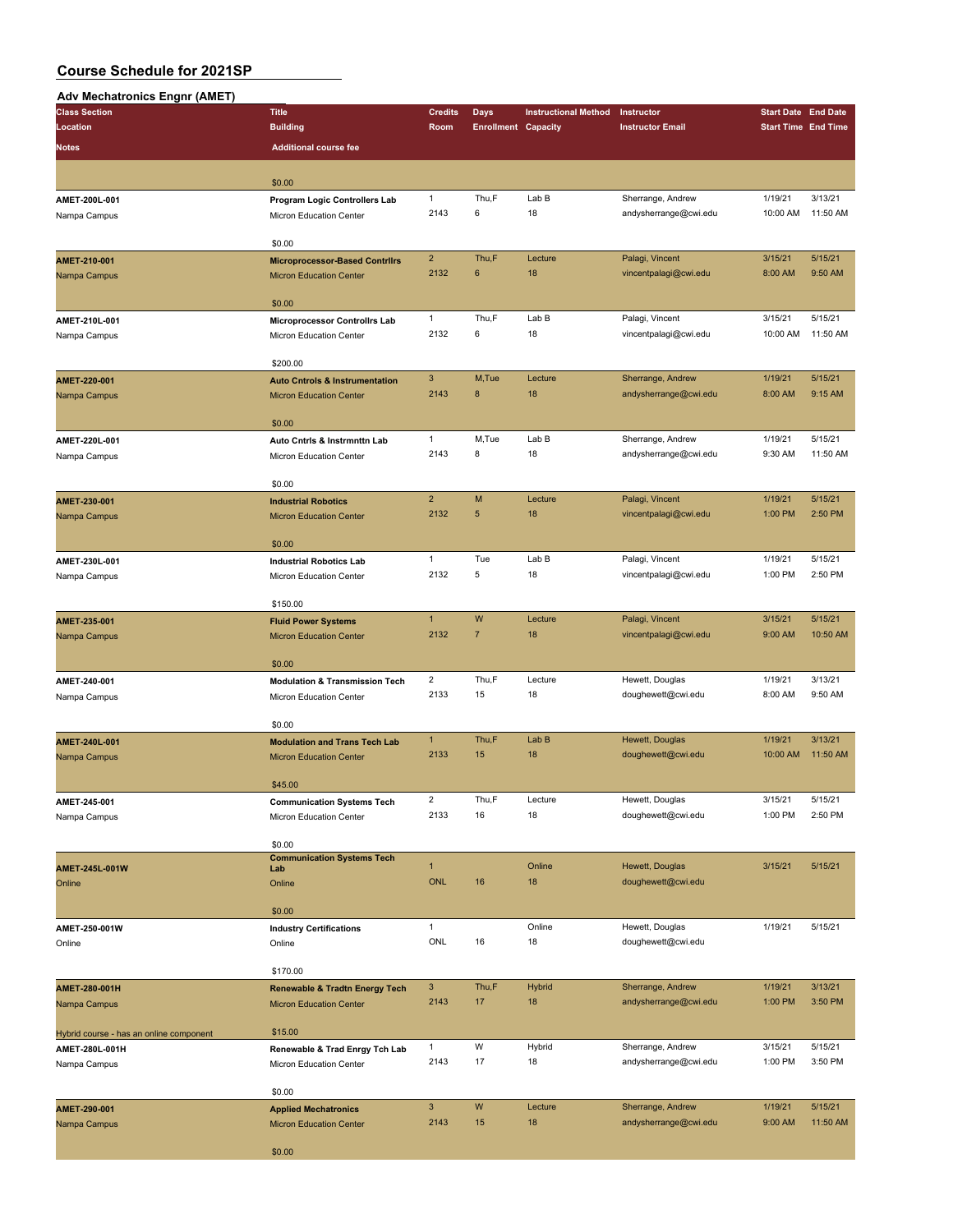#### **Agriculture (AGRI)**

| <b>Class Section</b> | <b>Title</b>                         | <b>Credits</b> | Days                       | <b>Instructional Method</b> | Instructor               | <b>Start Date End Date</b> |         |
|----------------------|--------------------------------------|----------------|----------------------------|-----------------------------|--------------------------|----------------------------|---------|
| Location             | <b>Building</b>                      | Room           | <b>Enrollment Capacity</b> |                             | <b>Instructor Email</b>  | <b>Start Time End Time</b> |         |
| <b>Notes</b>         | <b>Additional course fee</b>         |                |                            |                             |                          |                            |         |
| AGRI-109-001W        | <b>Principles of Animal Science</b>  | $\mathbf{3}$   |                            | Online                      | Schumaker, William       | 1/19/21                    | 5/15/21 |
| Online               | Online                               | <b>ONL</b>     | 30                         | 30                          | williamschumaker@cwi.edu |                            |         |
|                      |                                      |                |                            |                             |                          |                            |         |
|                      | \$30.00                              |                |                            |                             |                          |                            |         |
| AGRI-109L-001W       | <b>Princ of Animal Science Lab</b>   | $\mathbf{1}$   |                            | Online                      | Schumaker, William       | 1/19/21                    | 5/15/21 |
| Online               | Online                               | ONL            | 28                         | 30                          | williamschumaker@cwi.edu |                            |         |
|                      | \$10.00                              |                |                            |                             |                          |                            |         |
| AGRI-120-001W        | <b>Global Food Perspectives</b>      | 3              |                            | Online                      | Horner, Amy              | 1/19/21                    | 5/15/21 |
| Online               | Online                               | <b>ONL</b>     | 30                         | 30                          | amyhorner@cwi.edu        |                            |         |
|                      |                                      |                |                            |                             |                          |                            |         |
|                      | \$30.00                              | 3              |                            | Online                      | Horner, Amy              | 1/19/21                    | 5/15/21 |
| AGRI-120-002W        | <b>Global Food Perspectives</b>      | ONL            | 30                         | 30                          | amyhorner@cwi.edu        |                            |         |
| Online               | Online                               |                |                            |                             |                          |                            |         |
|                      | \$30.00                              |                |                            |                             |                          |                            |         |
| AGRI-271-001W        | <b>Animal Anatomy and Physiology</b> | $\mathbf{3}$   |                            | Online                      | Faculty, General         | 1/19/21                    | 5/15/21 |
| Online               | Online                               | <b>ONL</b>     | 12                         | 30                          |                          |                            |         |
|                      |                                      |                |                            |                             |                          |                            |         |
|                      | \$40.00                              | $\mathbf{1}$   | F                          | Lab A                       | Faculty, General         | 1/19/21                    | 5/15/21 |
| AGRI-271L-002        | Animal Anatomy & Phys Lab            | 216            | 11                         | 14                          |                          | 11:30 AM                   | 2:15 PM |
| Nampa Campus         | Academic Building                    |                |                            |                             |                          |                            |         |
|                      | \$52.00                              |                |                            |                             |                          |                            |         |
| AGRI-289-001W        | <b>Agricultural Markets</b>          | $\mathbf{3}$   |                            | Online                      | Faculty, General         | 1/19/21                    | 5/15/21 |
| Online               | Online                               | <b>ONL</b>     | 10                         | 30                          |                          |                            |         |
|                      |                                      |                |                            |                             |                          |                            |         |
|                      | \$30.00                              |                |                            |                             |                          |                            |         |
| AGRI-290-001W        | <b>Agricultural Science Capstone</b> | $\overline{2}$ | 11                         | Online                      | Schumaker, Andrea        | 1/19/21                    | 5/15/21 |
| Online               | Online                               | ONL            |                            | 12                          | andreaschumaker@cwi.edu  |                            |         |
|                      |                                      |                |                            |                             |                          |                            |         |

# **Anthropology (ANTH)**

\$20.00

| <b>Class Section</b><br>Location                                                                                                                                                                                                                                                                                                                                                                                                                                                                                                                                         | <b>Title</b><br><b>Building</b>                  | <b>Credits</b><br><b>Room</b> | Days<br><b>Enrollment Capacity</b> | <b>Instructional Method</b> | Instructor<br><b>Instructor Email</b>   | <b>Start Date End Date</b><br><b>Start Time End Time</b> |                    |
|--------------------------------------------------------------------------------------------------------------------------------------------------------------------------------------------------------------------------------------------------------------------------------------------------------------------------------------------------------------------------------------------------------------------------------------------------------------------------------------------------------------------------------------------------------------------------|--------------------------------------------------|-------------------------------|------------------------------------|-----------------------------|-----------------------------------------|----------------------------------------------------------|--------------------|
| <b>Notes</b>                                                                                                                                                                                                                                                                                                                                                                                                                                                                                                                                                             | <b>Additional course fee</b>                     |                               |                                    |                             |                                         |                                                          |                    |
| <b>ANTH-102-001R</b><br>Online<br>Courses are offered entirely online through<br>technology with designated meeting times and<br>designed for students who learn better with real-<br>time instruction. Remote courses are similar to<br>online courses except the student logs into class at<br>their regularly scheduled time, and the instructor<br>leads the course in real-time via technology (e.g.<br>Teams, Zoom, Collaborate, etc). The frequency of<br>designated meeting times varies by course.<br>Meeting times may be substituted with online<br>learning. | <b>Cultural Anthropology</b><br>Remote<br>\$0.00 | 3<br><b>REM</b>               | M.W<br>22                          | Online<br>35                | Gorrell, Nicole<br>nikkigorrell@cwi.edu | 1/19/21<br>2:30 PM                                       | 5/15/21<br>3:45 PM |
| ANTH-102-003W                                                                                                                                                                                                                                                                                                                                                                                                                                                                                                                                                            | <b>Cultural Anthropology</b>                     | 3                             |                                    | Online                      | Gorrell, Nicole                         | 1/19/21                                                  | 5/15/21            |
| Online                                                                                                                                                                                                                                                                                                                                                                                                                                                                                                                                                                   | Online<br>\$30.00                                | ONL                           | 33                                 | 35                          | nikkigorrell@cwi.edu                    |                                                          |                    |
| ANTH-103-001W                                                                                                                                                                                                                                                                                                                                                                                                                                                                                                                                                            | <b>Intro to Archaeology</b>                      | $\mathbf{3}$                  |                                    | Online                      | Eschenbrenner, James                    | 1/19/21                                                  | 5/15/21            |
| Online                                                                                                                                                                                                                                                                                                                                                                                                                                                                                                                                                                   | Online                                           | ONL                           | 34                                 | 35                          | jameseschenbrenner@cwi.edu              |                                                          |                    |
|                                                                                                                                                                                                                                                                                                                                                                                                                                                                                                                                                                          | \$30.00                                          |                               |                                    |                             |                                         |                                                          |                    |
| ANTH-104-001R                                                                                                                                                                                                                                                                                                                                                                                                                                                                                                                                                            | <b>Biological Anthropology</b>                   | 3                             | M,W                                | Online                      | Gorrell, Nicole                         | 1/19/21                                                  | 5/15/21            |
| Online<br>Courses are offered entirely online through<br>technology with designated meeting times and<br>designed for students who learn better with real-<br>time instruction. Remote courses are similar to<br>online courses except the student logs into class at<br>their regularly scheduled time, and the instructor<br>leads the course in real-time via technology (e.g.<br>Teams, Zoom, Collaborate, etc). The frequency of<br>designated meeting times varies by course.<br>Meeting times may be substituted with online<br>learning.                         | Remote<br>\$0.00                                 | <b>REM</b>                    | 14                                 | 35                          | nikkigorrell@cwi.edu                    | 11:30 AM                                                 | 12:45 PM           |
| <b>ANTH-104-002W</b>                                                                                                                                                                                                                                                                                                                                                                                                                                                                                                                                                     | <b>Biological Anthropology</b>                   | 3                             |                                    | Online                      | Gorrell, Nicole                         | 1/19/21                                                  | 5/15/21            |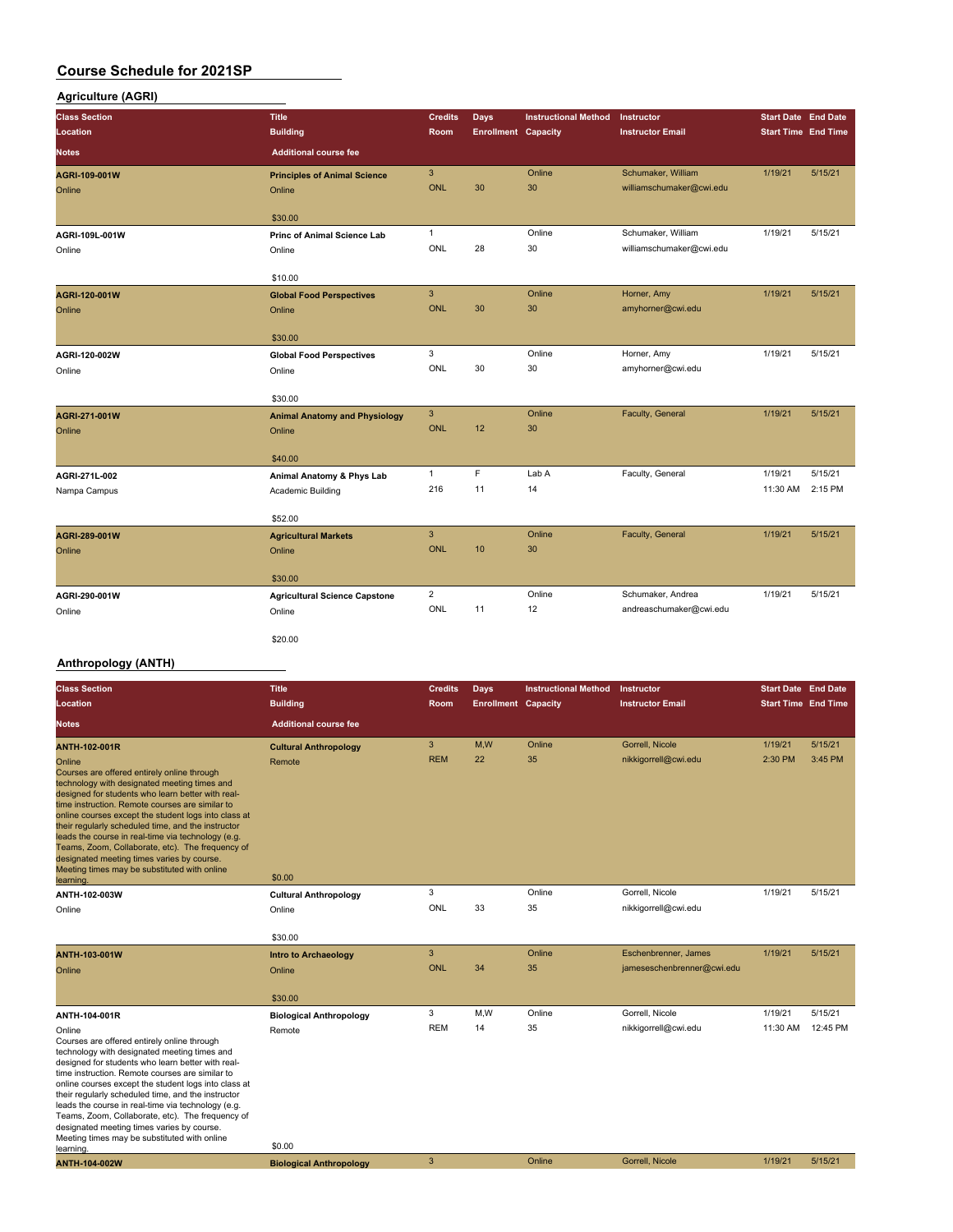#### **Anthropology (ANTH)**

| <b>Class Section</b><br>Location                                                                                                                                                                                                                                                                                                                                                                                                                                                                                                                 | <b>Title</b><br><b>Building</b> | <b>Credits</b><br>Room | <b>Days</b><br><b>Enrollment Capacity</b> | <b>Instructional Method</b> | Instructor<br><b>Instructor Email</b> | <b>Start Date End Date</b><br><b>Start Time End Time</b> |         |
|--------------------------------------------------------------------------------------------------------------------------------------------------------------------------------------------------------------------------------------------------------------------------------------------------------------------------------------------------------------------------------------------------------------------------------------------------------------------------------------------------------------------------------------------------|---------------------------------|------------------------|-------------------------------------------|-----------------------------|---------------------------------------|----------------------------------------------------------|---------|
| <b>Notes</b>                                                                                                                                                                                                                                                                                                                                                                                                                                                                                                                                     | <b>Additional course fee</b>    |                        |                                           |                             |                                       |                                                          |         |
| Online                                                                                                                                                                                                                                                                                                                                                                                                                                                                                                                                           | Online                          | ONL                    | 22                                        | 35                          | nikkigorrell@cwi.edu                  |                                                          |         |
|                                                                                                                                                                                                                                                                                                                                                                                                                                                                                                                                                  | \$30.00                         |                        |                                           |                             |                                       |                                                          |         |
| ANTH-238-001R                                                                                                                                                                                                                                                                                                                                                                                                                                                                                                                                    | Native Peoples of N. America    | 3                      | M.W                                       | Online                      | Gorrell, Nicole                       | 1/19/21                                                  | 5/15/21 |
| Online<br>Courses are offered entirely online through<br>technology with designated meeting times and<br>designed for students who learn better with real-<br>time instruction. Remote courses are similar to<br>online courses except the student logs into class at<br>their regularly scheduled time, and the instructor<br>leads the course in real-time via technology (e.g.<br>Teams, Zoom, Collaborate, etc). The frequency of<br>designated meeting times varies by course.<br>Meeting times may be substituted with online<br>learning. | Remote<br>\$0.00                | <b>REM</b>             | 32                                        | 35                          | nikkigorrell@cwi.edu                  | 4:00 PM                                                  | 5:15 PM |
| <b>ANTH-290-001R</b>                                                                                                                                                                                                                                                                                                                                                                                                                                                                                                                             | <b>Anthropology Capstone</b>    | 3                      | W                                         | Online                      | Gorrell, Nicole                       | 1/19/21                                                  | 5/15/21 |
| Online<br>Courses are offered entirely online through<br>technology with designated meeting times and<br>designed for students who learn better with real-<br>time instruction. Remote courses are similar to<br>online courses except the student logs into class at<br>their regularly scheduled time, and the instructor<br>leads the course in real-time via technology (e.g.<br>Teams, Zoom, Collaborate, etc). The frequency of<br>designated meeting times varies by course.<br>Meeting times may be substituted with online<br>learning. | Remote<br>\$0.00                | <b>REM</b>             | 3                                         | 25                          | nikkigorrell@cwi.edu                  | 5:30 PM                                                  | 7:20 PM |

#### **Art (ARTS)**

| <b>Class Section</b>                                                                                                                                                                                                                                                                                                                                                                                                                                                                                                                | <b>Title</b>                          | <b>Credits</b> | <b>Days</b>                | <b>Instructional Method</b> | Instructor              | <b>Start Date End Date</b> |          |
|-------------------------------------------------------------------------------------------------------------------------------------------------------------------------------------------------------------------------------------------------------------------------------------------------------------------------------------------------------------------------------------------------------------------------------------------------------------------------------------------------------------------------------------|---------------------------------------|----------------|----------------------------|-----------------------------|-------------------------|----------------------------|----------|
| Location                                                                                                                                                                                                                                                                                                                                                                                                                                                                                                                            | <b>Building</b>                       | Room           | <b>Enrollment Capacity</b> |                             | <b>Instructor Email</b> | <b>Start Time End Time</b> |          |
| <b>Notes</b>                                                                                                                                                                                                                                                                                                                                                                                                                                                                                                                        | <b>Additional course fee</b>          |                |                            |                             |                         |                            |          |
| <b>ARTS-101-001R</b>                                                                                                                                                                                                                                                                                                                                                                                                                                                                                                                | <b>Prehistoric to Medieval Art</b>    | 3              | Tue                        | Online                      | Brown, Karen            | 1/19/21                    | 5/15/21  |
| Online<br>Courses are offered entirely online through<br>technology with designated meeting times and<br>designed for students who learn better with real-<br>time instruction. Remote courses are similar to<br>online courses except the student logs into class at<br>their regularly scheduled time, and the instructor<br>leads the course in real-time via technology (e.g.<br>Teams, Zoom, Collaborate, etc). The frequency of<br>designated meeting times varies by course.                                                 | Remote                                | <b>REM</b>     | 20                         | 30                          | karenbrown@cwi.edu      | 10:00 AM                   | 11:15 AM |
| Meeting times may be substituted with online<br>learning.                                                                                                                                                                                                                                                                                                                                                                                                                                                                           | \$0.00                                |                |                            |                             |                         |                            |          |
| ARTS-101-002W                                                                                                                                                                                                                                                                                                                                                                                                                                                                                                                       | <b>Prehistoric to Medieval Art</b>    | 3              |                            | Online                      | Brown, Karen            | 1/19/21                    | 5/15/21  |
| Online                                                                                                                                                                                                                                                                                                                                                                                                                                                                                                                              | Online                                | <b>ONL</b>     | 30                         | 30                          | karenbrown@cwi.edu      |                            |          |
|                                                                                                                                                                                                                                                                                                                                                                                                                                                                                                                                     | \$30.00                               |                |                            |                             |                         |                            |          |
| ARTS-101-003W                                                                                                                                                                                                                                                                                                                                                                                                                                                                                                                       | <b>Prehistoric to Medieval Art</b>    | 3              |                            | Online                      | Brown, Karen            | 1/19/21                    | 5/15/21  |
| Online                                                                                                                                                                                                                                                                                                                                                                                                                                                                                                                              | Online                                | <b>ONL</b>     | 9                          | 30                          | karenbrown@cwi.edu      |                            |          |
|                                                                                                                                                                                                                                                                                                                                                                                                                                                                                                                                     | \$30.00                               |                |                            |                             |                         |                            |          |
| ARTS-102-001R                                                                                                                                                                                                                                                                                                                                                                                                                                                                                                                       | <b>Renaissnce to Modrn Art in Wst</b> | 3              | Tue.Thu                    | Online                      | Brown, Karen            | 1/19/21                    | 5/15/21  |
| Online<br>Courses are offered entirely online through<br>technology with designated meeting times and<br>designed for students who learn better with real-<br>time instruction. Remote courses are similar to<br>online courses except the student logs into class at<br>their regularly scheduled time, and the instructor<br>leads the course in real-time via technology (e.g.<br>Teams, Zoom, Collaborate, etc). The frequency of<br>designated meeting times varies by course.<br>Meeting times may be substituted with online | Remote                                | <b>REM</b>     | 30                         | 30                          | karenbrown@cwi.edu      | 2:30 PM                    | 3:45 PM  |
| learning.                                                                                                                                                                                                                                                                                                                                                                                                                                                                                                                           | \$0.00                                |                |                            |                             |                         |                            |          |
| ARTS-104-001W                                                                                                                                                                                                                                                                                                                                                                                                                                                                                                                       | African, Oceanic & Pre-Clm Art        | 3              |                            | Online                      | Brown, Karen            | 1/19/21                    | 5/15/21  |
| Online                                                                                                                                                                                                                                                                                                                                                                                                                                                                                                                              | Online                                | <b>ONL</b>     | 14                         | 30                          | karenbrown@cwi.edu      |                            |          |
|                                                                                                                                                                                                                                                                                                                                                                                                                                                                                                                                     | \$30.00                               |                |                            |                             |                         |                            |          |
| ARTS-105-001H                                                                                                                                                                                                                                                                                                                                                                                                                                                                                                                       | Intro to 2-D Art Foundations          | 3              | Tue                        | Hybrid                      | Moore, Bryan            | 1/19/21                    | 5/15/21  |
| Nampa Campus                                                                                                                                                                                                                                                                                                                                                                                                                                                                                                                        | Academic Building                     | 206            | 14                         | 19                          | bryanmoore@cwi.edu      | 4:30 PM                    | 6:50 PM  |
|                                                                                                                                                                                                                                                                                                                                                                                                                                                                                                                                     | \$55.00                               |                |                            |                             |                         |                            |          |
| <b>ARTS-106-001W</b>                                                                                                                                                                                                                                                                                                                                                                                                                                                                                                                | Intro to 3-D Art Foundations          | 3              |                            | Online                      | Mullis, Eric            | 1/19/21                    | 5/15/21  |
| Online                                                                                                                                                                                                                                                                                                                                                                                                                                                                                                                              | Online                                | <b>ONL</b>     | 23                         | 24                          | ericmullis@cwi.edu      |                            |          |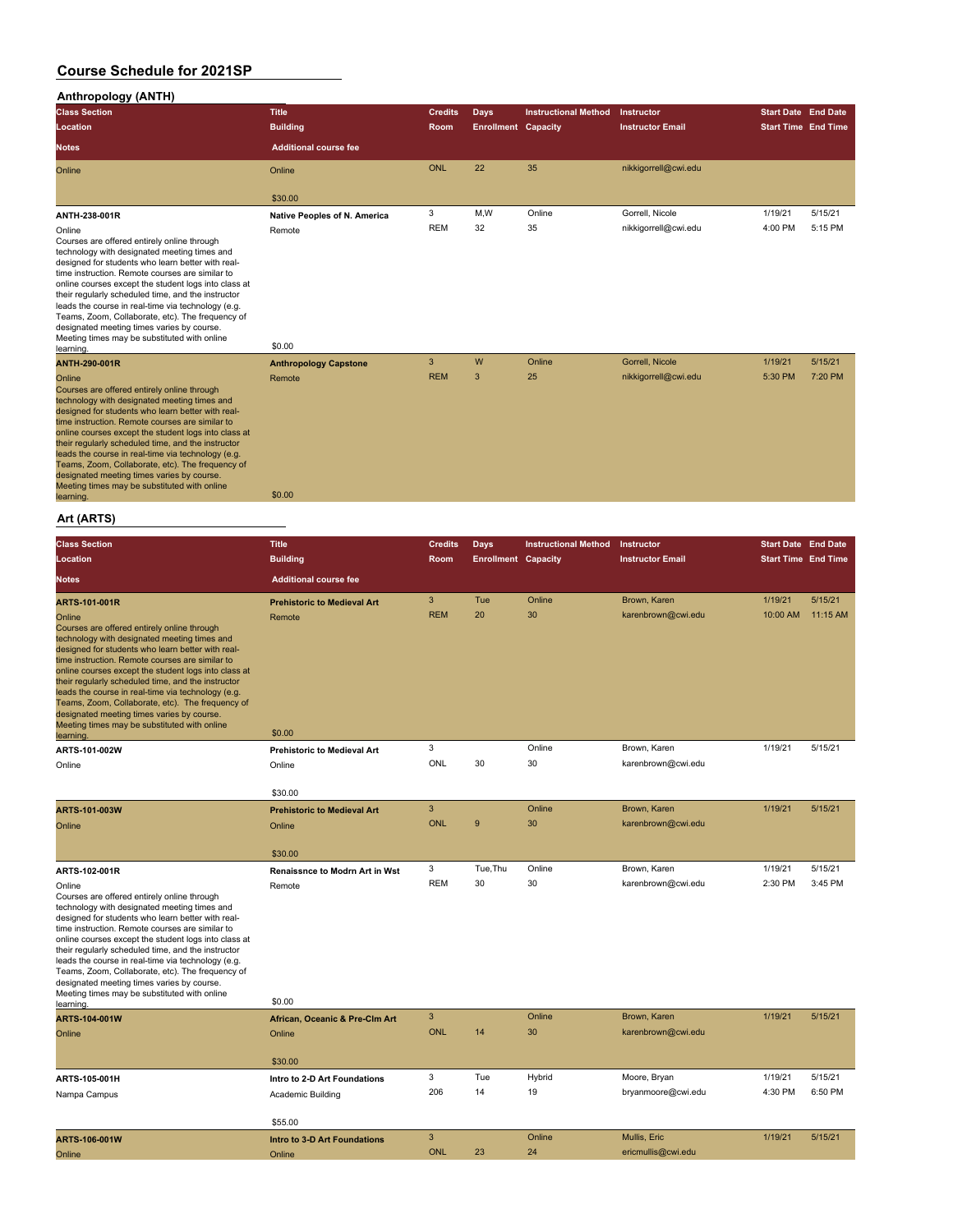| Art (ARTS)                                                                                                                                                                                                                                                                                                                                                                                                                                                                                                                                           |                                        |                |                            |                             |                                              |                            |                    |
|------------------------------------------------------------------------------------------------------------------------------------------------------------------------------------------------------------------------------------------------------------------------------------------------------------------------------------------------------------------------------------------------------------------------------------------------------------------------------------------------------------------------------------------------------|----------------------------------------|----------------|----------------------------|-----------------------------|----------------------------------------------|----------------------------|--------------------|
| <b>Class Section</b>                                                                                                                                                                                                                                                                                                                                                                                                                                                                                                                                 | <b>Title</b>                           | <b>Credits</b> | Days                       | <b>Instructional Method</b> | Instructor                                   | <b>Start Date End Date</b> |                    |
| Location                                                                                                                                                                                                                                                                                                                                                                                                                                                                                                                                             | <b>Building</b>                        | <b>Room</b>    | <b>Enrollment Capacity</b> |                             | <b>Instructor Email</b>                      | <b>Start Time End Time</b> |                    |
| Notes                                                                                                                                                                                                                                                                                                                                                                                                                                                                                                                                                | <b>Additional course fee</b>           |                |                            |                             |                                              |                            |                    |
|                                                                                                                                                                                                                                                                                                                                                                                                                                                                                                                                                      |                                        |                |                            |                             |                                              |                            |                    |
|                                                                                                                                                                                                                                                                                                                                                                                                                                                                                                                                                      | \$80.00                                |                |                            |                             |                                              |                            |                    |
| ARTS-106-002F                                                                                                                                                                                                                                                                                                                                                                                                                                                                                                                                        | Intro to 3-D Art Foundations           | 3              | Thu                        | Lecture                     | Mullis, Eric                                 | 1/19/21                    | 5/15/21            |
| Nampa Campus                                                                                                                                                                                                                                                                                                                                                                                                                                                                                                                                         | Academic Building                      | 206            | 19                         | 19                          | ericmullis@cwi.edu                           | 4:30 PM                    | 6:50 PM            |
| Courses are offered with added flexibility allowing<br>students to choose between in-person or remote<br>course delivery options at designated meeting<br>times. The frequency of designated meeting times<br>varies by course. Meeting times may be substituted                                                                                                                                                                                                                                                                                     |                                        |                |                            |                             |                                              |                            |                    |
| with online learning.                                                                                                                                                                                                                                                                                                                                                                                                                                                                                                                                | \$50.00                                |                |                            |                             |                                              |                            |                    |
| <b>ARTS-106-002F</b>                                                                                                                                                                                                                                                                                                                                                                                                                                                                                                                                 | Intro to 3-D Art Foundations           | 3              | Thu                        | Online                      | Mullis, Eric                                 | 1/19/21                    | 5/15/21            |
| Nampa Campus<br>Courses are offered with added flexibility allowing<br>students to choose between in-person or remote<br>course delivery options at designated meeting<br>times. The frequency of designated meeting times<br>varies by course. Meeting times may be substituted<br>with online learning                                                                                                                                                                                                                                             | Remote<br>\$50.00                      | <b>REM</b>     | 19                         | 19                          | ericmullis@cwi.edu                           | 4:30 PM                    | 6:50 PM            |
| ARTS-106-003F                                                                                                                                                                                                                                                                                                                                                                                                                                                                                                                                        | Intro to 3-D Art Foundations           | 3              | W                          | Lecture                     | Mullis, Eric                                 | 1/19/21                    | 5/15/21            |
| Nampa Campus<br>Courses are offered with added flexibility allowing<br>students to choose between in-person or remote<br>course delivery options at designated meeting<br>times. The frequency of designated meeting times<br>varies by course. Meeting times may be substituted<br>with online learning.                                                                                                                                                                                                                                            | Academic Building<br>\$50.00           | 206            | 19                         | 19                          | ericmullis@cwi.edu                           | 8:00 AM                    | 10:20 AM           |
| <b>ARTS-106-003F</b>                                                                                                                                                                                                                                                                                                                                                                                                                                                                                                                                 | Intro to 3-D Art Foundations           | 3              | W                          | Online                      | Mullis, Eric                                 | 1/19/21                    | 5/15/21            |
| Nampa Campus<br>Courses are offered with added flexibility allowing<br>students to choose between in-person or remote<br>course delivery options at designated meeting<br>times. The frequency of designated meeting times<br>varies by course. Meeting times may be substituted                                                                                                                                                                                                                                                                     | Remote                                 | <b>REM</b>     | 19                         | 19                          | ericmullis@cwi.edu                           | 8:00 AM                    | 10:20 AM           |
| with online learning                                                                                                                                                                                                                                                                                                                                                                                                                                                                                                                                 | \$50.00                                |                |                            |                             |                                              |                            |                    |
| ARTS-109-001                                                                                                                                                                                                                                                                                                                                                                                                                                                                                                                                         | Drawing I                              | 3              | Tue, Thu                   | Lecture                     | Fazil, Goran                                 | 1/19/21                    | 5/15/21            |
| Nampa Campus                                                                                                                                                                                                                                                                                                                                                                                                                                                                                                                                         | Academic Building                      | 206            | 15                         | 19                          | goranfazil@cwi.edu                           | 1:40 PM                    | 4:00 PM            |
|                                                                                                                                                                                                                                                                                                                                                                                                                                                                                                                                                      |                                        |                |                            |                             |                                              |                            |                    |
|                                                                                                                                                                                                                                                                                                                                                                                                                                                                                                                                                      | \$40.00                                | 3              |                            |                             |                                              |                            |                    |
| ARTS-109-002F<br>Nampa Campus<br>This course is offered with added flexibility allowing<br>students to choose between in-person or virtual<br>(remote or online as designated by the class                                                                                                                                                                                                                                                                                                                                                           | Drawing I<br><b>Academic Building</b>  | 206            | M,W<br>11                  | Lecture<br>19               | VanDeGrift, April<br>aprilvandegrift@cwi.edu | 1/19/21<br>10:50 AM        | 5/15/21<br>1:10 PM |
| schedule).                                                                                                                                                                                                                                                                                                                                                                                                                                                                                                                                           | \$40.00                                |                |                            |                             |                                              |                            |                    |
| ARTS-109-002F                                                                                                                                                                                                                                                                                                                                                                                                                                                                                                                                        | Drawing I                              | 3              | M,W                        | Online                      | VanDeGrift, April                            | 1/19/21                    | 5/15/21            |
| Nampa Campus<br>This course is offered with added flexibility allowing<br>students to choose between in-person or virtual<br>(remote or online as designated by the class                                                                                                                                                                                                                                                                                                                                                                            | Remote                                 | <b>REM</b>     | 11                         | 19                          | aprilvandegrift@cwi.edu                      | 10:50 AM                   | 1:10 PM            |
| schedule).                                                                                                                                                                                                                                                                                                                                                                                                                                                                                                                                           | \$40.00                                | 3              | Tue, Thu                   | Online                      | VanDeGrift, April                            | 1/19/21                    | 5/15/21            |
| ARTS-109-003R<br>Online<br>Courses are offered entirely online through<br>technology with designated meeting times and<br>designed for students who learn better with real-<br>time instruction. Remote courses are similar to<br>online courses except the student logs into class at<br>their regularly scheduled time, and the instructor<br>leads the course in real-time via technology (e.g.<br>Teams, Zoom, Collaborate, etc). The frequency of<br>designated meeting times varies by course.<br>Meeting times may be substituted with online | Drawing I<br>Remote                    | <b>REM</b>     | 19                         | 19                          | aprilvandegrift@cwi.edu                      | 8:00 AM                    | 10:20 AM           |
| learning.                                                                                                                                                                                                                                                                                                                                                                                                                                                                                                                                            | \$40.00                                | 3              | F                          |                             | Hanel, Shawna                                | 1/19/21                    | 5/15/21            |
| ARTS-150-001H                                                                                                                                                                                                                                                                                                                                                                                                                                                                                                                                        | Digital Photography I                  | 172            | 6                          | Hybrid<br>$\overline{7}$    | shawnahanel@cwi.edu                          | 10:00 AM                   | 12:20 PM           |
| Canyon County Center                                                                                                                                                                                                                                                                                                                                                                                                                                                                                                                                 | Canyon County Center<br>\$65.00        |                |                            |                             |                                              |                            |                    |
| ARTS-150-002H                                                                                                                                                                                                                                                                                                                                                                                                                                                                                                                                        | <b>Digital Photography I</b>           | 3              | <b>SAT</b>                 | <b>Hybrid</b>               | Hanel, Shawna                                | 1/19/21                    | 5/15/21            |
| <b>Canyon County Center</b>                                                                                                                                                                                                                                                                                                                                                                                                                                                                                                                          | <b>Canyon County Center</b><br>\$65.00 | 172            | $\overline{4}$             | $\overline{7}$              | shawnahanel@cwi.edu                          | 10:00 AM                   | 12:20 PM           |
| ARTS-212-001F                                                                                                                                                                                                                                                                                                                                                                                                                                                                                                                                        | <b>Drawing II</b>                      | 3              | Tue, Thu                   | Lecture                     | Fazil, Goran                                 | 1/19/21                    | 5/15/21            |
| Nampa Campus<br>This course is offered with added flexibility allowing<br>students to choose between in-person or virtual<br>(remote or online as designated by the class<br>schedule)                                                                                                                                                                                                                                                                                                                                                               | Academic Building<br>\$50.00           | 206            | 6                          | 19                          | goranfazil@cwi.edu                           | 10:50 AM                   | 1:10 PM            |
| <b>ARTS-212-001F</b>                                                                                                                                                                                                                                                                                                                                                                                                                                                                                                                                 | <b>Drawing II</b>                      | 3              | Tue, Thu                   | Online                      | Fazil, Goran                                 | 1/19/21                    | 5/15/21            |
| Nampa Campus                                                                                                                                                                                                                                                                                                                                                                                                                                                                                                                                         | Remote                                 | <b>REM</b>     | 6                          | 19                          | goranfazil@cwi.edu                           | 10:50 AM                   | 1:10 PM            |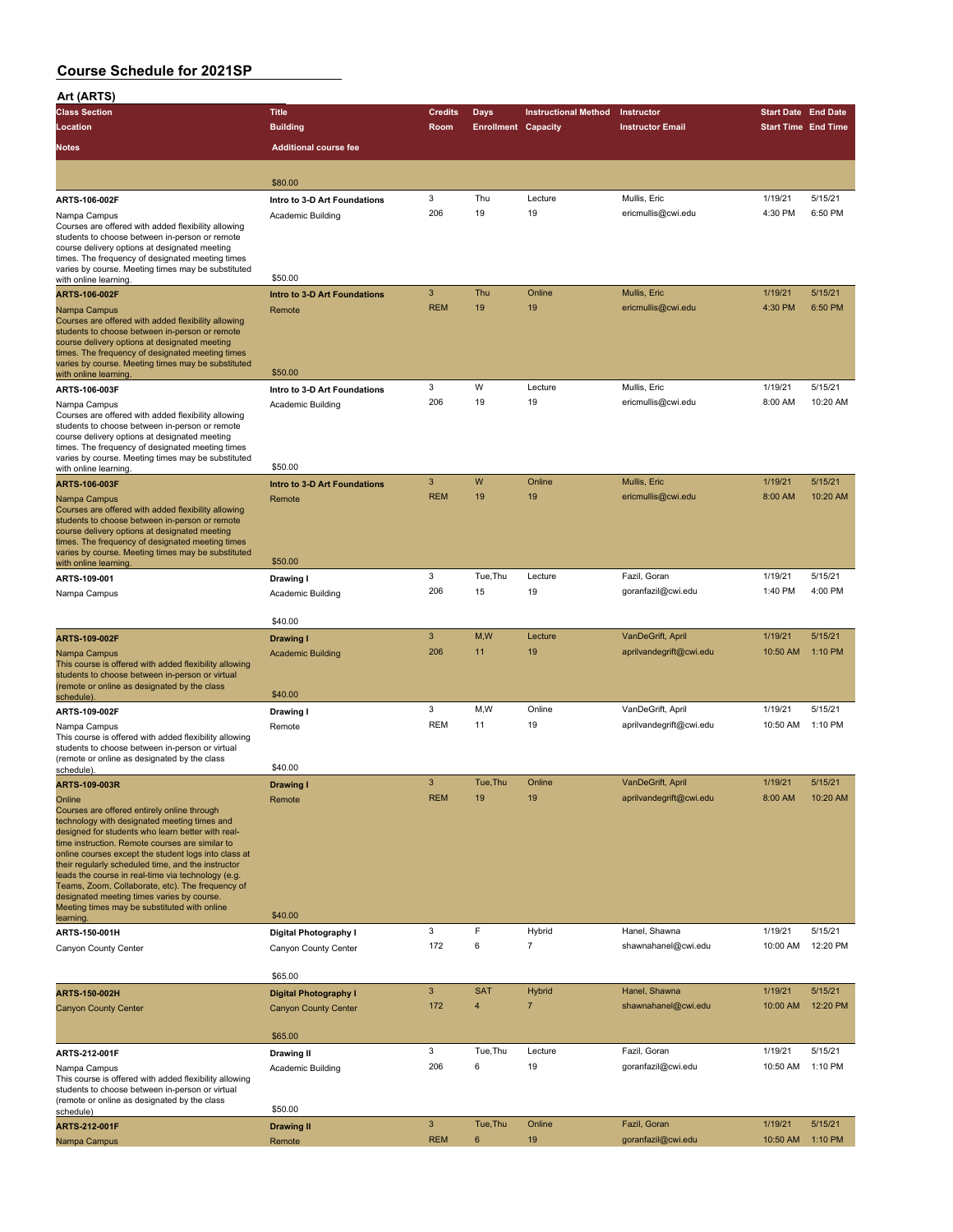| Art (ARTS)                                                                                                                                                                                                                                                                                                                                                                                                                                                                                                                                      |                                      |                |                            |                                                       |                                              |                            |          |
|-------------------------------------------------------------------------------------------------------------------------------------------------------------------------------------------------------------------------------------------------------------------------------------------------------------------------------------------------------------------------------------------------------------------------------------------------------------------------------------------------------------------------------------------------|--------------------------------------|----------------|----------------------------|-------------------------------------------------------|----------------------------------------------|----------------------------|----------|
| <b>Class Section</b>                                                                                                                                                                                                                                                                                                                                                                                                                                                                                                                            | <b>Title</b>                         | <b>Credits</b> | Days                       | <b>Instructional Method</b>                           | Instructor                                   | <b>Start Date End Date</b> |          |
| Location                                                                                                                                                                                                                                                                                                                                                                                                                                                                                                                                        | <b>Building</b>                      | Room           | <b>Enrollment Capacity</b> |                                                       | <b>Instructor Email</b>                      | <b>Start Time End Time</b> |          |
| <b>Notes</b>                                                                                                                                                                                                                                                                                                                                                                                                                                                                                                                                    | <b>Additional course fee</b>         |                |                            |                                                       |                                              |                            |          |
| This course is offered with added flexibility allowing<br>students to choose between in-person or virtual<br>(remote or online as designated by the class                                                                                                                                                                                                                                                                                                                                                                                       | \$50.00                              |                |                            |                                                       |                                              |                            |          |
| schedule)                                                                                                                                                                                                                                                                                                                                                                                                                                                                                                                                       |                                      | 3              | M,W                        | Lecture                                               | Fazil, Goran                                 | 1/19/21                    | 5/15/21  |
| ARTS-212-002                                                                                                                                                                                                                                                                                                                                                                                                                                                                                                                                    | <b>Drawing II</b>                    | 206            | 8                          | 19                                                    | goranfazil@cwi.edu                           | 4:30 PM                    | 6:50 PM  |
| Nampa Campus                                                                                                                                                                                                                                                                                                                                                                                                                                                                                                                                    | Academic Building<br>\$50.00         |                |                            |                                                       |                                              |                            |          |
| <b>ARTS-215-001F</b>                                                                                                                                                                                                                                                                                                                                                                                                                                                                                                                            | <b>Painting I</b>                    | 3              | M,W                        | Lecture                                               | VanDeGrift, April                            | 1/19/21                    | 5/15/21  |
| Nampa Campus<br>This course is offered with added flexibility allowing<br>students to choose between in-person or virtual<br>(remote or online as designated by the class                                                                                                                                                                                                                                                                                                                                                                       | <b>Academic Building</b><br>\$50.00  | 206            | $\overline{7}$             | 19                                                    | aprilvandegrift@cwi.edu                      | 1:40 PM                    | 4:00 PM  |
| schedule)                                                                                                                                                                                                                                                                                                                                                                                                                                                                                                                                       |                                      | 3              | M,W                        | Online                                                | VanDeGrift, April                            | 1/19/21                    | 5/15/21  |
| ARTS-215-001F                                                                                                                                                                                                                                                                                                                                                                                                                                                                                                                                   | Painting I                           | <b>REM</b>     | $\overline{7}$             | 19                                                    | aprilvandegrift@cwi.edu                      | 1:40 PM                    | 4:00 PM  |
| Nampa Campus<br>This course is offered with added flexibility allowing<br>students to choose between in-person or virtual<br>(remote or online as designated by the class<br>schedule)                                                                                                                                                                                                                                                                                                                                                          | Remote<br>\$50.00                    |                |                            |                                                       |                                              |                            |          |
| ARTS-250-001H                                                                                                                                                                                                                                                                                                                                                                                                                                                                                                                                   | <b>Digital Photography II</b>        | 3              | F                          | <b>Hybrid</b>                                         | Hanel, Shawna                                | 1/19/21                    | 5/15/21  |
| <b>Canyon County Center</b>                                                                                                                                                                                                                                                                                                                                                                                                                                                                                                                     | <b>Canyon County Center</b>          | 172            | 12                         | 14                                                    | shawnahanel@cwi.edu                          | 12:30 PM                   | 2:50 PM  |
|                                                                                                                                                                                                                                                                                                                                                                                                                                                                                                                                                 | \$65.00                              |                |                            |                                                       |                                              |                            |          |
| ARTS-290-001R                                                                                                                                                                                                                                                                                                                                                                                                                                                                                                                                   | <b>Studio Art Capstone</b>           | 3              | M,W                        | Online                                                | Brown, Karen                                 | 1/19/21                    | 5/15/21  |
| Online<br>Courses are offered entirely online through<br>technology with designated meeting times and<br>designed for students who learn better with real-<br>time instruction. Remote courses are similar to<br>online courses except the student logs into class at<br>their regularly scheduled time, and the instructor<br>leads the course in real-time via technology (e.g.<br>Teams, Zoom, Collaborate, etc). The frequency of<br>designated meeting times varies by course.<br>Meeting times may be substituted with online<br>learning | Remote<br>\$0.00                     | <b>REM</b>     | 17                         | 24                                                    | karenbrown@cwi.edu                           | 9:00 AM                    | 10:15 AM |
| <b>ARTS-290-001R</b>                                                                                                                                                                                                                                                                                                                                                                                                                                                                                                                            | <b>Studio Art Capstone</b>           | 3              | M,W                        | Online                                                | Fazil, Goran                                 | 1/19/21                    | 5/15/21  |
| Online<br>Courses are offered entirely online through<br>technology with designated meeting times and<br>designed for students who learn better with real-<br>time instruction. Remote courses are similar to<br>online courses except the student logs into class at<br>their regularly scheduled time, and the instructor<br>leads the course in real-time via technology (e.g.<br>Teams, Zoom, Collaborate, etc). The frequency of<br>designated meeting times varies by course.<br>Meeting times may be substituted with online             | Remote                               | <b>REM</b>     | 17                         | 24                                                    | goranfazil@cwi.edu                           | 9:00 AM                    | 10:15 AM |
| learning                                                                                                                                                                                                                                                                                                                                                                                                                                                                                                                                        | \$0.00                               |                |                            |                                                       |                                              |                            |          |
| ARTS-296-002<br><b>Community Locations</b>                                                                                                                                                                                                                                                                                                                                                                                                                                                                                                      | <b>Studio Arts Independent Study</b> | 2              | $\mathbf{1}$               | Independent Study<br>In-Person<br>1                   | VanDeGrift, April<br>aprilvandegrift@cwi.edu | 1/19/21                    | 5/15/21  |
|                                                                                                                                                                                                                                                                                                                                                                                                                                                                                                                                                 | \$0.00                               |                |                            |                                                       |                                              |                            |          |
| ARTS-296-003<br><b>Community Locations</b>                                                                                                                                                                                                                                                                                                                                                                                                                                                                                                      | <b>Studio Arts Independent Study</b> | 3              | $\overline{1}$             | <b>Independent Study</b><br>In-Person<br>$\mathbf{1}$ | Fazil, Goran<br>goranfazil@cwi.edu           | 1/19/21                    | 5/15/21  |
|                                                                                                                                                                                                                                                                                                                                                                                                                                                                                                                                                 | \$0.00                               |                |                            |                                                       |                                              |                            |          |
|                                                                                                                                                                                                                                                                                                                                                                                                                                                                                                                                                 |                                      |                |                            |                                                       |                                              |                            |          |

#### **Auto Body Technology (ATBD)**

| <b>Class Section</b><br>Location | <b>Title</b><br><b>Building</b>      | <b>Credits</b><br><b>Room</b> | Days<br><b>Enrollment Capacity</b> | <b>Instructional Method</b> | <b>Instructor</b><br><b>Instructor Email</b> | <b>Start Date End Date</b><br><b>Start Time End Time</b> |         |
|----------------------------------|--------------------------------------|-------------------------------|------------------------------------|-----------------------------|----------------------------------------------|----------------------------------------------------------|---------|
| <b>Notes</b>                     | <b>Additional course fee</b>         |                               |                                    |                             |                                              |                                                          |         |
| ATBD-135-001                     | <b>Estimating - Collision Repair</b> | 6                             |                                    | Lab B                       | McDowell, Torry                              | 1/19/21                                                  | 3/13/21 |
| Nampa Campus                     |                                      |                               | 10                                 | 16                          | torrymcdowell@cwi.edu                        |                                                          |         |
|                                  | \$0.00                               |                               |                                    |                             |                                              |                                                          |         |
| ATBD-135-001                     | <b>Estimating - Collision Repair</b> | 6                             | M, Tue, W, Thu Lab A               |                             | McDowell, Torry                              | 1/19/21                                                  | 3/13/21 |
| Nampa Campus                     | Micron Education Center              | 1401                          | 10                                 | 16                          | torrymcdowell@cwi.edu                        | 7:30 AM                                                  | 2:30 PM |
|                                  | \$0.00                               |                               |                                    |                             |                                              |                                                          |         |
| ATBD-135-001                     | <b>Estimating - Collision Repair</b> | 6                             | M.Tue.W.Tht Lecture                |                             | McDowell, Torry                              | 1/19/21                                                  | 3/13/21 |
| Nampa Campus                     | <b>Micron Education Center</b>       | 2202                          | 10 <sup>10</sup>                   | 16                          | torrymcdowell@cwi.edu                        | 7:30 AM                                                  | 2:30 PM |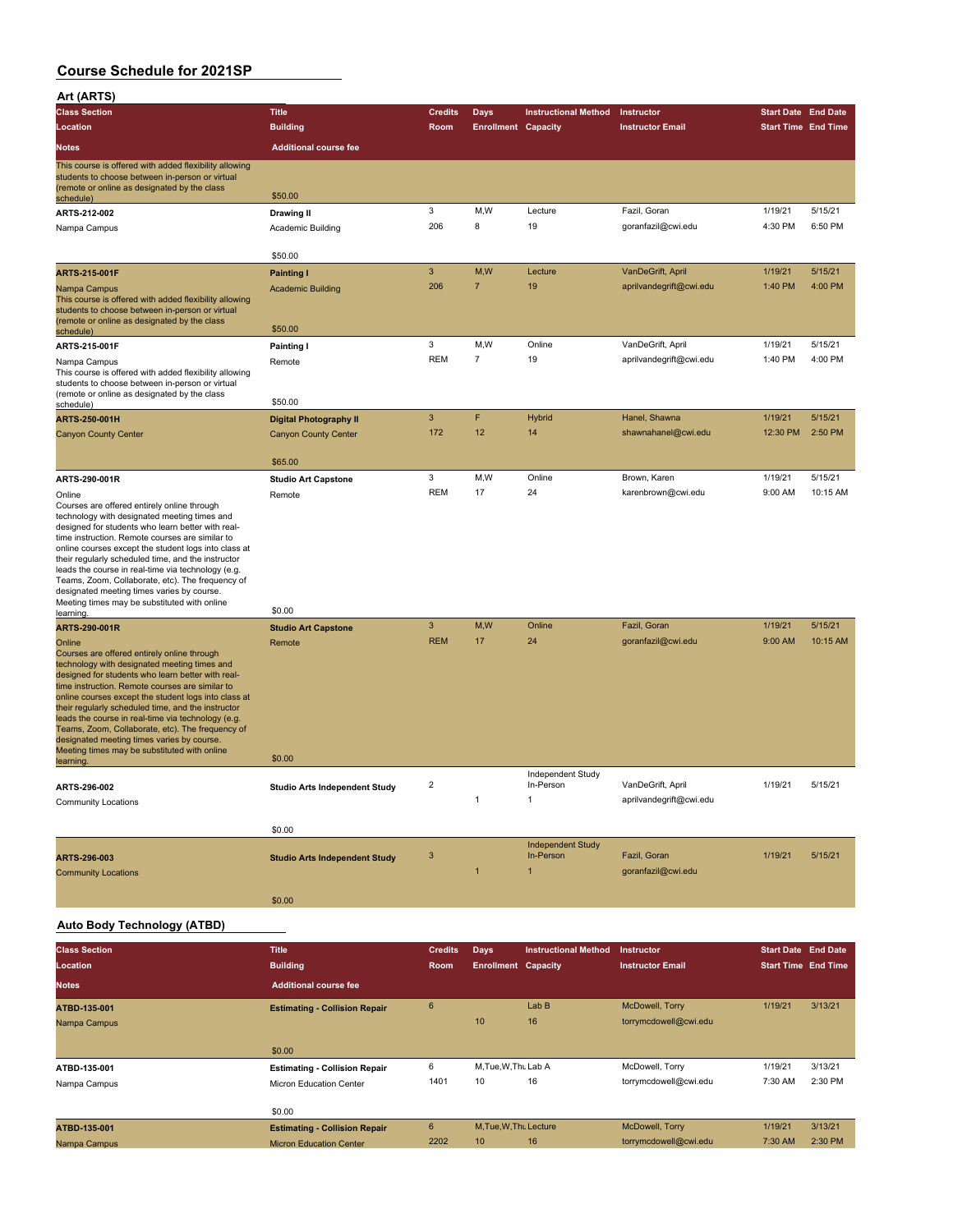## **Auto Body Technology (ATBD)**

| <b>Class Section</b> | <b>Title</b>                         | <b>Credits</b> | <b>Days</b>                | <b>Instructional Method</b> | Instructor              | <b>Start Date End Date</b> |         |
|----------------------|--------------------------------------|----------------|----------------------------|-----------------------------|-------------------------|----------------------------|---------|
| Location             | <b>Building</b>                      | Room           | <b>Enrollment Capacity</b> |                             | <b>Instructor Email</b> | <b>Start Time End Time</b> |         |
| <b>Notes</b>         | <b>Additional course fee</b>         |                |                            |                             |                         |                            |         |
|                      |                                      |                |                            |                             |                         |                            |         |
|                      | \$0.00                               |                |                            |                             |                         |                            |         |
| ATBD-145-001         | <b>Intermediate Collision Repair</b> | 6              | M, Tue, W, Thu Lab A       |                             | McDowell, Torry         | 3/15/21                    | 5/15/21 |
| Nampa Campus         | Micron Education Center              | 1401           | 10                         | 16                          | torrymcdowell@cwi.edu   | 7:30 AM                    | 2:30 PM |
|                      |                                      |                |                            |                             |                         |                            |         |
|                      | \$45.00                              |                |                            |                             |                         |                            |         |
| ATBD-145-001         | <b>Intermediate Collision Repair</b> | 6              | M, Tue, W, Thu Lecture     |                             | McDowell, Torry         | 3/15/21                    | 5/15/21 |
| Nampa Campus         | <b>Micron Education Center</b>       | 2202           | 10                         | 16                          | torrymcdowell@cwi.edu   | 7:30 AM                    | 2:30 PM |
|                      |                                      |                |                            |                             |                         |                            |         |
|                      | \$45.00                              |                |                            |                             |                         |                            |         |
| ATBD-260-001         | <b>Auto Body Cooperative</b>         | 12             | M, Tue, Thu, F Lab A       |                             | McConnachie, Sean       | 1/19/21                    | 5/15/21 |
| Nampa Campus         | Micron Education Center              | 1401           | 14                         | 16                          | seanmcconnachie@cwi.edu | 7:30 AM                    | 5:00 PM |
|                      |                                      |                |                            |                             |                         |                            |         |
|                      | \$40.00                              |                |                            |                             |                         |                            |         |
| ATBD-260-001         | <b>Auto Body Cooperative</b>         | 12             | M,W                        | Lecture                     | McConnachie, Sean       | 1/19/21                    | 5/15/21 |
| Nampa Campus         | <b>Micron Education Center</b>       | 2210           | 14                         | 16                          | seanmcconnachie@cwi.edu | 7:30 AM                    | 3:00 PM |
|                      |                                      |                |                            |                             |                         |                            |         |
|                      | \$40.00                              |                |                            |                             |                         |                            |         |

#### **Automotive Technology (AUTO)**

| <b>Class Section</b> | <b>Title</b>                                         | <b>Credits</b> | Days                       | <b>Instructional Method</b> | Instructor              | <b>Start Date End Date</b> |          |
|----------------------|------------------------------------------------------|----------------|----------------------------|-----------------------------|-------------------------|----------------------------|----------|
| Location             | <b>Building</b>                                      | Room           | <b>Enrollment Capacity</b> |                             | <b>Instructor Email</b> | <b>Start Time End Time</b> |          |
| <b>Notes</b>         | <b>Additional course fee</b>                         |                |                            |                             |                         |                            |          |
| AUTO-111-001         | <b>Auto Tech Fundamentls &amp; Safety</b>            | $\overline{c}$ | M, Tue, W, Thu Lecture     |                             | Anderson, Eric          | 1/19/21                    | 3/13/21  |
| Nampa Campus         | <b>Micron Education Center</b>                       | 1201           | 16                         | 16                          | ericanderson@cwi.edu    | 7:00 AM                    | 7:50 AM  |
|                      |                                                      |                |                            |                             |                         |                            |          |
|                      | \$0.00                                               |                |                            |                             |                         |                            |          |
| AUTO-114-001H        | Maintenance & Lght Repair Fund                       | 6              | M, Tue, W, Thu Hybrid      |                             | Anderson, Eric          | 1/19/21                    | 3/13/21  |
| Nampa Campus         | Micron Education Center                              | 1201           | 16                         | 16                          | ericanderson@cwi.edu    | 8:00 AM                    | 12:00 PM |
|                      | \$6,670.00                                           |                |                            |                             |                         |                            |          |
| AUTO-114-001H        | <b>Maintenance &amp; Lght Repair Fund</b>            | 6              | M, Tue, W, Thu Lab A       |                             | Anderson, Eric          | 1/19/21                    | 3/13/21  |
| Nampa Campus         | <b>Micron Education Center</b>                       | 1206           | 16                         | 16                          | ericanderson@cwi.edu    | 8:00 AM                    | 12:00 PM |
|                      |                                                      |                |                            |                             |                         |                            |          |
| AUTO-121-001         | \$6,670.00                                           | 3              | M.Tue, W.Th. Lecture       |                             | Law, Scott              | 4/19/21                    | 5/15/21  |
| Nampa Campus         | <b>Electrical Systems</b><br>Micron Education Center | 1208           | 16                         | 16                          | scottlaw@cwi.edu        | 8:00 AM                    | 12:00 PM |
|                      |                                                      |                |                            |                             |                         |                            |          |
|                      | \$50.00                                              |                |                            |                             |                         |                            |          |
| AUTO-125-001         | <b>Automotive Elec Systems 2</b>                     | $\mathbf{3}$   | M, Tue, W, Thu Lecture     |                             | Law, Scott              | 1/19/21                    | 2/13/21  |
| Nampa Campus         | <b>Micron Education Center</b>                       | 1208           | 10                         | 16                          | scottlaw@cwi.edu        | 8:00 AM                    | 1:00 PM  |
|                      |                                                      |                |                            |                             |                         |                            |          |
|                      | \$40.00                                              |                |                            |                             |                         |                            |          |
| AUTO-125-002H        | <b>Automotive Elec Systems 2</b>                     | 3              | M, Tue, W, Thu Hybrid      |                             | Weaver, Gary            | 1/19/21                    | 2/13/21  |
| Nampa Campus         | Micron Education Center                              | 1201           | 10                         | 16                          | garyweaver@cwi.edu      | 5:30 PM                    | 9:30 PM  |
|                      | \$55.00                                              |                |                            |                             |                         |                            |          |
| AUTO-125-002H        | <b>Automotive Elec Systems 2</b>                     | 3              | M, Tue, W, Thu Lab A       |                             | Weaver, Gary            | 1/19/21                    | 2/13/21  |
| Nampa Campus         | <b>Micron Education Center</b>                       | 1206           | 10                         | 16                          | garyweaver@cwi.edu      | 5:30 PM                    | 9:30 PM  |
|                      |                                                      |                |                            |                             |                         |                            |          |
|                      | \$55.00                                              |                |                            |                             |                         |                            |          |
| AUTO-131-001H        | <b>Brakes</b>                                        | 3              | M, Tue, W, Thu Hybrid      |                             | Anderson, Eric          | 3/15/21                    | 4/17/21  |
| Nampa Campus         | Micron Education Center                              | 1201           | 11                         | 16                          | ericanderson@cwi.edu    | 8:00 AM                    | 12:00 PM |
|                      | \$45.00                                              |                |                            |                             |                         |                            |          |
| AUTO-131-001H        | <b>Brakes</b>                                        | 3              | M, Tue, W, Thu Lab A       |                             | Anderson, Eric          | 3/15/21                    | 4/17/21  |
| Nampa Campus         | <b>Micron Education Center</b>                       | 1206           | 11                         | 16                          | ericanderson@cwi.edu    | 8:00 AM                    | 12:00 PM |
|                      |                                                      |                |                            |                             |                         |                            |          |
|                      | \$45.00                                              |                |                            |                             |                         |                            |          |
| AUTO-131-002H        | <b>Brakes</b>                                        | 3              | M, Tue, W, Thu Hybrid      |                             | Weaver, Gary            | 3/15/21                    | 4/17/21  |
| Nampa Campus         | Micron Education Center                              | 1201           | 9                          | 16                          | garyweaver@cwi.edu      | 5:30 PM                    | 9:30 PM  |
|                      |                                                      |                |                            |                             |                         |                            |          |
|                      | \$45.00                                              |                |                            |                             |                         |                            |          |
| AUTO-131-002H        | <b>Brakes</b>                                        | $\mathbf{3}$   | M, Tue, W, Thu Lab A       |                             | Weaver, Gary            | 3/15/21                    | 4/17/21  |
| Nampa Campus         | <b>Micron Education Center</b>                       | 1206           | 9                          | 16                          | garyweaver@cwi.edu      | 5:30 PM                    | 9:30 PM  |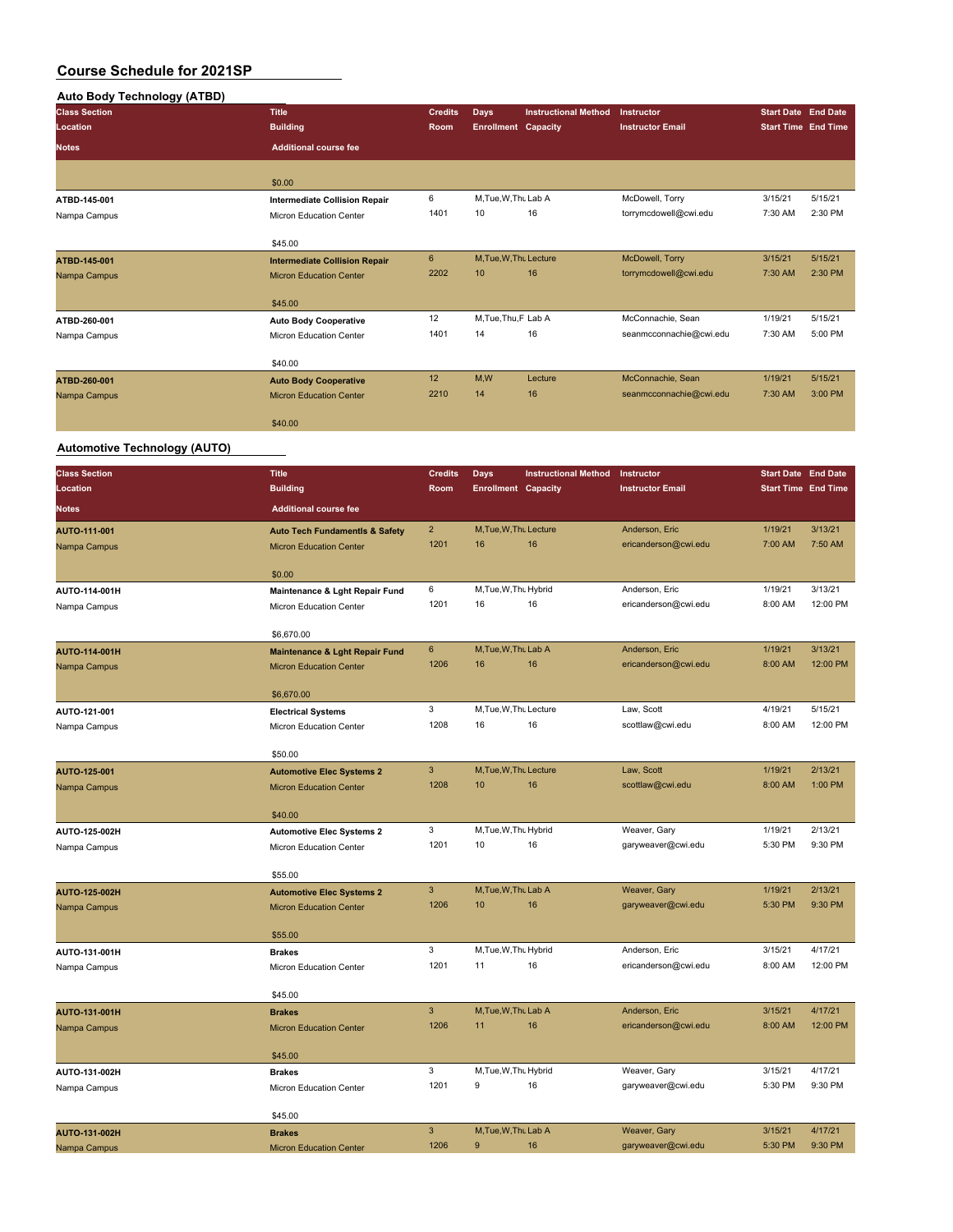#### **Automotive Technology (AUTO)**

| <b>Class Section</b>          | <b>Title</b>                                                         | <b>Credits</b>            | <b>Days</b>                | <b>Instructional Method</b> | Instructor                               | <b>Start Date End Date</b> |                     |
|-------------------------------|----------------------------------------------------------------------|---------------------------|----------------------------|-----------------------------|------------------------------------------|----------------------------|---------------------|
| Location                      | <b>Building</b>                                                      | Room                      | <b>Enrollment Capacity</b> |                             | <b>Instructor Email</b>                  | <b>Start Time End Time</b> |                     |
| <b>Notes</b>                  | <b>Additional course fee</b>                                         |                           |                            |                             |                                          |                            |                     |
|                               |                                                                      |                           |                            |                             |                                          |                            |                     |
|                               | \$45.00                                                              |                           |                            |                             |                                          |                            |                     |
| AUTO-135-001H                 | <b>Suspension and Steering</b>                                       | 3                         | M, Tue, W, Thu Hybrid      |                             | Anderson, Eric                           | 4/19/21                    | 5/15/21             |
| Nampa Campus                  | Micron Education Center                                              | 1201                      | 10                         | 16                          | ericanderson@cwi.edu                     | 8:00 AM                    | 12:00 PM            |
|                               |                                                                      |                           |                            |                             |                                          |                            |                     |
|                               | \$35.00                                                              |                           |                            |                             |                                          |                            |                     |
| <b>AUTO-135-001H</b>          | <b>Suspension and Steering</b>                                       | $\mathbf{3}$              | M, Tue, W, Thu Lab A       |                             | Anderson, Eric                           | 4/19/21                    | 5/15/21             |
| Nampa Campus                  | <b>Micron Education Center</b>                                       | 1206                      | 10                         | 16                          | ericanderson@cwi.edu                     | 8:00 AM                    | 12:00 PM            |
|                               | \$35.00                                                              |                           |                            |                             |                                          |                            |                     |
| AUTO-135-002H                 | <b>Suspension and Steering</b>                                       | 3                         | M, Tue, W, Thu Hybrid      |                             | Weaver, Gary                             | 2/16/21                    | 3/13/21             |
| Nampa Campus                  | Micron Education Center                                              | 1201                      | 9                          | 16                          | garyweaver@cwi.edu                       | 5:30 PM                    | 9:30 PM             |
|                               |                                                                      |                           |                            |                             |                                          |                            |                     |
|                               | \$35.00                                                              |                           |                            |                             |                                          |                            |                     |
| AUTO-135-002H                 | <b>Suspension and Steering</b>                                       | $\mathbf{3}$<br>1206      | M, Tue, W, Thu Lab A<br>9  | 16                          | Weaver, Gary<br>garyweaver@cwi.edu       | 2/16/21<br>5:30 PM         | 3/13/21<br>9:30 PM  |
| Nampa Campus                  | <b>Micron Education Center</b>                                       |                           |                            |                             |                                          |                            |                     |
|                               | \$35.00                                                              |                           |                            |                             |                                          |                            |                     |
| AUTO-141-001H                 | <b>Engine Repair</b>                                                 | 3                         | M, Tue, W, Thu Hybrid      |                             | Thompson, JohnD                          | 3/15/21                    | 4/17/21             |
| Nampa Campus                  | Micron Education Center                                              | 1210                      | 16                         | 16                          | johndthompson@cwi.edu                    | 8:00 AM                    | 12:00 PM            |
|                               |                                                                      |                           |                            |                             |                                          |                            |                     |
|                               | \$45.00                                                              |                           |                            |                             |                                          |                            |                     |
| AUTO-141-001H                 | <b>Engine Repair</b>                                                 | $\mathbf{3}$<br>1207      | M, Tue, W, Thu Lab A<br>16 | 16                          | Thompson, JohnD<br>johndthompson@cwi.edu | 3/15/21<br>8:00 AM         | 4/17/21<br>12:00 PM |
| Nampa Campus                  | <b>Micron Education Center</b>                                       |                           |                            |                             |                                          |                            |                     |
|                               | \$45.00                                                              |                           |                            |                             |                                          |                            |                     |
| AUTO-145-001H                 | <b>Manual Drivetrain and Axles</b>                                   | 3                         | M, Tue, W, Thu Hybrid      |                             | Thompson, JohnD                          | 2/16/21                    | 3/13/21             |
| Nampa Campus                  | Micron Education Center                                              | 1210                      | 11                         | 16                          | johndthompson@cwi.edu                    | 8:00 AM                    | 12:00 PM            |
|                               |                                                                      |                           |                            |                             |                                          |                            |                     |
|                               | \$115.00                                                             | $\mathbf{3}$              | M, Tue, W, Thu Lab A       |                             |                                          | 2/16/21                    | 3/13/21             |
| AUTO-145-001H                 | <b>Manual Drivetrain and Axles</b><br><b>Micron Education Center</b> | 1207                      | 11                         | 16                          | Thompson, JohnD<br>johndthompson@cwi.edu | 8:00 AM                    | 12:00 PM            |
| Nampa Campus                  |                                                                      |                           |                            |                             |                                          |                            |                     |
|                               | \$115.00                                                             |                           |                            |                             |                                          |                            |                     |
| AUTO-145-002H                 | <b>Manual Drivetrain and Axles</b>                                   | 3                         | M, Tue, W, Thu Lab A       |                             | Weaver, Gary                             | 4/19/21                    | 5/15/21             |
| Nampa Campus                  | Micron Education Center                                              | 1207                      | 9                          | 16                          | garyweaver@cwi.edu                       | 5:30 PM                    | 9:30 PM             |
|                               |                                                                      |                           |                            |                             |                                          |                            |                     |
|                               | \$115.00                                                             | $\mathbf{3}$              | M, Tue, W, Thu Lecture     |                             | Weaver, Gary                             | 4/19/21                    | 5/15/21             |
| AUTO-145-002H<br>Nampa Campus | <b>Manual Drivetrain and Axles</b><br><b>Micron Education Center</b> | 1201                      | 9                          | 16                          | garyweaver@cwi.edu                       | 5:30 PM                    | 9:30 PM             |
|                               |                                                                      |                           |                            |                             |                                          |                            |                     |
|                               | \$115.00                                                             |                           |                            |                             |                                          |                            |                     |
| AUTO-250-001                  | <b>Engine Management Systems 1</b>                                   | 3                         | M, Tue, W, Thu Lecture     |                             | Law, Scott                               | 2/16/21                    | 3/13/21             |
| Nampa Campus                  | Micron Education Center                                              | 1208                      | 9                          | 16                          | scottlaw@cwi.edu                         | 8:00 AM                    | 1:00 PM             |
|                               | \$15.00                                                              |                           |                            |                             |                                          |                            |                     |
| AUTO-255-001                  | <b>Engine Management Systems 2</b>                                   | 3 <sup>5</sup>            | M, Tue, W, Thu Lecture     |                             | Law, Scott                               | 3/15/21                    | 4/17/21             |
| Nampa Campus                  | <b>Micron Education Center</b>                                       | 1208                      | $\boldsymbol{9}$           | 16                          | scottlaw@cwi.edu                         | 8:00 AM                    | 1:00 PM             |
|                               |                                                                      |                           |                            |                             |                                          |                            |                     |
|                               | \$50.00                                                              |                           |                            |                             |                                          |                            |                     |
| AUTO-260-001H                 | <b>Automtc Transmission/Transaxle</b>                                | 3                         | M, Tue, W, Thu Hybrid      |                             | Thompson, JohnD                          | 1/19/21                    | 2/13/21             |
| Nampa Campus                  | Micron Education Center                                              | 1210                      | 9                          | 16                          | johndthompson@cwi.edu                    | 8:00 AM                    | 12:00 PM            |
|                               | \$65.00                                                              |                           |                            |                             |                                          |                            |                     |
| AUTO-260-001H                 | <b>Automtc Transmission/Transaxle</b>                                | $\mathbf{3}$              | M, Tue, W, Thu Lab A       |                             | Thompson, JohnD                          | 1/19/21                    | 2/13/21             |
| Nampa Campus                  | <b>Micron Education Center</b>                                       | 1207                      | 9                          | 16                          | johndthompson@cwi.edu                    | 8:00 AM                    | 12:00 PM            |
|                               |                                                                      |                           |                            |                             |                                          |                            |                     |
|                               | \$65.00                                                              |                           |                            |                             |                                          |                            |                     |
| AUTO-265-001H                 | <b>Heating and Air Conditioning</b>                                  | 3                         | M, Tue, W, Thu Hybrid      |                             | Thompson, JohnD                          | 4/19/21                    | 5/15/21             |
| Nampa Campus                  | Micron Education Center                                              | 1210                      | 9                          | 16                          | johndthompson@cwi.edu                    | 8:00 AM                    | 12:00 PM            |
|                               | \$80.00                                                              |                           |                            |                             |                                          |                            |                     |
| AUTO-265-001H                 | <b>Heating and Air Conditioning</b>                                  | $\ensuremath{\mathsf{3}}$ | M, Tue, W, Thu Lab A       |                             | Thompson, JohnD                          | 4/19/21                    | 5/15/21             |
| Nampa Campus                  | <b>Micron Education Center</b>                                       | 1207                      | $\boldsymbol{9}$           | 16                          | johndthompson@cwi.edu                    | 8:00 AM                    | 12:00 PM            |
|                               |                                                                      |                           |                            |                             |                                          |                            |                     |
|                               | \$80.00                                                              |                           |                            |                             |                                          |                            |                     |
| AUTO-267-001H                 | <b>Light-Duty Diesel Technology</b>                                  | 4                         | M, Tue, W, Thu Hybrid      |                             | Proehl, Brian                            | 1/19/21                    | 2/20/21             |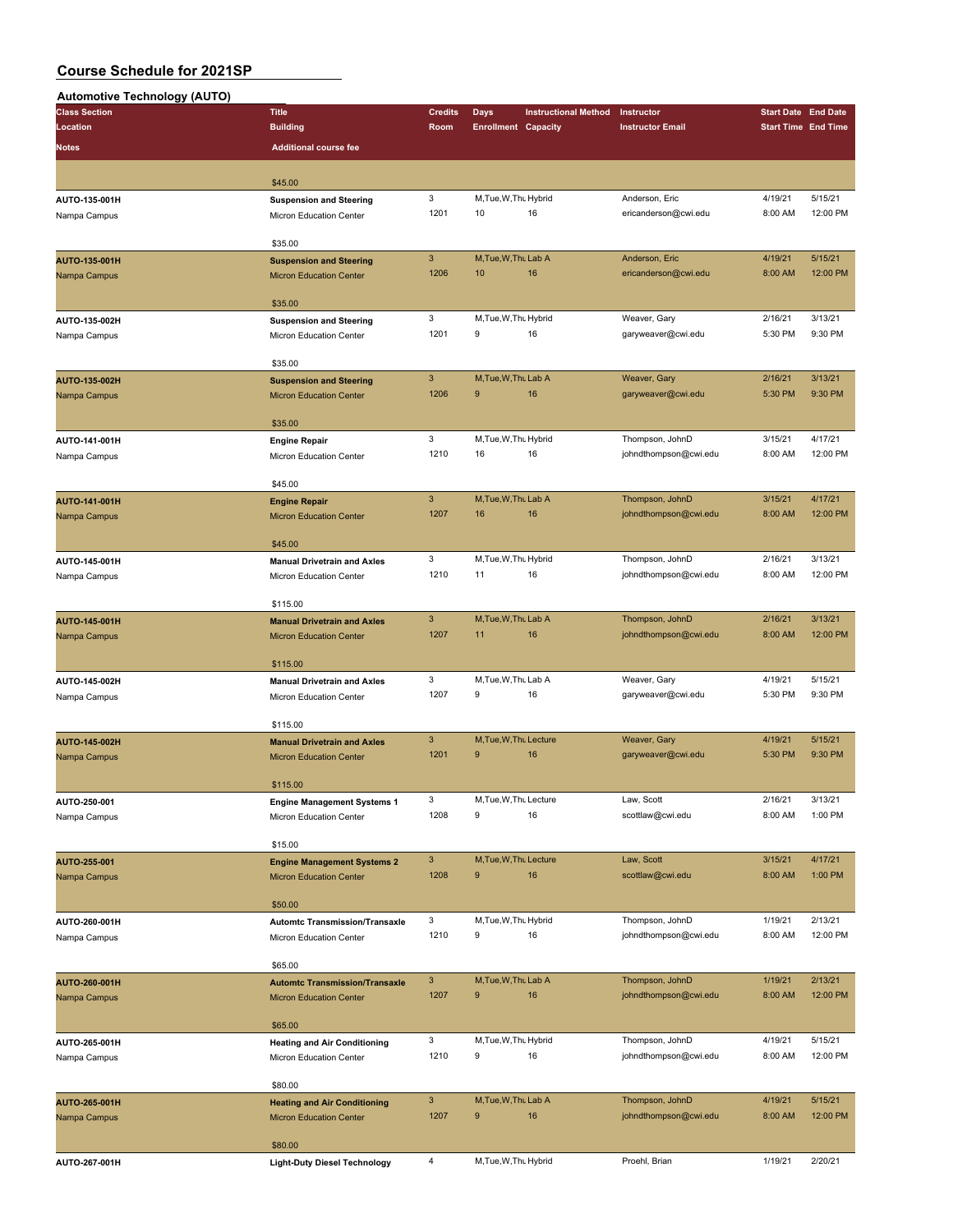#### **Automotive Technology (AUTO)**

| <b>Class Section</b>  | <b>Title</b>                          | <b>Credits</b>          | Days                       | <b>Instructional Method</b> | Instructor              | <b>Start Date End Date</b> |          |
|-----------------------|---------------------------------------|-------------------------|----------------------------|-----------------------------|-------------------------|----------------------------|----------|
| Location              | <b>Building</b>                       | Room                    | <b>Enrollment Capacity</b> |                             | <b>Instructor Email</b> | <b>Start Time End Time</b> |          |
| <b>Notes</b>          | <b>Additional course fee</b>          |                         |                            |                             |                         |                            |          |
| Nampa Campus          | Micron Education Center               | 1704                    | 14                         | 16                          | brianproehl@cwi.edu     | 8:00 AM                    | 12:00 PM |
|                       | \$20.00                               |                         |                            |                             |                         |                            |          |
| AUTO-267-001H         | <b>Light-Duty Diesel Technology</b>   | 4                       | M, Tue, W, Thu Lab A       |                             | Proehl, Brian           | 1/19/21                    | 2/20/21  |
| Nampa Campus          | <b>Micron Education Center</b>        | 1207                    | 14                         | 16                          | brianproehl@cwi.edu     | 8:00 AM                    | 12:00 PM |
|                       | \$20.00                               |                         |                            |                             |                         |                            |          |
| AUTO-267-002H         | <b>Light-Duty Diesel Technology</b>   | $\overline{\mathbf{4}}$ | M, Tue, W, Thu Hybrid      |                             | Faculty, General        | 2/22/21                    | 4/3/21   |
| Nampa Campus          | Micron Education Center               | 1210                    | 10                         | 16                          |                         | 5:30 PM                    | 9:30 PM  |
|                       |                                       |                         |                            |                             |                         |                            |          |
|                       | \$20.00                               |                         |                            |                             |                         |                            |          |
| AUTO-267-002H         | <b>Light-Duty Diesel Technology</b>   | $\overline{\mathbf{4}}$ | M, Tue, W, Thu Lab A       |                             | Faculty, General        | 2/22/21                    | 4/3/21   |
| Nampa Campus          | <b>Micron Education Center</b>        | 1207                    | 10                         | 16                          |                         | 5:30 PM                    | 9:30 PM  |
|                       | \$20.00                               |                         |                            |                             |                         |                            |          |
| AUTO-269-001H         | <b>Hybrid Technology</b>              | 4                       | M, Tue, W, Thu Hybrid      |                             | Proehl, Brian           | 2/22/21                    | 4/3/21   |
| Nampa Campus          | Micron Education Center               | 1704                    | 14                         | 16                          | brianproehl@cwi.edu     | 8:00 AM                    | 12:00 PM |
|                       | \$20.00                               |                         |                            |                             |                         |                            |          |
| AUTO-269-001H         | <b>Hybrid Technology</b>              | 4                       | M, Tue, W, Thu Lab A       |                             | Proehl, Brian           | 2/22/21                    | 4/3/21   |
| Nampa Campus          | <b>Micron Education Center</b>        | 1207                    | 14                         | 16                          | brianproehl@cwi.edu     | 8:00 AM                    | 12:00 PM |
|                       | \$20.00                               |                         |                            |                             |                         |                            |          |
| AUTO-269-002H         | <b>Hybrid Technology</b>              | 4                       | M, Tue, W, Thu Hybrid      |                             | Faculty, General        | 1/19/21                    | 2/20/21  |
| Nampa Campus          | Micron Education Center               | 1210                    | 10                         | 16                          |                         | 5:30 PM                    | 9:30 PM  |
|                       |                                       |                         |                            |                             |                         |                            |          |
|                       | \$20.00                               |                         |                            |                             |                         |                            |          |
| AUTO-269-002H         | <b>Hybrid Technology</b>              | $\overline{4}$          | M, Tue, W, Thu Lab A       |                             | Faculty, General        | 1/19/21                    | 2/20/21  |
| Nampa Campus          | <b>Micron Education Center</b>        | 1207                    | 10                         | 16                          |                         | 5:30 PM                    | 9:30 PM  |
|                       | \$20.00                               |                         |                            |                             |                         |                            |          |
| AUTO-290-001H         | <b>Automotive Technology Capstone</b> | 4                       | M, Tue, W, Thu Hybrid      |                             | Proehl, Brian           | 4/5/21                     | 5/8/21   |
| Nampa Campus          | Micron Education Center               | 1207                    | 14                         | 16                          | brianproehl@cwi.edu     | 8:00 AM                    | 12:00 PM |
|                       | \$20.00                               |                         |                            |                             |                         |                            |          |
| AUTO-290-002H         | <b>Automotive Technology Capstone</b> | 4                       | M, Tue, W, Thu Hybrid      |                             | Faculty, General        | 4/5/21                     | 5/8/21   |
| Nampa Campus          | <b>Micron Education Center</b>        | 1207                    | 10                         | 16                          |                         | 5:30 PM                    | 9:30 PM  |
|                       |                                       |                         |                            |                             |                         |                            |          |
|                       | \$20.00                               |                         |                            |                             |                         |                            |          |
| <b>Biology (BIOL)</b> |                                       |                         |                            |                             |                         |                            |          |

| <b>Class Section</b><br>Location | <b>Title</b><br><b>Building</b> | <b>Credits</b><br>Room | Days<br><b>Enrollment Capacity</b> | <b>Instructional Method</b> | Instructor<br><b>Instructor Email</b> | <b>Start Date End Date</b><br><b>Start Time End Time</b> |          |
|----------------------------------|---------------------------------|------------------------|------------------------------------|-----------------------------|---------------------------------------|----------------------------------------------------------|----------|
| <b>Notes</b>                     | <b>Additional course fee</b>    |                        |                                    |                             |                                       |                                                          |          |
| <b>BIOL-100-001W</b>             | <b>Concepts of Biology</b>      | 3                      |                                    | Online                      | Vargas, Micaela                       | 1/19/21                                                  | 5/15/21  |
| Online                           | Online                          | <b>ONL</b>             | 35                                 | 35                          | micaelavargas@cwi.edu                 |                                                          |          |
|                                  | \$115.00                        |                        |                                    |                             |                                       |                                                          |          |
| BIOL-100-002W                    | <b>Concepts of Biology</b>      | 3                      |                                    | Online                      | Vargas, Micaela                       | 1/19/21                                                  | 5/15/21  |
| Online                           | Online                          | ONL                    | 9                                  | 35                          | micaelavargas@cwi.edu                 |                                                          |          |
|                                  | \$115.00                        |                        |                                    |                             |                                       |                                                          |          |
| <b>BIOL-100-003</b>              | <b>Concepts of Biology</b>      | 3                      | M,W                                | Lecture                     | McAdams, Kristen                      | 1/19/21                                                  | 5/15/21  |
| <b>Ada County Campus</b>         | <b>Mallard Place Building</b>   | 1135                   | 15                                 | 31                          | kristenmcadams@cwi.edu                | 11:30 AM                                                 | 12:45 PM |
|                                  | \$85.00                         |                        |                                    |                             |                                       |                                                          |          |
| BIOL-100-004W                    | <b>Concepts of Biology</b>      | 3                      |                                    | Online                      | Vargas, Micaela                       | 1/19/21                                                  | 5/15/21  |
| Online                           | Online                          | ONL                    | 35                                 | 35                          | micaelavargas@cwi.edu                 |                                                          |          |
|                                  | \$115.00                        |                        |                                    |                             |                                       |                                                          |          |
| <b>BIOL-100L-001H</b>            | <b>Concepts of Biology Lab</b>  | $\mathbf{1}$           | W                                  | Hybrid                      | Trapp, James                          | 1/19/21                                                  | 5/15/21  |
| <b>Ada County Campus</b>         | <b>Mallard Place Building</b>   | 1109                   | 8                                  | 8                           | jimtrapp@cwi.edu                      | 1:00 PM                                                  | 3:00 PM  |
|                                  | \$54.50                         |                        |                                    |                             |                                       |                                                          |          |
| BIOL-100L-002W                   | <b>Concepts of Biology Lab</b>  | $\mathbf{1}$           |                                    | Online                      | Moore, Christina                      | 1/19/21                                                  | 5/15/21  |
| Online                           | Online                          | ONL                    | 35                                 | 35                          | christinamoore2@cwi.edu               |                                                          |          |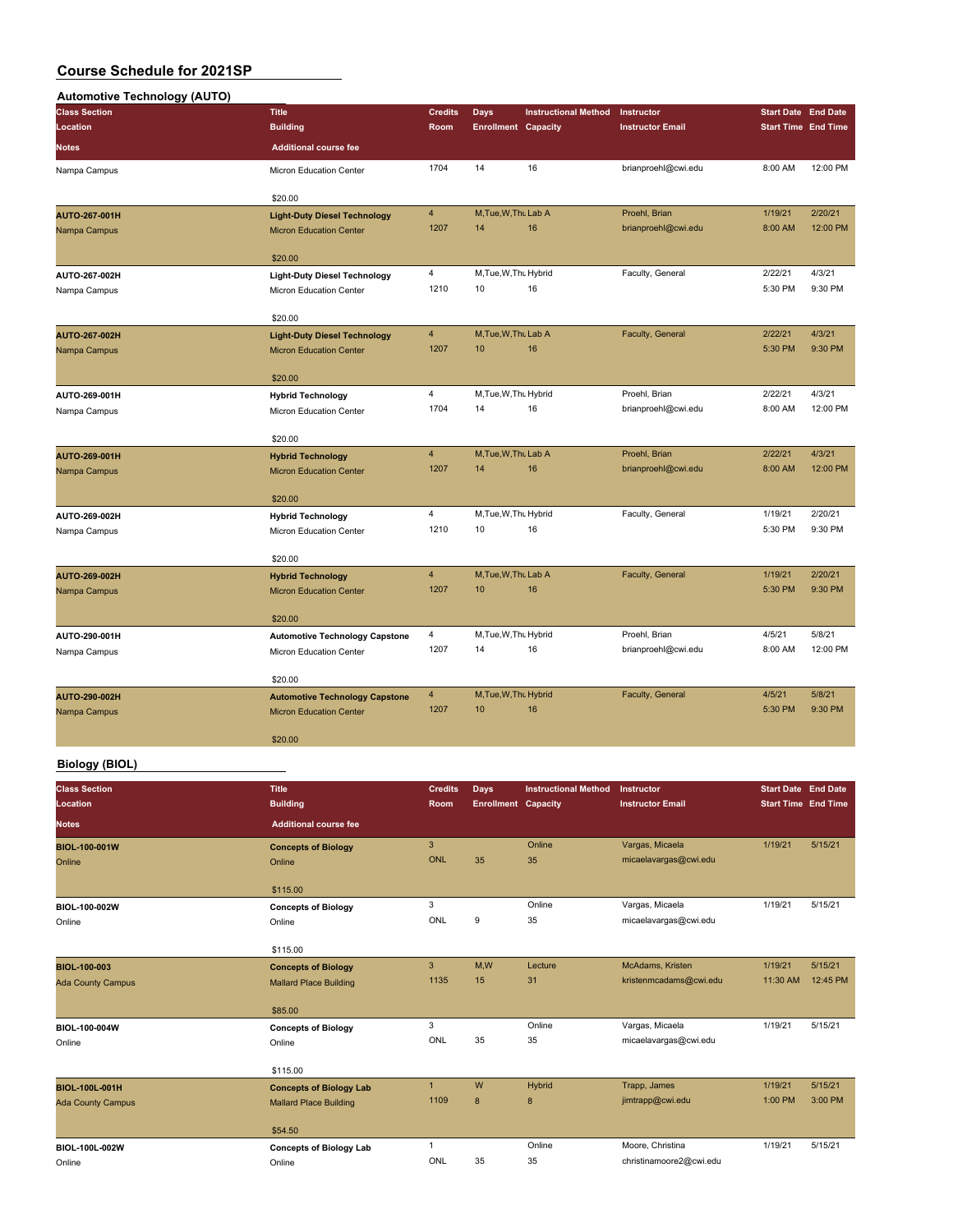| <b>Biology (BIOL)</b>                                                                            |                                          |                           |                            |                             |                         |                                                                                                                                                                                                                                                                        |          |
|--------------------------------------------------------------------------------------------------|------------------------------------------|---------------------------|----------------------------|-----------------------------|-------------------------|------------------------------------------------------------------------------------------------------------------------------------------------------------------------------------------------------------------------------------------------------------------------|----------|
| <b>Class Section</b>                                                                             | <b>Title</b>                             | <b>Credits</b>            | Days                       | <b>Instructional Method</b> | Instructor              |                                                                                                                                                                                                                                                                        |          |
| Location                                                                                         | <b>Building</b>                          | Room                      | <b>Enrollment Capacity</b> |                             | <b>Instructor Email</b> |                                                                                                                                                                                                                                                                        |          |
| Notes                                                                                            | <b>Additional course fee</b>             |                           |                            |                             |                         |                                                                                                                                                                                                                                                                        |          |
|                                                                                                  |                                          |                           |                            |                             |                         |                                                                                                                                                                                                                                                                        |          |
|                                                                                                  | \$44.50                                  |                           |                            |                             |                         |                                                                                                                                                                                                                                                                        |          |
| <b>BIOL-100L-003W</b>                                                                            |                                          | $\mathbf{1}$              |                            | Online                      | Horner, Amy             |                                                                                                                                                                                                                                                                        | 5/15/21  |
| Online                                                                                           | <b>Concepts of Biology Lab</b><br>Online | <b>ONL</b>                | 35                         | 35                          | amyhorner@cwi.edu       |                                                                                                                                                                                                                                                                        |          |
|                                                                                                  |                                          |                           |                            |                             |                         | 1/19/21<br>1/19/21<br>1/19/21<br>1:00 PM<br>1/19/21<br>5:30 PM<br>1/19/21<br>11:30 AM<br>1/19/21<br>10:00 AM<br>1/19/21<br>9:30 AM<br>1/19/21<br>1/19/21<br>1/19/21<br>1/19/21<br>1/19/21<br>5:30 PM<br>1/19/21<br>2:00 PM<br>1/19/21<br>7:00 PM<br>1/19/21<br>1:00 PM |          |
|                                                                                                  | \$44.50                                  |                           |                            |                             |                         |                                                                                                                                                                                                                                                                        |          |
| BIOL-100L-005W                                                                                   | <b>Concepts of Biology Lab</b>           | $\mathbf{1}$              |                            | Online                      | Moore, Christina        |                                                                                                                                                                                                                                                                        | 5/15/21  |
| Online                                                                                           | Online                                   | ONL                       | 9                          | 35                          | christinamoore2@cwi.edu |                                                                                                                                                                                                                                                                        |          |
|                                                                                                  |                                          |                           |                            |                             |                         |                                                                                                                                                                                                                                                                        |          |
|                                                                                                  | \$44.50                                  |                           |                            |                             |                         |                                                                                                                                                                                                                                                                        |          |
| BIOL-100L-009H                                                                                   | <b>Concepts of Biology Lab</b>           | $\mathbf{1}$              | Tue                        | <b>Hybrid</b>               | Trapp, James            |                                                                                                                                                                                                                                                                        | 5/15/21  |
| <b>Ada County Campus</b>                                                                         | <b>Mallard Place Building</b>            | 1109                      | 6                          | $\boldsymbol{8}$            | jimtrapp@cwi.edu        |                                                                                                                                                                                                                                                                        | 3:00 PM  |
|                                                                                                  |                                          |                           |                            |                             |                         |                                                                                                                                                                                                                                                                        |          |
|                                                                                                  | \$54.50                                  |                           |                            |                             |                         |                                                                                                                                                                                                                                                                        |          |
| BIOL-100L-012H                                                                                   | <b>Concepts of Biology Lab</b>           | $\mathbf{1}$              | Tue                        | Lab A                       | Ballen, Lindley         |                                                                                                                                                                                                                                                                        | 5/15/21  |
| Ada County Campus                                                                                | Mallard Place Building                   | 1109                      | 3                          | 8                           | lindleyballen@cwi.edu   | 1/19/21                                                                                                                                                                                                                                                                | 7:30 PM  |
|                                                                                                  |                                          |                           |                            |                             |                         |                                                                                                                                                                                                                                                                        |          |
|                                                                                                  | \$54.50                                  | $\overline{3}$            | Tue, Thu                   | Lecture                     |                         |                                                                                                                                                                                                                                                                        | 5/15/21  |
| <b>BIOL-111-001</b>                                                                              | <b>Biology I</b>                         | 102E                      | 44                         | 45                          | Heller, Gary            |                                                                                                                                                                                                                                                                        | 12:45 PM |
| Nampa Campus                                                                                     | <b>Academic Building</b>                 |                           |                            |                             | garyheller@cwi.edu      |                                                                                                                                                                                                                                                                        |          |
|                                                                                                  | \$0.00                                   |                           |                            |                             |                         |                                                                                                                                                                                                                                                                        |          |
| BIOL-111-002H                                                                                    | <b>Biology I</b>                         | 3                         | W                          | Hybrid                      | Beckman, Daniel         |                                                                                                                                                                                                                                                                        | 5/15/21  |
| Nampa Campus                                                                                     | Aspen Classroom Building                 | 106                       | 24                         | 24                          | danielbeckman@cwi.edu   |                                                                                                                                                                                                                                                                        | 11:15 AM |
|                                                                                                  |                                          |                           |                            |                             |                         |                                                                                                                                                                                                                                                                        |          |
|                                                                                                  | \$15.00                                  |                           |                            |                             |                         | <b>Start Date End Date</b><br><b>Start Time End Time</b>                                                                                                                                                                                                               |          |
| <b>BIOL-111-004H</b>                                                                             | <b>Biology I</b>                         | $\mathbf{3}$              | F                          | <b>Hybrid</b>               | McAdams, Kristen        |                                                                                                                                                                                                                                                                        | 5/15/21  |
| <b>Ada County Campus</b>                                                                         | <b>Pintail Center</b>                    | 1210                      | 22                         | 30                          | kristenmcadams@cwi.edu  |                                                                                                                                                                                                                                                                        | 10:45 AM |
|                                                                                                  |                                          |                           |                            |                             |                         |                                                                                                                                                                                                                                                                        |          |
|                                                                                                  | \$15.00                                  |                           |                            |                             |                         |                                                                                                                                                                                                                                                                        |          |
| BIOL-111-005W                                                                                    | <b>Biology I</b>                         | 3                         |                            | Online                      | Lysne, Steven           |                                                                                                                                                                                                                                                                        | 5/15/21  |
| Online                                                                                           | Online                                   | ONL                       | 35                         | 35                          | stevelysne@cwi.edu      |                                                                                                                                                                                                                                                                        |          |
|                                                                                                  |                                          |                           |                            |                             |                         |                                                                                                                                                                                                                                                                        |          |
|                                                                                                  | \$30.00                                  |                           |                            |                             |                         |                                                                                                                                                                                                                                                                        |          |
| BIOL-111-006W                                                                                    | <b>Biology I</b>                         | $\mathbf{3}$              |                            | Online                      | Lysne, Steven           |                                                                                                                                                                                                                                                                        | 5/15/21  |
| Online                                                                                           | Online                                   | <b>ONL</b>                | 35                         | 35                          | stevelysne@cwi.edu      |                                                                                                                                                                                                                                                                        |          |
|                                                                                                  |                                          |                           |                            |                             |                         |                                                                                                                                                                                                                                                                        |          |
|                                                                                                  | \$30.00                                  |                           |                            |                             |                         |                                                                                                                                                                                                                                                                        |          |
| BIOL-111-007W                                                                                    | <b>Biology I</b>                         | 3                         |                            | Online                      | Lysne, Steven           |                                                                                                                                                                                                                                                                        | 5/15/21  |
| Online                                                                                           | Online                                   | ONL                       | 34                         | 35                          | stevelysne@cwi.edu      |                                                                                                                                                                                                                                                                        |          |
|                                                                                                  | \$30.00                                  |                           |                            |                             |                         |                                                                                                                                                                                                                                                                        |          |
|                                                                                                  |                                          | $\ensuremath{\mathsf{3}}$ |                            | Online                      | Barber, Jessica         |                                                                                                                                                                                                                                                                        | 5/15/21  |
| BIOL-111-008W<br>Online                                                                          | <b>Biology I</b><br>Online               | <b>ONL</b>                | 28                         | 35                          | jessicabarber@cwi.edu   |                                                                                                                                                                                                                                                                        |          |
|                                                                                                  |                                          |                           |                            |                             |                         | 2:00 PM                                                                                                                                                                                                                                                                |          |
|                                                                                                  | \$30.00                                  |                           |                            |                             |                         |                                                                                                                                                                                                                                                                        |          |
| BIOL-111-010                                                                                     | <b>Biology I</b>                         | 3                         | Tue, Thu                   | Lecture                     | Heller, Gary            |                                                                                                                                                                                                                                                                        | 5/15/21  |
| Nampa Campus                                                                                     | Academic Building                        | 102E                      | 18                         | 45                          | garyheller@cwi.edu      |                                                                                                                                                                                                                                                                        | 6:45 PM  |
|                                                                                                  |                                          |                           |                            |                             |                         |                                                                                                                                                                                                                                                                        |          |
|                                                                                                  | \$0.00                                   |                           |                            |                             |                         |                                                                                                                                                                                                                                                                        |          |
| BIOL-111L-002H                                                                                   | <b>Biology I Lab</b>                     | $\mathbf{1}$              | W                          | <b>Hybrid</b>               | Ablin-Stone, Kristina   |                                                                                                                                                                                                                                                                        | 5/15/21  |
| Nampa Campus                                                                                     | <b>Academic Building</b>                 | 325                       | 12                         | 12                          | krisablinstone@cwi.edu  |                                                                                                                                                                                                                                                                        | 4:00 PM  |
| Hybrid course - has an online component; For                                                     |                                          |                           |                            |                             |                         |                                                                                                                                                                                                                                                                        |          |
| additional details and TENTATIVE schedule please<br>see our website: http://cwidaho.cc/current-  |                                          |                           |                            |                             |                         |                                                                                                                                                                                                                                                                        |          |
| students/flexible-science-lab                                                                    | \$35.00                                  |                           |                            |                             |                         |                                                                                                                                                                                                                                                                        |          |
| BIOL-111L-003H                                                                                   | <b>Biology I Lab</b>                     | $\mathbf{1}$              | W                          | Hybrid                      | Potter, Shelley         |                                                                                                                                                                                                                                                                        | 5/15/21  |
| Nampa Campus                                                                                     | Academic Building                        | 325                       | 11                         | 12                          | shelleypotter@cwi.edu   |                                                                                                                                                                                                                                                                        | 9:00 PM  |
| Hybrid course - has an online component; For<br>additional details and TENTATIVE schedule please |                                          |                           |                            |                             |                         |                                                                                                                                                                                                                                                                        |          |
| see our website: http://cwidaho.cc/current-                                                      |                                          |                           |                            |                             |                         |                                                                                                                                                                                                                                                                        |          |
| students/flexible-science-lab                                                                    | \$35.00                                  |                           |                            |                             |                         |                                                                                                                                                                                                                                                                        |          |
| BIOL-111L-004H                                                                                   | <b>Biology I Lab</b>                     | $\mathbf{1}$              | Tue                        | <b>Hybrid</b>               | Kadell, Lindsay         |                                                                                                                                                                                                                                                                        | 5/15/21  |
| Nampa Campus                                                                                     | <b>Academic Building</b>                 | 325                       | 10                         | 12                          | lindsaykadell@cwi.edu   |                                                                                                                                                                                                                                                                        | 3:00 PM  |
| Hybrid course - has an online component; For<br>additional details and TENTATIVE schedule please |                                          |                           |                            |                             |                         |                                                                                                                                                                                                                                                                        |          |
| see our website: http://cwidaho.cc/current-                                                      | \$35.00                                  |                           |                            |                             |                         |                                                                                                                                                                                                                                                                        |          |
| students/flexible-science-lab                                                                    |                                          | $\mathbf{1}$              | F                          | Hybrid                      | Ablin-Stone, Kristina   |                                                                                                                                                                                                                                                                        | 5/15/21  |
| BIOL-111L-005H                                                                                   | <b>Biology I Lab</b>                     | 325                       | 12                         | 12                          | krisablinstone@cwi.edu  |                                                                                                                                                                                                                                                                        | 4:00 PM  |
| Nampa Campus                                                                                     | Academic Building                        |                           |                            |                             |                         |                                                                                                                                                                                                                                                                        |          |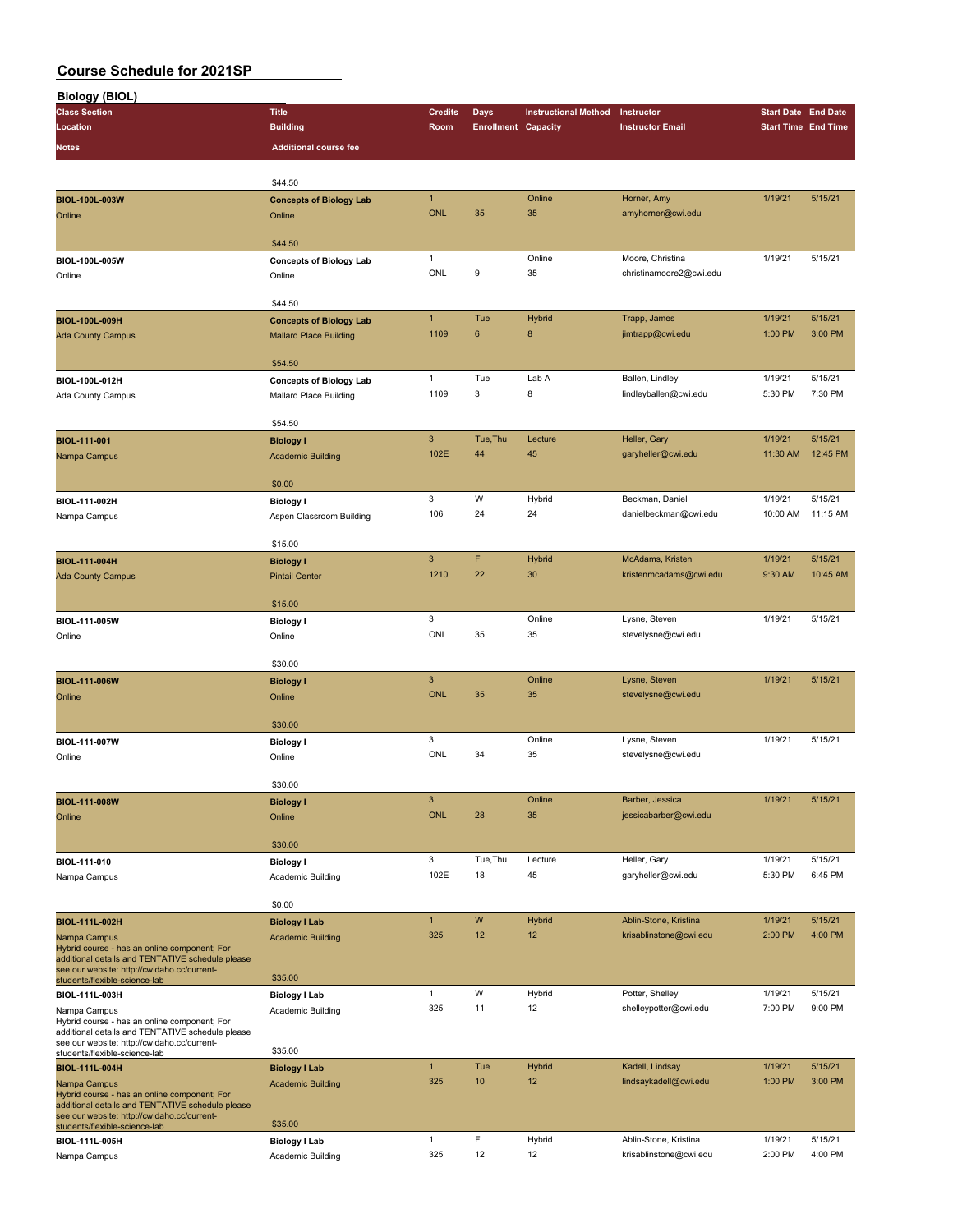| <b>Biology (BIOL)</b>                                                                                                                                                                                                                                                                                                                                                                                                                                                                                                                                                                                                                                                                                                                                                                                                                                                                                                                                                                                                                                                                                                                                                                                                                                                                                                                                               |                              |                |                            |                             |                         |                            |          |
|---------------------------------------------------------------------------------------------------------------------------------------------------------------------------------------------------------------------------------------------------------------------------------------------------------------------------------------------------------------------------------------------------------------------------------------------------------------------------------------------------------------------------------------------------------------------------------------------------------------------------------------------------------------------------------------------------------------------------------------------------------------------------------------------------------------------------------------------------------------------------------------------------------------------------------------------------------------------------------------------------------------------------------------------------------------------------------------------------------------------------------------------------------------------------------------------------------------------------------------------------------------------------------------------------------------------------------------------------------------------|------------------------------|----------------|----------------------------|-----------------------------|-------------------------|----------------------------|----------|
| <b>Class Section</b>                                                                                                                                                                                                                                                                                                                                                                                                                                                                                                                                                                                                                                                                                                                                                                                                                                                                                                                                                                                                                                                                                                                                                                                                                                                                                                                                                | <b>Title</b>                 | <b>Credits</b> | <b>Days</b>                | <b>Instructional Method</b> | Instructor              | <b>Start Date End Date</b> |          |
| Location                                                                                                                                                                                                                                                                                                                                                                                                                                                                                                                                                                                                                                                                                                                                                                                                                                                                                                                                                                                                                                                                                                                                                                                                                                                                                                                                                            | <b>Building</b>              | Room           | <b>Enrollment Capacity</b> |                             | <b>Instructor Email</b> | <b>Start Time End Time</b> |          |
| <b>Notes</b>                                                                                                                                                                                                                                                                                                                                                                                                                                                                                                                                                                                                                                                                                                                                                                                                                                                                                                                                                                                                                                                                                                                                                                                                                                                                                                                                                        | <b>Additional course fee</b> |                |                            |                             |                         |                            |          |
| Hybrid course - has an online component; For                                                                                                                                                                                                                                                                                                                                                                                                                                                                                                                                                                                                                                                                                                                                                                                                                                                                                                                                                                                                                                                                                                                                                                                                                                                                                                                        |                              |                |                            |                             |                         |                            |          |
| additional details and TENTATIVE schedule please                                                                                                                                                                                                                                                                                                                                                                                                                                                                                                                                                                                                                                                                                                                                                                                                                                                                                                                                                                                                                                                                                                                                                                                                                                                                                                                    |                              |                |                            |                             |                         |                            |          |
| see our website: http://cwidaho.cc/current-<br>students/flexible-science-lab                                                                                                                                                                                                                                                                                                                                                                                                                                                                                                                                                                                                                                                                                                                                                                                                                                                                                                                                                                                                                                                                                                                                                                                                                                                                                        | \$35.00                      |                |                            |                             |                         |                            |          |
| BIOL-111L-006H                                                                                                                                                                                                                                                                                                                                                                                                                                                                                                                                                                                                                                                                                                                                                                                                                                                                                                                                                                                                                                                                                                                                                                                                                                                                                                                                                      | <b>Biology I Lab</b>         | $\overline{1}$ | F                          | <b>Hybrid</b>               | Ablin-Stone, Kristina   | 1/19/21                    | 5/15/21  |
| Nampa Campus                                                                                                                                                                                                                                                                                                                                                                                                                                                                                                                                                                                                                                                                                                                                                                                                                                                                                                                                                                                                                                                                                                                                                                                                                                                                                                                                                        | <b>Academic Building</b>     | 325            | 12                         | 12                          | krisablinstone@cwi.edu  | 11:30 AM                   | 1:30 PM  |
| Hybrid course - has an online component; For<br>additional details and TENTATIVE schedule please                                                                                                                                                                                                                                                                                                                                                                                                                                                                                                                                                                                                                                                                                                                                                                                                                                                                                                                                                                                                                                                                                                                                                                                                                                                                    |                              |                |                            |                             |                         |                            |          |
| see our website: http://cwidaho.cc/current-                                                                                                                                                                                                                                                                                                                                                                                                                                                                                                                                                                                                                                                                                                                                                                                                                                                                                                                                                                                                                                                                                                                                                                                                                                                                                                                         |                              |                |                            |                             |                         |                            |          |
| students/flexible-science-lab                                                                                                                                                                                                                                                                                                                                                                                                                                                                                                                                                                                                                                                                                                                                                                                                                                                                                                                                                                                                                                                                                                                                                                                                                                                                                                                                       | \$35.00                      |                |                            |                             |                         |                            |          |
| BIOL-111L-007H                                                                                                                                                                                                                                                                                                                                                                                                                                                                                                                                                                                                                                                                                                                                                                                                                                                                                                                                                                                                                                                                                                                                                                                                                                                                                                                                                      | <b>Biology I Lab</b>         | $\mathbf{1}$   | <b>SAT</b>                 | Hybrid                      | Ablin-Stone, Kristina   | 1/19/21                    | 5/15/21  |
| Nampa Campus<br>Hybrid course - has an online component; For                                                                                                                                                                                                                                                                                                                                                                                                                                                                                                                                                                                                                                                                                                                                                                                                                                                                                                                                                                                                                                                                                                                                                                                                                                                                                                        | Academic Building            | 325            | 11                         | 12                          | krisablinstone@cwi.edu  | 11:00 AM                   | 1:00 PM  |
| additional details and TENTATIVE schedule please                                                                                                                                                                                                                                                                                                                                                                                                                                                                                                                                                                                                                                                                                                                                                                                                                                                                                                                                                                                                                                                                                                                                                                                                                                                                                                                    |                              |                |                            |                             |                         |                            |          |
| see our website: http://cwidaho.cc/current-                                                                                                                                                                                                                                                                                                                                                                                                                                                                                                                                                                                                                                                                                                                                                                                                                                                                                                                                                                                                                                                                                                                                                                                                                                                                                                                         |                              |                |                            |                             |                         |                            |          |
|                                                                                                                                                                                                                                                                                                                                                                                                                                                                                                                                                                                                                                                                                                                                                                                                                                                                                                                                                                                                                                                                                                                                                                                                                                                                                                                                                                     |                              |                |                            |                             |                         |                            | 5/15/21  |
| Online                                                                                                                                                                                                                                                                                                                                                                                                                                                                                                                                                                                                                                                                                                                                                                                                                                                                                                                                                                                                                                                                                                                                                                                                                                                                                                                                                              |                              |                |                            |                             |                         |                            |          |
|                                                                                                                                                                                                                                                                                                                                                                                                                                                                                                                                                                                                                                                                                                                                                                                                                                                                                                                                                                                                                                                                                                                                                                                                                                                                                                                                                                     |                              |                |                            |                             |                         |                            |          |
|                                                                                                                                                                                                                                                                                                                                                                                                                                                                                                                                                                                                                                                                                                                                                                                                                                                                                                                                                                                                                                                                                                                                                                                                                                                                                                                                                                     |                              |                |                            |                             |                         |                            |          |
| BIOL-111L-009W                                                                                                                                                                                                                                                                                                                                                                                                                                                                                                                                                                                                                                                                                                                                                                                                                                                                                                                                                                                                                                                                                                                                                                                                                                                                                                                                                      |                              | $\mathbf{1}$   |                            | Online                      | Barber, Jessica         | 1/19/21                    | 5/15/21  |
| Online                                                                                                                                                                                                                                                                                                                                                                                                                                                                                                                                                                                                                                                                                                                                                                                                                                                                                                                                                                                                                                                                                                                                                                                                                                                                                                                                                              |                              | ONL            | 35                         | 35                          | jessicabarber@cwi.edu   |                            |          |
|                                                                                                                                                                                                                                                                                                                                                                                                                                                                                                                                                                                                                                                                                                                                                                                                                                                                                                                                                                                                                                                                                                                                                                                                                                                                                                                                                                     |                              |                |                            |                             |                         |                            |          |
|                                                                                                                                                                                                                                                                                                                                                                                                                                                                                                                                                                                                                                                                                                                                                                                                                                                                                                                                                                                                                                                                                                                                                                                                                                                                                                                                                                     | \$10.00                      |                |                            |                             |                         |                            |          |
| BIOL-111L-010W                                                                                                                                                                                                                                                                                                                                                                                                                                                                                                                                                                                                                                                                                                                                                                                                                                                                                                                                                                                                                                                                                                                                                                                                                                                                                                                                                      | <b>Biology I Lab</b>         | $\mathbf{1}$   |                            | Online                      | Barber, Jessica         | 1/19/21                    | 5/15/21  |
| Online                                                                                                                                                                                                                                                                                                                                                                                                                                                                                                                                                                                                                                                                                                                                                                                                                                                                                                                                                                                                                                                                                                                                                                                                                                                                                                                                                              | Online                       | <b>ONL</b>     | 35                         | 35                          | jessicabarber@cwi.edu   |                            |          |
|                                                                                                                                                                                                                                                                                                                                                                                                                                                                                                                                                                                                                                                                                                                                                                                                                                                                                                                                                                                                                                                                                                                                                                                                                                                                                                                                                                     |                              |                |                            |                             |                         |                            |          |
|                                                                                                                                                                                                                                                                                                                                                                                                                                                                                                                                                                                                                                                                                                                                                                                                                                                                                                                                                                                                                                                                                                                                                                                                                                                                                                                                                                     | \$10.00                      |                |                            |                             |                         |                            |          |
| BIOL-111L-011W                                                                                                                                                                                                                                                                                                                                                                                                                                                                                                                                                                                                                                                                                                                                                                                                                                                                                                                                                                                                                                                                                                                                                                                                                                                                                                                                                      | <b>Biology I Lab</b>         | $\mathbf{1}$   |                            | Online                      | Barber, Jessica         | 1/19/21                    | 5/15/21  |
| Online                                                                                                                                                                                                                                                                                                                                                                                                                                                                                                                                                                                                                                                                                                                                                                                                                                                                                                                                                                                                                                                                                                                                                                                                                                                                                                                                                              | Online                       | ONL            | 34                         | 35                          | jessicabarber@cwi.edu   |                            |          |
|                                                                                                                                                                                                                                                                                                                                                                                                                                                                                                                                                                                                                                                                                                                                                                                                                                                                                                                                                                                                                                                                                                                                                                                                                                                                                                                                                                     |                              |                |                            |                             |                         |                            |          |
|                                                                                                                                                                                                                                                                                                                                                                                                                                                                                                                                                                                                                                                                                                                                                                                                                                                                                                                                                                                                                                                                                                                                                                                                                                                                                                                                                                     | \$10.00                      |                |                            |                             |                         |                            |          |
| BIOL-111L-013H                                                                                                                                                                                                                                                                                                                                                                                                                                                                                                                                                                                                                                                                                                                                                                                                                                                                                                                                                                                                                                                                                                                                                                                                                                                                                                                                                      | <b>Biology I Lab</b>         |                |                            | Hybrid                      | Kadell, Lindsay         | 1/19/21                    | 5/15/21  |
| Nampa Campus                                                                                                                                                                                                                                                                                                                                                                                                                                                                                                                                                                                                                                                                                                                                                                                                                                                                                                                                                                                                                                                                                                                                                                                                                                                                                                                                                        | <b>Academic Building</b>     | 325            | 12                         | 12                          | lindsaykadell@cwi.edu   | 9:00 AM                    | 11:00 AM |
|                                                                                                                                                                                                                                                                                                                                                                                                                                                                                                                                                                                                                                                                                                                                                                                                                                                                                                                                                                                                                                                                                                                                                                                                                                                                                                                                                                     |                              |                |                            |                             |                         |                            |          |
| see our website: http://cwidaho.cc/current-                                                                                                                                                                                                                                                                                                                                                                                                                                                                                                                                                                                                                                                                                                                                                                                                                                                                                                                                                                                                                                                                                                                                                                                                                                                                                                                         |                              |                |                            |                             |                         |                            |          |
|                                                                                                                                                                                                                                                                                                                                                                                                                                                                                                                                                                                                                                                                                                                                                                                                                                                                                                                                                                                                                                                                                                                                                                                                                                                                                                                                                                     |                              |                |                            |                             |                         |                            | 5/15/21  |
|                                                                                                                                                                                                                                                                                                                                                                                                                                                                                                                                                                                                                                                                                                                                                                                                                                                                                                                                                                                                                                                                                                                                                                                                                                                                                                                                                                     |                              |                |                            |                             |                         |                            | 1:30 PM  |
|                                                                                                                                                                                                                                                                                                                                                                                                                                                                                                                                                                                                                                                                                                                                                                                                                                                                                                                                                                                                                                                                                                                                                                                                                                                                                                                                                                     |                              |                |                            |                             |                         |                            |          |
| additional details and TENTATIVE schedule please                                                                                                                                                                                                                                                                                                                                                                                                                                                                                                                                                                                                                                                                                                                                                                                                                                                                                                                                                                                                                                                                                                                                                                                                                                                                                                                    |                              |                |                            |                             |                         |                            |          |
|                                                                                                                                                                                                                                                                                                                                                                                                                                                                                                                                                                                                                                                                                                                                                                                                                                                                                                                                                                                                                                                                                                                                                                                                                                                                                                                                                                     | \$35.00                      |                |                            |                             |                         |                            |          |
| BIOL-112-001                                                                                                                                                                                                                                                                                                                                                                                                                                                                                                                                                                                                                                                                                                                                                                                                                                                                                                                                                                                                                                                                                                                                                                                                                                                                                                                                                        |                              | $\mathbf{3}$   | M,W                        | Lecture                     | Lysne, Steven           | 1/19/21                    | 5/15/21  |
| Nampa Campus                                                                                                                                                                                                                                                                                                                                                                                                                                                                                                                                                                                                                                                                                                                                                                                                                                                                                                                                                                                                                                                                                                                                                                                                                                                                                                                                                        |                              | 322            | 17                         | 40                          | stevelysne@cwi.edu      | 11:30 AM                   | 12:45 PM |
|                                                                                                                                                                                                                                                                                                                                                                                                                                                                                                                                                                                                                                                                                                                                                                                                                                                                                                                                                                                                                                                                                                                                                                                                                                                                                                                                                                     |                              |                |                            |                             |                         |                            |          |
|                                                                                                                                                                                                                                                                                                                                                                                                                                                                                                                                                                                                                                                                                                                                                                                                                                                                                                                                                                                                                                                                                                                                                                                                                                                                                                                                                                     | \$0.00                       |                |                            |                             |                         |                            |          |
| BIOL-112-002W                                                                                                                                                                                                                                                                                                                                                                                                                                                                                                                                                                                                                                                                                                                                                                                                                                                                                                                                                                                                                                                                                                                                                                                                                                                                                                                                                       | <b>Biology II</b>            | 3              |                            | Online                      | Lysne, Steven           | 1/19/21                    | 5/15/21  |
| Online                                                                                                                                                                                                                                                                                                                                                                                                                                                                                                                                                                                                                                                                                                                                                                                                                                                                                                                                                                                                                                                                                                                                                                                                                                                                                                                                                              | Online                       | ONL            | 18                         | 35                          | stevelysne@cwi.edu      |                            |          |
|                                                                                                                                                                                                                                                                                                                                                                                                                                                                                                                                                                                                                                                                                                                                                                                                                                                                                                                                                                                                                                                                                                                                                                                                                                                                                                                                                                     |                              |                |                            |                             |                         |                            |          |
|                                                                                                                                                                                                                                                                                                                                                                                                                                                                                                                                                                                                                                                                                                                                                                                                                                                                                                                                                                                                                                                                                                                                                                                                                                                                                                                                                                     | \$30.00                      |                |                            |                             |                         |                            |          |
| BIOL-112L-002                                                                                                                                                                                                                                                                                                                                                                                                                                                                                                                                                                                                                                                                                                                                                                                                                                                                                                                                                                                                                                                                                                                                                                                                                                                                                                                                                       | <b>Biology II Lab</b>        | $\mathbf{1}$   | M                          | Lab A                       | Striluk, Miranda        | 1/19/21                    | 5/15/21  |
| Nampa Campus                                                                                                                                                                                                                                                                                                                                                                                                                                                                                                                                                                                                                                                                                                                                                                                                                                                                                                                                                                                                                                                                                                                                                                                                                                                                                                                                                        | <b>Academic Building</b>     | 217            | 9                          | 12                          | mirandastriluk@cwi.edu  | 8:00 AM                    | 10:45 AM |
|                                                                                                                                                                                                                                                                                                                                                                                                                                                                                                                                                                                                                                                                                                                                                                                                                                                                                                                                                                                                                                                                                                                                                                                                                                                                                                                                                                     |                              |                |                            |                             |                         |                            |          |
|                                                                                                                                                                                                                                                                                                                                                                                                                                                                                                                                                                                                                                                                                                                                                                                                                                                                                                                                                                                                                                                                                                                                                                                                                                                                                                                                                                     | \$15.00                      |                |                            |                             |                         |                            |          |
| BIOL-112L-003                                                                                                                                                                                                                                                                                                                                                                                                                                                                                                                                                                                                                                                                                                                                                                                                                                                                                                                                                                                                                                                                                                                                                                                                                                                                                                                                                       | <b>Biology II Lab</b>        |                |                            |                             |                         | 1/19/21                    | 5/15/21  |
| Nampa Campus                                                                                                                                                                                                                                                                                                                                                                                                                                                                                                                                                                                                                                                                                                                                                                                                                                                                                                                                                                                                                                                                                                                                                                                                                                                                                                                                                        | Academic Building            |                |                            |                             |                         | 11:00 AM                   | 1:45 PM  |
|                                                                                                                                                                                                                                                                                                                                                                                                                                                                                                                                                                                                                                                                                                                                                                                                                                                                                                                                                                                                                                                                                                                                                                                                                                                                                                                                                                     |                              |                |                            |                             |                         |                            |          |
|                                                                                                                                                                                                                                                                                                                                                                                                                                                                                                                                                                                                                                                                                                                                                                                                                                                                                                                                                                                                                                                                                                                                                                                                                                                                                                                                                                     |                              |                |                            |                             |                         |                            |          |
| BIOL-112L-004                                                                                                                                                                                                                                                                                                                                                                                                                                                                                                                                                                                                                                                                                                                                                                                                                                                                                                                                                                                                                                                                                                                                                                                                                                                                                                                                                       | <b>Biology II Lab</b>        |                |                            |                             |                         | 1/19/21                    | 5/15/21  |
| Nampa Campus                                                                                                                                                                                                                                                                                                                                                                                                                                                                                                                                                                                                                                                                                                                                                                                                                                                                                                                                                                                                                                                                                                                                                                                                                                                                                                                                                        | <b>Academic Building</b>     |                |                            |                             |                         | 2:30 PM                    | 5:15 PM  |
|                                                                                                                                                                                                                                                                                                                                                                                                                                                                                                                                                                                                                                                                                                                                                                                                                                                                                                                                                                                                                                                                                                                                                                                                                                                                                                                                                                     |                              |                |                            |                             |                         |                            |          |
|                                                                                                                                                                                                                                                                                                                                                                                                                                                                                                                                                                                                                                                                                                                                                                                                                                                                                                                                                                                                                                                                                                                                                                                                                                                                                                                                                                     |                              |                |                            |                             |                         |                            |          |
| BIOL-112L-005                                                                                                                                                                                                                                                                                                                                                                                                                                                                                                                                                                                                                                                                                                                                                                                                                                                                                                                                                                                                                                                                                                                                                                                                                                                                                                                                                       | <b>Biology II Lab</b>        |                |                            |                             |                         | 1/19/21                    | 5/15/21  |
| \$35.00<br>students/flexible-science-lab<br>$\mathbf{1}$<br>Online<br>Barber, Jessica<br>1/19/21<br><b>BIOL-111L-008W</b><br><b>Biology I Lab</b><br><b>ONL</b><br>34<br>35<br>jessicabarber@cwi.edu<br>Online<br>\$10.00<br><b>Biology I Lab</b><br>Online<br>$\mathbf{1}$<br>Tue<br>Hybrid course - has an online component; For<br>additional details and TENTATIVE schedule please<br>\$35.00<br>students/flexible-science-lab<br>W<br>$\mathbf{1}$<br>Hybrid<br>Ablin-Stone, Kristina<br>1/19/21<br>BIOL-111L-014H<br><b>Biology I Lab</b><br>325<br>12<br>12<br>krisablinstone@cwi.edu<br>11:30 AM<br>Nampa Campus<br>Academic Building<br>Hybrid course - has an online component; For<br>see our website: http://cwidaho.cc/current-<br>students/flexible-science-lab<br><b>Biology II</b><br><b>Academic Building</b><br>$\mathbf{1}$<br>M<br>Lab A<br>Striluk, Miranda<br>8<br>12<br>217<br>mirandastriluk@cwi.edu<br>\$15.00<br>$\mathbf{1}$<br>M<br>Lab A<br>Striluk, Miranda<br>$\bf 8$<br>217<br>12<br>mirandastriluk@cwi.edu<br>\$15.00<br>M<br>Lab A<br>Striluk, Miranda<br>$\mathbf{1}$<br>217<br>8<br>mirandastriluk@cwi.edu<br>12<br>Nampa Campus<br>Academic Building<br>\$15.00<br>$\mathsf 3$<br>Online<br>Lysne, Steven<br>1/19/21<br><b>Biology III: Structure &amp; Func</b><br>ONL<br>17<br>35<br>stevelysne@cwi.edu<br>Online<br>\$30.00 | 5:30 PM                      | 8:15 PM        |                            |                             |                         |                            |          |
|                                                                                                                                                                                                                                                                                                                                                                                                                                                                                                                                                                                                                                                                                                                                                                                                                                                                                                                                                                                                                                                                                                                                                                                                                                                                                                                                                                     |                              |                |                            |                             |                         |                            |          |
|                                                                                                                                                                                                                                                                                                                                                                                                                                                                                                                                                                                                                                                                                                                                                                                                                                                                                                                                                                                                                                                                                                                                                                                                                                                                                                                                                                     |                              |                |                            |                             |                         |                            |          |
| BIOL-113-001W                                                                                                                                                                                                                                                                                                                                                                                                                                                                                                                                                                                                                                                                                                                                                                                                                                                                                                                                                                                                                                                                                                                                                                                                                                                                                                                                                       |                              |                |                            |                             |                         |                            | 5/15/21  |
| Online                                                                                                                                                                                                                                                                                                                                                                                                                                                                                                                                                                                                                                                                                                                                                                                                                                                                                                                                                                                                                                                                                                                                                                                                                                                                                                                                                              |                              |                |                            |                             |                         |                            |          |
|                                                                                                                                                                                                                                                                                                                                                                                                                                                                                                                                                                                                                                                                                                                                                                                                                                                                                                                                                                                                                                                                                                                                                                                                                                                                                                                                                                     |                              |                |                            |                             |                         |                            |          |
|                                                                                                                                                                                                                                                                                                                                                                                                                                                                                                                                                                                                                                                                                                                                                                                                                                                                                                                                                                                                                                                                                                                                                                                                                                                                                                                                                                     |                              |                |                            |                             |                         |                            |          |

**BIOL-113L-001 Biology III Struct & Func Lab** 1 M Lab A Perkins, Dusty 1/19/21 5/15/21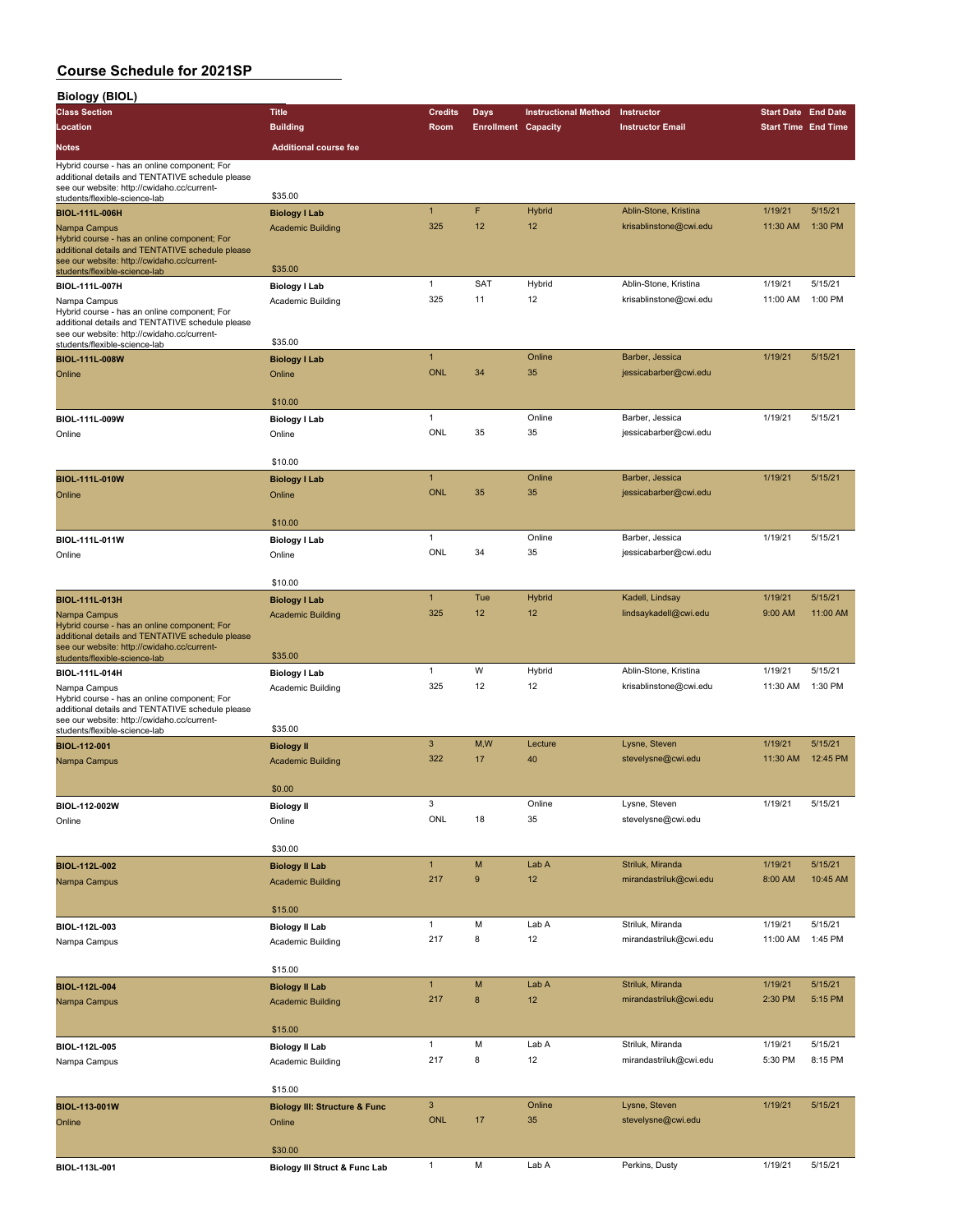| Biology (BIOL)                                                                                  |                                           |                |                            |                             |                                          |                                                                                                                                                                                                                                                                                                    |                    |
|-------------------------------------------------------------------------------------------------|-------------------------------------------|----------------|----------------------------|-----------------------------|------------------------------------------|----------------------------------------------------------------------------------------------------------------------------------------------------------------------------------------------------------------------------------------------------------------------------------------------------|--------------------|
| <b>Class Section</b>                                                                            | <b>Title</b>                              | <b>Credits</b> | <b>Days</b>                | <b>Instructional Method</b> | Instructor                               |                                                                                                                                                                                                                                                                                                    |                    |
| Location                                                                                        | <b>Building</b>                           | Room           | <b>Enrollment Capacity</b> |                             | <b>Instructor Email</b>                  |                                                                                                                                                                                                                                                                                                    |                    |
| Notes                                                                                           | <b>Additional course fee</b>              |                |                            |                             |                                          |                                                                                                                                                                                                                                                                                                    |                    |
| Nampa Campus                                                                                    | Academic Building                         | 220            | 16                         | 16                          | dustyperkins@cwi.edu                     |                                                                                                                                                                                                                                                                                                    | 3:45 PM            |
|                                                                                                 |                                           |                |                            |                             |                                          |                                                                                                                                                                                                                                                                                                    |                    |
|                                                                                                 | \$20.00                                   |                |                            |                             |                                          |                                                                                                                                                                                                                                                                                                    |                    |
| BIOL-127-001                                                                                    | <b>Human Structure and Function</b>       | $\mathbf{3}$   | Tue, Thu                   | Lecture                     | Oppenheimer, Suzanne                     | 1/19/21                                                                                                                                                                                                                                                                                            | 5/15/21            |
| <b>Ada County Campus</b>                                                                        | <b>Quail Court Building</b>               | 2210           | 19                         | 19                          | suzanneoppenheimer@cwi.edu               | 1:00 PM                                                                                                                                                                                                                                                                                            | 2:15 PM            |
|                                                                                                 |                                           |                |                            |                             |                                          |                                                                                                                                                                                                                                                                                                    |                    |
|                                                                                                 | \$84.50                                   |                |                            |                             |                                          |                                                                                                                                                                                                                                                                                                    |                    |
| BIOL-127-002W                                                                                   | <b>Human Structure and Function</b>       | 3              |                            | Online                      | Moore, Christina                         | 1/19/21                                                                                                                                                                                                                                                                                            | 5/15/21            |
| Online                                                                                          | Online                                    | ONL            | 35                         | 35                          | christinamoore2@cwi.edu                  |                                                                                                                                                                                                                                                                                                    |                    |
|                                                                                                 |                                           |                |                            |                             |                                          |                                                                                                                                                                                                                                                                                                    |                    |
|                                                                                                 | \$114.50                                  |                |                            |                             |                                          |                                                                                                                                                                                                                                                                                                    |                    |
| BIOL-127-003W                                                                                   | <b>Human Structure and Function</b>       | $\mathbf{3}$   |                            | Online                      | Moore, Christina                         |                                                                                                                                                                                                                                                                                                    | 5/15/21            |
| Online                                                                                          | Online                                    | <b>ONL</b>     | 32                         | 35                          | christinamoore2@cwi.edu                  | <b>Start Date End Date</b><br><b>Start Time End Time</b><br>1:00 PM<br>1/19/21<br>1/19/21<br>8:30 AM<br>1/19/21<br>10:00 AM<br>1/19/21<br>10:00 AM<br>1/19/21<br>1/19/21<br>1/19/21<br>2:30 PM<br>1/19/21<br>4:30 PM<br>1/19/21<br>1:00 PM<br>1/19/21<br>1:00 PM<br>1/19/21<br>11:30 AM<br>1/19/21 |                    |
|                                                                                                 |                                           |                |                            |                             |                                          |                                                                                                                                                                                                                                                                                                    |                    |
|                                                                                                 | \$114.50                                  | 3              | W,F                        | Lecture                     |                                          |                                                                                                                                                                                                                                                                                                    | 5/15/21            |
| BIOL-127-004                                                                                    | <b>Human Structure and Function</b>       | 1135           | 12                         | 30                          | Michas, Stephen<br>stephenmichas@cwi.edu |                                                                                                                                                                                                                                                                                                    | 9:45 AM            |
| Ada County Campus                                                                               | Mallard Place Building                    |                |                            |                             |                                          |                                                                                                                                                                                                                                                                                                    |                    |
|                                                                                                 | \$84.50                                   |                |                            |                             |                                          |                                                                                                                                                                                                                                                                                                    |                    |
| BIOL-127L-001                                                                                   | <b>Human Structure &amp; Function Lab</b> | $\mathbf{1}$   | Tue                        | <b>Biology Lab Support</b>  | Oppenheimer, Suzanne                     |                                                                                                                                                                                                                                                                                                    | 5/15/21            |
| <b>Ada County Campus</b>                                                                        | <b>Mallard Place Building</b>             | 1109           | 8                          | 8                           | suzanneoppenheimer@cwi.edu               |                                                                                                                                                                                                                                                                                                    | 12:45 PM           |
|                                                                                                 |                                           |                |                            |                             |                                          |                                                                                                                                                                                                                                                                                                    |                    |
|                                                                                                 | \$15.00                                   |                |                            |                             |                                          |                                                                                                                                                                                                                                                                                                    |                    |
| BIOL-127L-002                                                                                   | Human Structure & Function Lab            | $\mathbf{1}$   | Thu                        | <b>Biology Lab Support</b>  | Oppenheimer, Suzanne                     |                                                                                                                                                                                                                                                                                                    | 5/15/21            |
| Ada County Campus                                                                               | Mallard Place Building                    | 1109           | $\overline{7}$             | 8                           | suzanneoppenheimer@cwi.edu               |                                                                                                                                                                                                                                                                                                    | 12:45 PM           |
|                                                                                                 |                                           |                |                            |                             |                                          |                                                                                                                                                                                                                                                                                                    |                    |
|                                                                                                 | \$15.00                                   |                |                            |                             |                                          |                                                                                                                                                                                                                                                                                                    |                    |
| BIOL-127L-003W                                                                                  | <b>Human Structure &amp; Function Lab</b> | $\mathbf{1}$   |                            | Online                      | Nelson, Marianne                         |                                                                                                                                                                                                                                                                                                    | 5/15/21            |
| Online                                                                                          | Online                                    | <b>ONL</b>     | 35                         | 35                          | mariannenelson@cwi.edu                   |                                                                                                                                                                                                                                                                                                    |                    |
|                                                                                                 |                                           |                |                            |                             |                                          |                                                                                                                                                                                                                                                                                                    |                    |
|                                                                                                 | \$10.00                                   |                |                            |                             |                                          |                                                                                                                                                                                                                                                                                                    |                    |
| BIOL-127L-004W                                                                                  | Human Structure & Function Lab            | 1              |                            | Online                      | Nelson, Marianne                         |                                                                                                                                                                                                                                                                                                    | 5/15/21            |
| Online                                                                                          | Online                                    | ONL            | 22                         | 35                          | mariannenelson@cwi.edu                   |                                                                                                                                                                                                                                                                                                    |                    |
|                                                                                                 |                                           |                |                            |                             |                                          |                                                                                                                                                                                                                                                                                                    |                    |
|                                                                                                 | \$10.00                                   | $\mathbf{1}$   | Thu                        | Lab A                       | Oppenheimer, Suzanne                     |                                                                                                                                                                                                                                                                                                    |                    |
| <b>BIOL-127L-007</b>                                                                            | <b>Human Structure &amp; Function Lab</b> | 1109           | 8                          | 8                           | suzanneoppenheimer@cwi.edu               | 1/19/21<br>2:30 PM                                                                                                                                                                                                                                                                                 | 5/15/21<br>5:15 PM |
| <b>Ada County Campus</b>                                                                        | <b>Mallard Place Building</b>             |                |                            |                             |                                          |                                                                                                                                                                                                                                                                                                    |                    |
|                                                                                                 | \$15.00                                   |                |                            |                             |                                          |                                                                                                                                                                                                                                                                                                    |                    |
| BIOL-127L-008                                                                                   | Human Structure & Function Lab            | $\mathbf{1}$   | W                          | Lab A                       | Bowman, Robert                           |                                                                                                                                                                                                                                                                                                    | 5/15/21            |
| Ada County Campus                                                                               | Mallard Place Building                    | 1109           | 8                          | 8                           | robbowman@cwi.edu                        |                                                                                                                                                                                                                                                                                                    | 7:15 PM            |
|                                                                                                 |                                           |                |                            |                             |                                          |                                                                                                                                                                                                                                                                                                    |                    |
|                                                                                                 | \$15.00                                   |                |                            |                             |                                          |                                                                                                                                                                                                                                                                                                    |                    |
| <b>BIOL-227-001F</b>                                                                            | <b>Human Anat and Phys I</b>              | $\mathbf{3}$   | M, W                       | Lecture                     | Jensen, Andrew                           |                                                                                                                                                                                                                                                                                                    | 5/15/21            |
| <b>Ada County Campus</b>                                                                        | <b>Mallard Place Building</b>             | 1135           | 22                         | 35                          | andyjensen@cwi.edu                       |                                                                                                                                                                                                                                                                                                    | 2:15 PM            |
| Courses are offered with added flexibility allowing                                             |                                           |                |                            |                             |                                          |                                                                                                                                                                                                                                                                                                    |                    |
| students to choose between in-person or remote<br>course delivery options at designated meeting |                                           |                |                            |                             |                                          |                                                                                                                                                                                                                                                                                                    |                    |
| times. The frequency of designated meeting times                                                |                                           |                |                            |                             |                                          |                                                                                                                                                                                                                                                                                                    |                    |
| varies by course. Meeting times may be substituted<br>with online learning.                     | \$70.50                                   |                |                            |                             |                                          |                                                                                                                                                                                                                                                                                                    |                    |
| BIOL-227-001F                                                                                   | <b>Human Anat and Phys I</b>              | 3              | M,W                        | Online                      | Jensen, Andrew                           |                                                                                                                                                                                                                                                                                                    | 5/15/21            |
| Ada County Campus                                                                               | Remote                                    | <b>REM</b>     | 22                         | 35                          | andyjensen@cwi.edu                       |                                                                                                                                                                                                                                                                                                    | $2:15$ PM          |
| Courses are offered with added flexibility allowing                                             |                                           |                |                            |                             |                                          |                                                                                                                                                                                                                                                                                                    |                    |
| students to choose between in-person or remote<br>course delivery options at designated meeting |                                           |                |                            |                             |                                          |                                                                                                                                                                                                                                                                                                    |                    |
| times. The frequency of designated meeting times                                                |                                           |                |                            |                             |                                          |                                                                                                                                                                                                                                                                                                    |                    |
| varies by course. Meeting times may be substituted<br>with online learning.                     | \$70.50                                   |                |                            |                             |                                          |                                                                                                                                                                                                                                                                                                    |                    |
| BIOL-227-002H                                                                                   | <b>Human Anat and Phys I</b>              | $\mathbf{3}$   | Thu                        | <b>Hybrid</b>               | Thompson, Ronda                          |                                                                                                                                                                                                                                                                                                    | 5/15/21            |
| <b>Ada County Campus</b>                                                                        | <b>Mallard Place Building</b>             | 1135           | 20                         | 31                          | rondathompson@cwi.edu                    |                                                                                                                                                                                                                                                                                                    | 12:45 PM           |
|                                                                                                 |                                           |                |                            |                             |                                          |                                                                                                                                                                                                                                                                                                    |                    |
|                                                                                                 | \$85.50                                   |                |                            |                             |                                          |                                                                                                                                                                                                                                                                                                    |                    |
| BIOL-227-003W                                                                                   | Human Anat and Phys I                     | 3              |                            | Online                      | Leavitt, Hollie                          |                                                                                                                                                                                                                                                                                                    | 5/15/21            |
| Online                                                                                          | Online                                    | ONL            | 34                         | 35                          | hollieleavitt6@cwi.edu                   |                                                                                                                                                                                                                                                                                                    |                    |
|                                                                                                 |                                           |                |                            |                             |                                          |                                                                                                                                                                                                                                                                                                    |                    |
|                                                                                                 | \$100.50                                  |                |                            |                             |                                          |                                                                                                                                                                                                                                                                                                    |                    |
| <b>BIOL-227-004F</b>                                                                            | <b>Human Anat and Phys I</b>              | $\mathbf{3}$   | Tue, Thu                   | Lecture                     | Jensen, Andrew                           |                                                                                                                                                                                                                                                                                                    | 5/15/21            |
| <b>Canyon County Center</b>                                                                     | <b>Canyon County Center</b>               | 220            | 19                         | 32                          | andyjensen@cwi.edu                       |                                                                                                                                                                                                                                                                                                    | 3:45 PM            |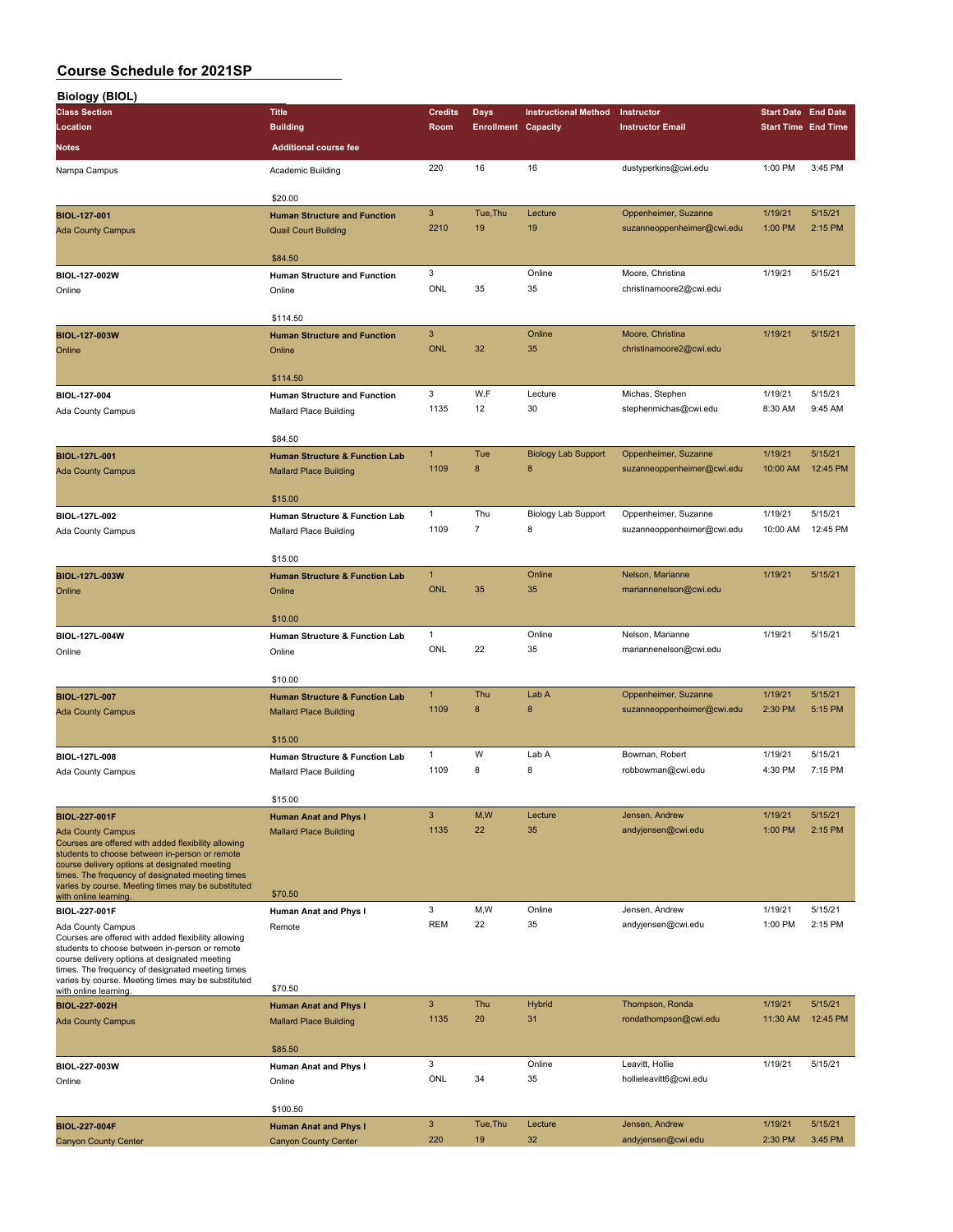| <b>Biology (BIOL)</b>                                                                                                                                                                                                                                                                                             |                                                   |                            |                            |                             |                                            |                                                                                                                                                                                                                                           |          |
|-------------------------------------------------------------------------------------------------------------------------------------------------------------------------------------------------------------------------------------------------------------------------------------------------------------------|---------------------------------------------------|----------------------------|----------------------------|-----------------------------|--------------------------------------------|-------------------------------------------------------------------------------------------------------------------------------------------------------------------------------------------------------------------------------------------|----------|
| <b>Class Section</b>                                                                                                                                                                                                                                                                                              | <b>Title</b>                                      | <b>Credits</b>             | Days                       | <b>Instructional Method</b> | Instructor                                 |                                                                                                                                                                                                                                           |          |
| Location                                                                                                                                                                                                                                                                                                          | <b>Building</b>                                   | Room                       | <b>Enrollment Capacity</b> |                             | <b>Instructor Email</b>                    |                                                                                                                                                                                                                                           |          |
| Notes                                                                                                                                                                                                                                                                                                             | <b>Additional course fee</b>                      |                            |                            |                             |                                            |                                                                                                                                                                                                                                           |          |
|                                                                                                                                                                                                                                                                                                                   |                                                   |                            |                            |                             |                                            |                                                                                                                                                                                                                                           |          |
| Courses are offered with added flexibility allowing<br>students to choose between in-person or remote<br>course delivery options at designated meeting<br>times. The frequency of designated meeting times                                                                                                        |                                                   |                            |                            |                             |                                            |                                                                                                                                                                                                                                           |          |
| varies by course. Meeting times may be substituted<br>with online learning.                                                                                                                                                                                                                                       | \$70.50                                           |                            |                            |                             |                                            |                                                                                                                                                                                                                                           |          |
| BIOL-227-004F                                                                                                                                                                                                                                                                                                     | Human Anat and Phys I                             | 3                          | Tue, Thu                   | Online                      | Jensen, Andrew                             | 1/19/21                                                                                                                                                                                                                                   | 5/15/21  |
| Canyon County Center<br>Courses are offered with added flexibility allowing<br>students to choose between in-person or remote<br>course delivery options at designated meeting<br>times. The frequency of designated meeting times<br>varies by course. Meeting times may be substituted<br>with online learning. | Remote<br>\$70.50                                 | <b>REM</b>                 | 19                         | 32                          | andyjensen@cwi.edu                         | 2:30 PM                                                                                                                                                                                                                                   | 3:45 PM  |
| <b>BIOL-227-006</b>                                                                                                                                                                                                                                                                                               | <b>Human Anat and Phys I</b>                      | 3                          | Tue, Thu                   | Lecture                     | Michas, Stephen                            | 1/19/21                                                                                                                                                                                                                                   | 5/15/21  |
| <b>Ada County Campus</b>                                                                                                                                                                                                                                                                                          | <b>Mallard Place Building</b>                     | 1135                       | 26                         | 31                          | stephenmichas@cwi.edu                      | 10:00 AM                                                                                                                                                                                                                                  | 11:15 AM |
|                                                                                                                                                                                                                                                                                                                   | \$70.50                                           |                            |                            |                             |                                            |                                                                                                                                                                                                                                           |          |
| BIOL-227-007                                                                                                                                                                                                                                                                                                      | Human Anat and Phys I                             | 3                          | M,W                        | Lecture                     | Michas, Stephen                            | 1/19/21                                                                                                                                                                                                                                   | 5/15/21  |
| Canyon County Center                                                                                                                                                                                                                                                                                              | Canyon County Center                              | 220                        | 21                         | 24                          | stephenmichas@cwi.edu                      | <b>Start Date End Date</b><br><b>Start Time End Time</b><br>5:30 PM<br>1/19/21<br>1/19/21<br>1/19/21<br>4:30 PM<br>1/19/21<br>7:00 PM<br>1/19/21<br>2:30 PM<br>1/19/21<br>4:45 PM<br>1/19/21<br>9:00 AM<br>1/19/21<br>11:30 AM<br>1/19/21 | 6:45 PM  |
|                                                                                                                                                                                                                                                                                                                   | \$70.50                                           |                            |                            |                             |                                            |                                                                                                                                                                                                                                           |          |
| BIOL-227-008W                                                                                                                                                                                                                                                                                                     | <b>Human Anat and Phys I</b>                      | 3                          |                            | Online                      | Leavitt, Hollie                            |                                                                                                                                                                                                                                           | 5/15/21  |
| Online                                                                                                                                                                                                                                                                                                            | Online                                            | <b>ONL</b>                 | 35                         | 35                          | hollieleavitt6@cwi.edu                     |                                                                                                                                                                                                                                           |          |
|                                                                                                                                                                                                                                                                                                                   | \$100.50                                          |                            |                            |                             |                                            |                                                                                                                                                                                                                                           |          |
| BIOL-227-011W                                                                                                                                                                                                                                                                                                     |                                                   | 3                          |                            | Online                      | Leavitt, Hollie                            |                                                                                                                                                                                                                                           | 5/15/21  |
| Online                                                                                                                                                                                                                                                                                                            | Human Anat and Phys I<br>Online                   | ONL                        | 35                         | 35                          | hollieleavitt6@cwi.edu                     |                                                                                                                                                                                                                                           |          |
|                                                                                                                                                                                                                                                                                                                   |                                                   |                            |                            |                             |                                            |                                                                                                                                                                                                                                           |          |
|                                                                                                                                                                                                                                                                                                                   | \$100.50                                          |                            |                            |                             |                                            |                                                                                                                                                                                                                                           |          |
| BIOL-227L-002H                                                                                                                                                                                                                                                                                                    | <b>Human Anat and Phys I Lab</b>                  | $\mathbf{1}$               | Tue                        | Hybrid                      | Bowman, Robert                             |                                                                                                                                                                                                                                           | 5/15/21  |
| <b>Canyon County Center</b><br>Hybrid course - has an online component; For<br>additional details and TENTATIVE schedule please<br>see our website: http://cwidaho.cc/current-                                                                                                                                    | <b>Canyon County Center</b>                       | 226                        | 16                         | 16                          | robbowman@cwi.edu                          |                                                                                                                                                                                                                                           | 6:30 PM  |
| students/flexible-science-lab                                                                                                                                                                                                                                                                                     | \$69.00                                           |                            |                            |                             |                                            |                                                                                                                                                                                                                                           |          |
| BIOL-227L-003H                                                                                                                                                                                                                                                                                                    | Human Anat and Phys I Lab                         | 1                          | Tue                        | Hybrid                      | Bowman, Robert                             |                                                                                                                                                                                                                                           | 5/15/21  |
| Canyon County Center<br>Hybrid course - has an online component; For<br>additional details and TENTATIVE schedule please<br>see our website: http://cwidaho.cc/current-                                                                                                                                           | Canyon County Center                              | 226                        | 16                         | 16                          | robbowman@cwi.edu                          |                                                                                                                                                                                                                                           | 9:00 PM  |
| students/flexible-science-lab                                                                                                                                                                                                                                                                                     | \$69.00                                           |                            |                            |                             |                                            |                                                                                                                                                                                                                                           |          |
| BIOL-227L-004H                                                                                                                                                                                                                                                                                                    | <b>Human Anat and Phys I Lab</b>                  | $\mathbf{1}$               | Thu                        | <b>Hybrid</b>               | Dahl, N                                    |                                                                                                                                                                                                                                           | 5/15/21  |
| <b>Canyon County Center</b><br>Hybrid course - has an online component; For<br>additional details and TENTATIVE schedule please<br>see our website: http://cwidaho.cc/current-                                                                                                                                    | <b>Canyon County Center</b><br>\$69.00            | 226                        | 16                         | 16                          | ericdahl@cwi.edu                           |                                                                                                                                                                                                                                           | 4:30 PM  |
| students/flexible-science-lab                                                                                                                                                                                                                                                                                     |                                                   | $\mathbf{1}$               | Thu                        | Hybrid                      | Chambers, David                            |                                                                                                                                                                                                                                           | 5/15/21  |
| BIOL-227L-005H<br>Canyon County Center                                                                                                                                                                                                                                                                            | Human Anat and Phys I Lab<br>Canyon County Center | 226                        | 16                         | 16                          | davidchambers@cwi.edu                      |                                                                                                                                                                                                                                           | 6:45 PM  |
| Hybrid course - has an online component; For<br>additional details and TENTATIVE schedule please<br>see our website: http://cwidaho.cc/current-<br>students/flexible-science-lab                                                                                                                                  | \$69.00                                           |                            |                            |                             |                                            |                                                                                                                                                                                                                                           |          |
| BIOL-227L-006H                                                                                                                                                                                                                                                                                                    | <b>Human Anat and Phys I Lab</b>                  | $\mathbf{1}$               | <b>SAT</b>                 | <b>Hybrid</b>               | Craven, Nicolas                            |                                                                                                                                                                                                                                           | 5/15/21  |
| <b>Canyon County Center</b><br>Hybrid course - has an online component; For<br>additional details and TENTATIVE schedule please                                                                                                                                                                                   | <b>Canyon County Center</b>                       | 226                        | 16                         | 16                          | nicolascraven@cwi.edu                      |                                                                                                                                                                                                                                           | 11:00 AM |
| see our website: http://cwidaho.cc/current-<br>students/flexible-science-lab                                                                                                                                                                                                                                      | \$69.00                                           |                            |                            |                             |                                            |                                                                                                                                                                                                                                           |          |
| BIOL-227L-007H                                                                                                                                                                                                                                                                                                    | Human Anat and Phys I Lab                         | $\mathbf{1}$               | SAT                        | Hybrid                      | Craven, Nicolas                            |                                                                                                                                                                                                                                           | 5/15/21  |
| Canyon County Center<br>Hybrid course - has an online component; For<br>additional details and TENTATIVE schedule please<br>see our website: http://cwidaho.cc/current-                                                                                                                                           | Canyon County Center                              | 226                        | 16                         | 16                          | nicolascraven@cwi.edu                      |                                                                                                                                                                                                                                           | 1:30 PM  |
| students/flexible-science-lab                                                                                                                                                                                                                                                                                     | \$69.00                                           |                            |                            |                             |                                            |                                                                                                                                                                                                                                           |          |
| BIOL-227L-008W<br>Online                                                                                                                                                                                                                                                                                          | <b>Human Anat and Phys I Lab</b><br>Online        | $\mathbf{1}$<br><b>ONL</b> | 35                         | Online<br>35                | Nelson, Marianne<br>mariannenelson@cwi.edu |                                                                                                                                                                                                                                           | 5/15/21  |
|                                                                                                                                                                                                                                                                                                                   | \$10.00                                           |                            |                            |                             |                                            |                                                                                                                                                                                                                                           |          |
| BIOL-227L-009W                                                                                                                                                                                                                                                                                                    | Human Anat and Phys I Lab                         | 1                          |                            | Online                      | Nelson, Marianne                           | 1/19/21                                                                                                                                                                                                                                   | 5/15/21  |
| Online                                                                                                                                                                                                                                                                                                            | Online                                            | ONL                        | 35                         | 35                          | mariannenelson@cwi.edu                     |                                                                                                                                                                                                                                           |          |
|                                                                                                                                                                                                                                                                                                                   | \$10.00                                           |                            |                            |                             |                                            |                                                                                                                                                                                                                                           |          |
| BIOL-227L-010W                                                                                                                                                                                                                                                                                                    | <b>Human Anat and Phys I Lab</b>                  | $\mathbf{1}$               |                            | Online                      | Nelson, Marianne                           | 1/19/21                                                                                                                                                                                                                                   | 5/15/21  |
| Online                                                                                                                                                                                                                                                                                                            | Online                                            | <b>ONL</b>                 | 35                         | 35                          | mariannenelson@cwi.edu                     |                                                                                                                                                                                                                                           |          |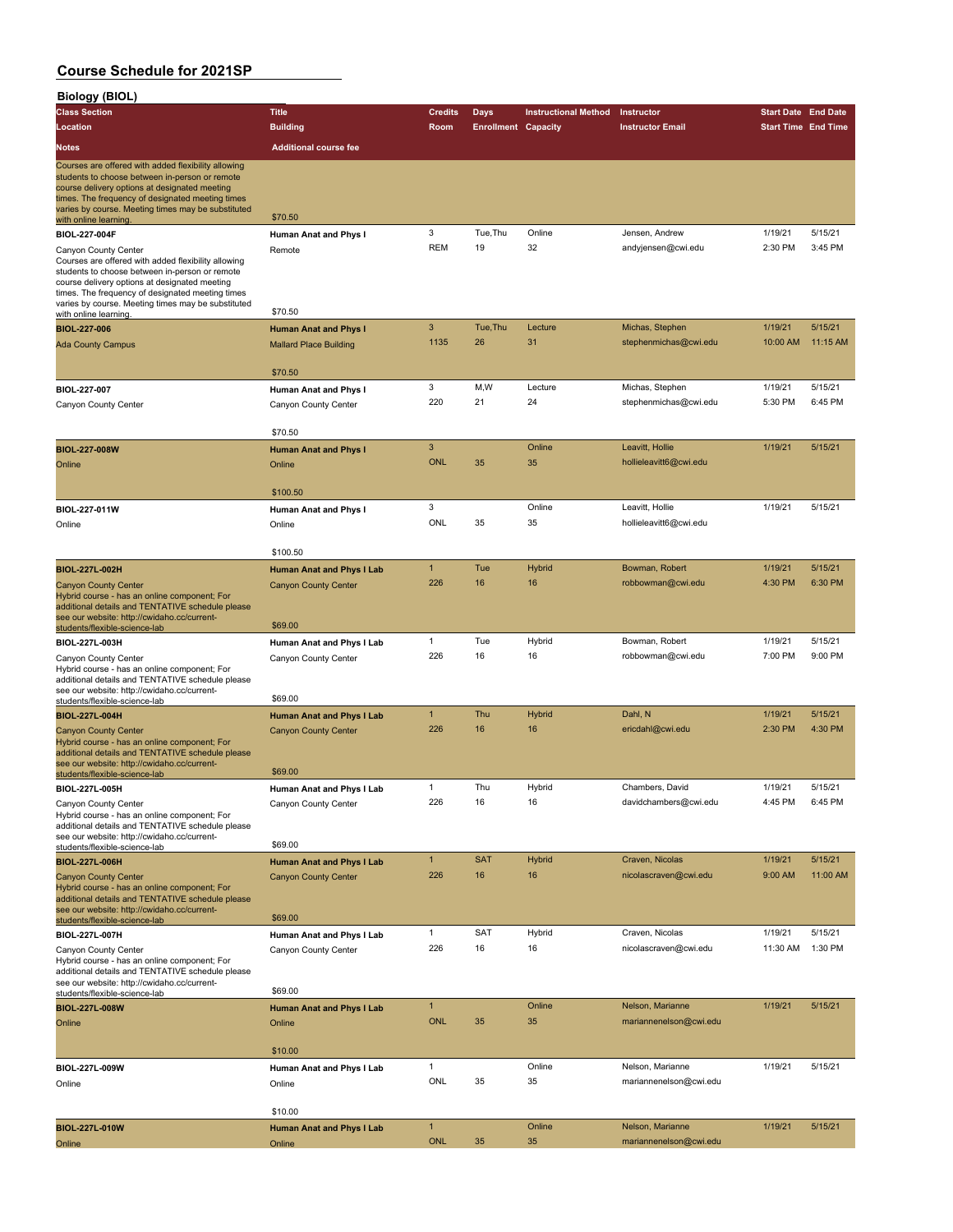| <b>Biology (BIOL)</b>                                                                                   |                                                           |                     |                            |                             |                                          |                            |                            |
|---------------------------------------------------------------------------------------------------------|-----------------------------------------------------------|---------------------|----------------------------|-----------------------------|------------------------------------------|----------------------------|----------------------------|
| <b>Class Section</b>                                                                                    | <b>Title</b>                                              | <b>Credits</b>      | <b>Days</b>                | <b>Instructional Method</b> | Instructor                               | <b>Start Date End Date</b> |                            |
| Location                                                                                                | <b>Building</b>                                           | Room                | <b>Enrollment Capacity</b> |                             | <b>Instructor Email</b>                  |                            | <b>Start Time End Time</b> |
| Notes                                                                                                   | <b>Additional course fee</b>                              |                     |                            |                             |                                          |                            |                            |
|                                                                                                         |                                                           |                     |                            |                             |                                          |                            |                            |
|                                                                                                         | \$10.00                                                   |                     |                            |                             |                                          |                            |                            |
| BIOL-227L-011W                                                                                          | Human Anat and Phys I Lab                                 | $\mathbf{1}$        |                            | Online                      | Nelson, Marianne                         | 1/19/21                    | 5/15/21                    |
| Online                                                                                                  | Online                                                    | ONL                 | 35                         | 35                          | mariannenelson@cwi.edu                   |                            |                            |
|                                                                                                         | \$10.00                                                   |                     |                            |                             |                                          |                            |                            |
| <b>BIOL-227L-013H</b>                                                                                   | <b>Human Anat and Phys I Lab</b>                          | $\mathbf{1}$        | W                          | Hybrid                      | Kadell, Lindsay                          | 1/19/21                    | 5/15/21                    |
| <b>Canyon County Center</b>                                                                             | <b>Canyon County Center</b>                               | 226                 | 16                         | 16                          | lindsaykadell@cwi.edu                    | 3:00 PM                    | 5:00 PM                    |
| Hybrid course - has an online component; For                                                            |                                                           |                     |                            |                             |                                          |                            |                            |
| additional details and TENTATIVE schedule please<br>see our website: http://cwidaho.cc/current-         |                                                           |                     |                            |                             |                                          |                            |                            |
| students/flexible-science-lab                                                                           | \$69.00                                                   |                     |                            |                             |                                          |                            |                            |
| BIOL-227L-014H                                                                                          | Human Anat and Phys I Lab                                 | $\mathbf{1}$<br>226 | Thu<br>16                  | Hybrid<br>16                | Craven, Nicolas<br>nicolascraven@cwi.edu | 1/19/21<br>7:00 PM         | 5/15/21<br>9:00 PM         |
| Canyon County Center<br>Hybrid course - has an online component; For                                    | Canyon County Center                                      |                     |                            |                             |                                          |                            |                            |
| additional details and TENTATIVE schedule please                                                        |                                                           |                     |                            |                             |                                          |                            |                            |
| see our website: http://cwidaho.cc/current-<br>students/flexible-science-lab                            | \$69.00                                                   |                     |                            |                             |                                          |                            |                            |
| <b>BIOL-228-001R</b>                                                                                    | <b>Human Anat and Phys II</b>                             | 3                   | W                          | Online                      | Leavitt. Hollie                          | 1/19/21                    | 5/15/21                    |
| Online                                                                                                  | Remote                                                    | <b>REM</b>          | 34                         | 35                          | hollieleavitt6@cwi.edu                   | 10:00 AM                   | 11:15 AM                   |
| Courses are offered entirely online through<br>technology with designated meeting times and             |                                                           |                     |                            |                             |                                          |                            |                            |
| designed for students who learn better with real-                                                       |                                                           |                     |                            |                             |                                          |                            |                            |
| time instruction. Remote courses are similar to<br>online courses except the student logs into class at |                                                           |                     |                            |                             |                                          |                            |                            |
| their regularly scheduled time, and the instructor                                                      |                                                           |                     |                            |                             |                                          |                            |                            |
| leads the course in real-time via technology (e.g.<br>Teams, Zoom, Collaborate, etc). The frequency of  |                                                           |                     |                            |                             |                                          |                            |                            |
| designated meeting times varies by course.                                                              |                                                           |                     |                            |                             |                                          |                            |                            |
| Meeting times may be substituted with online<br>learning.                                               | \$70.50                                                   |                     |                            |                             |                                          |                            |                            |
| BIOL-228-002                                                                                            | Human Anat and Phys II                                    | 3                   | W,F                        | Lecture                     | Michas, Stephen                          | 1/19/21                    | 5/15/21                    |
| Canyon County Center                                                                                    | Canyon County Center                                      | 220                 | 23                         | 24                          | stephenmichas@cwi.edu                    | 4:00 PM                    | 5:15 PM                    |
|                                                                                                         |                                                           |                     |                            |                             |                                          |                            |                            |
|                                                                                                         | \$70.50                                                   | $\mathbf{3}$        | Thu                        | Hybrid                      | Thompson, Ronda                          | 1/19/21                    | 5/15/21                    |
| BIOL-228-003H                                                                                           | <b>Human Anat and Phys II</b>                             | 220                 | 21                         | 24                          | rondathompson@cwi.edu                    | 5:30 PM                    | 6:45 PM                    |
| <b>Canyon County Center</b>                                                                             | <b>Canyon County Center</b>                               |                     |                            |                             |                                          |                            |                            |
|                                                                                                         | \$85.50                                                   |                     |                            |                             |                                          |                            |                            |
| BIOL-228-004                                                                                            | Human Anat and Phys II                                    | 3                   | M,W                        | Lecture                     | Oppenheimer, Suzanne                     | 1/19/21                    | 5/15/21                    |
| Ada County Campus                                                                                       | <b>Pintail Center</b>                                     | 1210                | 22                         | 22                          | suzanneoppenheimer@cwi.edu               | 1:00 PM                    | 2:15 PM                    |
|                                                                                                         |                                                           |                     |                            |                             |                                          |                            |                            |
|                                                                                                         | \$70.50                                                   |                     |                            |                             |                                          |                            |                            |
| BIOL-228-005W                                                                                           | <b>Human Anat and Phys II</b>                             | 3<br>ONL            | 32                         | Online<br>35                | Koob, Marilyn                            | 1/19/21                    | 5/15/21                    |
| Online                                                                                                  | Online                                                    |                     |                            |                             | melkoob@cwi.edu                          |                            |                            |
|                                                                                                         | \$100.50                                                  |                     |                            |                             |                                          |                            |                            |
| BIOL-228-006W                                                                                           | Human Anat and Phys II                                    | 3                   |                            | Online                      | Koob, Marilyn                            | 1/19/21                    | 5/15/21                    |
| Online                                                                                                  | Online                                                    | ONL                 | 21                         | 35                          | melkoob@cwi.edu                          |                            |                            |
|                                                                                                         |                                                           |                     |                            |                             |                                          |                            |                            |
|                                                                                                         | \$100.50                                                  |                     |                            |                             |                                          |                            |                            |
| BIOL-228-007W                                                                                           | <b>Human Anat and Phys II</b>                             | $\mathbf{3}$        |                            | Online                      | Leavitt, Hollie                          | 1/19/21                    | 5/15/21                    |
| Online                                                                                                  | Online                                                    | <b>ONL</b>          | 35                         | 35                          | hollieleavitt6@cwi.edu                   |                            |                            |
|                                                                                                         | \$100.50                                                  |                     |                            |                             |                                          |                            |                            |
| BIOL-228L-002H                                                                                          | Human Anat and Phys II Lab                                | $\mathbf{1}$        | W                          | Hybrid                      | Kadell, Lindsay                          | 1/19/21                    | 5/15/21                    |
| Canyon County Center                                                                                    | Canyon County Center                                      | 229                 | 12                         | 12                          | lindsaykadell@cwi.edu                    | 10:00 AM                   | 12:00 PM                   |
| Hybrid course - has an online component; For                                                            |                                                           |                     |                            |                             |                                          |                            |                            |
| additional details and TENTATIVE schedule please<br>see our website: http://cwidaho.cc/current-         |                                                           |                     |                            |                             |                                          |                            |                            |
| students/flexible-science-lab                                                                           | \$65.00                                                   |                     |                            |                             |                                          |                            |                            |
| BIOL-228L-003H                                                                                          | <b>Human Anat and Phys II Lab</b>                         | $\mathbf{1}$        | Thu                        | Hybrid                      | McNamara, Brian                          | 1/19/21                    | 5/15/21                    |
| <b>Canyon County Center</b><br>Hybrid course - has an online component; For                             | <b>Canyon County Center</b>                               | 229                 | 12                         | 12                          | brianmcnamara@cwi.edu                    | 5:30 PM                    | 7:30 PM                    |
| additional details and TENTATIVE schedule please                                                        |                                                           |                     |                            |                             |                                          |                            |                            |
| see our website: http://cwidaho.cc/current-<br>students/flexible-science-lab                            | \$65.00                                                   |                     |                            |                             |                                          |                            |                            |
| BIOL-228L-004H                                                                                          | Human Anat and Phys II Lab                                | $\mathbf{1}$        | F                          | Hybrid                      | Gage, Samuel                             | 1/19/21                    | 5/15/21                    |
| Canyon County Center                                                                                    | Canyon County Center                                      | 229                 | 12                         | 12                          | samuelgage@cwi.edu                       | 10:00 AM                   | 12:00 PM                   |
| Hybrid course - has an online component; For<br>additional details and TENTATIVE schedule please        |                                                           |                     |                            |                             |                                          |                            |                            |
| see our website: http://cwidaho.cc/current-                                                             |                                                           |                     |                            |                             |                                          |                            |                            |
| students/flexible-science-lab                                                                           | \$65.00                                                   | $\mathbf{1}$        | F                          |                             |                                          |                            |                            |
| <b>BIOL-228L-005H</b><br><b>Canyon County Center</b>                                                    | Human Anat and Phys II Lab<br><b>Canyon County Center</b> | 229                 | 12                         | <b>Hybrid</b><br>12         | Gage, Samuel<br>samuelgage@cwi.edu       | 1/19/21<br>12:30 PM        | 5/15/21<br>2:30 PM         |
|                                                                                                         |                                                           |                     |                            |                             |                                          |                            |                            |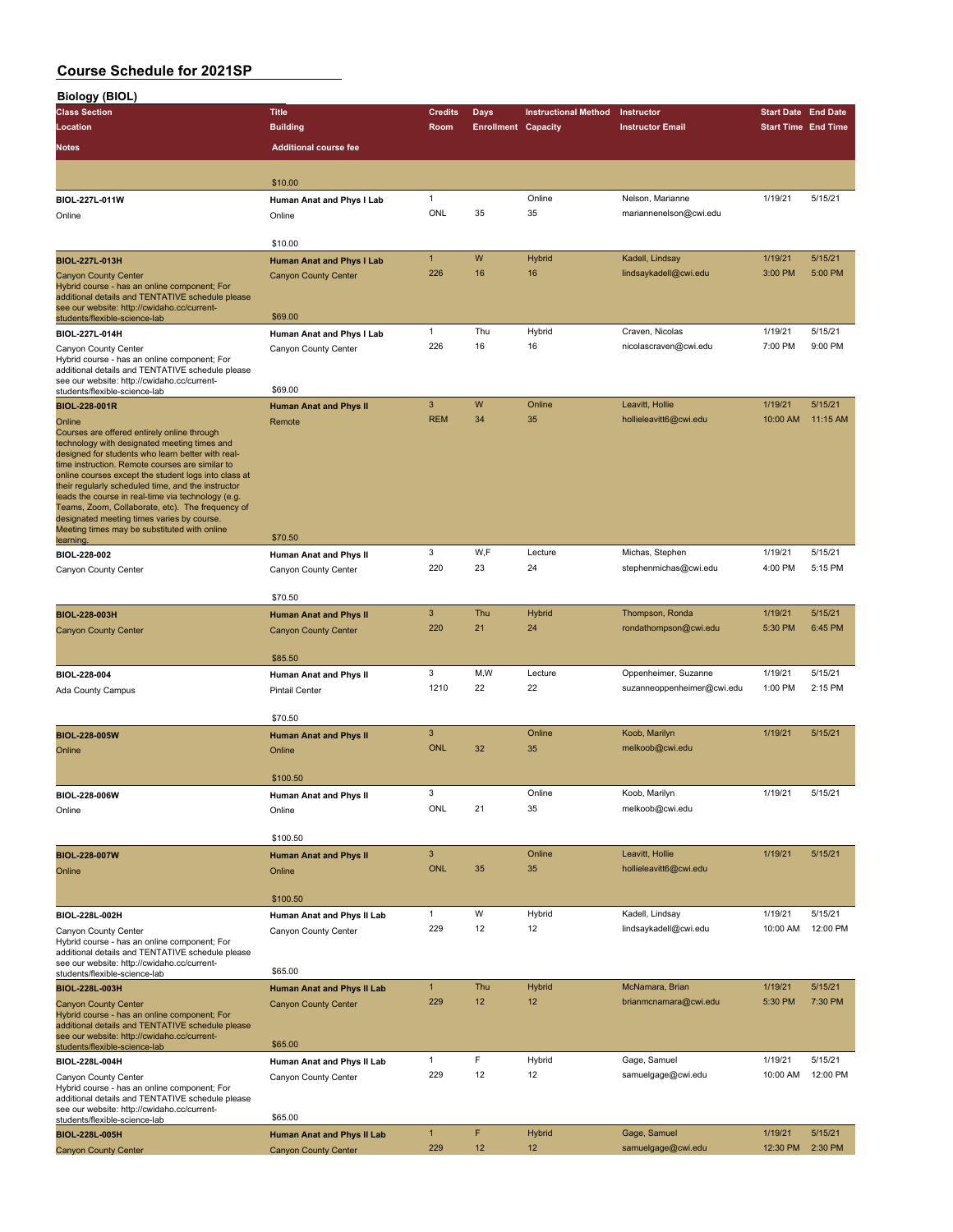| ושוטן עטוטום,                                                                                                                                   |                                   |                         |                   |                             |                            |                            |          |
|-------------------------------------------------------------------------------------------------------------------------------------------------|-----------------------------------|-------------------------|-------------------|-----------------------------|----------------------------|----------------------------|----------|
| <b>Class Section</b>                                                                                                                            | <b>Title</b>                      | <b>Credits</b>          | <b>Days</b>       | <b>Instructional Method</b> | Instructor                 | <b>Start Date End Date</b> |          |
| Location                                                                                                                                        | <b>Building</b>                   | Room                    | <b>Enrollment</b> | Capacity                    | <b>Instructor Email</b>    | <b>Start Time End Time</b> |          |
| <b>Notes</b>                                                                                                                                    | <b>Additional course fee</b>      |                         |                   |                             |                            |                            |          |
| Hybrid course - has an online component; For<br>additional details and TENTATIVE schedule please                                                |                                   |                         |                   |                             |                            |                            |          |
| see our website: http://cwidaho.cc/current-<br>students/flexible-science-lab                                                                    | \$65.00                           |                         |                   |                             |                            |                            |          |
| BIOL-228L-006H                                                                                                                                  | Human Anat and Phys II Lab        | $\mathbf{1}$            | F                 | Hybrid                      | Gage, Samuel               | 1/19/21                    | 5/15/21  |
| Canyon County Center                                                                                                                            | Canyon County Center              | 229                     | 12                | 12                          | samuelgage@cwi.edu         | 3:00 PM                    | 5:00 PM  |
| Hybrid course - has an online component; For<br>additional details and TENTATIVE schedule please                                                |                                   |                         |                   |                             |                            |                            |          |
| see our website: http://cwidaho.cc/current-<br>students/flexible-science-lab                                                                    | \$65.00                           |                         |                   |                             |                            |                            |          |
| BIOL-228L-007H                                                                                                                                  | <b>Human Anat and Phys II Lab</b> | $\mathbf{1}$            | <b>SAT</b>        | <b>Hybrid</b>               | Gage, Samuel               | 1/19/21                    | 5/15/21  |
| <b>Canyon County Center</b>                                                                                                                     | <b>Canyon County Center</b>       | 229                     | 9                 | 12                          | samuelgage@cwi.edu         | 9:00 AM                    | 11:00 AM |
| Hybrid course - has an online component; For<br>additional details and TENTATIVE schedule please<br>see our website: http://cwidaho.cc/current- |                                   |                         |                   |                             |                            |                            |          |
| students/flexible-science-lab                                                                                                                   | \$65.00                           |                         |                   |                             |                            |                            |          |
| BIOL-228L-008W                                                                                                                                  | Human Anat and Phys II Lab        | $\mathbf{1}$            |                   | Online                      | Moore, Christina           | 1/19/21                    | 5/15/21  |
| Online                                                                                                                                          | Online                            | ONL                     | 35                | 35                          | christinamoore2@cwi.edu    |                            |          |
|                                                                                                                                                 |                                   |                         |                   |                             |                            |                            |          |
|                                                                                                                                                 | \$10.00                           |                         |                   |                             |                            |                            |          |
| BIOL-228L-009W                                                                                                                                  | <b>Human Anat and Phys II Lab</b> | $\mathbf{1}$            |                   | Online                      | Moore, Christina           | 1/19/21                    | 5/15/21  |
| Online                                                                                                                                          | Online                            | <b>ONL</b>              | 31                | 35                          | christinamoore2@cwi.edu    |                            |          |
|                                                                                                                                                 |                                   |                         |                   |                             |                            |                            |          |
|                                                                                                                                                 | \$10.00                           |                         |                   |                             |                            |                            |          |
| BIOL-228L-010W                                                                                                                                  | Human Anat and Phys II Lab        | $\mathbf{1}$            |                   | Online                      | Moore, Christina           | 1/19/21                    | 5/15/21  |
| Online                                                                                                                                          | Online                            | ONL                     | 22                | 35                          | christinamoore2@cwi.edu    |                            |          |
|                                                                                                                                                 | \$10.00                           |                         |                   |                             |                            |                            |          |
| BIOL-228L-012H                                                                                                                                  | <b>Human Anat and Phys II Lab</b> | $\overline{1}$          | W                 | Hybrid                      | Kadell, Lindsay            | 1/19/21                    | 5/15/21  |
| <b>Canyon County Center</b>                                                                                                                     | <b>Canyon County Center</b>       | 229                     | 12                | 12                          | lindsaykadell@cwi.edu      | 1:00 PM                    | 3:00 PM  |
| Hybrid course - has an online component; For<br>additional details and TENTATIVE schedule please                                                |                                   |                         |                   |                             |                            |                            |          |
| see our website: http://cwidaho.cc/current-<br>students/flexible-science-lab                                                                    | \$65.00                           |                         |                   |                             |                            |                            |          |
| BIOL-280-002                                                                                                                                    | Pathophysiology                   | 4                       | F                 | Lecture                     | Oppenheimer, Suzanne       | 1/19/21                    | 5/15/21  |
| Ada County Campus                                                                                                                               | <b>Pintail Center</b>             | 1210                    | 24                | 24                          | suzanneoppenheimer@cwi.edu | 11:00 AM                   | 3:00 PM  |
|                                                                                                                                                 |                                   |                         |                   |                             |                            |                            |          |
|                                                                                                                                                 | \$0.00                            |                         |                   |                             |                            |                            |          |
| BIOL-280-003W                                                                                                                                   | Pathophysiology                   | $\overline{4}$          |                   | Online                      | Jensen, Andrew             | 1/19/21                    | 5/15/21  |
| Online                                                                                                                                          | Online                            | <b>ONL</b>              | 34                | 35                          | andyjensen@cwi.edu         |                            |          |
|                                                                                                                                                 |                                   |                         |                   |                             |                            |                            |          |
|                                                                                                                                                 | \$40.00                           |                         |                   |                             |                            |                            |          |
| BIOL-280-005W                                                                                                                                   | Pathophysiology                   | $\overline{\mathbf{4}}$ |                   | Online                      | Jensen, Andrew             | 1/19/21                    | 5/15/21  |
| Online                                                                                                                                          | Online                            | ONL                     | 19                | 35                          | andyjensen@cwi.edu         |                            |          |
|                                                                                                                                                 | \$40.00                           |                         |                   |                             |                            |                            |          |
|                                                                                                                                                 |                                   | $\overline{4}$          |                   | Online                      | Jensen, Andrew             | 1/19/21                    | 5/15/21  |
| BIOL-280-006W                                                                                                                                   | Pathophysiology                   | <b>ONL</b>              | 32                | 35                          | andyjensen@cwi.edu         |                            |          |
| Online                                                                                                                                          | Online                            |                         |                   |                             |                            |                            |          |
|                                                                                                                                                 | \$40.00                           |                         |                   |                             |                            |                            |          |
|                                                                                                                                                 |                                   |                         |                   |                             |                            |                            |          |

#### **Bookkeeping & Accnting (BOOK)**

| <b>Class Section</b>                                                                                                                                                                                                                                                                                                                                                                                                                 | <b>Title</b>                                    | <b>Credits</b> | Days                       | <b>Instructional Method</b> | Instructor              | <b>Start Date End Date</b> |          |
|--------------------------------------------------------------------------------------------------------------------------------------------------------------------------------------------------------------------------------------------------------------------------------------------------------------------------------------------------------------------------------------------------------------------------------------|-------------------------------------------------|----------------|----------------------------|-----------------------------|-------------------------|----------------------------|----------|
| <b>Location</b>                                                                                                                                                                                                                                                                                                                                                                                                                      | <b>Building</b>                                 | Room           | <b>Enrollment Capacity</b> |                             | <b>Instructor Email</b> | <b>Start Time End Time</b> |          |
| <b>Notes</b>                                                                                                                                                                                                                                                                                                                                                                                                                         | <b>Additional course fee</b>                    |                |                            |                             |                         |                            |          |
| <b>BOOK-151-001F</b>                                                                                                                                                                                                                                                                                                                                                                                                                 | <b>Fundamental Accountng</b><br><b>Concepts</b> | 3              |                            | Online                      | Boldt, Michell          | 1/19/21                    | 5/15/21  |
| <b>Ada County Campus</b><br>Courses are offered with added flexibility allowing<br>students to choose between in-person or distance<br>course delivery options. Students may attend class<br>in-person in a physical classroom environment or<br>by a distance course delivery option of either<br>remote (meets at a designated meeting time with<br>the in-person class) or online (no designated<br>meeting times), see schedule. | Online<br>\$10.00                               | ONL            | 22                         | 24                          | michellboldt@cwi.edu    |                            |          |
| BOOK-151-001F                                                                                                                                                                                                                                                                                                                                                                                                                        | <b>Fundamental Accountng</b><br>Concepts        | 3              | W                          | Lecture                     | Boldt, Michell          | 1/19/21                    | 5/15/21  |
| Ada County Campus                                                                                                                                                                                                                                                                                                                                                                                                                    | <b>Pintail Center</b>                           | 1208           | 22                         | 24                          | michellboldt@cwi.edu    | 10:00 AM                   | 11:15 AM |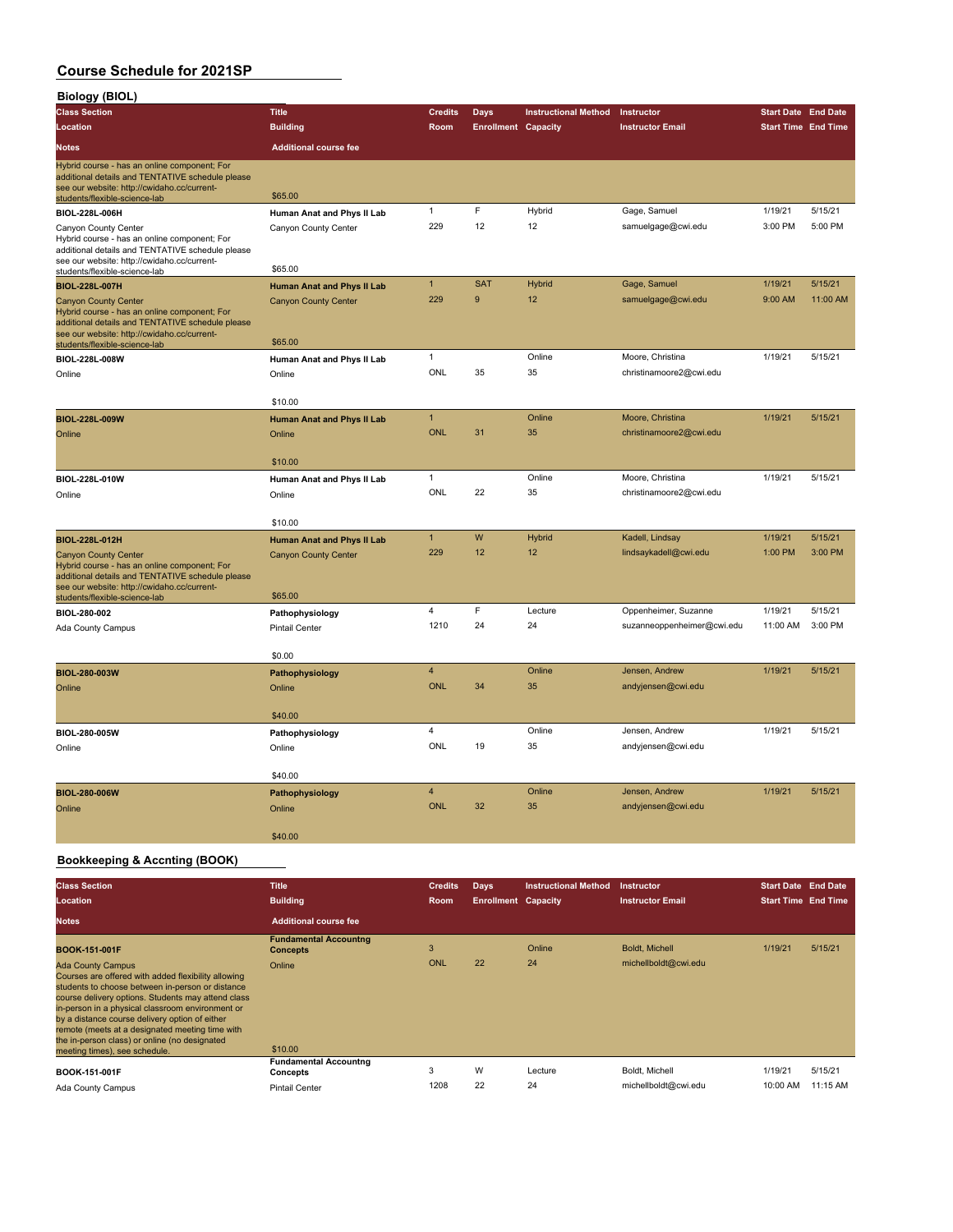#### **Bookkeeping & Accnting (BOOK)**

| <b>Class Section</b>                                                                                                                                                                                                                                                                                                                                                                                                                 | <b>Title</b>                             | <b>Credits</b> | Days                       | <b>Instructional Method</b>            | Instructor              | <b>Start Date End Date</b> |          |
|--------------------------------------------------------------------------------------------------------------------------------------------------------------------------------------------------------------------------------------------------------------------------------------------------------------------------------------------------------------------------------------------------------------------------------------|------------------------------------------|----------------|----------------------------|----------------------------------------|-------------------------|----------------------------|----------|
| <b>Location</b>                                                                                                                                                                                                                                                                                                                                                                                                                      | <b>Building</b>                          | Room           | <b>Enrollment Capacity</b> |                                        | <b>Instructor Email</b> | <b>Start Time End Time</b> |          |
| Notes                                                                                                                                                                                                                                                                                                                                                                                                                                | <b>Additional course fee</b>             |                |                            |                                        |                         |                            |          |
| Courses are offered with added flexibility allowing<br>students to choose between in-person or distance<br>course delivery options. Students may attend class<br>in-person in a physical classroom environment or<br>by a distance course delivery option of either<br>remote (meets at a designated meeting time with<br>the in-person class) or online (no designated<br>meeting times), see schedule.                             | \$10.00                                  |                |                            |                                        |                         |                            |          |
| BOOK-255-001W                                                                                                                                                                                                                                                                                                                                                                                                                        | <b>Computerized Accounting</b>           | 3              |                            | Online                                 | Boldt, Michell          | 1/19/21                    | 5/15/21  |
| Online                                                                                                                                                                                                                                                                                                                                                                                                                               | Online                                   | <b>ONL</b>     | $\overline{7}$             | 25                                     | michellboldt@cwi.edu    |                            |          |
|                                                                                                                                                                                                                                                                                                                                                                                                                                      | \$96.00                                  |                |                            |                                        |                         |                            |          |
| BOOK-258-001W                                                                                                                                                                                                                                                                                                                                                                                                                        | Payroll & Human Resource Issue           | 3              |                            | Online                                 | Boldt, Michell          | 1/19/21                    | 5/15/21  |
| Online                                                                                                                                                                                                                                                                                                                                                                                                                               | Online                                   | ONL            | 14                         | 22                                     | michellboldt@cwi.edu    |                            |          |
|                                                                                                                                                                                                                                                                                                                                                                                                                                      | \$164.00                                 |                |                            |                                        |                         |                            |          |
| BOOK-260-001F                                                                                                                                                                                                                                                                                                                                                                                                                        | <b>Professional Bookkeeping</b>          | 3              |                            | Online                                 | Boldt, Michell          | 1/19/21                    | 5/15/21  |
| <b>Ada County Campus</b>                                                                                                                                                                                                                                                                                                                                                                                                             | Online                                   | <b>ONL</b>     | 14                         | 19                                     | michellboldt@cwi.edu    |                            |          |
| Courses are offered with added flexibility allowing<br>students to choose between in-person or distance<br>course delivery options. Students may attend class<br>in-person in a physical classroom environment or<br>by a distance course delivery option of either<br>remote (meets at a designated meeting time with<br>the in-person class) or online (no designated<br>meeting times), see schedule.                             | \$210.00                                 |                |                            |                                        |                         |                            |          |
| BOOK-260-001F                                                                                                                                                                                                                                                                                                                                                                                                                        | <b>Professional Bookkeeping</b>          | 3              | Tue, Thu                   | Lecture                                | Boldt, Michell          | 1/19/21                    | 5/15/21  |
| Ada County Campus<br>Courses are offered with added flexibility allowing<br>students to choose between in-person or distance<br>course delivery options. Students may attend class<br>in-person in a physical classroom environment or<br>by a distance course delivery option of either<br>remote (meets at a designated meeting time with<br>the in-person class) or online (no designated                                         | <b>Pintail Center</b>                    | 1211           | 14                         | 19                                     | michellboldt@cwi.edu    | 11:30 AM                   | 12:45 PM |
| meeting times), see schedule.                                                                                                                                                                                                                                                                                                                                                                                                        | \$210.00                                 |                |                            |                                        |                         |                            |          |
| BOOK-290-001F                                                                                                                                                                                                                                                                                                                                                                                                                        | <b>Bookkeeping &amp; Acctng Capstone</b> | 3              |                            | Online                                 | Boldt, Michell          | 1/19/21                    | 5/15/21  |
| <b>Ada County Campus</b><br>Courses are offered with added flexibility allowing<br>students to choose between in-person or distance<br>course delivery options. Students may attend class<br>in-person in a physical classroom environment or<br>by a distance course delivery option of either<br>remote (meets at a designated meeting time with<br>the in-person class) or online (no designated<br>meeting times), see schedule. | Online<br>\$20.00                        | <b>ONL</b>     | 4                          | 18                                     | michellboldt@cwi.edu    |                            |          |
| BOOK-290-001F                                                                                                                                                                                                                                                                                                                                                                                                                        | <b>Bookkeeping &amp; Acctng Capstone</b> | 3              | Tue                        | Lecture                                | Boldt, Michell          | 1/19/21                    | 5/15/21  |
| Ada County Campus<br>Courses are offered with added flexibility allowing<br>students to choose between in-person or distance<br>course delivery options. Students may attend class<br>in-person in a physical classroom environment or<br>by a distance course delivery option of either<br>remote (meets at a designated meeting time with<br>the in-person class) or online (no designated<br>meeting times), see schedule.        | <b>Pintail Center</b><br>\$20.00         | 1205           | $\overline{4}$             | 18                                     | michellboldt@cwi.edu    | 1:00 PM                    | 2:15 PM  |
| <b>Business (BUSA)</b>                                                                                                                                                                                                                                                                                                                                                                                                               |                                          |                |                            |                                        |                         |                            |          |
| <b>Class Section</b>                                                                                                                                                                                                                                                                                                                                                                                                                 | <b>Title</b>                             | <b>Credits</b> | Days                       | <b>Instructional Method Instructor</b> |                         | <b>Start Date End Date</b> |          |

| Location                                                                                                                                                                                                                                                                                                                                                                                                                                                                                                                                                    | <b>Building</b>                                       | Room            | <b>Enrollment Capacity</b> |              | <b>Instructor Email</b>                      | <b>Start Time End Time</b> |                    |
|-------------------------------------------------------------------------------------------------------------------------------------------------------------------------------------------------------------------------------------------------------------------------------------------------------------------------------------------------------------------------------------------------------------------------------------------------------------------------------------------------------------------------------------------------------------|-------------------------------------------------------|-----------------|----------------------------|--------------|----------------------------------------------|----------------------------|--------------------|
| <b>Notes</b>                                                                                                                                                                                                                                                                                                                                                                                                                                                                                                                                                | <b>Additional course fee</b>                          |                 |                            |              |                                              |                            |                    |
| <b>BUSA-101-001R</b><br>Online<br>Courses are offered entirely online through<br>technology with designated meeting times and<br>designed for students who learn better with real-<br>time instruction. Remote courses are similar to<br>online courses except the student logs into class at<br>their regularly scheduled time, and the instructor<br>leads the course in real-time via technology (e.g.<br>Teams, Zoom, Collaborate, etc). The frequency of<br>designated meeting times varies by course.<br>Meeting times may be substituted with online | <b>Introduction to Business</b><br>Remote             | 3<br><b>REM</b> | M,W<br>22                  | Online<br>32 | Wallgren, Lindsey<br>lindseywallgren@cwi.edu | 1/19/21<br>8:30 AM         | 5/15/21<br>9:45 AM |
| learning.<br><b>BUSA-101-002R</b><br>Online                                                                                                                                                                                                                                                                                                                                                                                                                                                                                                                 | \$142.00<br><b>Introduction to Business</b><br>Remote | 3<br><b>REM</b> | Tue, Thu<br>16             | Online<br>40 | Wallgren, Lindsey<br>lindseywallgren@cwi.edu | 1/19/21<br>1:00 PM         | 5/15/21<br>2:15 PM |
|                                                                                                                                                                                                                                                                                                                                                                                                                                                                                                                                                             |                                                       |                 |                            |              |                                              |                            |                    |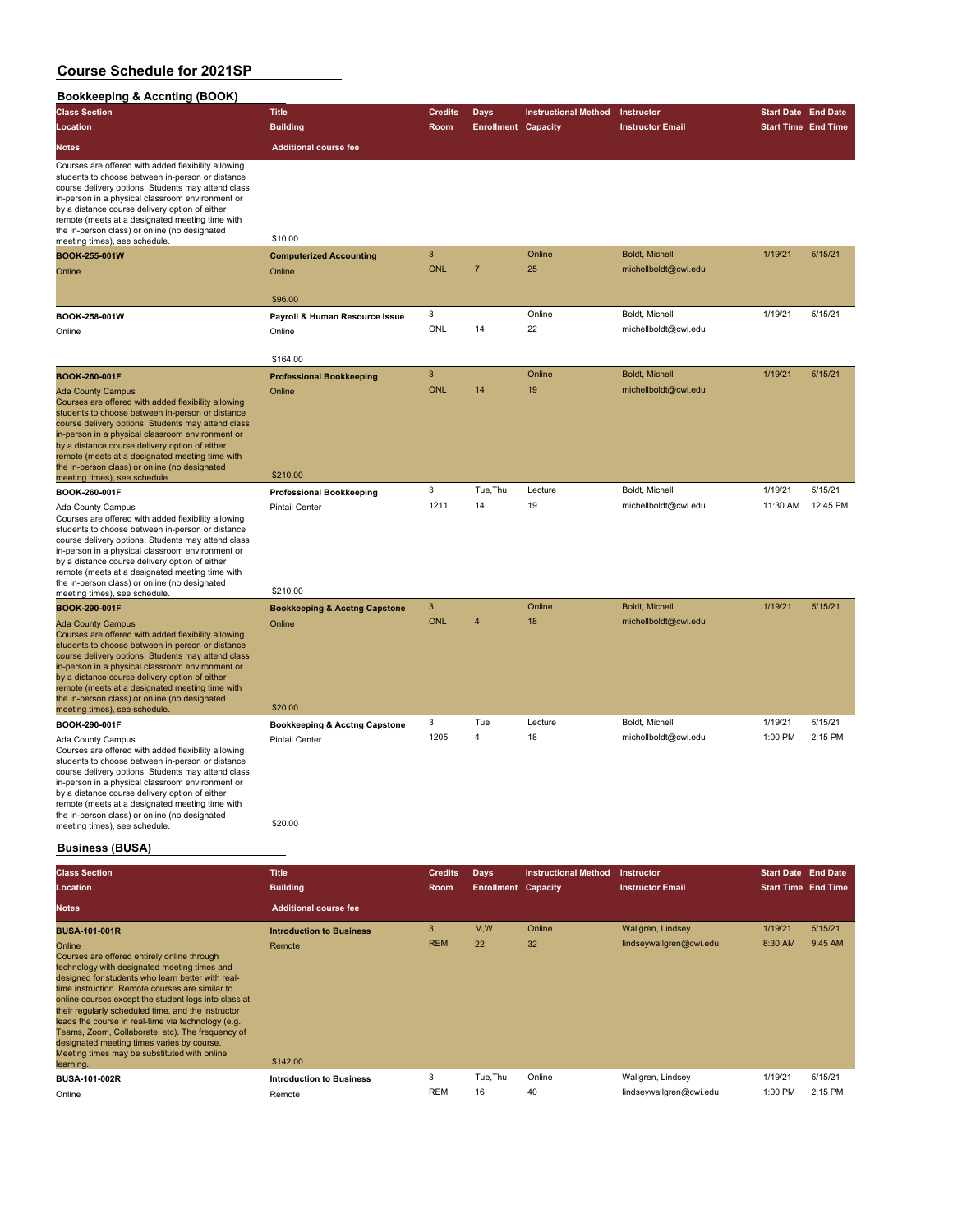| <b>Business (BUSA)</b>                                                                                                                                                                                                                                                                                                                                                                                                                                                                                                                           |                                                   |                |                            |                             |                         |                            |          |
|--------------------------------------------------------------------------------------------------------------------------------------------------------------------------------------------------------------------------------------------------------------------------------------------------------------------------------------------------------------------------------------------------------------------------------------------------------------------------------------------------------------------------------------------------|---------------------------------------------------|----------------|----------------------------|-----------------------------|-------------------------|----------------------------|----------|
| <b>Class Section</b>                                                                                                                                                                                                                                                                                                                                                                                                                                                                                                                             | <b>Title</b>                                      | <b>Credits</b> | Days                       | <b>Instructional Method</b> | Instructor              | <b>Start Date End Date</b> |          |
| Location                                                                                                                                                                                                                                                                                                                                                                                                                                                                                                                                         | <b>Building</b>                                   | Room           | <b>Enrollment Capacity</b> |                             | <b>Instructor Email</b> | <b>Start Time End Time</b> |          |
| Notes                                                                                                                                                                                                                                                                                                                                                                                                                                                                                                                                            | <b>Additional course fee</b>                      |                |                            |                             |                         |                            |          |
| Courses are offered entirely online through<br>technology with designated meeting times and<br>designed for students who learn better with real-<br>time instruction. Remote courses are similar to<br>online courses except the student logs into class at<br>their regularly scheduled time, and the instructor<br>leads the course in real-time via technology (e.g.<br>Teams, Zoom, Collaborate, etc). The frequency of<br>designated meeting times varies by course.<br>Meeting times may be substituted with online                        |                                                   |                |                            |                             |                         |                            |          |
| learning.                                                                                                                                                                                                                                                                                                                                                                                                                                                                                                                                        | \$142.00                                          |                |                            |                             |                         |                            |          |
| <b>BUSA-101-003R</b>                                                                                                                                                                                                                                                                                                                                                                                                                                                                                                                             | <b>Introduction to Business</b>                   | 3              | M, W                       | Online                      | McGuinness, Keith       | 1/19/21                    | 5/15/21  |
| Online<br>Courses are offered entirely online through<br>technology with designated meeting times and<br>designed for students who learn better with real-<br>time instruction. Remote courses are similar to<br>online courses except the student logs into class at<br>their regularly scheduled time, and the instructor<br>leads the course in real-time via technology (e.g.<br>Teams, Zoom, Collaborate, etc). The frequency of<br>designated meeting times varies by course.<br>Meeting times may be substituted with online<br>learning. | Remote<br>\$142.00                                | <b>REM</b>     | 10 <sup>10</sup>           | 40                          | keithmcguinness@cwi.edu | 1:00 PM                    | 2:15 PM  |
| BUSA-101-004R                                                                                                                                                                                                                                                                                                                                                                                                                                                                                                                                    | <b>Introduction to Business</b>                   | 3              | M, W                       | Online                      | Ritter, Wallace         | 1/19/21                    | 5/15/21  |
| Online<br>Courses are offered entirely online through<br>technology with designated meeting times and<br>designed for students who learn better with real-<br>time instruction. Remote courses are similar to<br>online courses except the student logs into class at<br>their regularly scheduled time, and the instructor<br>leads the course in real-time via technology (e.g.<br>Teams, Zoom, Collaborate, etc). The frequency of<br>designated meeting times varies by course.                                                              | Remote                                            | <b>REM</b>     | 21                         | 30                          | wallaceritter@cwi.edu   | 10:00 AM                   | 11:15 AM |
| Meeting times may be substituted with online<br>learning.                                                                                                                                                                                                                                                                                                                                                                                                                                                                                        | \$142.00                                          |                |                            |                             |                         |                            |          |
| <b>BUSA-101-005R</b>                                                                                                                                                                                                                                                                                                                                                                                                                                                                                                                             | <b>Introduction to Business</b>                   | 3              | Tue                        | Online                      | McEwen, David           | 1/19/21                    | 5/15/21  |
| Online<br>Courses are offered entirely online through<br>technology with designated meeting times and<br>designed for students who learn better with real-<br>time instruction. Remote courses are similar to<br>online courses except the student logs into class at<br>their regularly scheduled time, and the instructor<br>leads the course in real-time via technology (e.g.<br>Teams, Zoom, Collaborate, etc). The frequency of<br>designated meeting times varies by course.<br>Meeting times may be substituted with online              | Remote<br>\$142.00                                | <b>REM</b>     | 17                         | 30                          | davemcewen@cwi.edu      | 4:00 PM                    | 5:15 PM  |
| learning.<br>BUSA-101-006W                                                                                                                                                                                                                                                                                                                                                                                                                                                                                                                       | <b>Introduction to Business</b>                   | 3              |                            | Online                      | Russell-Simmons, Kimber | 1/19/21                    | 5/15/21  |
| Online                                                                                                                                                                                                                                                                                                                                                                                                                                                                                                                                           | Online                                            | ONL            | 30                         | 30                          | kimberrussell@cwi.edu   |                            |          |
|                                                                                                                                                                                                                                                                                                                                                                                                                                                                                                                                                  | \$172.00                                          |                |                            |                             |                         |                            |          |
| <b>BUSA-101-007W</b>                                                                                                                                                                                                                                                                                                                                                                                                                                                                                                                             | Introduction to Business                          | $\mathbf{R}$   |                            | Online                      | Russell-Simmons, Kimber | 1/19/21                    | 5/15/21  |
| Online                                                                                                                                                                                                                                                                                                                                                                                                                                                                                                                                           | Online                                            | <b>ONL</b>     | 26                         | 30                          | kimberrussell@cwi.edu   |                            |          |
|                                                                                                                                                                                                                                                                                                                                                                                                                                                                                                                                                  |                                                   |                |                            |                             |                         |                            |          |
|                                                                                                                                                                                                                                                                                                                                                                                                                                                                                                                                                  | \$172.00                                          |                |                            |                             |                         |                            |          |
| BUSA-101-008W                                                                                                                                                                                                                                                                                                                                                                                                                                                                                                                                    | <b>Introduction to Business</b>                   | 3              |                            | Online                      | Randall, Gary           | 1/19/21                    | 5/15/21  |
| Online                                                                                                                                                                                                                                                                                                                                                                                                                                                                                                                                           | Online                                            | ONL            | 30                         | 30                          | craigrandall@cwi.edu    |                            |          |
|                                                                                                                                                                                                                                                                                                                                                                                                                                                                                                                                                  | \$172.00                                          | 3              |                            | Online                      | Wallgren, Lindsey       | 1/19/21                    | 5/15/21  |
| <b>BUSA-101-009W</b>                                                                                                                                                                                                                                                                                                                                                                                                                                                                                                                             | <b>Introduction to Business</b>                   | <b>ONL</b>     | 29                         | 30                          | lindseywallgren@cwi.edu |                            |          |
| Online                                                                                                                                                                                                                                                                                                                                                                                                                                                                                                                                           | Online                                            |                |                            |                             |                         |                            |          |
|                                                                                                                                                                                                                                                                                                                                                                                                                                                                                                                                                  | \$172.00<br><b>Business Software Applications</b> | 3              |                            | Online                      | Wallgren, Lindsey       | 1/19/21                    | 5/15/21  |
| BUSA-120-001F                                                                                                                                                                                                                                                                                                                                                                                                                                                                                                                                    |                                                   | ONL            | 22                         | 22                          | lindseywallgren@cwi.edu |                            |          |
| Nampa Campus<br>Courses are offered with added flexibility allowing<br>students to choose between in-person or distance<br>course delivery options. Students may attend class<br>in-person in a physical classroom environment or<br>by a distance course delivery option of either<br>remote (meets at a designated meeting time with<br>the in-person class) or online (no designated<br>meeting times), see schedule.                                                                                                                         | Online<br>\$136.00                                |                |                            |                             |                         |                            |          |
| <b>BUSA-120-001F</b>                                                                                                                                                                                                                                                                                                                                                                                                                                                                                                                             | <b>Business Software Applications</b>             | 3              | M,W                        | Lecture                     | Wallgren, Lindsey       | 1/19/21                    | 5/15/21  |
| Nampa Campus                                                                                                                                                                                                                                                                                                                                                                                                                                                                                                                                     | <b>Aspen Classroom Building</b>                   | 126            | 22                         | 22                          | lindseywallgren@cwi.edu | 2:30 PM                    | 3:45 PM  |
|                                                                                                                                                                                                                                                                                                                                                                                                                                                                                                                                                  |                                                   |                |                            |                             |                         |                            |          |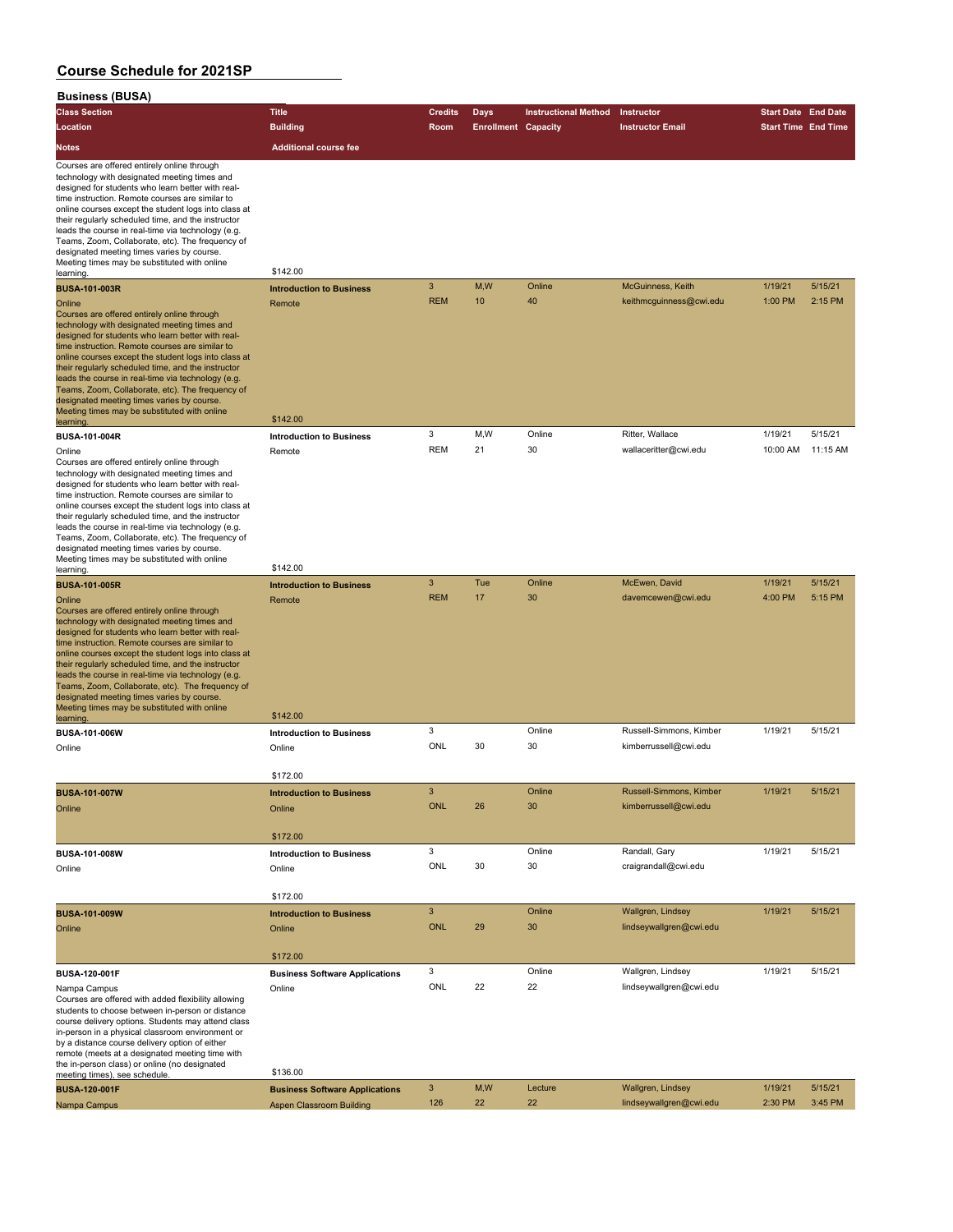| - - - - - - - -<br>---<br><b>Class Section</b>                                                                                                                                                                                                                                                                                                                                                                                                               | <b>Title</b>                                                               | <b>Credits</b> | Days                       | <b>Instructional Method</b> | Instructor                         | <b>Start Date End Date</b> |                    |
|--------------------------------------------------------------------------------------------------------------------------------------------------------------------------------------------------------------------------------------------------------------------------------------------------------------------------------------------------------------------------------------------------------------------------------------------------------------|----------------------------------------------------------------------------|----------------|----------------------------|-----------------------------|------------------------------------|----------------------------|--------------------|
| Location                                                                                                                                                                                                                                                                                                                                                                                                                                                     | <b>Building</b>                                                            | Room           | <b>Enrollment Capacity</b> |                             | <b>Instructor Email</b>            | <b>Start Time End Time</b> |                    |
|                                                                                                                                                                                                                                                                                                                                                                                                                                                              |                                                                            |                |                            |                             |                                    |                            |                    |
| <b>Notes</b>                                                                                                                                                                                                                                                                                                                                                                                                                                                 | <b>Additional course fee</b>                                               |                |                            |                             |                                    |                            |                    |
| Courses are offered with added flexibility allowing<br>students to choose between in-person or distance<br>course delivery options. Students may attend class<br>in-person in a physical classroom environment or<br>by a distance course delivery option of either<br>remote (meets at a designated meeting time with<br>the in-person class) or online (no designated                                                                                      | \$136.00                                                                   |                |                            |                             |                                    |                            |                    |
| meeting times), see schedule                                                                                                                                                                                                                                                                                                                                                                                                                                 |                                                                            | 3              |                            | Online                      | Wallgren, Lindsey                  | 1/19/21                    | 5/15/21            |
| <b>BUSA-120-002F</b><br>Ada County Campus<br>Courses are offered with added flexibility allowing<br>students to choose between in-person or distance<br>course delivery options. Students may attend class<br>in-person in a physical classroom environment or<br>by a distance course delivery option of either<br>remote (meets at a designated meeting time with<br>the in-person class) or online (no designated<br>meeting times), see schedule.        | <b>Business Software Applications</b><br>Online<br>\$136.00                | ONL            | 18                         | 18                          | lindseywallgren@cwi.edu            |                            |                    |
| <b>BUSA-120-002F</b>                                                                                                                                                                                                                                                                                                                                                                                                                                         | <b>Business Software Applications</b>                                      | $\mathbf{3}$   | Thu                        | Lecture                     | Wallgren, Lindsey                  | 1/19/21                    | 5/15/21            |
| Ada County Campus<br>Courses are offered with added flexibility allowing<br>students to choose between in-person or distance<br>course delivery options. Students may attend class<br>in-person in a physical classroom environment or<br>by a distance course delivery option of either<br>remote (meets at a designated meeting time with<br>the in-person class) or online (no designated                                                                 | <b>Pintail Center</b>                                                      | 1203           | 18                         | 18                          | lindseywallgren@cwi.edu            | 10:00 AM                   | 11:15 AM           |
| meeting times), see schedule.                                                                                                                                                                                                                                                                                                                                                                                                                                | \$136.00                                                                   |                |                            |                             |                                    |                            |                    |
| <b>BUSA-120-003F</b><br>Ada County Campus<br>Courses are offered with added flexibility allowing<br>students to choose between in-person or distance<br>course delivery options. Students may attend class<br>in-person in a physical classroom environment or<br>by a distance course delivery option of either<br>remote (meets at a designated meeting time with<br>the in-person class) or online (no designated                                         | <b>Business Software Applications</b><br>Online                            | 3<br>ONL       | 18                         | Online<br>18                | Duley, Alanna<br>lanaduley@cwi.edu | 1/19/21                    | 5/15/21            |
| meeting times), see schedule                                                                                                                                                                                                                                                                                                                                                                                                                                 | \$136.00                                                                   |                |                            |                             |                                    |                            |                    |
| <b>BUSA-120-003F</b><br><b>Ada County Campus</b><br>Courses are offered with added flexibility allowing<br>students to choose between in-person or distance<br>course delivery options. Students may attend class<br>in-person in a physical classroom environment or<br>by a distance course delivery option of either<br>remote (meets at a designated meeting time with<br>the in-person class) or online (no designated                                  | <b>Business Software Applications</b><br><b>Pintail Center</b><br>\$136.00 | 3<br>1205      | Tue<br>18                  | Lecture<br>18               | Duley, Alanna<br>lanaduley@cwi.edu | 1/19/21<br>7:00 PM         | 5/15/21<br>8:15 PM |
| meeting times), see schedule.<br>BUSA-120-004F                                                                                                                                                                                                                                                                                                                                                                                                               | <b>Business Software Applications</b>                                      | 3              |                            | Online                      | Duley, Alanna                      | 1/19/21                    | 5/15/21            |
| Ada County Campus<br>Courses are offered with added flexibility allowing<br>students to choose between in-person or distance<br>course delivery options. Students may attend class<br>in-person in a physical classroom environment or<br>by a distance course delivery option of either<br>remote (meets at a designated meeting time with<br>the in-person class) or online (no designated                                                                 | Online<br>\$136.00                                                         | ONL            | 18                         | 18                          | lanaduley@cwi.edu                  |                            |                    |
| meeting times), see schedule.                                                                                                                                                                                                                                                                                                                                                                                                                                |                                                                            | 3              | W                          | Lecture                     | Duley, Alanna                      | 1/19/21                    | 5/15/21            |
| <b>BUSA-120-004F</b><br><b>Ada County Campus</b><br>Courses are offered with added flexibility allowing<br>students to choose between in-person or distance<br>course delivery options. Students may attend class<br>in-person in a physical classroom environment or<br>by a distance course delivery option of either<br>remote (meets at a designated meeting time with<br>the in-person class) or online (no designated<br>meeting times), see schedule. | <b>Business Software Applications</b><br><b>Pintail Center</b><br>\$136.00 | 1207           | 18                         | 18                          | lanaduley@cwi.edu                  | 5:30 PM                    | 6:45 PM            |
| <b>BUSA-120-005F</b>                                                                                                                                                                                                                                                                                                                                                                                                                                         | <b>Business Software Applications</b>                                      | 3              |                            | Online                      | McEwen, David                      | 1/19/21                    | 5/15/21            |
| Nampa Campus<br>Courses are offered with added flexibility allowing<br>students to choose between in-person or distance<br>course delivery options. Students may attend class<br>in-person in a physical classroom environment or<br>by a distance course delivery option of either<br>remote (meets at a designated meeting time with<br>the in-person class) or online (no designated<br>meeting times), see schedule.                                     | Online<br>\$136.00                                                         | ONL            | 22                         | 22                          | davemcewen@cwi.edu                 |                            |                    |
| <b>BUSA-120-005F</b>                                                                                                                                                                                                                                                                                                                                                                                                                                         | <b>Business Software Applications</b>                                      | $\mathbf{3}$   | Tue                        | Lecture                     | McEwen, David                      | 1/19/21                    | 5/15/21            |
| Nampa Campus                                                                                                                                                                                                                                                                                                                                                                                                                                                 | <b>Aspen Classroom Building</b>                                            | 126            | 22                         | 22                          | davemcewen@cwi.edu                 | 1:00 PM                    | 2:15 PM            |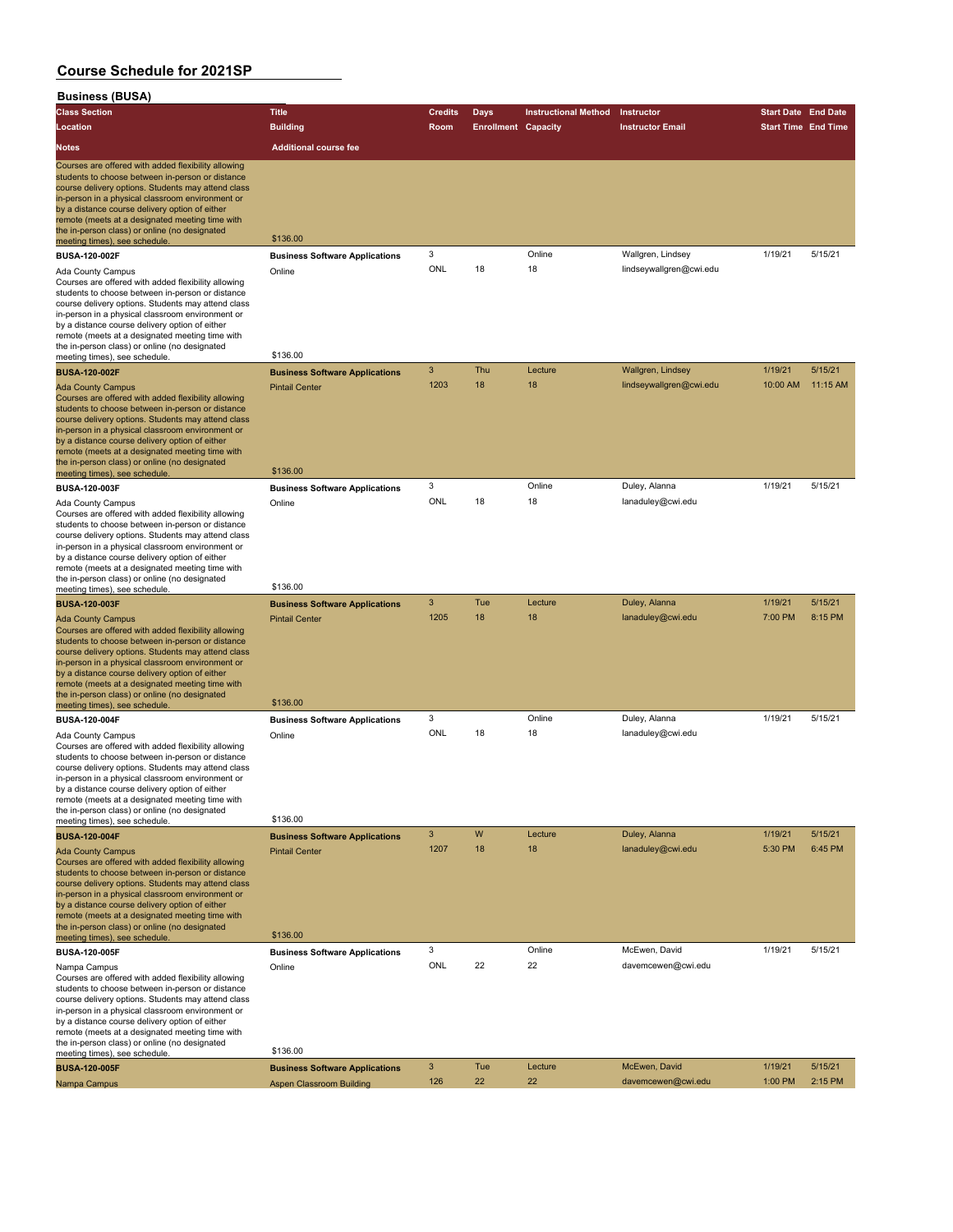| <b>BUSINESS (BUSA)</b>                                                                                                                                                                                                                                                                                                                                                                                                                                                                                                    |                                                 |                 |                            |                             |                                            |                            |          |
|---------------------------------------------------------------------------------------------------------------------------------------------------------------------------------------------------------------------------------------------------------------------------------------------------------------------------------------------------------------------------------------------------------------------------------------------------------------------------------------------------------------------------|-------------------------------------------------|-----------------|----------------------------|-----------------------------|--------------------------------------------|----------------------------|----------|
| <b>Class Section</b>                                                                                                                                                                                                                                                                                                                                                                                                                                                                                                      | <b>Title</b>                                    | <b>Credits</b>  | Days                       | <b>Instructional Method</b> | Instructor                                 | <b>Start Date</b> End Date |          |
| Location                                                                                                                                                                                                                                                                                                                                                                                                                                                                                                                  | <b>Building</b>                                 | Room            | <b>Enrollment Capacity</b> |                             | <b>Instructor Email</b>                    | <b>Start Time End Time</b> |          |
| <b>Notes</b>                                                                                                                                                                                                                                                                                                                                                                                                                                                                                                              | <b>Additional course fee</b>                    |                 |                            |                             |                                            |                            |          |
|                                                                                                                                                                                                                                                                                                                                                                                                                                                                                                                           |                                                 |                 |                            |                             |                                            |                            |          |
| Courses are offered with added flexibility allowing<br>students to choose between in-person or distance<br>course delivery options. Students may attend class<br>in-person in a physical classroom environment or<br>by a distance course delivery option of either<br>remote (meets at a designated meeting time with<br>the in-person class) or online (no designated                                                                                                                                                   | \$136.00                                        |                 |                            |                             |                                            |                            |          |
| meeting times), see schedule.                                                                                                                                                                                                                                                                                                                                                                                                                                                                                             |                                                 | 3               |                            | Online                      | Russell-Simmons, Kimber                    | 1/19/21                    | 5/15/21  |
| BUSA-120-006W<br>Online                                                                                                                                                                                                                                                                                                                                                                                                                                                                                                   | <b>Business Software Applications</b><br>Online | ONL             | 30                         | 30                          | kimberrussell@cwi.edu                      |                            |          |
|                                                                                                                                                                                                                                                                                                                                                                                                                                                                                                                           | \$166.00                                        |                 |                            |                             |                                            |                            |          |
| <b>BUSA-120-007W</b>                                                                                                                                                                                                                                                                                                                                                                                                                                                                                                      | <b>Business Software Applications</b>           | 3               |                            | Online                      | Randall, Gary                              | 1/19/21                    | 5/15/21  |
| Online                                                                                                                                                                                                                                                                                                                                                                                                                                                                                                                    | Online<br>\$166.00                              | <b>ONL</b>      | 30                         | 30                          | craigrandall@cwi.edu                       |                            |          |
|                                                                                                                                                                                                                                                                                                                                                                                                                                                                                                                           |                                                 | 3               |                            | Online                      | Daugharthy, Marianne                       | 1/19/21                    | 5/15/21  |
| BUSA-120-008W<br>Online                                                                                                                                                                                                                                                                                                                                                                                                                                                                                                   | <b>Business Software Applications</b><br>Online | ONL             | 30                         | 30                          | mariannedaugharthy@cwi.edu                 |                            |          |
|                                                                                                                                                                                                                                                                                                                                                                                                                                                                                                                           | \$166.00                                        |                 |                            |                             |                                            |                            |          |
| <b>BUSA-120-009W</b>                                                                                                                                                                                                                                                                                                                                                                                                                                                                                                      |                                                 | 3               |                            | Online                      | Anderson, Michael                          | 1/19/21                    | 5/15/21  |
|                                                                                                                                                                                                                                                                                                                                                                                                                                                                                                                           | <b>Business Software Applications</b><br>Online | <b>ONL</b>      | 30                         | 30                          | mikeanderson4@cwi.edu                      |                            |          |
| Online                                                                                                                                                                                                                                                                                                                                                                                                                                                                                                                    |                                                 |                 |                            |                             |                                            |                            |          |
|                                                                                                                                                                                                                                                                                                                                                                                                                                                                                                                           | \$166.00                                        |                 |                            |                             |                                            |                            |          |
| BUSA-120-010W                                                                                                                                                                                                                                                                                                                                                                                                                                                                                                             | <b>Business Software Applications</b>           | 3               |                            | Online                      | Daugharthy, Marianne                       | 1/19/21                    | 5/15/21  |
| Online                                                                                                                                                                                                                                                                                                                                                                                                                                                                                                                    | Online                                          | ONL             | 21                         | 30                          | mariannedaugharthy@cwi.edu                 |                            |          |
|                                                                                                                                                                                                                                                                                                                                                                                                                                                                                                                           | \$166.00                                        | $\mathbf{3}$    |                            |                             |                                            |                            |          |
| <b>BUSA-120-011W</b><br>Online                                                                                                                                                                                                                                                                                                                                                                                                                                                                                            | <b>Business Software Applications</b><br>Online | <b>ONL</b>      | 1                          | Online<br>30                | Anderson, Michael<br>mikeanderson4@cwi.edu | 1/19/21                    | 5/15/21  |
|                                                                                                                                                                                                                                                                                                                                                                                                                                                                                                                           | \$166.00                                        |                 |                            |                             |                                            |                            |          |
| BUSA-201-001R                                                                                                                                                                                                                                                                                                                                                                                                                                                                                                             | <b>Business Comm &amp;</b><br>Professionalsm    | 3               | Tue, Thu                   | Online                      | Hanson, Ryan                               | 1/19/21                    | 5/15/21  |
| Online                                                                                                                                                                                                                                                                                                                                                                                                                                                                                                                    | Remote                                          | <b>REM</b>      | 24                         | 25                          | ryanhanson@cwi.edu                         | 2:30 PM                    | 3:45 PM  |
| Courses are offered entirely online through<br>technology with designated meeting times and<br>designed for students who learn better with real-<br>time instruction. Remote courses are similar to<br>online courses except the student logs into class at<br>their regularly scheduled time, and the instructor<br>leads the course in real-time via technology (e.g.<br>Teams, Zoom, Collaborate, etc). The frequency of<br>designated meeting times varies by course.<br>Meeting times may be substituted with online |                                                 |                 |                            |                             |                                            |                            |          |
| learning.                                                                                                                                                                                                                                                                                                                                                                                                                                                                                                                 | \$100.00                                        |                 |                            |                             |                                            |                            |          |
| <b>BUSA-201-002R</b>                                                                                                                                                                                                                                                                                                                                                                                                                                                                                                      | <b>Business Comm &amp;</b><br>Professionalsm    | 3               | Tue, Thu                   | Online                      | Rensink, Kevin                             | 1/19/21                    | 5/15/21  |
| Online                                                                                                                                                                                                                                                                                                                                                                                                                                                                                                                    | Remote                                          | <b>REM</b>      | 18                         | 24                          | kevinrensink@cwi.edu                       | 5:30 PM                    | 6:45 PM  |
| Courses are offered entirely online through<br>technology with designated meeting times and<br>designed for students who learn better with real-<br>time instruction. Remote courses are similar to<br>online courses except the student logs into class at<br>their regularly scheduled time, and the instructor<br>leads the course in real-time via technology (e.g.<br>Teams, Zoom, Collaborate, etc). The frequency of<br>designated meeting times varies by course.<br>Meeting times may be substituted with online |                                                 |                 |                            |                             |                                            |                            |          |
| learning.                                                                                                                                                                                                                                                                                                                                                                                                                                                                                                                 | \$100.00                                        |                 |                            |                             |                                            |                            |          |
| BUSA-201-003W                                                                                                                                                                                                                                                                                                                                                                                                                                                                                                             | <b>Business Comm &amp;</b><br>Professionalsm    | 3               |                            | Online                      | Smith, Kristy                              | 1/19/21                    | 5/15/21  |
| Online                                                                                                                                                                                                                                                                                                                                                                                                                                                                                                                    | Online                                          | ONL             | 25                         | 25                          | brookesmith@cwi.edu                        |                            |          |
|                                                                                                                                                                                                                                                                                                                                                                                                                                                                                                                           | \$130.00                                        |                 |                            |                             |                                            |                            |          |
|                                                                                                                                                                                                                                                                                                                                                                                                                                                                                                                           | <b>Business Comm &amp;</b>                      |                 |                            |                             |                                            |                            |          |
| <b>BUSA-201-004W</b><br>Online                                                                                                                                                                                                                                                                                                                                                                                                                                                                                            | Professionalsm<br>Online                        | 3<br><b>ONL</b> | 24                         | Online<br>25                | Ritter, Wallace<br>wallaceritter@cwi.edu   | 1/19/21                    | 5/15/21  |
|                                                                                                                                                                                                                                                                                                                                                                                                                                                                                                                           | \$130.00                                        |                 |                            |                             |                                            |                            |          |
|                                                                                                                                                                                                                                                                                                                                                                                                                                                                                                                           | <b>Business Comm &amp;</b>                      |                 |                            |                             |                                            |                            |          |
| BUSA-201-005W                                                                                                                                                                                                                                                                                                                                                                                                                                                                                                             | Professionalsm                                  | 3               |                            | Online                      | McCarver, Debra                            | 1/19/21                    | 5/15/21  |
| Online                                                                                                                                                                                                                                                                                                                                                                                                                                                                                                                    | Online                                          | ONL             | 18                         | 25                          | debramccarver@cwi.edu                      |                            |          |
|                                                                                                                                                                                                                                                                                                                                                                                                                                                                                                                           | \$130.00                                        | $\mathbf{3}$    | M, W                       |                             |                                            | 1/19/21                    | 5/15/21  |
| <b>BUSA-207-001F</b>                                                                                                                                                                                                                                                                                                                                                                                                                                                                                                      | <b>Bus Stats - Decision Making I</b>            | 126             | 15                         | Lecture<br>30               | Hanson, Ryan<br>ryanhanson@cwi.edu         | 11:30 AM                   | 12:45 PM |
| Nampa Campus                                                                                                                                                                                                                                                                                                                                                                                                                                                                                                              | <b>Aspen Classroom Building</b>                 |                 |                            |                             |                                            |                            |          |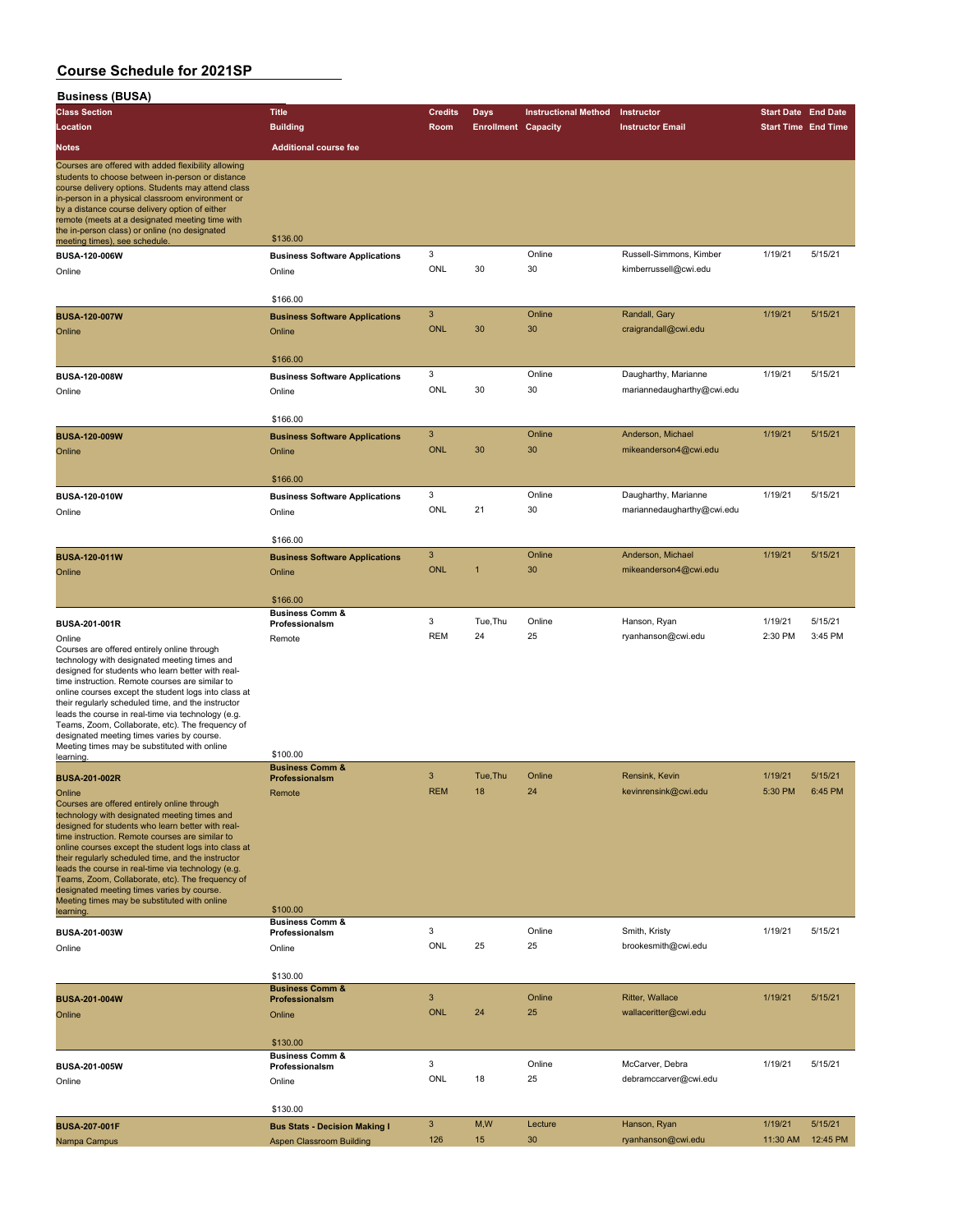| <b>BUSINESS (BUSA</b>                                                                                                                                                                                                                                                                                                                                                                                                                                 |                                                                             |                 |                            |                             |                                        |                            |                     |
|-------------------------------------------------------------------------------------------------------------------------------------------------------------------------------------------------------------------------------------------------------------------------------------------------------------------------------------------------------------------------------------------------------------------------------------------------------|-----------------------------------------------------------------------------|-----------------|----------------------------|-----------------------------|----------------------------------------|----------------------------|---------------------|
| <b>Class Section</b>                                                                                                                                                                                                                                                                                                                                                                                                                                  | <b>Title</b>                                                                | <b>Credits</b>  | <b>Days</b>                | <b>Instructional Method</b> | Instructor                             | <b>Start Date End Date</b> |                     |
| Location                                                                                                                                                                                                                                                                                                                                                                                                                                              | <b>Building</b>                                                             | Room            | <b>Enrollment Capacity</b> |                             | <b>Instructor Email</b>                | <b>Start Time End Time</b> |                     |
| Notes                                                                                                                                                                                                                                                                                                                                                                                                                                                 | <b>Additional course fee</b>                                                |                 |                            |                             |                                        |                            |                     |
| Courses are offered with added flexibility allowing<br>students to choose between in-person or remote<br>course delivery options at designated meeting<br>times. The frequency of designated meeting times<br>varies by course. Meeting times may be substituted                                                                                                                                                                                      | \$137.00                                                                    |                 |                            |                             |                                        |                            |                     |
| with online learning                                                                                                                                                                                                                                                                                                                                                                                                                                  |                                                                             |                 |                            |                             |                                        |                            |                     |
| <b>BUSA-207-001F</b><br>Nampa Campus<br>Courses are offered with added flexibility allowing<br>students to choose between in-person or remote<br>course delivery options at designated meeting<br>times. The frequency of designated meeting times<br>varies by course. Meeting times may be substituted<br>with online learning.                                                                                                                     | <b>Bus Stats - Decision Making I</b><br>Remote<br>\$137.00                  | 3<br><b>REM</b> | M,W<br>15                  | Online<br>30                | Hanson, Ryan<br>ryanhanson@cwi.edu     | 1/19/21<br>11:30 AM        | 5/15/21<br>12:45 PM |
| <b>BUSA-207-002F</b>                                                                                                                                                                                                                                                                                                                                                                                                                                  | <b>Bus Stats - Decision Making I</b>                                        | $\mathbf{3}$    | Tue, Thu                   | Lecture                     | Hanson, Ryan                           | 1/19/21                    | 5/15/21             |
| Nampa Campus<br>Courses are offered with added flexibility allowing<br>students to choose between in-person or remote<br>course delivery options at designated meeting<br>times. The frequency of designated meeting times<br>varies by course. Meeting times may be substituted<br>with online learning.                                                                                                                                             | Aspen Classroom Building<br>\$137.00                                        | 126             | 11                         | 30                          | ryanhanson@cwi.edu                     | 11:30 AM                   | 12:45 PM            |
| BUSA-207-002F                                                                                                                                                                                                                                                                                                                                                                                                                                         | <b>Bus Stats - Decision Making I</b>                                        | 3               | Tue, Thu                   | Online                      | Hanson, Ryan                           | 1/19/21                    | 5/15/21             |
| Nampa Campus<br>Courses are offered with added flexibility allowing<br>students to choose between in-person or remote<br>course delivery options at designated meeting<br>times. The frequency of designated meeting times<br>varies by course. Meeting times may be substituted<br>with online learning                                                                                                                                              | Remote<br>\$137.00                                                          | <b>REM</b>      | 11                         | 30                          | ryanhanson@cwi.edu                     | 11:30 AM                   | 12:45 PM            |
| <b>BUSA-207-004W</b>                                                                                                                                                                                                                                                                                                                                                                                                                                  | <b>Bus Stats - Decision Making I</b>                                        | $\mathbf{3}$    |                            | Online                      | Hanson, Ryan                           | 1/19/21                    | 5/15/21             |
| Online                                                                                                                                                                                                                                                                                                                                                                                                                                                | Online<br>\$167.00                                                          | <b>ONL</b>      | 28                         | 30                          | ryanhanson@cwi.edu                     |                            |                     |
| <b>BUSA-207-005W</b>                                                                                                                                                                                                                                                                                                                                                                                                                                  |                                                                             | 3               |                            | Online                      | Hanson, Ryan                           | 1/19/21                    | 5/15/21             |
| Online                                                                                                                                                                                                                                                                                                                                                                                                                                                | <b>Bus Stats - Decision Making I</b><br>Online                              | ONL             | 21                         | 30                          | ryanhanson@cwi.edu                     |                            |                     |
|                                                                                                                                                                                                                                                                                                                                                                                                                                                       | \$167.00                                                                    |                 |                            |                             |                                        |                            |                     |
| <b>BUSA-208-001F</b>                                                                                                                                                                                                                                                                                                                                                                                                                                  | <b>Bus Stats - Decision Making II</b>                                       | 3               |                            | Online                      | Moore, Michelle                        | 1/19/21                    | 5/15/21             |
| Nampa Campus<br>Courses are offered with added flexibility allowing<br>students to choose between in-person or distance<br>course delivery options. Students may attend class<br>in-person in a physical classroom environment or<br>by a distance course delivery option of either<br>remote (meets at a designated meeting time with<br>the in-person class) or online (no designated                                                               | Online                                                                      | <b>ONL</b>      | 15                         | 20                          | shellymoore@cwi.edu                    |                            |                     |
| meeting times), see schedule.                                                                                                                                                                                                                                                                                                                                                                                                                         | \$0.00                                                                      |                 |                            |                             |                                        |                            |                     |
| BUSA-208-001F<br>Nampa Campus<br>Courses are offered with added flexibility allowing<br>students to choose between in-person or distance<br>course delivery options. Students may attend class<br>in-person in a physical classroom environment or<br>by a distance course delivery option of either<br>remote (meets at a designated meeting time with<br>the in-person class) or online (no designated<br>meeting times), see schedule.             | <b>Bus Stats - Decision Making II</b><br>Aspen Classroom Building<br>\$0.00 | 3<br>126        | Tue, Thu<br>15             | Lecture<br>20               | Moore, Michelle<br>shellymoore@cwi.edu | 1/19/21<br>10:00 AM        | 5/15/21<br>11:15 AM |
| <b>BUSA-208-002F</b>                                                                                                                                                                                                                                                                                                                                                                                                                                  | <b>Bus Stats - Decision Making II</b>                                       | $\mathbf{3}$    |                            | Online                      | Phelps, Cody                           | 1/19/21                    | 5/15/21             |
| <b>Ada County Campus</b><br>Courses are offered with added flexibility allowing<br>students to choose between in-person or distance<br>course delivery options. Students may attend class<br>in-person in a physical classroom environment or<br>by a distance course delivery option of either<br>remote (meets at a designated meeting time with<br>the in-person class) or online (no designated                                                   | Online                                                                      | <b>ONL</b>      | 11                         | 16                          | codyphelps@cwi.edu                     |                            |                     |
| meeting times), see schedule.                                                                                                                                                                                                                                                                                                                                                                                                                         | \$0.00                                                                      |                 |                            |                             |                                        |                            |                     |
| <b>BUSA-208-002F</b><br>Ada County Campus<br>Courses are offered with added flexibility allowing<br>students to choose between in-person or distance<br>course delivery options. Students may attend class<br>in-person in a physical classroom environment or<br>by a distance course delivery option of either<br>remote (meets at a designated meeting time with<br>the in-person class) or online (no designated<br>meeting times), see schedule. | <b>Bus Stats - Decision Making II</b><br><b>Pintail Center</b><br>\$0.00    | 3<br>1205       | Tue, Thu<br>11             | Lecture<br>16               | Phelps, Cody<br>codyphelps@cwi.edu     | 1/19/21<br>5:30 PM         | 5/15/21<br>6:45 PM  |
| <b>BUSA-208-003F</b>                                                                                                                                                                                                                                                                                                                                                                                                                                  | <b>Bus Stats - Decision Making II</b>                                       | $\mathbf{3}$    | M,W                        | Lecture                     | Hanson, Ryan                           | 1/19/21                    | 5/15/21             |
| Nampa Campus                                                                                                                                                                                                                                                                                                                                                                                                                                          | Aspen Classroom Building                                                    | 126             | 15                         | 20                          | ryanhanson@cwi.edu                     | 1:00 PM                    | 2:15 PM             |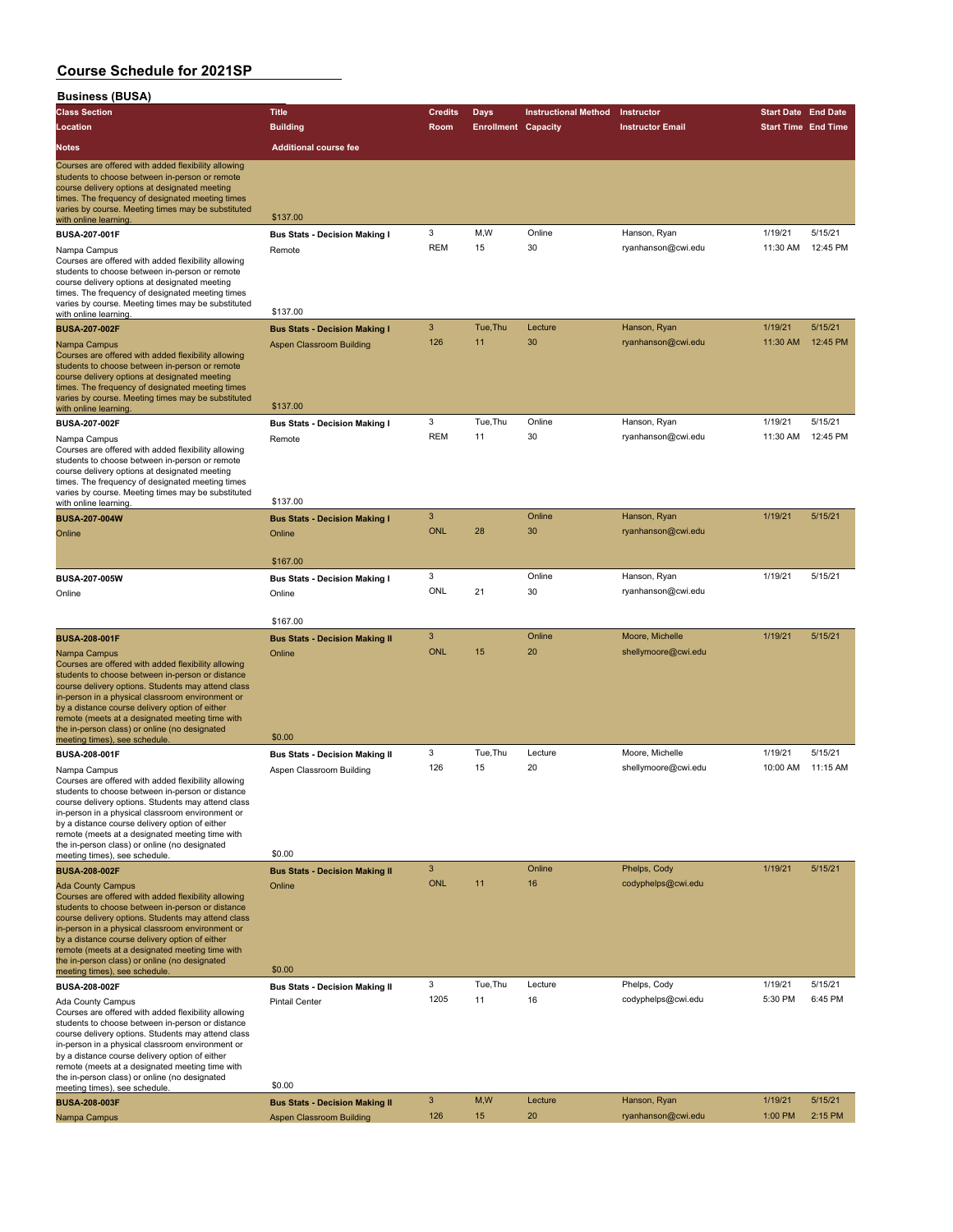| Dusiliess (DUSA)                                                                                                                                                                                                                                                                 |                                       |                            |                            |                             |                                     |                            |                     |
|----------------------------------------------------------------------------------------------------------------------------------------------------------------------------------------------------------------------------------------------------------------------------------|---------------------------------------|----------------------------|----------------------------|-----------------------------|-------------------------------------|----------------------------|---------------------|
| <b>Class Section</b>                                                                                                                                                                                                                                                             | <b>Title</b>                          | <b>Credits</b>             | <b>Days</b>                | <b>Instructional Method</b> | Instructor                          | <b>Start Date End Date</b> |                     |
| Location                                                                                                                                                                                                                                                                         | <b>Building</b>                       | Room                       | <b>Enrollment Capacity</b> |                             | <b>Instructor Email</b>             | <b>Start Time End Time</b> |                     |
| <b>Notes</b>                                                                                                                                                                                                                                                                     | <b>Additional course fee</b>          |                            |                            |                             |                                     |                            |                     |
| Courses are offered with added flexibility allowing<br>students to choose between in-person or remote<br>course delivery options at designated meeting                                                                                                                           |                                       |                            |                            |                             |                                     |                            |                     |
| times. The frequency of designated meeting times<br>varies by course. Meeting times may be substituted<br>with online learning                                                                                                                                                   | \$0.00                                |                            |                            |                             |                                     |                            |                     |
| BUSA-208-003F                                                                                                                                                                                                                                                                    | <b>Bus Stats - Decision Making II</b> | 3                          | M,W                        | Online                      | Hanson, Ryan                        | 1/19/21                    | 5/15/21             |
| Nampa Campus                                                                                                                                                                                                                                                                     | Remote                                | <b>REM</b>                 | 15                         | 20                          | ryanhanson@cwi.edu                  | 1:00 PM                    | 2:15 PM             |
| Courses are offered with added flexibility allowing<br>students to choose between in-person or remote<br>course delivery options at designated meeting<br>times. The frequency of designated meeting times<br>varies by course. Meeting times may be substituted                 |                                       |                            |                            |                             |                                     |                            |                     |
| with online learning.                                                                                                                                                                                                                                                            | \$0.00                                |                            |                            |                             |                                     |                            |                     |
| <b>BUSA-208-005W</b>                                                                                                                                                                                                                                                             | <b>Bus Stats - Decision Making II</b> | $\mathbf{3}$               |                            | Online                      | Hanson, Ryan                        | 1/19/21                    | 5/15/21             |
| Online                                                                                                                                                                                                                                                                           | Online                                | <b>ONL</b>                 | 29                         | 30                          | ryanhanson@cwi.edu                  |                            |                     |
|                                                                                                                                                                                                                                                                                  | \$30.00                               |                            |                            |                             |                                     |                            |                     |
| <b>BUSA-220-001W</b>                                                                                                                                                                                                                                                             | <b>Entrepreneurial Strategy</b>       | 3                          |                            | Online                      | McCarver, Debra                     | 1/19/21                    | 5/15/21             |
| Online                                                                                                                                                                                                                                                                           | Online                                | ONL                        | 23                         | 30                          | debramccarver@cwi.edu               |                            |                     |
|                                                                                                                                                                                                                                                                                  | \$30.00                               |                            |                            |                             |                                     |                            |                     |
| <b>BUSA-250-002W</b>                                                                                                                                                                                                                                                             | <b>Principles of Marketing</b>        | 3                          |                            | Online                      | Harvey, John                        | 1/19/21                    | 5/15/21             |
| Online                                                                                                                                                                                                                                                                           | Online                                | <b>ONL</b>                 | 12                         | 30                          | johnharvey@cwi.edu                  |                            |                     |
|                                                                                                                                                                                                                                                                                  | \$132.00                              |                            |                            |                             |                                     |                            |                     |
| <b>BUSA-255-001W</b>                                                                                                                                                                                                                                                             | <b>Leadership Development Skills</b>  | 3                          |                            | Online                      | McCarver, Debra                     | 1/19/21                    | 5/15/21             |
| Online                                                                                                                                                                                                                                                                           | Online                                | ONL                        | 23                         | 30                          | debramccarver@cwi.edu               |                            |                     |
|                                                                                                                                                                                                                                                                                  | \$125.00                              |                            |                            |                             |                                     |                            |                     |
| <b>BUSA-256-001F</b>                                                                                                                                                                                                                                                             | <b>International Business</b>         | $\mathbf{3}$               | Thu                        | Lecture                     | Rensink, Kevin                      | 1/19/21                    | 5/15/21             |
| <b>Ada County Campus</b><br>Courses are offered with added flexibility allowing<br>students to choose between in-person or remote<br>course delivery options at designated meeting                                                                                               | <b>Pintail Center</b>                 | 1318                       | 11                         | 30                          | kevinrensink@cwi.edu                | 7:00 PM                    | 8:15 PM             |
| times. The frequency of designated meeting times<br>varies by course. Meeting times may be substituted<br>with online learning                                                                                                                                                   | \$106.75                              |                            |                            |                             |                                     |                            |                     |
| BUSA-256-001F                                                                                                                                                                                                                                                                    | <b>International Business</b>         | 3                          | Thu                        | Online                      | Rensink, Kevin                      | 1/19/21                    | 5/15/21             |
| Ada County Campus<br>Courses are offered with added flexibility allowing<br>students to choose between in-person or remote<br>course delivery options at designated meeting<br>times. The frequency of designated meeting times                                                  | Remote                                | <b>REM</b>                 | 11                         | 30                          | kevinrensink@cwi.edu                | 7:00 PM                    | 8:15 PM             |
| varies by course. Meeting times may be substituted<br>with online learning.                                                                                                                                                                                                      | \$106.75                              |                            |                            |                             |                                     |                            |                     |
| <b>BUSA-256-002F</b>                                                                                                                                                                                                                                                             | <b>International Business</b>         | $\mathbf{3}$               | M,W                        | Lecture                     | McGuinness, Keith                   | 1/19/21                    | 5/15/21             |
| Nampa Campus                                                                                                                                                                                                                                                                     | <b>Aspen Classroom Building</b>       | 102                        | 10                         | 30                          | keithmcguinness@cwi.edu             | 4:00 PM                    | 5:15 PM             |
| Courses are offered with added flexibility allowing<br>students to choose between in-person or remote<br>course delivery options at designated meeting<br>times. The frequency of designated meeting times<br>varies by course. Meeting times may be substituted                 |                                       |                            |                            |                             |                                     |                            |                     |
| with online learning.                                                                                                                                                                                                                                                            | \$106.75                              |                            |                            |                             |                                     |                            |                     |
| BUSA-256-002F                                                                                                                                                                                                                                                                    | <b>International Business</b>         | 3                          | M,W                        | Online                      | McGuinness, Keith                   | 1/19/21                    | 5/15/21             |
| Nampa Campus<br>Courses are offered with added flexibility allowing<br>students to choose between in-person or remote<br>course delivery options at designated meeting<br>times. The frequency of designated meeting times                                                       | Remote                                | <b>REM</b>                 | 10                         | 30                          | keithmcguinness@cwi.edu             | 4:00 PM                    | 5:15 PM             |
| varies by course. Meeting times may be substituted<br>with online learning.                                                                                                                                                                                                      | \$106.75                              |                            |                            |                             |                                     |                            |                     |
| <b>BUSA-256-003W</b>                                                                                                                                                                                                                                                             | <b>International Business</b>         | $\mathsf 3$                |                            | Online                      | Rensink, Kevin                      | 1/19/21                    | 5/15/21             |
| Online                                                                                                                                                                                                                                                                           | Online                                | <b>ONL</b>                 | 29                         | 30                          | kevinrensink@cwi.edu                |                            |                     |
|                                                                                                                                                                                                                                                                                  | \$136.75                              |                            |                            |                             |                                     |                            |                     |
| BUSA-265-001F                                                                                                                                                                                                                                                                    | <b>Business Law</b>                   | 3                          | Tue, Thu                   | Lecture                     | Welker, Joseph                      | 1/19/21                    | 5/15/21             |
| Nampa Campus<br>Courses are offered with added flexibility allowing<br>students to choose between in-person or remote<br>course delivery options at designated meeting<br>times. The frequency of designated meeting times<br>varies by course. Meeting times may be substituted | Aspen Classroom Building              | 102                        | 17                         | 32                          | joewelker@cwi.edu                   | 11:30 AM                   | 12:45 PM            |
| with online learning.                                                                                                                                                                                                                                                            | \$0.00                                |                            |                            |                             |                                     |                            |                     |
| <b>BUSA-265-001F</b>                                                                                                                                                                                                                                                             | <b>Business Law</b>                   | $\mathbf{3}$<br><b>REM</b> | Tue, Thu<br>17             | Online<br>32                | Welker, Joseph<br>joewelker@cwi.edu | 1/19/21<br>11:30 AM        | 5/15/21<br>12:45 PM |
| Nampa Campus                                                                                                                                                                                                                                                                     | Remote                                |                            |                            |                             |                                     |                            |                     |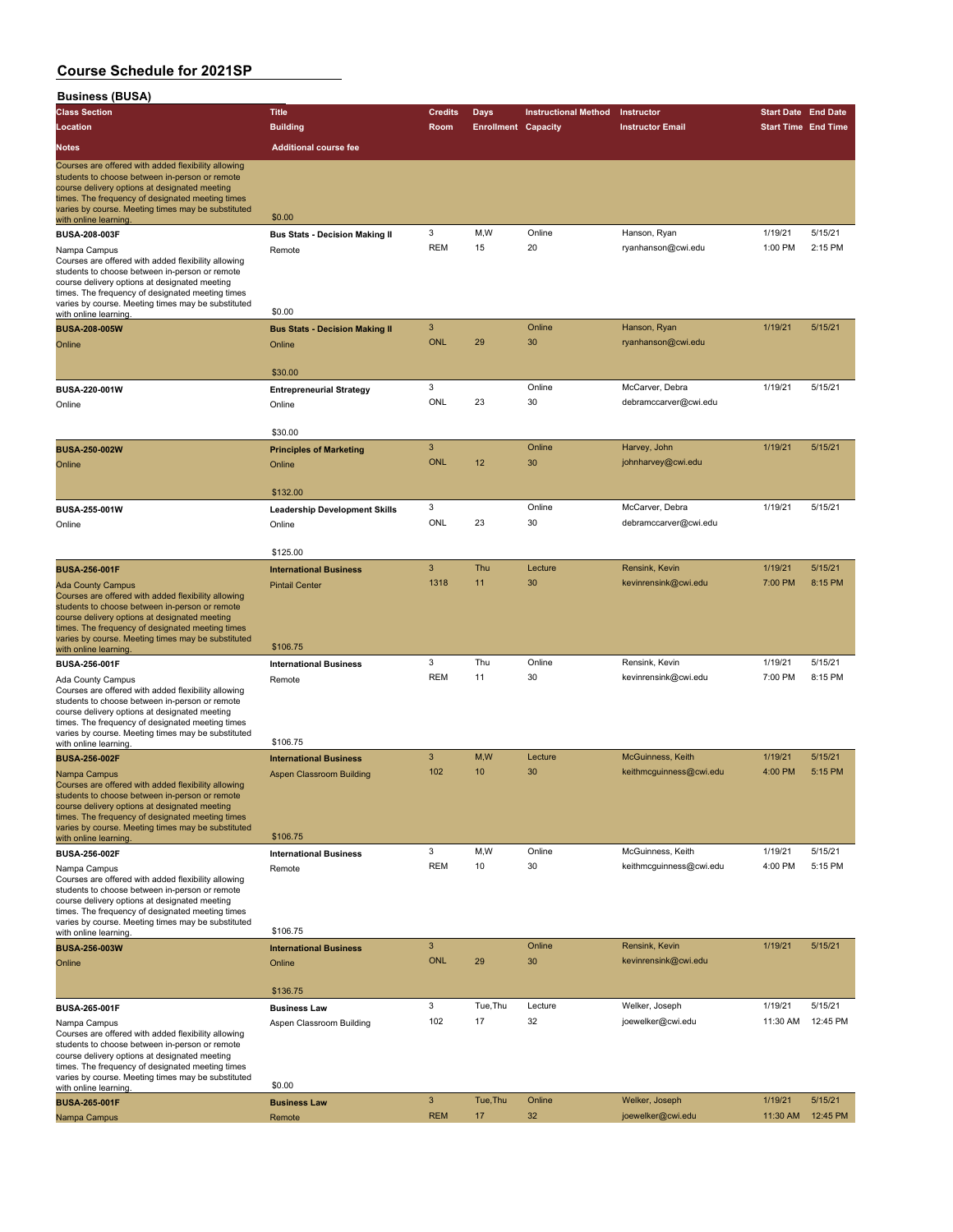#### **Business (BUSA)**

| ורטטטן ניטיוויט<br><b>Class Section</b>                                                                                                                                                                                                                                                                               | <b>Title</b>                    | <b>Credits</b> | Days                       | <b>Instructional Method</b> | Instructor              | <b>Start Date End Date</b> |         |
|-----------------------------------------------------------------------------------------------------------------------------------------------------------------------------------------------------------------------------------------------------------------------------------------------------------------------|---------------------------------|----------------|----------------------------|-----------------------------|-------------------------|----------------------------|---------|
| Location                                                                                                                                                                                                                                                                                                              | <b>Building</b>                 | Room           | <b>Enrollment Capacity</b> |                             | <b>Instructor Email</b> | <b>Start Time End Time</b> |         |
| <b>Notes</b>                                                                                                                                                                                                                                                                                                          | <b>Additional course fee</b>    |                |                            |                             |                         |                            |         |
| Courses are offered with added flexibility allowing<br>students to choose between in-person or remote<br>course delivery options at designated meeting<br>times. The frequency of designated meeting times<br>varies by course. Meeting times may be substituted<br>with online learning.                             | \$0.00                          |                |                            |                             |                         |                            |         |
| <b>BUSA-265-002F</b>                                                                                                                                                                                                                                                                                                  | <b>Business Law</b>             | 3              | Tue, Thu                   | Lecture                     | Michaelson, Kerry       | 1/19/21                    | 5/15/21 |
| Ada County Campus<br>Courses are offered with added flexibility allowing<br>students to choose between in-person or remote<br>course delivery options at designated meeting<br>times. The frequency of designated meeting times<br>varies by course. Meeting times may be substituted<br>with online learning.        | <b>Pintail Center</b><br>\$0.00 | 1208           | 13                         | 24                          | kerrymichaelson@cwi.edu | 5:30 PM                    | 6:45 PM |
| <b>BUSA-265-002F</b>                                                                                                                                                                                                                                                                                                  | <b>Business Law</b>             | 3              | Tue, Thu                   | Online                      | Michaelson, Kerry       | 1/19/21                    | 5/15/21 |
| <b>Ada County Campus</b><br>Courses are offered with added flexibility allowing<br>students to choose between in-person or remote<br>course delivery options at designated meeting<br>times. The frequency of designated meeting times<br>varies by course. Meeting times may be substituted<br>with online learning. | Remote<br>\$0.00                | <b>REM</b>     | 13                         | 24                          | kerrymichaelson@cwi.edu | 5:30 PM                    | 6:45 PM |
| BUSA-265-003W                                                                                                                                                                                                                                                                                                         | <b>Business Law</b>             | 3              |                            | Online                      | Harvey, John            | 1/19/21                    | 5/15/21 |
| Online                                                                                                                                                                                                                                                                                                                | Online                          | ONL            | 29                         | 30                          | johnharvey@cwi.edu      |                            |         |
|                                                                                                                                                                                                                                                                                                                       |                                 |                |                            |                             |                         |                            |         |
|                                                                                                                                                                                                                                                                                                                       | \$30.00                         |                |                            |                             |                         |                            |         |
| <b>BUSA-265-004W</b>                                                                                                                                                                                                                                                                                                  | <b>Business Law</b>             | 3              |                            | Online                      | Harvey, John            | 1/19/21                    | 5/15/21 |
| Online                                                                                                                                                                                                                                                                                                                | Online                          | <b>ONL</b>     | 30                         | 30                          | johnharvey@cwi.edu      |                            |         |
|                                                                                                                                                                                                                                                                                                                       |                                 |                |                            |                             |                         |                            |         |
|                                                                                                                                                                                                                                                                                                                       | \$30.00                         |                |                            |                             |                         |                            |         |
| BUSA-290-001W                                                                                                                                                                                                                                                                                                         | <b>Business Capstone</b>        | $\mathbf{1}$   |                            | Online                      | Nordstrom, John         | 1/19/21                    | 5/15/21 |
| Online                                                                                                                                                                                                                                                                                                                | Online                          | ONL            | 20                         | 20                          | johnnordstrom@cwi.edu   |                            |         |
|                                                                                                                                                                                                                                                                                                                       | \$30.00                         |                |                            |                             |                         |                            |         |
| <b>BUSA-290-002W</b>                                                                                                                                                                                                                                                                                                  | <b>Business Capstone</b>        | $\mathbf{1}$   |                            | Online                      | Welker, Joseph          | 1/19/21                    | 5/15/21 |
| Online                                                                                                                                                                                                                                                                                                                | Online                          | <b>ONL</b>     | 20                         | 20                          | joewelker@cwi.edu       |                            |         |
|                                                                                                                                                                                                                                                                                                                       |                                 |                |                            |                             |                         |                            |         |
|                                                                                                                                                                                                                                                                                                                       | \$30.00                         |                |                            |                             |                         |                            |         |
| BUSA-290-003W                                                                                                                                                                                                                                                                                                         | <b>Business Capstone</b>        | 1              |                            | Online                      | Moore, Michelle         | 1/19/21                    | 5/15/21 |
| Online                                                                                                                                                                                                                                                                                                                | Online                          | ONL            | 8                          | 20                          | shellymoore@cwi.edu     |                            |         |
|                                                                                                                                                                                                                                                                                                                       | \$30.00                         |                |                            |                             |                         |                            |         |

#### **Chemistry (CHEM)**

| <b>Class Section</b><br>Location                                                                                                                                                                                                                                                                                              | <b>Title</b><br><b>Building</b>        | <b>Credits</b><br>Room | <b>Days</b><br><b>Enrollment Capacity</b> | <b>Instructional Method</b> | Instructor<br><b>Instructor Email</b> | <b>Start Date End Date</b><br><b>Start Time End Time</b> |          |
|-------------------------------------------------------------------------------------------------------------------------------------------------------------------------------------------------------------------------------------------------------------------------------------------------------------------------------|----------------------------------------|------------------------|-------------------------------------------|-----------------------------|---------------------------------------|----------------------------------------------------------|----------|
| <b>Notes</b>                                                                                                                                                                                                                                                                                                                  | <b>Additional course fee</b>           |                        |                                           |                             |                                       |                                                          |          |
| CHEM-100-002W<br>Online                                                                                                                                                                                                                                                                                                       | <b>Concepts of Chemistry</b><br>Online | 3<br>ONL               | 28                                        | Online<br>35                | Cox. Carole<br>carolecox@cwi.edu      | 1/19/21                                                  | 5/15/21  |
| Corequisite: CHEM 100L 002W                                                                                                                                                                                                                                                                                                   | \$30.00                                |                        |                                           |                             |                                       |                                                          |          |
| CHEM-100L-002W                                                                                                                                                                                                                                                                                                                | <b>Concepts of Chemistry Lab</b>       | 1                      |                                           | Online                      | Cox, Carole                           | 1/19/21                                                  | 5/15/21  |
| Online                                                                                                                                                                                                                                                                                                                        | Online                                 | ONL                    | 28                                        | 35                          | carolecox@cwi.edu                     |                                                          |          |
| Corequisite: CHEM 100 002W                                                                                                                                                                                                                                                                                                    | \$10.00                                |                        |                                           |                             |                                       |                                                          |          |
| CHEM-101-001                                                                                                                                                                                                                                                                                                                  | <b>Intro to Chemistry</b>              | 3                      | <b>SAT</b>                                | Lecture                     | Shaskus, John                         | 1/19/21                                                  | 5/15/21  |
| Nampa Campus<br>Corequisite: CHEM 101L Chemistry requires<br>significant application of math skills. Therefore, you<br>may find it beneficial to also register for the<br>optional 1 credit, short 8 week CHEM 190 course,<br>Math Skills for Chemistry, to assist in applying<br>math specifically to your Chemistry course. | Academic Building<br>\$139.00          | 102E                   | 13                                        | 20                          | johnshaskus@cwi.edu                   | 9:00 AM                                                  | 11:45 AM |
| CHEM-101-002                                                                                                                                                                                                                                                                                                                  | <b>Intro to Chemistry</b>              | 3                      | Tue.Thu                                   | Lecture                     | Shaskus, John                         | 1/19/21                                                  | 5/15/21  |
| Nampa Campus<br>Corequisite: CHEM 101L Chemistry requires<br>significant application of math skills. Therefore, you<br>may find it beneficial to also register for the<br>optional 1 credit, short 8 week CHEM 190 course,<br>Math Skills for Chemistry, to assist in applying<br>math specifically to your Chemistry course. | Academic Building<br>\$139.00          | 102E                   | 27                                        | 27                          | johnshaskus@cwi.edu                   | 10:00 AM                                                 | 11:15 AM |
| CHEM-101-003                                                                                                                                                                                                                                                                                                                  | <b>Intro to Chemistry</b>              | 3                      | Tue                                       | Lecture                     | Kusterer, James                       | 1/19/21                                                  | 5/15/21  |
| Nampa Campus                                                                                                                                                                                                                                                                                                                  | <b>Academic Building</b>               | 102E                   | 26                                        | 27                          | jimkusterer@cwi.edu                   | 7:00 PM                                                  | 9:45 PM  |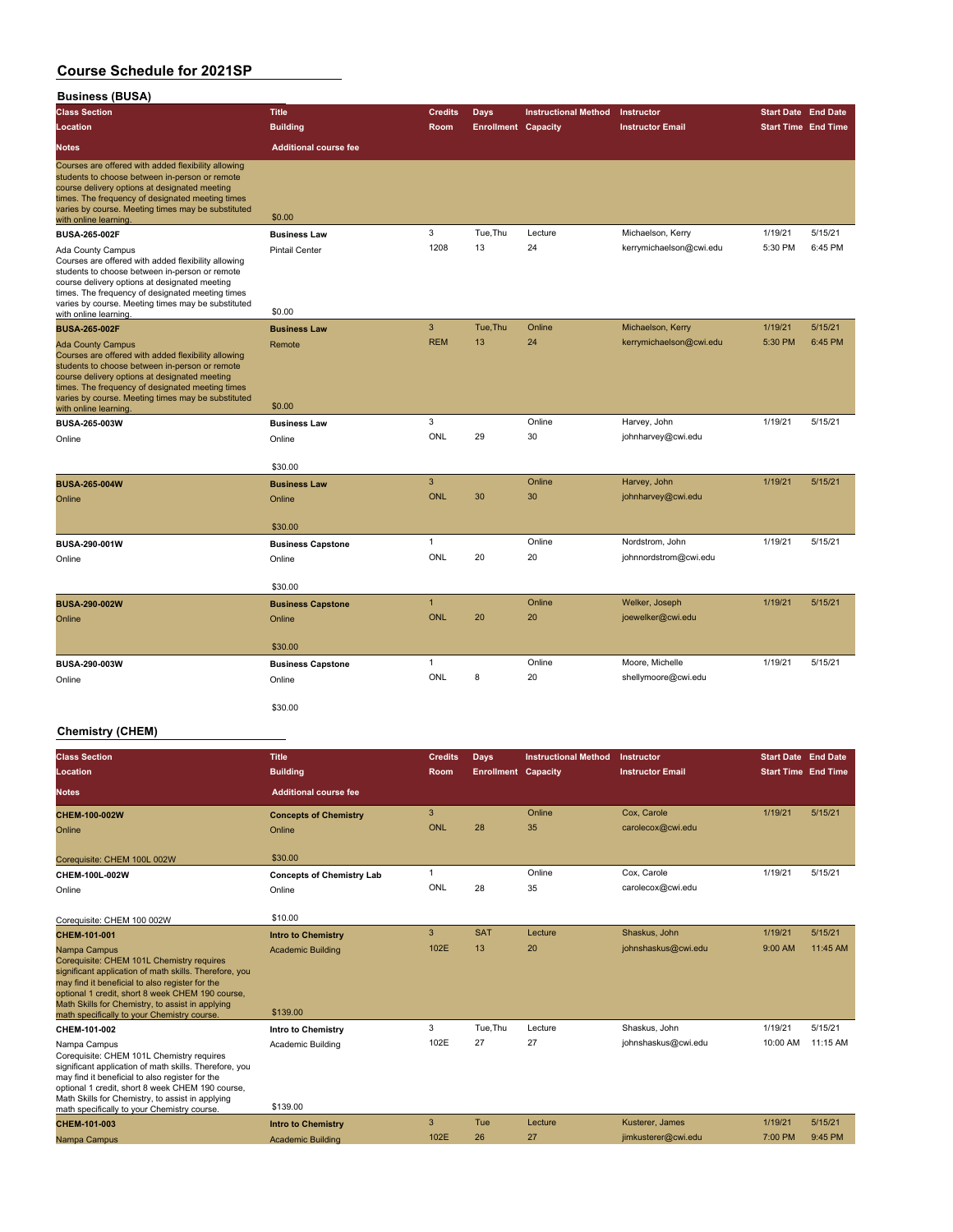#### **Chemistry (CHEM)**

| onennau y (ornem)<br><b>Class Section</b>                                                                                                                                                                                                                                                                                                                                                                                                                                                                                                        | <b>Title</b>                                              | <b>Credits</b>      |                   |                             |                                        | <b>Start Date End Date</b> |                    |
|--------------------------------------------------------------------------------------------------------------------------------------------------------------------------------------------------------------------------------------------------------------------------------------------------------------------------------------------------------------------------------------------------------------------------------------------------------------------------------------------------------------------------------------------------|-----------------------------------------------------------|---------------------|-------------------|-----------------------------|----------------------------------------|----------------------------|--------------------|
|                                                                                                                                                                                                                                                                                                                                                                                                                                                                                                                                                  |                                                           |                     | <b>Days</b>       | <b>Instructional Method</b> | Instructor                             |                            |                    |
| Location                                                                                                                                                                                                                                                                                                                                                                                                                                                                                                                                         | <b>Building</b>                                           | Room                | <b>Enrollment</b> | Capacity                    | <b>Instructor Email</b>                | <b>Start Time End Time</b> |                    |
| <b>Notes</b>                                                                                                                                                                                                                                                                                                                                                                                                                                                                                                                                     | <b>Additional course fee</b>                              |                     |                   |                             |                                        |                            |                    |
| Corequisite: CHEM 101L Chemistry requires<br>significant application of math skills. Therefore, you<br>may find it beneficial to also register for the<br>optional 1 credit, short 8 week CHEM 190 course,<br>Math Skills for Chemistry, to assist in applying                                                                                                                                                                                                                                                                                   |                                                           |                     |                   |                             |                                        |                            |                    |
| math specifically to your Chemistry course.                                                                                                                                                                                                                                                                                                                                                                                                                                                                                                      | \$139.00                                                  |                     |                   |                             |                                        |                            |                    |
| CHEM-101-004R                                                                                                                                                                                                                                                                                                                                                                                                                                                                                                                                    | Intro to Chemistry                                        | 3                   | W                 | Online                      | Flock, Rebecca                         | 1/19/21                    | 5/15/21            |
| Online<br>Courses are offered entirely online through<br>technology with designated meeting times and<br>designed for students who learn better with real-<br>time instruction. Remote courses are similar to<br>online courses except the student logs into class at<br>their regularly scheduled time, and the instructor<br>leads the course in real-time via technology (e.g.<br>Teams, Zoom, Collaborate, etc). The frequency of<br>designated meeting times varies by course.<br>Meeting times may be substituted with online<br>learning. | Remote<br>\$139.00                                        | <b>REM</b>          | 30                | 30                          | rebeccaflock@cwi.edu                   | 2:30 PM                    | 3:45 PM            |
| CHEM-101-005W                                                                                                                                                                                                                                                                                                                                                                                                                                                                                                                                    | <b>Intro to Chemistry</b>                                 | $\mathbf{3}$        |                   | Online                      | Flock, Rebecca                         | 1/19/21                    | 5/15/21            |
| Online                                                                                                                                                                                                                                                                                                                                                                                                                                                                                                                                           | Online<br>\$169.00                                        | <b>ONL</b>          | 30                | 30                          | rebeccaflock@cwi.edu                   |                            |                    |
|                                                                                                                                                                                                                                                                                                                                                                                                                                                                                                                                                  |                                                           | $\mathbf 3$         |                   | Online                      | Flock, Rebecca                         | 1/19/21                    | 5/15/21            |
| CHEM-101-006W<br>Online                                                                                                                                                                                                                                                                                                                                                                                                                                                                                                                          | <b>Intro to Chemistry</b><br>Online                       | ONL                 | 30                | 30                          | rebeccaflock@cwi.edu                   |                            |                    |
|                                                                                                                                                                                                                                                                                                                                                                                                                                                                                                                                                  | \$169.00                                                  |                     |                   |                             |                                        |                            |                    |
| CHEM-101-007                                                                                                                                                                                                                                                                                                                                                                                                                                                                                                                                     | <b>Intro to Chemistry</b>                                 | $\mathbf{3}$        | Thu               | Lecture                     | Kusterer, James                        | 1/19/21                    | 5/15/21            |
| Nampa Campus                                                                                                                                                                                                                                                                                                                                                                                                                                                                                                                                     | <b>Academic Building</b>                                  | 102E                | 12                | 16                          | jimkusterer@cwi.edu                    | 7:00 PM                    | 9:45 PM            |
|                                                                                                                                                                                                                                                                                                                                                                                                                                                                                                                                                  | \$139.00                                                  | $\mathbf{1}$        | SAT               | Lab A                       | Shaskus, John                          | 1/19/21                    | 5/15/21            |
| CHEM-101L-001                                                                                                                                                                                                                                                                                                                                                                                                                                                                                                                                    | Intro to Chemistry Lab                                    | 216                 | 12                | 12                          | johnshaskus@cwi.edu                    | 12:30 PM                   | 3:15 PM            |
| Nampa Campus                                                                                                                                                                                                                                                                                                                                                                                                                                                                                                                                     | Academic Building                                         |                     |                   |                             |                                        |                            |                    |
| Corequisite: CHEM 101                                                                                                                                                                                                                                                                                                                                                                                                                                                                                                                            | \$20.00                                                   |                     |                   |                             |                                        |                            |                    |
| CHEM-101L-002                                                                                                                                                                                                                                                                                                                                                                                                                                                                                                                                    | Intro to Chemistry Lab                                    | $\mathbf{1}$        | Tue               | Lab A                       | Fisher, Michael                        | 1/19/21                    | 5/15/21            |
| Nampa Campus                                                                                                                                                                                                                                                                                                                                                                                                                                                                                                                                     | <b>Academic Building</b>                                  | 216                 | 12                | 12                          | mikefisher@cwi.edu                     | 1:00 PM                    | 3:45 PM            |
| Corequisite: CHEM 101                                                                                                                                                                                                                                                                                                                                                                                                                                                                                                                            | \$20.00                                                   |                     |                   |                             |                                        |                            |                    |
| CHEM-101L-003                                                                                                                                                                                                                                                                                                                                                                                                                                                                                                                                    | Intro to Chemistry Lab                                    | $\mathbf{1}$        | W                 | Lab A                       | Faculty, General                       | 1/19/21                    | 5/15/21            |
| Nampa Campus                                                                                                                                                                                                                                                                                                                                                                                                                                                                                                                                     | Academic Building                                         | 216                 | 12                | 12                          |                                        | 11:00 AM                   | 1:45 PM            |
| Corequisite: CHEM 101                                                                                                                                                                                                                                                                                                                                                                                                                                                                                                                            | \$20.00                                                   |                     |                   |                             |                                        |                            |                    |
| CHEM-101L-004                                                                                                                                                                                                                                                                                                                                                                                                                                                                                                                                    | <b>Intro to Chemistry Lab</b>                             | $\mathbf{1}$        | Thu               | Lab A                       | Fisher, Michael                        | 1/19/21                    | 5/15/21            |
| Nampa Campus                                                                                                                                                                                                                                                                                                                                                                                                                                                                                                                                     | <b>Academic Building</b>                                  | 216                 | 12                | 12                          | mikefisher@cwi.edu                     | 1:00 PM                    | 3:45 PM            |
| Corequisite: CHEM 101                                                                                                                                                                                                                                                                                                                                                                                                                                                                                                                            | \$20.00                                                   |                     |                   |                             |                                        |                            |                    |
| CHEM-101L-005<br>Nampa Campus                                                                                                                                                                                                                                                                                                                                                                                                                                                                                                                    | Intro to Chemistry Lab<br>Academic Building               | 1<br>216            | Thu<br>12         | Lab A<br>12                 | Kusterer, James<br>jimkusterer@cwi.edu | 1/19/21<br>7:00 PM         | 5/15/21<br>9:45 PM |
|                                                                                                                                                                                                                                                                                                                                                                                                                                                                                                                                                  | \$20.00                                                   |                     |                   |                             |                                        |                            |                    |
| Corequisite: CHEM 101<br>CHEM-101L-006                                                                                                                                                                                                                                                                                                                                                                                                                                                                                                           |                                                           | $\mathbf{1}$        | Tue               | Lab A                       | Potter, Shelley                        | 1/19/21                    | 5/15/21            |
| Nampa Campus                                                                                                                                                                                                                                                                                                                                                                                                                                                                                                                                     | <b>Intro to Chemistry Lab</b><br><b>Academic Building</b> | 216                 | 12 <sup>2</sup>   | 12                          | shelleypotter@cwi.edu                  | 4:00 PM                    | 6:45 PM            |
| Corequisite: CHEM 101                                                                                                                                                                                                                                                                                                                                                                                                                                                                                                                            | \$20.00                                                   |                     |                   |                             |                                        |                            |                    |
| CHEM-101L-007                                                                                                                                                                                                                                                                                                                                                                                                                                                                                                                                    | Intro to Chemistry Lab                                    | $\mathbf{1}$        | W                 | Lab A                       | Potter, Shelley                        | 1/19/21                    | 5/15/21            |
| Nampa Campus                                                                                                                                                                                                                                                                                                                                                                                                                                                                                                                                     | Academic Building                                         | 216                 | 12                | 12                          | shelleypotter@cwi.edu                  | 4:00 PM                    | 6:45 PM            |
| Corequisite: CHEM 101                                                                                                                                                                                                                                                                                                                                                                                                                                                                                                                            | \$20.00                                                   |                     |                   |                             |                                        |                            |                    |
| CHEM-101L-008<br>Nampa Campus                                                                                                                                                                                                                                                                                                                                                                                                                                                                                                                    | <b>Intro to Chemistry Lab</b><br><b>Academic Building</b> | $\mathbf{1}$<br>216 | Tue<br>12         | Lab A<br>12                 | Faculty, General                       | 1/19/21<br>7:00 PM         | 5/15/21<br>9:45 PM |
|                                                                                                                                                                                                                                                                                                                                                                                                                                                                                                                                                  | \$20.00                                                   |                     |                   |                             |                                        |                            |                    |
| CHEM-101L-009                                                                                                                                                                                                                                                                                                                                                                                                                                                                                                                                    | Intro to Chemistry Lab                                    | $\mathbf{1}$        | W                 | Lab A                       | Walling, Kory                          | 1/19/21                    | 5/15/21            |
| Nampa Campus                                                                                                                                                                                                                                                                                                                                                                                                                                                                                                                                     | Academic Building                                         | 216                 | 12                | 12                          | korywalling@cwi.edu                    | 7:00 PM                    | 9:45 PM            |
|                                                                                                                                                                                                                                                                                                                                                                                                                                                                                                                                                  | \$20.00                                                   |                     |                   |                             |                                        |                            |                    |
| CHEM-101L-010                                                                                                                                                                                                                                                                                                                                                                                                                                                                                                                                    | <b>Intro to Chemistry Lab</b>                             | 1                   | ${\sf W}$         | Lab A                       | Watt, Devan                            | 1/19/21                    | 5/15/21            |
| Nampa Campus                                                                                                                                                                                                                                                                                                                                                                                                                                                                                                                                     | <b>Academic Building</b>                                  | 216                 | 11                | 12                          | devanwatt@cwi.edu                      | 8:00 AM                    | 10:45 AM           |
|                                                                                                                                                                                                                                                                                                                                                                                                                                                                                                                                                  | \$20.00                                                   | $\mathbf{1}$        | Tue               | Lab A                       | Lenn, Nancy                            | 1/19/21                    | 5/15/21            |
| CHEM-101L-011                                                                                                                                                                                                                                                                                                                                                                                                                                                                                                                                    | Intro to Chemistry Lab                                    |                     |                   |                             |                                        |                            |                    |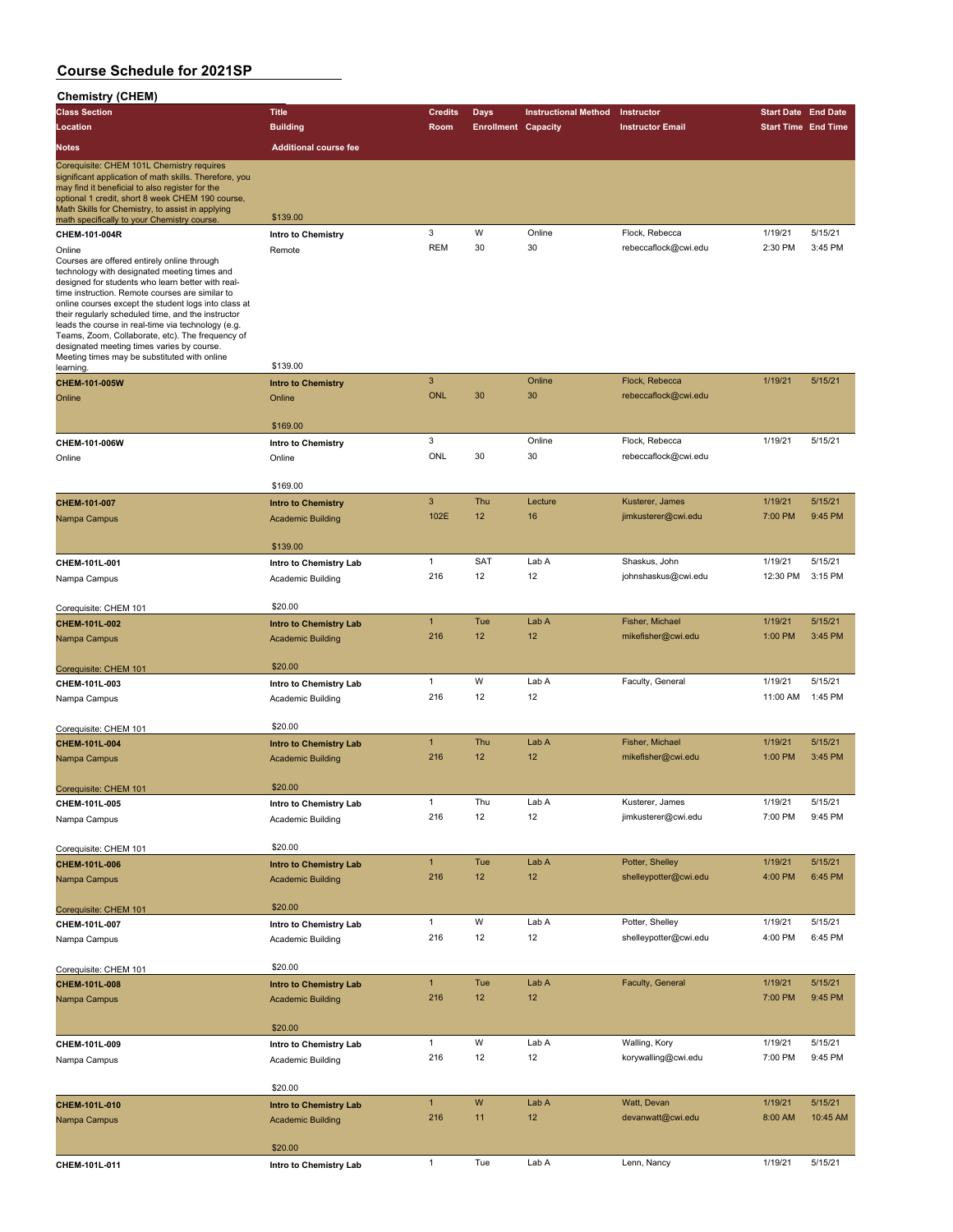| <b>Chemistry (CHEM)</b>                                                                                   |                                           |                           |                            |                             |                         |                            |          |
|-----------------------------------------------------------------------------------------------------------|-------------------------------------------|---------------------------|----------------------------|-----------------------------|-------------------------|----------------------------|----------|
| <b>Class Section</b>                                                                                      | <b>Title</b>                              | <b>Credits</b>            | <b>Days</b>                | <b>Instructional Method</b> | Instructor              | <b>Start Date End Date</b> |          |
| Location                                                                                                  | <b>Building</b>                           | Room                      | <b>Enrollment Capacity</b> |                             | <b>Instructor Email</b> | <b>Start Time End Time</b> |          |
| Notes                                                                                                     | <b>Additional course fee</b>              |                           |                            |                             |                         |                            |          |
| Nampa Campus                                                                                              | Academic Building                         | 216                       | 11                         | 12                          | nancylenn@cwi.edu       | 9:00 AM                    | 11:45 AM |
|                                                                                                           |                                           |                           |                            |                             |                         |                            |          |
|                                                                                                           | \$20.00                                   |                           |                            |                             |                         |                            |          |
| CHEM-101L-012                                                                                             | <b>Intro to Chemistry Lab</b>             | $\mathbf{1}$              | Thu                        | Lab A                       | Watt, Devan             | 1/19/21                    | 5/15/21  |
| Nampa Campus                                                                                              | <b>Academic Building</b>                  | 216                       | 12                         | 12                          | devanwatt@cwi.edu       | 9:00 AM                    | 11:45 AM |
|                                                                                                           |                                           |                           |                            |                             |                         |                            |          |
|                                                                                                           | \$20.00                                   |                           |                            |                             |                         |                            |          |
| CHEM-101L-013                                                                                             | Intro to Chemistry Lab                    | $\mathbf{1}$              | Thu                        | Lab A                       | Potter, Shelley         | 1/19/21                    | 5/15/21  |
| Nampa Campus                                                                                              | Academic Building                         | 216                       | 12                         | 12                          | shelleypotter@cwi.edu   | 4:00 PM                    | 6:45 PM  |
|                                                                                                           |                                           |                           |                            |                             |                         |                            |          |
|                                                                                                           | \$20.00                                   |                           |                            |                             |                         |                            |          |
| CHEM-101L-014                                                                                             | <b>Intro to Chemistry Lab</b>             | $\overline{1}$            | F                          | Lab A                       | Watt, Devan             | 1/19/21                    | 5/15/21  |
| Nampa Campus                                                                                              | <b>Academic Building</b>                  | 216                       | 12                         | 12                          | devanwatt@cwi.edu       | 2:30 PM                    | 5:15 PM  |
|                                                                                                           |                                           |                           |                            |                             |                         |                            |          |
|                                                                                                           | \$20.00                                   | $\mathbf{1}$              | F                          | Lab A                       |                         | 1/19/21                    | 5/15/21  |
| CHEM-101L-015                                                                                             | Intro to Chemistry Lab                    | 216                       | 1                          | 12                          | Faculty, General        | 8:30 AM                    | 11:15 AM |
| Nampa Campus                                                                                              | Academic Building                         |                           |                            |                             |                         |                            |          |
|                                                                                                           | \$20.00                                   |                           |                            |                             |                         |                            |          |
| CHEM-102-001R                                                                                             | <b>Essntls of Organic &amp; Biochem</b>   | $\overline{4}$            | Thu                        | Online                      | Flock, Rebecca          | 1/19/21                    | 5/15/21  |
| Online                                                                                                    | Remote                                    | <b>REM</b>                | 20                         | 24                          | rebeccaflock@cwi.edu    | 10:00 AM                   | 11:50 AM |
| Courses are offered entirely online through                                                               |                                           |                           |                            |                             |                         |                            |          |
| technology with designated meeting times and                                                              |                                           |                           |                            |                             |                         |                            |          |
| designed for students who learn better with real-<br>time instruction. Remote courses are similar to      |                                           |                           |                            |                             |                         |                            |          |
| online courses except the student logs into class at                                                      |                                           |                           |                            |                             |                         |                            |          |
| their regularly scheduled time, and the instructor                                                        |                                           |                           |                            |                             |                         |                            |          |
| leads the course in real-time via technology (e.g.<br>Teams, Zoom, Collaborate, etc). The frequency of    |                                           |                           |                            |                             |                         |                            |          |
| designated meeting times varies by course.                                                                |                                           |                           |                            |                             |                         |                            |          |
| Meeting times may be substituted with online<br>learning.                                                 | \$65.75                                   |                           |                            |                             |                         |                            |          |
| CHEM-102L-001                                                                                             | Esstl of Organic & Biochem Lab            | $\mathbf{1}$              | Thu                        | Lab A                       | Flock, Rebecca          | 1/19/21                    | 5/15/21  |
| Nampa Campus                                                                                              | Academic Building                         | 319                       | 12                         | 12                          | rebeccaflock@cwi.edu    | 1:00 PM                    | 3:45 PM  |
|                                                                                                           |                                           |                           |                            |                             |                         |                            |          |
|                                                                                                           | \$35.00                                   |                           |                            |                             |                         |                            |          |
| CHEM-102L-002                                                                                             | <b>EsstI of Organic &amp; Biochem Lab</b> | $\mathbf{1}$              | Tue                        | Lab A                       | Flock, Rebecca          | 1/19/21                    | 5/15/21  |
| Nampa Campus                                                                                              | <b>Academic Building</b>                  | 319                       | 8                          | 12                          | rebeccaflock@cwi.edu    | 1:00 PM                    | 3:45 PM  |
|                                                                                                           |                                           |                           |                            |                             |                         |                            |          |
| Corequisite: CHEM 102                                                                                     | \$35.00                                   |                           |                            |                             |                         |                            |          |
| CHEM-111-001                                                                                              | <b>General Chemistry I</b>                | 3                         | W,F                        | Lecture                     | Fisher, Michael         | 1/19/21                    | 5/15/21  |
| Nampa Campus                                                                                              | Academic Building                         | 102E                      | 33                         | 34                          | mikefisher@cwi.edu      | 2:30 PM                    | 3:45 PM  |
| Corequisite: CHEM 111L Chemistry requires                                                                 |                                           |                           |                            |                             |                         |                            |          |
| significant application of math skills. Therefore, you<br>may find it beneficial to also register for the |                                           |                           |                            |                             |                         |                            |          |
| optional 1 credit, short 8 week CHEM 190 course,                                                          |                                           |                           |                            |                             |                         |                            |          |
| Math Skills for Chemistry, to assist in applying                                                          | \$0.00                                    |                           |                            |                             |                         |                            |          |
| math specifically to your Chemistry course<br>CHEM-111-002                                                | <b>General Chemistry I</b>                | $\ensuremath{\mathsf{3}}$ | W,F                        | Lecture                     | McClain, Brian          | 1/19/21                    | 5/15/21  |
| Nampa Campus                                                                                              | <b>Academic Building</b>                  | 102E                      | 37                         | 36                          | brianmcclain@cwi.edu    | 8:30 AM                    | 9:45 AM  |
|                                                                                                           |                                           |                           |                            |                             |                         |                            |          |
|                                                                                                           | \$0.00                                    |                           |                            |                             |                         |                            |          |
| CHEM-111L-001                                                                                             | <b>General Chemistry I Lab</b>            | $\mathbf{1}$              | W                          | Lab A                       | Fisher, Michael         | 1/19/21                    | 5/15/21  |
|                                                                                                           |                                           | 319                       | 14                         | 14                          | mikefisher@cwi.edu      | 10:00 AM                   | 12:45 PM |
| Nampa Campus                                                                                              | Academic Building                         |                           |                            |                             |                         |                            |          |
| Corequisite: CHEM 111                                                                                     | \$20.00                                   |                           |                            |                             |                         |                            |          |
| CHEM-111L-002                                                                                             | <b>General Chemistry I Lab</b>            | $\mathbf{1}$              | W                          | Lab A                       | Fisher, Michael         | 1/19/21                    | 5/15/21  |
| Nampa Campus                                                                                              | <b>Academic Building</b>                  | 319                       | 14                         | 14                          | mikefisher@cwi.edu      | 4:00 PM                    | 6:45 PM  |
|                                                                                                           |                                           |                           |                            |                             |                         |                            |          |
| Corequisite: CHEM 111                                                                                     | \$20.00                                   |                           |                            |                             |                         |                            |          |
| CHEM-111L-003                                                                                             | <b>General Chemistry I Lab</b>            | $\mathbf{1}$              | F                          | Lab A                       | Fisher, Michael         | 1/19/21                    | 5/15/21  |
| Nampa Campus                                                                                              | Academic Building                         | 319                       | 14                         | 14                          | mikefisher@cwi.edu      | 10:00 AM                   | 12:45 PM |
|                                                                                                           |                                           |                           |                            |                             |                         |                            |          |
| Corequisite: CHEM 111                                                                                     | \$20.00                                   |                           |                            |                             |                         |                            |          |
| CHEM-111L-004                                                                                             | <b>General Chemistry I Lab</b>            | $\mathbf{1}$              | W                          | Lab A                       | Watt, Devan             | 1/19/21                    | 5/15/21  |
| Nampa Campus                                                                                              | <b>Academic Building</b>                  | 319                       | 14                         | 14                          | devanwatt@cwi.edu       | 1:00 PM                    | 3:45 PM  |
|                                                                                                           |                                           |                           |                            |                             |                         |                            |          |
| Corequisite: CHEM 111                                                                                     | \$20.00                                   |                           |                            |                             |                         |                            |          |
| CHEM-111L-006                                                                                             | <b>General Chemistry I Lab</b>            | $\mathbf{1}$              | F                          | Lab A                       | Potter, Shelley         | 1/19/21                    | 5/15/21  |
| Nampa Campus                                                                                              | Academic Building                         | 319                       | 14                         | 14                          | shelleypotter@cwi.edu   | 4:00 PM                    | 6:45 PM  |
|                                                                                                           |                                           |                           |                            |                             |                         |                            |          |
| Corequisite: CHEM 111                                                                                     | \$20.00                                   |                           |                            |                             |                         |                            |          |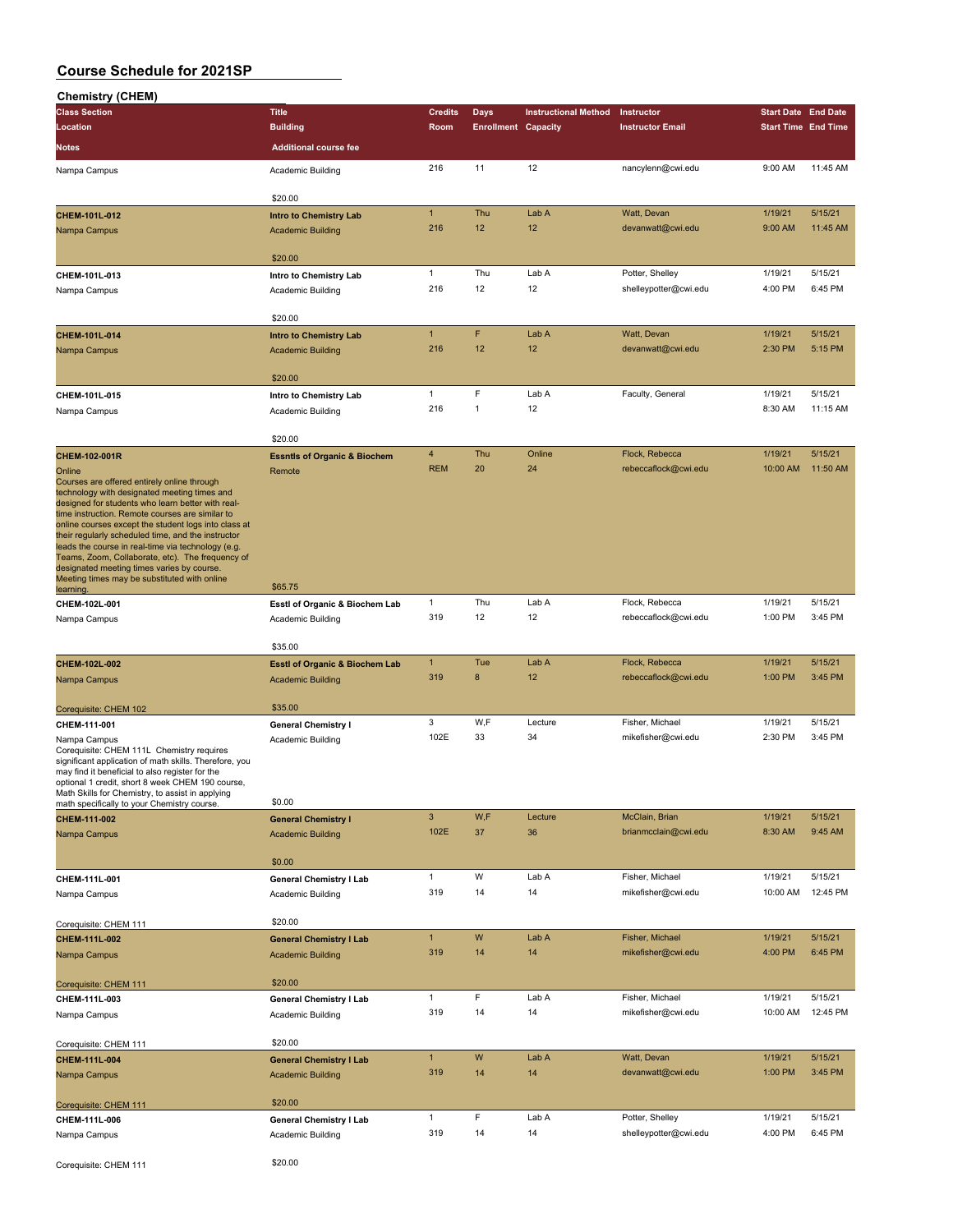| <b>Chemistry (CHEM)</b>                            |                                  |                |                            |                             |                         |                            |          |
|----------------------------------------------------|----------------------------------|----------------|----------------------------|-----------------------------|-------------------------|----------------------------|----------|
| <b>Class Section</b>                               | <b>Title</b>                     | <b>Credits</b> | <b>Days</b>                | <b>Instructional Method</b> | Instructor              | <b>Start Date End Date</b> |          |
| Location                                           | <b>Building</b>                  | Room           | <b>Enrollment Capacity</b> |                             | <b>Instructor Email</b> | <b>Start Time End Time</b> |          |
| <b>Notes</b>                                       | <b>Additional course fee</b>     |                |                            |                             |                         |                            |          |
| CHEM-112-001                                       | <b>General Chemistry II</b>      | $\mathbf{3}$   | Tue, Thu                   | Lecture                     | McClain, Brian          | 1/19/21                    | 5/15/21  |
| Nampa Campus                                       | <b>Academic Building</b>         | 320            | 21                         | 24                          | brianmcclain@cwi.edu    | 8:30 AM                    | 9:45 AM  |
| Corequisite: CHEM 112L                             | \$0.00                           |                |                            |                             |                         |                            |          |
| CHEM-112-002                                       | <b>General Chemistry II</b>      | 3              | Tue, Thu                   | Lecture                     | Fisher, Michael         | 1/19/21                    | 5/15/21  |
| Nampa Campus                                       | Academic Building                | 105            | 15                         | 18                          | mikefisher@cwi.edu      | 5:30 PM                    | 6:45 PM  |
|                                                    | \$0.00                           |                |                            |                             |                         |                            |          |
| CHEM-112L-001                                      | <b>General Chemistry II Lab</b>  | $\overline{2}$ | Tue, Thu                   | Lab A                       | McClain, Brian          | 1/19/21                    | 5/15/21  |
| Nampa Campus                                       | <b>Academic Building</b>         | 319            | 13                         | 14                          | brianmcclain@cwi.edu    | 10:00 AM                   | 12:45 PM |
| Corequisite: CHEM 112                              | \$30.00                          |                |                            |                             |                         |                            |          |
| CHEM-112L-002                                      | <b>General Chemistry II Lab</b>  | $\overline{2}$ | Tue, Thu                   | Lab A                       | Watt, Devan             | 1/19/21                    | 5/15/21  |
| Nampa Campus                                       | Academic Building                | 319            | 9                          | 14                          | devanwatt@cwi.edu       | 4:00 PM                    | 6:45 PM  |
| Corequisite: CHEM 112                              | \$30.00                          |                |                            |                             |                         |                            |          |
| CHEM-112L-003                                      | <b>General Chemistry II Lab</b>  | $\overline{2}$ | Tue, Thu                   | Lab A                       | Walling, Kory           | 1/19/21                    | 5/15/21  |
| Nampa Campus                                       | <b>Academic Building</b>         | 319            | 14                         | 14                          | korywalling@cwi.edu     | 7:00 PM                    | 9:45 PM  |
|                                                    | \$30.00                          |                |                            |                             |                         |                            |          |
| CHEM-190-001                                       | <b>Math Skills for Chemistry</b> | $\mathbf{1}$   | F                          | Lecture                     | Shaskus, John           | 1/19/21                    | 3/13/21  |
| Nampa Campus                                       | Academic Building                | 102E           | $\mathbf{1}$               | 24                          | johnshaskus@cwi.edu     | 12:30 PM                   | 2:15 PM  |
| 8 Week Course Corequisite: CHEM 101 or CHEM<br>111 | \$0.00                           |                |                            |                             |                         |                            |          |
| CHEM-299-001                                       | <b>Organic Chemistry II</b>      | $\mathbf{3}$   | W,F                        | Lecture                     | Shaskus, John           | 1/19/21                    | 5/15/21  |
| Nampa Campus                                       | <b>Academic Building</b>         | 102E           | 9                          | 12                          | johnshaskus@cwi.edu     | 5:30 PM                    | 6:45 PM  |
|                                                    | \$0.00                           |                |                            |                             |                         |                            |          |
| CHEM-299L-001                                      | <b>Organic Chemistry II Lab</b>  | $\overline{2}$ | W,F                        | Lab A                       | Shaskus, John           | 1/19/21                    | 5/15/21  |
| Nampa Campus                                       | Academic Building                | 319            | 9                          | 12                          | johnshaskus@cwi.edu     | 7:00 PM                    | 9:45 PM  |
|                                                    | \$50.00                          |                |                            |                             |                         |                            |          |

#### **Cisco Ntwrk & Security (CNST)**

| <b>Class Section</b>                                                                                                                                                                                                                                                                                                  | <b>Title</b>                          | <b>Credits</b>          | Days                       | <b>Instructional Method</b> | Instructor              | <b>Start Date End Date</b> |          |
|-----------------------------------------------------------------------------------------------------------------------------------------------------------------------------------------------------------------------------------------------------------------------------------------------------------------------|---------------------------------------|-------------------------|----------------------------|-----------------------------|-------------------------|----------------------------|----------|
| Location                                                                                                                                                                                                                                                                                                              | <b>Building</b>                       | <b>Room</b>             | <b>Enrollment Capacity</b> |                             | <b>Instructor Email</b> | <b>Start Time End Time</b> |          |
| <b>Notes</b>                                                                                                                                                                                                                                                                                                          | <b>Additional course fee</b>          |                         |                            |                             |                         |                            |          |
| <b>CNST-132-001F</b>                                                                                                                                                                                                                                                                                                  | <b>Intermediate Routing/Switching</b> | $\overline{4}$          | F                          | Lecture                     | Mattingly, Brian        | 2/22/21                    | 4/3/21   |
| <b>Ada County Campus</b><br>Courses are offered with added flexibility allowing<br>students to choose between in-person or remote<br>course delivery options at designated meeting<br>times. The frequency of designated meeting times<br>varies by course. Meeting times may be substituted<br>with online learning. | <b>Pintail Center</b><br>\$0.00       | 1332                    | 11                         | 20                          | brianmattingly@cwi.edu  | 9:00 AM                    | 11:00 AM |
| CNST-132-001F                                                                                                                                                                                                                                                                                                         | <b>Intermediate Routing/Switching</b> | $\overline{4}$          | F                          | Online                      | Mattingly, Brian        | 2/22/21                    | 4/3/21   |
| Ada County Campus<br>Courses are offered with added flexibility allowing<br>students to choose between in-person or remote<br>course delivery options at designated meeting<br>times. The frequency of designated meeting times<br>varies by course. Meeting times may be substituted<br>with online learning.        | Remote<br>\$0.00                      | <b>REM</b>              | 11                         | 20                          | brianmattingly@cwi.edu  | 9:00 AM                    | 11:00 AM |
| <b>CNST-132-001F</b>                                                                                                                                                                                                                                                                                                  | <b>Intermediate Routing/Switching</b> | $\overline{4}$          | M, Tue, W, Thu Lab B       |                             | Mattingly, Brian        | 2/22/21                    | 4/3/21   |
| <b>Ada County Campus</b><br>Courses are offered with added flexibility allowing<br>students to choose between in-person or remote<br>course delivery options at designated meeting<br>times. The frequency of designated meeting times<br>varies by course. Meeting times may be substituted<br>with online learning. | <b>Pintail Center</b><br>\$0.00       | 1332                    | 11                         | 20                          | brianmattingly@cwi.edu  | 9:00 AM                    | 1:00 PM  |
| <b>CNST-132-001F</b>                                                                                                                                                                                                                                                                                                  | <b>Intermediate Routing/Switching</b> | 4                       | M, Tue, W, Thu Online      |                             | Mattingly, Brian        | 2/22/21                    | 4/3/21   |
| Ada County Campus<br>Courses are offered with added flexibility allowing<br>students to choose between in-person or remote<br>course delivery options at designated meeting<br>times. The frequency of designated meeting times<br>varies by course. Meeting times may be substituted<br>with online learning.        | Remote<br>\$0.00                      | <b>REM</b>              | 11                         | 20                          | brianmattingly@cwi.edu  | 9:00 AM                    | 1:00 PM  |
| <b>CNST-134-001F</b>                                                                                                                                                                                                                                                                                                  | <b>WAN Technologies</b>               | $\overline{\mathbf{A}}$ | F                          | Lecture                     | Mattingly, Brian        | 4/5/21                     | 5/8/21   |
| <b>Ada County Campus</b>                                                                                                                                                                                                                                                                                              | <b>Pintail Center</b>                 | 1332                    | 10                         | 20                          | brianmattingly@cwi.edu  | 9:00 AM                    | 11:00 AM |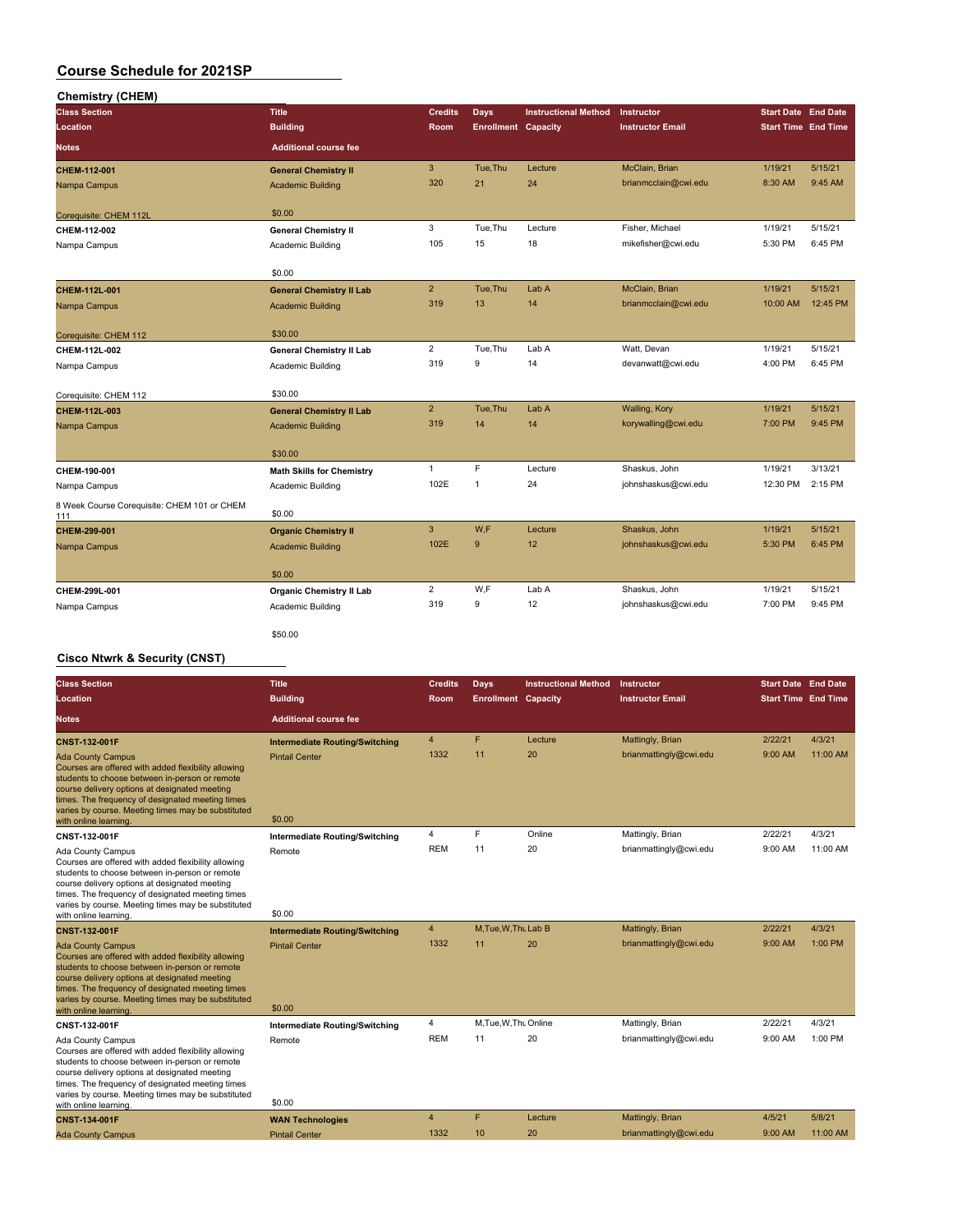| Cisco Ntwrk & Security (CNST) |  |  |  |  |
|-------------------------------|--|--|--|--|
|-------------------------------|--|--|--|--|

| UISCU NUVIN OS OUGHILY (                                                                                                                                                                                                                                                                                                        | <b>Title</b>                                                    | <b>Credits</b>          |                            |                             | Instructor                                 |                            |                    |
|---------------------------------------------------------------------------------------------------------------------------------------------------------------------------------------------------------------------------------------------------------------------------------------------------------------------------------|-----------------------------------------------------------------|-------------------------|----------------------------|-----------------------------|--------------------------------------------|----------------------------|--------------------|
| <b>Class Section</b>                                                                                                                                                                                                                                                                                                            |                                                                 |                         | Days                       | <b>Instructional Method</b> |                                            | <b>Start Date End Date</b> |                    |
| Location                                                                                                                                                                                                                                                                                                                        | <b>Building</b>                                                 | Room                    | <b>Enrollment Capacity</b> |                             | <b>Instructor Email</b>                    | <b>Start Time End Time</b> |                    |
| Notes                                                                                                                                                                                                                                                                                                                           | <b>Additional course fee</b>                                    |                         |                            |                             |                                            |                            |                    |
| Courses are offered with added flexibility allowing<br>students to choose between in-person or remote<br>course delivery options at designated meeting<br>times. The frequency of designated meeting times                                                                                                                      |                                                                 |                         |                            |                             |                                            |                            |                    |
| varies by course. Meeting times may be substituted<br>with online learning.                                                                                                                                                                                                                                                     | \$330.00                                                        |                         |                            |                             |                                            |                            |                    |
| CNST-134-001F                                                                                                                                                                                                                                                                                                                   | <b>WAN Technologies</b>                                         | 4                       | F                          | Online                      | Mattingly, Brian                           | 4/5/21                     | 5/8/21             |
| Ada County Campus                                                                                                                                                                                                                                                                                                               | Remote                                                          | <b>REM</b>              | 10                         | 20                          | brianmattingly@cwi.edu                     | 9:00 AM                    | 11:00 AM           |
| Courses are offered with added flexibility allowing<br>students to choose between in-person or remote<br>course delivery options at designated meeting<br>times. The frequency of designated meeting times<br>varies by course. Meeting times may be substituted                                                                |                                                                 |                         |                            |                             |                                            |                            |                    |
| with online learning.                                                                                                                                                                                                                                                                                                           | \$330.00                                                        |                         |                            |                             |                                            |                            |                    |
| <b>CNST-134-001F</b>                                                                                                                                                                                                                                                                                                            | <b>WAN Technologies</b>                                         | $\overline{4}$          | M, Tue, W, Thu Lab B       |                             | Mattingly, Brian                           | 4/5/21                     | 5/8/21             |
| <b>Ada County Campus</b><br>Courses are offered with added flexibility allowing<br>students to choose between in-person or remote<br>course delivery options at designated meeting<br>times. The frequency of designated meeting times<br>varies by course. Meeting times may be substituted                                    | <b>Pintail Center</b>                                           | 1332                    | 10                         | 20                          | brianmattingly@cwi.edu                     | 9:00 AM                    | 1:00 PM            |
| with online learning                                                                                                                                                                                                                                                                                                            | \$330.00                                                        |                         |                            |                             |                                            |                            |                    |
| CNST-134-001F                                                                                                                                                                                                                                                                                                                   | <b>WAN Technologies</b>                                         | $\overline{\mathbf{4}}$ | M, Tue, W, Thu Online      |                             | Mattingly, Brian                           | 4/5/21                     | 5/8/21             |
| Ada County Campus<br>Courses are offered with added flexibility allowing<br>students to choose between in-person or remote<br>course delivery options at designated meeting<br>times. The frequency of designated meeting times<br>varies by course. Meeting times may be substituted<br>with online learning.                  | Remote<br>\$330.00                                              | <b>REM</b>              | 10                         | 20                          | brianmattingly@cwi.edu                     | 9:00 AM                    | 1:00 PM            |
| <b>CNST-136-001F</b>                                                                                                                                                                                                                                                                                                            | <b>Hardware and Servers</b>                                     | $\overline{4}$          | F                          | Lecture                     | Mattingly, Brian                           | 1/19/21                    | 2/20/21            |
| <b>Ada County Campus</b><br>Courses are offered with added flexibility allowing<br>students to choose between in-person or remote<br>course delivery options at designated meeting<br>times. The frequency of designated meeting times<br>varies by course. Meeting times may be substituted                                    | <b>Pintail Center</b>                                           | 1332                    | 10                         | 20                          | brianmattingly@cwi.edu                     | 9:00 AM                    | 11:00 AM           |
| with online learning.                                                                                                                                                                                                                                                                                                           | \$21.00                                                         |                         |                            |                             |                                            |                            |                    |
| CNST-136-001F                                                                                                                                                                                                                                                                                                                   | <b>Hardware and Servers</b>                                     | 4                       | F                          | Online                      | Mattingly, Brian                           | 1/19/21                    | 2/20/21            |
| Ada County Campus<br>Courses are offered with added flexibility allowing<br>students to choose between in-person or remote<br>course delivery options at designated meeting<br>times. The frequency of designated meeting times<br>varies by course. Meeting times may be substituted                                           | Remote                                                          | <b>REM</b>              | 10                         | 20                          | brianmattingly@cwi.edu                     | 9:00 AM                    | 11:00 AM           |
| with online learning.                                                                                                                                                                                                                                                                                                           | \$21.00                                                         | $\overline{4}$          | M, Tue, W, Thu Lab B       |                             |                                            | 1/19/21                    | 2/20/21            |
| <b>CNST-136-001F</b><br><b>Ada County Campus</b><br>Courses are offered with added flexibility allowing<br>students to choose between in-person or remote<br>course delivery options at designated meeting<br>times. The frequency of designated meeting times<br>varies by course. Meeting times may be substituted            | <b>Hardware and Servers</b><br><b>Pintail Center</b><br>\$21.00 | 1332                    | 10                         | 20                          | Mattingly, Brian<br>brianmattingly@cwi.edu | 9:00 AM                    | 1:00 PM            |
| with online learning                                                                                                                                                                                                                                                                                                            |                                                                 |                         |                            |                             |                                            |                            |                    |
| CNST-136-001F<br>Ada County Campus<br>Courses are offered with added flexibility allowing<br>students to choose between in-person or remote<br>course delivery options at designated meeting<br>times. The frequency of designated meeting times<br>varies by course. Meeting times may be substituted<br>with online learning. | <b>Hardware and Servers</b><br>Remote<br>\$21.00                | <b>REM</b>              | M,Tue,W,Thu Online<br>10   | 20                          | Mattingly, Brian<br>brianmattingly@cwi.edu | 1/19/21<br>9:00 AM         | 2/20/21<br>1:00 PM |
| <b>CNST-240-001F</b>                                                                                                                                                                                                                                                                                                            | <b>Virtualization Technologies</b>                              | 4                       | Thu                        | Lab B                       | Harger, Kenneth                            | 1/19/21                    | 5/15/21            |
| <b>Ada County Campus</b><br>Courses are offered with added flexibility allowing<br>students to choose between in-person or remote<br>course delivery options at designated meeting<br>times. The frequency of designated meeting times<br>varies by course. Meeting times may be substituted<br>with online learning.           | <b>Pintail Center</b><br>\$0.00                                 | 1332                    | 5                          | 20                          | kennethharger@cwi.edu                      | 4:00 PM                    | 7:50 PM            |
| CNST-240-001F                                                                                                                                                                                                                                                                                                                   | <b>Virtualization Technologies</b>                              | 4                       | Thu                        | Lecture                     | Harger, Kenneth                            | 1/19/21                    | 5/15/21            |
| Ada County Campus<br>Courses are offered with added flexibility allowing<br>students to choose between in-person or remote<br>course delivery options at designated meeting<br>times. The frequency of designated meeting times<br>varies by course. Meeting times may be substituted<br>with online learning.                  | <b>Pintail Center</b><br>\$0.00                                 | 1332                    | 5                          | 20                          | kennethharger@cwi.edu                      | 4:00 PM                    | 7:50 PM            |
| <b>CNST-240-001F</b>                                                                                                                                                                                                                                                                                                            | <b>Virtualization Technologies</b>                              | $\overline{4}$          | Thu                        | Online                      | Harger, Kenneth                            | 1/19/21                    | 5/15/21            |
| <b>Ada County Campus</b><br>Courses are offered with added flexibility allowing<br>students to choose between in-person or remote<br>course delivery options at designated meeting<br>times. The frequency of designated meeting times<br>varies by course. Meeting times may be substituted<br>with online learning.           | Remote<br>\$0.00                                                | <b>REM</b>              | 5                          | 20                          | kennethharger@cwi.edu                      | 4:00 PM                    | 7:50 PM            |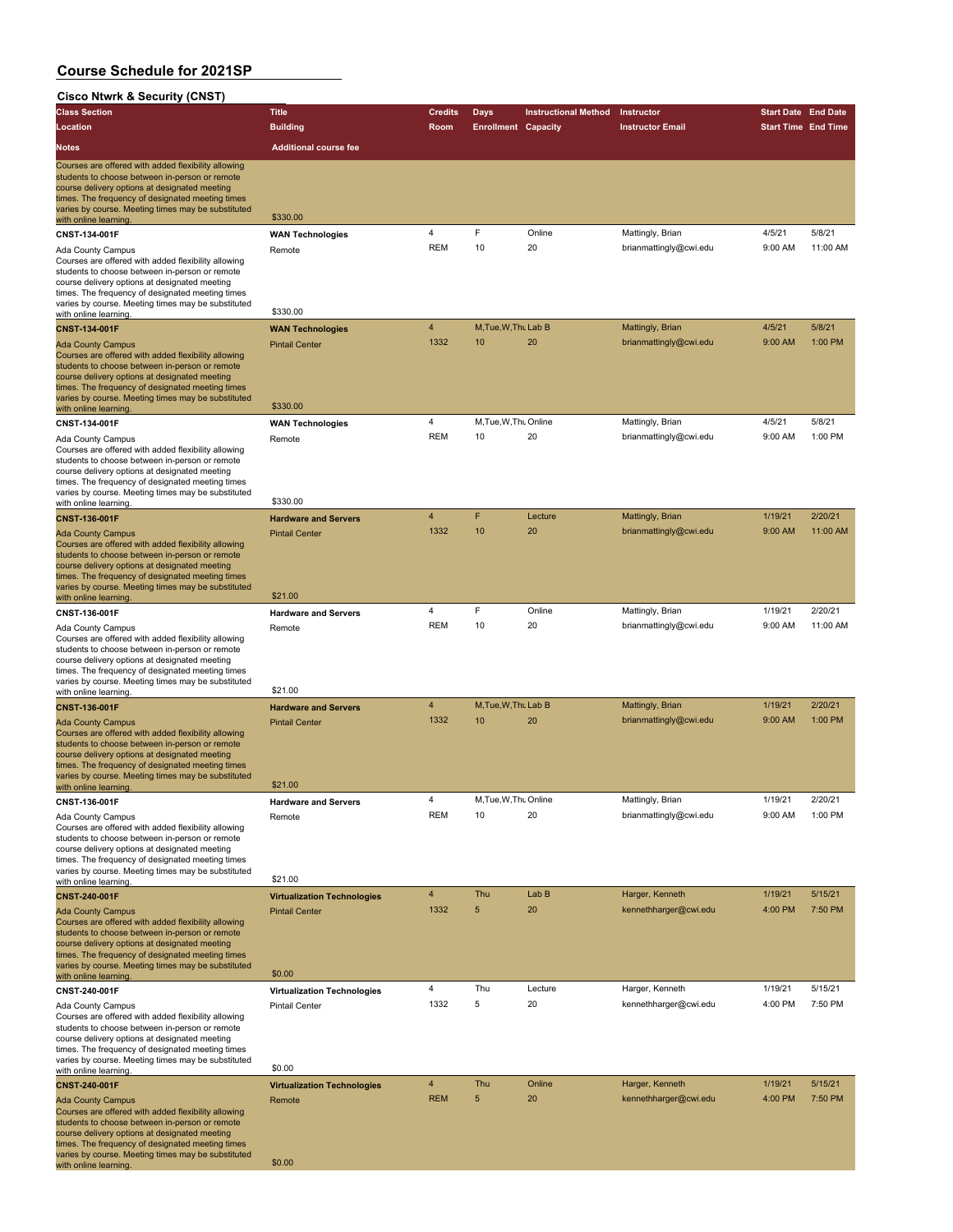#### **Cisco Ntwrk & Security (CNST)**

| <b>Class Section</b><br>Location                                                                                                                                                                                                                                                             | <b>Title</b><br><b>Building</b>                              | <b>Credits</b><br>Room | Days<br><b>Enrollment Capacity</b> | <b>Instructional Method</b>            | Instructor<br><b>Instructor Email</b>      | <b>Start Date End Date</b><br><b>Start Time End Time</b> |                    |
|----------------------------------------------------------------------------------------------------------------------------------------------------------------------------------------------------------------------------------------------------------------------------------------------|--------------------------------------------------------------|------------------------|------------------------------------|----------------------------------------|--------------------------------------------|----------------------------------------------------------|--------------------|
| Notes                                                                                                                                                                                                                                                                                        | <b>Additional course fee</b>                                 |                        |                                    |                                        |                                            |                                                          |                    |
| CNST-244-001F<br>Ada County Campus                                                                                                                                                                                                                                                           | <b>Linux Advanced</b><br><b>Pintail Center</b>               | 4<br>1332              | W<br>5                             | Lecture<br>20                          | Alworth, William<br>williamalworth@cwi.edu | 1/19/21<br>4:00 PM                                       | 5/15/21<br>7:50 PM |
| Courses are offered with added flexibility allowing<br>students to choose between in-person or remote<br>course delivery options at designated meeting<br>times. The frequency of designated meeting times<br>varies by course. Meeting times may be substituted                             | \$0.00                                                       |                        |                                    |                                        |                                            |                                                          |                    |
| with online learning.<br><b>CNST-244-001F</b>                                                                                                                                                                                                                                                | <b>Linux Advanced</b>                                        | $\overline{4}$         | W                                  | Online                                 | Alworth, William                           | 1/19/21                                                  | 5/15/21            |
| <b>Ada County Campus</b>                                                                                                                                                                                                                                                                     | Remote                                                       | <b>REM</b>             | 5                                  | 20                                     | williamalworth@cwi.edu                     | 4:00 PM                                                  | 7:50 PM            |
| Courses are offered with added flexibility allowing<br>students to choose between in-person or remote<br>course delivery options at designated meeting<br>times. The frequency of designated meeting times<br>varies by course. Meeting times may be substituted                             | \$0.00                                                       |                        |                                    |                                        |                                            |                                                          |                    |
| with online learning.                                                                                                                                                                                                                                                                        |                                                              | 4                      | Tue                                | Lecture                                | Mattingly, Brian                           | 1/19/21                                                  | 5/15/21            |
| <b>CNST-248-001F</b><br>Ada County Campus                                                                                                                                                                                                                                                    | <b>Python Programming for Cisco</b><br><b>Pintail Center</b> | 1332                   | 5                                  | 20                                     | brianmattingly@cwi.edu                     | 4:00 PM                                                  | 7:50 PM            |
| Courses are offered with added flexibility allowing<br>students to choose between in-person or remote<br>course delivery options at designated meeting<br>times. The frequency of designated meeting times<br>varies by course. Meeting times may be substituted                             |                                                              |                        |                                    |                                        |                                            |                                                          |                    |
| with online learning.                                                                                                                                                                                                                                                                        | \$0.00                                                       |                        |                                    |                                        |                                            |                                                          |                    |
| <b>CNST-248-001F</b>                                                                                                                                                                                                                                                                         | <b>Python Programming for Cisco</b>                          | 4<br><b>REM</b>        | Tue<br>5                           | Online<br>20                           | Mattingly, Brian<br>brianmattingly@cwi.edu | 1/19/21<br>4:00 PM                                       | 5/15/21<br>7:50 PM |
| <b>Ada County Campus</b><br>Courses are offered with added flexibility allowing<br>students to choose between in-person or remote<br>course delivery options at designated meeting<br>times. The frequency of designated meeting times<br>varies by course. Meeting times may be substituted | Remote                                                       |                        |                                    |                                        |                                            |                                                          |                    |
| with online learning.                                                                                                                                                                                                                                                                        | \$0.00                                                       |                        |                                    |                                        |                                            |                                                          |                    |
| <b>Communication (COMM)</b>                                                                                                                                                                                                                                                                  |                                                              |                        |                                    |                                        |                                            |                                                          |                    |
| <b>Class Section</b>                                                                                                                                                                                                                                                                         | <b>Title</b>                                                 | <b>Credits</b>         | <b>Days</b>                        | <b>Instructional Method Instructor</b> |                                            | <b>Start Date End Date</b>                               |                    |
|                                                                                                                                                                                                                                                                                              |                                                              |                        |                                    |                                        |                                            |                                                          |                    |

| Location                                                                                                                                                                                                                                                                                                                                                                                                                                                                                                                                         | <b>Building</b>                   | Room           | <b>Enrollment Capacity</b> |         | <b>Instructor Email</b>  | <b>Start Time End Time</b> |          |
|--------------------------------------------------------------------------------------------------------------------------------------------------------------------------------------------------------------------------------------------------------------------------------------------------------------------------------------------------------------------------------------------------------------------------------------------------------------------------------------------------------------------------------------------------|-----------------------------------|----------------|----------------------------|---------|--------------------------|----------------------------|----------|
| <b>Notes</b>                                                                                                                                                                                                                                                                                                                                                                                                                                                                                                                                     | <b>Additional course fee</b>      |                |                            |         |                          |                            |          |
| COMM-100-005W                                                                                                                                                                                                                                                                                                                                                                                                                                                                                                                                    | <b>Communication Matters</b>      | $\overline{2}$ |                            | Online  | Griffin, Kayla           | 1/19/21                    | 5/15/21  |
| Online                                                                                                                                                                                                                                                                                                                                                                                                                                                                                                                                           | Online                            | <b>ONL</b>     | 33                         | 33      | kaylagriffin1@cwi.edu    |                            |          |
|                                                                                                                                                                                                                                                                                                                                                                                                                                                                                                                                                  | \$82.75                           |                |                            |         |                          |                            |          |
| COMM-100-006W                                                                                                                                                                                                                                                                                                                                                                                                                                                                                                                                    | <b>Communication Matters</b>      | $\overline{2}$ |                            | Online  | Daniel, Gary             | 1/19/21                    | 5/15/21  |
| Online                                                                                                                                                                                                                                                                                                                                                                                                                                                                                                                                           | Online                            | <b>ONL</b>     | 12                         | 33      | garydaniel@cwi.edu       |                            |          |
|                                                                                                                                                                                                                                                                                                                                                                                                                                                                                                                                                  | \$82.75                           |                |                            |         |                          |                            |          |
| COMM-101-001                                                                                                                                                                                                                                                                                                                                                                                                                                                                                                                                     | <b>Fund of Oral Communication</b> | 3              | M.W                        | Lecture | Gamboa, Anna             | 1/19/21                    | 5/15/21  |
| <b>Canyon County Center</b>                                                                                                                                                                                                                                                                                                                                                                                                                                                                                                                      | <b>Canyon County Center</b>       | 230            | 24                         | 24      | annagamboa@cwi.edu       | 2:30 PM                    | 3:45 PM  |
|                                                                                                                                                                                                                                                                                                                                                                                                                                                                                                                                                  | \$78.75                           |                |                            |         |                          |                            |          |
| COMM-101-002R                                                                                                                                                                                                                                                                                                                                                                                                                                                                                                                                    | <b>Fund of Oral Communication</b> | 3              | Tue.Thu                    | Online  | Sass, Margaret           | 1/19/21                    | 5/15/21  |
| Online<br>Courses are offered entirely online through<br>technology with designated meeting times and<br>designed for students who learn better with real-<br>time instruction. Remote courses are similar to<br>online courses except the student logs into class at<br>their regularly scheduled time, and the instructor<br>leads the course in real-time via technology (e.g.<br>Teams, Zoom, Collaborate, etc). The frequency of<br>designated meeting times varies by course.<br>Meeting times may be substituted with online<br>learning. | Remote<br>\$78.75                 | <b>REM</b>     | 28                         | 28      | margaretsass@cwi.edu     | 8:30 AM                    | 9:45 AM  |
| COMM-101-003                                                                                                                                                                                                                                                                                                                                                                                                                                                                                                                                     | <b>Fund of Oral Communication</b> | 3              | M,W                        | Lecture | Broadhead, Kay           | 1/19/21                    | 5/15/21  |
| <b>Ada County Campus</b>                                                                                                                                                                                                                                                                                                                                                                                                                                                                                                                         | <b>Pintail Center</b>             | 1302           | 18                         | 18      | kaylynnbroadhead@cwi.edu | 1:00 PM                    | 2:15 PM  |
|                                                                                                                                                                                                                                                                                                                                                                                                                                                                                                                                                  | \$78.75                           |                |                            |         |                          |                            |          |
| COMM-101-004R                                                                                                                                                                                                                                                                                                                                                                                                                                                                                                                                    | <b>Fund of Oral Communication</b> | 3              | Tue, Thu                   | Online  | Sass, Margaret           | 1/19/21                    | 5/15/21  |
| Online<br>Courses are offered entirely online through<br>technology with designated meeting times and<br>designed for students who learn better with real-<br>time instruction. Remote courses are similar to<br>online courses except the student logs into class at<br>their regularly scheduled time, and the instructor<br>leads the course in real-time via technology (e.g.<br>Teams, Zoom, Collaborate, etc). The frequency of<br>designated meeting times varies by course.<br>Meeting times may be substituted with online<br>learning. | Remote<br>\$78.75                 | <b>REM</b>     | 33                         | 33      | margaretsass@cwi.edu     | 11:30 AM                   | 12:45 PM |
|                                                                                                                                                                                                                                                                                                                                                                                                                                                                                                                                                  |                                   |                |                            |         |                          |                            |          |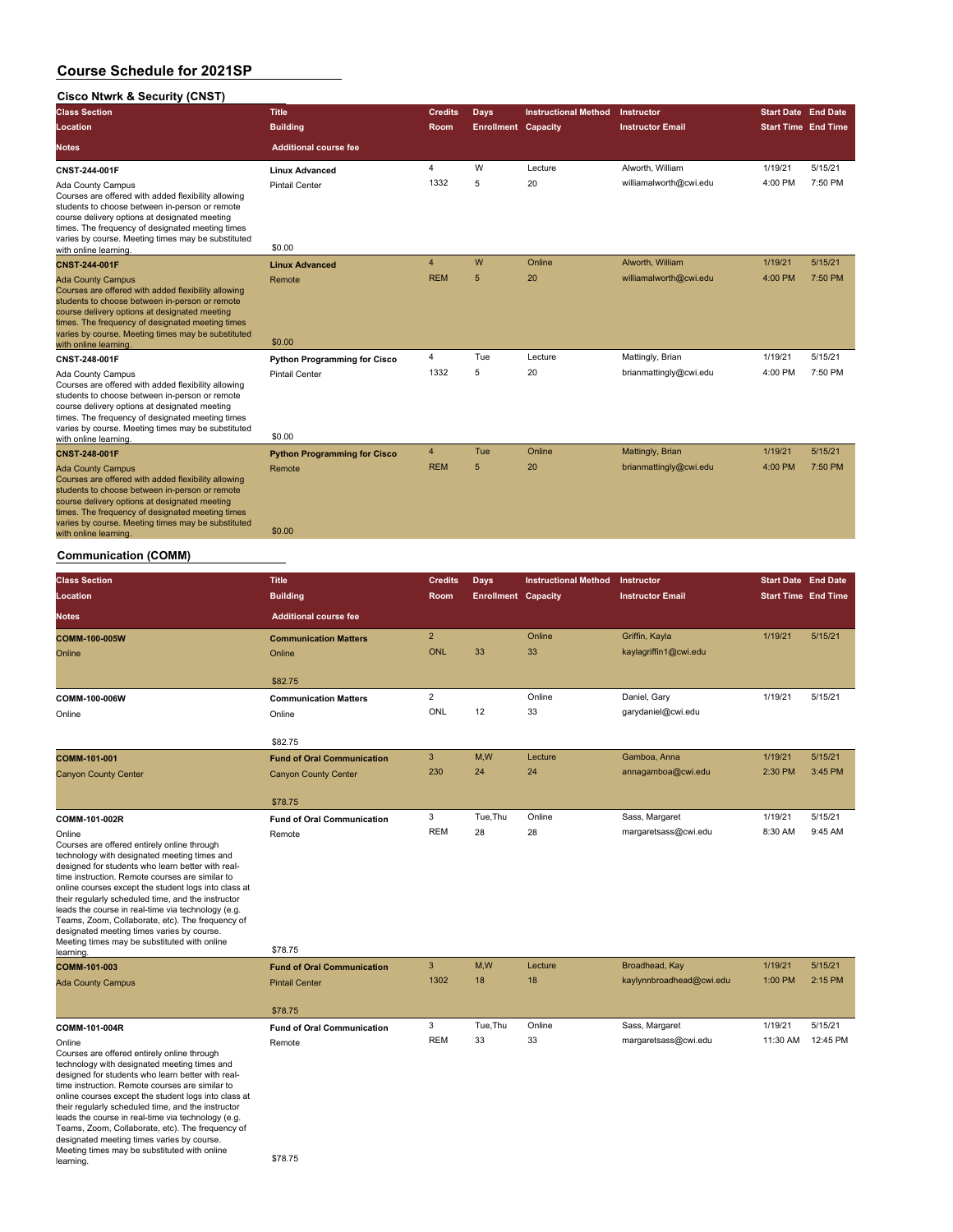| <b>Communication (COMM)</b>                                                                                                                                                                                                                                                                                                                                                                                                                                                                                                            |                                             |                 |                            |                             |                                         |                            |                     |
|----------------------------------------------------------------------------------------------------------------------------------------------------------------------------------------------------------------------------------------------------------------------------------------------------------------------------------------------------------------------------------------------------------------------------------------------------------------------------------------------------------------------------------------|---------------------------------------------|-----------------|----------------------------|-----------------------------|-----------------------------------------|----------------------------|---------------------|
| <b>Class Section</b>                                                                                                                                                                                                                                                                                                                                                                                                                                                                                                                   | <b>Title</b>                                | <b>Credits</b>  | Days                       | <b>Instructional Method</b> | Instructor                              | <b>Start Date End Date</b> |                     |
| Location                                                                                                                                                                                                                                                                                                                                                                                                                                                                                                                               | <b>Building</b>                             | Room            | <b>Enrollment Capacity</b> |                             | <b>Instructor Email</b>                 | <b>Start Time End Time</b> |                     |
| <b>Notes</b>                                                                                                                                                                                                                                                                                                                                                                                                                                                                                                                           | <b>Additional course fee</b>                |                 |                            |                             |                                         |                            |                     |
| <b>COMM-101-005R</b>                                                                                                                                                                                                                                                                                                                                                                                                                                                                                                                   | <b>Fund of Oral Communication</b>           | 3               | M                          | Online                      | Rowing, Johnny                          | 1/19/21                    | 5/15/21             |
| Online<br>Courses are offered entirely online through<br>technology with designated meeting times and<br>designed for students who learn better with real-<br>time instruction. Remote courses are similar to<br>online courses except the student logs into class at<br>their regularly scheduled time, and the instructor<br>leads the course in real-time via technology (e.g.<br>Teams, Zoom, Collaborate, etc). The frequency of<br>designated meeting times varies by course.<br>Meeting times may be substituted with online    | Remote                                      | <b>REM</b>      | 32                         | 33                          | johnnyrowing@cwi.edu                    | 11:30 AM                   | 12:45 PM            |
| learning.                                                                                                                                                                                                                                                                                                                                                                                                                                                                                                                              | \$78.75                                     |                 |                            |                             |                                         |                            |                     |
| COMM-101-006R<br>Online<br>Courses are offered entirely online through<br>technology with designated meeting times and                                                                                                                                                                                                                                                                                                                                                                                                                 | <b>Fund of Oral Communication</b><br>Remote | 3<br><b>REM</b> | W<br>33                    | Online<br>33                | Rowing, Johnny<br>johnnyrowing@cwi.edu  | 1/19/21<br>11:30 AM        | 5/15/21<br>12:45 PM |
| designed for students who learn better with real-<br>time instruction. Remote courses are similar to<br>online courses except the student logs into class at<br>their regularly scheduled time, and the instructor<br>leads the course in real-time via technology (e.g.<br>Teams, Zoom, Collaborate, etc). The frequency of<br>designated meeting times varies by course.<br>Meeting times may be substituted with online                                                                                                             | \$78.75                                     |                 |                            |                             |                                         |                            |                     |
| learning                                                                                                                                                                                                                                                                                                                                                                                                                                                                                                                               |                                             | $\mathbf{3}$    | Tue, Thu                   | Lecture                     | Woozley, L                              | 1/19/21                    | 5/15/21             |
| COMM-101-007<br>Nampa Campus                                                                                                                                                                                                                                                                                                                                                                                                                                                                                                           | <b>Fund of Oral Communication</b>           |                 | 19                         | 19                          | theresewoozley@cwi.edu                  | 1:00 PM                    | 2:15 PM             |
|                                                                                                                                                                                                                                                                                                                                                                                                                                                                                                                                        | \$78.75                                     |                 |                            |                             |                                         |                            |                     |
| COMM-101-008R                                                                                                                                                                                                                                                                                                                                                                                                                                                                                                                          | <b>Fund of Oral Communication</b>           | 3<br><b>REM</b> | Thu<br>33                  | Online<br>33                | Griffin, Kayla<br>kaylagriffin1@cwi.edu | 1/19/21<br>11:30 AM        | 5/15/21<br>12:45 PM |
| Courses are offered entirely online through<br>technology with designated meeting times and<br>designed for students who learn better with real-<br>time instruction. Remote courses are similar to<br>online courses except the student logs into class at<br>their regularly scheduled time, and the instructor<br>leads the course in real-time via technology (e.g.<br>Teams, Zoom, Collaborate, etc). The frequency of<br>designated meeting times varies by course.<br>Meeting times may be substituted with online<br>learning. | \$78.75                                     |                 |                            |                             |                                         |                            |                     |
| COMM-101-010                                                                                                                                                                                                                                                                                                                                                                                                                                                                                                                           | <b>Fund of Oral Communication</b>           | 3               | M,W                        | Lecture                     | Gamboa, Anna                            | 1/19/21                    | 5/15/21             |
| <b>Ada County Campus</b>                                                                                                                                                                                                                                                                                                                                                                                                                                                                                                               | <b>Pintail Center</b>                       | 1302            | 17                         | 18                          | annagamboa@cwi.edu                      | 11:30 AM                   | 12:45 PM            |
|                                                                                                                                                                                                                                                                                                                                                                                                                                                                                                                                        | \$78.75                                     |                 |                            |                             |                                         |                            |                     |
| COMM-101-011                                                                                                                                                                                                                                                                                                                                                                                                                                                                                                                           | <b>Fund of Oral Communication</b>           | 3               | Tue, Thu                   | Lecture                     | Poston, James                           | 1/19/21                    | 5/15/21             |
| <b>Ada County Campus</b>                                                                                                                                                                                                                                                                                                                                                                                                                                                                                                               | <b>Pintail Center</b><br>\$78.75            | 1302            | 18                         | 18                          | jimposton@cwi.edu                       | 2:30 PM                    | 3:45 PM             |
| COMM-101-012W                                                                                                                                                                                                                                                                                                                                                                                                                                                                                                                          | <b>Fund of Oral Communication</b>           | 3               |                            | Online                      | Gatfield, James                         | 1/19/21                    | 5/15/21             |
| Online                                                                                                                                                                                                                                                                                                                                                                                                                                                                                                                                 | Online                                      | <b>ONL</b>      | 33                         | 33                          | jimgatfield@cwi.edu                     |                            |                     |
|                                                                                                                                                                                                                                                                                                                                                                                                                                                                                                                                        | \$108.75                                    |                 |                            | Online                      |                                         |                            | 5/15/21             |
| COMM-101-013W                                                                                                                                                                                                                                                                                                                                                                                                                                                                                                                          | <b>Fund of Oral Communication</b>           | 3<br>ONL        | 33                         | 33                          | Gatfield, James<br>jimgatfield@cwi.edu  | 1/19/21                    |                     |
| Online                                                                                                                                                                                                                                                                                                                                                                                                                                                                                                                                 | Online<br>\$108.75                          |                 |                            |                             |                                         |                            |                     |
| COMM-101-014W                                                                                                                                                                                                                                                                                                                                                                                                                                                                                                                          | <b>Fund of Oral Communication</b>           | $\mathbf{3}$    |                            | Online                      | Rowing, Johnny                          | 1/19/21                    | 5/15/21             |
| Online                                                                                                                                                                                                                                                                                                                                                                                                                                                                                                                                 | Online                                      | <b>ONL</b>      | 33                         | 33                          | johnnyrowing@cwi.edu                    |                            |                     |
|                                                                                                                                                                                                                                                                                                                                                                                                                                                                                                                                        | \$108.75                                    |                 |                            |                             |                                         |                            |                     |
| COMM-101-015                                                                                                                                                                                                                                                                                                                                                                                                                                                                                                                           | <b>Fund of Oral Communication</b>           | 3<br>1701A      | Tue, Thu<br>$\overline{7}$ | Lecture<br>24               | Woozley, L<br>theresewoozley@cwi.edu    | 1/19/21<br>5:30 PM         | 5/15/21<br>6:45 PM  |
| Nampa Campus                                                                                                                                                                                                                                                                                                                                                                                                                                                                                                                           | Micron Education Center<br>\$78.75          |                 |                            |                             |                                         |                            |                     |
| COMM-101-017R                                                                                                                                                                                                                                                                                                                                                                                                                                                                                                                          | <b>Fund of Oral Communication</b>           | 3               | <b>SAT</b>                 | Online                      | Lundy, Jonathon                         | 1/19/21                    | 5/15/21             |
| Online                                                                                                                                                                                                                                                                                                                                                                                                                                                                                                                                 | Remote                                      | <b>REM</b>      | 18                         | 33                          | jonathonlundy@cwi.edu                   | 1:00 PM                    | 3:45 PM             |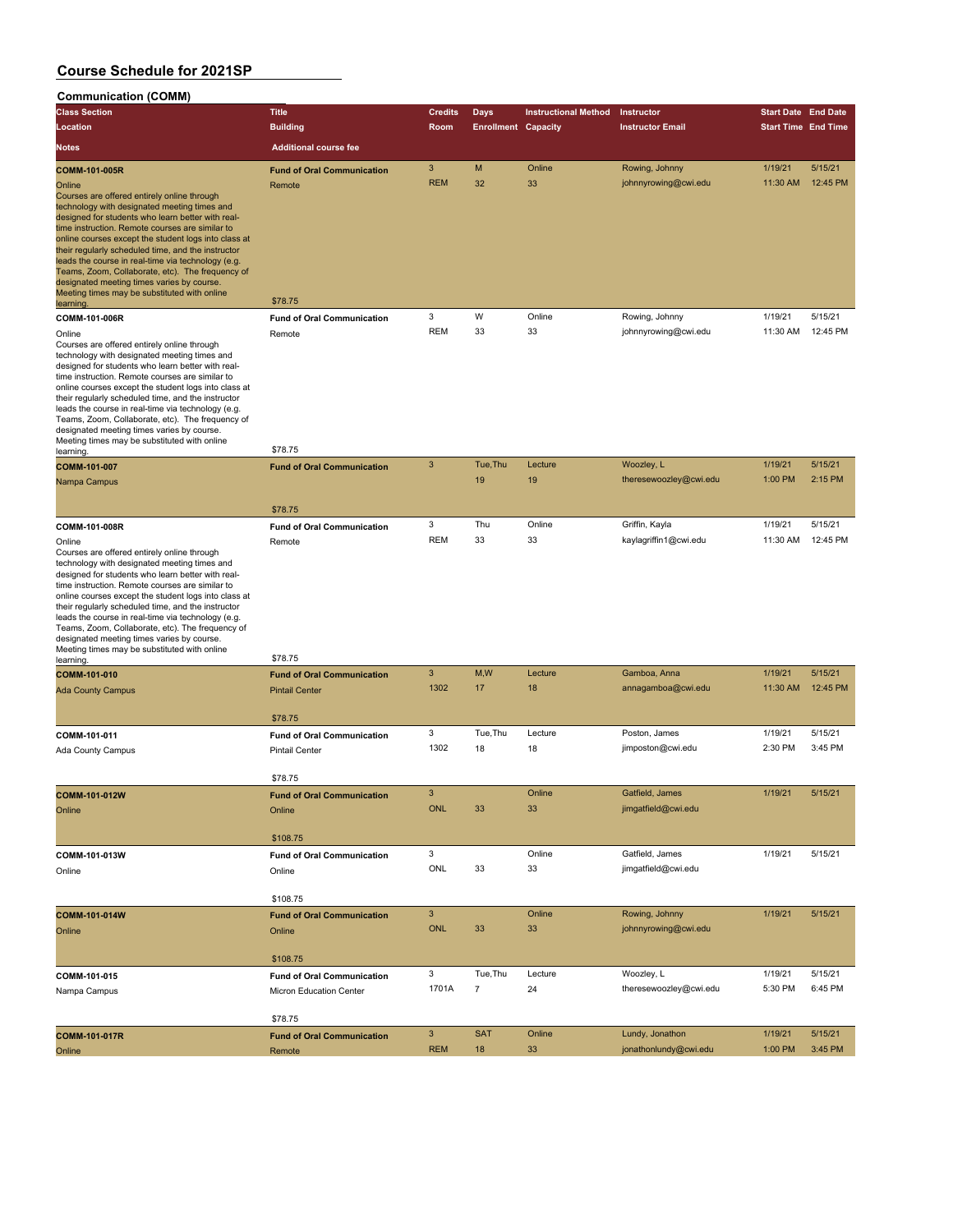| <b>Communication (COMM)</b> |  |  |
|-----------------------------|--|--|

| Communication (COMM)                                                                                                                                                                                                                                                                                                                                                                                                                                                                                                                                              |                                                               |                 |                            |                             |                                                 |                            |                     |
|-------------------------------------------------------------------------------------------------------------------------------------------------------------------------------------------------------------------------------------------------------------------------------------------------------------------------------------------------------------------------------------------------------------------------------------------------------------------------------------------------------------------------------------------------------------------|---------------------------------------------------------------|-----------------|----------------------------|-----------------------------|-------------------------------------------------|----------------------------|---------------------|
| <b>Class Section</b>                                                                                                                                                                                                                                                                                                                                                                                                                                                                                                                                              | <b>Title</b>                                                  | <b>Credits</b>  | <b>Days</b>                | <b>Instructional Method</b> | Instructor                                      | <b>Start Date End Date</b> |                     |
| Location                                                                                                                                                                                                                                                                                                                                                                                                                                                                                                                                                          | <b>Building</b>                                               | Room            | <b>Enrollment Capacity</b> |                             | <b>Instructor Email</b>                         | <b>Start Time End Time</b> |                     |
| <b>Notes</b>                                                                                                                                                                                                                                                                                                                                                                                                                                                                                                                                                      | <b>Additional course fee</b>                                  |                 |                            |                             |                                                 |                            |                     |
|                                                                                                                                                                                                                                                                                                                                                                                                                                                                                                                                                                   |                                                               |                 |                            |                             |                                                 |                            |                     |
| Courses are offered entirely online through<br>technology with designated meeting times and<br>designed for students who learn better with real-<br>time instruction. Remote courses are similar to<br>online courses except the student logs into class at<br>their regularly scheduled time, and the instructor<br>leads the course in real-time via technology (e.g.<br>Teams, Zoom, Collaborate, etc). The frequency of<br>designated meeting times varies by course.<br>Meeting times may be substituted with online<br>learning                             | \$78.75                                                       |                 |                            |                             |                                                 |                            |                     |
|                                                                                                                                                                                                                                                                                                                                                                                                                                                                                                                                                                   | <b>Fund of Oral Communication</b>                             | 3               | Thu                        | Online                      | Sass, Margaret                                  | 1/19/21                    | 5/15/21             |
| COMM-101-018R<br>Online<br>Courses are offered entirely online through<br>technology with designated meeting times and<br>designed for students who learn better with real-<br>time instruction. Remote courses are similar to<br>online courses except the student logs into class at<br>their regularly scheduled time, and the instructor<br>leads the course in real-time via technology (e.g.<br>Teams, Zoom, Collaborate, etc). The frequency of<br>designated meeting times varies by course.<br>Meeting times may be substituted with online<br>learning. | Remote<br>\$78.75                                             | <b>REM</b>      | 27                         | 33                          | margaretsass@cwi.edu                            | 10:00 AM                   | 11:15 AM            |
| COMM-101-020                                                                                                                                                                                                                                                                                                                                                                                                                                                                                                                                                      | <b>Fund of Oral Communication</b>                             | 3               | Tue                        | Lecture                     | Broadhead, Kay                                  | 1/19/21                    | 5/15/21             |
| <b>Ada County Campus</b>                                                                                                                                                                                                                                                                                                                                                                                                                                                                                                                                          | <b>Pintail Center</b>                                         | 1210            | 6                          | 30                          | kaylynnbroadhead@cwi.edu                        | 7:00 PM                    | 9:45 PM             |
|                                                                                                                                                                                                                                                                                                                                                                                                                                                                                                                                                                   |                                                               |                 |                            |                             |                                                 |                            |                     |
|                                                                                                                                                                                                                                                                                                                                                                                                                                                                                                                                                                   | \$78.75                                                       |                 |                            |                             |                                                 |                            |                     |
| COMM-101-022R                                                                                                                                                                                                                                                                                                                                                                                                                                                                                                                                                     | <b>Fund of Oral Communication</b>                             | 3               | Tue, Thu                   | Online                      | Lundy, Jonathon                                 | 1/19/21                    | 5/15/21             |
| Online<br>Courses are offered entirely online through<br>technology with designated meeting times and<br>designed for students who learn better with real-<br>time instruction. Remote courses are similar to<br>online courses except the student logs into class at<br>their regularly scheduled time, and the instructor<br>leads the course in real-time via technology (e.g.<br>Teams, Zoom, Collaborate, etc). The frequency of<br>designated meeting times varies by course.<br>Meeting times may be substituted with online                               | Remote                                                        | <b>REM</b>      | 15                         | 33                          | jonathonlundy@cwi.edu                           | 1:00 PM                    | 2:15 PM             |
| learning.                                                                                                                                                                                                                                                                                                                                                                                                                                                                                                                                                         | \$78.75                                                       |                 |                            |                             |                                                 |                            |                     |
| COMM-101-023H<br>Nampa Campus                                                                                                                                                                                                                                                                                                                                                                                                                                                                                                                                     | <b>Fund of Oral Communication</b><br><b>Academic Building</b> | 3<br>218        | Tue<br>19                  | Hybrid<br>19                | Bennett, Julia<br>juliabennett@cwi.edu          | 1/19/21<br>10:00 AM        | 5/15/21<br>11:15 AM |
|                                                                                                                                                                                                                                                                                                                                                                                                                                                                                                                                                                   | \$93.75                                                       |                 |                            |                             |                                                 |                            |                     |
| COMM-101-024H                                                                                                                                                                                                                                                                                                                                                                                                                                                                                                                                                     | <b>Fund of Oral Communication</b>                             | 3               | М                          | Hybrid                      | Broadhead, Kay                                  | 1/19/21                    | 5/15/21             |
| Nampa Campus                                                                                                                                                                                                                                                                                                                                                                                                                                                                                                                                                      | Academic Building<br>\$93.75                                  | 320             | 21                         | 28                          | kaylynnbroadhead@cwi.edu                        | 10:00 AM                   | 11:15 AM            |
| COMM-101-025W                                                                                                                                                                                                                                                                                                                                                                                                                                                                                                                                                     | <b>Fund of Oral Communication</b>                             | 3               |                            | Online                      | Rowing, Johnny                                  | 1/19/21                    | 5/15/21             |
| Online                                                                                                                                                                                                                                                                                                                                                                                                                                                                                                                                                            | Online                                                        | <b>ONL</b>      | 33                         | 33                          | johnnyrowing@cwi.edu                            |                            |                     |
|                                                                                                                                                                                                                                                                                                                                                                                                                                                                                                                                                                   | \$108.75                                                      |                 |                            |                             |                                                 |                            |                     |
| COMM-101-026W<br>Online                                                                                                                                                                                                                                                                                                                                                                                                                                                                                                                                           | <b>Fund of Oral Communication</b><br>Online                   | 3<br>ONL        | 33                         | Online<br>33                | Vanderboegh, Matthew<br>mattvanderboegh@cwi.edu | 1/19/21                    | 5/15/21             |
|                                                                                                                                                                                                                                                                                                                                                                                                                                                                                                                                                                   | \$108.75                                                      | 3               | M,W                        | Lecture                     | Burns, Kimberly                                 | 1/19/21                    | 5/15/21             |
| COMM-101-028                                                                                                                                                                                                                                                                                                                                                                                                                                                                                                                                                      | <b>Fund of Oral Communication</b>                             | 1302            | 8                          | 18                          | kimberlyburns@cwi.edu                           | 8:30 AM                    | 9:45 AM             |
| <b>Ada County Campus</b>                                                                                                                                                                                                                                                                                                                                                                                                                                                                                                                                          | <b>Pintail Center</b><br>\$78.75                              |                 |                            |                             |                                                 |                            |                     |
| COMM-101-029                                                                                                                                                                                                                                                                                                                                                                                                                                                                                                                                                      | <b>Fund of Oral Communication</b>                             | 3               | Tue, Thu                   | Lecture                     | Woozley, L                                      | 1/19/21                    | 5/15/21             |
| Nampa Campus                                                                                                                                                                                                                                                                                                                                                                                                                                                                                                                                                      | Micron Education Center                                       | 1701A           | 8                          | 24                          | theresewoozley@cwi.edu                          | 4:00 PM                    | 5:15 PM             |
|                                                                                                                                                                                                                                                                                                                                                                                                                                                                                                                                                                   | \$78.75                                                       |                 |                            |                             |                                                 |                            |                     |
| COMM-101-030W<br>Online                                                                                                                                                                                                                                                                                                                                                                                                                                                                                                                                           | <b>Fund of Oral Communication</b><br>Online                   | 3<br><b>ONL</b> | 33                         | Online<br>33                | Bennett, Michelle<br>michellebennett@cwi.edu    | 1/19/21                    | 5/15/21             |
|                                                                                                                                                                                                                                                                                                                                                                                                                                                                                                                                                                   | \$108.75                                                      |                 |                            | Online                      |                                                 |                            | 5/15/21             |
| COMM-101-031W<br>Online                                                                                                                                                                                                                                                                                                                                                                                                                                                                                                                                           | <b>Fund of Oral Communication</b><br>Online<br>\$108.75       | 3<br>ONL        | 33                         | 33                          | Bennett, Michelle<br>michellebennett@cwi.edu    | 1/19/21                    |                     |
| COMM-101-032W                                                                                                                                                                                                                                                                                                                                                                                                                                                                                                                                                     | <b>Fund of Oral Communication</b>                             | 3               |                            | Online                      | Bennett, Julia                                  | 1/19/21                    | 5/15/21             |
| Online                                                                                                                                                                                                                                                                                                                                                                                                                                                                                                                                                            | Online                                                        | <b>ONL</b>      | 34                         | 33                          | juliabennett@cwi.edu                            |                            |                     |
|                                                                                                                                                                                                                                                                                                                                                                                                                                                                                                                                                                   |                                                               |                 |                            |                             |                                                 |                            |                     |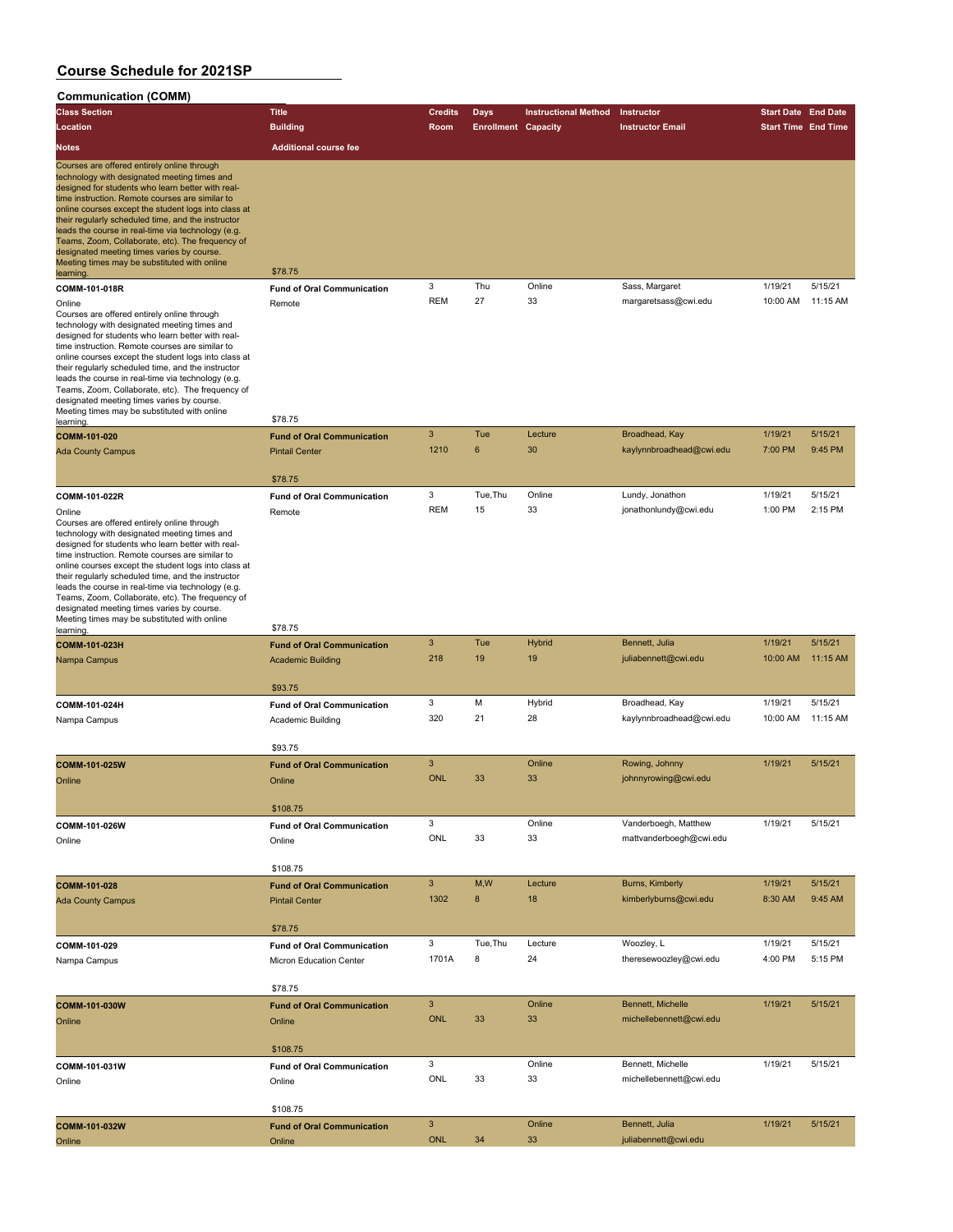| <b>Communication (COMM)</b>                                                                                |                                   |                           |                            |                             |                         |                            |          |
|------------------------------------------------------------------------------------------------------------|-----------------------------------|---------------------------|----------------------------|-----------------------------|-------------------------|----------------------------|----------|
| <b>Class Section</b>                                                                                       | <b>Title</b>                      | <b>Credits</b>            | Days                       | <b>Instructional Method</b> | Instructor              | <b>Start Date End Date</b> |          |
| Location                                                                                                   | <b>Building</b>                   | Room                      | <b>Enrollment Capacity</b> |                             | <b>Instructor Email</b> | <b>Start Time End Time</b> |          |
|                                                                                                            |                                   |                           |                            |                             |                         |                            |          |
| <b>Notes</b>                                                                                               | <b>Additional course fee</b>      |                           |                            |                             |                         |                            |          |
|                                                                                                            |                                   |                           |                            |                             |                         |                            |          |
|                                                                                                            | \$108.75                          |                           |                            |                             |                         |                            |          |
| COMM-101-033W                                                                                              | <b>Fund of Oral Communication</b> | 3                         |                            | Online                      | Yeates, Luke            | 1/19/21                    | 5/15/21  |
| Online                                                                                                     | Online                            | ONL                       | 32                         | 33                          | lukeyeates@cwi.edu      |                            |          |
|                                                                                                            |                                   |                           |                            |                             |                         |                            |          |
|                                                                                                            | \$108.75                          |                           |                            |                             |                         |                            |          |
| COMM-101-035W                                                                                              | <b>Fund of Oral Communication</b> | $\mathbf{3}$              |                            | Online                      | Rowing, Johnny          | 1/19/21                    | 5/15/21  |
| Online                                                                                                     | Online                            | <b>ONL</b>                | 11                         | 33                          | johnnyrowing@cwi.edu    |                            |          |
|                                                                                                            |                                   |                           |                            |                             |                         |                            |          |
|                                                                                                            | \$108.75                          |                           |                            |                             |                         |                            |          |
| COMM-101-036                                                                                               | <b>Fund of Oral Communication</b> | 3                         | Tue, Thu                   | Lecture                     | Poston, James           | 1/19/21                    | 5/15/21  |
| Ada County Campus                                                                                          | Mallard Place Building            | 1108                      | $\overline{7}$             | 14                          | jimposton@cwi.edu       | 4:00 PM                    | 5:15 PM  |
|                                                                                                            |                                   |                           |                            |                             |                         |                            |          |
|                                                                                                            | \$78.75                           |                           |                            |                             |                         |                            |          |
| COMM-101-039W                                                                                              | <b>Fund of Oral Communication</b> | $\ensuremath{\mathsf{3}}$ |                            | Online                      | Vanderboegh, Matthew    | 1/19/21                    | 5/15/21  |
| Online                                                                                                     | Online                            | <b>ONL</b>                | 33                         | 33                          | mattvanderboegh@cwi.edu |                            |          |
|                                                                                                            |                                   |                           |                            |                             |                         |                            |          |
|                                                                                                            | \$108.75                          |                           |                            |                             |                         |                            |          |
|                                                                                                            |                                   | 3                         |                            | Online                      | Gamboa, Anna            | 1/19/21                    | 5/15/21  |
| COMM-101-040W                                                                                              | <b>Fund of Oral Communication</b> | ONL                       | 1                          | 33                          | annagamboa@cwi.edu      |                            |          |
| Online                                                                                                     | Online                            |                           |                            |                             |                         |                            |          |
|                                                                                                            |                                   |                           |                            |                             |                         |                            |          |
|                                                                                                            | \$108.75                          |                           |                            |                             |                         |                            |          |
| COMM-101-501H                                                                                              | <b>Fund of Oral Communication</b> | $\mathbf{3}$              | Tue                        | Hybrid                      | Bennett, Julia          | 1/19/21                    | 5/15/21  |
| Nampa Campus                                                                                               | <b>Academic Building</b>          | 322                       | 9                          | 24                          | juliabennett@cwi.edu    | 8:30 AM                    | 9:45 AM  |
|                                                                                                            |                                   |                           |                            |                             |                         |                            |          |
|                                                                                                            | \$93.75                           |                           |                            |                             |                         |                            |          |
| COMM-101-502H                                                                                              | <b>Fund of Oral Communication</b> | 3                         | Thu                        | Hybrid                      | Poston, James           | 1/19/21                    | 5/15/21  |
| Ada County Campus                                                                                          | <b>Pintail Center</b>             | 1204                      | 8                          | 18                          | jimposton@cwi.edu       | 10:00 AM                   | 11:15 AM |
|                                                                                                            |                                   |                           |                            |                             |                         |                            |          |
|                                                                                                            | \$93.75                           |                           |                            |                             |                         |                            |          |
| COMM-112-001                                                                                               | <b>Argumentation and Debate</b>   | $\mathbf{3}$              | Tue                        | Lecture                     | Yeates, Luke            | 1/19/21                    | 5/15/21  |
| <b>Ada County Campus</b>                                                                                   | <b>Pintail Center</b>             | 1318                      | 14                         | 25                          | lukeyeates@cwi.edu      | 7:00 PM                    | 9:45 PM  |
|                                                                                                            |                                   |                           |                            |                             |                         |                            |          |
|                                                                                                            | \$0.00                            |                           |                            |                             |                         |                            |          |
| COMM-112-002                                                                                               | <b>Argumentation and Debate</b>   | 3                         | Tue, Thu                   | Lecture                     | Yeates, Luke            | 1/19/21                    | 5/15/21  |
| Nampa Campus                                                                                               | Academic Building                 | 320                       | 14                         | 28                          | lukeyeates@cwi.edu      | 1:00 PM                    | 2:15 PM  |
|                                                                                                            |                                   |                           |                            |                             |                         |                            |          |
|                                                                                                            | \$0.00                            |                           |                            |                             |                         |                            |          |
| COMM-114-001                                                                                               | Intrcollegiate Speech & Debate    | $\mathbf{3}$              | F                          | Lecture                     | Yeates, Luke            | 1/19/21                    | 5/15/21  |
| Nampa Campus                                                                                               | <b>Academic Building</b>          | 320                       | 5                          | 14                          | lukeyeates@cwi.edu      | 11:00 AM                   | 5:00 PM  |
|                                                                                                            |                                   |                           |                            |                             |                         |                            |          |
|                                                                                                            | \$100.00                          |                           |                            |                             |                         |                            |          |
| COMM-114-002                                                                                               | Intrcollegiate Speech & Debate    | 3                         | F                          | Lecture                     | Bennett, Julia          | 1/19/21                    | 5/15/21  |
| Nampa Campus                                                                                               | Academic Building                 | 322                       | 10                         | 14                          | juliabennett@cwi.edu    | 11:00 AM                   | 5:00 PM  |
|                                                                                                            |                                   |                           |                            |                             |                         |                            |          |
|                                                                                                            | \$100.00                          |                           |                            |                             |                         |                            |          |
|                                                                                                            |                                   | $\mathbf{3}$              | F                          | Hybrid                      | Hanel, Shawna           | 1/19/21                    | 5/15/21  |
| COMM-150-001H                                                                                              | <b>Digital Photography I</b>      | 172                       | 4                          | $\overline{7}$              | shawnahanel@cwi.edu     | 10:00 AM                   | 12:20 PM |
| <b>Canyon County Center</b>                                                                                | <b>Canyon County Center</b>       |                           |                            |                             |                         |                            |          |
|                                                                                                            |                                   |                           |                            |                             |                         |                            |          |
|                                                                                                            | \$65.00                           |                           |                            |                             |                         |                            |          |
| COMM-150-002H                                                                                              | Digital Photography I             | 3                         | SAT                        | Lecture                     | Hanel, Shawna           | 1/19/21                    | 5/15/21  |
| Canyon County Center                                                                                       | Canyon County Center              | 172                       | $\overline{2}$             | $\overline{7}$              | shawnahanel@cwi.edu     | 10:00 AM                   | 12:20 PM |
|                                                                                                            |                                   |                           |                            |                             |                         |                            |          |
|                                                                                                            | \$65.00                           |                           |                            |                             |                         |                            |          |
| COMM-160-001R                                                                                              | <b>Communication and Culture</b>  | $\mathbf{3}$              | Tue                        | Online                      | Rowing, Johnny          | 1/19/21                    | 5/15/21  |
| Online                                                                                                     | Remote                            | <b>REM</b>                | 16                         | 33                          | johnnyrowing@cwi.edu    | 5:30 PM                    | 6:45 PM  |
| Courses are offered entirely online through<br>technology with designated meeting times and                |                                   |                           |                            |                             |                         |                            |          |
| designed for students who learn better with real-                                                          |                                   |                           |                            |                             |                         |                            |          |
| time instruction. Remote courses are similar to                                                            |                                   |                           |                            |                             |                         |                            |          |
| online courses except the student logs into class at<br>their regularly scheduled time, and the instructor |                                   |                           |                            |                             |                         |                            |          |
| leads the course in real-time via technology (e.g.                                                         |                                   |                           |                            |                             |                         |                            |          |
| Teams, Zoom, Collaborate, etc). The frequency of                                                           |                                   |                           |                            |                             |                         |                            |          |
| designated meeting times varies by course.<br>Meeting times may be substituted with online                 |                                   |                           |                            |                             |                         |                            |          |
| learning.                                                                                                  | \$0.00                            |                           |                            |                             |                         |                            |          |
| COMM-160-002                                                                                               | <b>Communication and Culture</b>  | 3                         | M,W                        | Lecture                     | Bennett, Julia          | 1/19/21                    | 5/15/21  |
| Ada County Campus                                                                                          | Pintail Center                    | 1210                      | $\boldsymbol{7}$           | 30                          | juliabennett@cwi.edu    | 11:30 AM                   | 12:45 PM |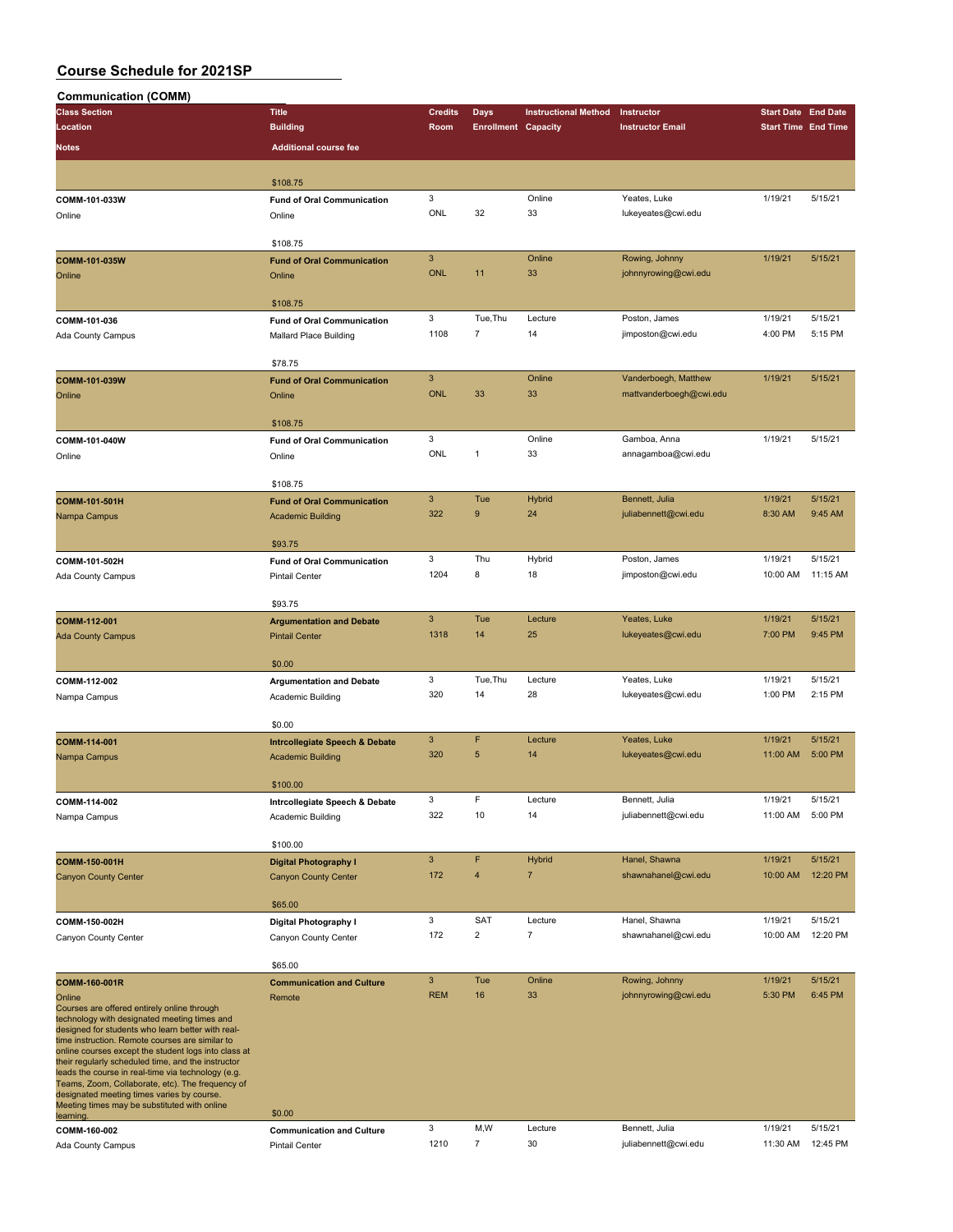| <b>Communication (COMM)</b>                                                                              |                                             |                           |                            |                             |                         |                            |          |
|----------------------------------------------------------------------------------------------------------|---------------------------------------------|---------------------------|----------------------------|-----------------------------|-------------------------|----------------------------|----------|
| <b>Class Section</b>                                                                                     | <b>Title</b>                                | <b>Credits</b>            | Days                       | <b>Instructional Method</b> | Instructor              | <b>Start Date End Date</b> |          |
| Location                                                                                                 | <b>Building</b>                             | Room                      | <b>Enrollment Capacity</b> |                             | <b>Instructor Email</b> | <b>Start Time End Time</b> |          |
|                                                                                                          |                                             |                           |                            |                             |                         |                            |          |
| <b>Notes</b>                                                                                             | <b>Additional course fee</b>                |                           |                            |                             |                         |                            |          |
|                                                                                                          | \$0.00                                      |                           |                            |                             |                         |                            |          |
|                                                                                                          |                                             | $\mathbf{3}$              | M,W                        | Lecture                     | Bennett, Julia          | 1/19/21                    | 5/15/21  |
| COMM-221-001                                                                                             | <b>Interpersonal Communication</b>          | 1302                      | 12                         | 18                          | juliabennett@cwi.edu    | 2:30 PM                    | 3:45 PM  |
| <b>Ada County Campus</b>                                                                                 | <b>Pintail Center</b>                       |                           |                            |                             |                         |                            |          |
|                                                                                                          | \$125.00                                    |                           |                            |                             |                         |                            |          |
| COMM-231-001                                                                                             |                                             | 3                         | M, W                       | Lecture                     | Yeates, Luke            | 1/19/21                    | 5/15/21  |
| Nampa Campus                                                                                             | <b>Public Speaking</b><br>Academic Building | 320                       | $\overline{4}$             | 28                          | lukeyeates@cwi.edu      | 1:00 PM                    | 2:15 PM  |
|                                                                                                          |                                             |                           |                            |                             |                         |                            |          |
|                                                                                                          | \$97.50                                     |                           |                            |                             |                         |                            |          |
| COMM-259-001W                                                                                            | <b>Communicating Thru Web Design</b>        | $\mathbf{3}$              |                            | Online                      | Gamboa, Anna            | 1/19/21                    | 5/15/21  |
| Online                                                                                                   | Online                                      | <b>ONL</b>                | 30                         | 30                          | annagamboa@cwi.edu      |                            |          |
|                                                                                                          |                                             |                           |                            |                             |                         |                            |          |
|                                                                                                          | \$80.00                                     |                           |                            |                             |                         |                            |          |
| COMM-259-002W                                                                                            | <b>Communicating Thru Web Design</b>        | 3                         |                            | Online                      | Gamboa, Anna            | 1/19/21                    | 5/15/21  |
| Online                                                                                                   | Online                                      | ONL                       | 30                         | 30                          | annagamboa@cwi.edu      |                            |          |
|                                                                                                          |                                             |                           |                            |                             |                         |                            |          |
|                                                                                                          | \$80.00                                     |                           |                            |                             |                         |                            |          |
| COMM-259-003W                                                                                            | <b>Communicating Thru Web Design</b>        | 3                         |                            | Online                      | Gamboa, Anna            | 1/19/21                    | 5/15/21  |
| Online                                                                                                   | Online                                      | <b>ONL</b>                | 30                         | 30                          | annagamboa@cwi.edu      |                            |          |
|                                                                                                          |                                             |                           |                            |                             |                         |                            |          |
|                                                                                                          | \$80.00                                     |                           |                            |                             |                         |                            |          |
| COMM-261-001R                                                                                            | <b>Multimedia Storytelling</b>              | 3                         | Thu                        | Online                      | Garrity, Daniel         | 1/19/21                    | 5/15/21  |
| Online                                                                                                   | Remote                                      | <b>REM</b>                | 16                         | 20                          | dangarrity@cwi.edu      | 10:00 AM                   | 12:45 PM |
|                                                                                                          |                                             |                           |                            |                             |                         |                            |          |
|                                                                                                          | \$0.00                                      |                           |                            |                             |                         |                            |          |
| COMM-268-001R                                                                                            | <b>Intro to Video Production</b>            | 3                         | Thu                        | Online                      | Garrity, Daniel         | 1/19/21                    | 5/15/21  |
| Online<br>Courses are offered entirely online through                                                    | Remote                                      | <b>REM</b>                | 18                         | 18                          | dangarrity@cwi.edu      | 1:00 PM                    | 3:45 PM  |
| technology with designated meeting times and                                                             |                                             |                           |                            |                             |                         |                            |          |
| designed for students who learn better with real-                                                        |                                             |                           |                            |                             |                         |                            |          |
| time instruction. Remote courses are similar to<br>online courses except the student logs into class at  |                                             |                           |                            |                             |                         |                            |          |
| their regularly scheduled time, and the instructor                                                       |                                             |                           |                            |                             |                         |                            |          |
| leads the course in real-time via technology (e.g.                                                       |                                             |                           |                            |                             |                         |                            |          |
| Teams, Zoom, Collaborate, etc). The frequency of<br>designated meeting times varies by course.           |                                             |                           |                            |                             |                         |                            |          |
| Meeting times may be substituted with online                                                             |                                             |                           |                            |                             |                         |                            |          |
| learning.                                                                                                | \$0.00                                      |                           |                            |                             |                         |                            |          |
| COMM-268-002R                                                                                            | <b>Intro to Video Production</b>            | 3                         | Tue                        | Online                      | Garrity, Daniel         | 1/19/21                    | 5/15/21  |
| Online                                                                                                   | Remote                                      | <b>REM</b>                | 18                         | 18                          | dangarrity@cwi.edu      | 7:00 PM                    | 9:45 PM  |
| Courses are offered entirely online through<br>technology with designated meeting times and              |                                             |                           |                            |                             |                         |                            |          |
| designed for students who learn better with real-                                                        |                                             |                           |                            |                             |                         |                            |          |
| time instruction. Remote courses are similar to<br>online courses except the student logs into class at  |                                             |                           |                            |                             |                         |                            |          |
| their regularly scheduled time, and the instructor                                                       |                                             |                           |                            |                             |                         |                            |          |
| leads the course in real-time via technology (e.g.<br>Teams, Zoom, Collaborate, etc). The frequency of   |                                             |                           |                            |                             |                         |                            |          |
| designated meeting times varies by course.                                                               |                                             |                           |                            |                             |                         |                            |          |
| Meeting times may be substituted with online                                                             | \$125.00                                    |                           |                            |                             |                         |                            |          |
| learning.<br>COMM-269-001R                                                                               | <b>Intro to Audio Production</b>            | $\ensuremath{\mathsf{3}}$ | Tue                        | Online                      | Rowing, Johnny          | 1/19/21                    | 5/15/21  |
|                                                                                                          |                                             | <b>REM</b>                | 15                         | 24                          | johnnyrowing@cwi.edu    | 1:00 PM                    | 3:45 PM  |
| Online<br>Courses are offered entirely online through                                                    | Remote                                      |                           |                            |                             |                         |                            |          |
| technology with designated meeting times and                                                             |                                             |                           |                            |                             |                         |                            |          |
| designed for students who learn better with real-<br>time instruction. Remote courses are similar to     |                                             |                           |                            |                             |                         |                            |          |
| online courses except the student logs into class at                                                     |                                             |                           |                            |                             |                         |                            |          |
| their regularly scheduled time, and the instructor                                                       |                                             |                           |                            |                             |                         |                            |          |
| leads the course in real-time via technology (e.g.<br>Teams, Zoom, Collaborate, etc). The frequency of   |                                             |                           |                            |                             |                         |                            |          |
| designated meeting times varies by course.                                                               |                                             |                           |                            |                             |                         |                            |          |
| Meeting times may be substituted with online<br>learning.                                                | \$0.00                                      |                           |                            |                             |                         |                            |          |
| COMM-271-001R                                                                                            | <b>Introduction to Mass Media</b>           | 3                         | W                          | Online                      | Yeates, Luke            | 1/19/21                    | 5/15/21  |
| Online                                                                                                   | Remote                                      | <b>REM</b>                | 17                         | 30                          | lukeyeates@cwi.edu      | 2:30 PM                    | 3:45 PM  |
| Courses are offered entirely online through                                                              |                                             |                           |                            |                             |                         |                            |          |
| technology with designated meeting times and<br>designed for students who learn better with real-        |                                             |                           |                            |                             |                         |                            |          |
| time instruction. Remote courses are similar to                                                          |                                             |                           |                            |                             |                         |                            |          |
| online courses except the student logs into class at                                                     |                                             |                           |                            |                             |                         |                            |          |
| their regularly scheduled time, and the instructor<br>leads the course in real-time via technology (e.g. |                                             |                           |                            |                             |                         |                            |          |
| Teams, Zoom, Collaborate, etc). The frequency of                                                         |                                             |                           |                            |                             |                         |                            |          |
| designated meeting times varies by course.<br>Meeting times may be substituted with online               |                                             |                           |                            |                             |                         |                            |          |
| learning.                                                                                                | \$44.00                                     |                           |                            |                             |                         |                            |          |
| COMM-273-001H                                                                                            | <b>Media News Writing &amp; Reporting</b>   | $\mathsf 3$               | W                          | <b>Hybrid</b>               | Gamboa, Anna            | 1/19/21                    | 5/15/21  |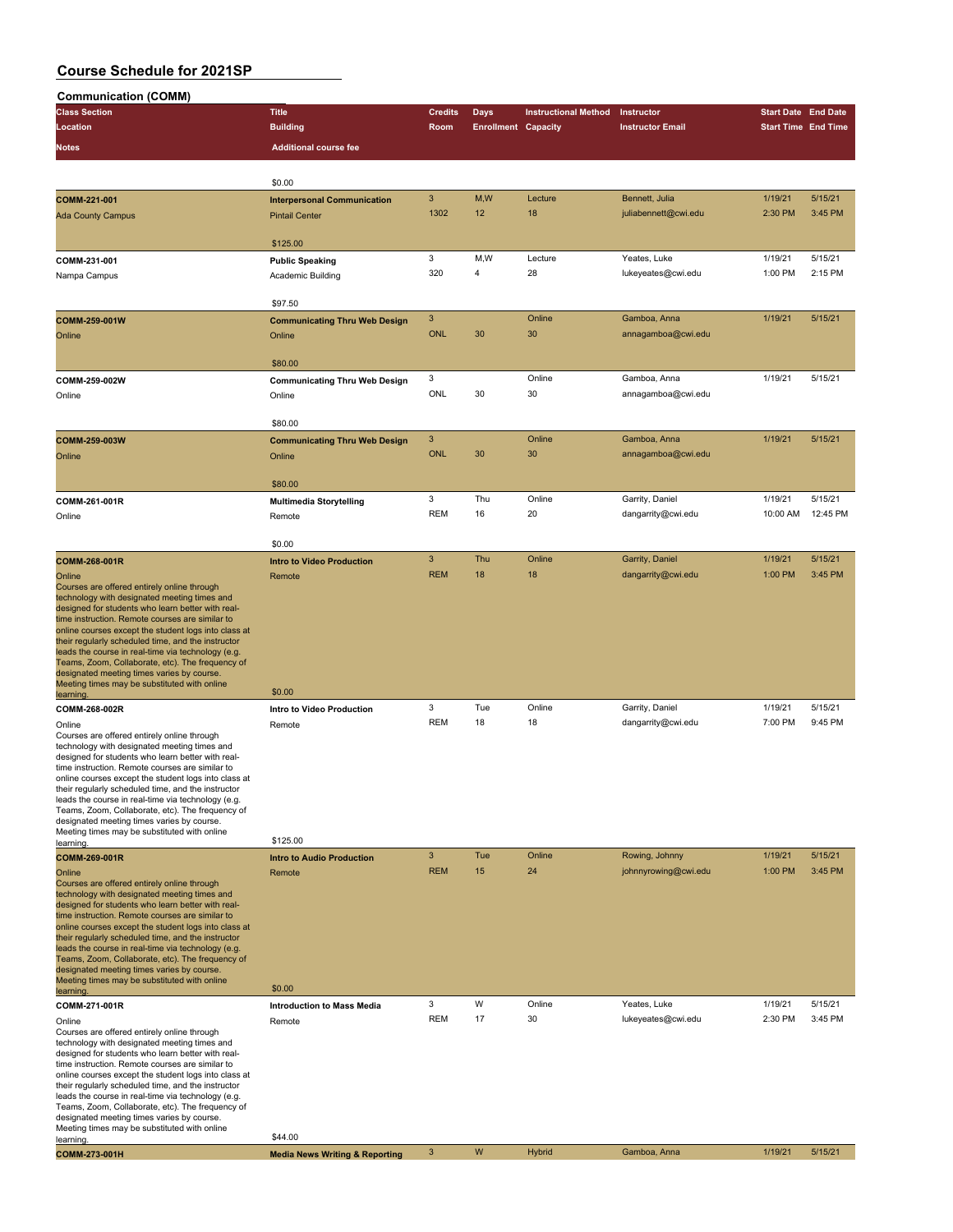| <b>Communication (COMM)</b> |                                 |                |                            |                             |                         |                            |         |
|-----------------------------|---------------------------------|----------------|----------------------------|-----------------------------|-------------------------|----------------------------|---------|
| <b>Class Section</b>        | <b>Title</b>                    | <b>Credits</b> | <b>Days</b>                | <b>Instructional Method</b> | Instructor              | <b>Start Date End Date</b> |         |
| Location                    | <b>Building</b>                 | <b>Room</b>    | <b>Enrollment</b> Capacity |                             | <b>Instructor Email</b> | <b>Start Time End Time</b> |         |
| <b>Notes</b>                | <b>Additional course fee</b>    |                |                            |                             |                         |                            |         |
| <b>Canyon County Center</b> | <b>Canyon County Center</b>     | 172            | 14                         | 14                          | annagamboa@cwi.edu      | 5:30 PM                    | 6:45 PM |
|                             | \$15.00                         |                |                            |                             |                         |                            |         |
| COMM-275-001W               | Digital Design and Publishing   | 3              |                            | Online                      | Wallgren, Lindsey       | 1/19/21                    | 5/15/21 |
| Online                      | Online                          | ONL            | 30                         | 30                          | lindseywallgren@cwi.edu |                            |         |
|                             | \$80.00                         |                |                            |                             |                         |                            |         |
| COMM-290-001W               | <b>Communication Capstone</b>   | $\overline{2}$ |                            | Online                      | Gatfield, James         | 1/19/21                    | 5/15/21 |
| Online                      | Online                          | ONL            | 16                         | 30                          | jimgatfield@cwi.edu     |                            |         |
|                             | \$20.00                         |                |                            |                             |                         |                            |         |
| COMM-293-001                | <b>Communication Internship</b> |                |                            | Lab A In-Person             | Gatfield, James         | 1/19/21                    | 5/15/21 |
| <b>Community Locations</b>  |                                 |                | 1                          | 1                           | jimgatfield@cwi.edu     |                            |         |
|                             | \$10.00                         |                |                            |                             |                         |                            |         |
| COMM-293-002                | <b>Communication Internship</b> | $\mathbf{3}$   |                            | Lab A In-Person             | Gatfield, James         | 1/19/21                    | 5/15/21 |
| <b>Community Locations</b>  |                                 |                | $\overline{2}$             | $\overline{1}$              | jimgatfield@cwi.edu     |                            |         |
|                             | \$0.00                          |                |                            |                             |                         |                            |         |

#### **Computer Science (CPSC)**

| <b>Class Section</b>                                                                                                                                                                                                                                                                                                                                                                                                                                                                                                                             | <b>Title</b>                 | <b>Credits</b> | <b>Days</b>                | <b>Instructional Method</b> | Instructor              | <b>Start Date End Date</b> |          |
|--------------------------------------------------------------------------------------------------------------------------------------------------------------------------------------------------------------------------------------------------------------------------------------------------------------------------------------------------------------------------------------------------------------------------------------------------------------------------------------------------------------------------------------------------|------------------------------|----------------|----------------------------|-----------------------------|-------------------------|----------------------------|----------|
| Location                                                                                                                                                                                                                                                                                                                                                                                                                                                                                                                                         | <b>Building</b>              | Room           | <b>Enrollment Capacity</b> |                             | <b>Instructor Email</b> | <b>Start Time End Time</b> |          |
|                                                                                                                                                                                                                                                                                                                                                                                                                                                                                                                                                  |                              |                |                            |                             |                         |                            |          |
| <b>Notes</b>                                                                                                                                                                                                                                                                                                                                                                                                                                                                                                                                     | <b>Additional course fee</b> |                |                            |                             |                         |                            |          |
| <b>CPSC-121-001R</b>                                                                                                                                                                                                                                                                                                                                                                                                                                                                                                                             | <b>Computer Science I</b>    | $\overline{4}$ | M,W                        | Online                      | Sevigny, Lawrence       | 1/19/21                    | 5/15/21  |
| Online                                                                                                                                                                                                                                                                                                                                                                                                                                                                                                                                           | Remote                       | <b>REM</b>     | 18                         | 18                          | lawrencesevigny@cwi.edu | 1:00 PM                    | 4:00 PM  |
| Courses are offered entirely online through<br>technology with designated meeting times and<br>designed for students who learn better with real-<br>time instruction. Remote courses are similar to<br>online courses except the student logs into class at                                                                                                                                                                                                                                                                                      |                              |                |                            |                             |                         |                            |          |
| their regularly scheduled time, and the instructor<br>leads the course in real-time via technology (e.g.<br>Teams, Zoom, Collaborate, etc). The frequency of<br>designated meeting times varies by course.<br>Meeting times may be substituted with online                                                                                                                                                                                                                                                                                       |                              |                |                            |                             |                         |                            |          |
| learning                                                                                                                                                                                                                                                                                                                                                                                                                                                                                                                                         | \$0.00                       |                |                            |                             |                         |                            |          |
| CPSC-121-002R                                                                                                                                                                                                                                                                                                                                                                                                                                                                                                                                    | <b>Computer Science I</b>    | $\overline{4}$ | M,W                        | Online                      | Sevigny, Lawrence       | 1/19/21                    | 5/15/21  |
| Online<br>Courses are offered entirely online through<br>technology with designated meeting times and<br>designed for students who learn better with real-<br>time instruction. Remote courses are similar to<br>online courses except the student logs into class at<br>their regularly scheduled time, and the instructor<br>leads the course in real-time via technology (e.g.<br>Teams, Zoom, Collaborate, etc). The frequency of<br>designated meeting times varies by course.<br>Meeting times may be substituted with online<br>learning. | Remote<br>\$0.00             | <b>REM</b>     | 18                         | 18                          | lawrencesevigny@cwi.edu | 9:00 AM                    | 12:00 PM |
| CPSC-199-001R                                                                                                                                                                                                                                                                                                                                                                                                                                                                                                                                    | <b>ST: Programming Fund</b>  | $\mathbf{3}$   | Tue, Thu                   | Online                      | Sevigny, Lawrence       | 1/19/21                    | 5/15/21  |
| Online<br>Courses are offered entirely online through<br>technology with designated meeting times and<br>designed for students who learn better with real-<br>time instruction. Remote courses are similar to<br>online courses except the student logs into class at<br>their regularly scheduled time, and the instructor<br>leads the course in real-time via technology (e.g.<br>Teams, Zoom, Collaborate, etc). The frequency of<br>designated meeting times varies by course.<br>Meeting times may be substituted with online              | Remote<br>\$0.00             | <b>REM</b>     | 9                          | 16                          | lawrencesevigny@cwi.edu | 10:00 AM                   | 12:00 PM |
| learning                                                                                                                                                                                                                                                                                                                                                                                                                                                                                                                                         |                              |                |                            | Online                      |                         |                            | 5/15/21  |
| CPSC-199-002R                                                                                                                                                                                                                                                                                                                                                                                                                                                                                                                                    | ST: Python Programming       | 3              | Tue, Thu                   |                             | Wokersien, Virginia     | 1/19/21                    |          |
| Online<br>Courses are offered entirely online through<br>technology with designated meeting times and<br>designed for students who learn better with real-<br>time instruction. Remote courses are similar to<br>online courses except the student logs into class at<br>their regularly scheduled time, and the instructor<br>leads the course in real-time via technology (e.g.<br>Teams, Zoom, Collaborate, etc). The frequency of<br>designated meeting times varies by course.<br>Meeting times may be substituted with online<br>learning. | Remote<br>\$0.00             | <b>REM</b>     | 11                         | 18                          | jennywokersien@cwi.edu  | 9:00 AM                    | 11:00 AM |
| CPSC-221-001R                                                                                                                                                                                                                                                                                                                                                                                                                                                                                                                                    | <b>Computer Science II</b>   | 3              | Tue, Thu                   | Online                      | Sevigny, Lawrence       | 1/19/21                    | 5/15/21  |
| Online                                                                                                                                                                                                                                                                                                                                                                                                                                                                                                                                           | Remote                       | <b>REM</b>     | 16                         | 18                          | lawrencesevigny@cwi.edu | 1:00 PM                    | 3:00 PM  |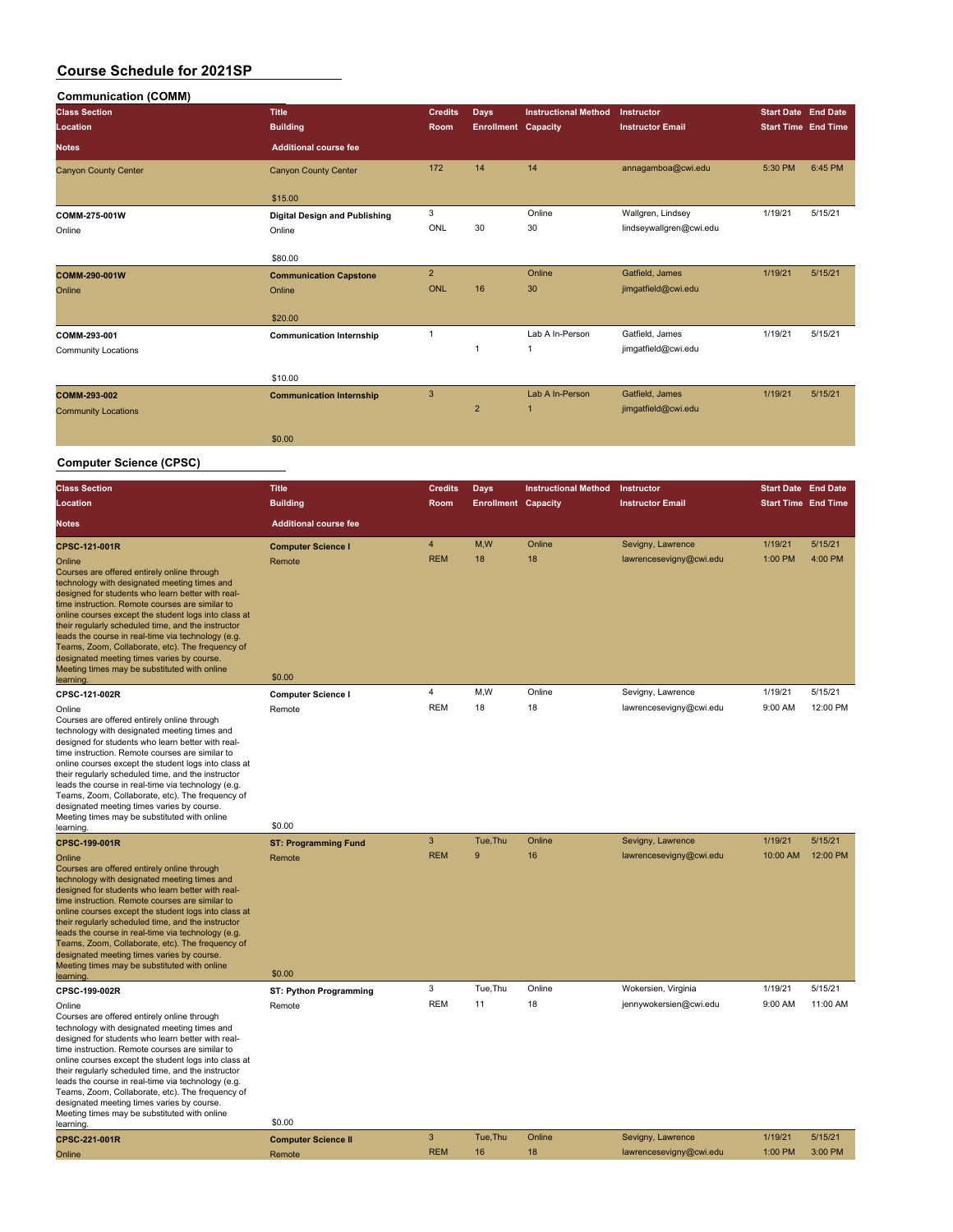# **Computer Science (CPSC)**

| <b>Class Section</b>                                                                                                                                                                                                                                                                                                                                                                                                                                                                                                                   | <b>Title</b>                 | <b>Credits</b> | Days                       | <b>Instructional Method</b> | Instructor              | <b>Start Date End Date</b> |  |
|----------------------------------------------------------------------------------------------------------------------------------------------------------------------------------------------------------------------------------------------------------------------------------------------------------------------------------------------------------------------------------------------------------------------------------------------------------------------------------------------------------------------------------------|------------------------------|----------------|----------------------------|-----------------------------|-------------------------|----------------------------|--|
| Location                                                                                                                                                                                                                                                                                                                                                                                                                                                                                                                               | <b>Building</b>              | <b>Room</b>    | <b>Enrollment Capacity</b> |                             | <b>Instructor Email</b> | <b>Start Time End Time</b> |  |
| <b>Notes</b>                                                                                                                                                                                                                                                                                                                                                                                                                                                                                                                           | <b>Additional course fee</b> |                |                            |                             |                         |                            |  |
| Courses are offered entirely online through<br>technology with designated meeting times and<br>designed for students who learn better with real-<br>time instruction. Remote courses are similar to<br>online courses except the student logs into class at<br>their regularly scheduled time, and the instructor<br>leads the course in real-time via technology (e.g.<br>Teams, Zoom, Collaborate, etc). The frequency of<br>designated meeting times varies by course.<br>Meeting times may be substituted with online<br>learning. | \$0.00                       |                |                            |                             |                         |                            |  |

#### **Computer Support Spec (CSSP)**

| <b>Class Section</b>               | <b>Title</b>                             | <b>Credits</b> | Days                       | <b>Instructional Method</b> | Instructor              | <b>Start Date End Date</b> |                    |
|------------------------------------|------------------------------------------|----------------|----------------------------|-----------------------------|-------------------------|----------------------------|--------------------|
| Location                           | <b>Building</b>                          | Room           | <b>Enrollment Capacity</b> |                             | <b>Instructor Email</b> | <b>Start Time End Time</b> |                    |
| Notes                              | <b>Additional course fee</b>             |                |                            |                             |                         |                            |                    |
| CSSP-109-001                       | <b>Computer Essentials 1</b>             | 4              | F                          | Lecture                     | Noyes, Jeremy           | 1/19/21                    | 2/20/21            |
| <b>Ada County Campus</b>           | <b>Pintail Center</b>                    | 1425           | 11                         | 12                          | jeremynoyes@cwi.edu     | 8:00 AM                    | 10:00 AM           |
|                                    | \$129.00                                 |                |                            |                             |                         |                            |                    |
| CSSP-109-001                       | <b>Computer Essentials 1</b>             | $\overline{4}$ | M, Tue, W, Thu Lab B       |                             | Noyes, Jeremy           | 1/19/21                    | 2/20/21            |
| Ada County Campus                  | <b>Pintail Center</b>                    | 1425           | 11                         | 12                          | jeremynoyes@cwi.edu     | 8:00 AM                    | 12:00 PM           |
|                                    |                                          |                |                            |                             |                         |                            |                    |
|                                    | \$129.00                                 |                |                            |                             |                         |                            |                    |
| CSSP-111-001                       | <b>Computer Essentials 2</b>             | 4<br>1425      | F<br>11                    | Lecture<br>12               | Noyes, Jeremy           | 2/22/21<br>8:00 AM         | 4/3/21<br>10:00 AM |
| <b>Ada County Campus</b>           | <b>Pintail Center</b>                    |                |                            |                             | jeremynoyes@cwi.edu     |                            |                    |
|                                    | \$0.00                                   |                |                            |                             |                         |                            |                    |
| CSSP-111-001                       | <b>Computer Essentials 2</b>             | 4              | M, Tue, W, Thu Lab B       |                             | Noyes, Jeremy           | 2/22/21                    | 4/3/21             |
| Ada County Campus                  | <b>Pintail Center</b>                    | 1425           | 11                         | 12                          | jeremynoyes@cwi.edu     | 8:00 AM                    | 12:00 PM           |
|                                    | \$0.00                                   |                |                            |                             |                         |                            |                    |
| CSSP-114-001                       | <b>PC Security &amp; Troubleshooting</b> | $\overline{4}$ | F                          | Lecture                     | Noyes, Jeremy           | 4/5/21                     | 5/8/21             |
| <b>Ada County Campus</b>           | <b>Pintail Center</b>                    | 1425           | 11                         | 12                          | jeremynoyes@cwi.edu     | 8:00 AM                    | 10:00 AM           |
|                                    |                                          |                |                            |                             |                         |                            |                    |
|                                    | \$220.00                                 |                |                            |                             |                         |                            |                    |
| CSSP-114-001                       | PC Security & Troubleshooting            | 4              | M, Tue, W, Thu Lab B       |                             | Noyes, Jeremy           | 4/5/21                     | 5/8/21             |
| Ada County Campus                  | Pintail Center                           | 1425           | 11                         | 12                          | jeremynoyes@cwi.edu     | 8:00 AM                    | 12:00 PM           |
|                                    | \$220.00                                 |                |                            |                             |                         |                            |                    |
| CSSP-220-001                       | <b>Intro to Advanced Security</b>        | $\overline{4}$ | F                          | Lecture                     | Godin, Richard          | 1/19/21                    | 2/20/21            |
| <b>Ada County Campus</b>           | <b>Pintail Center</b>                    | 1406           | 10                         | 12                          | rickgodin@cwi.edu       | 8:00 AM                    | 10:00 AM           |
|                                    |                                          |                |                            |                             |                         |                            |                    |
|                                    | \$129.00                                 |                |                            |                             |                         |                            |                    |
| CSSP-220-001                       | Intro to Advanced Security               | 4              | M, Tue, W, Thu Lab B       |                             | Godin, Richard          | 1/19/21                    | 2/20/21            |
| Ada County Campus                  | <b>Pintail Center</b>                    | 1406           | 10                         | 12                          | rickgodin@cwi.edu       | 8:00 AM                    | 12:00 PM           |
|                                    | \$129.00                                 |                |                            |                             |                         |                            |                    |
| CSSP-222-001                       | <b>Advanced Network Security</b>         | $\overline{4}$ | F                          | Lecture                     | Godin, Richard          | 2/22/21                    | 4/3/21             |
| <b>Ada County Campus</b>           | <b>Pintail Center</b>                    | 1406           | 10                         | 12                          | rickgodin@cwi.edu       | 8:00 AM                    | 10:00 AM           |
|                                    | \$0.00                                   |                |                            |                             |                         |                            |                    |
| CSSP-222-001                       | <b>Advanced Network Security</b>         | 4              | M, Tue, W, Thu Lab B       |                             | Godin, Richard          | 2/22/21                    | 4/3/21             |
| Ada County Campus                  | <b>Pintail Center</b>                    | 1406           | 10                         | 12                          | rickgodin@cwi.edu       | 8:00 AM                    | 12:00 PM           |
|                                    |                                          |                |                            |                             |                         |                            |                    |
|                                    | \$0.00                                   |                |                            |                             |                         |                            |                    |
| CSSP-224-001                       | <b>Adv Data Security &amp; Auditing</b>  | $\overline{4}$ | F                          | Lecture                     | Godin, Richard          | 4/5/21                     | 5/8/21             |
| <b>Ada County Campus</b>           | <b>Pintail Center</b>                    | 1406           | 10                         | 12                          | rickgodin@cwi.edu       | 8:00 AM                    | 10:00 AM           |
|                                    | \$235.00                                 |                |                            |                             |                         |                            |                    |
| CSSP-224-001                       | Adv Data Security & Auditing             | 4              | M, Tue, W, Thu Lab B       |                             | Godin, Richard          | 4/5/21                     | 5/8/21             |
| Ada County Campus                  | <b>Pintail Center</b>                    | 1406           | 10                         | 12                          | rickgodin@cwi.edu       | 8:00 AM                    | 12:00 PM           |
|                                    |                                          |                |                            |                             |                         |                            |                    |
|                                    | \$235.00                                 |                |                            |                             |                         |                            |                    |
| <b>Connecting With Ideas (CWI)</b> |                                          |                |                            |                             |                         |                            |                    |
| <b>Class Section</b>               | <b>Title</b>                             | <b>Credits</b> | <b>Days</b>                | <b>Instructional Method</b> | Instructor              | <b>Start Date End Date</b> |                    |
| Location                           | <b>Building</b>                          | Room           | <b>Enrollment Capacity</b> |                             | <b>Instructor Email</b> | <b>Start Time End Time</b> |                    |
|                                    |                                          |                |                            |                             |                         |                            |                    |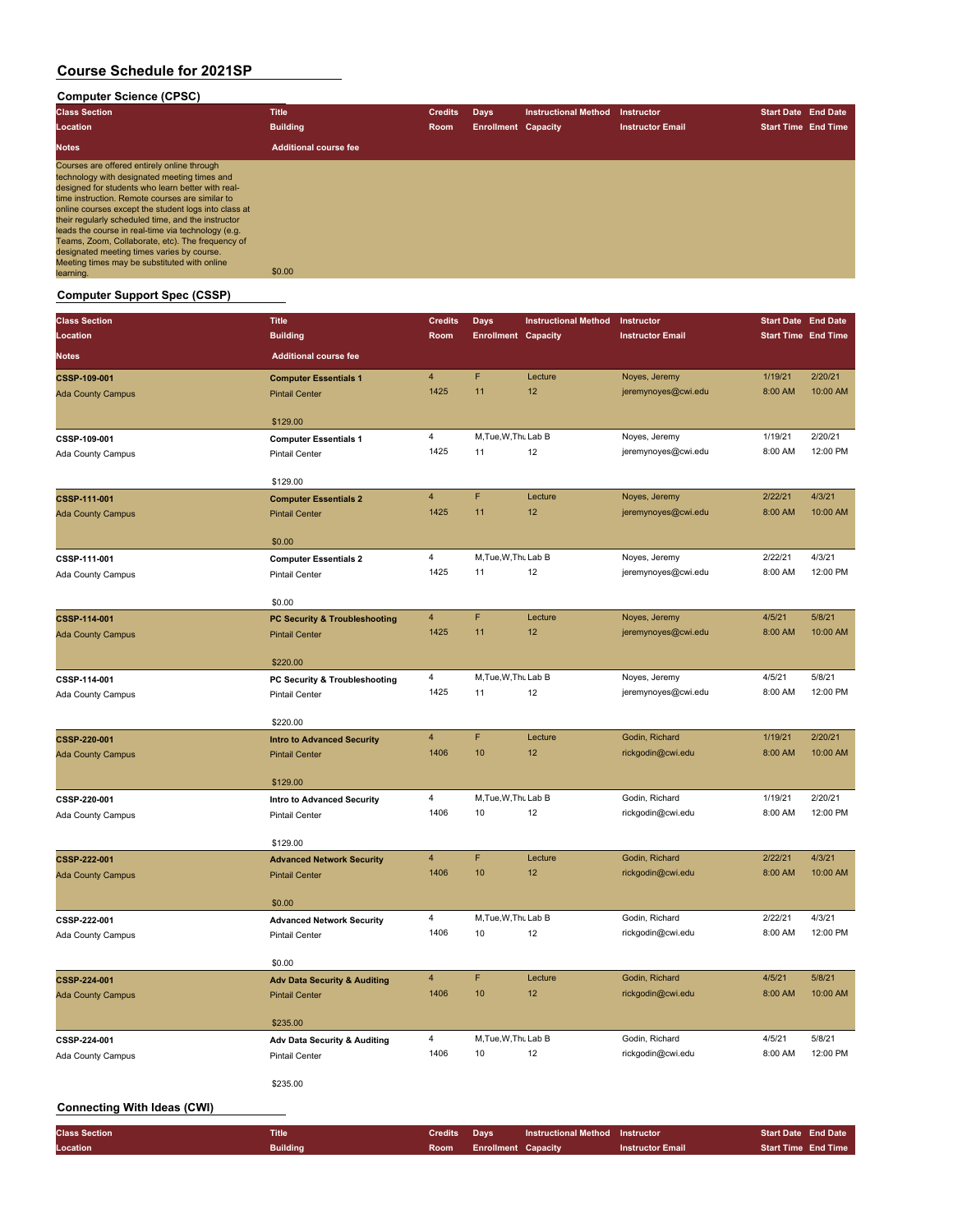#### **Connecting With Ideas (CWI)**

| <b>Notes</b>                                                                                                                                                                                                                                                                                                                                                                                                                                                                                                                                                                                                                                                                                                                                                                                                                                                                                                                                                                                                                                                                                                                                                                                                                                                                                                                                                                                                                                                                                                                                                                                                                                                                                                                                                                                                                                                                                                           | <b>Additional course fee</b>                    |                                  |     |               |                   |         |         |
|------------------------------------------------------------------------------------------------------------------------------------------------------------------------------------------------------------------------------------------------------------------------------------------------------------------------------------------------------------------------------------------------------------------------------------------------------------------------------------------------------------------------------------------------------------------------------------------------------------------------------------------------------------------------------------------------------------------------------------------------------------------------------------------------------------------------------------------------------------------------------------------------------------------------------------------------------------------------------------------------------------------------------------------------------------------------------------------------------------------------------------------------------------------------------------------------------------------------------------------------------------------------------------------------------------------------------------------------------------------------------------------------------------------------------------------------------------------------------------------------------------------------------------------------------------------------------------------------------------------------------------------------------------------------------------------------------------------------------------------------------------------------------------------------------------------------------------------------------------------------------------------------------------------------|-------------------------------------------------|----------------------------------|-----|---------------|-------------------|---------|---------|
| CWI-101-001F                                                                                                                                                                                                                                                                                                                                                                                                                                                                                                                                                                                                                                                                                                                                                                                                                                                                                                                                                                                                                                                                                                                                                                                                                                                                                                                                                                                                                                                                                                                                                                                                                                                                                                                                                                                                                                                                                                           | <b>CWI: Your Life Story</b>                     | 3                                | Thu | Lecture       | Miner, Eric       | 1/19/21 | 5/15/21 |
| Nampa Campus<br>Be the Author of Your Life Story Do you love<br>stories? If you do, you're in good company! Stories<br>have fascinated humans for thousands of years;<br>guidance, enlightenment, and inspiration await us<br>there. But what about the most important story you<br>will ever encounter.the story of your own life? Is<br>your life story one of power and accomplishment or<br>one of confusion and impotence? Is that story<br>soundly plotted or does it muddle along unguided?<br>Is it written well, so that you and others can benefit<br>from it? Most importantly, who is the author of your<br>life story? Are you its plot master or is someone<br>else penning the words while you just try to keep<br>up? In this class, we will explore what story is, how<br>stories are constructed, and what makes a story<br>good. By sharing a few great stories we will<br>buttress our understanding. And you will write a<br>story of your own life - both the past you have<br>already lived and the potential you want to fulfill.<br>Join us, pick up the pen, enhance your literary and<br>academic skills, and become the author of your<br>own success at CWI and beyond! Courses are<br>offered with added flexibility allowing students to<br>choose between in-person or virtual (remote or<br>online as designated by the class schedule).<br>Students are able to attend class in-person or<br>virtually. Virtual may be remote (designated<br>meeting times) or online. Hyflex enables students<br>to participate in class, in-person or virtually, without<br>sacrificing learning outcomes. For those students<br>that choose the virtual option, they will refer to the<br>class schedule to determine if it is remote or online.<br>The frequency of designated meeting times may<br>vary by course and meeting times may be                                                      | <b>Academic Building</b>                        | 309                              | 26  | 26            | ericminer@cwi.edu | 8:30 AM | 9:45 AM |
|                                                                                                                                                                                                                                                                                                                                                                                                                                                                                                                                                                                                                                                                                                                                                                                                                                                                                                                                                                                                                                                                                                                                                                                                                                                                                                                                                                                                                                                                                                                                                                                                                                                                                                                                                                                                                                                                                                                        |                                                 |                                  |     |               |                   |         |         |
| substituted with online learning                                                                                                                                                                                                                                                                                                                                                                                                                                                                                                                                                                                                                                                                                                                                                                                                                                                                                                                                                                                                                                                                                                                                                                                                                                                                                                                                                                                                                                                                                                                                                                                                                                                                                                                                                                                                                                                                                       | \$0.00                                          | 3                                | Thu | Online        | Miner, Eric       | 1/19/21 | 5/15/21 |
| CWI-101-001F<br>Nampa Campus<br>Be the Author of Your Life Story Do you love<br>stories? If you do, you're in good company! Stories<br>have fascinated humans for thousands of years;<br>guidance, enlightenment, and inspiration await us<br>there. But what about the most important story you<br>will ever encounter the story of your own life? Is<br>your life story one of power and accomplishment or<br>one of confusion and impotence? Is that story<br>soundly plotted or does it muddle along unguided?<br>Is it written well, so that you and others can benefit<br>from it? Most importantly, who is the author of your<br>life story? Are you its plot master or is someone<br>else penning the words while you just try to keep<br>up? In this class, we will explore what story is, how<br>stories are constructed, and what makes a story<br>good. By sharing a few great stories we will<br>buttress our understanding. And you will write a<br>story of your own life - both the past you have<br>already lived and the potential you want to fulfill.<br>Join us, pick up the pen, enhance your literary and<br>academic skills, and become the author of your<br>own success at CWI and beyond! Courses are<br>offered with added flexibility allowing students to<br>choose between in-person or virtual (remote or<br>online as designated by the class schedule).<br>Students are able to attend class in-person or<br>virtually. Virtual may be remote (designated<br>meeting times) or online. Hyflex enables students<br>to participate in class, in-person or virtually, without<br>sacrificing learning outcomes. For those students<br>that choose the virtual option, they will refer to the<br>class schedule to determine if it is remote or online.<br>The frequency of designated meeting times may<br>vary by course and meeting times may be<br>substituted with online learning. | <b>CWI: Your Life Story</b><br>Remote<br>\$0.00 | <b>REM</b>                       | 26  | 26            | ericminer@cwi.edu | 8:30 AM | 9:45 AM |
| CWI-101-002H                                                                                                                                                                                                                                                                                                                                                                                                                                                                                                                                                                                                                                                                                                                                                                                                                                                                                                                                                                                                                                                                                                                                                                                                                                                                                                                                                                                                                                                                                                                                                                                                                                                                                                                                                                                                                                                                                                           | <b>CWI: You Are What You Eat</b>                | $\ensuremath{\mathsf{3}}$<br>309 | Thu | <b>Hybrid</b> | Schumaker, Andrea | 1/19/21 | 5/15/21 |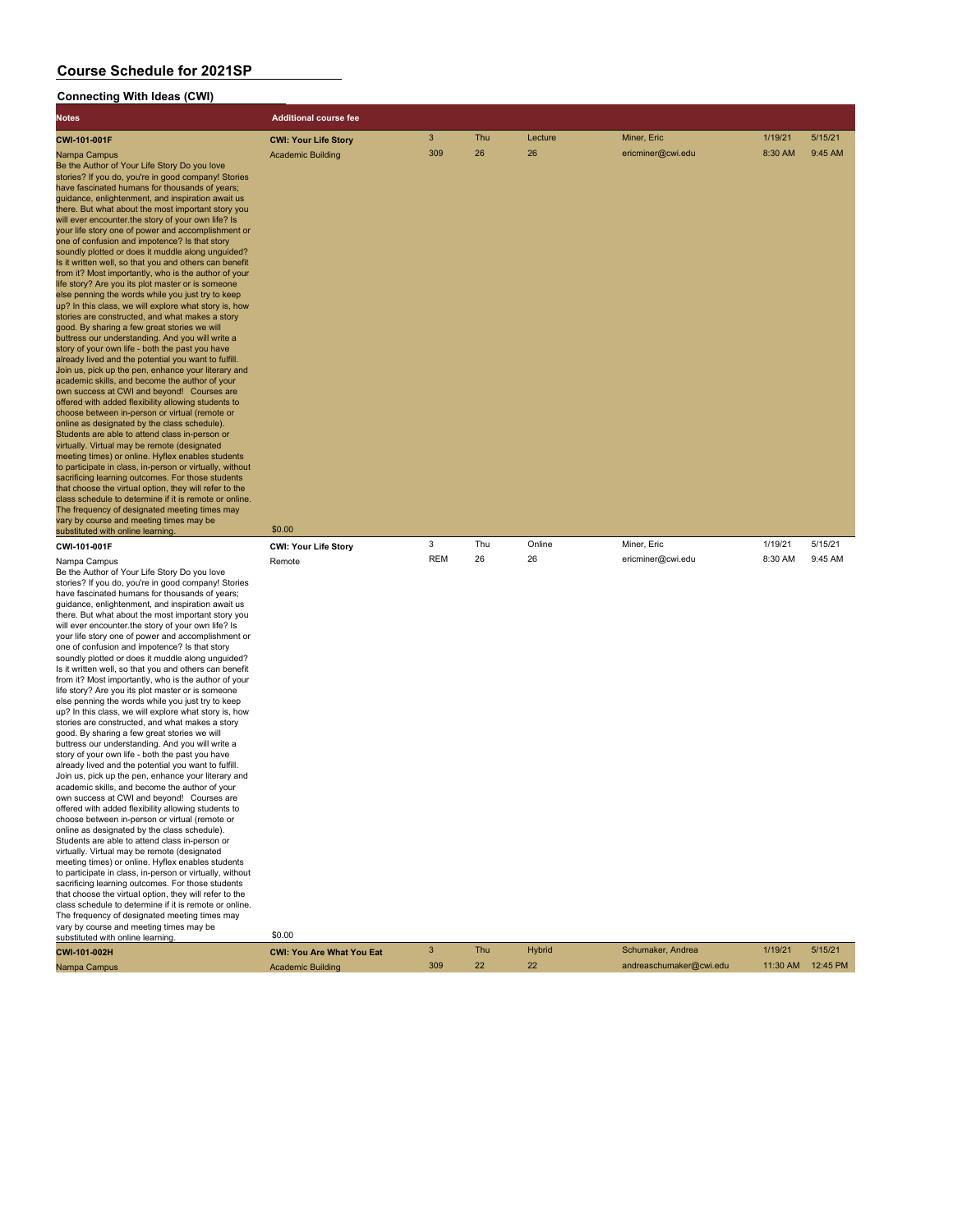#### **Connecting With Ideas (CWI) Class Section Title Credits Days Instructional Method Instructor Start Date End Date Location Building Room Enrollment Capacity Instructor Email Start Time End Time Notes Additional course fee** You Are What You Eat: Exploring Our Relationships with Food This course explores the complicated relationship between humans and their diet, using Michael Pollan's The Omnivore's Dilemma as a guide. In 21st century America, we have nearly limitless choices about what to eat. But those choices come with hidden costs. What we choose to eat affects everything from our personal physical and mental health to our communities to the global environment. Our diet may reflect deeply held ethical or religious beliefs. It may indicate our economic status or our cultural background. Or it may represent a mindful choice designed to fuel a healthy lifestyle. In this course, we will learn where our food comes from, how diet impacts our health, and what our individual diet choices mean within a global context. We will also learn practical tools and strategies to promote success in college and in and strategies to promote success in college and in \$15.00 **CWI-101-003H CWI: Get AA in Zombie Eradica** 3 Thu Hybrid Gray, Laura 1/19/21 5/15/21 Canyon County Center Canyon County Center 230 12 24 lauragray1@cwi.edu 11:30 AM 12:45 PM Get Your AA in Zombie Eradication Ever think of your professors as other-worldly beings? Maybe even the Undead? Concerned that navigating your way through college might be akin to surviving a zombie apocalypse? Maybe you're right. Come join us as we gather the tools and skills necessary to slay zombies and prevent a Treasure Valley Apocalypse takeover. all the while exploring every resource imaginable to ensuring your success as a student at CWI. In this class, we'll draw parallels between zombie hunting and thriving-not just surviving-in college. You'll learn the latest in study skills, choosing and preparing for a career, being involved on campus, and finding help when you need it, in addition to discovering your unique zombie hunter archetype. If you have an interest in squashing both the undead and your fears of higher education, this CWI 101 class is definitely for you! Hybrid course - has an online component \$15.00 **CWI-101-004W CWI: Myths and Legends** 3 Online Hart, Brent 1/19/21 5/15/21 Online Online ONL 27 27 brenthart@cwi.edu Myths and Legends of the Spanish World In this class we will discuss a variety of Spanish Myths and Legends. Does La Llorona live in the v ready to gobble up unsuspecting children? Will the Chupacabra ever be caught? What are the origins of these and other legends and what can we learn about the cultural/historical context in which they originated? How do they compare with other legends we are familiar with? In this course we will investigate legends and the countries where they first appeared, and develop a variety of academic skills to allow us to think critically about the connection between history, culture, and literature. Format will include reading, writing, discussion, and presentations. NOTE: Online sections of CWI re designed for students in fully online degrees. Students who are taking any face-to-face classes should select a face-to-face or hybrid section of <u>CWI.</u> \$30.00 **CWI-101-005H CWI: Language and Identity** 3 Tue Hybrid Vassar, Amy 1/19/21 5/15/21 Nampa Campus Academic Building 106 14 27 amyvassar@cwi.edu 1:00 PM 2:15 PM Academic Building 1:00 PM 2:15 PM Language and Identity How literate are you? What parts of your life does literacy affect? What role does a person's speech and writing play in first impressions and stereotypes? Does your lexicon determine whether or not you get a job? A date? Should it? What causes linguistic stereotypes, such as French being the language of love and German the language of war? These questions and more will be addressed through movies, social media and literature. We will explore how the basic building blocks of language affect communication and how language and culture impacts a person's identity and their perspective of the world. Students will learn how an awareness of language and identity can help them to better navigate and participate in a multilingual world. Hybrid course has an online component \$15.00 **CWI-101-007R CWI: Build a Life You Love** 3 Tue Online Fisher, Brenda 1/19/21 5/15/21 Online Remote Remote Remote REM 27 27 brendafisher@cwi.edu 2:30 PM 3:45 PM 2:45 PM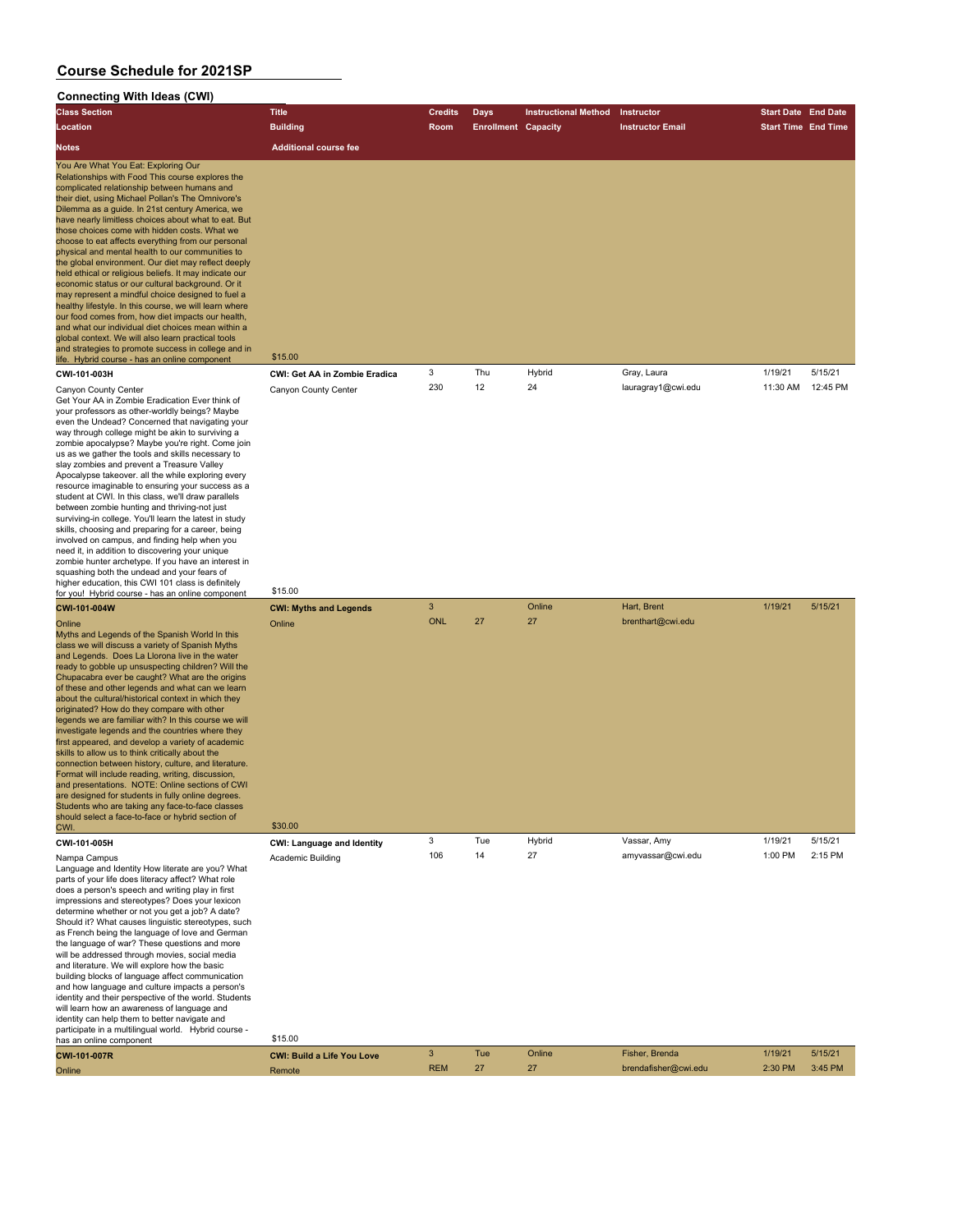| <b>Connecting With Ideas (CWI)</b>                                                                                                                                                                                                                                                                                                                                                                                                                                                                                                                                                                                                                                                                                                                                                                                                                                                                                                                                                                                                                                                                                                                                                                                                                                                          |                                      |                |                            |                             |                         |                            |          |
|---------------------------------------------------------------------------------------------------------------------------------------------------------------------------------------------------------------------------------------------------------------------------------------------------------------------------------------------------------------------------------------------------------------------------------------------------------------------------------------------------------------------------------------------------------------------------------------------------------------------------------------------------------------------------------------------------------------------------------------------------------------------------------------------------------------------------------------------------------------------------------------------------------------------------------------------------------------------------------------------------------------------------------------------------------------------------------------------------------------------------------------------------------------------------------------------------------------------------------------------------------------------------------------------|--------------------------------------|----------------|----------------------------|-----------------------------|-------------------------|----------------------------|----------|
| <b>Class Section</b>                                                                                                                                                                                                                                                                                                                                                                                                                                                                                                                                                                                                                                                                                                                                                                                                                                                                                                                                                                                                                                                                                                                                                                                                                                                                        | <b>Title</b>                         | <b>Credits</b> | <b>Days</b>                | <b>Instructional Method</b> | Instructor              | <b>Start Date End Date</b> |          |
| Location                                                                                                                                                                                                                                                                                                                                                                                                                                                                                                                                                                                                                                                                                                                                                                                                                                                                                                                                                                                                                                                                                                                                                                                                                                                                                    | <b>Building</b>                      | Room           | <b>Enrollment Capacity</b> |                             | <b>Instructor Email</b> | <b>Start Time End Time</b> |          |
| <b>Notes</b>                                                                                                                                                                                                                                                                                                                                                                                                                                                                                                                                                                                                                                                                                                                                                                                                                                                                                                                                                                                                                                                                                                                                                                                                                                                                                | <b>Additional course fee</b>         |                |                            |                             |                         |                            |          |
| Using Design Thinking to Build a Life You Love<br>Many of us want to be creative and often work to<br>find creative outlets, but most people have yet to<br>examine how to use the creative process<br>purposefully. This course will focus on applying<br>design thinking to harness our creativity and make<br>it part of a process we can use to achieve<br>important things and tackle challenges. Design<br>thinking is-as discussed in the book Designing<br>Your Life: How to Live a Well-Lived, Joyful Life-a<br>method of solving difficult and complex problems<br>through thinking creatively and testing ideas. We<br>will focus on how to use design thinking to build<br>possibilities for your future education, career, and<br>life. Courses are offered entirely online through<br>technology with designated meeting times and<br>designed for students who learn better with real-<br>time instruction. Remote courses are similar to<br>online courses except the student logs into class at<br>their regularly scheduled time, and the instructor<br>leads the course in real-time via technology (e.g.<br>Teams, Zoom, Collaborate, etc). The frequency of<br>designated meeting times varies by course.<br>Meeting times may be substituted with online<br>learning. | \$0.00                               |                |                            |                             |                         |                            |          |
| CWI-101-008W                                                                                                                                                                                                                                                                                                                                                                                                                                                                                                                                                                                                                                                                                                                                                                                                                                                                                                                                                                                                                                                                                                                                                                                                                                                                                | <b>CWI: Movies That Move Us</b>      | 3              |                            | Online                      | Straub, Scott           | 1/19/21                    | 5/15/21  |
| Online<br>Movies and Documentaries that Move Us Do you<br>like films and documentaries that are inspiring,<br>uplifting, and intriguing? Do you wonder whether<br>they can move people to action? The classroom,<br>with all its inherent drama, conflict, and diversity,<br>has provided the perfect setting for many books<br>and movies in our culture. In this course we'll<br>explore how education portrayed in cinema and<br>literature compares to the real world, and we'll<br>have some fun along the way. Additionally, we'll<br>discuss how adults learn, in both a traditional and<br>online environment. Students completing this<br>course will be better prepared to succeed in<br>college and in life. Whether you are just curious<br>about how movies and documentaries influence<br>our lives or perhaps you are considering a career<br>in teaching, join us to uncover the tips and tricks to<br>achievement in school, and beyond. NOTE:<br>Online sections of CWI are designed for students<br>in fully online degrees. Students who are taking<br>any face-to-face classes should select a face-to-<br>face or hybrid section of CWI.                                                                                                                              | Online<br>\$30.00                    | ONL            | 27                         | 27                          | scottstraub@cwi.edu     |                            |          |
| <b>CWI-101-010R</b>                                                                                                                                                                                                                                                                                                                                                                                                                                                                                                                                                                                                                                                                                                                                                                                                                                                                                                                                                                                                                                                                                                                                                                                                                                                                         | <b>CWI: Fantastical Futures</b>      | 3              | W                          | Online                      | Della Badia, Carl       | 1/19/21                    | 5/15/21  |
| Online<br><b>Fantastical Futures and What They Teach Us</b><br>Science fiction is a genre that explores not only a<br>fantastical future or alternative present, but it also<br>plays a pivotal role in critically examining our<br>current societies. Through literature and film, we<br>will investigate the larger questions of what it<br>means to exist on earth today. How are science<br>and technology shaping our societies? What are<br>humanity's greatest challenges? What role can<br>science fiction play in helping us understand our<br>own communities and ourselves, and ultimately,<br>what it means to be human? Courses are offered<br>entirely online through technology with designated<br>meeting times and designed for students who learn<br>better with real-time instruction. Remote courses<br>are similar to online courses except the student<br>logs into class at their regularly scheduled time,<br>and the instructor leads the course in real-time via<br>technology (e.g. Teams, Zoom, Collaborate, etc).<br>The frequency of designated meeting times varies<br>by course. Meeting times may be substituted with                                                                                                                                      | Remote<br>\$0.00                     | <b>REM</b>     | 18                         | 27                          | carldellabadia@cwi.edu  | 10:00 AM                   | 11:15 AM |
| online learning.<br>CWI-101-011W                                                                                                                                                                                                                                                                                                                                                                                                                                                                                                                                                                                                                                                                                                                                                                                                                                                                                                                                                                                                                                                                                                                                                                                                                                                            | <b>CWI: Mindfulness/College Succ</b> | 3              |                            | Online                      | Watson, Natalie         | 1/19/21                    | 5/15/21  |
| Online                                                                                                                                                                                                                                                                                                                                                                                                                                                                                                                                                                                                                                                                                                                                                                                                                                                                                                                                                                                                                                                                                                                                                                                                                                                                                      | Online                               | ONL            | 27                         | 27                          | nataliewatson@cwi.edu   |                            |          |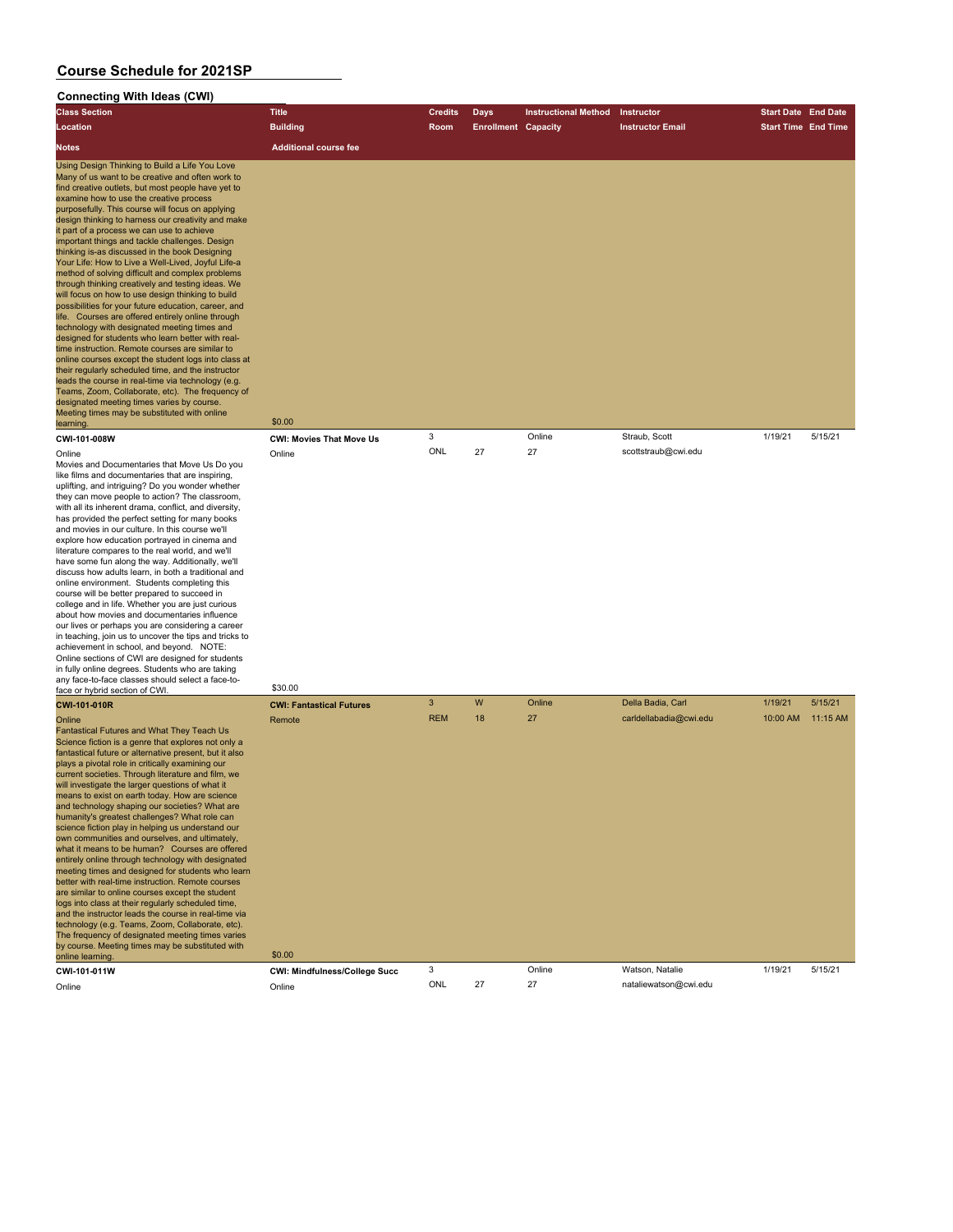| <b>Connecting With Ideas (CWI)</b>                                                                                                                                                                                                                                                                                                                                                                                                                                                                                                                                                                                                                                                                                                                                                                                                                                                                                                                                                                                                                                                                                                                                                                                                                                                                                                                                                                                                                                                                                                                                                                                                                                                                                                            |                                                              |                |                            |                             |                         |                            |          |
|-----------------------------------------------------------------------------------------------------------------------------------------------------------------------------------------------------------------------------------------------------------------------------------------------------------------------------------------------------------------------------------------------------------------------------------------------------------------------------------------------------------------------------------------------------------------------------------------------------------------------------------------------------------------------------------------------------------------------------------------------------------------------------------------------------------------------------------------------------------------------------------------------------------------------------------------------------------------------------------------------------------------------------------------------------------------------------------------------------------------------------------------------------------------------------------------------------------------------------------------------------------------------------------------------------------------------------------------------------------------------------------------------------------------------------------------------------------------------------------------------------------------------------------------------------------------------------------------------------------------------------------------------------------------------------------------------------------------------------------------------|--------------------------------------------------------------|----------------|----------------------------|-----------------------------|-------------------------|----------------------------|----------|
| <b>Class Section</b>                                                                                                                                                                                                                                                                                                                                                                                                                                                                                                                                                                                                                                                                                                                                                                                                                                                                                                                                                                                                                                                                                                                                                                                                                                                                                                                                                                                                                                                                                                                                                                                                                                                                                                                          | <b>Title</b>                                                 | <b>Credits</b> | <b>Days</b>                | <b>Instructional Method</b> | Instructor              | <b>Start Date End Date</b> |          |
| Location                                                                                                                                                                                                                                                                                                                                                                                                                                                                                                                                                                                                                                                                                                                                                                                                                                                                                                                                                                                                                                                                                                                                                                                                                                                                                                                                                                                                                                                                                                                                                                                                                                                                                                                                      | <b>Building</b>                                              | <b>Room</b>    | <b>Enrollment Capacity</b> |                             | <b>Instructor Email</b> | <b>Start Time End Time</b> |          |
| Notes                                                                                                                                                                                                                                                                                                                                                                                                                                                                                                                                                                                                                                                                                                                                                                                                                                                                                                                                                                                                                                                                                                                                                                                                                                                                                                                                                                                                                                                                                                                                                                                                                                                                                                                                         | <b>Additional course fee</b>                                 |                |                            |                             |                         |                            |          |
| Applying Mindfulness for College Success What is<br>mindfulness? What does it mean to be mindful?<br>How mindful are you? This course aims to provide<br>an overview of mindfulness (the ability to recognize<br>and be aware of one's own thoughts or actions in a<br>non-judgmental way) and relate this to the college<br>experience as a student at CWI. We will cover<br>many core concepts of being a student, study<br>skills, learning styles, policies, and other formal<br>aspects of education - but we will also be looking at<br>how to be a more mindful person and what that<br>means. We will cover aspects of the foundations,<br>health, psychology, philosophy, and even politics of<br>mindfulness. This course is partial experiential<br>learning, which means there are Meditation Labs<br>and exercises that will require you to be an active<br>participant in this course. The best way to learn<br>about mindfulness is through direct experience! We<br>will learn ways of being more mindful through<br>practices from the MBSR (Mindfulness-Based<br>Stress Reduction) program. You will need to bring<br>honest introspection and intent to this course -<br>what you experience and feel really matters! This<br>also means that what you get out of this course, at<br>least partially, will be determined by the honesty<br>and sincerity you bring to it! For some, mindfulness<br>is a therapy, for others a technology, and for some<br>it's a lifestyle choice - what does mindfulness mean<br>to you? Let's find out! NOTE: Online sections of<br>CWI are designed for students in fully online<br>degrees. Students who are taking any face-to-face<br>classes should select a face-to-face or hybrid |                                                              |                |                            |                             |                         |                            |          |
| section of CWI<br>CWI-101-013R                                                                                                                                                                                                                                                                                                                                                                                                                                                                                                                                                                                                                                                                                                                                                                                                                                                                                                                                                                                                                                                                                                                                                                                                                                                                                                                                                                                                                                                                                                                                                                                                                                                                                                                | \$30.00<br><b>Cwi: Build a Life You Love</b>                 | 3              | Thu                        | Online                      | Gladd, Joel             | 1/19/21                    | 5/15/21  |
| Online<br>Using Design Thinking to Build a Life You Love<br>Many of us want to be creative and often work to<br>find creative outlets, but most people have yet to<br>examine how to use the creative process<br>purposefully. This course will focus on applying<br>design thinking to harness our creativity and make<br>it part of a process we can use to achieve<br>important things and tackle challenges. Design<br>thinking is-as discussed in the book Designing<br>Your Life: How to Live a Well-Lived, Joyful Life-a<br>method of solving difficult and complex problems<br>through thinking creatively and testing ideas. We<br>will focus on how to use design thinking to build<br>possibilities for your future education, career, and<br>life. Courses are offered entirely online through<br>technology with designated meeting times and<br>designed for students who learn better with real-<br>time instruction. Remote courses are similar to<br>online courses except the student logs into class at<br>their regularly scheduled time, and the instructor<br>leads the course in real-time via technology (e.g.<br>Teams, Zoom, Collaborate, etc). The frequency of<br>designated meeting times varies by course.<br>Meeting times may be substituted with online<br>learning                                                                                                                                                                                                                                                                                                                                                                                                                                          | Remote<br>\$0.00                                             | <b>REM</b>     | 27                         | 27                          | joelgladd@cwi.edu       | 11:30 AM                   | 12:45 PM |
| CWI-101-014W                                                                                                                                                                                                                                                                                                                                                                                                                                                                                                                                                                                                                                                                                                                                                                                                                                                                                                                                                                                                                                                                                                                                                                                                                                                                                                                                                                                                                                                                                                                                                                                                                                                                                                                                  | <b>CWI: TED Talks</b>                                        | 3              |                            | Online                      | Scheffer, Kimberly      | 1/19/21                    | 5/15/21  |
| Online<br>TED-CWI: Lessons Worth Learning TED, which<br>stands for Technology, Entertainment, and Design,<br>is an organization famous for its "ideas worth<br>sharing" in the form of 20-minute video<br>presentations. Many are familiar with TED Talks<br>and have probably watched a few, such as (insert<br>example of popular talk?). TED uses ideas to<br>inspire change in attitudes, lives, and ultimately,<br>the world. Using Ted Talks and Ted-Ed(ucation) as<br>our platform, this course will provide strategies to<br>be successful in college while simultaneously<br>sparking and celebrating your own ideas about<br>learning and how to apply those ideas to your<br>education. The final project of this course will allow<br>you to showcase your innovation and skills through<br>the creation of your own TED-Ed Lesson on<br>student success skills. NOTE: Online sections of<br>CWI are designed for students in fully online<br>degrees. Students who are taking any face-to-face<br>classes should select a face-to-face or hybrid                                                                                                                                                                                                                                                                                                                                                                                                                                                                                                                                                                                                                                                                                 | Online                                                       | ONL            | 27                         | 27                          | kimscheffer@cwi.edu     |                            |          |
| section of CWI.                                                                                                                                                                                                                                                                                                                                                                                                                                                                                                                                                                                                                                                                                                                                                                                                                                                                                                                                                                                                                                                                                                                                                                                                                                                                                                                                                                                                                                                                                                                                                                                                                                                                                                                               | \$30.00                                                      | 3              | Thu                        | Lecture                     | Pack, Edward            | 1/19/21                    | 5/15/21  |
| CWI-101-015F<br><b>Ada County Campus</b>                                                                                                                                                                                                                                                                                                                                                                                                                                                                                                                                                                                                                                                                                                                                                                                                                                                                                                                                                                                                                                                                                                                                                                                                                                                                                                                                                                                                                                                                                                                                                                                                                                                                                                      | <b>CWI: Backpacker's Guide/Life</b><br><b>Pintail Center</b> | 1206           | 15                         | 24                          | edpack@cwi.edu          | 1:00 PM                    | 2:15 PM  |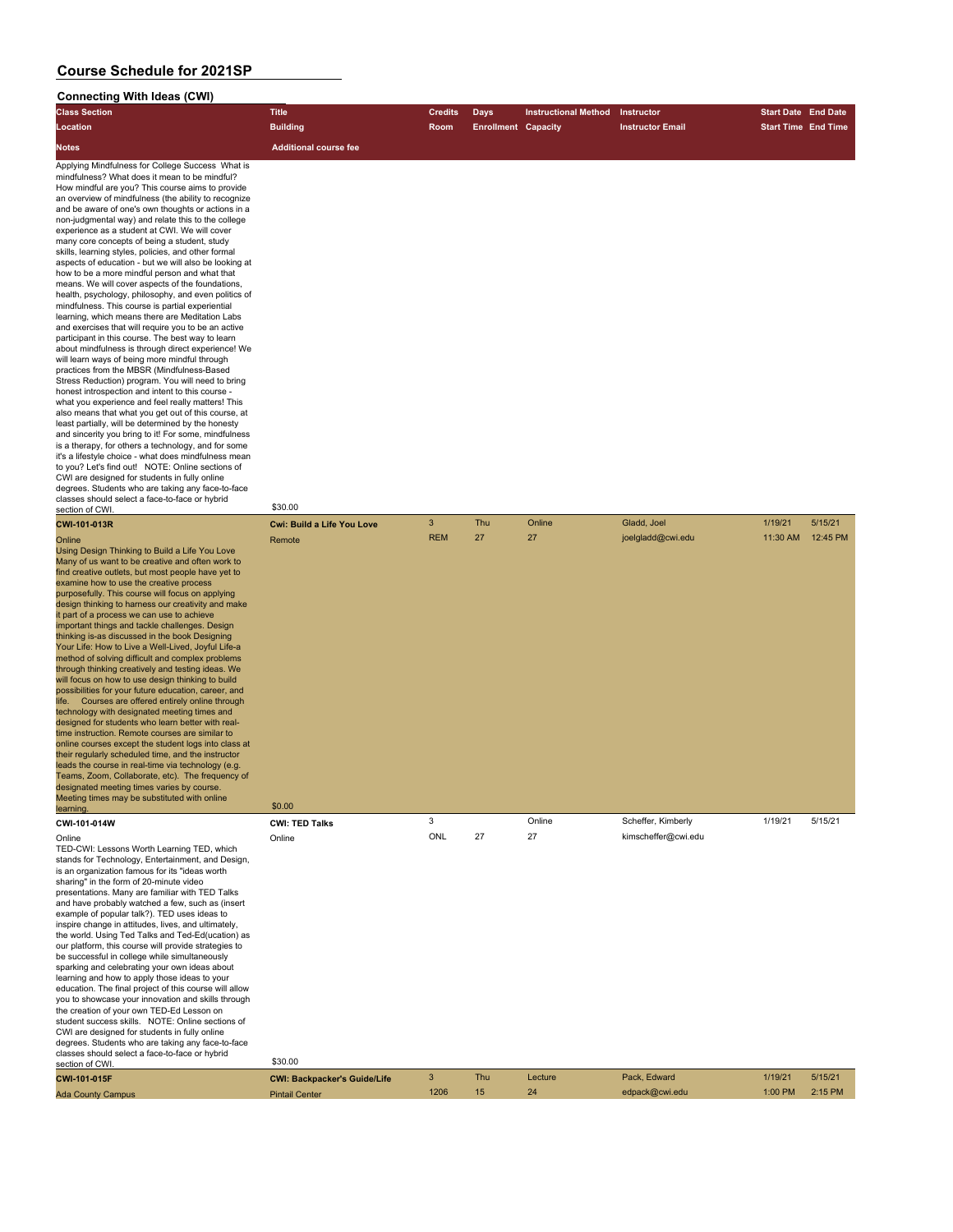| <b>Connecting With Ideas (CWI)</b>                                                                                                                                                                                                                                                                                                                                                                                                                                                                                                                                                                                                                                                                                                                                                                                                                                                                                                                                                                                                                                                                                                                              |                                                     |                            |                            |                             |                                            |                            |         |
|-----------------------------------------------------------------------------------------------------------------------------------------------------------------------------------------------------------------------------------------------------------------------------------------------------------------------------------------------------------------------------------------------------------------------------------------------------------------------------------------------------------------------------------------------------------------------------------------------------------------------------------------------------------------------------------------------------------------------------------------------------------------------------------------------------------------------------------------------------------------------------------------------------------------------------------------------------------------------------------------------------------------------------------------------------------------------------------------------------------------------------------------------------------------|-----------------------------------------------------|----------------------------|----------------------------|-----------------------------|--------------------------------------------|----------------------------|---------|
| <b>Class Section</b>                                                                                                                                                                                                                                                                                                                                                                                                                                                                                                                                                                                                                                                                                                                                                                                                                                                                                                                                                                                                                                                                                                                                            | <b>Title</b>                                        | <b>Credits</b>             | <b>Days</b>                | <b>Instructional Method</b> | Instructor                                 | <b>Start Date End Date</b> |         |
| <b>Location</b>                                                                                                                                                                                                                                                                                                                                                                                                                                                                                                                                                                                                                                                                                                                                                                                                                                                                                                                                                                                                                                                                                                                                                 | <b>Building</b>                                     | Room                       | <b>Enrollment Capacity</b> |                             | <b>Instructor Email</b>                    | <b>Start Time End Time</b> |         |
| Notes                                                                                                                                                                                                                                                                                                                                                                                                                                                                                                                                                                                                                                                                                                                                                                                                                                                                                                                                                                                                                                                                                                                                                           | <b>Additional course fee</b>                        |                            |                            |                             |                                            |                            |         |
| The Backpacker's Guide to Life: Reaching Your<br>School, Career, and Life Goals With the ultimate<br>backpacking adventure, a climb of Mount Everest<br>as its theme, this course explores the complicated<br>relationship between humans and their interactions<br>with nature and each other. How do setting our<br>goals, sometimes too high (literally and figuratively)<br>help or hinder our work and life relationships. We<br>will research and discuss the dynamics of<br>teamwork and working with others, recognizing the<br>strengths and weaknesses of ourselves and those<br>we are with. We will also define and apply critical<br>and creative thinking skills, realizing that is<br>sometimes acceptable to modify goals and actions<br>that can change with our personal situation and life<br>circumstances. Courses are offered with added<br>flexibility allowing students to choose between in-<br>person or remote course delivery options at<br>designated meeting times. The frequency of<br>designated meeting times varies by course.<br>Meeting times may be substituted with online<br>learning.                                   | \$0.00                                              |                            |                            |                             |                                            |                            |         |
| CWI-101-015F                                                                                                                                                                                                                                                                                                                                                                                                                                                                                                                                                                                                                                                                                                                                                                                                                                                                                                                                                                                                                                                                                                                                                    | <b>CWI: Backpacker's Guide/Life</b>                 | 3                          | Thu                        | Online                      | Pack, Edward                               | 1/19/21                    | 5/15/21 |
| Ada County Campus<br>The Backpacker's Guide to Life: Reaching Your<br>School, Career, and Life Goals With the ultimate<br>backpacking adventure, a climb of Mount Everest<br>as its theme, this course explores the complicated<br>relationship between humans and their interactions<br>with nature and each other. How do setting our<br>goals, sometimes too high (literally and figuratively)<br>help or hinder our work and life relationships. We<br>will research and discuss the dynamics of<br>teamwork and working with others, recognizing the<br>strengths and weaknesses of ourselves and those<br>we are with. We will also define and apply critical<br>and creative thinking skills, realizing that is<br>sometimes acceptable to modify goals and actions<br>that can change with our personal situation and life<br>circumstances. Courses are offered with added<br>flexibility allowing students to choose between in-<br>person or remote course delivery options at<br>designated meeting times. The frequency of<br>designated meeting times varies by course.<br>Meeting times may be substituted with online                           | Remote                                              | <b>REM</b>                 | 15                         | 24                          | edpack@cwi.edu                             | 1:00 PM                    | 2:15 PM |
| learning.                                                                                                                                                                                                                                                                                                                                                                                                                                                                                                                                                                                                                                                                                                                                                                                                                                                                                                                                                                                                                                                                                                                                                       | \$0.00                                              |                            |                            |                             |                                            |                            |         |
| CWI-101-016W<br>Online<br>Beyond the Academy Awards: Movies and Culture<br>Most Americans, by the time they're eighteen, have<br>watched more than a thousand movies. They can<br>quote lines from Batman Returns and sing the<br>entire sound track from Frozen. But do movies<br>simply reflect our culture, or are they much more<br>powerful, influencing the way we think, the choices<br>we make, and how other people treat us? The<br>purpose of this class is to examine these questions<br>using a variety of contemporary American films,<br>both narrative and documentary, as records of<br>social attitudes and as a means for self-reflection<br>and decision-making. Hybrid course - has an                                                                                                                                                                                                                                                                                                                                                                                                                                                     | <b>CWI: Movies and Culture</b><br>Online            | $\mathbf{3}$<br><b>ONL</b> | 27                         | Online<br>27                | McMorrow, Sharon<br>sharonmcmorrow@cwi.edu | 1/19/21                    | 5/15/21 |
| online component                                                                                                                                                                                                                                                                                                                                                                                                                                                                                                                                                                                                                                                                                                                                                                                                                                                                                                                                                                                                                                                                                                                                                | \$30.00                                             |                            | W                          | Online                      |                                            |                            | 5/15/21 |
| CWI-101-019R<br>Online<br>Fantastical Futures and What They Teach Us<br>Science fiction is a genre that explores not only a<br>fantastical future or alternative present, but it also<br>plays a pivotal role in critically examining our<br>current societies. Through literature and film, we<br>will investigate the larger questions of what it<br>means to exist on earth today. How are science<br>and technology shaping our societies? What are<br>humanity's greatest challenges? What role can<br>science fiction play in helping us understand our<br>own communities and ourselves, and ultimately,<br>what it means to be human? Courses are offered<br>entirely online through technology with designated<br>meeting times and designed for students who learn<br>better with real-time instruction. Remote courses<br>are similar to online courses except the student<br>logs into class at their regularly scheduled time,<br>and the instructor leads the course in real-time via<br>technology (e.g. Teams, Zoom, Collaborate, etc).<br>The frequency of designated meeting times varies<br>by course. Meeting times may be substituted with | <b>CWI: Fantastical Futures</b><br>Remote<br>\$0.00 | 3<br><b>REM</b>            | 10                         | 27                          | Tucker, Lynne<br>lynnetucker@cwi.edu       | 1/19/21<br>8:30 AM         | 9:45 AM |
| online learning.<br>CWI-101-020H                                                                                                                                                                                                                                                                                                                                                                                                                                                                                                                                                                                                                                                                                                                                                                                                                                                                                                                                                                                                                                                                                                                                | <b>CWI: Idaho Whitewater</b>                        | $\ensuremath{\mathsf{3}}$  | Thu                        | Hybrid                      | Hudson, Megan                              | 1/19/21                    | 5/15/21 |
| <b>Ada County Campus</b>                                                                                                                                                                                                                                                                                                                                                                                                                                                                                                                                                                                                                                                                                                                                                                                                                                                                                                                                                                                                                                                                                                                                        | <b>Pintail Center</b>                               | 1302                       | $\sqrt{5}$                 | 18                          | meganhudson@cwi.edu                        | 7:00 PM                    | 8:15 PM |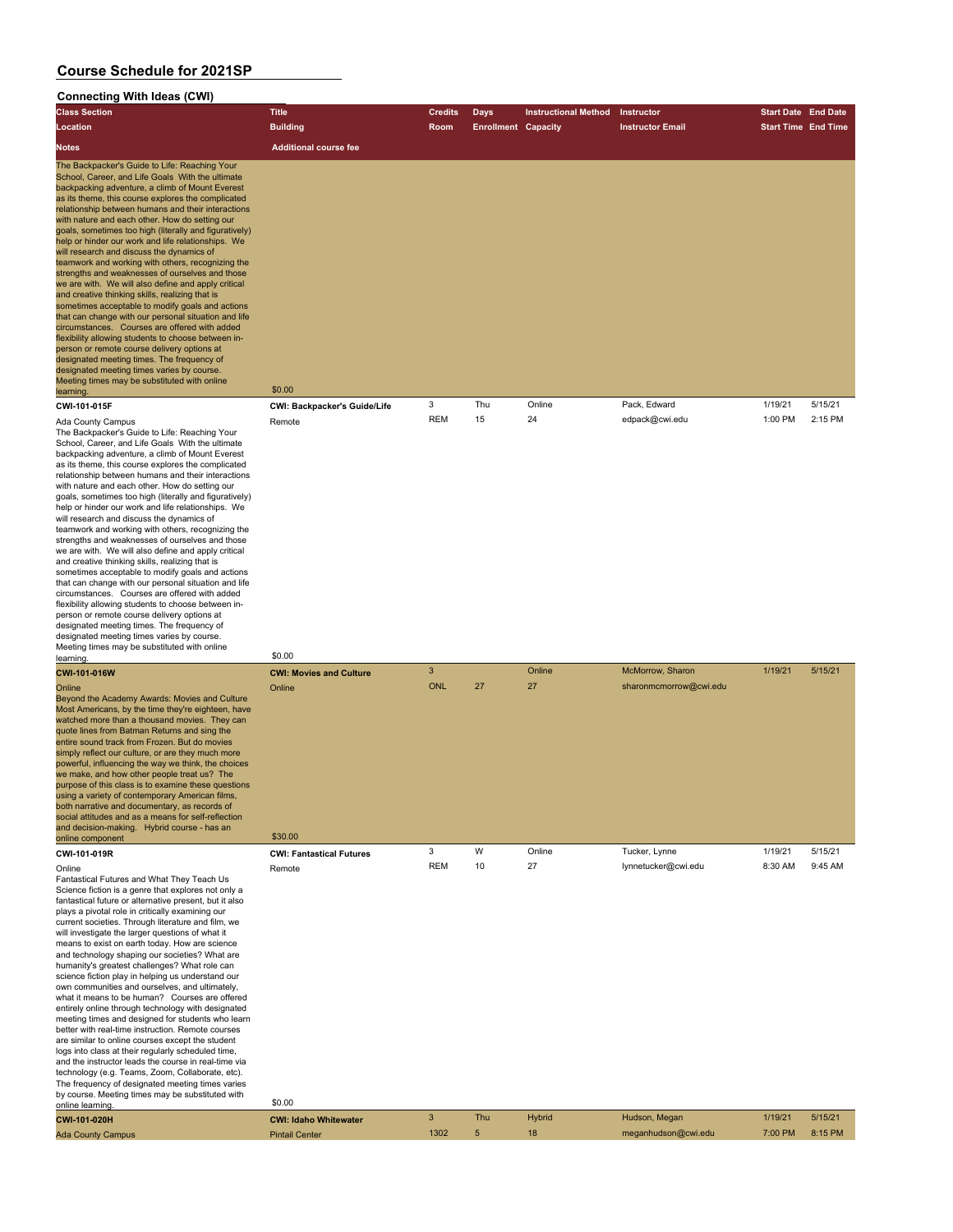#### **Connecting With Ideas (CWI) Class Section Title Credits Days Instructional Method Instructor Start Date End Date Location Building Room Enrollment Capacity Instructor Email Start Time End Time Notes Additional course fee** Reading and Navigating through Idaho Whitewater Idaho is considered the "whitewater playground" for river enthusiasts. The state boasts numerous whitewater river trips that are easily accessible for day or multiday trips. River adventures will provide an experience you will never forget. How you remember the trip completely depends on your planning, preparedness and appreciating the force of Mother Nature. Those who take the time to understand, respect and utilize the energy of the river will undoubtedly return time and again to create memories that last a lifetime. This course will compare the enthusiasm of whitewater rafting to the enthusiasm of higher education learning. Both fields require extensive research, planning, goal setting, mentoring, first-hand experience, support and navigation to have a positive, successful experience. Each concept of whitewater rafting preparation will parallel a concept of preparing for and being successful in college. Hybrid course - has an online component \$15.00 **CWI-101-023W CWI: TED Talks** 3 Online Olson, Daren 1/19/21 5/15/21 Online Online ONL 27 27 darenolson@cwi.edu TED-CWI: Lessons Worth Learning TED, which stands for Technology, Entertainment, and Design, is an organization famous for its "ideas worth sharing" in the form of 20-minute video presentations. Many are familiar with TED Talks and have probably watched a few, such as (insert example of popular talk?). TED uses ideas to inspire change in attitudes, lives, and ultimately, the world. Using Ted Talks and Ted-Ed(ucation) as our platform, this course will provide strategies to be successful in college while simultaneously sparking and celebrating your own ideas about learning and how to apply those ideas to your education. The final project of this course will allow you to showcase your innovation and skills through the creation of your own TED-Ed Lesson on student success skills. NOTE: Online sections of CWI are designed for students in fully online degrees. Students who are taking any face-to-face classes should select a face-to-face or hybrid section of CWI. \$30.00 **CWI-101-028F CWI: The Art of Influence** 3 M Lecture Colby Bond, Courtney 1/19/21 5/15/21 Ada County Campus Pintail Center 1210 25 27 courtneybond@cwi.edu 5:30 PM 6:45 PM The Art of Influence "I haven't the slightest idea how to change people, but still I keep a long list of prospective candidates just in case I should ever figure it out." ? David Sedaris, Naked. This course will assess the elements necessary to create lasting and meaningful change in yourself and the world around you. We will delve into the topic of what makes change happen and how the world around us is uniquely designed to influence our behaviors. Using this knowledge, you will create unique projects of influence and change intended to make a positive difference in your life. Courses are offered with added flexibility allowing students to choose between in-person or remote course delivery options at designated meeting times. The frequency of designated meeting times varies by course. Meeting times may be substituted with online learning. \$0.00 **CWI-101-028F CWI: The Art of Influence** 3 M Online Colby Bond, Courtney 1/19/21 5/15/21 Ada County Campus Remote REM 25 27 courtneybond@cwi.edu 5:30 PM 6:45 PM The Art of Influence "I haven't the slightest idea how to change people, but still I keep a long list of prospective candidates just in case I should ever figure it out." ? David Sedaris, Naked. This course will assess the elements necessary to create lasting and meaningful change in yourself and the world around you. We will delve into the topic of what makes change happen and how the world around us is uniquely designed to influence our behaviors. Using this knowledge, you will create unique projects of influence and change intended to make a positive difference in your life. Courses are offered with added flexibility allowing students to choose between in-person or remote course delivery options at designated meeting times. The frequency of designated meeting times varies by course. Meeting times may be substituted with online learning. \$0.00

| CWI-101-032R | <b>CWI: Transform Storytelling</b> |            | Tue | Online | Collins, Malia       | 1/19/21  | 5/15/21  |
|--------------|------------------------------------|------------|-----|--------|----------------------|----------|----------|
| Online       | Remote                             | <b>REM</b> |     | 27     | maliacollins@cwi.edu | 11:30 AM | 12:45 PM |
|              |                                    |            |     |        |                      |          |          |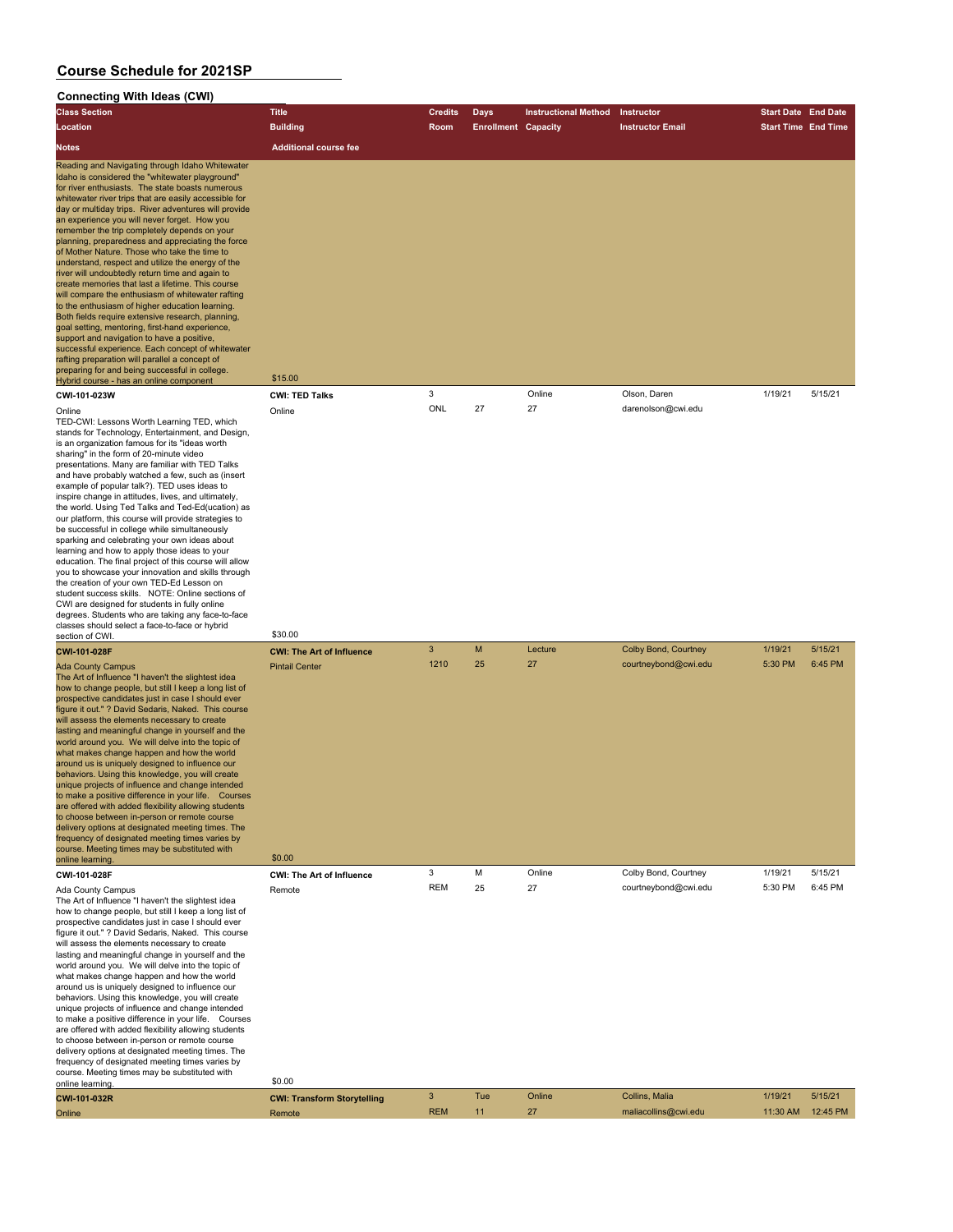### **Connecting With Ideas (CWI) Class Section Title Credits Days Instructional Method Instructor Start Date End Date Location Building Room Enrollment Capacity Instructor Email Start Time End Time Notes Additional course fee** Transformative Storytelling: Shift Your World View Angela Davis said, "You have to act as if it were possible to radically transform the world. And you have to do it all the time." What does it mean to transform the world? It's an idea you'll hear as you begin your college journey, and this class will examine what that transformation can look like. We'll start building our classroom community by telling the stories of ourselves and our people; we will connect with each other by listening, reflecting and thinking critically about the stories we tell ourselves and the world around us. Students will share their voices through oral storytelling and creative writing, and examine what the world can look like when it's rooted in interdependence, resilience, and regeneration. Courses are offered entirely online through technology with designated meeting times and designed for students who learn better with real-time instruction. Remote courses are similar to online courses except the student logs into class at their regularly scheduled time, and the instructor leads the course in real-time via echnology (e.g. Teams, Zoom, Collaborate, etc). The frequency of designated meeting times varies by course. Meeting times may be substituted with online learning. \$0.00 **CWI-101-033H CWI: You Are What You Eat** 3 Tue Hybrid Schumaker, Andrea 1/19/21 5/15/21 Nampa Campus **Aspen Classroom Building** 106 9 24 andreaschumaker@cwi.edu 11:30 AM 12:45 PM You Are What You Eat: Exploring Our Relationships with Food This course explores the complicated relationship between humans and their diet, using Michael Pollan's The Omnivore's Dilemma as a guide. In 21st century America, we have nearly limitless choices about what to eat. But those choices come with hidden costs. What we choose to eat affects everything from our personal physical and mental health to our communities to the global environment. Our diet may reflect deeply held ethical or religious beliefs. It may indicate our economic status or our cultural background. Or it may represent a mindful choice designed to fuel a althy lifestyle. In this course, we will learn where our food comes from, how diet impacts our health and what our individual diet choices mean within a global context. We will also learn practical tools and strategies to promote success in college and in life. Hybrid course - has an online component \$15.00 **CWI-101-038F CWI: You Are What You Eat** 3 Thu Lecture Long, Elizabeth 1/19/21 5/15/21

Ada County Campus Photos Pintail Center 1210 22 27 lizalong@cwi.edu 1:00 PM 2:15 PM 2:15 PM You Are What You Eat: Exploring Our Relationships with Food This course explores the complicated relationship between humans and teir diet, using Michael Pollan's The Omnivore's Dilemma as a guide. In 21st century America, we have nearly limitless choices about what to eat. But those choices come with hidden costs. What we choose to eat affects everything from our personal physical and mental health to our communities to the global environment. Our diet may reflect deeply held ethical or religious beliefs. It may indicate our economic status or our cultural background. Or it may represent a mindful choice designed to fuel a healthy lifestyle. In this course, we will learn where our food comes from, how diet impacts our health, and what our individual diet choices mean within a global context. We will also learn practical tools and strategies to promote success in college and in life. Courses are offered with added flexibility allowing students to choose between in-person or remote course delivery options at designated meeting times. The frequency of designated meeting times varies by course. Meeting times may be substituted with online learning. \$0.00 **CWI-101-038F CWI: You Are What You Eat** 3 Thu Online Long, Elizabeth 1/19/21 5/15/21 Ada County Campus 2:15 PM Remote Remote Remote REM 22 27 lizalong@cwi.edu 1:00 PM 2:15 PM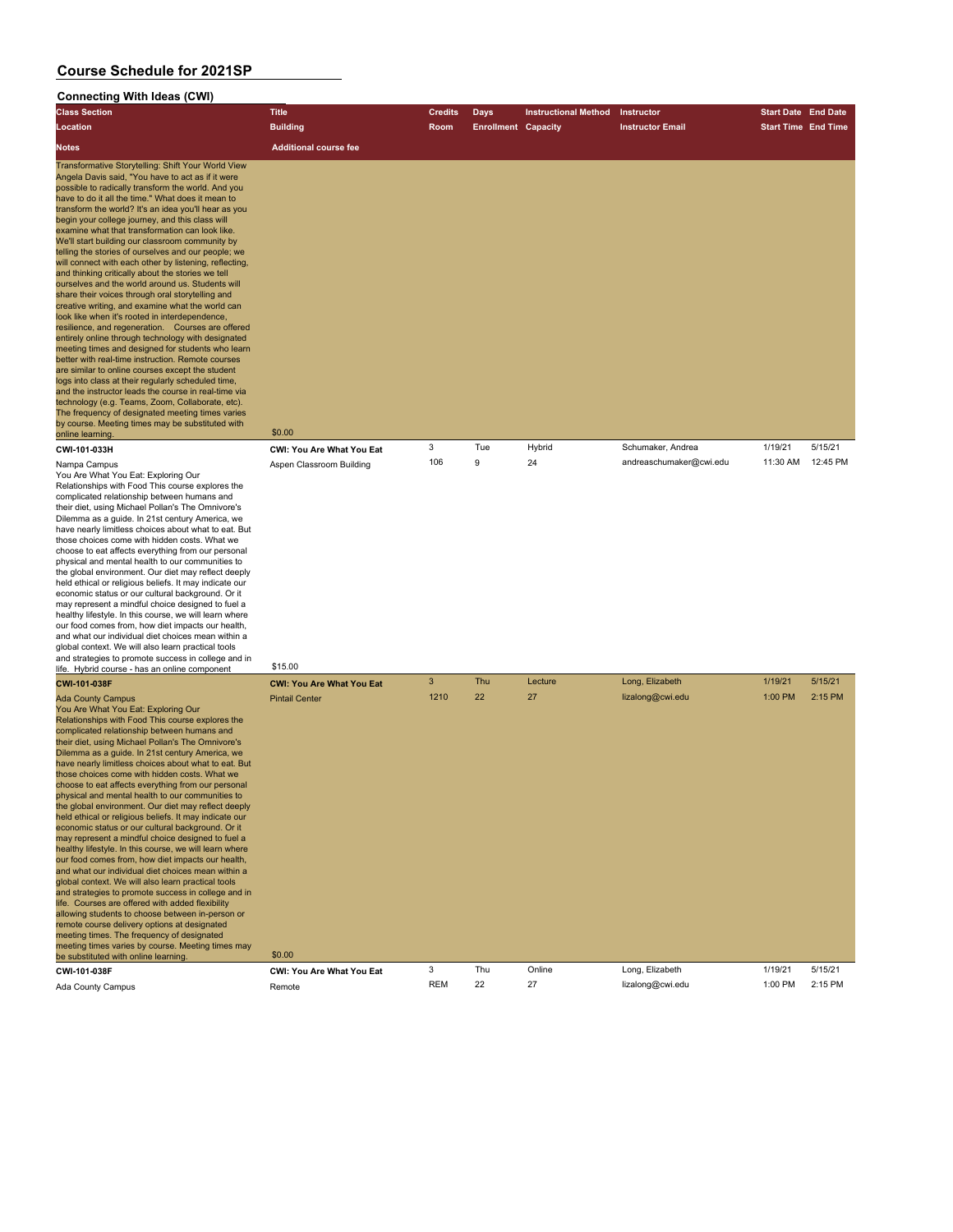| <b>Title</b><br><b>Credits</b><br><b>Days</b><br><b>Instructional Method</b><br>Instructor<br><b>Start Date End Date</b><br><b>Building</b><br><b>Enrollment Capacity</b><br><b>Instructor Email</b><br><b>Start Time End Time</b><br>Room<br><b>Additional course fee</b><br>\$0.00<br>$\overline{3}$<br>1/19/21<br>Online<br>Wolford, Abigail<br>5/15/21<br><b>CWI: The Dead and the Undead</b><br>ONL<br>27<br>27<br>abbywolford@cwi.edu<br>Online<br>\$30.00<br>3<br>W<br>1/19/21<br>5/15/21<br>Hybrid<br>Long, Howard<br><b>CWI: Modern Romance</b><br>218<br>6<br>19<br>howielong@cwi.edu<br>1:00 PM<br>2:15 PM<br>Academic Building<br>\$15.00<br>$\sqrt{3}$<br>Thu<br>Online<br>Gatfield, James<br>1/19/21<br>5/15/21<br><b>CWI: Wrestling W/Culture</b><br><b>REM</b><br>$5\overline{5}$<br>27<br>10:00 AM<br>11:15 AM<br>jimgatfield@cwi.edu<br>Remote | <b>Connecting With Ideas (CWI)</b>                                                                                                                                                                                                                                                                                                                                                                                                                                                                                                                                                                                                                                                                                                                                                                                                                                                                                                                                                                                                                                                                                                                                                                                                                                                |  |  |  |  |
|------------------------------------------------------------------------------------------------------------------------------------------------------------------------------------------------------------------------------------------------------------------------------------------------------------------------------------------------------------------------------------------------------------------------------------------------------------------------------------------------------------------------------------------------------------------------------------------------------------------------------------------------------------------------------------------------------------------------------------------------------------------------------------------------------------------------------------------------------------------|-----------------------------------------------------------------------------------------------------------------------------------------------------------------------------------------------------------------------------------------------------------------------------------------------------------------------------------------------------------------------------------------------------------------------------------------------------------------------------------------------------------------------------------------------------------------------------------------------------------------------------------------------------------------------------------------------------------------------------------------------------------------------------------------------------------------------------------------------------------------------------------------------------------------------------------------------------------------------------------------------------------------------------------------------------------------------------------------------------------------------------------------------------------------------------------------------------------------------------------------------------------------------------------|--|--|--|--|
|                                                                                                                                                                                                                                                                                                                                                                                                                                                                                                                                                                                                                                                                                                                                                                                                                                                                  | <b>Class Section</b>                                                                                                                                                                                                                                                                                                                                                                                                                                                                                                                                                                                                                                                                                                                                                                                                                                                                                                                                                                                                                                                                                                                                                                                                                                                              |  |  |  |  |
|                                                                                                                                                                                                                                                                                                                                                                                                                                                                                                                                                                                                                                                                                                                                                                                                                                                                  | Location                                                                                                                                                                                                                                                                                                                                                                                                                                                                                                                                                                                                                                                                                                                                                                                                                                                                                                                                                                                                                                                                                                                                                                                                                                                                          |  |  |  |  |
|                                                                                                                                                                                                                                                                                                                                                                                                                                                                                                                                                                                                                                                                                                                                                                                                                                                                  | <b>Notes</b>                                                                                                                                                                                                                                                                                                                                                                                                                                                                                                                                                                                                                                                                                                                                                                                                                                                                                                                                                                                                                                                                                                                                                                                                                                                                      |  |  |  |  |
|                                                                                                                                                                                                                                                                                                                                                                                                                                                                                                                                                                                                                                                                                                                                                                                                                                                                  | You Are What You Eat: Exploring Our<br>Relationships with Food This course explores the<br>complicated relationship between humans and<br>their diet, using Michael Pollan's The Omnivore's<br>Dilemma as a guide. In 21st century America, we<br>have nearly limitless choices about what to eat. But<br>those choices come with hidden costs. What we<br>choose to eat affects everything from our personal<br>physical and mental health to our communities to<br>the global environment. Our diet may reflect deeply<br>held ethical or religious beliefs. It may indicate our<br>economic status or our cultural background. Or it<br>may represent a mindful choice designed to fuel a<br>healthy lifestyle. In this course, we will learn where<br>our food comes from, how diet impacts our health,<br>and what our individual diet choices mean within a<br>global context. We will also learn practical tools<br>and strategies to promote success in college and in<br>life. Courses are offered with added flexibility<br>allowing students to choose between in-person or<br>remote course delivery options at designated<br>meeting times. The frequency of designated<br>meeting times varies by course. Meeting times may<br>be substituted with online learning. |  |  |  |  |
|                                                                                                                                                                                                                                                                                                                                                                                                                                                                                                                                                                                                                                                                                                                                                                                                                                                                  | CWI-101-040W                                                                                                                                                                                                                                                                                                                                                                                                                                                                                                                                                                                                                                                                                                                                                                                                                                                                                                                                                                                                                                                                                                                                                                                                                                                                      |  |  |  |  |
|                                                                                                                                                                                                                                                                                                                                                                                                                                                                                                                                                                                                                                                                                                                                                                                                                                                                  | Online<br>The Dead and the Undead Do you love The<br>Walking Dead? Do you know how you would<br>survive a zombie apocalypse? Are you obsessed<br>with Dracula or Twilight? Have you ever thought<br>about why we love zombies and vampires? This<br>course will examine our fascination with zombies<br>and vampires and what that reveals about our<br>culture and ourselves. We will also look at<br>traditions and beliefs surrounding death,<br>particularly in American culture, but also<br>throughout the world. Examining our cultural<br>beliefs about death and our fascination with the<br>undead will lead to examining other parts of our<br>culture through a more critical lens, which will<br>benefit students in all parts of their education,<br>regardless of their primary area of study. This<br>course will culminate in students showcasing<br>analysis and research on a zombie specific area of<br>interest. NOTE: Online sections of CWI are<br>designed for students in fully online degrees.<br>Students who are taking any face-to-face classes<br>should select a face-to-face or hybrid section of<br>CWI.                                                                                                                                         |  |  |  |  |
|                                                                                                                                                                                                                                                                                                                                                                                                                                                                                                                                                                                                                                                                                                                                                                                                                                                                  | CWI-101-045H                                                                                                                                                                                                                                                                                                                                                                                                                                                                                                                                                                                                                                                                                                                                                                                                                                                                                                                                                                                                                                                                                                                                                                                                                                                                      |  |  |  |  |
|                                                                                                                                                                                                                                                                                                                                                                                                                                                                                                                                                                                                                                                                                                                                                                                                                                                                  | Nampa Campus<br>Fantastical Futures and What They Teach Us<br>Science fiction is a genre that explores not only a<br>fantastical future or alternative present, but it also<br>plays a pivotal role in critically examining our<br>current societies. Through literature and film, we<br>will investigate the larger questions of what it<br>means to exist on earth today. How are science<br>and technology shaping our societies? What are<br>humanity's greatest challenges? What role can<br>science fiction play in helping us understand our<br>own communities and ourselves, and ultimately,<br>what it means to be human? Hybrid course - has<br>an online component                                                                                                                                                                                                                                                                                                                                                                                                                                                                                                                                                                                                    |  |  |  |  |
|                                                                                                                                                                                                                                                                                                                                                                                                                                                                                                                                                                                                                                                                                                                                                                                                                                                                  | CWI-101-046R                                                                                                                                                                                                                                                                                                                                                                                                                                                                                                                                                                                                                                                                                                                                                                                                                                                                                                                                                                                                                                                                                                                                                                                                                                                                      |  |  |  |  |
|                                                                                                                                                                                                                                                                                                                                                                                                                                                                                                                                                                                                                                                                                                                                                                                                                                                                  | Online                                                                                                                                                                                                                                                                                                                                                                                                                                                                                                                                                                                                                                                                                                                                                                                                                                                                                                                                                                                                                                                                                                                                                                                                                                                                            |  |  |  |  |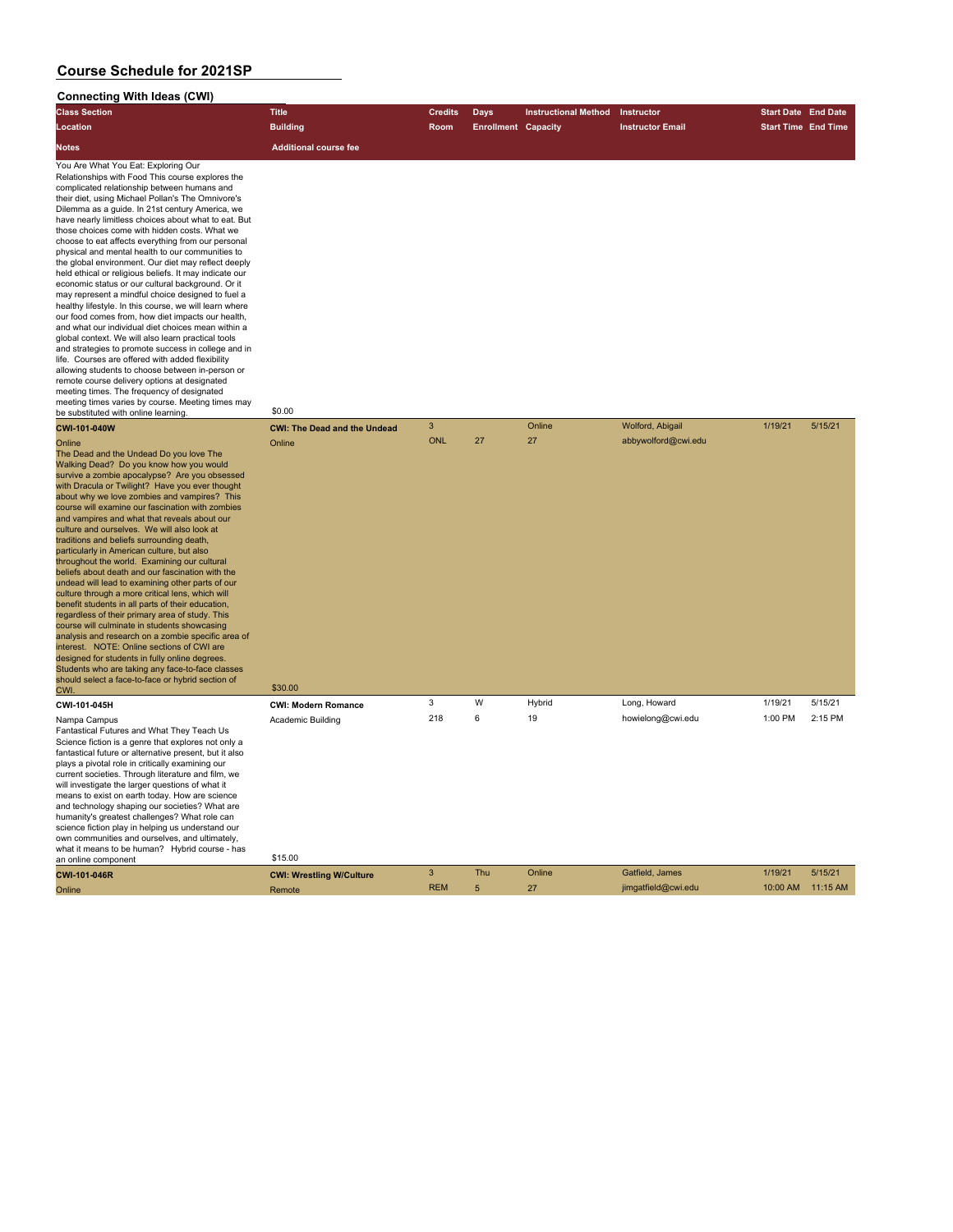| Connecting With Ideas (CWI)                                                                                                                                                                                                                                                                                                                                                                                                                                                                                                                                                                                                                                                                                                                                                                                                                                                                                                                                                                                                                                                                                                                                                                                                                                                                                                                                                                                 |                                      |                |                            |                             |                         |                            |         |
|-------------------------------------------------------------------------------------------------------------------------------------------------------------------------------------------------------------------------------------------------------------------------------------------------------------------------------------------------------------------------------------------------------------------------------------------------------------------------------------------------------------------------------------------------------------------------------------------------------------------------------------------------------------------------------------------------------------------------------------------------------------------------------------------------------------------------------------------------------------------------------------------------------------------------------------------------------------------------------------------------------------------------------------------------------------------------------------------------------------------------------------------------------------------------------------------------------------------------------------------------------------------------------------------------------------------------------------------------------------------------------------------------------------|--------------------------------------|----------------|----------------------------|-----------------------------|-------------------------|----------------------------|---------|
| <b>Class Section</b>                                                                                                                                                                                                                                                                                                                                                                                                                                                                                                                                                                                                                                                                                                                                                                                                                                                                                                                                                                                                                                                                                                                                                                                                                                                                                                                                                                                        | <b>Title</b>                         | <b>Credits</b> | <b>Days</b>                | <b>Instructional Method</b> | Instructor              | <b>Start Date End Date</b> |         |
| Location                                                                                                                                                                                                                                                                                                                                                                                                                                                                                                                                                                                                                                                                                                                                                                                                                                                                                                                                                                                                                                                                                                                                                                                                                                                                                                                                                                                                    | <b>Building</b>                      | <b>Room</b>    | <b>Enrollment Capacity</b> |                             | <b>Instructor Email</b> | <b>Start Time End Time</b> |         |
| <b>Notes</b>                                                                                                                                                                                                                                                                                                                                                                                                                                                                                                                                                                                                                                                                                                                                                                                                                                                                                                                                                                                                                                                                                                                                                                                                                                                                                                                                                                                                | <b>Additional course fee</b>         |                |                            |                             |                         |                            |         |
| Wrestling With Culture From carnival origins to an<br>industry worth billions, professional wrestling is a<br>firmly embedded fixture in the entertainment world.<br>Whether American WWE-style, Japanese<br>puroresu, or Mexican lucha libre, professional<br>wrestling explores age-old tales through the<br>theatrical combat of the "squared circle." In this<br>course, students will explore professional wrestling<br>as a lens for understanding culture. Specific focus<br>will be placed on fan culture, the connection<br>between wrestling styles and cultural values, and<br>the role masculinity plays in all of it. Part wrestling<br>history class, part cultural studies course, "CWI<br>101: Wrestling with Culture" will guide students<br>through their first semester at CWI while providing<br>them with the tools to better understand the role<br>culture plays in our entertainment. Courses are<br>offered entirely online through technology with<br>designated meeting times and designed for<br>students who learn better with real-time instruction.<br>Remote courses are similar to online courses<br>except the student logs into class at their regularly<br>scheduled time, and the instructor leads the course<br>in real-time via technology (e.g. Teams, Zoom,<br>Collaborate, etc). The frequency of designated<br>meeting times varies by course. Meeting times may |                                      |                |                            |                             |                         |                            |         |
| be substituted with online learning<br>CWI-101-049W                                                                                                                                                                                                                                                                                                                                                                                                                                                                                                                                                                                                                                                                                                                                                                                                                                                                                                                                                                                                                                                                                                                                                                                                                                                                                                                                                         | \$0.00<br><b>CWI: Media and Self</b> | 3              |                            | Online                      | Holt, Janel             | 1/19/21                    | 5/15/21 |
| Online<br>Media and Self: Shaping Our Beliefs Media<br>sources are central to culture and contribute daily<br>to our communication, socialization, and core<br>beliefs. The "ubiquitous assimilation" of information<br>characterizes the 21st Century. Our beliefs about<br>gender, race, and the consumption of good from<br>food to clothing to dwellings are influenced by a<br>constant stream of media messages, oftentimes<br>without our conscious awareness. In this course,<br>we will explore these messages and their desired<br>effects and develop ways to discern truth from<br>propaganda, effectively analyze media messages<br>for function, intent and bias, and understand how<br>this information contributes meaning to the lives of<br>individuals and to society as a whole. NOTE:<br>Online sections of CWI are designed for students<br>in fully online degrees. Students who are taking<br>any face-to-face classes should select a face-to-<br>face or hybrid section of CWI.                                                                                                                                                                                                                                                                                                                                                                                                   | Online<br>\$30.00                    | ONL            | 27                         | 27                          | janelholt@cwi.edu       |                            |         |
| CWI-101-052W                                                                                                                                                                                                                                                                                                                                                                                                                                                                                                                                                                                                                                                                                                                                                                                                                                                                                                                                                                                                                                                                                                                                                                                                                                                                                                                                                                                                | <b>CWI: Fake News/Real World</b>     | $\mathbf{3}$   |                            | Online                      | Reed, Kimberly          | 1/19/21                    | 5/15/21 |
| Online<br>Fake News in the Real World Is your news fake?<br>When information is available on demand in every<br>imaginable format, how can you tell what's credible<br>and what's made up to influence, mislead, or make<br>a buck? In this class we will apply a critical thinking<br>lens to the way we evaluate and share information<br>as a foundation for how we understand the world<br>around us. From fake news to satire, biased<br>reporting, editorial, and fact-based journalism, we<br>will learn about the different types of news sources<br>and their roles in informing or misinforming<br>readers. We will further explore the way human<br>psychology, social media, and the "echo chamber"<br>effect contribute to the fake news phenomenon.<br>This is an interdisciplinary course drawing primarily<br>from information science, media studies, and<br>psychology. You will learn practical strategies for<br>assessing and evaluating everyday information,<br>whether to write a paper, buy a car, understand a<br>medical condition, or decide how to vote in the next<br>election. NOTE: Online sections of CWI are<br>designed for students in fully online degrees.<br>Students who are taking any face-to-face classes<br>should select a face-to-face or hybrid section of<br>CWI.                                                                                           | Online<br>\$30.00                    | ONL            | 19                         | 27                          | kimreed@cwi.edu         |                            |         |
| CWI-101-055F                                                                                                                                                                                                                                                                                                                                                                                                                                                                                                                                                                                                                                                                                                                                                                                                                                                                                                                                                                                                                                                                                                                                                                                                                                                                                                                                                                                                | CWI: Get/AA in Zombie Eradica        | 3<br>ONL       | 17                         | Online                      | Gray, Laura             | 1/19/21                    | 5/15/21 |
| Nampa Campus                                                                                                                                                                                                                                                                                                                                                                                                                                                                                                                                                                                                                                                                                                                                                                                                                                                                                                                                                                                                                                                                                                                                                                                                                                                                                                                                                                                                | Online                               |                |                            | 27                          | lauragray1@cwi.edu      |                            |         |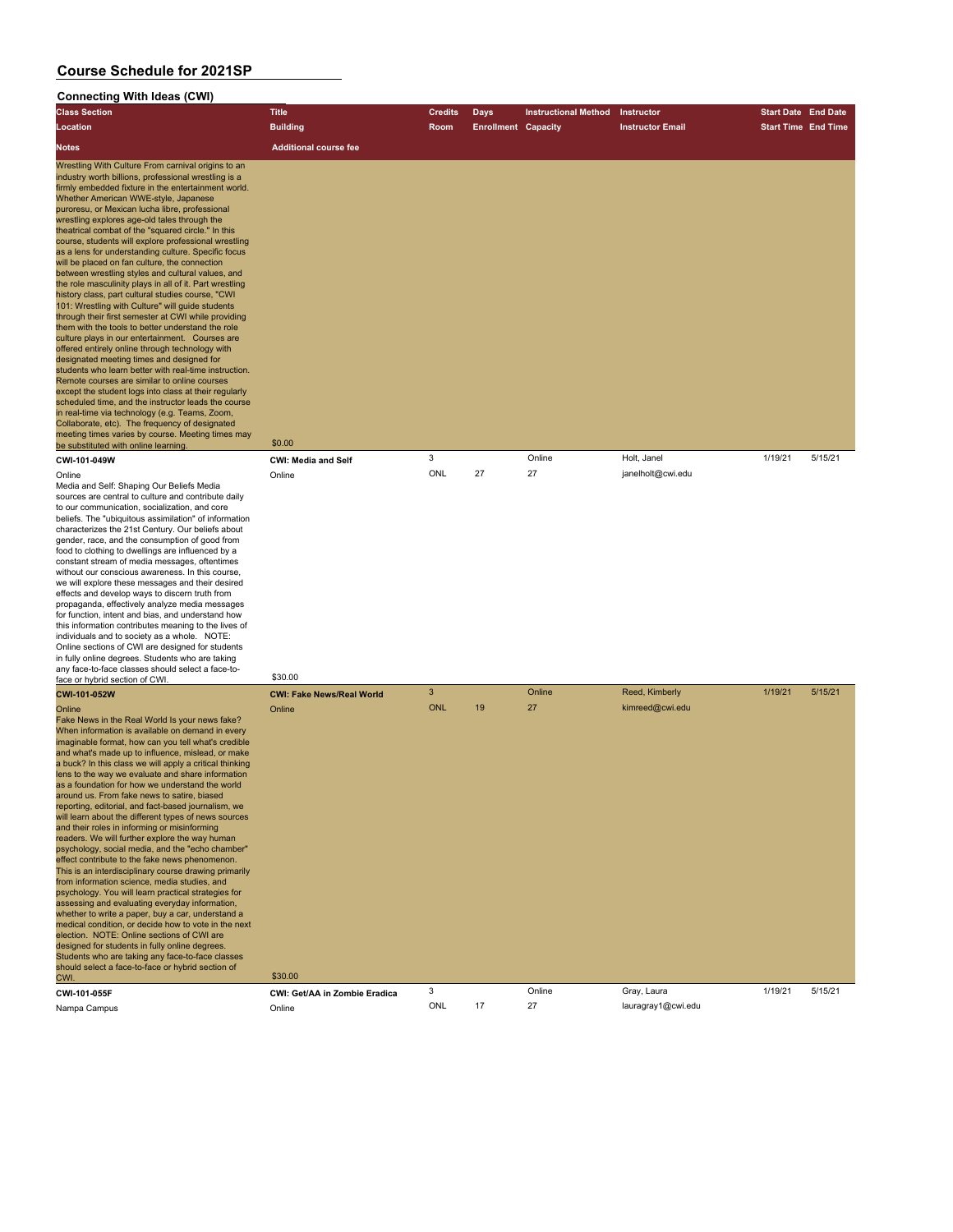| <b>Connecting With Ideas (CWI)</b>                                                                                                                                                                                                                                                                                                                                                                                                                                                                                                                                                                                                                                                                                                                                                                                                                                                                                                                                                                                                                                                                                                                                                                                                                                                                                                                                                                                                           |                                                                                   |                |                            |                             |                         |                            |          |
|----------------------------------------------------------------------------------------------------------------------------------------------------------------------------------------------------------------------------------------------------------------------------------------------------------------------------------------------------------------------------------------------------------------------------------------------------------------------------------------------------------------------------------------------------------------------------------------------------------------------------------------------------------------------------------------------------------------------------------------------------------------------------------------------------------------------------------------------------------------------------------------------------------------------------------------------------------------------------------------------------------------------------------------------------------------------------------------------------------------------------------------------------------------------------------------------------------------------------------------------------------------------------------------------------------------------------------------------------------------------------------------------------------------------------------------------|-----------------------------------------------------------------------------------|----------------|----------------------------|-----------------------------|-------------------------|----------------------------|----------|
| <b>Class Section</b>                                                                                                                                                                                                                                                                                                                                                                                                                                                                                                                                                                                                                                                                                                                                                                                                                                                                                                                                                                                                                                                                                                                                                                                                                                                                                                                                                                                                                         | <b>Title</b>                                                                      | <b>Credits</b> | <b>Days</b>                | <b>Instructional Method</b> | Instructor              | <b>Start Date End Date</b> |          |
| Location                                                                                                                                                                                                                                                                                                                                                                                                                                                                                                                                                                                                                                                                                                                                                                                                                                                                                                                                                                                                                                                                                                                                                                                                                                                                                                                                                                                                                                     | <b>Building</b>                                                                   | Room           | <b>Enrollment Capacity</b> |                             | <b>Instructor Email</b> | <b>Start Time End Time</b> |          |
| Notes                                                                                                                                                                                                                                                                                                                                                                                                                                                                                                                                                                                                                                                                                                                                                                                                                                                                                                                                                                                                                                                                                                                                                                                                                                                                                                                                                                                                                                        | <b>Additional course fee</b>                                                      |                |                            |                             |                         |                            |          |
| Get Your AA in Zombie Eradication Ever think of<br>your professors as other-worldly beings? Maybe<br>even the Undead? Concerned that navigating your<br>way through college might be akin to surviving a<br>zombie apocalypse? Maybe you're right. Come join<br>us as we gather the tools and skills necessary to<br>slay zombies and prevent a Treasure Valley<br>Apocalypse takeover. all the while exploring every<br>resource imaginable to ensuring your success as a<br>student at CWI. In this class, we'll draw parallels<br>between zombie hunting and thriving-not just<br>surviving-in college. You'll learn the latest in study<br>skills, choosing and preparing for a career, being<br>involved on campus, and finding help when you<br>need it, in addition to discovering your unique<br>zombie hunter archetype. If you have an interest in<br>squashing both the undead and your fears of<br>higher education, this CWI 101 class is definitely<br>for you! Courses are offered with added flexibility<br>allowing students to choose between in-person or<br>virtual (remote or online as designated by the class<br>schedule). Students are able to attend class in-<br>person or virtually. Virtual may be remote<br>(designated meeting times) or online. Hyflex<br>enables students to participate in class, in-person                                                                                                | \$0.00                                                                            |                |                            |                             |                         |                            |          |
| or virtually, without sacrificing learning outcomes.                                                                                                                                                                                                                                                                                                                                                                                                                                                                                                                                                                                                                                                                                                                                                                                                                                                                                                                                                                                                                                                                                                                                                                                                                                                                                                                                                                                         |                                                                                   | 3              | Thu                        | Lecture                     | Gray, Laura             | 1/19/21                    | 5/15/21  |
| <b>CWI-101-055F</b><br>Nampa Campus<br>Get Your AA in Zombie Eradication Ever think of<br>your professors as other-worldly beings? Maybe<br>even the Undead? Concerned that navigating your<br>way through college might be akin to surviving a<br>zombie apocalypse? Maybe you're right. Come join<br>us as we gather the tools and skills necessary to<br>slay zombies and prevent a Treasure Valley<br>Apocalypse takeover. all the while exploring every<br>resource imaginable to ensuring your success as a<br>student at CWI. In this class, we'll draw parallels<br>between zombie hunting and thriving-not just<br>surviving-in college. You'll learn the latest in study<br>skills, choosing and preparing for a career, being<br>involved on campus, and finding help when you<br>need it, in addition to discovering your unique<br>zombie hunter archetype. If you have an interest in<br>squashing both the undead and your fears of<br>higher education, this CWI 101 class is definitely<br>for you! Courses are offered with added flexibility<br>allowing students to choose between in-person or<br>virtual (remote or online as designated by the class<br>schedule). Students are able to attend class in-<br>person or virtually. Virtual may be remote<br>(designated meeting times) or online. Hyflex<br>enables students to participate in class, in-person<br>or virtually, without sacrificing learning outcomes. | <b>CWI: Get/AA in Zombie Eradica</b><br><b>Aspen Classroom Building</b><br>\$0.00 | 101            | 17                         | 27                          | lauragray1@cwi.edu      | 4:00 PM                    | 5:15 PM  |
| CWI-101-057H                                                                                                                                                                                                                                                                                                                                                                                                                                                                                                                                                                                                                                                                                                                                                                                                                                                                                                                                                                                                                                                                                                                                                                                                                                                                                                                                                                                                                                 | <b>CWI: You Are What You Eat</b>                                                  | 3              | Tue                        | Hybrid                      | Cook, Elizabeth         | 1/19/21                    | 5/15/21  |
| Ada County Campus<br>You Are What You Eat: Exploring Our<br>Relationships with Food This course explores the<br>complicated relationship between humans and<br>their diet, using Michael Pollan's The Omnivore's<br>Dilemma as a quide. In 21st century America, we<br>have nearly limitless choices about what to eat. But<br>those choices come with hidden costs. What we<br>choose to eat affects everything from our personal<br>physical and mental health to our communities to<br>the global environment. Our diet may reflect deeply<br>held ethical or religious beliefs. It may indicate our<br>economic status or our cultural background. Or it<br>may represent a mindful choice designed to fuel a<br>healthy lifestyle. In this course, we will learn where<br>our food comes from, how diet impacts our health,<br>and what our individual diet choices mean within a<br>global context. We will also learn practical tools<br>and strategies to promote success in college and in<br>life. Hybrid course - has an online component                                                                                                                                                                                                                                                                                                                                                                                         | <b>Pintail Center</b><br>\$15.00                                                  | 1318           | 20                         | 25                          | elizabethcook@cwi.edu   | 11:30 AM                   | 12:45 PM |

| CWI-101-058W | <b>CWI: Heroes and Villains</b> |     | Online <sup>1</sup> | Molitor, Allison       | 1/19/21 | 5/15/21 |
|--------------|---------------------------------|-----|---------------------|------------------------|---------|---------|
| Online       | Online                          | ONL | 27                  | allisonmolitor@cwi.edu |         |         |
|              |                                 |     |                     |                        |         |         |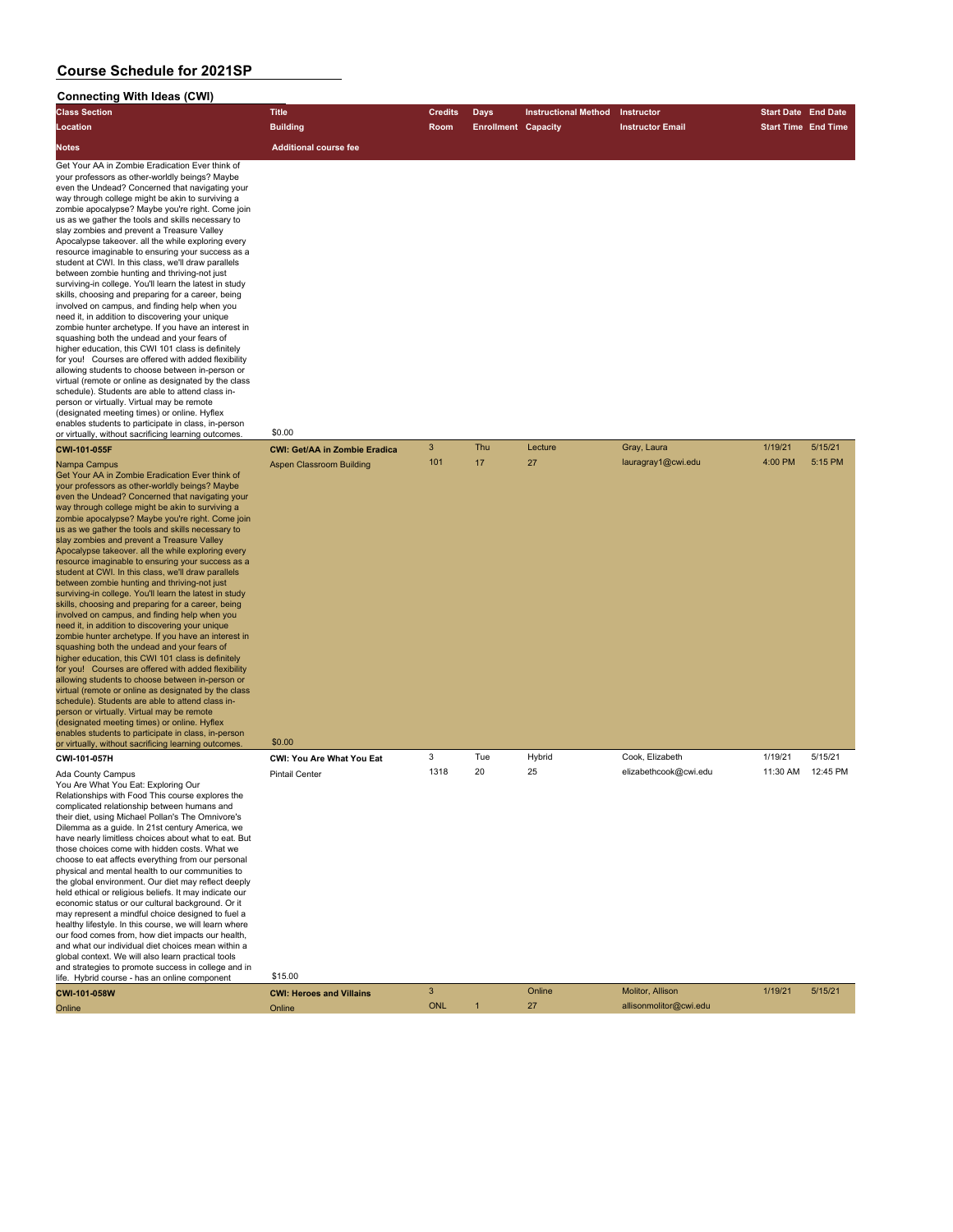### **Connecting With Ideas (CWI)**

| <b>Class Section</b>                                                                                                                                                                                                                                                                                                                                                                                                                                                                                                                                                                                                                                                                                                                                                                                                                                                                                                                                                                                                                                          | <b>Title</b>                             | <b>Credits</b> | Days                       | <b>Instructional Method</b> | Instructor              | <b>Start Date End Date</b> |         |
|---------------------------------------------------------------------------------------------------------------------------------------------------------------------------------------------------------------------------------------------------------------------------------------------------------------------------------------------------------------------------------------------------------------------------------------------------------------------------------------------------------------------------------------------------------------------------------------------------------------------------------------------------------------------------------------------------------------------------------------------------------------------------------------------------------------------------------------------------------------------------------------------------------------------------------------------------------------------------------------------------------------------------------------------------------------|------------------------------------------|----------------|----------------------------|-----------------------------|-------------------------|----------------------------|---------|
| Location                                                                                                                                                                                                                                                                                                                                                                                                                                                                                                                                                                                                                                                                                                                                                                                                                                                                                                                                                                                                                                                      | <b>Building</b>                          | Room           | <b>Enrollment Capacity</b> |                             | <b>Instructor Email</b> | <b>Start Time End Time</b> |         |
| <b>Notes</b>                                                                                                                                                                                                                                                                                                                                                                                                                                                                                                                                                                                                                                                                                                                                                                                                                                                                                                                                                                                                                                                  | <b>Additional course fee</b>             |                |                            |                             |                         |                            |         |
| Heroes and Villains What does it mean to be a<br>hero or a villain? We will consider both famous<br>and obscure examples of unique individuals and<br>their circumstances. Heroic stories can inspire us<br>to be persistent and resilient in the face of trials,<br>whereas stories of villains can serve as a warning<br>and strengthen our resolve. What factors lead to<br>an individual's success or failure? Various case<br>studies will be examined relating to topics such as<br>culture, opportunity, personality, genius,<br>persistence, and achievement. This is an<br>interdisciplinary course, primarily drawing from<br>sociology, psychology and history. You will be able<br>to develop practical tools to define your own<br>personal and professional goals and determine<br>how you can overcome obstacles to achieve your<br>goals. NOTE: Online sections of CWI are<br>designed for students in fully online degrees.<br>Students who are taking any face-to-face classes<br>should select a face-to-face or hybrid section of<br>CWI. | \$30.00                                  |                |                            |                             |                         |                            |         |
| CWI-101-059W                                                                                                                                                                                                                                                                                                                                                                                                                                                                                                                                                                                                                                                                                                                                                                                                                                                                                                                                                                                                                                                  | CWI: YOLO: Exist/Mod World               | 3              |                            | Online                      | Wilson, Harold          | 1/19/21                    | 5/15/21 |
| Online<br>YOLO: Existing in the Modern World "You only live<br>once" is a popular tag line of our modern society.<br>While some say it just started with a rap song,<br>Soren Kierkegaard, a dusty old Dane who lived<br>more than 150 years ago, had some ideas that<br>look remarkably like the phrase we use today.<br>Through a study of some of his main themes of<br>philosophy such as "passionate inwardness,"<br>"subjectivity," "the individual," and "the leap of<br>faith," we will go on a cultural treasure hunt to see<br>these very popular themes reflected in the movies,<br>music, and short stories that are all around us. By<br>the time you have finished this course, you will be<br>able to decide for yourself if Kierkegaard was<br>indeed the first one to claim YOLO. NOTE: Online<br>sections of CWI are designed for students in fully<br>online degrees. Students who are taking any face-<br>to-face classes should select a face-to-face or<br>hybrid section of CWI.                                                       | Online<br>\$30.00                        | ONL            | 8                          | 27                          | gregwilson@cwi.edu      |                            |         |
| CWI-101-061H                                                                                                                                                                                                                                                                                                                                                                                                                                                                                                                                                                                                                                                                                                                                                                                                                                                                                                                                                                                                                                                  | <b>CWI: The New Dystopian Hero</b>       | 3              | <b>SAT</b>                 | <b>Hybrid</b>               | Gray, Autumn            | 1/19/21                    | 5/15/21 |
| <b>Ada County Campus</b><br>The New Dystopian Hero Dystopian stories like<br>Divergent, The Hunger Games or The Giver are<br>set in a time when things have gone horribly wrong<br>in the world, and they warn about where our culture<br>may end up if we aren't careful. In this class we<br>will examine some of these storylines to see what<br>kind of messages they are sending about current<br>American values. Ultimately, we will try to decipher<br>how these books and movies define the new<br>American hero. Hybrid course - has an online<br>component                                                                                                                                                                                                                                                                                                                                                                                                                                                                                         | <b>Pintail Center</b><br>\$15.00         | 1302           | 8                          | 24                          | autumngray@cwi.edu      | 1:00 PM                    | 2:15 PM |
| CWI-101-063W                                                                                                                                                                                                                                                                                                                                                                                                                                                                                                                                                                                                                                                                                                                                                                                                                                                                                                                                                                                                                                                  | <b>CWI: Discover/World Yourself</b>      | 3              |                            | Online                      | Yadlin, Michal          | 1/19/21                    | 5/15/21 |
| Online<br>Discover the World; Discover Yourself This course<br>is designed for students to become active and<br>engaged members of the CWI community and also<br>the world. By virtually traveling the world, learning<br>about word cultures through their mythology,<br>music, geography, religion, literature, and food. As<br>we critically analyze how a culture operates, we will<br>reflect on the diversity of the world and the<br>connections that draw us together as a global<br>community. We will consider how the world<br>operates while understanding how we, as CWI<br>students, can operate in our local community. We<br>will discover and utilize our campus resources and<br>engage in the community around us. We will finish<br>the semester by creating a blueprint for our own<br>individual culture and our place in the world.<br>NOTE: Online sections of CWI are designed for<br>students in fully online degrees. Students who are<br>taking any face-to-face classes should select a                                          | Online                                   | ONL            | 21                         | 27                          | michalyadlin@cwi.edu    |                            |         |
| face-to-face or hybrid section of CWI.                                                                                                                                                                                                                                                                                                                                                                                                                                                                                                                                                                                                                                                                                                                                                                                                                                                                                                                                                                                                                        | \$30.00                                  | 3              |                            | Online                      | Compton, Erica          | 1/19/21                    | 5/15/21 |
| CWI-101-064W<br>Online                                                                                                                                                                                                                                                                                                                                                                                                                                                                                                                                                                                                                                                                                                                                                                                                                                                                                                                                                                                                                                        | <b>CWI: The American Story</b><br>Online | <b>ONL</b>     | 19                         | 27                          | ericacompton@cwi.edu    |                            |         |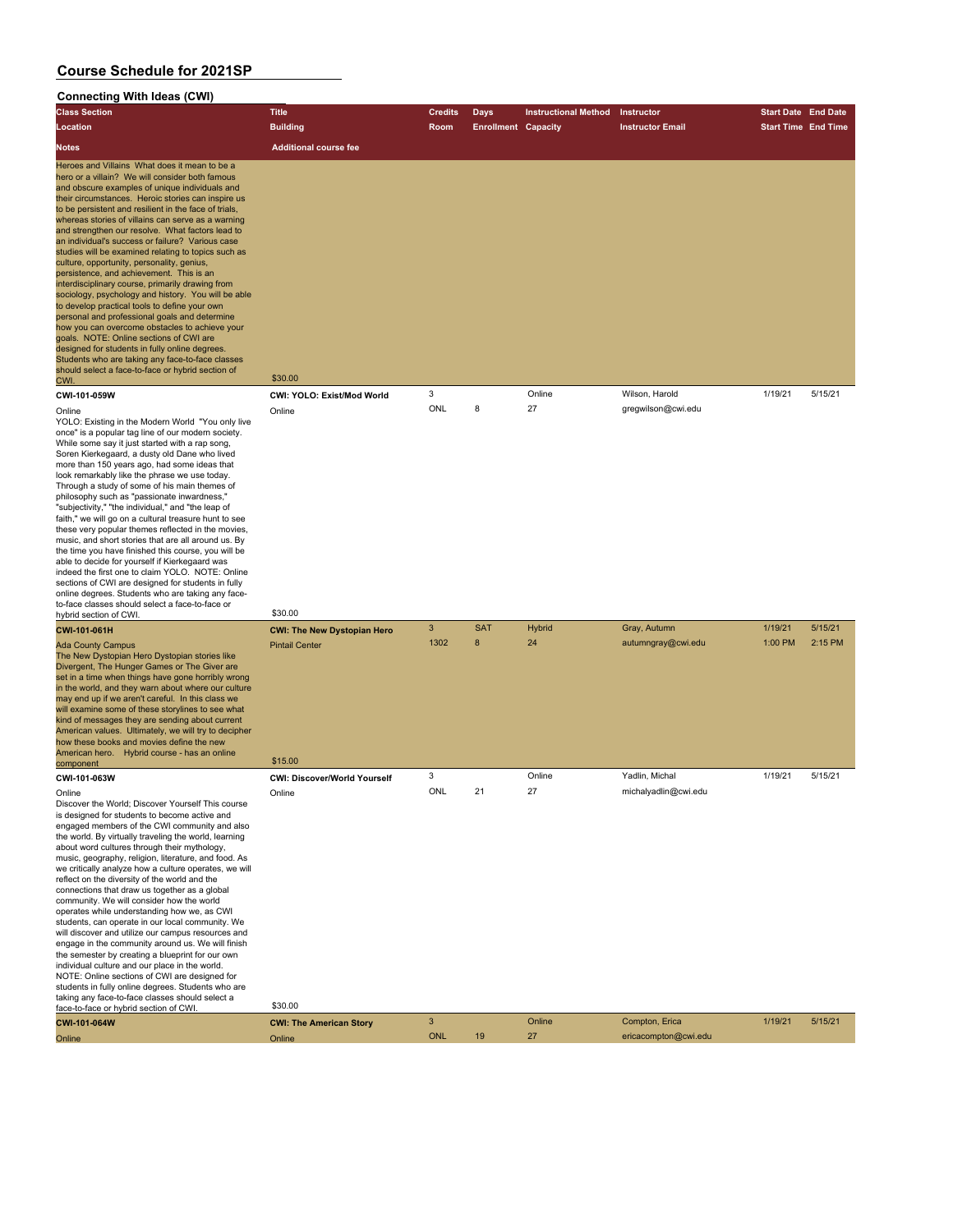| Connecting With Ideas (CWI)                                                                                                                                                                                                                                                                                                                                                                                                                                                                                                                                                                                                                                                                                                                                                                                                                                                                                                                                                                                                                                                                                                                                                                                                        |                                   |              |                            |                             |                            |                            |          |
|------------------------------------------------------------------------------------------------------------------------------------------------------------------------------------------------------------------------------------------------------------------------------------------------------------------------------------------------------------------------------------------------------------------------------------------------------------------------------------------------------------------------------------------------------------------------------------------------------------------------------------------------------------------------------------------------------------------------------------------------------------------------------------------------------------------------------------------------------------------------------------------------------------------------------------------------------------------------------------------------------------------------------------------------------------------------------------------------------------------------------------------------------------------------------------------------------------------------------------|-----------------------------------|--------------|----------------------------|-----------------------------|----------------------------|----------------------------|----------|
| <b>Class Section</b>                                                                                                                                                                                                                                                                                                                                                                                                                                                                                                                                                                                                                                                                                                                                                                                                                                                                                                                                                                                                                                                                                                                                                                                                               | <b>Title</b>                      | Credits      | <b>Days</b>                | <b>Instructional Method</b> | Instructor                 | <b>Start Date End Date</b> |          |
| Location                                                                                                                                                                                                                                                                                                                                                                                                                                                                                                                                                                                                                                                                                                                                                                                                                                                                                                                                                                                                                                                                                                                                                                                                                           | <b>Building</b>                   | Room         | <b>Enrollment Capacity</b> |                             | <b>Instructor Email</b>    | <b>Start Time End Time</b> |          |
| Notes                                                                                                                                                                                                                                                                                                                                                                                                                                                                                                                                                                                                                                                                                                                                                                                                                                                                                                                                                                                                                                                                                                                                                                                                                              | <b>Additional course fee</b>      |              |                            |                             |                            |                            |          |
| The American Story The United States is a nation<br>from various backgrounds including those of early<br>colonizers, immigrants, indigenous populations,<br>enslaved, Latinx, and refugees. This<br>interdisciplinary course will give students an<br>opportunity to explore the themes that have<br>resulted in The American Story: culture, heritage,<br>and historical context. This course will provide you<br>with both practical successful student strategies<br>and better awareness and understanding of<br>America's rich diversity. NOTE: Online sections of<br>CWI are designed for students in fully online<br>degrees. Students who are taking any face-to-face<br>classes should select a face-to-face or hybrid<br>section of CWI.                                                                                                                                                                                                                                                                                                                                                                                                                                                                                 | \$30.00                           |              |                            |                             |                            |                            |          |
| CWI-101-065R                                                                                                                                                                                                                                                                                                                                                                                                                                                                                                                                                                                                                                                                                                                                                                                                                                                                                                                                                                                                                                                                                                                                                                                                                       | CWI: Media/the Art of Lying       | 3            | Thu                        | Online                      | Daugharthy, Marianne       | 1/19/21                    | 5/15/21  |
| Online<br>Media and the Art of Lying Media and advertising<br>companies pour millions of dollars into video<br>content designed to engage and entice viewers.<br>Are the designers' tactics sincere and honest? Or<br>is there another side to this explosion of video<br>content? What is the real effect of media on our<br>thoughts and decisions? This course will take a<br>look at the methods used to sell the individual and<br>society products and ideas. Students will learn to<br>analyze and evaluate various types of media and<br>become more conscious viewers. Ultimately<br>participants will learn how to make educated<br>decisions and to use those same analytical skills to<br>be more successful in college. Courses are<br>offered entirely online through technology with<br>designated meeting times and designed for<br>students who learn better with real-time instruction.<br>Remote courses are similar to online courses<br>except the student logs into class at their regularly<br>scheduled time, and the instructor leads the course<br>in real-time via technology (e.g. Teams, Zoom,<br>Collaborate, etc). The frequency of designated<br>meeting times varies by course. Meeting times may | Remote                            | <b>REM</b>   | 19                         | 27                          | mariannedaugharthy@cwi.edu | 7:00 PM                    | 8:15 PM  |
|                                                                                                                                                                                                                                                                                                                                                                                                                                                                                                                                                                                                                                                                                                                                                                                                                                                                                                                                                                                                                                                                                                                                                                                                                                    |                                   |              |                            |                             |                            |                            |          |
| be substituted with online learning.<br>CWI-101-069W                                                                                                                                                                                                                                                                                                                                                                                                                                                                                                                                                                                                                                                                                                                                                                                                                                                                                                                                                                                                                                                                                                                                                                               | \$0.00<br><b>CWI: Ted Talks</b>   | $\mathbf{3}$ |                            | Online                      | Scheffer, Kimberly         | 1/19/21                    | 5/15/21  |
| Online<br>TED-CWI: Lessons Worth Learning TED, which<br>stands for Technology, Entertainment, and Design,<br>is an organization famous for its "ideas worth<br>sharing" in the form of 20-minute video<br>presentations. Many are familiar with TED Talks<br>and have probably watched a few, such as (insert<br>example of popular talk?). TED uses ideas to<br>inspire change in attitudes, lives, and ultimately,<br>the world. Using Ted Talks and Ted-Ed(ucation) as<br>our platform, this course will provide strategies to<br>be successful in college while simultaneously<br>sparking and celebrating your own ideas about<br>learning and how to apply those ideas to your<br>education. The final project of this course will allow<br>you to showcase your innovation and skills through<br>the creation of your own TED-Ed Lesson on<br>student success skills. NOTE: Online sections of<br>CWI are designed for students in fully online<br>degrees. Students who are taking any face-to-face<br>classes should select a face-to-face or hybrid<br>section of CWI.                                                                                                                                                   | Online<br>\$30.00                 | <b>ONL</b>   | 25                         | 27                          | kimscheffer@cwi.edu        |                            |          |
| CWI-101-074H                                                                                                                                                                                                                                                                                                                                                                                                                                                                                                                                                                                                                                                                                                                                                                                                                                                                                                                                                                                                                                                                                                                                                                                                                       | CWI: Language and Identity        | 3            | Tue                        | Hybrid                      | Vassar, Amy                | 1/19/21                    | 5/15/21  |
| Nampa Campus<br>Language and Identity How literate are you? What<br>parts of your life does literacy affect? What role<br>does a person's speech and writing play in first<br>impressions and stereotypes? Does your lexicon<br>determine whether or not you get a job? A date?<br>Should it? What causes linguistic stereotypes, such<br>as French being the language of love and German<br>the language of war? These questions and more<br>will be addressed through movies, social media<br>and literature. We will explore how the basic<br>building blocks of language affect communication<br>and how language and culture impacts a person's<br>identity and their perspective of the world. Students<br>will learn how an awareness of language and<br>identity can help them to better navigate and<br>participate in a multilingual world. Hybrid course -                                                                                                                                                                                                                                                                                                                                                              | Academic Building<br>\$15.00      | 320          | 8                          | 27                          | amyvassar@cwi.edu          | 10:00 AM                   | 11:15 AM |
| has an online component<br>CWI-101-076R                                                                                                                                                                                                                                                                                                                                                                                                                                                                                                                                                                                                                                                                                                                                                                                                                                                                                                                                                                                                                                                                                                                                                                                            | <b>CWI: Build a Life You Love</b> | $\mathbf{3}$ | Thu                        | Online                      | Fisher, Brenda             | 1/19/21                    | 5/15/21  |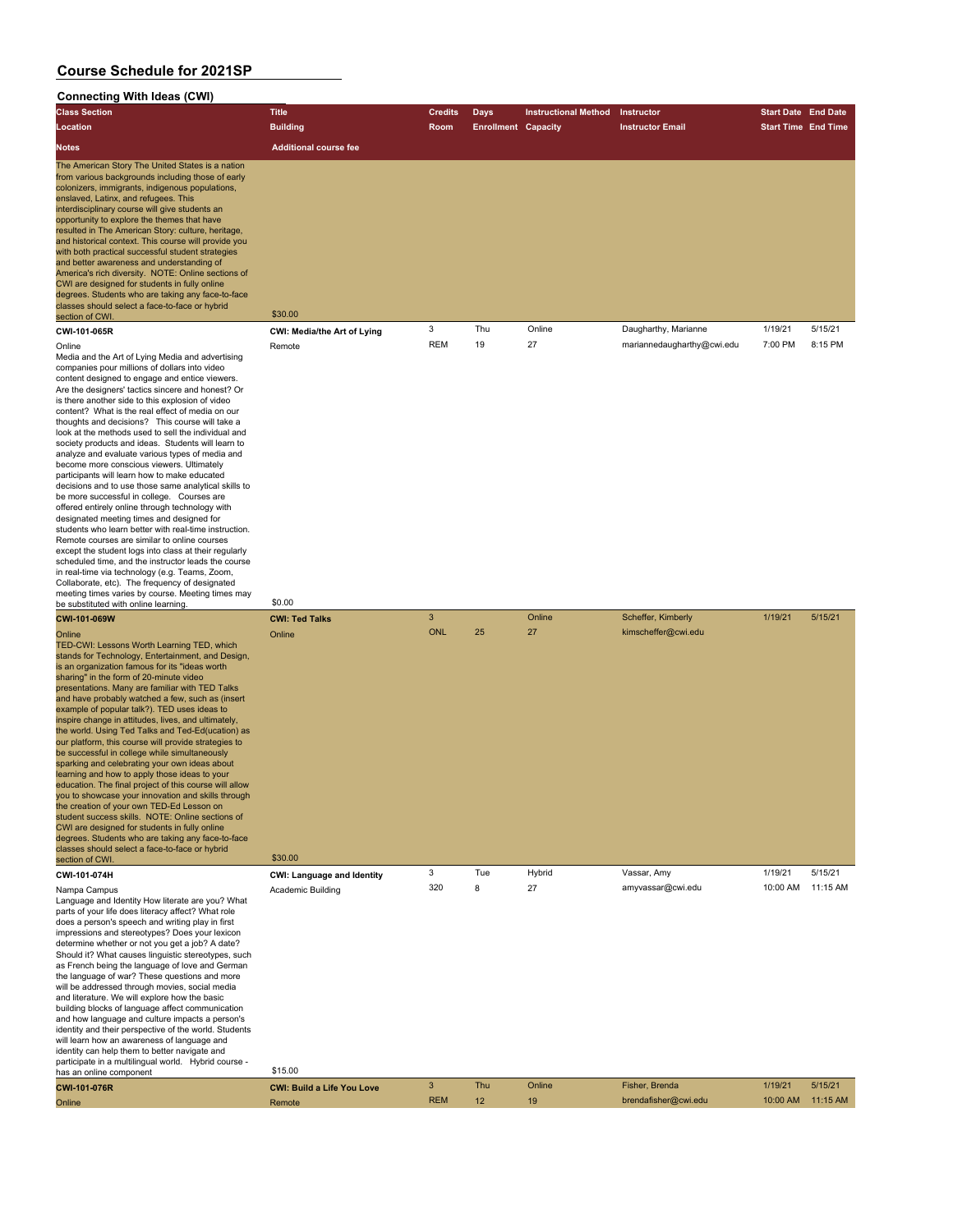| <b>Connecting With Ideas (CWI)</b>                                                                                                                                                                                                                                                                                                                                                                                                                                                                                                                                                                                                                                                                                                                                                                                                                                                                                                                                                                                                                                                                                                                                                                                  |                                        |                |                            |                             |                                               |                            |          |
|---------------------------------------------------------------------------------------------------------------------------------------------------------------------------------------------------------------------------------------------------------------------------------------------------------------------------------------------------------------------------------------------------------------------------------------------------------------------------------------------------------------------------------------------------------------------------------------------------------------------------------------------------------------------------------------------------------------------------------------------------------------------------------------------------------------------------------------------------------------------------------------------------------------------------------------------------------------------------------------------------------------------------------------------------------------------------------------------------------------------------------------------------------------------------------------------------------------------|----------------------------------------|----------------|----------------------------|-----------------------------|-----------------------------------------------|----------------------------|----------|
| <b>Class Section</b>                                                                                                                                                                                                                                                                                                                                                                                                                                                                                                                                                                                                                                                                                                                                                                                                                                                                                                                                                                                                                                                                                                                                                                                                | <b>Title</b>                           | <b>Credits</b> | Days                       | <b>Instructional Method</b> | Instructor                                    | <b>Start Date End Date</b> |          |
| <b>Location</b>                                                                                                                                                                                                                                                                                                                                                                                                                                                                                                                                                                                                                                                                                                                                                                                                                                                                                                                                                                                                                                                                                                                                                                                                     | <b>Building</b>                        | Room           | <b>Enrollment Capacity</b> |                             | <b>Instructor Email</b>                       | <b>Start Time End Time</b> |          |
| Notes                                                                                                                                                                                                                                                                                                                                                                                                                                                                                                                                                                                                                                                                                                                                                                                                                                                                                                                                                                                                                                                                                                                                                                                                               | <b>Additional course fee</b>           |                |                            |                             |                                               |                            |          |
| Using Design Thinking to Build a Life You Love<br>Many of us want to be creative and often work to<br>find creative outlets, but most people have yet to<br>examine how to use the creative process<br>purposefully. This course will focus on applying<br>design thinking to harness our creativity and make<br>it part of a process we can use to achieve<br>important things and tackle challenges. Design<br>thinking is-as discussed in the book Designing<br>Your Life: How to Live a Well-Lived, Joyful Life-a<br>method of solving difficult and complex problems<br>through thinking creatively and testing ideas. We<br>will focus on how to use design thinking to build<br>possibilities for your future education, career, and<br>life. Courses are offered entirely online through<br>technology with designated meeting times.<br>Students who prefer class at a regularly scheduled<br>time with instructor led, real time instruction via<br>technology (e.g. Teams, Zoom, Collaborate, etc.),<br>like this style. Students log in at the same time<br>each class time. The frequency of designated<br>meeting times varies by course and meeting times<br>may be substituted with online learning | \$15.00                                |                |                            |                             |                                               |                            |          |
| CWI-101-081W                                                                                                                                                                                                                                                                                                                                                                                                                                                                                                                                                                                                                                                                                                                                                                                                                                                                                                                                                                                                                                                                                                                                                                                                        | CWI: Build a Life You Love             | 3<br>ONL       | 24                         | Online<br>24                | Newberry, Christina<br>meagannewberry@cwi.edu | 1/19/21                    | 5/15/21  |
| Online<br>Using Design Thinking to Build a Life You Love<br>Many of us want to be creative and often work to<br>find creative outlets, but most people have yet to<br>examine how to use the creative process<br>purposefully. This course will focus on applying<br>design thinking to harness our creativity and make<br>it part of a process we can use to achieve<br>important things and tackle challenges. Design<br>thinking is-as discussed in the book Designing<br>Your Life: How to Live a Well-Lived, Joyful Life-a<br>method of solving difficult and complex problems<br>through thinking creatively and testing ideas. We<br>will focus on how to use design thinking to build<br>possibilities for your future education, career, and<br>life. Hybrid course - has an online component                                                                                                                                                                                                                                                                                                                                                                                                              | Online<br>\$30.00                      |                |                            |                             |                                               |                            |          |
| CWI-290-001W                                                                                                                                                                                                                                                                                                                                                                                                                                                                                                                                                                                                                                                                                                                                                                                                                                                                                                                                                                                                                                                                                                                                                                                                        | <b>Liberal Arts Capstone</b>           | $\overline{1}$ |                            | Online                      | Ascuena, Andrea                               | 1/19/21                    | 5/15/21  |
| Online                                                                                                                                                                                                                                                                                                                                                                                                                                                                                                                                                                                                                                                                                                                                                                                                                                                                                                                                                                                                                                                                                                                                                                                                              | Online                                 | <b>ONL</b>     | 24                         | 24                          | andreaascuena@cwi.edu                         |                            |          |
|                                                                                                                                                                                                                                                                                                                                                                                                                                                                                                                                                                                                                                                                                                                                                                                                                                                                                                                                                                                                                                                                                                                                                                                                                     |                                        |                |                            |                             |                                               |                            |          |
|                                                                                                                                                                                                                                                                                                                                                                                                                                                                                                                                                                                                                                                                                                                                                                                                                                                                                                                                                                                                                                                                                                                                                                                                                     | \$10.00                                |                |                            |                             |                                               |                            |          |
| CWI-290-002W                                                                                                                                                                                                                                                                                                                                                                                                                                                                                                                                                                                                                                                                                                                                                                                                                                                                                                                                                                                                                                                                                                                                                                                                        | <b>Liberal Arts Capstone</b>           | $\mathbf{1}$   |                            | Online                      | Vassar, Amy                                   | 1/19/21                    | 5/15/21  |
| Online                                                                                                                                                                                                                                                                                                                                                                                                                                                                                                                                                                                                                                                                                                                                                                                                                                                                                                                                                                                                                                                                                                                                                                                                              | Online                                 | ONL            | 22                         | 24                          | amyvassar@cwi.edu                             |                            |          |
|                                                                                                                                                                                                                                                                                                                                                                                                                                                                                                                                                                                                                                                                                                                                                                                                                                                                                                                                                                                                                                                                                                                                                                                                                     |                                        |                |                            |                             |                                               |                            |          |
|                                                                                                                                                                                                                                                                                                                                                                                                                                                                                                                                                                                                                                                                                                                                                                                                                                                                                                                                                                                                                                                                                                                                                                                                                     | \$10.00                                | $\mathbf{1}$   |                            | Online                      | Long, Elizabeth                               | 1/19/21                    | 5/15/21  |
| CWI-290-004W<br>Online                                                                                                                                                                                                                                                                                                                                                                                                                                                                                                                                                                                                                                                                                                                                                                                                                                                                                                                                                                                                                                                                                                                                                                                              | <b>Liberal Arts Capstone</b><br>Online | <b>ONL</b>     | 24                         | 24                          | lizalong@cwi.edu                              |                            |          |
|                                                                                                                                                                                                                                                                                                                                                                                                                                                                                                                                                                                                                                                                                                                                                                                                                                                                                                                                                                                                                                                                                                                                                                                                                     |                                        |                |                            |                             |                                               |                            |          |
|                                                                                                                                                                                                                                                                                                                                                                                                                                                                                                                                                                                                                                                                                                                                                                                                                                                                                                                                                                                                                                                                                                                                                                                                                     | \$10.00                                |                |                            |                             |                                               |                            |          |
| Criminal Justice (CRIJ)                                                                                                                                                                                                                                                                                                                                                                                                                                                                                                                                                                                                                                                                                                                                                                                                                                                                                                                                                                                                                                                                                                                                                                                             |                                        |                |                            |                             |                                               |                            |          |
| <b>Class Section</b>                                                                                                                                                                                                                                                                                                                                                                                                                                                                                                                                                                                                                                                                                                                                                                                                                                                                                                                                                                                                                                                                                                                                                                                                | <b>Title</b>                           | <b>Credits</b> | <b>Days</b>                | <b>Instructional Method</b> | Instructor                                    | <b>Start Date End Date</b> |          |
| Location                                                                                                                                                                                                                                                                                                                                                                                                                                                                                                                                                                                                                                                                                                                                                                                                                                                                                                                                                                                                                                                                                                                                                                                                            | <b>Building</b>                        | Room           | <b>Enrollment Capacity</b> |                             | <b>Instructor Email</b>                       | <b>Start Time End Time</b> |          |
| <b>Notes</b>                                                                                                                                                                                                                                                                                                                                                                                                                                                                                                                                                                                                                                                                                                                                                                                                                                                                                                                                                                                                                                                                                                                                                                                                        | <b>Additional course fee</b>           |                |                            |                             |                                               |                            |          |
| CRIJ-101-001                                                                                                                                                                                                                                                                                                                                                                                                                                                                                                                                                                                                                                                                                                                                                                                                                                                                                                                                                                                                                                                                                                                                                                                                        | <b>Intro to Criminal Justice</b>       | $\mathbf{3}$   | Tue, Thu                   | Lecture                     | Gooch, Victoria                               | 1/19/21                    | 5/15/21  |
| <b>Canyon County Center</b>                                                                                                                                                                                                                                                                                                                                                                                                                                                                                                                                                                                                                                                                                                                                                                                                                                                                                                                                                                                                                                                                                                                                                                                         | <b>Canyon County Center</b>            | 207            | 13                         | 40                          | vickiegooch@cwi.edu                           | 4:00 PM                    | 5:15 PM  |
|                                                                                                                                                                                                                                                                                                                                                                                                                                                                                                                                                                                                                                                                                                                                                                                                                                                                                                                                                                                                                                                                                                                                                                                                                     |                                        |                |                            |                             |                                               |                            |          |
|                                                                                                                                                                                                                                                                                                                                                                                                                                                                                                                                                                                                                                                                                                                                                                                                                                                                                                                                                                                                                                                                                                                                                                                                                     | \$0.00                                 |                |                            |                             |                                               |                            |          |
| CRIJ-101-003R                                                                                                                                                                                                                                                                                                                                                                                                                                                                                                                                                                                                                                                                                                                                                                                                                                                                                                                                                                                                                                                                                                                                                                                                       | Intro to Criminal Justice              | 3              | M,W                        | Online                      | Cozzolino, Christopher                        | 1/19/21                    | 5/15/21  |
| Online                                                                                                                                                                                                                                                                                                                                                                                                                                                                                                                                                                                                                                                                                                                                                                                                                                                                                                                                                                                                                                                                                                                                                                                                              | Remote                                 | <b>REM</b>     | 21                         | 35                          | chriscozzolino@cwi.edu                        | 11:30 AM                   | 12:45 PM |

Courses are offered entirely online through technology with designated meeting times and designed for students who learn better with realtime instruction. Remote courses are similar to online courses except the student logs into class at<br>their regularly scheduled time, and the instructor<br>leads the course in real-time via technology (e.g.<br>Teams, Zoom, Collaborate, etc). The frequency of<br>designated meeting

# **CRIJ-101-004W Intro to Criminal Justice** 3 **Online** Taylor, Gary 1/19/21 5/15/21 Online Online ONL 35 35 garytaylor@cwi.edu \$30.00 **CRIJ-102-001H Introduction to Policing** 3 Tue Hybrid Gooch, Victoria 1/19/21 5/15/21 Canyon County Center Canyon County Center 230 16 24 vickiegooch@cwi.edu 5:30 PM 6:45 PM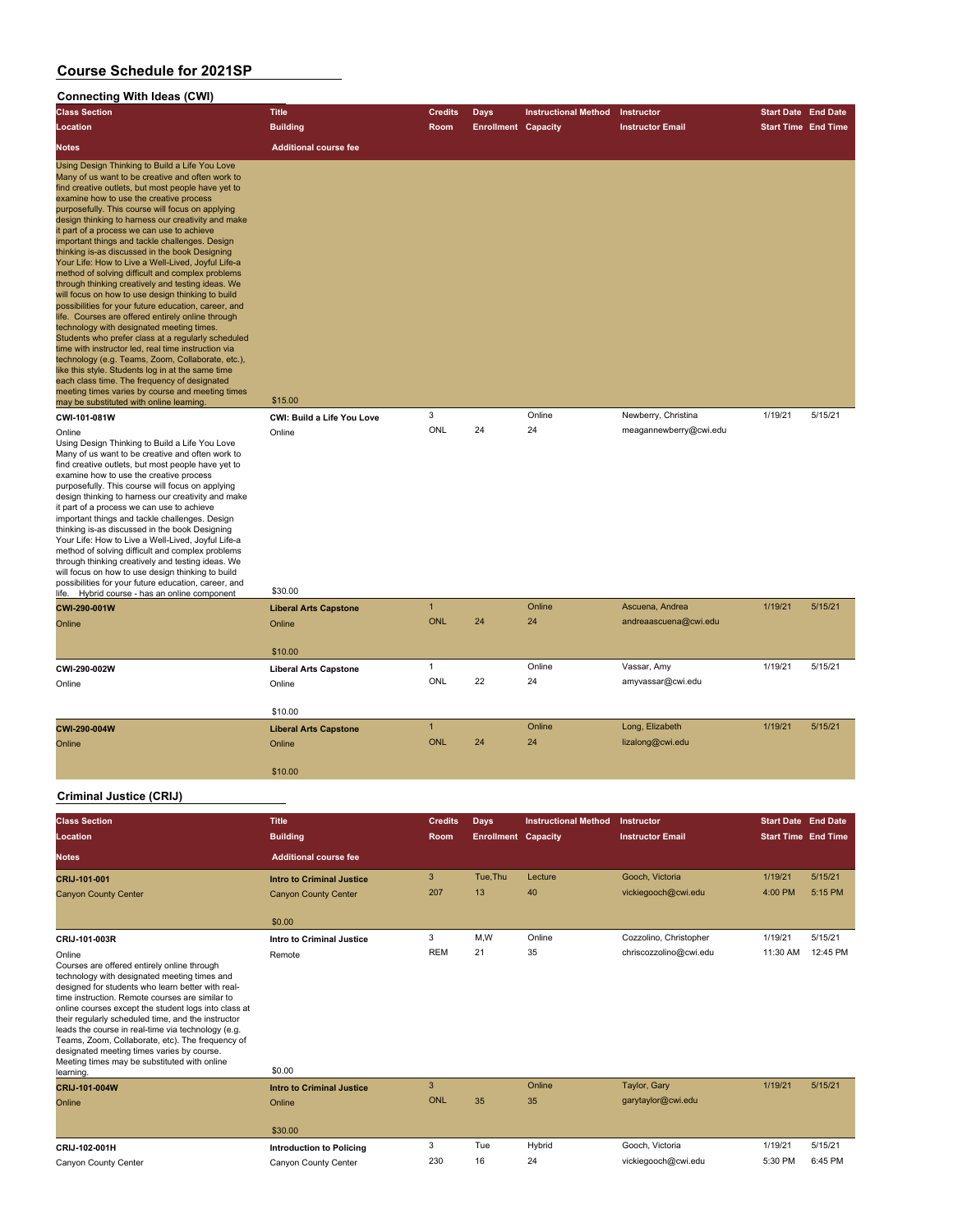| Criminal Justice (CRIJ)                                                                                    |                                     |                           |                            |                             |                           |                            |          |
|------------------------------------------------------------------------------------------------------------|-------------------------------------|---------------------------|----------------------------|-----------------------------|---------------------------|----------------------------|----------|
| <b>Class Section</b>                                                                                       | <b>Title</b>                        | <b>Credits</b>            | Days                       | <b>Instructional Method</b> | Instructor                | <b>Start Date End Date</b> |          |
| Location                                                                                                   | <b>Building</b>                     | Room                      | <b>Enrollment Capacity</b> |                             | <b>Instructor Email</b>   | <b>Start Time End Time</b> |          |
| Notes                                                                                                      | <b>Additional course fee</b>        |                           |                            |                             |                           |                            |          |
|                                                                                                            |                                     |                           |                            |                             |                           |                            |          |
|                                                                                                            | \$15.00                             |                           |                            |                             |                           |                            |          |
| CRIJ-102-002W                                                                                              | <b>Introduction to Policing</b>     | $\overline{3}$            |                            | Online                      | Taylor, Gary              | 1/19/21                    | 5/15/21  |
|                                                                                                            |                                     | <b>ONL</b>                | 35                         | 35                          | garytaylor@cwi.edu        |                            |          |
| Online                                                                                                     | Online                              |                           |                            |                             |                           |                            |          |
|                                                                                                            | \$30.00                             |                           |                            |                             |                           |                            |          |
| CRIJ-103-001W                                                                                              | Intro to Law & Justice              | 3                         |                            | Online                      | Ritchie Breach, Stephanie | 1/19/21                    | 5/15/21  |
| Online                                                                                                     |                                     |                           | 12                         | 40                          | stephaniebreach@cwi.edu   |                            |          |
|                                                                                                            |                                     |                           |                            |                             |                           |                            |          |
|                                                                                                            | \$30.00                             |                           |                            |                             |                           |                            |          |
| CRIJ-103-002H                                                                                              | Intro to Law & Justice              | $\ensuremath{\mathsf{3}}$ | W                          | <b>Hybrid</b>               | Ritchie Breach, Stephanie | 1/19/21                    | 5/15/21  |
| Nampa Campus                                                                                               | <b>Academic Building</b>            | 309                       | $\overline{7}$             | 22                          | stephaniebreach@cwi.edu   | 11:30 AM                   | 12:45 PM |
|                                                                                                            |                                     |                           |                            |                             |                           |                            |          |
|                                                                                                            | \$15.00                             |                           |                            |                             |                           |                            |          |
| CRIJ-103-003W                                                                                              | Intro to Law & Justice              | 3                         |                            | Online                      | Huskey, Molly             | 1/19/21                    | 5/15/21  |
| Online                                                                                                     | Online                              | ONL                       | 35                         | 35                          | mollyhuskey@cwi.edu       |                            |          |
|                                                                                                            |                                     |                           |                            |                             |                           |                            |          |
|                                                                                                            | \$30.00                             |                           |                            |                             |                           |                            |          |
| CRIJ-104-001H                                                                                              | <b>Intro to Corrections</b>         | $\mathbf{3}$              | Thu                        | Hybrid                      | Ritchie Breach, Stephanie | 1/19/21                    | 5/15/21  |
| <b>Canyon County Center</b>                                                                                | <b>Canyon County Center</b>         | 230                       | 8                          | 24                          | stephaniebreach@cwi.edu   | 2:30 PM                    | 3:45 PM  |
|                                                                                                            |                                     |                           |                            |                             |                           |                            |          |
| Hybrid course - has an online component                                                                    | \$15.00                             |                           |                            |                             |                           |                            |          |
| CRIJ-104-003W                                                                                              | <b>Intro to Corrections</b>         | 3                         |                            | Online                      | Romero, Leahann           | 1/19/21                    | 5/15/21  |
| Online                                                                                                     | Online                              | ONL                       | 22                         | 35                          | leahannromero@cwi.edu     |                            |          |
|                                                                                                            |                                     |                           |                            |                             |                           |                            |          |
|                                                                                                            | \$30.00                             |                           |                            |                             |                           |                            |          |
| CRIJ-190-001H                                                                                              | <b>Writing for Criminal Justice</b> | $\ensuremath{\mathsf{3}}$ | W                          | <b>Hybrid</b>               | Huskey, Molly             | 1/19/21                    | 5/15/21  |
| <b>Canyon County Center</b>                                                                                | <b>Canyon County Center</b>         | 207                       | $\boldsymbol{6}$           | 27                          | mollyhuskey@cwi.edu       | 4:00 PM                    | 5:15 PM  |
|                                                                                                            |                                     |                           |                            |                             |                           |                            |          |
|                                                                                                            | \$15.00                             | 3                         |                            | Online                      | Willis, Scott             | 1/19/21                    | 5/15/21  |
| CRIJ-190-002W                                                                                              | <b>Writing for Criminal Justice</b> | ONL                       | 27                         | 27                          | scottwillis@cwi.edu       |                            |          |
| Online                                                                                                     | Online                              |                           |                            |                             |                           |                            |          |
|                                                                                                            | \$30.00                             |                           |                            |                             |                           |                            |          |
| CRIJ-270-001R                                                                                              | Criminology                         | $\mathbf{3}$              | Tue, Thu                   | Online                      | Cozzolino, Christopher    | 1/19/21                    | 5/15/21  |
| Online                                                                                                     | Remote                              | <b>REM</b>                | 26                         | 35                          | chriscozzolino@cwi.edu    | 11:30 AM                   | 12:45 PM |
| Courses are offered entirely online through                                                                |                                     |                           |                            |                             |                           |                            |          |
| technology with designated meeting times and<br>designed for students who learn better with real-          |                                     |                           |                            |                             |                           |                            |          |
| time instruction. Remote courses are similar to                                                            |                                     |                           |                            |                             |                           |                            |          |
| online courses except the student logs into class at                                                       |                                     |                           |                            |                             |                           |                            |          |
| their regularly scheduled time, and the instructor<br>leads the course in real-time via technology (e.g.   |                                     |                           |                            |                             |                           |                            |          |
| Teams, Zoom, Collaborate, etc). The frequency of                                                           |                                     |                           |                            |                             |                           |                            |          |
| designated meeting times varies by course.                                                                 |                                     |                           |                            |                             |                           |                            |          |
| Meeting times may be substituted with online<br>learning.                                                  | \$0.00                              |                           |                            |                             |                           |                            |          |
| CRIJ-270-002R                                                                                              | Criminology                         | 3                         | M,W                        | Online                      | Cozzolino, Christopher    | 1/19/21                    | 5/15/21  |
| Online                                                                                                     | Remote                              | <b>REM</b>                | 10                         | 35                          | chriscozzolino@cwi.edu    | 10:00 AM                   | 11:15 AM |
| Courses are offered entirely online through                                                                |                                     |                           |                            |                             |                           |                            |          |
| technology with designated meeting times and<br>designed for students who learn better with real-          |                                     |                           |                            |                             |                           |                            |          |
| time instruction. Remote courses are similar to                                                            |                                     |                           |                            |                             |                           |                            |          |
| online courses except the student logs into class at<br>their regularly scheduled time, and the instructor |                                     |                           |                            |                             |                           |                            |          |
| leads the course in real-time via technology (e.g.                                                         |                                     |                           |                            |                             |                           |                            |          |
| Teams, Zoom, Collaborate, etc). The frequency of                                                           |                                     |                           |                            |                             |                           |                            |          |
| designated meeting times varies by course.<br>Meeting times may be substituted with online                 |                                     |                           |                            |                             |                           |                            |          |
| learning.                                                                                                  | \$0.00                              |                           |                            |                             |                           |                            |          |
| CRIJ-280-001R                                                                                              | <b>Victimology</b>                  | $\mathbf{3}$              | Tue, Thu                   | Online                      | Cozzolino, Christopher    | 1/19/21                    | 5/15/21  |
| Online                                                                                                     | Remote                              | <b>REM</b>                | 25                         | 35                          | chriscozzolino@cwi.edu    | 10:00 AM                   | 11:15 AM |
| Courses are offered entirely online through<br>technology with designated meeting times and                |                                     |                           |                            |                             |                           |                            |          |
| designed for students who learn better with real-                                                          |                                     |                           |                            |                             |                           |                            |          |
| time instruction. Remote courses are similar to                                                            |                                     |                           |                            |                             |                           |                            |          |
| online courses except the student logs into class at<br>their regularly scheduled time, and the instructor |                                     |                           |                            |                             |                           |                            |          |
| leads the course in real-time via technology (e.g.                                                         |                                     |                           |                            |                             |                           |                            |          |
| Teams, Zoom, Collaborate, etc). The frequency of<br>designated meeting times varies by course.             |                                     |                           |                            |                             |                           |                            |          |
| Meeting times may be substituted with online                                                               |                                     |                           |                            |                             |                           |                            |          |
| learning                                                                                                   | \$0.00                              |                           |                            |                             |                           |                            |          |
| CRIJ-280-002W                                                                                              | Victimology                         | 3<br>ONL                  | 35                         | Online<br>35                | Cozzolino, Christopher    | 1/19/21                    | 5/15/21  |
| Online                                                                                                     | Online                              |                           |                            |                             | chriscozzolino@cwi.edu    |                            |          |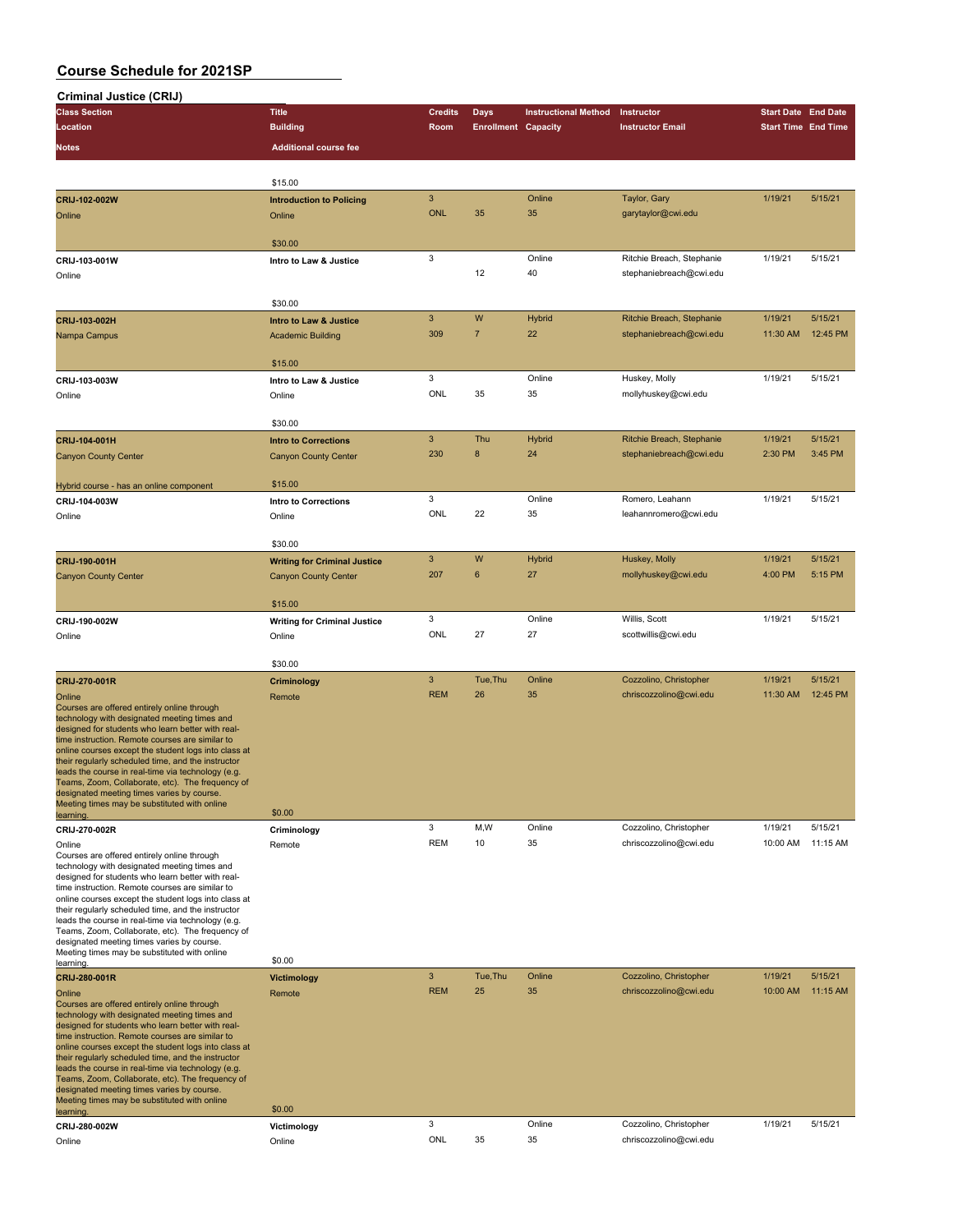| <b>Class Section</b> | <b>Title</b>                       | <b>Credits</b> | <b>Days</b>                | <b>Instructional Method</b> | Instructor                |         | <b>Start Date End Date</b> |
|----------------------|------------------------------------|----------------|----------------------------|-----------------------------|---------------------------|---------|----------------------------|
| Location             | <b>Building</b>                    | Room           | <b>Enrollment Capacity</b> |                             | <b>Instructor Email</b>   |         | <b>Start Time End Time</b> |
| <b>Notes</b>         | <b>Additional course fee</b>       |                |                            |                             |                           |         |                            |
|                      |                                    |                |                            |                             |                           |         |                            |
|                      | \$30.00                            |                |                            |                             |                           |         |                            |
| CRIJ-280-003W        | <b>Victimology</b>                 | 3              |                            | Online                      | Cozzolino, Christopher    | 1/19/21 | 5/15/21                    |
| Online               | Online                             | <b>ONL</b>     | 35                         | 35                          | chriscozzolino@cwi.edu    |         |                            |
|                      | \$30.00                            |                |                            |                             |                           |         |                            |
| CRIJ-290-001H        | <b>Criminal Justice Capstone</b>   | 3              | W                          | Hybrid                      | Ritchie Breach, Stephanie | 1/19/21 | 5/15/21                    |
| Canyon County Center | Canyon County Center               | 230            | 15                         | 21                          | stephaniebreach@cwi.edu   | 2:30 PM | 3:45 PM                    |
|                      | \$15.00                            |                |                            |                             |                           |         |                            |
| CRIJ-293-001W        | <b>Criminal Justice Internship</b> | 3              |                            | Online                      | Ritchie Breach, Stephanie | 1/19/21 | 5/15/21                    |
| Online               | Online                             | <b>ONL</b>     | $\mathbf{0}$               |                             | stephaniebreach@cwi.edu   |         |                            |
|                      | \$30.00                            |                |                            |                             |                           |         |                            |

### **Cybersecurity (CSEC)**

| <b>Class Section</b>                                                                                                                                                                                                                                                                                                                                                                                                                                                                                                                             | <b>Title</b>                              | <b>Credits</b> | Days                       | <b>Instructional Method</b> | Instructor              | <b>Start Date End Date</b> |         |
|--------------------------------------------------------------------------------------------------------------------------------------------------------------------------------------------------------------------------------------------------------------------------------------------------------------------------------------------------------------------------------------------------------------------------------------------------------------------------------------------------------------------------------------------------|-------------------------------------------|----------------|----------------------------|-----------------------------|-------------------------|----------------------------|---------|
| Location                                                                                                                                                                                                                                                                                                                                                                                                                                                                                                                                         | <b>Building</b>                           | Room           | <b>Enrollment Capacity</b> |                             | <b>Instructor Email</b> | <b>Start Time End Time</b> |         |
| Notes                                                                                                                                                                                                                                                                                                                                                                                                                                                                                                                                            | <b>Additional course fee</b>              |                |                            |                             |                         |                            |         |
| <b>CSEC-127-001H</b>                                                                                                                                                                                                                                                                                                                                                                                                                                                                                                                             | <b>Server Operating Systems</b>           | 4              | Tue, Thu                   | Lecture                     | Otto, Linda             | 1/19/21                    | 2/20/21 |
| <b>Ada County Campus</b>                                                                                                                                                                                                                                                                                                                                                                                                                                                                                                                         | <b>Pintail Center</b>                     | 1411           | 20                         | 20                          | lindaotto@cwi.edu       | 9:00 AM                    | 1:00 PM |
| Hybrid course - has an online component                                                                                                                                                                                                                                                                                                                                                                                                                                                                                                          | \$45.00                                   |                |                            |                             |                         |                            |         |
| CSEC-129-001H                                                                                                                                                                                                                                                                                                                                                                                                                                                                                                                                    | <b>Fundamentals of Linux</b>              | 4              | Tue, Thu                   | Lecture                     | Otto, Linda             | 2/22/21                    | 4/3/21  |
| Ada County Campus                                                                                                                                                                                                                                                                                                                                                                                                                                                                                                                                | <b>Pintail Center</b>                     | 1411           | 21                         | 20                          | lindaotto@cwi.edu       | 9:00 AM                    | 1:00 PM |
|                                                                                                                                                                                                                                                                                                                                                                                                                                                                                                                                                  | \$20.00                                   |                |                            |                             |                         |                            |         |
| Hybrid course - has an online component                                                                                                                                                                                                                                                                                                                                                                                                                                                                                                          |                                           | $\overline{4}$ | Tue, Thu                   | Lecture                     | Otto, Linda             | 4/5/21                     | 5/8/21  |
| <b>CSEC-131-001H</b>                                                                                                                                                                                                                                                                                                                                                                                                                                                                                                                             | <b>Intro to Information Security</b>      | 1411           | 21                         | 20                          | lindaotto@cwi.edu       | 9:00 AM                    | 1:00 PM |
| <b>Ada County Campus</b>                                                                                                                                                                                                                                                                                                                                                                                                                                                                                                                         | <b>Pintail Center</b>                     |                |                            |                             |                         |                            |         |
| Hybrid course - has an online component                                                                                                                                                                                                                                                                                                                                                                                                                                                                                                          | \$40.00                                   |                |                            |                             |                         |                            |         |
| CSEC-255-001H                                                                                                                                                                                                                                                                                                                                                                                                                                                                                                                                    | <b>Ethical Hack &amp; Countermeasures</b> | 4              | M,W                        | Lecture                     | Bowers, Donald          | 1/19/21                    | 2/20/21 |
| Ada County Campus                                                                                                                                                                                                                                                                                                                                                                                                                                                                                                                                | <b>Pintail Center</b>                     | 1411           | 15                         | 20                          | donbowers@cwi.edu       | 12:30 PM                   | 4:30 PM |
| Hybrid course - has an online component                                                                                                                                                                                                                                                                                                                                                                                                                                                                                                          | \$670.00                                  |                |                            |                             |                         |                            |         |
| <b>CSEC-255-002R</b>                                                                                                                                                                                                                                                                                                                                                                                                                                                                                                                             | <b>Ethical Hack &amp; Countermeasures</b> | 4              | F                          | Online                      | Taylor, Troy            | 1/19/21                    | 2/20/21 |
| Online<br>Courses are offered entirely online through<br>technology with designated meeting times and<br>designed for students who learn better with real-<br>time instruction. Remote courses are similar to<br>online courses except the student logs into class at<br>their regularly scheduled time, and the instructor<br>leads the course in real-time via technology (e.g.<br>Teams, Zoom, Collaborate, etc). The frequency of<br>designated meeting times varies by course.<br>Meeting times may be substituted with online<br>learning. | Remote<br>\$650.00                        | <b>REM</b>     | 18                         | 20                          | troytaylor@cwi.edu      | 5:00 PM                    | 7:00 PM |
| CSEC-255-002R                                                                                                                                                                                                                                                                                                                                                                                                                                                                                                                                    | <b>Ethical Hack &amp; Countermeasures</b> | 4              | M, Tue, W, Thu Online      |                             | Taylor, Troy            | 1/19/21                    | 2/20/21 |
| Online<br>Courses are offered entirely online through<br>technology with designated meeting times and<br>designed for students who learn better with real-<br>time instruction. Remote courses are similar to<br>online courses except the student logs into class at<br>their regularly scheduled time, and the instructor<br>leads the course in real-time via technology (e.g.<br>Teams, Zoom, Collaborate, etc). The frequency of<br>designated meeting times varies by course.<br>Meeting times may be substituted with online<br>learning. | Remote<br>\$650.00                        | <b>REM</b>     | 18                         | 20                          | troytaylor@cwi.edu      | 5:00 PM                    | 9:00 PM |
| <b>CSEC-257-001H</b>                                                                                                                                                                                                                                                                                                                                                                                                                                                                                                                             | <b>Intro to Digital Forensics</b>         | $\overline{4}$ | M,W                        | Lecture                     | Bowers, Donald          | 2/22/21                    | 4/3/21  |
| <b>Ada County Campus</b>                                                                                                                                                                                                                                                                                                                                                                                                                                                                                                                         | <b>Pintail Center</b>                     | 1411           | 15                         | 20                          | donbowers@cwi.edu       | 12:30 PM                   | 4:30 PM |
| Hybrid course - has an online component                                                                                                                                                                                                                                                                                                                                                                                                                                                                                                          | \$0.00                                    |                |                            |                             |                         |                            |         |
| CSEC-257-002R                                                                                                                                                                                                                                                                                                                                                                                                                                                                                                                                    | <b>Intro to Digital Forensics</b>         | $\overline{4}$ | F                          | Online                      | Taylor, Troy            | 2/22/21                    | 4/3/21  |
| Online                                                                                                                                                                                                                                                                                                                                                                                                                                                                                                                                           | Remote                                    | <b>REM</b>     | 18                         | 20                          | troytaylor@cwi.edu      | 5:00 PM                    | 7:00 PM |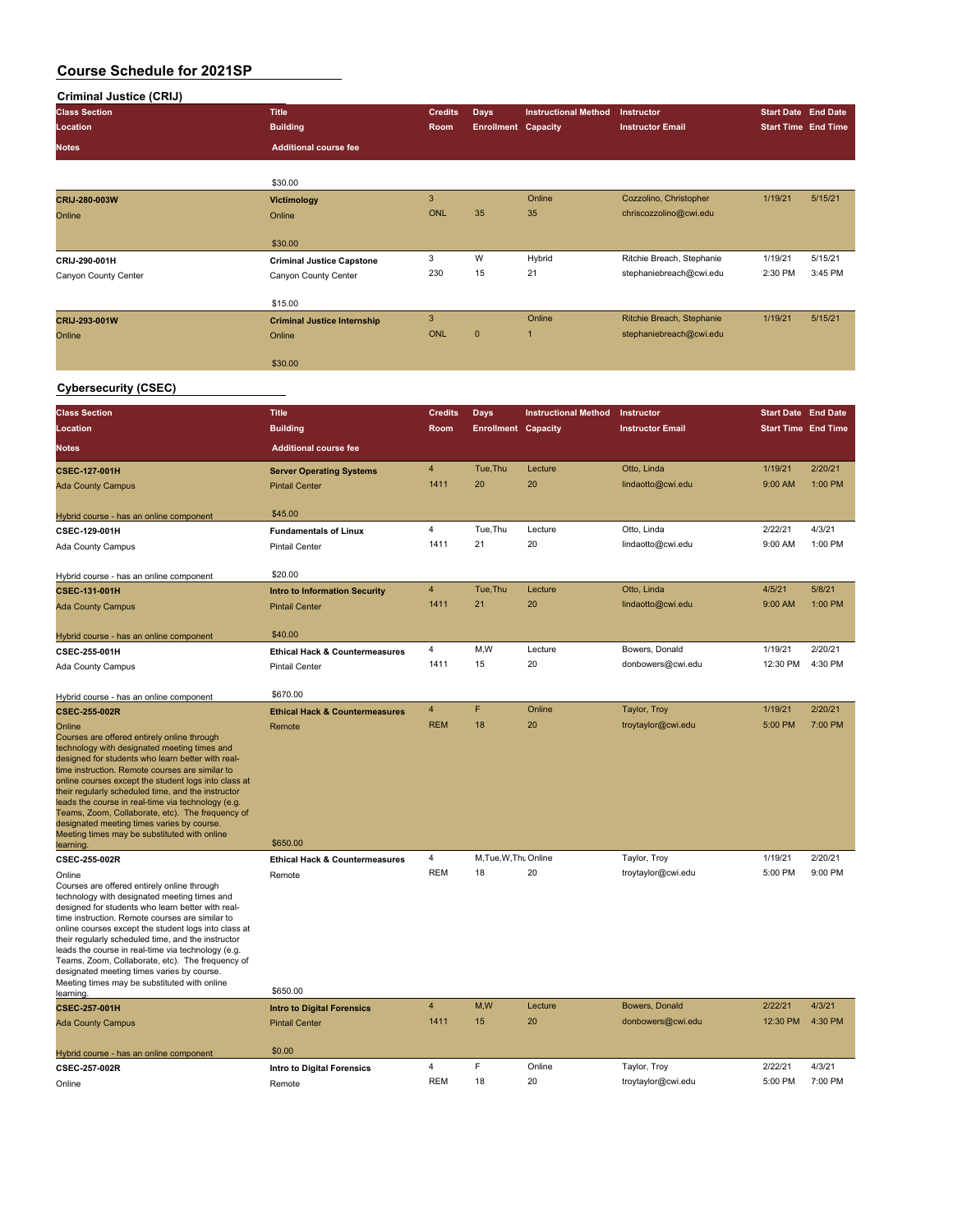**Cybersecurity (CSEC)**

| syndiadouiny (soco)                                                                                                                                                                                                                                                                                                                                                                                                                                                                                                                              |                                   |                |                            |                             |                         |                            |         |
|--------------------------------------------------------------------------------------------------------------------------------------------------------------------------------------------------------------------------------------------------------------------------------------------------------------------------------------------------------------------------------------------------------------------------------------------------------------------------------------------------------------------------------------------------|-----------------------------------|----------------|----------------------------|-----------------------------|-------------------------|----------------------------|---------|
| <b>Class Section</b>                                                                                                                                                                                                                                                                                                                                                                                                                                                                                                                             | <b>Title</b>                      | <b>Credits</b> | Days                       | <b>Instructional Method</b> | Instructor              | <b>Start Date End Date</b> |         |
| <b>Location</b>                                                                                                                                                                                                                                                                                                                                                                                                                                                                                                                                  | <b>Building</b>                   | Room           | <b>Enrollment Capacity</b> |                             | <b>Instructor Email</b> | <b>Start Time End Time</b> |         |
| <b>Notes</b>                                                                                                                                                                                                                                                                                                                                                                                                                                                                                                                                     | <b>Additional course fee</b>      |                |                            |                             |                         |                            |         |
| Courses are offered entirely online through<br>technology with designated meeting times and<br>designed for students who learn better with real-<br>time instruction. Remote courses are similar to<br>online courses except the student logs into class at<br>their regularly scheduled time, and the instructor<br>leads the course in real-time via technology (e.g.<br>Teams, Zoom, Collaborate, etc). The frequency of<br>designated meeting times varies by course.<br>Meeting times may be substituted with online<br>learning.           | \$0.00                            |                |                            |                             |                         |                            |         |
| <b>CSEC-257-002R</b>                                                                                                                                                                                                                                                                                                                                                                                                                                                                                                                             | <b>Intro to Digital Forensics</b> | $\overline{4}$ | M, Tue, W, Thu Online      |                             | Taylor, Troy            | 2/22/21                    | 4/3/21  |
| Online<br>Courses are offered entirely online through<br>technology with designated meeting times and<br>designed for students who learn better with real-<br>time instruction. Remote courses are similar to<br>online courses except the student logs into class at<br>their regularly scheduled time, and the instructor<br>leads the course in real-time via technology (e.g.<br>Teams, Zoom, Collaborate, etc). The frequency of<br>designated meeting times varies by course.<br>Meeting times may be substituted with online              | Remote                            | <b>REM</b>     | 18                         | 20                          | troytaylor@cwi.edu      | 5:00 PM                    | 9:00 PM |
| learning.                                                                                                                                                                                                                                                                                                                                                                                                                                                                                                                                        | \$0.00                            |                |                            |                             |                         |                            |         |
| CSEC-290-001H                                                                                                                                                                                                                                                                                                                                                                                                                                                                                                                                    | <b>Cybersecurity Capstone</b>     | 4              | M,W                        | Lecture                     | Bowers, Donald          | 4/5/21                     | 5/8/21  |
| Ada County Campus                                                                                                                                                                                                                                                                                                                                                                                                                                                                                                                                | <b>Pintail Center</b>             | 1411           | 15                         | 20                          | donbowers@cwi.edu       | 12:30 PM                   | 4:30 PM |
| Hybrid course - has an online component                                                                                                                                                                                                                                                                                                                                                                                                                                                                                                          | \$245.00                          |                |                            |                             |                         |                            |         |
| <b>CSEC-290-002R</b>                                                                                                                                                                                                                                                                                                                                                                                                                                                                                                                             | <b>Cybersecurity Capstone</b>     | 4              | F                          | Online                      | Taylor, Troy            | 4/5/21                     | 5/8/21  |
| Online<br>Courses are offered entirely online through<br>technology with designated meeting times and<br>designed for students who learn better with real-<br>time instruction. Remote courses are similar to<br>online courses except the student logs into class at<br>their regularly scheduled time, and the instructor<br>leads the course in real-time via technology (e.g<br>Teams, Zoom, Collaborate, etc). The frequency of<br>designated meeting times varies by course.<br>Meeting times may be substituted with online<br>learning.  | Remote<br>\$225.00                | <b>REM</b>     | 18                         | 20                          | troytaylor@cwi.edu      | 5:00 PM                    | 7:00 PM |
| CSEC-290-002R                                                                                                                                                                                                                                                                                                                                                                                                                                                                                                                                    | <b>Cybersecurity Capstone</b>     | 4              | M, Tue, W, Thu Online      |                             | Taylor, Troy            | 4/5/21                     | 5/8/21  |
| Online<br>Courses are offered entirely online through<br>technology with designated meeting times and<br>designed for students who learn better with real-<br>time instruction. Remote courses are similar to<br>online courses except the student logs into class at<br>their regularly scheduled time, and the instructor<br>leads the course in real-time via technology (e.g.<br>Teams, Zoom, Collaborate, etc). The frequency of<br>designated meeting times varies by course.<br>Meeting times may be substituted with online<br>learning. | Remote<br>\$225.00                | <b>REM</b>     | 18                         | 20                          | troytaylor@cwi.edu      | 5:00 PM                    | 9:00 PM |
| Dontal Accicting (DENT)                                                                                                                                                                                                                                                                                                                                                                                                                                                                                                                          |                                   |                |                            |                             |                         |                            |         |

### **Dental Assisting (DENT)**

| <b>Class Section</b><br>Location                                                                                                                                                                                                                                                                                                                                                                                                                                                                                                                 | <b>Title</b><br><b>Building</b>       | <b>Credits</b><br>Room | <b>Days</b><br><b>Enrollment Capacity</b> | <b>Instructional Method</b> | Instructor<br><b>Instructor Email</b> | <b>Start Date End Date</b><br><b>Start Time End Time</b> |          |
|--------------------------------------------------------------------------------------------------------------------------------------------------------------------------------------------------------------------------------------------------------------------------------------------------------------------------------------------------------------------------------------------------------------------------------------------------------------------------------------------------------------------------------------------------|---------------------------------------|------------------------|-------------------------------------------|-----------------------------|---------------------------------------|----------------------------------------------------------|----------|
| <b>Notes</b>                                                                                                                                                                                                                                                                                                                                                                                                                                                                                                                                     | <b>Additional course fee</b>          |                        |                                           |                             |                                       |                                                          |          |
| <b>DENT-103-001R</b>                                                                                                                                                                                                                                                                                                                                                                                                                                                                                                                             | <b>Dental Prosthodontic Materials</b> | $\overline{2}$         | W                                         | Online                      | Nickels, Carol                        | 1/19/21                                                  | 5/15/21  |
| Online<br>Courses are offered entirely online through<br>technology with designated meeting times and<br>designed for students who learn better with real-<br>time instruction. Remote courses are similar to<br>online courses except the student logs into class at<br>their regularly scheduled time, and the instructor<br>leads the course in real-time via technology (e.g.<br>Teams, Zoom, Collaborate, etc). The frequency of<br>designated meeting times varies by course.<br>Meeting times may be substituted with online<br>learning. | Remote<br>\$0.00                      | <b>REM</b>             | 15                                        | 24                          | carolleenickels@cwi.edu               | 10:00 AM                                                 | 10:50 AM |
| DENT-103L-001                                                                                                                                                                                                                                                                                                                                                                                                                                                                                                                                    | <b>Dental Prosthodontic Lab</b>       | $\Omega$               | W                                         | Lab B                       | Nickels, Carol                        | 1/19/21                                                  | 5/15/21  |
| Ada County Campus                                                                                                                                                                                                                                                                                                                                                                                                                                                                                                                                | <b>Quail Court Building</b>           | 1100                   | 8                                         | 10                          | carolleenickels@cwi.edu               | 11:30 AM                                                 | 1:30 PM  |
| Restricted Dental Assisting majors only                                                                                                                                                                                                                                                                                                                                                                                                                                                                                                          | \$0.00                                |                        |                                           |                             |                                       |                                                          |          |
| <b>DENT-103L-002</b>                                                                                                                                                                                                                                                                                                                                                                                                                                                                                                                             | <b>Dental Prosthodontic Lab</b>       | $\Omega$               | W                                         | Lab <sub>B</sub>            | Nickels, Carol                        | 1/19/21                                                  | 5/15/21  |
| <b>Ada County Campus</b>                                                                                                                                                                                                                                                                                                                                                                                                                                                                                                                         | <b>Quail Court Building</b>           | 1100                   | $\overline{7}$                            | 10                          | carolleenickels@cwi.edu               | 2:00 PM                                                  | 4:00 PM  |
| <b>Restricted Dental Assisting Majors Only</b>                                                                                                                                                                                                                                                                                                                                                                                                                                                                                                   | \$0.00                                |                        |                                           |                             |                                       |                                                          |          |
| DENT-105-001R                                                                                                                                                                                                                                                                                                                                                                                                                                                                                                                                    | <b>Dental Clinical Skills 2</b>       | 2                      | W                                         | Online                      | Holmes, Elaine                        | 1/19/21                                                  | 5/15/21  |
| Online                                                                                                                                                                                                                                                                                                                                                                                                                                                                                                                                           | Remote                                | <b>REM</b>             | 15                                        | 24                          | elaineholmes@cwi.edu                  | 9:00 AM                                                  | 9:50 AM  |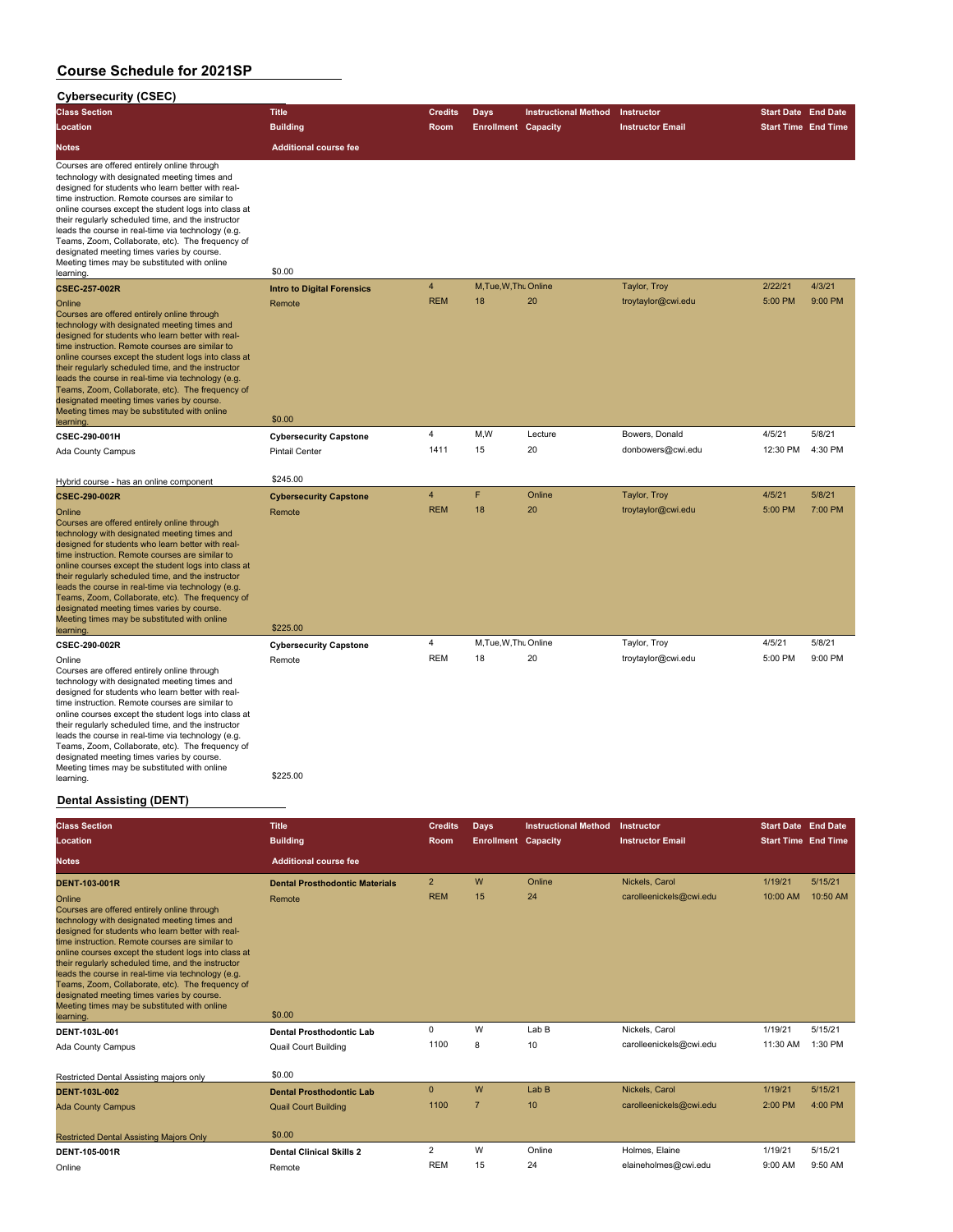| <b>Dental Assisting (DENT)</b> |  |
|--------------------------------|--|
|                                |  |

| Deniai Assisting (DENT)                                                                                                                                                                                                                                                                                                                                                                                                                                                                                                                                                  |                                                                    |                 |                            |                                |                                           |                            |                    |
|--------------------------------------------------------------------------------------------------------------------------------------------------------------------------------------------------------------------------------------------------------------------------------------------------------------------------------------------------------------------------------------------------------------------------------------------------------------------------------------------------------------------------------------------------------------------------|--------------------------------------------------------------------|-----------------|----------------------------|--------------------------------|-------------------------------------------|----------------------------|--------------------|
| <b>Class Section</b>                                                                                                                                                                                                                                                                                                                                                                                                                                                                                                                                                     | <b>Title</b>                                                       | <b>Credits</b>  | <b>Days</b>                | <b>Instructional Method</b>    | <b>Instructor</b>                         | <b>Start Date End Date</b> |                    |
| Location                                                                                                                                                                                                                                                                                                                                                                                                                                                                                                                                                                 | <b>Building</b>                                                    | Room            | <b>Enrollment Capacity</b> |                                | <b>Instructor Email</b>                   | <b>Start Time End Time</b> |                    |
| <b>Notes</b>                                                                                                                                                                                                                                                                                                                                                                                                                                                                                                                                                             | <b>Additional course fee</b>                                       |                 |                            |                                |                                           |                            |                    |
| Courses are offered entirely online through<br>technology with designated meeting times and<br>designed for students who learn better with real-<br>time instruction. Remote courses are similar to<br>online courses except the student logs into class at<br>their regularly scheduled time, and the instructor<br>leads the course in real-time via technology (e.g.<br>Teams, Zoom, Collaborate, etc). The frequency of<br>designated meeting times varies by course.<br>Meeting times may be substituted with online                                                | \$325.00                                                           |                 |                            |                                |                                           |                            |                    |
| learning.                                                                                                                                                                                                                                                                                                                                                                                                                                                                                                                                                                |                                                                    |                 |                            |                                |                                           |                            |                    |
| <b>DENT-105L-001</b><br><b>Ada County Campus</b>                                                                                                                                                                                                                                                                                                                                                                                                                                                                                                                         | <b>Dental Clinical Skills 2 Lab</b><br><b>Quail Court Building</b> | 0<br>1100       | W<br>$\overline{7}$        | Lab B<br>8                     | Holmes, Elaine<br>elaineholmes@cwi.edu    | 1/19/21<br>11:30 AM        | 5/15/21<br>1:30 PM |
| Restricted Dental Assisting majors only                                                                                                                                                                                                                                                                                                                                                                                                                                                                                                                                  | \$0.00                                                             |                 |                            |                                |                                           |                            |                    |
| DENT-105L-002                                                                                                                                                                                                                                                                                                                                                                                                                                                                                                                                                            | <b>Dental Clinical Skills 2 Lab</b>                                | 0               | W                          | Lab B                          | Holmes, Elaine                            | 1/19/21                    | 5/15/21            |
| Ada County Campus                                                                                                                                                                                                                                                                                                                                                                                                                                                                                                                                                        | <b>Quail Court Building</b>                                        | 1100            | 8                          | 8                              | elaineholmes@cwi.edu                      | 2:00 PM                    | 4:00 PM            |
|                                                                                                                                                                                                                                                                                                                                                                                                                                                                                                                                                                          |                                                                    |                 |                            |                                |                                           |                            |                    |
| Restricted Dental Assisting Majors Only                                                                                                                                                                                                                                                                                                                                                                                                                                                                                                                                  | \$0.00                                                             |                 |                            |                                |                                           |                            |                    |
| <b>DENT-106-001</b>                                                                                                                                                                                                                                                                                                                                                                                                                                                                                                                                                      | <b>Dental Assisting Clinic Exper.</b>                              | $6\phantom{1}$  | Tue, Thu                   | Lab A                          | Holmes, Elaine                            | 1/19/21                    | 5/15/21            |
| <b>Community Locations</b>                                                                                                                                                                                                                                                                                                                                                                                                                                                                                                                                               | <b>Community Location</b>                                          | <b>CMTY</b>     | 15                         | 24                             | elaineholmes@cwi.edu                      | 8:00 AM                    | 5:00 PM            |
| Restricted: Dental Assisting majors only                                                                                                                                                                                                                                                                                                                                                                                                                                                                                                                                 | \$0.00                                                             |                 |                            |                                |                                           |                            |                    |
| DENT-108-001R                                                                                                                                                                                                                                                                                                                                                                                                                                                                                                                                                            | <b>Dental Office Management</b>                                    | $\overline{2}$  | M                          | Online                         | Nickels, Carol                            | 1/19/21                    | 5/15/21            |
| Online                                                                                                                                                                                                                                                                                                                                                                                                                                                                                                                                                                   | Remote                                                             | <b>REM</b>      | $\overline{7}$             | 14                             | carolleenickels@cwi.edu                   | 8:00 AM                    | 9:40 AM            |
| Courses are offered entirely online through<br>technology with designated meeting times and<br>designed for students who learn better with real-<br>time instruction. Remote courses are similar to<br>online courses except the student logs into class at<br>their regularly scheduled time, and the instructor<br>leads the course in real-time via technology (e.g.<br>Teams, Zoom, Collaborate, etc). The frequency of<br>designated meeting times varies by course.<br>Meeting times may be substituted with online                                                |                                                                    |                 |                            |                                |                                           |                            |                    |
| learning.                                                                                                                                                                                                                                                                                                                                                                                                                                                                                                                                                                | \$0.00                                                             |                 |                            |                                |                                           |                            |                    |
| <b>DENT-153-001R</b><br>Online<br>Courses are offered entirely online through<br>technology with designated meeting times and<br>designed for students who learn better with real-<br>time instruction. Remote courses are similar to<br>online courses except the student logs into class at<br>their regularly scheduled time, and the instructor<br>leads the course in real-time via technology (e.g.<br>Teams, Zoom, Collaborate, etc). The frequency of<br>designated meeting times varies by course.<br>Meeting times may be substituted with online<br>learning. | <b>Dental Theory 3</b><br>Remote<br>\$0.00                         | 3<br><b>REM</b> | M<br>15                    | Online<br>24                   | Nickels, Carol<br>carolleenickels@cwi.edu | 1/19/21<br>11:00 AM        | 5/15/21<br>1:30 PM |
| DENT-154-001R                                                                                                                                                                                                                                                                                                                                                                                                                                                                                                                                                            | Dental Theory 4                                                    | 3               | M                          | Online                         | Holmes, Elaine                            | 1/19/21                    | 5/15/21            |
| Online<br>Courses are offered entirely online through<br>technology with designated meeting times and<br>designed for students who learn better with real-<br>time instruction. Remote courses are similar to<br>online courses except the student logs into class at<br>their regularly scheduled time, and the instructor<br>leads the course in real-time via technology (e.g.<br>Teams, Zoom, Collaborate, etc). The frequency of<br>designated meeting times varies by course.<br>Meeting times may be substituted with online                                      | Remote<br>\$0.00                                                   | <b>REM</b>      | 15                         | 24                             | elaineholmes@cwi.edu                      | 8:00 AM                    | 10:30 AM           |
| learning.                                                                                                                                                                                                                                                                                                                                                                                                                                                                                                                                                                |                                                                    | $\mathbf{1}$    | W                          | Online                         | Holmes, Elaine                            | 1/19/21                    | 5/15/21            |
| <b>DENT-155-001R</b><br>Online<br>Courses are offered entirely online through<br>technology with designated meeting times and<br>designed for students who learn better with real-<br>time instruction. Remote courses are similar to<br>online courses except the student logs into class at<br>their regularly scheduled time, and the instructor<br>leads the course in real-time via technology (e.g.<br>Teams, Zoom, Collaborate, etc). The frequency of<br>designated meeting times varies by course.<br>Meeting times may be substituted with online<br>learning. | <b>Dental Seminar</b><br>Remote<br>\$250.00                        | <b>REM</b>      | 15                         | 24                             | elaineholmes@cwi.edu                      | 8:00 AM                    | 8:50 AM            |
| <b>Drafting Technology (DRFT)</b>                                                                                                                                                                                                                                                                                                                                                                                                                                                                                                                                        |                                                                    |                 |                            |                                |                                           |                            |                    |
| Class Section                                                                                                                                                                                                                                                                                                                                                                                                                                                                                                                                                            | <b>Title</b>                                                       | Cradite         | Dave                       | Inetructional Mathod Inetructo |                                           | Start Date End Date        |                    |

| <b>Class Section</b> | Title                           | <b>Credits</b> | Davs                       | Instructional Method | <b>Instructor</b>       | <b>Start Date End Date</b> |          |
|----------------------|---------------------------------|----------------|----------------------------|----------------------|-------------------------|----------------------------|----------|
| Location             | <b>Building</b>                 | <b>Room</b>    | <b>Enrollment Capacity</b> |                      | <b>Instructor Email</b> | <b>Start Time End Time</b> |          |
| <b>Notes</b>         | <b>Additional course fee</b>    |                |                            |                      |                         |                            |          |
| DRFT-120-001         | <b>Residential Architecture</b> |                | W.Thu                      | Lecture              | Wilcox, John            | 1/19/21                    | 5/15/21  |
| Nampa Campus         | <b>Micron Education Center</b>  | 2131           |                            | 14                   | johnwilcox1@cwi.edu     | 8:00 AM                    | 11:00 AM |
|                      |                                 |                |                            |                      |                         |                            |          |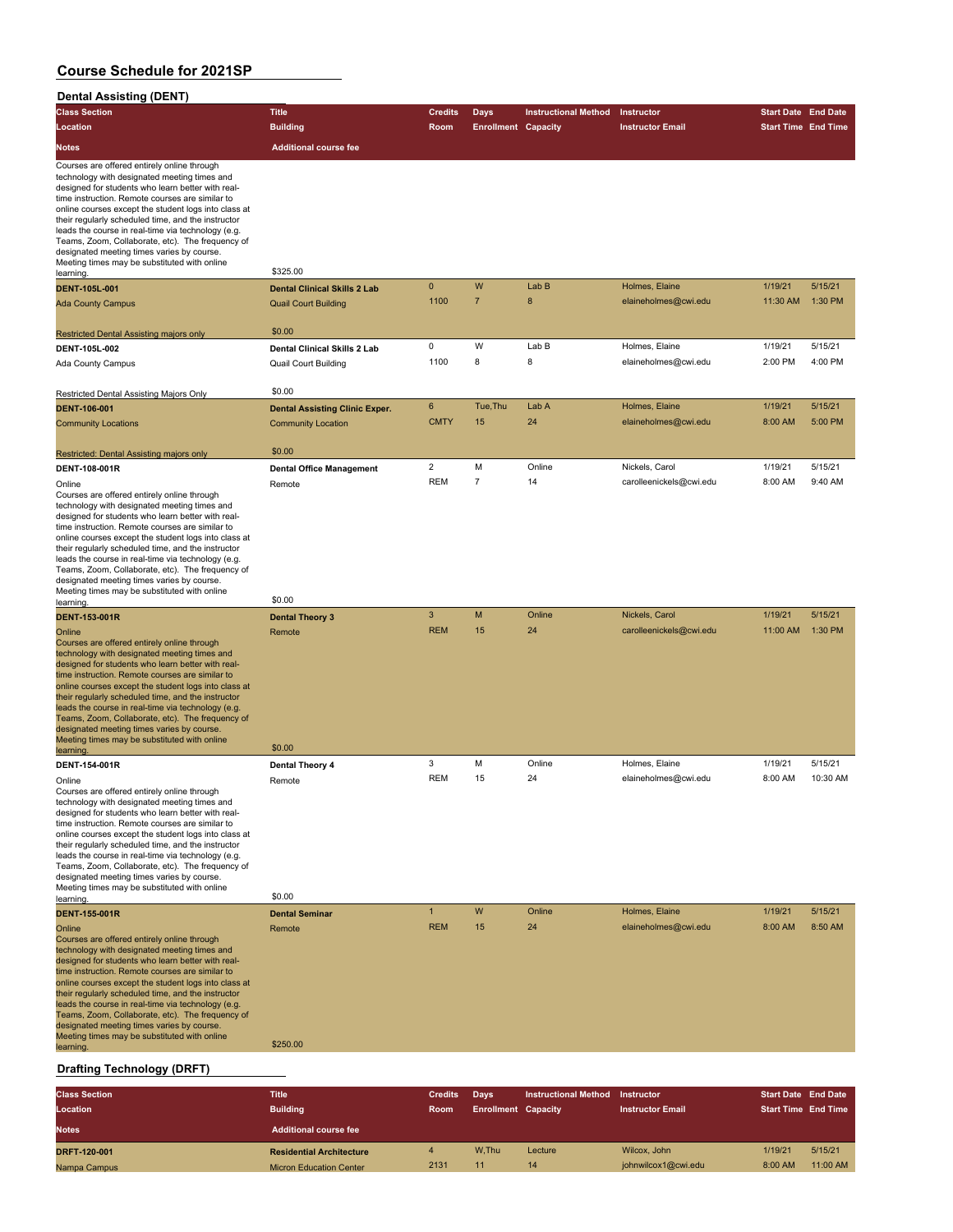| <b>Drafting Technology (DRFT)</b> |                                           |                |                     |                             |                         |                            |          |
|-----------------------------------|-------------------------------------------|----------------|---------------------|-----------------------------|-------------------------|----------------------------|----------|
| <b>Class Section</b>              | <b>Title</b>                              | <b>Credits</b> | <b>Days</b>         | <b>Instructional Method</b> | Instructor              | <b>Start Date End Date</b> |          |
| Location                          | <b>Building</b>                           | Room           | Enrollment Capacity |                             | <b>Instructor Email</b> | <b>Start Time End Time</b> |          |
| <b>Notes</b>                      | <b>Additional course fee</b>              |                |                     |                             |                         |                            |          |
|                                   | \$0.00                                    |                |                     |                             |                         |                            |          |
| DRFT-122-001                      | <b>Introduction to Revit</b>              | 4              | M,Tue               | Lecture                     | Green, Robert           | 1/19/21                    | 5/15/21  |
|                                   |                                           | 2131           | 11                  | 14                          | robgreen@cwi.edu        | 8:00 AM                    | 11:00 AM |
| Nampa Campus                      | Micron Education Center                   |                |                     |                             |                         |                            |          |
|                                   | \$0.00                                    |                |                     |                             |                         |                            |          |
| DRFT-190-001                      | <b>Job Skills for Drafting</b>            | $\mathbf{1}$   | M                   | Lab <sub>B</sub>            | Green, Robert           | 1/19/21                    | 5/15/21  |
| Nampa Campus                      | <b>Micron Education Center</b>            | 2131           | 11                  | 14                          | robgreen@cwi.edu        | 12:00 PM                   | 1:50 PM  |
|                                   | \$105.00                                  |                |                     |                             |                         |                            |          |
| DRFT-214-001                      | <b>Commercial Architecture</b>            | 5              | M,Tue               | Lecture                     | Wilcox, John            | 1/19/21                    | 5/15/21  |
| Nampa Campus                      | Micron Education Center                   | 2124           | 16                  | 24                          | johnwilcox1@cwi.edu     | 8:00 AM                    | 11:30 AM |
|                                   | \$0.00                                    |                |                     |                             |                         |                            |          |
| DRFT-216-001                      | <b>Survey of Sustainable Design</b>       | $\overline{2}$ | Tue, Thu            | Lecture                     | Wilcox, John            | 1/19/21                    | 5/15/21  |
| Nampa Campus                      | <b>Micron Education Center</b>            | 2131           | 16                  | 24                          | johnwilcox1@cwi.edu     | 12:00 PM                   | 1:20 PM  |
|                                   | \$0.00                                    |                |                     |                             |                         |                            |          |
| DRFT-218-001                      | <b>Electrical &amp; Plumbing Drafting</b> | $\overline{4}$ | W.Thu               | Lecture                     | Green, Robert           | 1/19/21                    | 5/15/21  |
| Nampa Campus                      | Micron Education Center                   | 2124           | 16                  | 24                          | robgreen@cwi.edu        | 8:00 AM                    | 11:00 AM |
|                                   | \$0.00                                    |                |                     |                             |                         |                            |          |
| DRFT-290-001                      | <b>Drafting Technology Capstone</b>       | $\mathbf{1}$   | W                   | Lab B                       | Green, Robert           | 1/19/21                    | 5/15/21  |
| Nampa Campus                      | <b>Micron Education Center</b>            | 2124           | 16                  | 24                          | robgreen@cwi.edu        | 12:00 PM                   | 1:50 PM  |
|                                   | \$105.00                                  |                |                     |                             |                         |                            |          |

### **Early Childhood Educ (ECED)**

| <b>Class Section</b>                       | <b>Title</b>                         | <b>Credits</b> | <b>Days</b>                | <b>Instructional Method</b> | Instructor              | <b>Start Date End Date</b> |          |
|--------------------------------------------|--------------------------------------|----------------|----------------------------|-----------------------------|-------------------------|----------------------------|----------|
| Location                                   | <b>Building</b>                      | Room           | <b>Enrollment Capacity</b> |                             | <b>Instructor Email</b> | <b>Start Time End Time</b> |          |
| Notes                                      | <b>Additional course fee</b>         |                |                            |                             |                         |                            |          |
| ECED-100-001W                              | Intro to Early Childhood Educ        | 3              |                            | Online                      | Lauer, Sherri           | 1/19/21                    | 5/15/21  |
| Online                                     | Online                               | <b>ONL</b>     | 11                         | 22                          | sherrilauer@cwi.edu     |                            |          |
|                                            | \$30.00                              |                |                            |                             |                         |                            |          |
| ECED-105-001W                              | <b>Teaching Young Children 1</b>     | $\mathbf{1}$   |                            | Online                      | Griffin, Mary           | 1/19/21                    | 5/15/21  |
| Online                                     | Online                               | <b>ONL</b>     | 10                         | 16                          | marygriffin@cwi.edu     |                            |          |
|                                            | \$10.00                              |                |                            |                             |                         |                            |          |
| 6 Practicum hours weekly.<br>ECED-105L-001 | <b>Teaching Young Children 1 Lab</b> | $\mathbf{3}$   | M,Tue,W                    | Lab B                       | Griffin, Mary           | 1/19/21                    | 5/15/21  |
| Nampa Campus                               | Multipurpose Classroom Bldg          | 101            | $\overline{1}$             | $\overline{\mathbf{4}}$     | marygriffin@cwi.edu     | 12:30 PM                   | 3:30 PM  |
|                                            |                                      |                |                            |                             |                         |                            |          |
|                                            | \$0.00                               |                |                            |                             |                         |                            |          |
| ECED-105L-002                              | Teaching Young Children 1 Lab        | 3              | M,W                        | Lecture                     | Jones, Megan            | 1/19/21                    | 5/15/21  |
| Nampa Campus                               | Multipurpose Classroom Bldg          | 101            | 1                          | $\overline{2}$              | meganjones1@cwi.edu     | 8:45 AM                    | 11:45 AM |
|                                            | \$0.00                               |                |                            |                             |                         |                            |          |
| ECED-105L-003                              | <b>Teaching Young Children 1 Lab</b> | 3              | Tue, Thu                   | Lab <sub>B</sub>            | Jones, Megan            | 1/19/21                    | 5/15/21  |
| Nampa Campus                               | Multipurpose Classroom Bldg          | 101            | $\mathbf{0}$               | $\overline{\mathbf{c}}$     | meganjones1@cwi.edu     | 8:45 AM                    | 11:45 AM |
|                                            | \$0.00                               |                |                            |                             |                         |                            |          |
| ECED-105L-004                              | <b>Teaching Young Children 1 Lab</b> | 3              |                            | Lab B                       | Griffin, Mary           | 1/19/21                    | 5/15/21  |
| <b>Community Locations</b>                 | Community Location                   | <b>CMTY</b>    | 8                          | 8                           | marygriffin@cwi.edu     |                            |          |
|                                            | \$0.00                               |                |                            |                             |                         |                            |          |
| ECED-106-001                               | <b>Teaching Young Children 2</b>     | $\mathbf{1}$   | W                          | Lecture                     | Jones, Megan            | 1/19/21                    | 5/15/21  |
| Nampa Campus                               | Multipurpose Classroom Bldg          | 101            | $\overline{7}$             | 12                          | meganjones1@cwi.edu     | 4:00 PM                    | 5:00 PM  |
| 6 Practicum hours weekly.                  | \$0.00                               |                |                            |                             |                         |                            |          |
| ECED-106L-001                              | Teaching Young Children 2 Lab        | 3              | M,W                        | Lab B                       | Jones, Megan            | 1/19/21                    | 5/15/21  |
| Nampa Campus                               | Multipurpose Classroom Bldg          | 101            | 1                          | 3                           | meganjones1@cwi.edu     | 8:45 AM                    | 11:45 AM |
|                                            | \$0.00                               |                |                            |                             |                         |                            |          |
| ECED-106L-002                              | <b>Teaching Young Children 2 Lab</b> | 3              | M,Tue,W                    | Lecture                     | Griffin, Mary           | 1/19/21                    | 5/15/21  |
| Nampa Campus                               | Multipurpose Classroom Bldg          | 101            | $\overline{4}$             | 6                           | marygriffin@cwi.edu     | 12:30 PM                   | 3:30 PM  |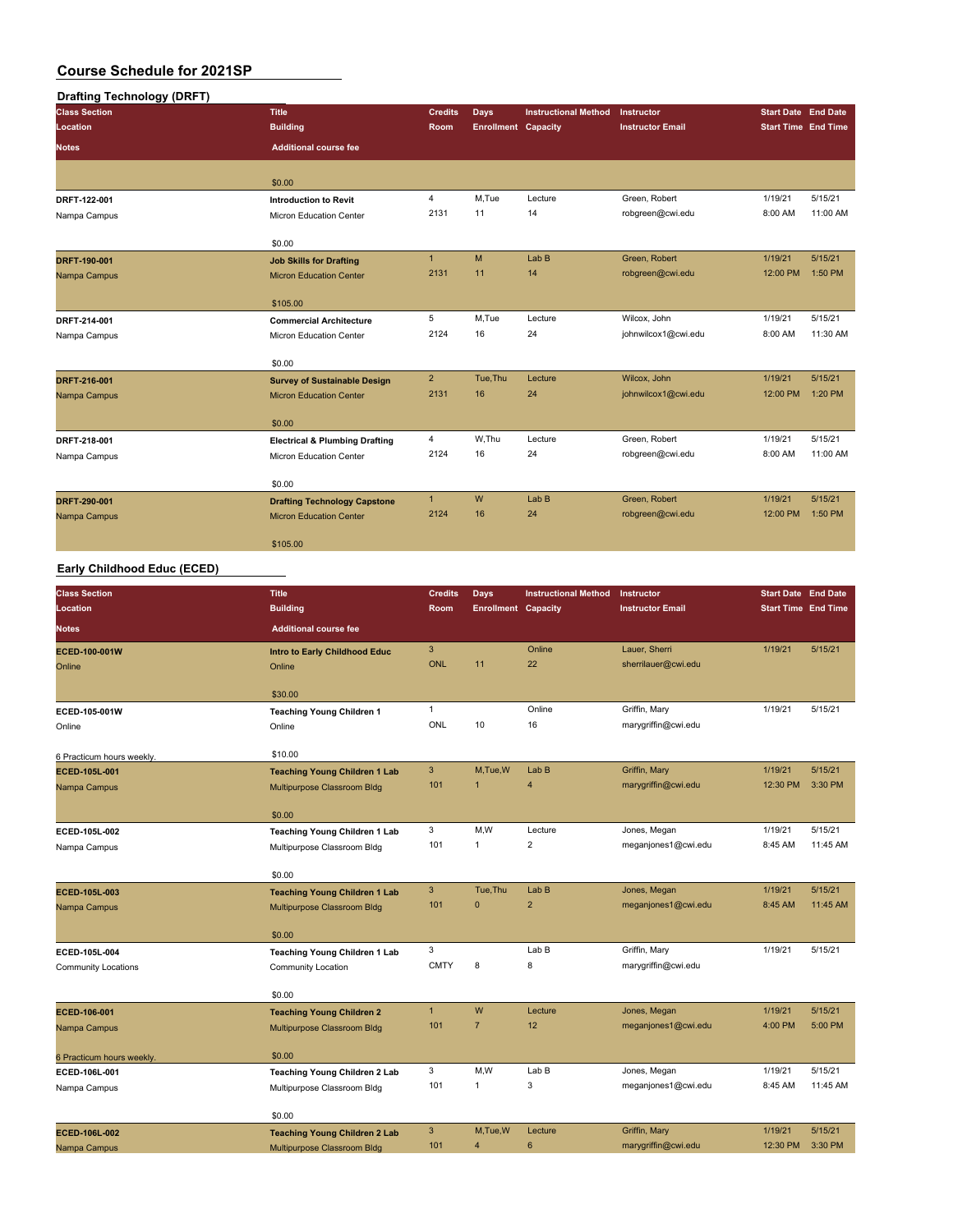| Early Childhood Educ (ECED) |  |
|-----------------------------|--|
|-----------------------------|--|

| Lang University Ludy (<br><b>Class Section</b>                          | <b>Title</b>                                                  | <b>Credits</b>          | <b>Days</b>                | <b>Instructional Method</b> | Instructor              | <b>Start Date End Date</b> |           |
|-------------------------------------------------------------------------|---------------------------------------------------------------|-------------------------|----------------------------|-----------------------------|-------------------------|----------------------------|-----------|
| Location                                                                | <b>Building</b>                                               | Room                    | <b>Enrollment Capacity</b> |                             | <b>Instructor Email</b> | <b>Start Time End Time</b> |           |
|                                                                         |                                                               |                         |                            |                             |                         |                            |           |
| Notes                                                                   | <b>Additional course fee</b>                                  |                         |                            |                             |                         |                            |           |
|                                                                         | \$0.00                                                        |                         |                            |                             |                         |                            |           |
| ECED-106L-003                                                           | <b>Teaching Young Children 2 Lab</b>                          | 3                       | Tue, Thu                   | Lab B                       | Jones, Megan            | 1/19/21                    | 5/15/21   |
| Nampa Campus                                                            | Multipurpose Classroom Bldg                                   | 101                     | 0                          | 3                           | meganjones1@cwi.edu     | 8:45 AM                    | 11:45 AM  |
|                                                                         |                                                               |                         |                            |                             |                         |                            |           |
|                                                                         | \$0.00                                                        |                         |                            |                             |                         |                            |           |
| ECED-106L-004                                                           | <b>Teaching Young Children 2 Lab</b>                          | 3                       |                            | Lab B                       | Jones, Megan            | 1/19/21                    | 5/15/21   |
| <b>Community Locations</b>                                              | <b>Community Location</b>                                     | <b>CMTY</b>             | $\overline{2}$             | 12                          | meganjones1@cwi.edu     |                            |           |
|                                                                         | \$0.00                                                        |                         |                            |                             |                         |                            |           |
| ECED-173-001H                                                           | Early Childhood Curriculum 2                                  | 3                       | M                          | Hybrid                      | Griffin, Mary           | 1/19/21                    | 5/15/21   |
| Nampa Campus                                                            | Multipurpose Classroom Bldg                                   | 205                     | 13                         | 22                          | marygriffin@cwi.edu     | 4:00 PM                    | 5:45 PM   |
|                                                                         |                                                               |                         |                            |                             |                         |                            |           |
| Hybrid course - 1 hour online weekly                                    | \$15.00                                                       |                         |                            |                             |                         |                            |           |
| ECED-184-001                                                            | <b>Family &amp; Community Partnership</b>                     | $\overline{\mathbf{c}}$ | M                          | Lecture                     | Lauer, Sherri           | 1/19/21                    | 5/15/21   |
| Nampa Campus                                                            | Multipurpose Classroom Bldg                                   | 205                     | 16                         | 22                          | sherrilauer@cwi.edu     | 6:00 PM                    | 7:45 PM   |
|                                                                         | \$0.00                                                        |                         |                            |                             |                         |                            |           |
| ECED-203-001W                                                           |                                                               | $\mathbf{1}$            |                            | Online                      | Lauer, Sherri           | 1/19/21                    | 5/15/21   |
| Online                                                                  | Early Childhood Ed Practicum<br>Online                        | ONL                     | $\overline{2}$             | 12                          | sherrilauer@cwi.edu     |                            |           |
|                                                                         |                                                               |                         |                            |                             |                         |                            |           |
| 10 hours weekly practicum.                                              | \$27.00                                                       |                         |                            |                             |                         |                            |           |
| ECED-203L-001                                                           | <b>Early Childhood Ed Pract Lab</b>                           | $\overline{5}$          | M, Tue, W, Thu Lecture     |                             | Jones, Megan            | 1/19/21                    | 5/15/21   |
| Nampa Campus                                                            | Multipurpose Classroom Bldg                                   | 101                     | $\Omega$                   | 12                          | meganjones1@cwi.edu     | 8:45 AM                    | 11:45 AM  |
|                                                                         | \$0.00                                                        |                         |                            |                             |                         |                            |           |
| ECED-203L-002                                                           | Early Childhood Ed Pract Lab                                  | 5                       | M,Tue,W                    | Lab B                       | Griffin, Mary           | 1/19/21                    | 5/15/21   |
| Nampa Campus                                                            | Multipurpose Classroom Bldg                                   | 101                     | 0                          | $\mathsf 3$                 | marygriffin@cwi.edu     | 12:30 PM                   | 3:30 PM   |
|                                                                         |                                                               |                         |                            |                             |                         |                            |           |
|                                                                         | \$0.00                                                        |                         |                            |                             |                         |                            |           |
| ECED-203L-003                                                           | <b>Early Childhood Ed Pract Lab</b>                           | $\sqrt{5}$              |                            | Lab B                       | Lauer, Sherri           | 1/19/21                    | 5/15/21   |
| <b>Community Locations</b>                                              | <b>Community Location</b>                                     | <b>CMTY</b>             | $\overline{2}$             | $\mathbf{3}$                | sherrilauer@cwi.edu     |                            |           |
|                                                                         |                                                               |                         |                            |                             |                         |                            |           |
| ECED-220-001H                                                           | \$0.00                                                        | 3                       | Thu                        | Hybrid                      | Jones, Megan            | 1/19/21                    | 5/15/21   |
| Nampa Campus                                                            | Inclsn in Early Child Programs<br>Multipurpose Classroom Bldg | 205                     | 8                          | 22                          | meganjones1@cwi.edu     | 6:00 PM                    | 7:45 PM   |
|                                                                         |                                                               |                         |                            |                             |                         |                            |           |
| Hybrid course - 1 hour per week online                                  | \$15.00                                                       |                         |                            |                             |                         |                            |           |
| ECED-257-001                                                            | <b>Infant &amp; Toddler Care &amp; Educ</b>                   | 4                       | Tue                        | Lecture                     | Lauer, Sherri           | 1/19/21                    | 5/15/21   |
| Nampa Campus                                                            | Multipurpose Classroom Bldg                                   | 205                     | 8                          | 15                          | sherrilauer@cwi.edu     | 6:00 PM                    | 7:45 PM   |
| Instructor permission required to register. 4<br>Practicum hours weekly | \$0.00                                                        |                         |                            |                             |                         |                            |           |
| <b>Economics (ECON)</b>                                                 |                                                               |                         |                            |                             |                         |                            |           |
| <b>Class Section</b>                                                    | <b>Title</b>                                                  | <b>Credits</b>          | Days                       | <b>Instructional Method</b> | Instructor              | <b>Start Date End Date</b> |           |
| Location                                                                | <b>Building</b>                                               | Room                    | <b>Enrollment Capacity</b> |                             | <b>Instructor Email</b> | <b>Start Time End Time</b> |           |
|                                                                         |                                                               |                         |                            |                             |                         |                            |           |
| Notes                                                                   | <b>Additional course fee</b>                                  |                         |                            |                             |                         |                            |           |
| ECON-201-001F                                                           | <b>Principles of Macroeconomics</b>                           | 3                       | M,W                        | Lecture                     | Nordstrom, John         | 1/19/21                    | 5/15/21   |
| $mno$ Campus                                                            | Annon Closecom Duilding                                       | 127                     | 11                         | 32                          | iohnnordstrom@cwi edu   | $8:30$ AM                  | $9.45$ AM |

Courses are offered with added flexibility allowing students to choose between in-person or remote course delivery options at designated meeting times. The frequency of designated meeting times varies by course. Meeting times may be substituted with online learning. \$73.00

# Nampa Campus Aspen Classroom Building 127 11 32 johnnordstrom@cwi.edu 8:30 AM 9:45 AM<br>Courses are offered with added flexibility allowing Aspen Classroom Building 127 11 32 johnnordstrom@cwi.edu 8:30 AM 9:45 AM<br>students to **ECON-201-001F Principles of Macroeconomics** 3 M,W Online Nordstrom, John 1/19/21 5/15/21 Nampa Campus **Mampa Campus Remote** REM 11 32 johnnordstrom@cwi.edu 8:30 AM 9:45 AM

# **ECON-201-002F Principles of Macroeconomics** 3 M,W Lecture Lim, Sok Peng 1/19/21 5/15/21 Ada County Campus Pintail Center 1208 18 24 sokpenglim@cwi.edu 4:00 PM 5:15 PM<br>Courses are offered with added flexibility allowing<br>students to choose between in-person or remote<br>course delivery options at designated meetin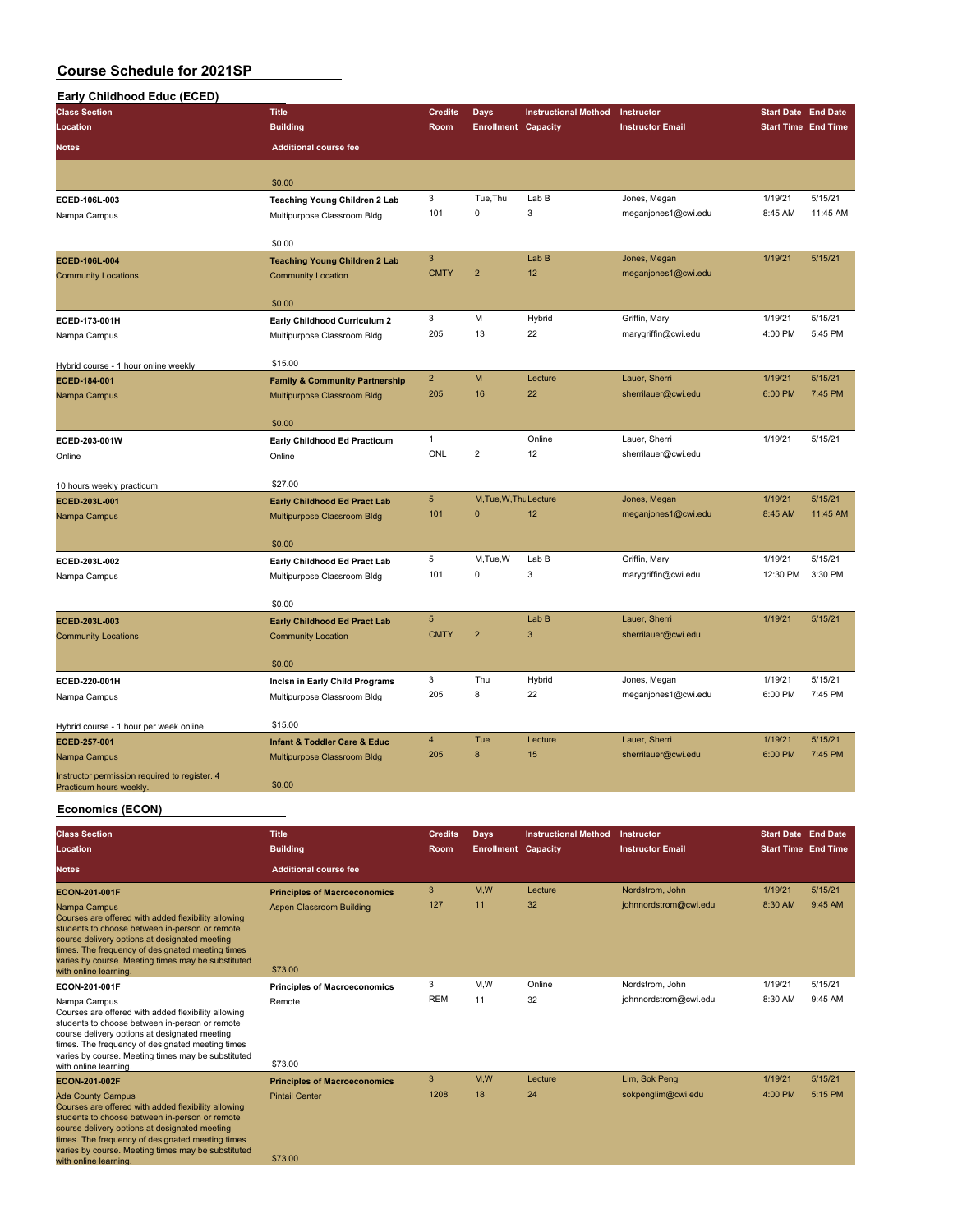| <b>Economics (ECON)</b>                                                                                                                                                                                                                                                                                                                                                                                                                                                             |                                               |                |                            |                             |                         |                            |          |
|-------------------------------------------------------------------------------------------------------------------------------------------------------------------------------------------------------------------------------------------------------------------------------------------------------------------------------------------------------------------------------------------------------------------------------------------------------------------------------------|-----------------------------------------------|----------------|----------------------------|-----------------------------|-------------------------|----------------------------|----------|
| <b>Class Section</b>                                                                                                                                                                                                                                                                                                                                                                                                                                                                | <b>Title</b>                                  | <b>Credits</b> | <b>Days</b>                | <b>Instructional Method</b> | Instructor              | <b>Start Date End Date</b> |          |
| Location                                                                                                                                                                                                                                                                                                                                                                                                                                                                            | <b>Building</b>                               | Room           | <b>Enrollment Capacity</b> |                             | <b>Instructor Email</b> | <b>Start Time End Time</b> |          |
| Notes                                                                                                                                                                                                                                                                                                                                                                                                                                                                               | <b>Additional course fee</b>                  |                |                            |                             |                         |                            |          |
| ECON-201-002F                                                                                                                                                                                                                                                                                                                                                                                                                                                                       | <b>Principles of Macroeconomics</b>           | 3              | M,W                        | Online                      | Lim, Sok Peng           | 1/19/21                    | 5/15/21  |
| Ada County Campus<br>Courses are offered with added flexibility allowing<br>students to choose between in-person or remote<br>course delivery options at designated meeting                                                                                                                                                                                                                                                                                                         | Remote                                        | <b>REM</b>     | 18                         | 24                          | sokpenglim@cwi.edu      | 4:00 PM                    | 5:15 PM  |
| times. The frequency of designated meeting times<br>varies by course. Meeting times may be substituted<br>with online learning.                                                                                                                                                                                                                                                                                                                                                     | \$73.00                                       |                |                            |                             |                         |                            |          |
| ECON-201-003F                                                                                                                                                                                                                                                                                                                                                                                                                                                                       | <b>Principles of Macroeconomics</b>           | $\mathbf{3}$   | Thu                        | Lecture                     | Phelps, Cody            | 1/19/21                    | 5/15/21  |
| <b>Ada County Campus</b><br>Courses are offered with added flexibility allowing<br>students to choose between in-person or remote<br>course delivery options at designated meeting<br>times. The frequency of designated meeting times<br>varies by course. Meeting times may be substituted                                                                                                                                                                                        | <b>Pintail Center</b>                         | 1210           | 11                         | 30                          | codyphelps@cwi.edu      | 7:00 PM                    | 9:45 PM  |
| with online learning                                                                                                                                                                                                                                                                                                                                                                                                                                                                | \$73.00                                       |                |                            |                             |                         |                            |          |
| ECON-201-003F                                                                                                                                                                                                                                                                                                                                                                                                                                                                       | <b>Principles of Macroeconomics</b>           | 3              | Thu                        | Online                      | Phelps, Cody            | 1/19/21                    | 5/15/21  |
| Ada County Campus<br>Courses are offered with added flexibility allowing<br>students to choose between in-person or remote<br>course delivery options at designated meeting<br>times. The frequency of designated meeting times<br>varies by course. Meeting times may be substituted                                                                                                                                                                                               | Remote                                        | <b>REM</b>     | 11                         | 30                          | codyphelps@cwi.edu      | 7:00 PM                    | 9:45 PM  |
| with online learning.                                                                                                                                                                                                                                                                                                                                                                                                                                                               | \$73.00                                       |                |                            |                             |                         |                            |          |
| ECON-201-004R                                                                                                                                                                                                                                                                                                                                                                                                                                                                       | <b>Principles of Macroeconomics</b>           | $\mathbf{3}$   | Tue, Thu                   | Online                      | Nordstrom, John         | 1/19/21                    | 5/15/21  |
| Online<br>Courses are offered entirely online through<br>technology with designated meeting times and<br>designed for students who learn better with real-<br>time instruction. Remote courses are similar to<br>online courses except the student logs into class at<br>their regularly scheduled time, and the instructor<br>leads the course in real-time via technology (e.g.<br>Teams, Zoom, Collaborate, etc). The frequency of<br>designated meeting times varies by course. | Remote                                        | <b>REM</b>     | 30                         | 30                          | johnnordstrom@cwi.edu   | 1:00 PM                    | 2:15 PM  |
| Meeting times may be substituted with online<br>learning.                                                                                                                                                                                                                                                                                                                                                                                                                           | \$73.00                                       |                |                            |                             |                         |                            |          |
| ECON-201-006F                                                                                                                                                                                                                                                                                                                                                                                                                                                                       | <b>Principles of Macroeconomics</b>           | 3              | M,W                        | Lecture In-Person           | Nordstrom, John         | 1/19/21                    | 5/15/21  |
| Nampa Campus<br>Courses are offered with added flexibility allowing<br>students to choose between in-person or remote<br>course delivery options at designated meeting<br>times. The frequency of designated meeting times<br>varies by course. Meeting times may be substituted<br>with online learning.                                                                                                                                                                           | Aspen Classroom Building<br>\$73.00           | 127            | 27                         | 32                          | johnnordstrom@cwi.edu   | 10:00 AM                   | 11:15 AM |
| <b>ECON-201-006F</b>                                                                                                                                                                                                                                                                                                                                                                                                                                                                | <b>Principles of Macroeconomics</b>           | $\mathbf{3}$   | M,W                        | Online                      | Nordstrom, John         | 1/19/21                    | 5/15/21  |
| Nampa Campus<br>Courses are offered with added flexibility allowing<br>students to choose between in-person or remote<br>course delivery options at designated meeting<br>times. The frequency of designated meeting times<br>varies by course. Meeting times may be substituted<br>with online learning.                                                                                                                                                                           | Remote<br>\$73.00                             | <b>REM</b>     | 27                         | 32                          | johnnordstrom@cwi.edu   | 10:00 AM                   | 11:15 AM |
| ECON-201-007W                                                                                                                                                                                                                                                                                                                                                                                                                                                                       | <b>Principles of Macroeconomics</b>           | 3              |                            | Online                      | Root, Skye              | 1/19/21                    | 5/15/21  |
| Online                                                                                                                                                                                                                                                                                                                                                                                                                                                                              | Online                                        | ONL            | 29                         | 30                          | skyeroot@cwi.edu        |                            |          |
|                                                                                                                                                                                                                                                                                                                                                                                                                                                                                     | \$103.00                                      |                |                            |                             |                         |                            |          |
| ECON-201-008W                                                                                                                                                                                                                                                                                                                                                                                                                                                                       | <b>Principles of Macroeconomics</b>           | $\mathbf{3}$   |                            | Online                      | Root, Skye              | 1/19/21                    | 5/15/21  |
| Online                                                                                                                                                                                                                                                                                                                                                                                                                                                                              | Online<br>\$103.00                            | <b>ONL</b>     | 30                         | 30                          | skyeroot@cwi.edu        |                            |          |
| ECON-201-009W                                                                                                                                                                                                                                                                                                                                                                                                                                                                       | <b>Principles of Macroeconomics</b>           | 3              |                            | Online                      | Ackerman, Stephen       | 1/19/21                    | 5/15/21  |
| Online                                                                                                                                                                                                                                                                                                                                                                                                                                                                              | Online                                        | ONL            | 30                         | 30                          | steveackerman@cwi.edu   |                            |          |
|                                                                                                                                                                                                                                                                                                                                                                                                                                                                                     | \$103.00                                      |                |                            |                             |                         |                            |          |
| ECON-202-001F                                                                                                                                                                                                                                                                                                                                                                                                                                                                       | <b>Principles of Microeconomics</b>           | $\mathbf{3}$   | M,W                        | Lecture                     | Nordstrom, John         | 1/19/21                    | 5/15/21  |
| Nampa Campus<br>Courses are offered with added flexibility allowing<br>students to choose between in-person or remote<br>course delivery options at designated meeting<br>times. The frequency of designated meeting times<br>varies by course. Meeting times may be substituted                                                                                                                                                                                                    | <b>Aspen Classroom Building</b>               | 127            | 17                         | 30                          | johnnordstrom@cwi.edu   | 1:00 PM                    | 2:15 PM  |
| with online learning                                                                                                                                                                                                                                                                                                                                                                                                                                                                | \$73.00                                       | 3              | M,W                        | Online                      | Nordstrom, John         | 1/19/21                    | 5/15/21  |
| ECON-202-001F<br>Nampa Campus<br>Courses are offered with added flexibility allowing<br>students to choose between in-person or remote<br>course delivery options at designated meeting<br>times. The frequency of designated meeting times<br>varies by course. Meeting times may be substituted                                                                                                                                                                                   | <b>Principles of Microeconomics</b><br>Remote | <b>REM</b>     | 17                         | 30                          | johnnordstrom@cwi.edu   | 1:00 PM                    | 2:15 PM  |
| with online learning.                                                                                                                                                                                                                                                                                                                                                                                                                                                               | \$73.00                                       |                |                            |                             |                         |                            |          |
| ECON-202-002F                                                                                                                                                                                                                                                                                                                                                                                                                                                                       | <b>Principles of Microeconomics</b>           | $\mathbf{3}$   | W                          | Lecture                     | Phelps, Cody            | 1/19/21                    | 5/15/21  |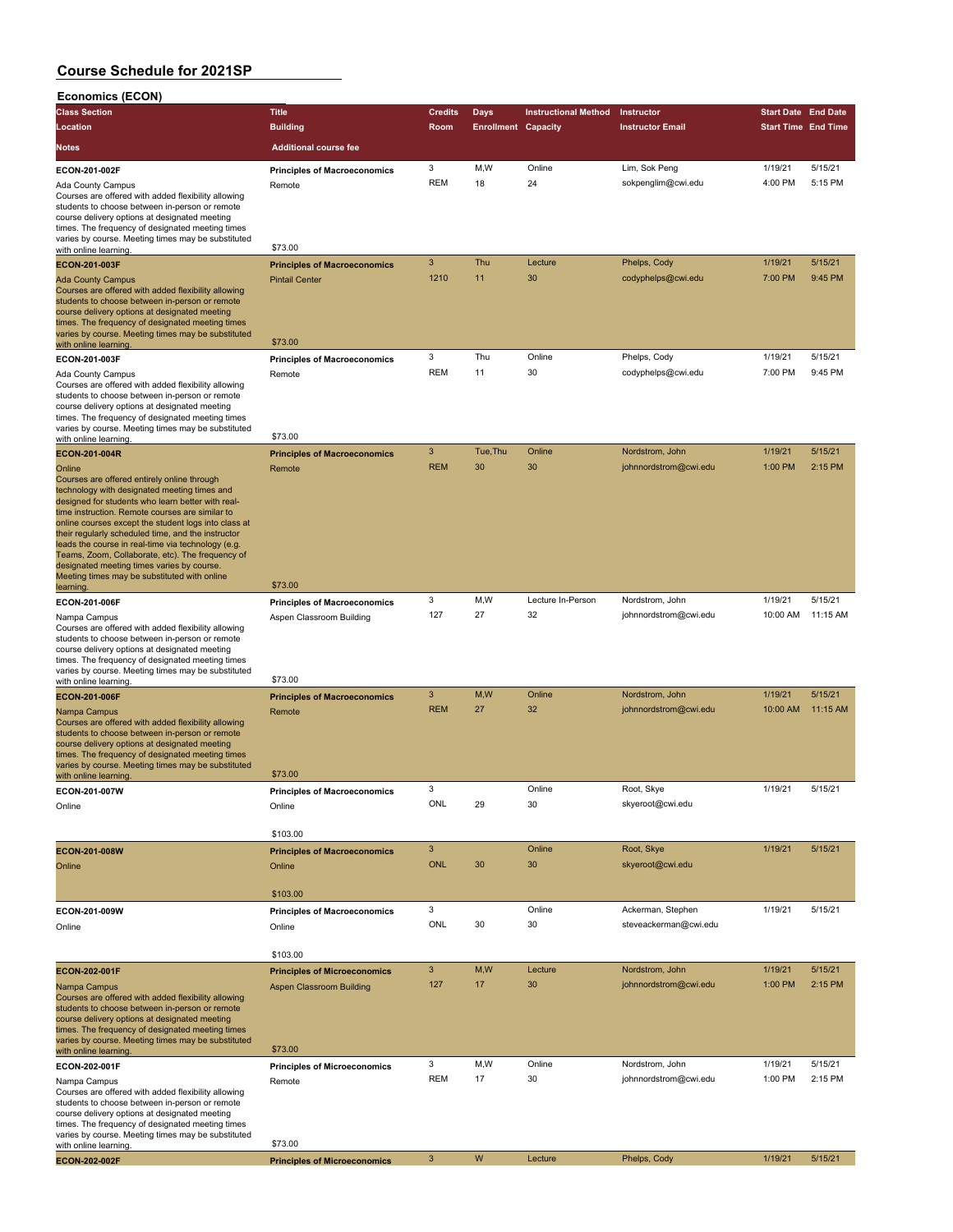### **Economics (ECON)**

| <b>Class Section</b><br>Location                                                                                                                                                                                                                                                                                                                                                                                                                                                                                                                 | <b>Title</b><br><b>Building</b>     | <b>Credits</b><br>Room | Days<br><b>Enrollment Capacity</b> | <b>Instructional Method</b> | Instructor<br><b>Instructor Email</b> | <b>Start Date End Date</b><br><b>Start Time End Time</b> |         |
|--------------------------------------------------------------------------------------------------------------------------------------------------------------------------------------------------------------------------------------------------------------------------------------------------------------------------------------------------------------------------------------------------------------------------------------------------------------------------------------------------------------------------------------------------|-------------------------------------|------------------------|------------------------------------|-----------------------------|---------------------------------------|----------------------------------------------------------|---------|
| <b>Notes</b>                                                                                                                                                                                                                                                                                                                                                                                                                                                                                                                                     | <b>Additional course fee</b>        |                        |                                    |                             |                                       |                                                          |         |
| <b>Ada County Campus</b><br>Courses are offered with added flexibility allowing<br>students to choose between in-person or remote<br>course delivery options at designated meeting<br>times. The frequency of designated meeting times<br>varies by course. Meeting times may be substituted<br>with online learning.                                                                                                                                                                                                                            | <b>Pintail Center</b><br>\$73.00    | 1302                   | 16                                 | 24                          | codyphelps@cwi.edu                    | 7:00 PM                                                  | 9:45 PM |
| ECON-202-002F                                                                                                                                                                                                                                                                                                                                                                                                                                                                                                                                    | <b>Principles of Microeconomics</b> | 3                      | W                                  | Online                      | Phelps, Cody                          | 1/19/21                                                  | 5/15/21 |
| Ada County Campus<br>Courses are offered with added flexibility allowing<br>students to choose between in-person or remote<br>course delivery options at designated meeting<br>times. The frequency of designated meeting times<br>varies by course. Meeting times may be substituted<br>with online learning.                                                                                                                                                                                                                                   | Remote<br>\$73.00                   | <b>REM</b>             | 16                                 | 24                          | codyphelps@cwi.edu                    | 7:00 PM                                                  | 9:45 PM |
| ECON-202-003R                                                                                                                                                                                                                                                                                                                                                                                                                                                                                                                                    | <b>Principles of Microeconomics</b> | 3                      | Tue.Thu                            | Online                      | Nordstrom, John                       | 1/19/21                                                  | 5/15/21 |
| Online<br>Courses are offered entirely online through<br>technology with designated meeting times and<br>designed for students who learn better with real-<br>time instruction. Remote courses are similar to<br>online courses except the student logs into class at<br>their regularly scheduled time, and the instructor<br>leads the course in real-time via technology (e.g.<br>Teams, Zoom, Collaborate, etc). The frequency of<br>designated meeting times varies by course.<br>Meeting times may be substituted with online<br>learning. | Remote<br>\$73.00                   | <b>REM</b>             | 19                                 | 30                          | johnnordstrom@cwi.edu                 | 2:30 PM                                                  | 3:45 PM |
| ECON-202-006W                                                                                                                                                                                                                                                                                                                                                                                                                                                                                                                                    | <b>Principles of Microeconomics</b> | 3                      |                                    | Online                      | Ronk, Megan                           | 1/19/21                                                  | 5/15/21 |
| Online                                                                                                                                                                                                                                                                                                                                                                                                                                                                                                                                           | Online<br>\$103.00                  | <b>ONL</b>             | 28                                 | 30                          | meganronk@cwi.edu                     |                                                          |         |
| ECON-202-007W                                                                                                                                                                                                                                                                                                                                                                                                                                                                                                                                    | <b>Principles of Microeconomics</b> | 3                      |                                    | Online                      | Ronk, Megan                           | 1/19/21                                                  | 5/15/21 |
| Online                                                                                                                                                                                                                                                                                                                                                                                                                                                                                                                                           | Online                              | <b>ONL</b>             | 23                                 | 30                          | meganronk@cwi.edu                     |                                                          |         |
|                                                                                                                                                                                                                                                                                                                                                                                                                                                                                                                                                  | \$103.00                            |                        |                                    |                             |                                       |                                                          |         |

### **Education (EDUC)**

| <b>Class Section</b><br>Location | <b>Title</b><br><b>Building</b>   | <b>Credits</b><br>Room | Days<br><b>Enrollment Capacity</b> | <b>Instructional Method</b> | Instructor<br><b>Instructor Email</b> | <b>Start Date End Date</b><br><b>Start Time End Time</b> |         |
|----------------------------------|-----------------------------------|------------------------|------------------------------------|-----------------------------|---------------------------------------|----------------------------------------------------------|---------|
| <b>Notes</b>                     | <b>Additional course fee</b>      |                        |                                    |                             |                                       |                                                          |         |
| EDUC-120-001W                    | <b>Foundations of Education</b>   | $\mathbf{3}$           |                                    | Online                      | Rapley, Douglas                       | 1/19/21                                                  | 5/15/21 |
| Online                           | Online                            | <b>ONL</b>             | 29                                 | 30                          | dougrapley@cwi.edu                    |                                                          |         |
|                                  | \$30.00                           |                        |                                    |                             |                                       |                                                          |         |
| EDUC-120-002W                    | <b>Foundations of Education</b>   | 3                      |                                    | Online                      | Wight, Damaris                        | 1/19/21                                                  | 5/15/21 |
| Online                           | Online                            | <b>ONL</b>             | 30                                 | 30                          | damariswight@cwi.edu                  |                                                          |         |
|                                  | \$30.00                           |                        |                                    |                             |                                       |                                                          |         |
| EDUC-120-003W                    | <b>Foundations of Education</b>   | $\mathbf{3}$           |                                    | Online                      | Wight, Damaris                        | 1/19/21                                                  | 5/15/21 |
| Online                           | Online                            | <b>ONL</b>             | 29                                 | 30                          | damariswight@cwi.edu                  |                                                          |         |
|                                  | \$30.00                           |                        |                                    |                             |                                       |                                                          |         |
| EDUC-120-004W                    | <b>Foundations of Education</b>   | 3                      |                                    | Online                      | Wight, Damaris                        | 1/19/21                                                  | 5/15/21 |
| Online                           | Online                            | ONL                    | $\mathbf{1}$                       | 30                          | damariswight@cwi.edu                  |                                                          |         |
|                                  | \$30.00                           |                        |                                    |                             |                                       |                                                          |         |
| EDUC-200-001W                    | <b>Education Around the World</b> | $\mathbf{3}$           |                                    | Online                      | Straub, Scott                         | 1/19/21                                                  | 5/15/21 |
| Online                           | Online                            | <b>ONL</b>             | 30                                 | 30                          | scottstraub@cwi.edu                   |                                                          |         |
|                                  | \$30.00                           |                        |                                    |                             |                                       |                                                          |         |
| EDUC-200-002W                    | <b>Education Around the World</b> | 3                      |                                    | Online                      | Straub, Scott                         | 1/19/21                                                  | 5/15/21 |
| Online                           | Online                            | ONL                    | 30                                 | 30                          | scottstraub@cwi.edu                   |                                                          |         |
|                                  | \$30.00                           |                        |                                    |                             |                                       |                                                          |         |
| EDUC-220-001W                    | <b>Diversity in the Schools</b>   | 3                      |                                    | Online                      | Etheridge, Bevin                      | 1/19/21                                                  | 5/15/21 |
| Online                           | Online                            | <b>ONL</b>             | 30                                 | 30                          | bevinetheridge@cwi.edu                |                                                          |         |
|                                  | \$30.00                           |                        |                                    |                             |                                       |                                                          |         |
| EDUC-220-002W                    | Diversity in the Schools          | 3                      |                                    | Online                      | Etheridge, Bevin                      | 1/19/21                                                  | 5/15/21 |
| Online                           | Online                            | <b>ONL</b>             | 22                                 | 30                          | bevinetheridge@cwi.edu                |                                                          |         |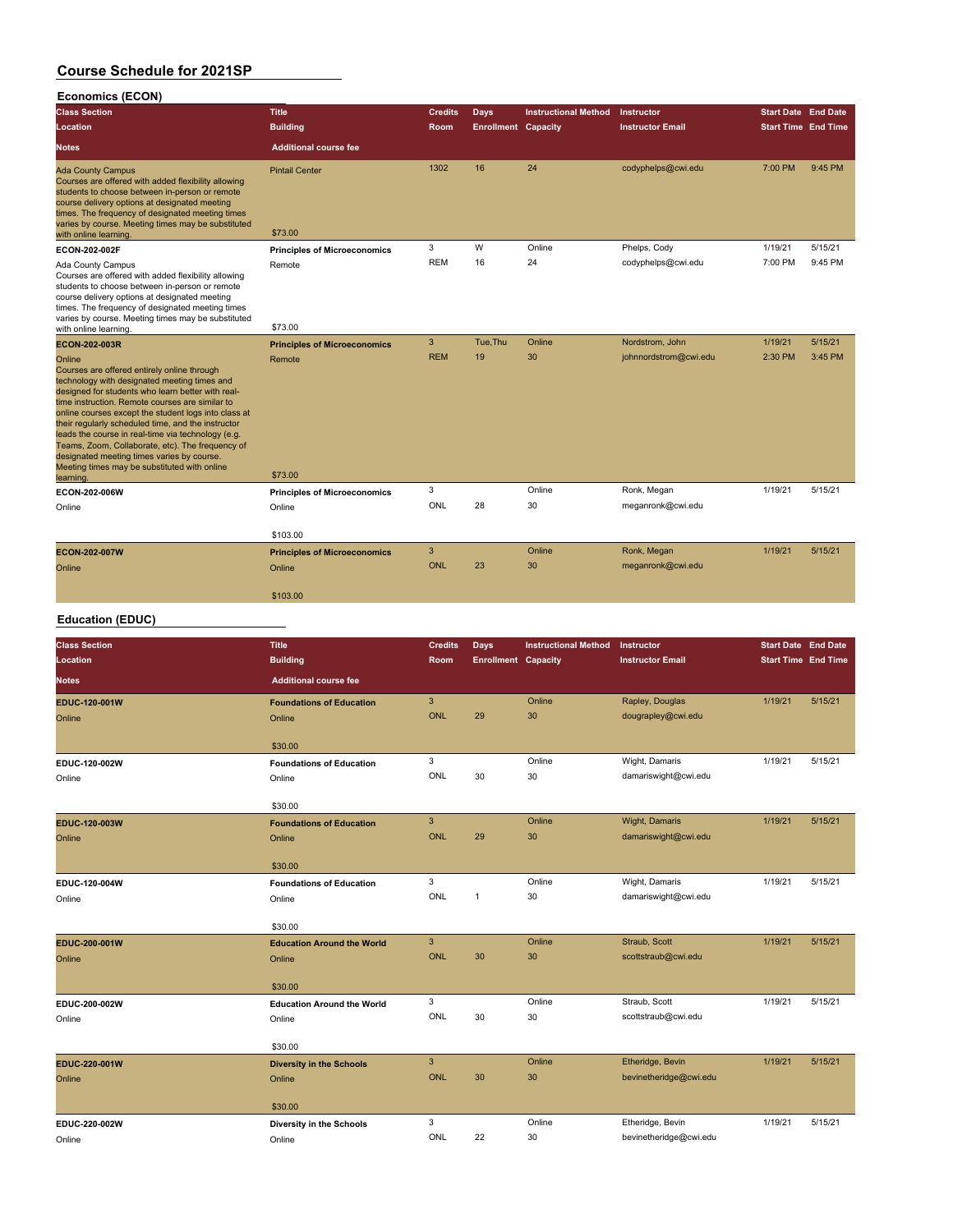**Education (EDUC)**

| -www.non-lepoo<br><b>Class Section</b>                                                                                                                                                                                                                                                                                                                                                                                                                                                                                                           | <b>Title</b>                                         | <b>Credits</b>            | Days                       | <b>Instructional Method</b> | Instructor              | <b>Start Date End Date</b> |         |
|--------------------------------------------------------------------------------------------------------------------------------------------------------------------------------------------------------------------------------------------------------------------------------------------------------------------------------------------------------------------------------------------------------------------------------------------------------------------------------------------------------------------------------------------------|------------------------------------------------------|---------------------------|----------------------------|-----------------------------|-------------------------|----------------------------|---------|
| Location                                                                                                                                                                                                                                                                                                                                                                                                                                                                                                                                         | <b>Building</b>                                      | Room                      | <b>Enrollment Capacity</b> |                             | <b>Instructor Email</b> | <b>Start Time End Time</b> |         |
| Notes                                                                                                                                                                                                                                                                                                                                                                                                                                                                                                                                            | <b>Additional course fee</b>                         |                           |                            |                             |                         |                            |         |
|                                                                                                                                                                                                                                                                                                                                                                                                                                                                                                                                                  |                                                      |                           |                            |                             |                         |                            |         |
|                                                                                                                                                                                                                                                                                                                                                                                                                                                                                                                                                  | \$30.00                                              |                           |                            |                             |                         |                            |         |
| EDUC-230-001R                                                                                                                                                                                                                                                                                                                                                                                                                                                                                                                                    | <b>Intro to Special Education</b>                    | $\mathbf{3}$              | Tue                        | Online                      | Raass, Natalie          | 1/19/21                    | 5/15/21 |
| Online<br>Courses are offered entirely online through<br>technology with designated meeting times and<br>designed for students who learn better with real-<br>time instruction. Remote courses are similar to<br>online courses except the student logs into class at<br>their regularly scheduled time, and the instructor<br>leads the course in real-time via technology (e.g.<br>Teams, Zoom, Collaborate, etc). The frequency of<br>designated meeting times varies by course.<br>Meeting times may be substituted with online<br>learning. | Remote<br>\$0.00                                     | <b>REM</b>                | 24                         | 30                          | natalieraass@cwi.edu    | 4:00 PM                    | 5:15 PM |
| EDUC-230-002W                                                                                                                                                                                                                                                                                                                                                                                                                                                                                                                                    | Intro to Special Education                           | 3                         |                            | Online                      | Raass, Natalie          | 1/19/21                    | 5/15/21 |
| Online                                                                                                                                                                                                                                                                                                                                                                                                                                                                                                                                           | Online                                               | ONL                       | 30                         | 30                          | natalieraass@cwi.edu    |                            |         |
|                                                                                                                                                                                                                                                                                                                                                                                                                                                                                                                                                  |                                                      |                           |                            |                             |                         |                            |         |
|                                                                                                                                                                                                                                                                                                                                                                                                                                                                                                                                                  | \$30.00                                              |                           |                            |                             |                         |                            |         |
| EDUC-250-001W                                                                                                                                                                                                                                                                                                                                                                                                                                                                                                                                    | <b>Education Technology II</b>                       | $\mathbf{3}$              |                            | Online                      | Straub, Scott           | 1/19/21                    | 5/15/21 |
| Online                                                                                                                                                                                                                                                                                                                                                                                                                                                                                                                                           | Online                                               | <b>ONL</b>                | 29                         | 30                          | scottstraub@cwi.edu     |                            |         |
|                                                                                                                                                                                                                                                                                                                                                                                                                                                                                                                                                  | \$30.00                                              |                           |                            |                             |                         |                            |         |
| EDUC-250-002W                                                                                                                                                                                                                                                                                                                                                                                                                                                                                                                                    | <b>Education Technology II</b>                       | 3                         |                            | Online                      | Straub, Scott           | 1/19/21                    | 5/15/21 |
| Online                                                                                                                                                                                                                                                                                                                                                                                                                                                                                                                                           | Online                                               | <b>ONL</b>                | $\overline{7}$             | 30                          | scottstraub@cwi.edu     |                            |         |
|                                                                                                                                                                                                                                                                                                                                                                                                                                                                                                                                                  |                                                      |                           |                            |                             |                         |                            |         |
| EDUC-260-001W                                                                                                                                                                                                                                                                                                                                                                                                                                                                                                                                    | \$30.00<br><b>Special Ed Policies &amp; Procedrs</b> | $\ensuremath{\mathsf{3}}$ |                            | Online                      | Raass, Natalie          | 1/19/21                    | 5/15/21 |
| Online                                                                                                                                                                                                                                                                                                                                                                                                                                                                                                                                           | Online                                               | <b>ONL</b>                | 9                          | 30                          | natalieraass@cwi.edu    |                            |         |
|                                                                                                                                                                                                                                                                                                                                                                                                                                                                                                                                                  |                                                      |                           |                            |                             |                         |                            |         |
|                                                                                                                                                                                                                                                                                                                                                                                                                                                                                                                                                  | \$30.00                                              |                           |                            |                             |                         |                            |         |
| EDUC-280-001W                                                                                                                                                                                                                                                                                                                                                                                                                                                                                                                                    | <b>Teaching &amp; Field Experience</b>               | $\overline{2}$            |                            | Online                      | Straub, Scott           | 1/19/21                    | 5/15/21 |
| Online                                                                                                                                                                                                                                                                                                                                                                                                                                                                                                                                           | Online                                               | ONL                       | 30                         | 30                          | scottstraub@cwi.edu     |                            |         |
|                                                                                                                                                                                                                                                                                                                                                                                                                                                                                                                                                  |                                                      |                           |                            |                             |                         |                            |         |
|                                                                                                                                                                                                                                                                                                                                                                                                                                                                                                                                                  | \$20.00                                              |                           |                            |                             |                         |                            |         |
| EDUC-290-001W                                                                                                                                                                                                                                                                                                                                                                                                                                                                                                                                    | <b>Education Capstone</b>                            | $\mathbf{1}$              |                            | Online                      | Rapley, Douglas         | 1/19/21                    | 5/15/21 |
| Online                                                                                                                                                                                                                                                                                                                                                                                                                                                                                                                                           | Online                                               | <b>ONL</b>                | 38                         | 40                          | dougrapley@cwi.edu      |                            |         |
|                                                                                                                                                                                                                                                                                                                                                                                                                                                                                                                                                  | \$10.00                                              |                           |                            |                             |                         |                            |         |
|                                                                                                                                                                                                                                                                                                                                                                                                                                                                                                                                                  |                                                      |                           |                            |                             |                         |                            |         |

### **Engineering (ENGR)**

| <b>Class Section</b> | <b>Title</b>                          | <b>Credits</b> | <b>Days</b>                | <b>Instructional Method</b> | <b>Instructor</b>       | <b>Start Date End Date</b> |          |
|----------------------|---------------------------------------|----------------|----------------------------|-----------------------------|-------------------------|----------------------------|----------|
| <b>Location</b>      | <b>Building</b>                       | Room           | <b>Enrollment Capacity</b> |                             | <b>Instructor Email</b> | <b>Start Time End Time</b> |          |
| <b>Notes</b>         | <b>Additional course fee</b>          |                |                            |                             |                         |                            |          |
| <b>ENGR-120-001</b>  | <b>Intro to Engineering</b>           | 3              | M,W                        | Lecture                     | Kusterer, James         | 1/19/21                    | 5/15/21  |
| Nampa Campus         | <b>Micron Education Center</b>        | 1701A          | 25                         | 28                          | jimkusterer@cwi.edu     | 10:00 AM                   | 11:15 AM |
|                      | \$0.00                                |                |                            |                             |                         |                            |          |
| ENGR-210-001         | <b>Engineering Mechanics -Statics</b> | 3              | Tue, Thu                   | Lecture                     | Pack, Willard           | 1/19/21                    | 5/15/21  |
| Nampa Campus         | Micron Education Center               | 1701A          | 18                         | 24                          | willardpack@cwi.edu     | 1:00 PM                    | 2:15 PM  |
|                      | \$0.00                                |                |                            |                             |                         |                            |          |
| <b>ENGR-290-001</b>  | <b>Engineering Capstone</b>           | $\overline{2}$ | F                          | Lecture                     | Pack. Willard           | 1/19/21                    | 5/15/21  |
| Nampa Campus         | <b>Micron Education Center</b>        | 2130           | 15                         | 14                          | willardpack@cwi.edu     | 8:00 AM                    | 9:40 AM  |
|                      | \$0.00                                |                |                            |                             |                         |                            |          |

### **English (ENGL)**

| <b>Class Section</b><br>Location    | <b>Title</b><br><b>Building</b>                       | <b>Credits</b><br>Room       | Days<br><b>Enrollment Capacity</b> | <b>Instructional Method</b> | Instructor<br><b>Instructor Email</b>  | <b>Start Date End Date</b><br><b>Start Time End Time</b> |                     |
|-------------------------------------|-------------------------------------------------------|------------------------------|------------------------------------|-----------------------------|----------------------------------------|----------------------------------------------------------|---------------------|
| <b>Notes</b>                        | <b>Additional course fee</b>                          |                              |                                    |                             |                                        |                                                          |                     |
| <b>ENGL-100-001</b><br>Nampa Campus | <b>Writing and Rhetoric Plus</b><br>Academic Building | $\overline{2}$<br>303        | Tue.Thu<br>9                       | Lecture<br>9                | Tucker, Lynne<br>lynnetucker@cwi.edu   | 1/19/21<br>10:00 AM                                      | 5/15/21<br>10:50 AM |
|                                     | \$0.00                                                |                              |                                    |                             |                                        |                                                          |                     |
| <b>ENGL-100-004R</b><br>Online      | <b>Writing and Rhetoric Plus</b><br>Remote            | $\overline{2}$<br><b>REM</b> | M,W<br>10                          | Online<br>10                | Collins, Malia<br>maliacollins@cwi.edu | 1/19/21<br>1:00 PM                                       | 5/15/21<br>1:50 PM  |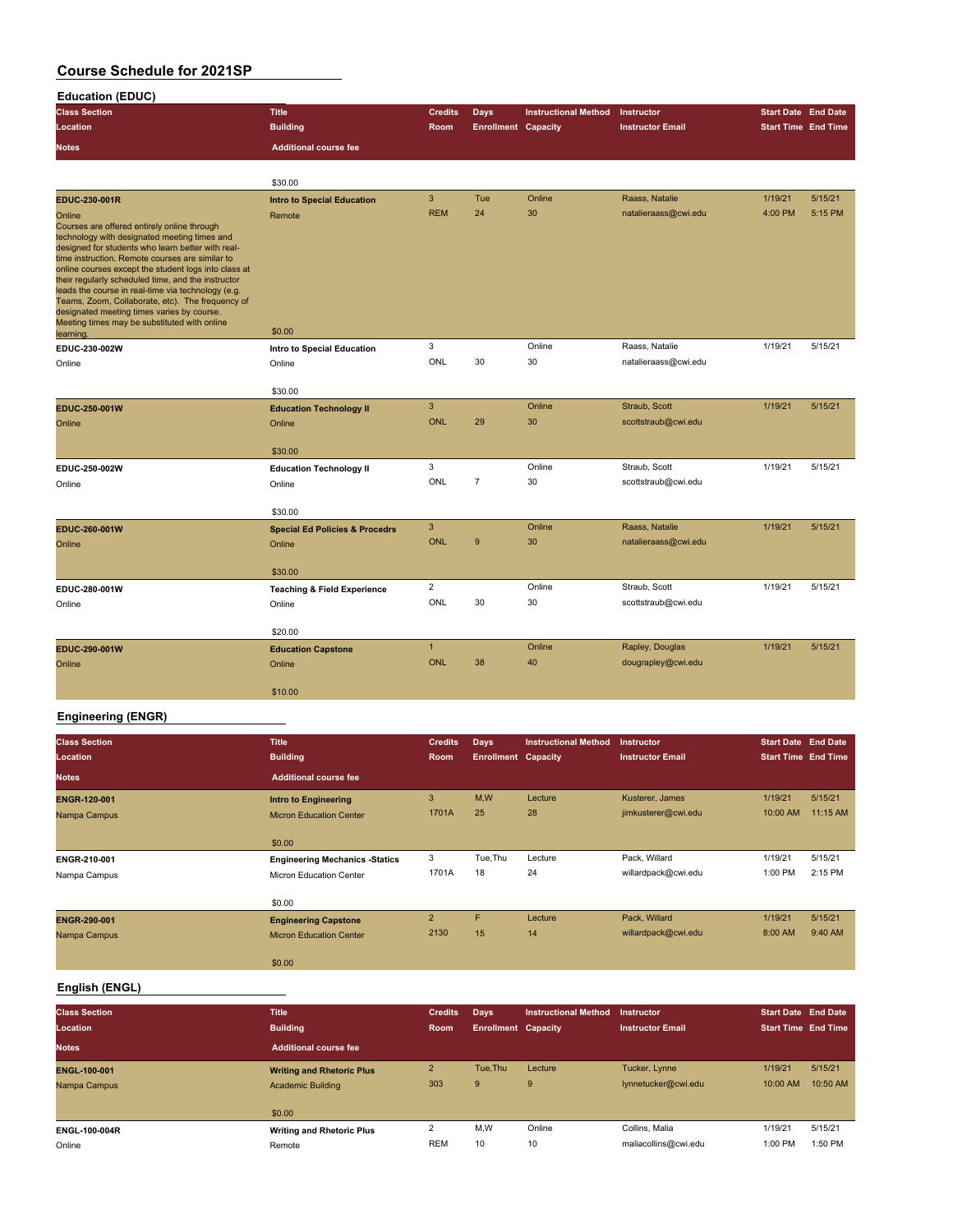**English (ENGL)**

| English (ENGL)                                                                                                                                                                                                                                                                                                                                                                                                                                                                                                                                                    |                                                                     |                              |                            |                             |                                         |                            |                     |
|-------------------------------------------------------------------------------------------------------------------------------------------------------------------------------------------------------------------------------------------------------------------------------------------------------------------------------------------------------------------------------------------------------------------------------------------------------------------------------------------------------------------------------------------------------------------|---------------------------------------------------------------------|------------------------------|----------------------------|-----------------------------|-----------------------------------------|----------------------------|---------------------|
| <b>Class Section</b>                                                                                                                                                                                                                                                                                                                                                                                                                                                                                                                                              | <b>Title</b>                                                        | Credits                      | <b>Days</b>                | <b>Instructional Method</b> | Instructor                              | <b>Start Date End Date</b> |                     |
| Location                                                                                                                                                                                                                                                                                                                                                                                                                                                                                                                                                          | <b>Building</b>                                                     | Room                         | <b>Enrollment Capacity</b> |                             | <b>Instructor Email</b>                 | <b>Start Time End Time</b> |                     |
| <b>Notes</b>                                                                                                                                                                                                                                                                                                                                                                                                                                                                                                                                                      | <b>Additional course fee</b>                                        |                              |                            |                             |                                         |                            |                     |
| Courses are offered entirely online through<br>technology with designated meeting times and<br>designed for students who learn better with real-<br>time instruction. Remote courses are similar to<br>online courses except the student logs into class at<br>their regularly scheduled time, and the instructor<br>leads the course in real-time via technology (e.g.<br>Teams, Zoom, Collaborate, etc). The frequency of<br>designated meeting times varies by course.<br>Meeting times may be substituted with online<br>learning.                            | \$0.00                                                              |                              |                            |                             |                                         |                            |                     |
|                                                                                                                                                                                                                                                                                                                                                                                                                                                                                                                                                                   |                                                                     | $\overline{\mathbf{c}}$      | M,W                        | Lecture                     | Franklin, Kelly                         | 1/19/21                    | 5/15/21             |
| ENGL-100-005<br><b>Ada County Campus</b>                                                                                                                                                                                                                                                                                                                                                                                                                                                                                                                          | <b>Writing and Rhetoric Plus</b><br><b>Pintail Center</b><br>\$0.00 | 1206                         | 9                          | $\boldsymbol{9}$            | kellyfranklin@cwi.edu                   | 2:30 PM                    | 3:20 PM             |
| ENGL-100-006                                                                                                                                                                                                                                                                                                                                                                                                                                                                                                                                                      | <b>Writing and Rhetoric Plus</b>                                    | $\overline{\mathbf{c}}$      | M, W                       | Lecture                     | Franklin, Kelly                         | 1/19/21                    | 5/15/21             |
| Ada County Campus                                                                                                                                                                                                                                                                                                                                                                                                                                                                                                                                                 | <b>Pintail Center</b><br>\$0.00                                     | 1206                         | 9                          | 9                           | kellyfranklin@cwi.edu                   | 11:30 AM                   | 12:20 PM            |
|                                                                                                                                                                                                                                                                                                                                                                                                                                                                                                                                                                   |                                                                     | $\overline{c}$               | M,W                        | Online                      | Nicholas, David                         | 1/19/21                    | 5/15/21             |
| <b>ENGL-100-007R</b><br>Online<br>Courses are offered entirely online through<br>technology with designated meeting times and<br>designed for students who learn better with real-<br>time instruction. Remote courses are similar to<br>online courses except the student logs into class at<br>their regularly scheduled time, and the instructor<br>leads the course in real-time via technology (e.g.<br>Teams, Zoom, Collaborate, etc). The frequency of<br>designated meeting times varies by course.<br>Meeting times may be substituted with online       | <b>Writing and Rhetoric Plus</b><br>Remote                          | <b>REM</b>                   | 10 <sup>10</sup>           | 10                          | davenicholas@cwi.edu                    | 11:30 AM                   | 12:20 PM            |
| learning.                                                                                                                                                                                                                                                                                                                                                                                                                                                                                                                                                         | \$0.00                                                              |                              |                            |                             |                                         |                            |                     |
| ENGL-100-008R<br>Online<br>Courses are offered entirely online through<br>technology with designated meeting times and<br>designed for students who learn better with real-<br>time instruction. Remote courses are similar to<br>online courses except the student logs into class at<br>their regularly scheduled time, and the instructor<br>leads the course in real-time via technology (e.g.<br>Teams, Zoom, Collaborate, etc). The frequency of<br>designated meeting times varies by course.<br>Meeting times may be substituted with online<br>learning. | <b>Writing and Rhetoric Plus</b><br>Remote<br>\$0.00                | $\overline{2}$<br><b>REM</b> | M, W<br>10                 | Online<br>10                | Wolford, Abigail<br>abbywolford@cwi.edu | 1/19/21<br>10:00 AM        | 5/15/21<br>10:50 AM |
| <b>ENGL-100-009R</b>                                                                                                                                                                                                                                                                                                                                                                                                                                                                                                                                              | <b>Writing and Rhetoric Plus</b>                                    | $\overline{2}$               | M,W                        | Online                      | Berg, Amelia                            | 1/19/21                    | 5/15/21             |
| Online<br>Courses are offered entirely online through<br>technology with designated meeting times and<br>designed for students who learn better with real-<br>time instruction. Remote courses are similar to<br>online courses except the student logs into class at<br>their regularly scheduled time, and the instructor<br>leads the course in real-time via technology (e.g.<br>Teams, Zoom, Collaborate, etc). The frequency of<br>designated meeting times varies by course.<br>Meeting times may be substituted with online<br>learning.                  | Remote<br>\$0.00                                                    | <b>REM</b>                   | 9                          | 10                          | ameliaberg@cwi.edu                      | 8:30 AM                    | 9:20 AM             |
| ENGL-100-010F                                                                                                                                                                                                                                                                                                                                                                                                                                                                                                                                                     | <b>Writing and Rhetoric Plus</b>                                    | 2                            | Tue                        | Lecture                     | Gladd, Joel                             | 1/19/21                    | 5/15/21             |
| Nampa Campus<br>Courses are offered with added flexibility allowing<br>students to choose between in-person or remote<br>course delivery options at designated meeting<br>times. The frequency of designated meeting times<br>varies by course. Meeting times may be substituted<br>with online learning.                                                                                                                                                                                                                                                         | Academic Building<br>\$0.00                                         | 311                          | 10                         | 10                          | joelgladd@cwi.edu                       | 2:30 PM                    | 3:20 PM             |
| <b>ENGL-100-010F</b>                                                                                                                                                                                                                                                                                                                                                                                                                                                                                                                                              | <b>Writing and Rhetoric Plus</b>                                    | $\overline{2}$               | Tue                        | Online                      | Gladd, Joel                             | 1/19/21                    | 5/15/21             |
| Nampa Campus<br>Courses are offered with added flexibility allowing<br>students to choose between in-person or remote<br>course delivery options at designated meeting<br>times. The frequency of designated meeting times<br>varies by course. Meeting times may be substituted<br>with online learning.                                                                                                                                                                                                                                                         | Remote<br>\$0.00                                                    | <b>REM</b>                   | 10 <sup>10</sup>           | 10                          | joelgladd@cwi.edu                       | 2:30 PM                    | 3:20 PM             |
| ENGL-100-011R                                                                                                                                                                                                                                                                                                                                                                                                                                                                                                                                                     | <b>Writing and Rhetoric Plus</b>                                    | 2                            | Tue, Thu                   | Online                      | Berg, Paul                              | 1/19/21                    | 5/15/21             |
| Online                                                                                                                                                                                                                                                                                                                                                                                                                                                                                                                                                            | Remote                                                              | <b>REM</b>                   | $\boldsymbol{7}$           | 10                          | paulberg@cwi.edu                        | 11:30 AM                   | 12:20 PM            |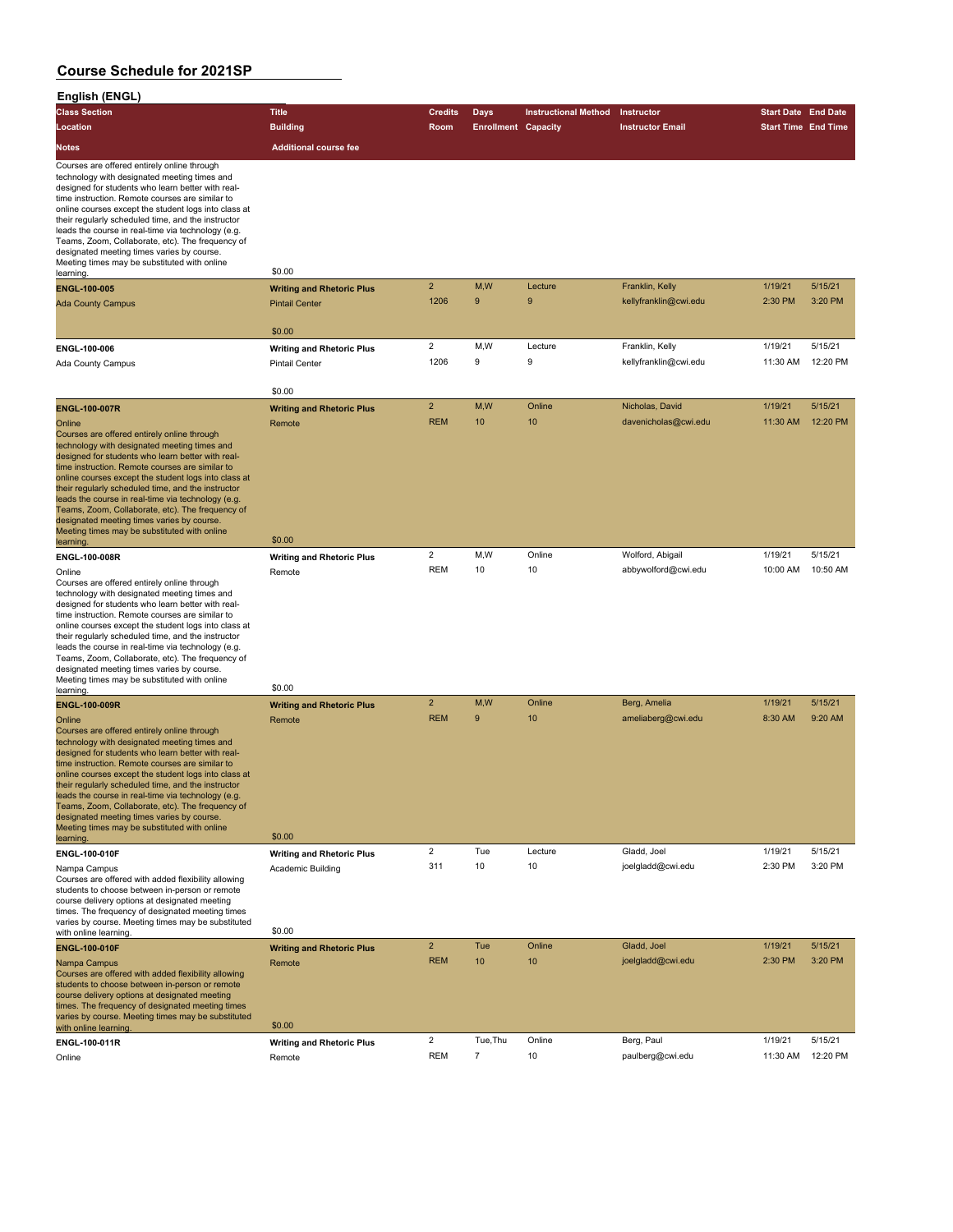| English (ENGL)                                                                                                                                                                                                                                                                                                                                                                                                                                                                                                                                                           |                                                              |                                       |                            |                             |                                    |                            |                     |
|--------------------------------------------------------------------------------------------------------------------------------------------------------------------------------------------------------------------------------------------------------------------------------------------------------------------------------------------------------------------------------------------------------------------------------------------------------------------------------------------------------------------------------------------------------------------------|--------------------------------------------------------------|---------------------------------------|----------------------------|-----------------------------|------------------------------------|----------------------------|---------------------|
| <b>Class Section</b>                                                                                                                                                                                                                                                                                                                                                                                                                                                                                                                                                     | <b>Title</b>                                                 | <b>Credits</b>                        | <b>Days</b>                | <b>Instructional Method</b> | <b>Instructor</b>                  | <b>Start Date End Date</b> |                     |
| Location                                                                                                                                                                                                                                                                                                                                                                                                                                                                                                                                                                 | <b>Building</b>                                              | Room                                  | <b>Enrollment Capacity</b> |                             | <b>Instructor Email</b>            | <b>Start Time End Time</b> |                     |
| <b>Notes</b>                                                                                                                                                                                                                                                                                                                                                                                                                                                                                                                                                             | <b>Additional course fee</b>                                 |                                       |                            |                             |                                    |                            |                     |
| Courses are offered entirely online through<br>technology with designated meeting times and<br>designed for students who learn better with real-<br>time instruction. Remote courses are similar to<br>online courses except the student logs into class at<br>their regularly scheduled time, and the instructor<br>leads the course in real-time via technology (e.g.<br>Teams, Zoom, Collaborate, etc). The frequency of<br>designated meeting times varies by course.<br>Meeting times may be substituted with online                                                | \$0.00                                                       |                                       |                            |                             |                                    |                            |                     |
| learning.                                                                                                                                                                                                                                                                                                                                                                                                                                                                                                                                                                |                                                              | $\overline{\mathbf{c}}$               | Tue, Thu                   | Online                      | Della Badia, Carl                  | 1/19/21                    | 5/15/21             |
| <b>ENGL-100-012R</b><br>Online<br>Courses are offered entirely online through<br>technology with designated meeting times and<br>designed for students who learn better with real-<br>time instruction. Remote courses are similar to<br>online courses except the student logs into class at<br>their regularly scheduled time, and the instructor<br>leads the course in real-time via technology (e.g.<br>Teams, Zoom, Collaborate, etc). The frequency of<br>designated meeting times varies by course.<br>Meeting times may be substituted with online<br>learning. | <b>Writing and Rhetoric Plus</b><br>Remote<br>\$0.00         | <b>REM</b>                            | 3                          | 10                          | carldellabadia@cwi.edu             | 10:00 AM                   | 10:50 AM            |
| ENGL-100-013                                                                                                                                                                                                                                                                                                                                                                                                                                                                                                                                                             | <b>Writing and Rhetoric Plus</b>                             | $\overline{\mathbf{c}}$               | Tue, Thu                   | Lecture                     | Tucker, Lynne                      | 1/19/21                    | 5/15/21             |
| Nampa Campus                                                                                                                                                                                                                                                                                                                                                                                                                                                                                                                                                             | Academic Building<br>\$0.00                                  | 303                                   | 9                          | 9                           | lynnetucker@cwi.edu                | 1:00 PM                    | 1:50 PM             |
| <b>ENGL-100-014R</b>                                                                                                                                                                                                                                                                                                                                                                                                                                                                                                                                                     | <b>Writing and Rhetoric Plus</b>                             | $\overline{2}$                        | M,W                        | Online                      | Nicholas, David                    | 1/19/21                    | 5/15/21             |
| Online<br>Courses are offered entirely online through<br>technology with designated meeting times and<br>designed for students who learn better with real-<br>time instruction. Remote courses are similar to<br>online courses except the student logs into class at<br>their regularly scheduled time, and the instructor<br>leads the course in real-time via technology (e.g.<br>Teams, Zoom, Collaborate, etc). The frequency of<br>designated meeting times varies by course.<br>Meeting times may be substituted with online                                      | Remote                                                       | <b>REM</b>                            | 6                          | 10                          | davenicholas@cwi.edu               | 2:30 PM                    | 3:20 PM             |
| learning.                                                                                                                                                                                                                                                                                                                                                                                                                                                                                                                                                                | \$0.00                                                       |                                       |                            |                             |                                    |                            |                     |
| ENGL-100-015R<br>Online<br>Courses are offered entirely online through<br>technology with designated meeting times and<br>designed for students who learn better with real-<br>time instruction. Remote courses are similar to<br>online courses except the student logs into class at<br>their regularly scheduled time, and the instructor<br>leads the course in real-time via technology (e.g.<br>Teams, Zoom, Collaborate, etc). The frequency of<br>designated meeting times varies by course.<br>Meeting times may be substituted with online<br>learning.        | <b>Writing and Rhetoric Plus</b><br>Remote<br>\$0.00         | $\overline{2}$<br><b>REM</b>          | M,W<br>$\overline{7}$      | Online<br>10                | Berg, Amelia<br>ameliaberg@cwi.edu | 1/19/21<br>1:00 PM         | 5/15/21<br>1:50 PM  |
| <b>ENGL-100-016R</b>                                                                                                                                                                                                                                                                                                                                                                                                                                                                                                                                                     | <b>Writing and Rhetoric Plus</b>                             |                                       | Tue, Thu                   | Online                      | Della Badia, Carl                  | 1/19/21                    | 5/15/21             |
| Online<br>Courses are offered entirely online through<br>technology with designated meeting times and<br>designed for students who learn better with real-<br>time instruction. Remote courses are similar to<br>online courses except the student logs into class at<br>their regularly scheduled time, and the instructor<br>leads the course in real-time via technology (e.g.<br>Teams, Zoom, Collaborate, etc). The frequency of<br>designated meeting times varies by course.<br>Meeting times may be substituted with online                                      | Remote                                                       | <b>REM</b>                            | 4                          | 10                          | carldellabadia@cwi.edu             | 1:00 PM                    | 1:50 PM             |
| learning.                                                                                                                                                                                                                                                                                                                                                                                                                                                                                                                                                                | \$0.00                                                       |                                       |                            |                             |                                    |                            |                     |
| ENGL-100-017F<br>Nampa Campus<br>Courses are offered with added flexibility allowing<br>students to choose between in-person or remote<br>course delivery options at designated meeting<br>times. The frequency of designated meeting times                                                                                                                                                                                                                                                                                                                              | <b>Writing and Rhetoric Plus</b><br><b>Academic Building</b> | 2<br>311                              | Tue<br>9                   | Lecture<br>10               | Gladd, Joel<br>joelgladd@cwi.edu   | 1/19/21<br>11:30 AM        | 5/15/21<br>12:20 PM |
| varies by course. Meeting times may be substituted<br>with online learning.                                                                                                                                                                                                                                                                                                                                                                                                                                                                                              | \$0.00                                                       |                                       |                            |                             |                                    |                            |                     |
| <b>ENGL-100-017F</b><br>Nampa Campus<br>Courses are offered with added flexibility allowing<br>students to choose between in-person or remote<br>course delivery options at designated meeting<br>times. The frequency of designated meeting times<br>varies by course. Meeting times may be substituted<br>with online learning.                                                                                                                                                                                                                                        | <b>Writing and Rhetoric Plus</b><br>Remote<br>\$0.00         | $\overline{\mathbf{c}}$<br><b>REM</b> | Tue<br>$9$                 | Online<br>10                | Gladd, Joel<br>joelgladd@cwi.edu   | 1/19/21<br>11:30 AM        | 5/15/21<br>12:20 PM |
| ENGL-100-018R                                                                                                                                                                                                                                                                                                                                                                                                                                                                                                                                                            | <b>Writing and Rhetoric Plus</b>                             | 2                                     | Tue, Thu                   | Online                      | Wolford, Abigail                   | 1/19/21                    | 5/15/21             |
| Online                                                                                                                                                                                                                                                                                                                                                                                                                                                                                                                                                                   | Remote                                                       | <b>REM</b>                            | 6                          | 10                          | abbywolford@cwi.edu                | 2:30 PM                    | 3:20 PM             |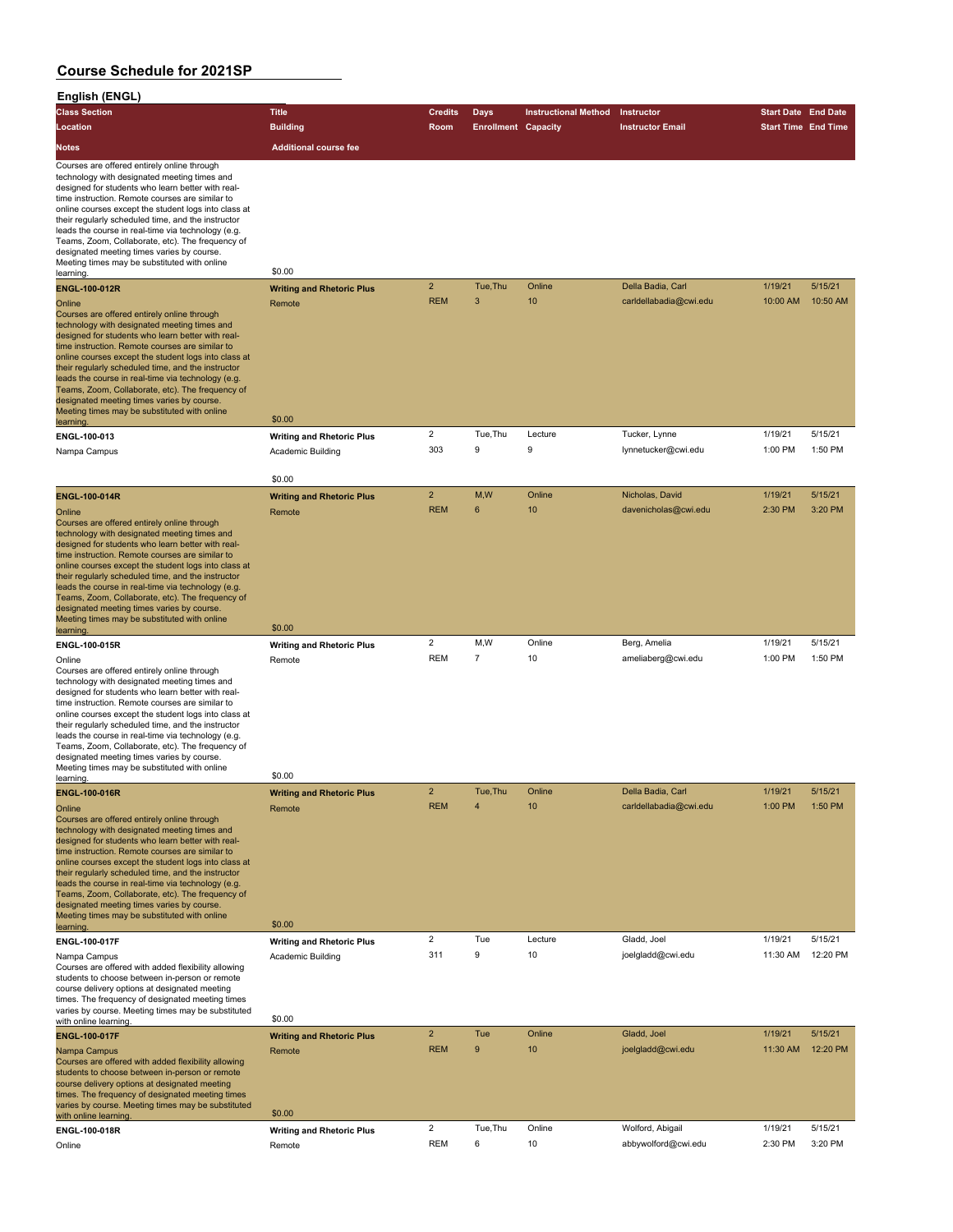| English (ENGL)                                                                                                                                                                                                                                                                                                                                                                                                                                                                                                                                   |                                             |                |                            |                             |                          |                            |         |
|--------------------------------------------------------------------------------------------------------------------------------------------------------------------------------------------------------------------------------------------------------------------------------------------------------------------------------------------------------------------------------------------------------------------------------------------------------------------------------------------------------------------------------------------------|---------------------------------------------|----------------|----------------------------|-----------------------------|--------------------------|----------------------------|---------|
| <b>Class Section</b>                                                                                                                                                                                                                                                                                                                                                                                                                                                                                                                             | <b>Title</b>                                | <b>Credits</b> | Days                       | <b>Instructional Method</b> | Instructor               | <b>Start Date End Date</b> |         |
| Location                                                                                                                                                                                                                                                                                                                                                                                                                                                                                                                                         | <b>Building</b>                             | Room           | <b>Enrollment Capacity</b> |                             | <b>Instructor Email</b>  | <b>Start Time End Time</b> |         |
| <b>Notes</b>                                                                                                                                                                                                                                                                                                                                                                                                                                                                                                                                     | <b>Additional course fee</b>                |                |                            |                             |                          |                            |         |
|                                                                                                                                                                                                                                                                                                                                                                                                                                                                                                                                                  |                                             |                |                            |                             |                          |                            |         |
| Courses are offered entirely online through<br>technology with designated meeting times and<br>designed for students who learn better with real-<br>time instruction. Remote courses are similar to<br>online courses except the student logs into class at<br>their regularly scheduled time, and the instructor<br>leads the course in real-time via technology (e.g.<br>Teams, Zoom, Collaborate, etc). The frequency of<br>designated meeting times varies by course.<br>Meeting times may be substituted with online<br>learning.           | \$0.00                                      |                |                            |                             |                          |                            |         |
| <b>ENGL-100-019R</b>                                                                                                                                                                                                                                                                                                                                                                                                                                                                                                                             | <b>Writing and Rhetoric Plus</b>            | $\overline{2}$ | Tue, Thu                   | Online                      | Berg, Paul               | 1/19/21                    | 5/15/21 |
| Online<br>Courses are offered entirely online through<br>technology with designated meeting times and<br>designed for students who learn better with real-<br>time instruction. Remote courses are similar to<br>online courses except the student logs into class at<br>their regularly scheduled time, and the instructor<br>leads the course in real-time via technology (e.g.<br>Teams, Zoom, Collaborate, etc). The frequency of<br>designated meeting times varies by course.<br>Meeting times may be substituted with online<br>learning. | Remote<br>\$0.00                            | <b>REM</b>     | $\overline{4}$             | 10                          | paulberg@cwi.edu         | 7:00 PM                    | 7:50 PM |
| ENGL-100-025W                                                                                                                                                                                                                                                                                                                                                                                                                                                                                                                                    | <b>Writing and Rhetoric Plus</b>            | $\overline{2}$ |                            | Online                      | Ascuena, Andrea          | 1/19/21                    | 5/15/21 |
| Online                                                                                                                                                                                                                                                                                                                                                                                                                                                                                                                                           | Online                                      | ONL            | 10                         | 10                          | andreaascuena@cwi.edu    |                            |         |
|                                                                                                                                                                                                                                                                                                                                                                                                                                                                                                                                                  |                                             |                |                            |                             |                          |                            |         |
|                                                                                                                                                                                                                                                                                                                                                                                                                                                                                                                                                  | \$20.00                                     |                |                            |                             |                          |                            |         |
| ENGL-100-029W                                                                                                                                                                                                                                                                                                                                                                                                                                                                                                                                    | <b>Writing and Rhetoric Plus</b>            | $\overline{2}$ |                            | Online                      | Purvis Aldrich, Jennifer | 1/19/21                    | 5/15/21 |
| Online                                                                                                                                                                                                                                                                                                                                                                                                                                                                                                                                           | Online                                      | <b>ONL</b>     | 10                         | 10                          | christianaldrich@cwi.edu |                            |         |
|                                                                                                                                                                                                                                                                                                                                                                                                                                                                                                                                                  | \$20.00                                     |                |                            |                             |                          |                            |         |
| ENGL-100-030W                                                                                                                                                                                                                                                                                                                                                                                                                                                                                                                                    |                                             | $\overline{2}$ |                            | Online                      | Fehrer, Amanda           | 1/19/21                    | 5/15/21 |
|                                                                                                                                                                                                                                                                                                                                                                                                                                                                                                                                                  | <b>Writing and Rhetoric Plus</b>            | <b>ONL</b>     | 4                          | 10                          | amandafehrer@cwi.edu     |                            |         |
| Online                                                                                                                                                                                                                                                                                                                                                                                                                                                                                                                                           | Online                                      |                |                            |                             |                          |                            |         |
| ENGL-100-031W                                                                                                                                                                                                                                                                                                                                                                                                                                                                                                                                    | \$20.00<br><b>Writing and Rhetoric Plus</b> | $\overline{2}$ |                            | Online                      | Ascuena, Andrea          | 1/19/21                    | 5/15/21 |
| Online                                                                                                                                                                                                                                                                                                                                                                                                                                                                                                                                           | Online                                      | <b>ONL</b>     | 10                         | 10                          | andreaascuena@cwi.edu    |                            |         |
|                                                                                                                                                                                                                                                                                                                                                                                                                                                                                                                                                  |                                             |                |                            |                             |                          |                            |         |
|                                                                                                                                                                                                                                                                                                                                                                                                                                                                                                                                                  | \$20.00                                     |                |                            |                             |                          |                            |         |
| ENGL-100-032W                                                                                                                                                                                                                                                                                                                                                                                                                                                                                                                                    | <b>Writing and Rhetoric Plus</b>            | $\overline{2}$ |                            | Online                      | Purvis Aldrich, Jennifer | 1/19/21                    | 5/15/21 |
| Online                                                                                                                                                                                                                                                                                                                                                                                                                                                                                                                                           | Online                                      | ONL            | 10                         | 10                          | christianaldrich@cwi.edu |                            |         |
|                                                                                                                                                                                                                                                                                                                                                                                                                                                                                                                                                  | \$20.00                                     |                |                            |                             |                          |                            |         |
|                                                                                                                                                                                                                                                                                                                                                                                                                                                                                                                                                  |                                             | $\overline{2}$ |                            | Online                      | Newberry, Christina      | 1/19/21                    | 5/15/21 |
| ENGL-100-033W                                                                                                                                                                                                                                                                                                                                                                                                                                                                                                                                    | <b>Writing and Rhetoric Plus</b>            | <b>ONL</b>     | 10                         | 10                          | meagannewberry@cwi.edu   |                            |         |
| Online                                                                                                                                                                                                                                                                                                                                                                                                                                                                                                                                           | Online                                      |                |                            |                             |                          |                            |         |
|                                                                                                                                                                                                                                                                                                                                                                                                                                                                                                                                                  | \$20.00                                     |                |                            |                             |                          |                            |         |
| ENGL-100-036                                                                                                                                                                                                                                                                                                                                                                                                                                                                                                                                     | <b>Writing and Rhetoric Plus</b>            | $\overline{c}$ | Tue, Thu                   | Lecture                     | Coonrod, Fredrick        | 1/19/21                    | 5/15/21 |
| <b>Ada County Campus</b>                                                                                                                                                                                                                                                                                                                                                                                                                                                                                                                         | <b>Pintail Center</b>                       | 1204           | 8                          | 9                           | rickcoonrod@cwi.edu      | 8:30 PM                    | 9:20 PM |
|                                                                                                                                                                                                                                                                                                                                                                                                                                                                                                                                                  | \$0.00                                      |                |                            |                             |                          |                            |         |
| <b>ENGL-100-052R</b>                                                                                                                                                                                                                                                                                                                                                                                                                                                                                                                             | <b>Writing and Rhetoric Plus</b>            | $\overline{2}$ | M,W                        | Online                      | Fehrer, Amanda           | 1/19/21                    | 5/15/21 |
| Online<br>Courses are offered entirely online through<br>technology with designated meeting times and<br>designed for students who learn better with real-<br>time instruction. Remote courses are similar to<br>online courses except the student logs into class at<br>their regularly scheduled time, and the instructor<br>leads the course in real-time via technology (e.g.<br>Teams, Zoom, Collaborate, etc). The frequency of<br>designated meeting times varies by course.<br>Meeting times may be substituted with online              | Remote<br>\$0.00                            | <b>REM</b>     | 5                          | 10                          | amandafehrer@cwi.edu     | 8:30 PM                    | 9:20 PM |
| learning.                                                                                                                                                                                                                                                                                                                                                                                                                                                                                                                                        |                                             |                |                            |                             |                          |                            |         |
| ENGL-100-053R                                                                                                                                                                                                                                                                                                                                                                                                                                                                                                                                    | <b>Writing and Rhetoric Plus</b>            | $\overline{2}$ | M, W                       | Online                      | Collins, Malia           | 1/19/21                    | 5/15/21 |
| Online<br>Courses are offered entirely online through<br>technology with designated meeting times and<br>designed for students who learn better with real-<br>time instruction. Remote courses are similar to<br>online courses except the student logs into class at<br>their regularly scheduled time, and the instructor<br>leads the course in real-time via technology (e.g.<br>Teams, Zoom, Collaborate, etc). The frequency of<br>designated meeting times varies by course.                                                              | Remote                                      | <b>REM</b>     | $\overline{7}$             | 10                          | maliacollins@cwi.edu     | 4:00 PM                    | 4:50 PM |
| Meeting times may be substituted with online                                                                                                                                                                                                                                                                                                                                                                                                                                                                                                     | \$0.00                                      |                |                            |                             |                          |                            |         |
| learning.<br>ENGL-101-001                                                                                                                                                                                                                                                                                                                                                                                                                                                                                                                        | <b>Writing and Rhetoric I</b>               | $\overline{3}$ | Tue, Thu                   | Lecture                     | Tucker, Lynne            | 1/19/21                    | 5/15/21 |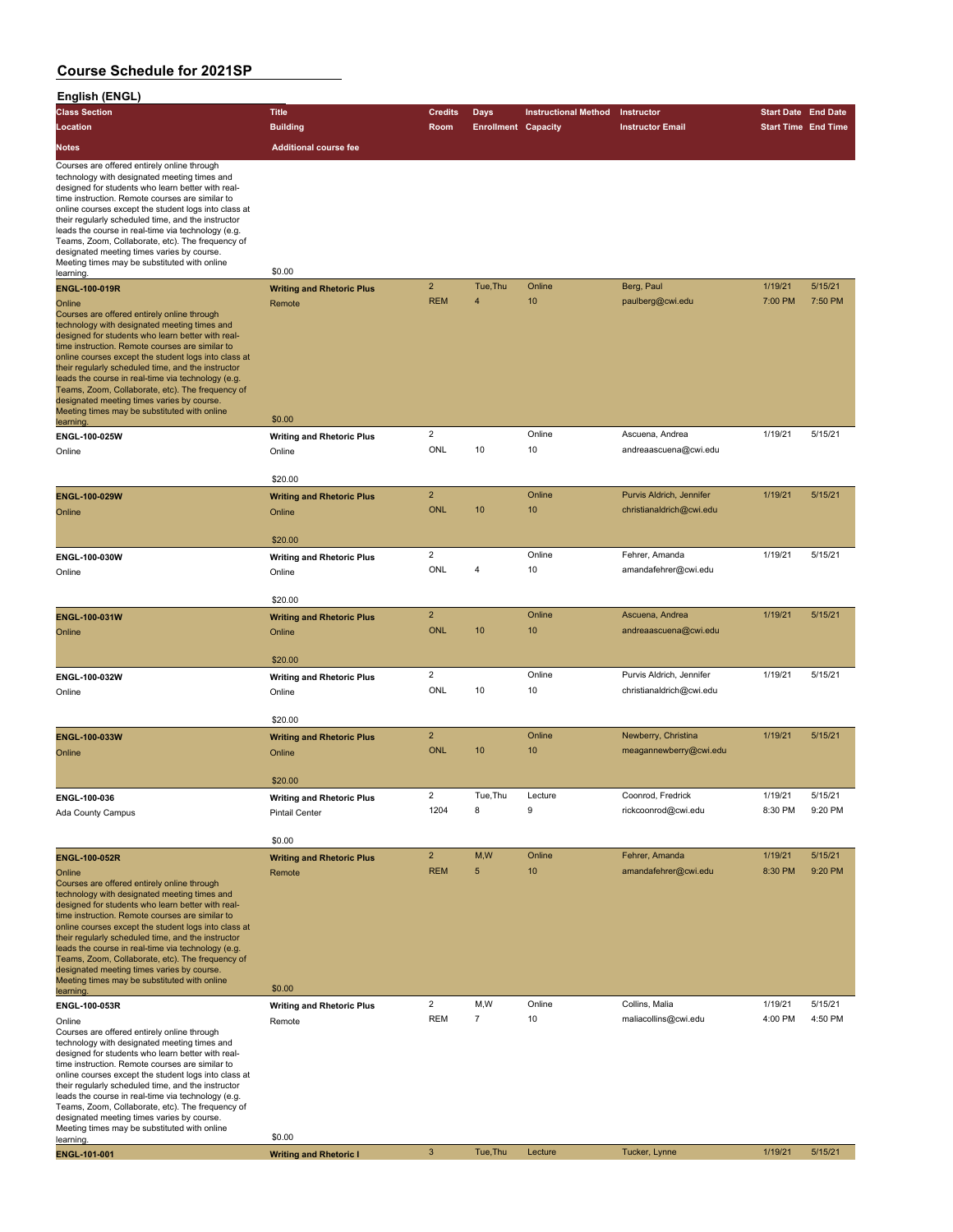| English (ENGL)                                                                                             |                                                    |                |                            |                             |                         |                            |          |
|------------------------------------------------------------------------------------------------------------|----------------------------------------------------|----------------|----------------------------|-----------------------------|-------------------------|----------------------------|----------|
| <b>Class Section</b>                                                                                       | <b>Title</b>                                       | <b>Credits</b> | <b>Days</b>                | <b>Instructional Method</b> | Instructor              | <b>Start Date End Date</b> |          |
| Location                                                                                                   | <b>Building</b>                                    | Room           | <b>Enrollment Capacity</b> |                             | <b>Instructor Email</b> | <b>Start Time End Time</b> |          |
| <b>Notes</b>                                                                                               | <b>Additional course fee</b>                       |                |                            |                             |                         |                            |          |
| Nampa Campus                                                                                               | <b>Academic Building</b>                           | 301            | 9                          | 9                           | lynnetucker@cwi.edu     | 8:30 AM                    | 9:45 AM  |
|                                                                                                            | \$0.00                                             |                |                            |                             |                         |                            |          |
| ENGL-101-004R                                                                                              | <b>Writing and Rhetoric I</b>                      | 3              | M,W                        | Online                      | Collins, Malia          | 1/19/21                    | 5/15/21  |
| Online                                                                                                     | Remote                                             | <b>REM</b>     | 13                         | 14                          | maliacollins@cwi.edu    | 11:30 AM                   | 12:45 PM |
| Courses are offered entirely online through                                                                |                                                    |                |                            |                             |                         |                            |          |
| technology with designated meeting times and                                                               |                                                    |                |                            |                             |                         |                            |          |
| designed for students who learn better with real-<br>time instruction. Remote courses are similar to       |                                                    |                |                            |                             |                         |                            |          |
| online courses except the student logs into class at                                                       |                                                    |                |                            |                             |                         |                            |          |
| their regularly scheduled time, and the instructor                                                         |                                                    |                |                            |                             |                         |                            |          |
| leads the course in real-time via technology (e.g.<br>Teams, Zoom, Collaborate, etc). The frequency of     |                                                    |                |                            |                             |                         |                            |          |
| designated meeting times varies by course.                                                                 |                                                    |                |                            |                             |                         |                            |          |
| Meeting times may be substituted with online<br>learning.                                                  | \$0.00                                             |                |                            |                             |                         |                            |          |
| ENGL-101-005                                                                                               | <b>Writing and Rhetoric I</b>                      | $\sqrt{3}$     | M,W                        | Lecture                     | Franklin, Kelly         | 1/19/21                    | 5/15/21  |
| <b>Ada County Campus</b>                                                                                   | <b>Pintail Center</b>                              | 1206           | 9                          | 9                           | kellyfranklin@cwi.edu   | 1:00 PM                    | 2:15 PM  |
|                                                                                                            |                                                    |                |                            |                             |                         |                            |          |
|                                                                                                            | \$0.00                                             |                |                            |                             |                         |                            |          |
| ENGL-101-006                                                                                               | <b>Writing and Rhetoric I</b>                      | 3              | M,W                        | Lecture                     | Franklin, Kelly         | 1/19/21                    | 5/15/21  |
| Ada County Campus                                                                                          | <b>Pintail Center</b>                              | 1206           | 9                          | 9                           | kellyfranklin@cwi.edu   | 10:00 AM                   | 11:15 AM |
|                                                                                                            |                                                    |                |                            |                             |                         |                            |          |
|                                                                                                            | \$0.00                                             | 3              | M,W                        | Online                      | Nicholas, David         | 1/19/21                    | 5/15/21  |
| <b>ENGL-101-007R</b>                                                                                       | <b>Writing and Rhetoric I</b>                      | <b>REM</b>     | 14                         | 14                          | davenicholas@cwi.edu    | 10:00 AM                   | 11:15 AM |
| Online<br>Courses are offered entirely online through                                                      | Remote                                             |                |                            |                             |                         |                            |          |
| technology with designated meeting times and                                                               |                                                    |                |                            |                             |                         |                            |          |
| designed for students who learn better with real-                                                          |                                                    |                |                            |                             |                         |                            |          |
| time instruction. Remote courses are similar to<br>online courses except the student logs into class at    |                                                    |                |                            |                             |                         |                            |          |
| their regularly scheduled time, and the instructor                                                         |                                                    |                |                            |                             |                         |                            |          |
| leads the course in real-time via technology (e.g.<br>Teams, Zoom, Collaborate, etc). The frequency of     |                                                    |                |                            |                             |                         |                            |          |
| designated meeting times varies by course.                                                                 |                                                    |                |                            |                             |                         |                            |          |
| Meeting times may be substituted with online                                                               | \$0.00                                             |                |                            |                             |                         |                            |          |
| learning.<br>ENGL-101-008R                                                                                 | <b>Writing and Rhetoric I</b>                      | 3              | M,W                        | Online                      | Wolford, Abigail        | 1/19/21                    | 5/15/21  |
| Online                                                                                                     | Remote                                             | <b>REM</b>     | 14                         | 14                          | abbywolford@cwi.edu     | 8:30 AM                    | 9:45 AM  |
| Courses are offered entirely online through                                                                |                                                    |                |                            |                             |                         |                            |          |
| technology with designated meeting times and                                                               |                                                    |                |                            |                             |                         |                            |          |
| designed for students who learn better with real-<br>time instruction. Remote courses are similar to       |                                                    |                |                            |                             |                         |                            |          |
| online courses except the student logs into class at                                                       |                                                    |                |                            |                             |                         |                            |          |
| their regularly scheduled time, and the instructor<br>leads the course in real-time via technology (e.g.   |                                                    |                |                            |                             |                         |                            |          |
| Teams, Zoom, Collaborate, etc). The frequency of                                                           |                                                    |                |                            |                             |                         |                            |          |
| designated meeting times varies by course.<br>Meeting times may be substituted with online                 |                                                    |                |                            |                             |                         |                            |          |
| learning.                                                                                                  | \$0.00                                             |                |                            |                             |                         |                            |          |
| <b>ENGL-101-009R</b>                                                                                       | <b>Writing and Rhetoric I</b>                      | 3              | M,W                        | Online                      | Berg, Amelia            | 1/19/21                    | 5/15/21  |
| Online                                                                                                     | Remote                                             | <b>REM</b>     | 14                         | 14                          | ameliaberg@cwi.edu      | 7:00 AM                    | 8:15 AM  |
| Courses are offered entirely online through<br>technology with designated meeting times and                |                                                    |                |                            |                             |                         |                            |          |
| designed for students who learn better with real-                                                          |                                                    |                |                            |                             |                         |                            |          |
| time instruction. Remote courses are similar to                                                            |                                                    |                |                            |                             |                         |                            |          |
| online courses except the student logs into class at<br>their regularly scheduled time, and the instructor |                                                    |                |                            |                             |                         |                            |          |
| leads the course in real-time via technology (e.g.                                                         |                                                    |                |                            |                             |                         |                            |          |
| Teams, Zoom, Collaborate, etc). The frequency of<br>designated meeting times varies by course.             |                                                    |                |                            |                             |                         |                            |          |
| Meeting times may be substituted with online                                                               | \$0.00                                             |                |                            |                             |                         |                            |          |
| learning.<br>ENGL-101-010F                                                                                 |                                                    | 3              | Tue                        | Lecture                     | Gladd, Joel             | 1/19/21                    | 5/15/21  |
| Nampa Campus                                                                                               | <b>Writing and Rhetoric I</b><br>Academic Building | 311            | 14                         | 14                          | joelgladd@cwi.edu       | 1:00 PM                    | 2:15 PM  |
| Courses are offered with added flexibility allowing                                                        |                                                    |                |                            |                             |                         |                            |          |
| students to choose between in-person or remote<br>course delivery options at designated meeting            |                                                    |                |                            |                             |                         |                            |          |
| times. The frequency of designated meeting times                                                           |                                                    |                |                            |                             |                         |                            |          |
| varies by course. Meeting times may be substituted                                                         | \$0.00                                             |                |                            |                             |                         |                            |          |
| with online learning.<br><b>ENGL-101-010F</b>                                                              | <b>Writing and Rhetoric I</b>                      | 3              | Tue                        | Online                      | Gladd, Joel             | 1/19/21                    | 5/15/21  |
| Nampa Campus                                                                                               | Remote                                             | <b>REM</b>     | 14                         | 14                          | joelgladd@cwi.edu       | 1:00 PM                    | 2:15 PM  |
| Courses are offered with added flexibility allowing                                                        |                                                    |                |                            |                             |                         |                            |          |
| students to choose between in-person or remote<br>course delivery options at designated meeting            |                                                    |                |                            |                             |                         |                            |          |
| times. The frequency of designated meeting times                                                           |                                                    |                |                            |                             |                         |                            |          |
| varies by course. Meeting times may be substituted<br>with online learning.                                | \$0.00                                             |                |                            |                             |                         |                            |          |
| ENGL-101-011R                                                                                              | <b>Writing and Rhetoric I</b>                      | 3              | Tue, Thu                   | Online                      | Berg, Paul              | 1/19/21                    | 5/15/21  |
| Online                                                                                                     | Remote                                             | <b>REM</b>     | 14                         | 14                          | paulberg@cwi.edu        | 10:00 AM                   | 11:15 AM |
|                                                                                                            |                                                    |                |                            |                             |                         |                            |          |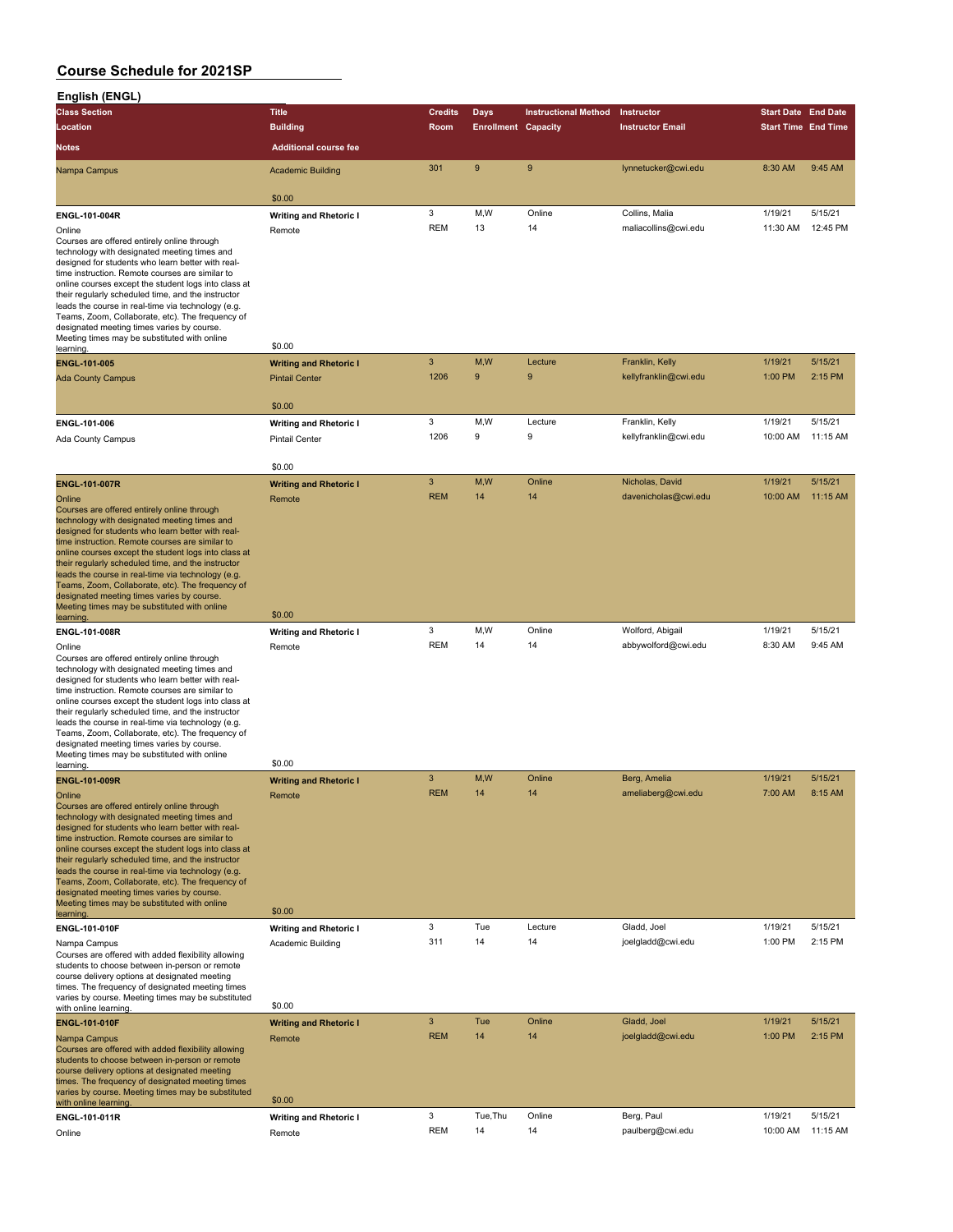| English (ENGL)                                                                                                                                                                                                                                                                                                                                                                                                                                                                                                                                       |                                                    |                 |                            |                             |                                    |                            |                     |
|------------------------------------------------------------------------------------------------------------------------------------------------------------------------------------------------------------------------------------------------------------------------------------------------------------------------------------------------------------------------------------------------------------------------------------------------------------------------------------------------------------------------------------------------------|----------------------------------------------------|-----------------|----------------------------|-----------------------------|------------------------------------|----------------------------|---------------------|
| <b>Class Section</b>                                                                                                                                                                                                                                                                                                                                                                                                                                                                                                                                 | <b>Title</b>                                       | <b>Credits</b>  | <b>Days</b>                | <b>Instructional Method</b> | Instructor                         | <b>Start Date End Date</b> |                     |
| Location                                                                                                                                                                                                                                                                                                                                                                                                                                                                                                                                             | <b>Building</b>                                    | Room            | <b>Enrollment Capacity</b> |                             | <b>Instructor Email</b>            | <b>Start Time End Time</b> |                     |
| <b>Notes</b>                                                                                                                                                                                                                                                                                                                                                                                                                                                                                                                                         | <b>Additional course fee</b>                       |                 |                            |                             |                                    |                            |                     |
| Courses are offered entirely online through<br>technology with designated meeting times and<br>designed for students who learn better with real-<br>time instruction. Remote courses are similar to<br>online courses except the student logs into class at<br>their regularly scheduled time, and the instructor<br>leads the course in real-time via technology (e.g.<br>Teams, Zoom, Collaborate, etc). The frequency of<br>designated meeting times varies by course.<br>Meeting times may be substituted with online<br>learning.               | \$0.00                                             |                 |                            |                             |                                    |                            |                     |
| <b>ENGL-101-012R</b>                                                                                                                                                                                                                                                                                                                                                                                                                                                                                                                                 | <b>Writing and Rhetoric I</b>                      | 3               | Tue.Thu                    | Online                      | Della Badia, Carl                  | 1/19/21                    | 5/15/21             |
| Online<br>Courses are offered entirely online through<br>technology with designated meeting times and<br>designed for students who learn better with real-<br>time instruction. Remote courses are similar to<br>online courses except the student logs into class at<br>their regularly scheduled time, and the instructor<br>leads the course in real-time via technology (e.g.<br>Teams, Zoom, Collaborate, etc). The frequency of<br>designated meeting times varies by course.<br>Meeting times may be substituted with online<br>learning.     | Remote<br>\$0.00                                   | <b>REM</b>      | 14                         | 14                          | carldellabadia@cwi.edu             | 8:30 AM                    | 9:45 AM             |
| ENGL-101-013                                                                                                                                                                                                                                                                                                                                                                                                                                                                                                                                         | <b>Writing and Rhetoric I</b>                      | 3               | Tue, Thu                   | Lecture                     | Tucker, Lynne                      | 1/19/21                    | 5/15/21             |
| Nampa Campus                                                                                                                                                                                                                                                                                                                                                                                                                                                                                                                                         | Academic Building<br>\$0.00                        | 301             | 9                          | 9                           | lynnetucker@cwi.edu                | 11:30 AM                   | 12:45 PM            |
| <b>ENGL-101-014R</b>                                                                                                                                                                                                                                                                                                                                                                                                                                                                                                                                 | <b>Writing and Rhetoric I</b>                      | 3               | M,W                        | Online                      | Nicholas, David                    | 1/19/21                    | 5/15/21             |
| Online<br>Courses are offered entirely online through<br>technology with designated meeting times and<br>designed for students who learn better with real-<br>time instruction. Remote courses are similar to<br>online courses except the student logs into class at<br>their regularly scheduled time, and the instructor<br>leads the course in real-time via technology (e.g.<br>Teams, Zoom, Collaborate, etc). The frequency of<br>designated meeting times varies by course.<br>Meeting times may be substituted with online                  | Remote                                             | <b>REM</b>      | 14                         | 14                          | davenicholas@cwi.edu               | 1:00 PM                    | 2:15 PM             |
| learning.                                                                                                                                                                                                                                                                                                                                                                                                                                                                                                                                            | \$0.00                                             |                 |                            |                             |                                    |                            |                     |
| ENGL-101-015R<br>Online<br>Courses are offered entirely online through<br>technology with designated meeting times and<br>designed for students who learn better with real-<br>time instruction. Remote courses are similar to<br>online courses except the student logs into class at<br>their regularly scheduled time, and the instructor<br>leads the course in real-time via technology (e.g.<br>Teams, Zoom, Collaborate, etc). The frequency of<br>designated meeting times varies by course.<br>Meeting times may be substituted with online | <b>Writing and Rhetoric I</b><br>Remote<br>\$0.00  | 3<br><b>REM</b> | M,W<br>14                  | Online<br>14                | Berg, Amelia<br>ameliaberg@cwi.edu | 1/19/21<br>11:30 AM        | 5/15/21<br>12:45 PM |
| learning.<br><b>ENGL-101-016R</b>                                                                                                                                                                                                                                                                                                                                                                                                                                                                                                                    | <b>Writing and Rhetoric I</b>                      | 3               | Tue, Thu                   | Online                      | Della Badia, Carl                  | 1/19/21                    | 5/15/21             |
| Online<br>Courses are offered entirely online through<br>technology with designated meeting times and<br>designed for students who learn better with real-<br>time instruction. Remote courses are similar to<br>online courses except the student logs into class at<br>their regularly scheduled time, and the instructor<br>leads the course in real-time via technology (e.g.<br>Teams, Zoom, Collaborate, etc). The frequency of<br>designated meeting times varies by course.<br>Meeting times may be substituted with online                  | Remote                                             | <b>REM</b>      | 14                         | 14                          | carldellabadia@cwi.edu             | 11:30 AM                   | 12:45 PM            |
| learning.                                                                                                                                                                                                                                                                                                                                                                                                                                                                                                                                            | \$0.00                                             |                 |                            |                             |                                    |                            |                     |
| ENGL-101-017F<br>Nampa Campus<br>Courses are offered with added flexibility allowing<br>students to choose between in-person or remote<br>course delivery options at designated meeting<br>times. The frequency of designated meeting times                                                                                                                                                                                                                                                                                                          | <b>Writing and Rhetoric I</b><br>Academic Building | 3<br>301        | Tue<br>14                  | Lecture<br>14               | Gladd, Joel<br>joelgladd@cwi.edu   | 1/19/21<br>10:00 AM        | 5/15/21<br>11:15 AM |
| varies by course. Meeting times may be substituted<br>with online learning.                                                                                                                                                                                                                                                                                                                                                                                                                                                                          | \$0.00                                             |                 |                            |                             |                                    |                            |                     |
| <b>ENGL-101-017F</b><br>Nampa Campus<br>Courses are offered with added flexibility allowing<br>students to choose between in-person or remote<br>course delivery options at designated meeting<br>times. The frequency of designated meeting times<br>varies by course. Meeting times may be substituted<br>with online learning.                                                                                                                                                                                                                    | <b>Writing and Rhetoric I</b><br>Remote<br>\$0.00  | 3<br><b>REM</b> | Tue<br>14                  | Online<br>14                | Gladd, Joel<br>joelgladd@cwi.edu   | 1/19/21<br>10:00 AM        | 5/15/21<br>11:15 AM |
| ENGL-101-018R                                                                                                                                                                                                                                                                                                                                                                                                                                                                                                                                        | <b>Writing and Rhetoric I</b>                      | 3               | Tue, Thu                   | Online                      | Wolford, Abigail                   | 1/19/21                    | 5/15/21             |
| Online                                                                                                                                                                                                                                                                                                                                                                                                                                                                                                                                               | Remote                                             | <b>REM</b>      | 14                         | 14                          | abbywolford@cwi.edu                | 1:00 PM                    | 2:15 PM             |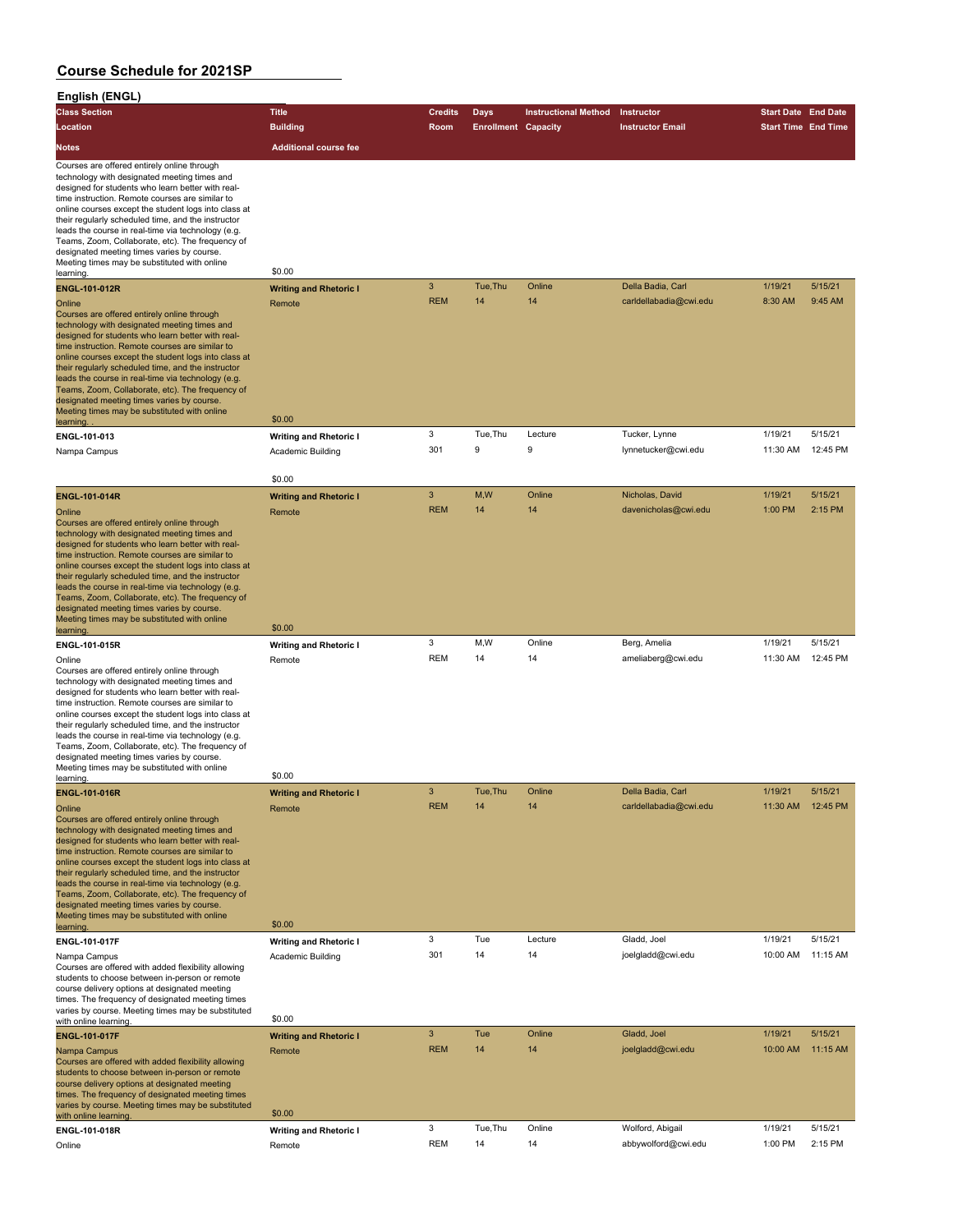| English (ENGL)                                                                                                                                                                                                                                                                                                                                                                                                                                                                                                                                                           |                                                   |                |                            |                             |                                              |                            |         |
|--------------------------------------------------------------------------------------------------------------------------------------------------------------------------------------------------------------------------------------------------------------------------------------------------------------------------------------------------------------------------------------------------------------------------------------------------------------------------------------------------------------------------------------------------------------------------|---------------------------------------------------|----------------|----------------------------|-----------------------------|----------------------------------------------|----------------------------|---------|
| <b>Class Section</b>                                                                                                                                                                                                                                                                                                                                                                                                                                                                                                                                                     | <b>Title</b>                                      | <b>Credits</b> | Days                       | <b>Instructional Method</b> | Instructor                                   | <b>Start Date End Date</b> |         |
| Location                                                                                                                                                                                                                                                                                                                                                                                                                                                                                                                                                                 | <b>Building</b>                                   | Room           | <b>Enrollment Capacity</b> |                             | <b>Instructor Email</b>                      | <b>Start Time End Time</b> |         |
| Notes                                                                                                                                                                                                                                                                                                                                                                                                                                                                                                                                                                    | <b>Additional course fee</b>                      |                |                            |                             |                                              |                            |         |
| Courses are offered entirely online through<br>technology with designated meeting times and<br>designed for students who learn better with real-<br>time instruction. Remote courses are similar to<br>online courses except the student logs into class at<br>their regularly scheduled time, and the instructor<br>leads the course in real-time via technology (e.g.<br>Teams, Zoom, Collaborate, etc). The frequency of<br>designated meeting times varies by course.<br>Meeting times may be substituted with online                                                | \$0.00                                            |                |                            |                             |                                              |                            |         |
| learning.                                                                                                                                                                                                                                                                                                                                                                                                                                                                                                                                                                |                                                   | $\mathbf{3}$   | Tue, Thu                   | Online                      | Berg, Paul                                   | 1/19/21                    | 5/15/21 |
| <b>ENGL-101-019R</b><br>Online<br>Courses are offered entirely online through<br>technology with designated meeting times and<br>designed for students who learn better with real-<br>time instruction. Remote courses are similar to<br>online courses except the student logs into class at<br>their regularly scheduled time, and the instructor<br>leads the course in real-time via technology (e.g.<br>Teams, Zoom, Collaborate, etc). The frequency of<br>designated meeting times varies by course.<br>Meeting times may be substituted with online<br>learning. | <b>Writing and Rhetoric I</b><br>Remote<br>\$0.00 | <b>REM</b>     | 14                         | 14                          | paulberg@cwi.edu                             | 5:30 PM                    | 6:45 PM |
| ENGL-101-022W                                                                                                                                                                                                                                                                                                                                                                                                                                                                                                                                                            | <b>Writing and Rhetoric I</b>                     | 3              |                            | Online                      | Schwilling, Taryn                            | 1/19/21                    | 5/15/21 |
| Online                                                                                                                                                                                                                                                                                                                                                                                                                                                                                                                                                                   | Online                                            | ONL            | 24                         | 24                          | tarynschwilling@cwi.edu                      |                            |         |
|                                                                                                                                                                                                                                                                                                                                                                                                                                                                                                                                                                          | \$30.00                                           |                |                            |                             |                                              |                            |         |
| ENGL-101-023W                                                                                                                                                                                                                                                                                                                                                                                                                                                                                                                                                            | <b>Writing and Rhetoric I</b>                     | $\overline{3}$ |                            | Online                      | Roehr, Elizabeth                             | 1/19/21                    | 5/15/21 |
| Online                                                                                                                                                                                                                                                                                                                                                                                                                                                                                                                                                                   | Online                                            | <b>ONL</b>     | 24                         | 24                          | tinaroehr@cwi.edu                            |                            |         |
|                                                                                                                                                                                                                                                                                                                                                                                                                                                                                                                                                                          | \$30.00                                           | 3              |                            |                             |                                              |                            | 5/15/21 |
| ENGL-101-024W                                                                                                                                                                                                                                                                                                                                                                                                                                                                                                                                                            | <b>Writing and Rhetoric I</b>                     | ONL            | 24                         | Online<br>24                | Hitesman, Tiffany<br>tiffanyhitesman@cwi.edu | 1/19/21                    |         |
| Online                                                                                                                                                                                                                                                                                                                                                                                                                                                                                                                                                                   | Online                                            |                |                            |                             |                                              |                            |         |
|                                                                                                                                                                                                                                                                                                                                                                                                                                                                                                                                                                          | \$30.00                                           | $\overline{3}$ |                            | Online                      | Ascuena, Andrea                              | 1/19/21                    | 5/15/21 |
| <b>ENGL-101-025W</b><br>Online                                                                                                                                                                                                                                                                                                                                                                                                                                                                                                                                           | <b>Writing and Rhetoric I</b><br>Online           | <b>ONL</b>     | 14                         | 14                          | andreaascuena@cwi.edu                        |                            |         |
|                                                                                                                                                                                                                                                                                                                                                                                                                                                                                                                                                                          | \$30.00                                           |                |                            |                             |                                              |                            |         |
| ENGL-101-026W                                                                                                                                                                                                                                                                                                                                                                                                                                                                                                                                                            | <b>Writing and Rhetoric I</b>                     | 3              |                            | Online                      | Barr, Susannah                               | 1/19/21                    | 5/15/21 |
| Online                                                                                                                                                                                                                                                                                                                                                                                                                                                                                                                                                                   | Online                                            | ONL            | 24                         | 24                          | susannahbarr@cwi.edu                         |                            |         |
|                                                                                                                                                                                                                                                                                                                                                                                                                                                                                                                                                                          | \$30.00                                           | $\overline{3}$ |                            | Online                      |                                              | 1/19/21                    | 5/15/21 |
| <b>ENGL-101-027W</b>                                                                                                                                                                                                                                                                                                                                                                                                                                                                                                                                                     | <b>Writing and Rhetoric I</b>                     | <b>ONL</b>     | 24                         | 24                          | Novotny, Janet<br>janetnovotny@cwi.edu       |                            |         |
| Online                                                                                                                                                                                                                                                                                                                                                                                                                                                                                                                                                                   | Online                                            |                |                            |                             |                                              |                            |         |
|                                                                                                                                                                                                                                                                                                                                                                                                                                                                                                                                                                          | \$30.00                                           |                |                            |                             |                                              |                            |         |
| ENGL-101-028W                                                                                                                                                                                                                                                                                                                                                                                                                                                                                                                                                            | <b>Writing and Rhetoric I</b>                     | 3<br>ONL       | 19                         | Online<br>24                | Gross, Christian<br>christiangross@cwi.edu   | 1/19/21                    | 5/15/21 |
| Online                                                                                                                                                                                                                                                                                                                                                                                                                                                                                                                                                                   | Online<br>\$30.00                                 |                |                            |                             |                                              |                            |         |
| ENGL-101-029W                                                                                                                                                                                                                                                                                                                                                                                                                                                                                                                                                            | <b>Writing and Rhetoric I</b>                     | $\mathbf{3}$   |                            | Online                      | Purvis Aldrich, Jennifer                     | 1/19/21                    | 5/15/21 |
| Online                                                                                                                                                                                                                                                                                                                                                                                                                                                                                                                                                                   | Online                                            | ONL            | 14                         | 14                          | christianaldrich@cwi.edu                     |                            |         |
|                                                                                                                                                                                                                                                                                                                                                                                                                                                                                                                                                                          | \$30.00                                           |                |                            |                             |                                              |                            |         |
| ENGL-101-030W                                                                                                                                                                                                                                                                                                                                                                                                                                                                                                                                                            | <b>Writing and Rhetoric I</b>                     | 3              |                            | Online                      | Fehrer, Amanda                               | 1/19/21                    | 5/15/21 |
| Online                                                                                                                                                                                                                                                                                                                                                                                                                                                                                                                                                                   | Online                                            | ONL            | $\overline{4}$             | 14                          | amandafehrer@cwi.edu                         |                            |         |
|                                                                                                                                                                                                                                                                                                                                                                                                                                                                                                                                                                          | \$30.00                                           | 3              |                            | Online                      | Ascuena, Andrea                              |                            |         |
| ENGL-101-031W<br>Online                                                                                                                                                                                                                                                                                                                                                                                                                                                                                                                                                  | <b>Writing and Rhetoric I</b><br>Online           | <b>ONL</b>     | 14                         | 14                          | andreaascuena@cwi.edu                        | 1/19/21                    | 5/15/21 |
|                                                                                                                                                                                                                                                                                                                                                                                                                                                                                                                                                                          | \$30.00                                           |                |                            |                             |                                              |                            |         |
| ENGL-101-032W                                                                                                                                                                                                                                                                                                                                                                                                                                                                                                                                                            | <b>Writing and Rhetoric I</b>                     | $\mathbf{3}$   |                            | Online                      | Purvis Aldrich, Jennifer                     | 1/19/21                    | 5/15/21 |
| Online                                                                                                                                                                                                                                                                                                                                                                                                                                                                                                                                                                   | Online                                            | ONL            | 14                         | 14                          | christianaldrich@cwi.edu                     |                            |         |
|                                                                                                                                                                                                                                                                                                                                                                                                                                                                                                                                                                          | \$30.00                                           |                |                            |                             |                                              |                            |         |
| ENGL-101-033W                                                                                                                                                                                                                                                                                                                                                                                                                                                                                                                                                            | <b>Writing and Rhetoric I</b>                     | $\mathsf 3$    |                            | Online                      | Newberry, Christina                          | 1/19/21                    | 5/15/21 |
| Online                                                                                                                                                                                                                                                                                                                                                                                                                                                                                                                                                                   | Online                                            | <b>ONL</b>     | 14                         | 14                          | meagannewberry@cwi.edu                       |                            |         |
|                                                                                                                                                                                                                                                                                                                                                                                                                                                                                                                                                                          | \$30.00                                           |                |                            |                             |                                              |                            |         |
| ENGL-101-036                                                                                                                                                                                                                                                                                                                                                                                                                                                                                                                                                             | <b>Writing and Rhetoric I</b>                     | 3              | Tue, Thu                   | Lecture                     | Coonrod, Fredrick                            | 1/19/21                    | 5/15/21 |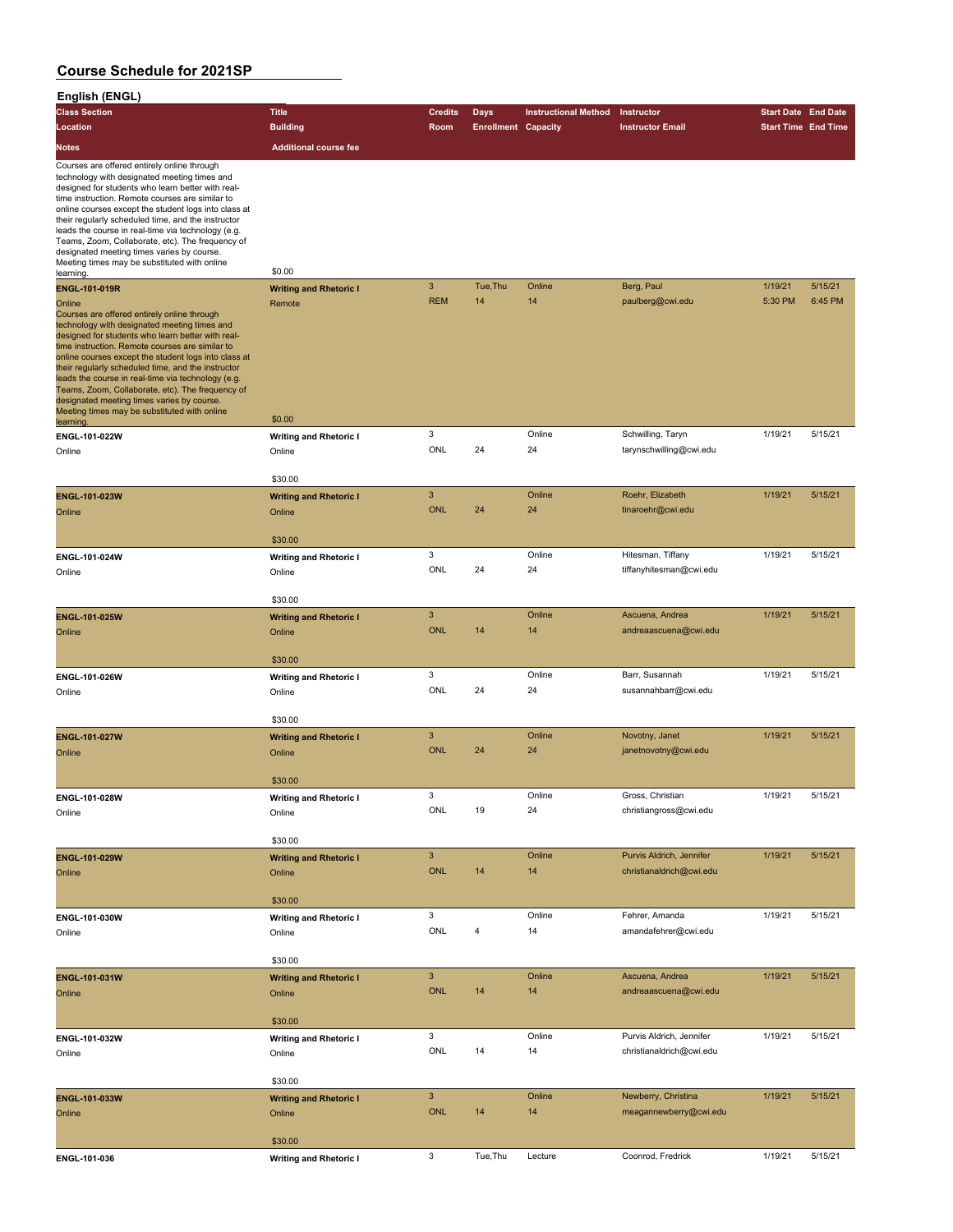| English (ENGL)                                                                                          |                               |                                         |                            |                             |                         |                            |                     |
|---------------------------------------------------------------------------------------------------------|-------------------------------|-----------------------------------------|----------------------------|-----------------------------|-------------------------|----------------------------|---------------------|
| <b>Class Section</b>                                                                                    | <b>Title</b>                  | <b>Credits</b>                          | Days                       | <b>Instructional Method</b> | Instructor              | <b>Start Date End Date</b> |                     |
| Location                                                                                                | <b>Building</b>               | Room                                    | <b>Enrollment Capacity</b> |                             | <b>Instructor Email</b> | <b>Start Time End Time</b> |                     |
| <b>Notes</b>                                                                                            | <b>Additional course fee</b>  |                                         |                            |                             |                         |                            |                     |
|                                                                                                         |                               |                                         |                            |                             |                         |                            |                     |
| Ada County Campus                                                                                       | <b>Pintail Center</b>         | 1204                                    | 9                          | 9                           | rickcoonrod@cwi.edu     | 7:00 PM                    | 8:15 PM             |
|                                                                                                         | \$0.00                        |                                         |                            |                             |                         |                            |                     |
| <b>ENGL-101-037W</b>                                                                                    | <b>Writing and Rhetoric I</b> | $\sqrt{3}$                              |                            | Online                      | Knife, David            | 1/19/21                    | 5/15/21             |
| Online                                                                                                  | Online                        | <b>ONL</b>                              | 17                         | 24                          | davidknife@cwi.edu      |                            |                     |
|                                                                                                         | \$30.00                       |                                         |                            |                             |                         |                            |                     |
| ENGL-101-039W                                                                                           | <b>Writing and Rhetoric I</b> | 3                                       |                            | Online                      | Roehr, Elizabeth        | 1/19/21                    | 5/15/21             |
| Online                                                                                                  | Online                        | <b>ONL</b>                              | $\overline{2}$             | 24                          | tinaroehr@cwi.edu       |                            |                     |
|                                                                                                         |                               |                                         |                            |                             |                         |                            |                     |
|                                                                                                         | \$30.00                       |                                         |                            |                             |                         |                            |                     |
| <b>ENGL-101-044</b>                                                                                     | <b>Writing and Rhetoric I</b> | 3                                       | <b>SAT</b>                 | Lecture                     | Terry, Michael          | 1/19/21                    | 5/15/21             |
| <b>Ada County Campus</b>                                                                                | <b>Pintail Center</b>         | 1206                                    | 10                         | 18                          | michaelterry@cwi.edu    | 8:00 AM                    | 10:45 AM            |
|                                                                                                         | \$0.00                        |                                         |                            |                             |                         |                            |                     |
| ENGL-101-052R                                                                                           | <b>Writing and Rhetoric I</b> | 3                                       | M,W                        | Online                      | Fehrer, Amanda          | 1/19/21                    | 5/15/21             |
| Online                                                                                                  | Remote                        | <b>REM</b>                              | 10                         | 14                          | amandafehrer@cwi.edu    | 7:00 PM                    | 8:15 PM             |
| Courses are offered entirely online through                                                             |                               |                                         |                            |                             |                         |                            |                     |
| technology with designated meeting times and                                                            |                               |                                         |                            |                             |                         |                            |                     |
| designed for students who learn better with real-<br>time instruction. Remote courses are similar to    |                               |                                         |                            |                             |                         |                            |                     |
| online courses except the student logs into class at                                                    |                               |                                         |                            |                             |                         |                            |                     |
| their regularly scheduled time, and the instructor                                                      |                               |                                         |                            |                             |                         |                            |                     |
| leads the course in real-time via technology (e.g.                                                      |                               |                                         |                            |                             |                         |                            |                     |
| Teams, Zoom, Collaborate, etc). The frequency of<br>designated meeting times varies by course.          |                               |                                         |                            |                             |                         |                            |                     |
| Meeting times may be substituted with online                                                            |                               |                                         |                            |                             |                         |                            |                     |
| learning                                                                                                | \$0.00                        |                                         |                            |                             |                         |                            |                     |
| ENGL-101-053R                                                                                           | <b>Writing and Rhetoric I</b> | 3                                       | M,W                        | Online                      | Collins, Malia          | 1/19/21                    | 5/15/21             |
| Online                                                                                                  | Remote                        | <b>REM</b>                              | 14                         | 14                          | maliacollins@cwi.edu    | 2:30 PM                    | 3:45 PM             |
| Courses are offered entirely online through                                                             |                               |                                         |                            |                             |                         |                            |                     |
| technology with designated meeting times and<br>designed for students who learn better with real-       |                               |                                         |                            |                             |                         |                            |                     |
| time instruction. Remote courses are similar to                                                         |                               |                                         |                            |                             |                         |                            |                     |
| online courses except the student logs into class at                                                    |                               |                                         |                            |                             |                         |                            |                     |
| their regularly scheduled time, and the instructor                                                      |                               |                                         |                            |                             |                         |                            |                     |
| leads the course in real-time via technology (e.g.<br>Teams, Zoom, Collaborate, etc). The frequency of  |                               |                                         |                            |                             |                         |                            |                     |
| designated meeting times varies by course.                                                              |                               |                                         |                            |                             |                         |                            |                     |
| Meeting times may be substituted with online                                                            | \$0.00                        |                                         |                            |                             |                         |                            |                     |
| learning.                                                                                               |                               | 3                                       | Tue, Thu                   | Lecture                     | Rippy, Sean             | 1/19/21                    | 5/15/21             |
| ENGL-101-075                                                                                            | <b>Writing and Rhetoric I</b> | 218                                     | 19                         | 19                          | seanrippy@cwi.edu       | 1:00 PM                    | 2:15 PM             |
| Nampa Campus                                                                                            | Academic Building             |                                         |                            |                             |                         |                            |                     |
|                                                                                                         | \$0.00                        |                                         |                            |                             |                         |                            |                     |
| ENGL-101P-001                                                                                           | <b>Writing and Rhetoric I</b> | 3                                       | Tue, Thu                   | Lecture                     | Tucker, Lynne           | 1/19/21                    | 5/15/21             |
| Nampa Campus                                                                                            | <b>Academic Building</b>      | 301                                     | 9                          | 9                           | lynnetucker@cwi.edu     | 8:30 AM                    | 9:45 AM             |
|                                                                                                         | \$0.00                        |                                         |                            |                             |                         |                            |                     |
| ENGL-101P-004R                                                                                          | <b>Writing and Rhetoric I</b> | 3                                       | M, W                       | Online                      | Collins, Malia          | 1/19/21                    | 5/15/21             |
| Online                                                                                                  | Remote                        | <b>REM</b>                              | 10                         | 10                          | maliacollins@cwi.edu    | 11:30 AM                   | 12:45 PM            |
| Courses are offered entirely online through                                                             |                               |                                         |                            |                             |                         |                            |                     |
| technology with designated meeting times and                                                            |                               |                                         |                            |                             |                         |                            |                     |
| designed for students who learn better with real-                                                       |                               |                                         |                            |                             |                         |                            |                     |
| time instruction. Remote courses are similar to<br>online courses except the student logs into class at |                               |                                         |                            |                             |                         |                            |                     |
| their regularly scheduled time, and the instructor                                                      |                               |                                         |                            |                             |                         |                            |                     |
| leads the course in real-time via technology (e.g.                                                      |                               |                                         |                            |                             |                         |                            |                     |
| Teams, Zoom, Collaborate, etc). The frequency of                                                        |                               |                                         |                            |                             |                         |                            |                     |
| designated meeting times varies by course.<br>Meeting times may be substituted with online              |                               |                                         |                            |                             |                         |                            |                     |
| learning.                                                                                               | \$0.00                        |                                         |                            |                             |                         |                            |                     |
| ENGL-101P-005                                                                                           | <b>Writing and Rhetoric I</b> | $\overline{3}$                          | M,W                        | Lecture                     | Franklin, Kelly         | 1/19/21                    | 5/15/21             |
| <b>Ada County Campus</b>                                                                                | <b>Pintail Center</b>         | 1206                                    | 9                          | 9                           | kellyfranklin@cwi.edu   | 1:00 PM                    | 2:15 PM             |
|                                                                                                         |                               |                                         |                            |                             |                         |                            |                     |
|                                                                                                         | \$0.00                        |                                         |                            |                             |                         |                            |                     |
| ENGL-101P-006                                                                                           | <b>Writing and Rhetoric I</b> | 3                                       | M,W                        | Lecture                     | Franklin, Kelly         | 1/19/21                    | 5/15/21             |
| Ada County Campus                                                                                       | <b>Pintail Center</b>         | 1206                                    | 9                          | 9                           | kellyfranklin@cwi.edu   | 10:00 AM                   | 11:15 AM            |
|                                                                                                         |                               |                                         |                            |                             |                         |                            |                     |
|                                                                                                         | \$0.00                        |                                         |                            |                             |                         |                            |                     |
| <b>ENGL-101P-007R</b>                                                                                   | <b>Writing and Rhetoric I</b> | $\ensuremath{\mathsf{3}}$<br><b>REM</b> | M,W<br>10                  | Online<br>10                | Nicholas, David         | 1/19/21<br>10:00 AM        | 5/15/21<br>11:15 AM |
| Online                                                                                                  | Remote                        |                                         |                            |                             | davenicholas@cwi.edu    |                            |                     |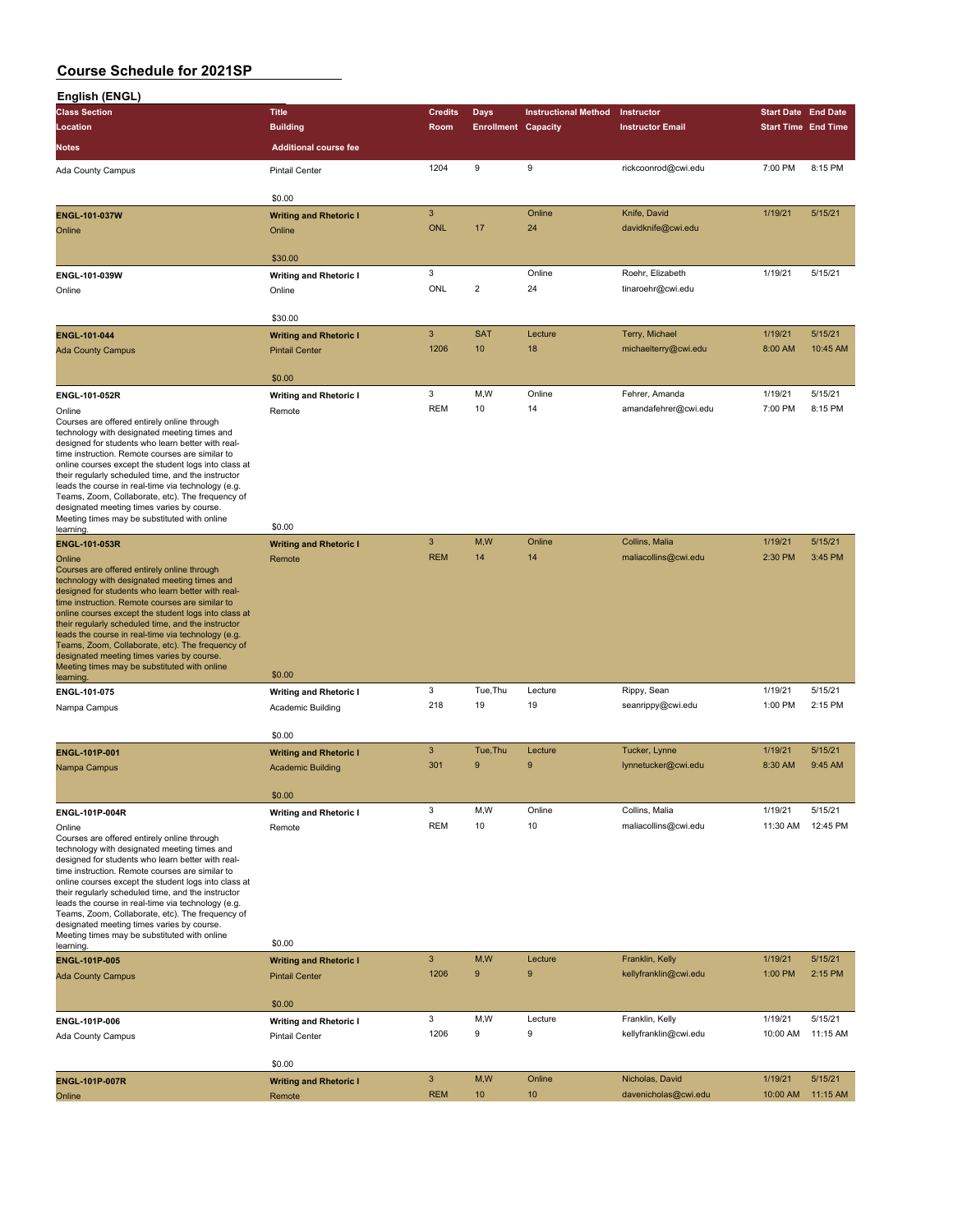| English (ENGL)                                                                                                                                                                                                                                                                                                                                                                                                                                                                                                                                        |                                                   |                 |                            |                             |                                         |                            |                    |
|-------------------------------------------------------------------------------------------------------------------------------------------------------------------------------------------------------------------------------------------------------------------------------------------------------------------------------------------------------------------------------------------------------------------------------------------------------------------------------------------------------------------------------------------------------|---------------------------------------------------|-----------------|----------------------------|-----------------------------|-----------------------------------------|----------------------------|--------------------|
| <b>Class Section</b>                                                                                                                                                                                                                                                                                                                                                                                                                                                                                                                                  | <b>Title</b>                                      | <b>Credits</b>  | Days                       | <b>Instructional Method</b> | Instructor                              | <b>Start Date End Date</b> |                    |
| <b>Location</b>                                                                                                                                                                                                                                                                                                                                                                                                                                                                                                                                       | <b>Building</b>                                   | Room            | <b>Enrollment Capacity</b> |                             | <b>Instructor Email</b>                 | <b>Start Time End Time</b> |                    |
| <b>Notes</b>                                                                                                                                                                                                                                                                                                                                                                                                                                                                                                                                          | <b>Additional course fee</b>                      |                 |                            |                             |                                         |                            |                    |
| Courses are offered entirely online through<br>technology with designated meeting times and<br>designed for students who learn better with real-<br>time instruction. Remote courses are similar to<br>online courses except the student logs into class at<br>their regularly scheduled time, and the instructor<br>leads the course in real-time via technology (e.g.<br>Teams, Zoom, Collaborate, etc). The frequency of<br>designated meeting times varies by course.<br>Meeting times may be substituted with online                             |                                                   |                 |                            |                             |                                         |                            |                    |
| learning.                                                                                                                                                                                                                                                                                                                                                                                                                                                                                                                                             | \$0.00                                            |                 |                            |                             |                                         |                            |                    |
| ENGL-101P-008R<br>Online<br>Courses are offered entirely online through<br>technology with designated meeting times and<br>designed for students who learn better with real-<br>time instruction. Remote courses are similar to<br>online courses except the student logs into class at<br>their regularly scheduled time, and the instructor<br>leads the course in real-time via technology (e.g.<br>Teams, Zoom, Collaborate, etc). The frequency of<br>designated meeting times varies by course.<br>Meeting times may be substituted with online | <b>Writing and Rhetoric I</b><br>Remote<br>\$0.00 | 3<br><b>REM</b> | M, W<br>10                 | Online<br>10                | Wolford, Abigail<br>abbywolford@cwi.edu | 1/19/21<br>8:30 AM         | 5/15/21<br>9:45 AM |
| learning.<br><b>ENGL-101P-009R</b>                                                                                                                                                                                                                                                                                                                                                                                                                                                                                                                    |                                                   | 3               | M,W                        | Online                      | Berg, Amelia                            | 1/19/21                    | 5/15/21            |
| Online<br>Courses are offered entirely online through<br>technology with designated meeting times and<br>designed for students who learn better with real-<br>time instruction. Remote courses are similar to<br>online courses except the student logs into class at<br>their regularly scheduled time, and the instructor<br>leads the course in real-time via technology (e.g.<br>Teams, Zoom, Collaborate, etc). The frequency of<br>designated meeting times varies by course.<br>Meeting times may be substituted with online                   | <b>Writing and Rhetoric I</b><br>Remote           | <b>REM</b>      | 9                          | 10                          | ameliaberg@cwi.edu                      | 7:00 AM                    | 8:15 AM            |
| learning                                                                                                                                                                                                                                                                                                                                                                                                                                                                                                                                              | \$0.00                                            |                 |                            |                             |                                         |                            |                    |
| ENGL-101P-010F                                                                                                                                                                                                                                                                                                                                                                                                                                                                                                                                        | <b>Writing and Rhetoric I</b>                     | 3               | Tue                        | Lecture                     | Gladd, Joel                             | 1/19/21                    | 5/15/21            |
| Nampa Campus<br>Courses are offered with added flexibility allowing<br>students to choose between in-person or remote<br>course delivery options at designated meeting<br>times. The frequency of designated meeting times<br>varies by course. Meeting times may be substituted                                                                                                                                                                                                                                                                      | <b>Academic Building</b><br>\$0.00                | 311             | 10                         | 10                          | joelgladd@cwi.edu                       | 1:00 PM                    | 2:15 PM            |
| with online learning.<br><b>ENGL-101P-010F</b>                                                                                                                                                                                                                                                                                                                                                                                                                                                                                                        | <b>Writing and Rhetoric I</b>                     | 3               | Tue                        | Online                      | Gladd, Joel                             | 1/19/21                    | 5/15/21            |
| Nampa Campus<br>Courses are offered with added flexibility allowing<br>students to choose between in-person or remote<br>course delivery options at designated meeting<br>times. The frequency of designated meeting times<br>varies by course. Meeting times may be substituted                                                                                                                                                                                                                                                                      | Remote<br>\$0.00                                  | <b>REM</b>      | 10                         | 10                          | joelgladd@cwi.edu                       | 1:00 PM                    | 2:15 PM            |
| with online learning<br>ENGL-101P-011R                                                                                                                                                                                                                                                                                                                                                                                                                                                                                                                | <b>Writing and Rhetoric I</b>                     | 3               | Tue, Thu                   | Online                      | Berg, Paul                              | 1/19/21                    | 5/15/21            |
| Online<br>Courses are offered entirely online through<br>technology with designated meeting times and<br>designed for students who learn better with real-<br>time instruction. Remote courses are similar to<br>online courses except the student logs into class at<br>their regularly scheduled time, and the instructor<br>leads the course in real-time via technology (e.g.<br>Teams, Zoom, Collaborate, etc). The frequency of<br>designated meeting times varies by course.<br>Meeting times may be substituted with online<br>learning       | Remote<br>\$0.00                                  | <b>REM</b>      | 7                          | 10                          | paulberg@cwi.edu                        | 10:00 AM                   | 11:15 AM           |
| <b>ENGL-101P-012R</b>                                                                                                                                                                                                                                                                                                                                                                                                                                                                                                                                 | <b>Writing and Rhetoric I</b>                     | 3               | Tue, Thu                   | Online                      | Della Badia, Carl                       | 1/19/21                    | 5/15/21            |
| Online<br>Courses are offered entirely online through<br>technology with designated meeting times and<br>designed for students who learn better with real-<br>time instruction. Remote courses are similar to<br>online courses except the student logs into class at<br>their regularly scheduled time, and the instructor<br>leads the course in real-time via technology (e.g.<br>Teams, Zoom, Collaborate, etc). The frequency of<br>designated meeting times varies by course.<br>Meeting times may be substituted with online<br>learning       | Remote<br>\$0.00                                  | <b>REM</b>      | 3                          | 10                          | carldellabadia@cwi.edu                  | 8:30 AM                    | 9:45 AM            |
| ENGL-101P-013                                                                                                                                                                                                                                                                                                                                                                                                                                                                                                                                         | <b>Writing and Rhetoric I</b>                     | 3               | Tue, Thu                   | Lecture                     | Tucker, Lynne                           | 1/19/21                    | 5/15/21            |
| Nampa Campus                                                                                                                                                                                                                                                                                                                                                                                                                                                                                                                                          | Academic Building<br>\$0.00                       | 301             | 9                          | 9                           | lynnetucker@cwi.edu                     | 11:30 AM                   | 12:45 PM           |
| <b>ENGL-101P-014R</b>                                                                                                                                                                                                                                                                                                                                                                                                                                                                                                                                 | <b>Writing and Rhetoric I</b>                     | 3               | M, W                       | Online                      | Nicholas, David                         | 1/19/21                    | 5/15/21            |
| Online                                                                                                                                                                                                                                                                                                                                                                                                                                                                                                                                                | Remote                                            | <b>REM</b>      | 6                          | 10                          | davenicholas@cwi.edu                    | 1:00 PM                    | 2:15 PM            |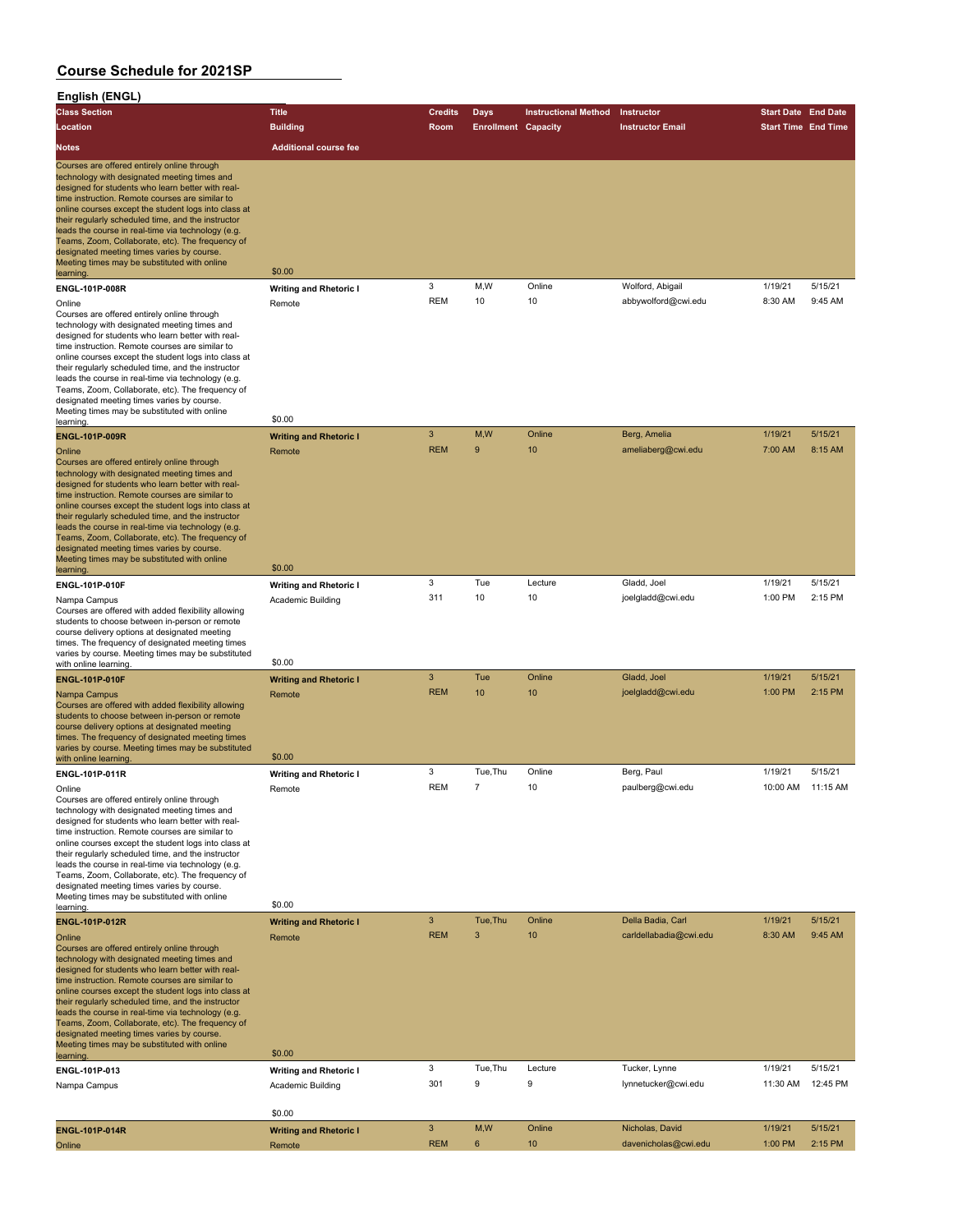| English (ENGL)                                                                                                                                                                                                                                                                                                                                                                                                                                                                                                                                                           |                                                   |                 |                            |                             |                                  |                            |                     |
|--------------------------------------------------------------------------------------------------------------------------------------------------------------------------------------------------------------------------------------------------------------------------------------------------------------------------------------------------------------------------------------------------------------------------------------------------------------------------------------------------------------------------------------------------------------------------|---------------------------------------------------|-----------------|----------------------------|-----------------------------|----------------------------------|----------------------------|---------------------|
| <b>Class Section</b>                                                                                                                                                                                                                                                                                                                                                                                                                                                                                                                                                     | <b>Title</b>                                      | <b>Credits</b>  | <b>Days</b>                | <b>Instructional Method</b> | Instructor                       | <b>Start Date End Date</b> |                     |
| Location                                                                                                                                                                                                                                                                                                                                                                                                                                                                                                                                                                 | <b>Building</b>                                   | Room            | <b>Enrollment Capacity</b> |                             | <b>Instructor Email</b>          | <b>Start Time End Time</b> |                     |
| <b>Notes</b>                                                                                                                                                                                                                                                                                                                                                                                                                                                                                                                                                             | <b>Additional course fee</b>                      |                 |                            |                             |                                  |                            |                     |
| Courses are offered entirely online through<br>technology with designated meeting times and<br>designed for students who learn better with real-<br>time instruction. Remote courses are similar to<br>online courses except the student logs into class at<br>their regularly scheduled time, and the instructor<br>leads the course in real-time via technology (e.g.<br>Teams, Zoom, Collaborate, etc). The frequency of<br>designated meeting times varies by course.<br>Meeting times may be substituted with online<br>learning.                                   | \$0.00                                            |                 |                            |                             |                                  |                            |                     |
| ENGL-101P-015R                                                                                                                                                                                                                                                                                                                                                                                                                                                                                                                                                           | <b>Writing and Rhetoric I</b>                     | 3               | M, W                       | Online                      | Berg, Amelia                     | 1/19/21                    | 5/15/21             |
| Online<br>Courses are offered entirely online through<br>technology with designated meeting times and<br>designed for students who learn better with real-<br>time instruction. Remote courses are similar to<br>online courses except the student logs into class at<br>their regularly scheduled time, and the instructor<br>leads the course in real-time via technology (e.g.<br>Teams, Zoom, Collaborate, etc). The frequency of<br>designated meeting times varies by course.<br>Meeting times may be substituted with online<br>learning.                         | Remote<br>\$0.00                                  | <b>REM</b>      | $\overline{7}$             | 10                          | ameliaberg@cwi.edu               | 11:30 AM                   | 12:45 PM            |
| <b>ENGL-101P-016R</b>                                                                                                                                                                                                                                                                                                                                                                                                                                                                                                                                                    | <b>Writing and Rhetoric I</b>                     | 3               | Tue, Thu                   | Online                      | Della Badia, Carl                | 1/19/21                    | 5/15/21             |
| Online<br>Courses are offered entirely online through<br>technology with designated meeting times and<br>designed for students who learn better with real-<br>time instruction. Remote courses are similar to<br>online courses except the student logs into class at<br>their regularly scheduled time, and the instructor<br>leads the course in real-time via technology (e.g.<br>Teams, Zoom, Collaborate, etc). The frequency of<br>designated meeting times varies by course.<br>Meeting times may be substituted with online                                      | Remote                                            | <b>REM</b>      | $\overline{4}$             | 10                          | carldellabadia@cwi.edu           | 11:30 AM                   | 12:45 PM            |
| learning                                                                                                                                                                                                                                                                                                                                                                                                                                                                                                                                                                 | \$0.00                                            |                 |                            |                             |                                  |                            |                     |
| ENGL-101P-017F                                                                                                                                                                                                                                                                                                                                                                                                                                                                                                                                                           | <b>Writing and Rhetoric I</b>                     | 3               | Tue                        | Lecture                     | Gladd, Joel                      | 1/19/21                    | 5/15/21             |
| Nampa Campus<br>Courses are offered with added flexibility allowing<br>students to choose between in-person or remote<br>course delivery options at designated meeting<br>times. The frequency of designated meeting times<br>varies by course. Meeting times may be substituted                                                                                                                                                                                                                                                                                         | Academic Building                                 | 301             | 9                          | 10                          | joelgladd@cwi.edu                | 10:00 AM                   | 11:15 AM            |
| with online learning.                                                                                                                                                                                                                                                                                                                                                                                                                                                                                                                                                    | \$0.00                                            |                 |                            |                             |                                  |                            |                     |
| <b>ENGL-101P-017F</b><br>Nampa Campus<br>Courses are offered with added flexibility allowing<br>students to choose between in-person or remote<br>course delivery options at designated meeting<br>times. The frequency of designated meeting times<br>varies by course. Meeting times may be substituted                                                                                                                                                                                                                                                                | <b>Writing and Rhetoric I</b><br>Remote           | 3<br><b>REM</b> | Tue<br>9                   | Online<br>10                | Gladd, Joel<br>joelgladd@cwi.edu | 1/19/21<br>10:00 AM        | 5/15/21<br>11:15 AM |
| with online learning                                                                                                                                                                                                                                                                                                                                                                                                                                                                                                                                                     | \$0.00                                            |                 |                            |                             |                                  |                            |                     |
| ENGL-101P-018R                                                                                                                                                                                                                                                                                                                                                                                                                                                                                                                                                           | <b>Writing and Rhetoric I</b>                     | 3               | Tue, Thu                   | Online                      | Wolford, Abigail                 | 1/19/21                    | 5/15/21             |
| Online<br>Courses are offered entirely online through<br>technology with designated meeting times and<br>designed for students who learn better with real-<br>time instruction. Remote courses are similar to<br>online courses except the student logs into class at<br>their regularly scheduled time, and the instructor<br>leads the course in real-time via technology (e.g.<br>Teams, Zoom, Collaborate, etc). The frequency of<br>designated meeting times varies by course.<br>Meeting times may be substituted with online                                      | Remote                                            | <b>REM</b>      | 6                          | 10                          | abbywolford@cwi.edu              | 1:00 PM                    | 2:15 PM             |
| learning.                                                                                                                                                                                                                                                                                                                                                                                                                                                                                                                                                                | \$0.00                                            | 3               | Tue, Thu                   | Online                      | Berg, Paul                       | 1/19/21                    | 5/15/21             |
| <b>ENGL-101P-019R</b><br>Online<br>Courses are offered entirely online through<br>technology with designated meeting times and<br>designed for students who learn better with real-<br>time instruction. Remote courses are similar to<br>online courses except the student logs into class at<br>their regularly scheduled time, and the instructor<br>leads the course in real-time via technology (e.g.<br>Teams, Zoom, Collaborate, etc). The frequency of<br>designated meeting times varies by course.<br>Meeting times may be substituted with online<br>learning | <b>Writing and Rhetoric I</b><br>Remote<br>\$0.00 | <b>REM</b>      | $\overline{4}$             | 10                          | paulberg@cwi.edu                 | 5:30 PM                    | 6:45 PM             |
| ENGL-101P-025W                                                                                                                                                                                                                                                                                                                                                                                                                                                                                                                                                           | <b>Writing and Rhetoric I</b>                     | 3               |                            | Online                      | Ascuena, Andrea                  | 1/19/21                    | 5/15/21             |
| Online                                                                                                                                                                                                                                                                                                                                                                                                                                                                                                                                                                   | Online<br>\$30.00                                 | ONL             | 10                         | 10                          | andreaascuena@cwi.edu            |                            |                     |
| ENGL-101P-029W                                                                                                                                                                                                                                                                                                                                                                                                                                                                                                                                                           | <b>Writing and Rhetoric I</b>                     | 3               |                            | Online                      | Purvis Aldrich, Jennifer         | 1/19/21                    | 5/15/21             |
| Online                                                                                                                                                                                                                                                                                                                                                                                                                                                                                                                                                                   | Online                                            | <b>ONL</b>      | 10                         | 10                          | christianaldrich@cwi.edu         |                            |                     |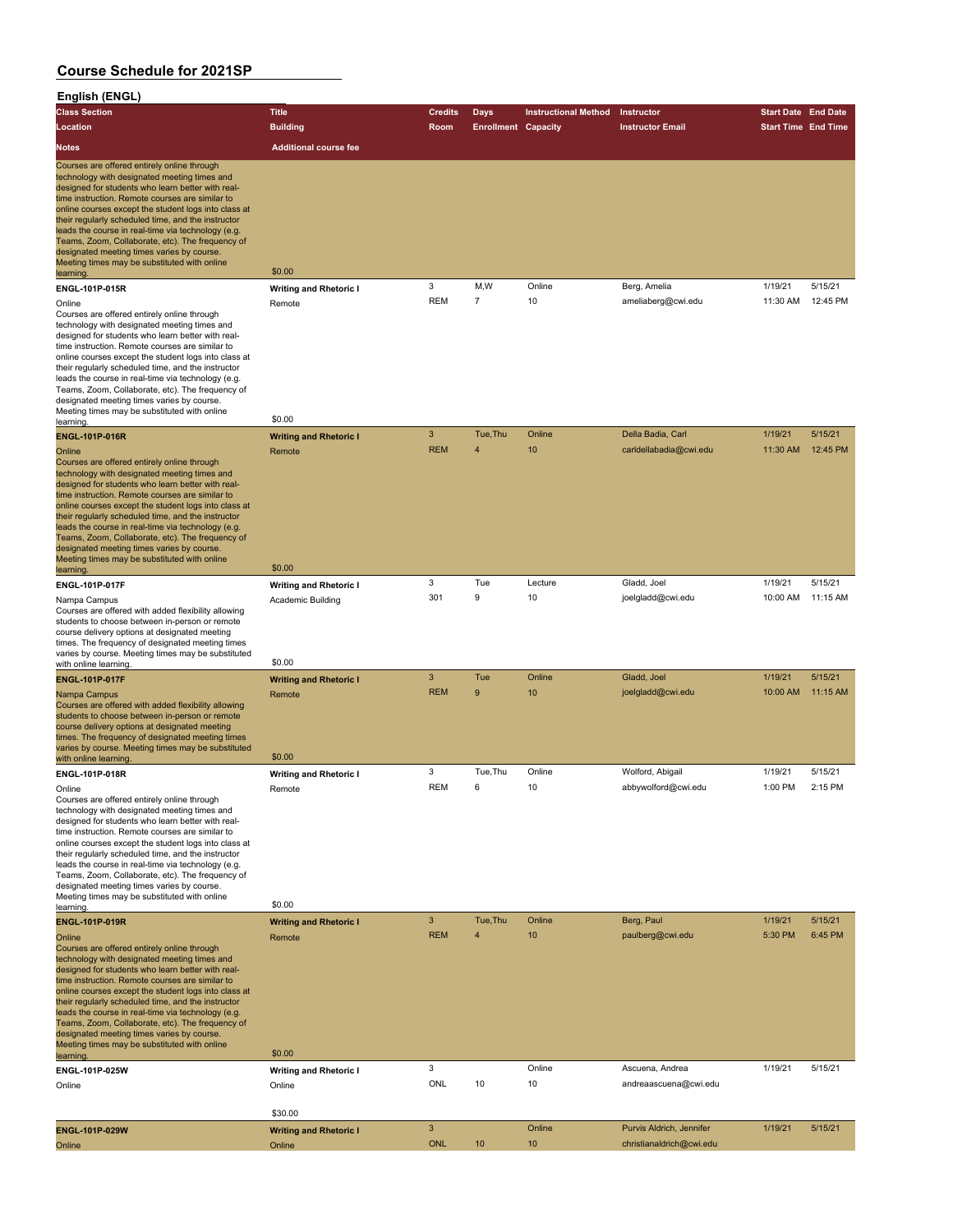| English (ENGL)                                                                                          |                                                        |                           |                            |                             |                          |                            |          |
|---------------------------------------------------------------------------------------------------------|--------------------------------------------------------|---------------------------|----------------------------|-----------------------------|--------------------------|----------------------------|----------|
| <b>Class Section</b>                                                                                    | <b>Title</b>                                           | <b>Credits</b>            | Days                       | <b>Instructional Method</b> | Instructor               | <b>Start Date End Date</b> |          |
| Location                                                                                                | <b>Building</b>                                        | Room                      | <b>Enrollment Capacity</b> |                             | <b>Instructor Email</b>  | <b>Start Time End Time</b> |          |
|                                                                                                         |                                                        |                           |                            |                             |                          |                            |          |
| <b>Notes</b>                                                                                            | <b>Additional course fee</b>                           |                           |                            |                             |                          |                            |          |
|                                                                                                         |                                                        |                           |                            |                             |                          |                            |          |
|                                                                                                         | \$30.00                                                |                           |                            |                             |                          |                            |          |
| ENGL-101P-030W                                                                                          | <b>Writing and Rhetoric I</b>                          | 3                         |                            | Online                      | Fehrer, Amanda           | 1/19/21                    | 5/15/21  |
| Online                                                                                                  | Online                                                 | <b>ONL</b>                | 4                          | 10                          | amandafehrer@cwi.edu     |                            |          |
|                                                                                                         |                                                        |                           |                            |                             |                          |                            |          |
|                                                                                                         | \$30.00                                                |                           |                            |                             |                          |                            |          |
| ENGL-101P-031W                                                                                          | <b>Writing and Rhetoric I</b>                          | $\overline{3}$            |                            | Online                      | Ascuena, Andrea          | 1/19/21                    | 5/15/21  |
| Online                                                                                                  | Online                                                 | <b>ONL</b>                | 10                         | 10                          | andreaascuena@cwi.edu    |                            |          |
|                                                                                                         |                                                        |                           |                            |                             |                          |                            |          |
|                                                                                                         | \$30.00                                                |                           |                            |                             |                          |                            |          |
| ENGL-101P-032W                                                                                          | <b>Writing and Rhetoric I</b>                          | 3<br>ONL                  | 10                         | Online<br>10                | Purvis Aldrich, Jennifer | 1/19/21                    | 5/15/21  |
| Online                                                                                                  | Online                                                 |                           |                            |                             | christianaldrich@cwi.edu |                            |          |
|                                                                                                         | \$30.00                                                |                           |                            |                             |                          |                            |          |
|                                                                                                         |                                                        | $\overline{3}$            |                            | Online                      | Newberry, Christina      | 1/19/21                    | 5/15/21  |
| ENGL-101P-033W                                                                                          | <b>Writing and Rhetoric I</b>                          | <b>ONL</b>                | 10                         | 10                          | meagannewberry@cwi.edu   |                            |          |
| Online                                                                                                  | Online                                                 |                           |                            |                             |                          |                            |          |
|                                                                                                         | \$30.00                                                |                           |                            |                             |                          |                            |          |
| ENGL-101P-036                                                                                           |                                                        | 3                         | Tue, Thu                   | Lecture                     | Coonrod, Fredrick        | 1/19/21                    | 5/15/21  |
|                                                                                                         | <b>Writing and Rhetoric I</b><br><b>Pintail Center</b> | 1204                      | 8                          | 9                           | rickcoonrod@cwi.edu      | 7:00 PM                    | 8:15 PM  |
| Ada County Campus                                                                                       |                                                        |                           |                            |                             |                          |                            |          |
|                                                                                                         | \$0.00                                                 |                           |                            |                             |                          |                            |          |
| <b>ENGL-101P-052R</b>                                                                                   | <b>Writing and Rhetoric I</b>                          | 3                         | M,W                        | Online                      | Fehrer, Amanda           | 1/19/21                    | 5/15/21  |
| Online                                                                                                  | Remote                                                 | <b>REM</b>                | 5                          | 10                          | amandafehrer@cwi.edu     | 7:00 PM                    | 8:15 PM  |
| Courses are offered entirely online through                                                             |                                                        |                           |                            |                             |                          |                            |          |
| technology with designated meeting times and                                                            |                                                        |                           |                            |                             |                          |                            |          |
| designed for students who learn better with real-                                                       |                                                        |                           |                            |                             |                          |                            |          |
| time instruction. Remote courses are similar to<br>online courses except the student logs into class at |                                                        |                           |                            |                             |                          |                            |          |
| their regularly scheduled time, and the instructor                                                      |                                                        |                           |                            |                             |                          |                            |          |
| leads the course in real-time via technology (e.g.                                                      |                                                        |                           |                            |                             |                          |                            |          |
| Teams, Zoom, Collaborate, etc). The frequency of                                                        |                                                        |                           |                            |                             |                          |                            |          |
| designated meeting times varies by course.                                                              |                                                        |                           |                            |                             |                          |                            |          |
| Meeting times may be substituted with online<br>learning                                                | \$0.00                                                 |                           |                            |                             |                          |                            |          |
| ENGL-101P-053R                                                                                          | <b>Writing and Rhetoric I</b>                          | 3                         | M, W                       | Online                      | Collins, Malia           | 1/19/21                    | 5/15/21  |
| Online                                                                                                  | Remote                                                 | <b>REM</b>                | $\overline{7}$             | 10                          | maliacollins@cwi.edu     | 2:30 PM                    | 3:45 PM  |
| Courses are offered entirely online through                                                             |                                                        |                           |                            |                             |                          |                            |          |
| technology with designated meeting times and                                                            |                                                        |                           |                            |                             |                          |                            |          |
| designed for students who learn better with real-<br>time instruction. Remote courses are similar to    |                                                        |                           |                            |                             |                          |                            |          |
| online courses except the student logs into class at                                                    |                                                        |                           |                            |                             |                          |                            |          |
| their regularly scheduled time, and the instructor                                                      |                                                        |                           |                            |                             |                          |                            |          |
| leads the course in real-time via technology (e.g.<br>Teams, Zoom, Collaborate, etc). The frequency of  |                                                        |                           |                            |                             |                          |                            |          |
| designated meeting times varies by course.                                                              |                                                        |                           |                            |                             |                          |                            |          |
| Meeting times may be substituted with online                                                            |                                                        |                           |                            |                             |                          |                            |          |
| learning.                                                                                               | \$0.00                                                 |                           |                            |                             |                          |                            |          |
| ENGL-102-001                                                                                            | <b>Writing and Rhetoric II</b>                         | 3                         | Tue, Thu                   | Lecture                     | Schwilling, Taryn        | 1/19/21                    | 5/15/21  |
| Nampa Campus                                                                                            | <b>Aspen Classroom Building</b>                        | 106                       | 24                         | 24                          | tarynschwilling@cwi.edu  | 8:30 AM                    | 9:45 AM  |
|                                                                                                         |                                                        |                           |                            |                             |                          |                            |          |
|                                                                                                         | \$0.00                                                 |                           |                            |                             |                          |                            |          |
| ENGL-102-002H                                                                                           | <b>Writing and Rhetoric II</b>                         | 3                         | Thu                        | Hybrid                      | Rankin, Roni             | 1/19/21                    | 5/15/21  |
| Nampa Campus                                                                                            | Academic Building                                      | 201                       | 18                         | 18                          | ronirankin@cwi.edu       | 10:00 AM                   | 11:15 AM |
|                                                                                                         |                                                        |                           |                            |                             |                          |                            |          |
| Hybrid course - has an online component                                                                 | \$15.00                                                |                           |                            |                             |                          |                            |          |
| <b>ENGL-102-004H</b>                                                                                    | <b>Writing and Rhetoric II</b>                         | 3                         | Thu                        | Hybrid                      | Watson, Jaren            | 1/19/21                    | 5/15/21  |
| <b>Ada County Campus</b>                                                                                | <b>Pintail Center</b>                                  | 1208                      | 18                         | 18                          | jarenwatson@cwi.edu      | 4:00 PM                    | 5:15 PM  |
|                                                                                                         |                                                        |                           |                            |                             |                          |                            |          |
|                                                                                                         | \$15.00                                                |                           |                            |                             |                          |                            |          |
| ENGL-102-005F                                                                                           | <b>Writing and Rhetoric II</b>                         | 3                         |                            | Online                      | Long, Elizabeth          | 1/19/21                    | 5/15/21  |
| Nampa Campus                                                                                            | Online                                                 | ONL                       | 24                         | 24                          | lizalong@cwi.edu         |                            |          |
| Courses are offered with added flexibility allowing                                                     |                                                        |                           |                            |                             |                          |                            |          |
| students to choose between in-person or distance<br>course delivery options. Students may attend class  |                                                        |                           |                            |                             |                          |                            |          |
| in-person in a physical classroom environment or                                                        |                                                        |                           |                            |                             |                          |                            |          |
| by a distance course delivery option of either                                                          |                                                        |                           |                            |                             |                          |                            |          |
| remote (meets at a designated meeting time with<br>the in-person class) or online (no designated        |                                                        |                           |                            |                             |                          |                            |          |
| meeting times), see schedule.                                                                           | \$0.00                                                 |                           |                            |                             |                          |                            |          |
| <b>ENGL-102-005F</b>                                                                                    | <b>Writing and Rhetoric II</b>                         | $\ensuremath{\mathsf{3}}$ | Tue                        | Lecture                     | Long, Elizabeth          | 1/19/21                    | 5/15/21  |
| Nampa Campus                                                                                            | <b>Academic Building</b>                               | 201                       | 24                         | 24                          | lizalong@cwi.edu         | 10:00 AM                   | 11:15 AM |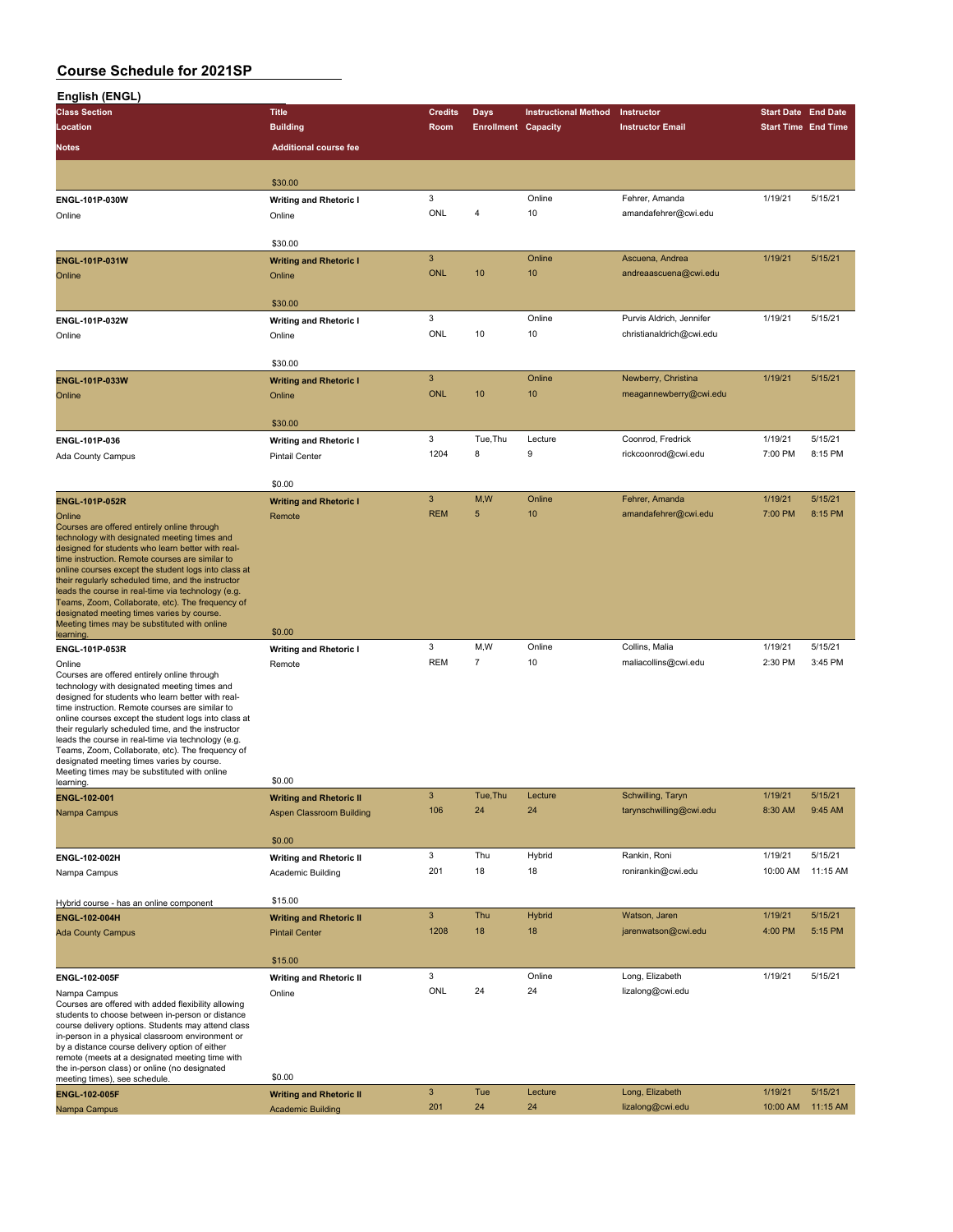| English (ENGL) |  |
|----------------|--|
|                |  |

| English (ENGL)                                                                                           |                                          |                |                            |                             |                            |                            |         |
|----------------------------------------------------------------------------------------------------------|------------------------------------------|----------------|----------------------------|-----------------------------|----------------------------|----------------------------|---------|
| <b>Class Section</b>                                                                                     | <b>Title</b>                             | <b>Credits</b> | <b>Days</b>                | <b>Instructional Method</b> | Instructor                 | <b>Start Date End Date</b> |         |
| Location                                                                                                 | <b>Building</b>                          | Room           | <b>Enrollment Capacity</b> |                             | <b>Instructor Email</b>    | <b>Start Time End Time</b> |         |
| Notes                                                                                                    | <b>Additional course fee</b>             |                |                            |                             |                            |                            |         |
| Courses are offered with added flexibility allowing                                                      |                                          |                |                            |                             |                            |                            |         |
| students to choose between in-person or distance                                                         |                                          |                |                            |                             |                            |                            |         |
| course delivery options. Students may attend class<br>in-person in a physical classroom environment or   |                                          |                |                            |                             |                            |                            |         |
| by a distance course delivery option of either                                                           |                                          |                |                            |                             |                            |                            |         |
| remote (meets at a designated meeting time with<br>the in-person class) or online (no designated         |                                          |                |                            |                             |                            |                            |         |
| meeting times), see schedule.                                                                            | \$0.00                                   |                |                            |                             |                            |                            |         |
| ENGL-102-006R                                                                                            | <b>Writing and Rhetoric II</b>           | $\mathbf 3$    | M,W                        | Online                      | Wood, Jonathan             | 1/19/21                    | 5/15/21 |
| Online                                                                                                   | Remote                                   | <b>REM</b>     | 23                         | 24                          | jonwood@cwi.edu            | 8:30 AM                    | 9:45 AM |
| Courses are offered entirely online through<br>technology with designated meeting times and              |                                          |                |                            |                             |                            |                            |         |
| designed for students who learn better with real-                                                        |                                          |                |                            |                             |                            |                            |         |
| time instruction. Remote courses are similar to<br>online courses except the student logs into class at  |                                          |                |                            |                             |                            |                            |         |
| their regularly scheduled time, and the instructor                                                       |                                          |                |                            |                             |                            |                            |         |
| leads the course in real-time via technology (e.g.                                                       |                                          |                |                            |                             |                            |                            |         |
| Teams, Zoom, Collaborate, etc). The frequency of<br>designated meeting times varies by course.           |                                          |                |                            |                             |                            |                            |         |
| Meeting times may be substituted with online                                                             | \$0.00                                   |                |                            |                             |                            |                            |         |
| learning                                                                                                 |                                          | $\mathbf{3}$   | W                          | Online                      | Bohling, Alisa             | 1/19/21                    | 5/15/21 |
| <b>ENGL-102-007R</b><br>Online                                                                           | <b>Writing and Rhetoric II</b>           | <b>REM</b>     | 24                         | 24                          | alisabohling@cwi.edu       | 5:30 PM                    | 6:45 PM |
| Courses are offered entirely online through                                                              | Remote                                   |                |                            |                             |                            |                            |         |
| technology with designated meeting times and                                                             |                                          |                |                            |                             |                            |                            |         |
| designed for students who learn better with real-<br>time instruction. Remote courses are similar to     |                                          |                |                            |                             |                            |                            |         |
| online courses except the student logs into class at                                                     |                                          |                |                            |                             |                            |                            |         |
| their regularly scheduled time, and the instructor<br>leads the course in real-time via technology (e.g. |                                          |                |                            |                             |                            |                            |         |
| Teams, Zoom, Collaborate, etc). The frequency of                                                         |                                          |                |                            |                             |                            |                            |         |
| designated meeting times varies by course.<br>Meeting times may be substituted with online               |                                          |                |                            |                             |                            |                            |         |
| learning.                                                                                                | \$0.00                                   |                |                            |                             |                            |                            |         |
| ENGL-102-009R                                                                                            | <b>Writing and Rhetoric II</b>           | 3              | M, W                       | Online                      | Wood, Jonathan             | 1/19/21                    | 5/15/21 |
| Online                                                                                                   | Remote                                   | <b>REM</b>     | 24                         | 24                          | jonwood@cwi.edu            | 2:30 PM                    | 3:45 PM |
| Courses are offered entirely online through<br>technology with designated meeting times and              |                                          |                |                            |                             |                            |                            |         |
| designed for students who learn better with real-                                                        |                                          |                |                            |                             |                            |                            |         |
| time instruction. Remote courses are similar to<br>online courses except the student logs into class at  |                                          |                |                            |                             |                            |                            |         |
| their regularly scheduled time, and the instructor                                                       |                                          |                |                            |                             |                            |                            |         |
| leads the course in real-time via technology (e.g.<br>Teams, Zoom, Collaborate, etc). The frequency of   |                                          |                |                            |                             |                            |                            |         |
| designated meeting times varies by course.                                                               |                                          |                |                            |                             |                            |                            |         |
| Meeting times may be substituted with online                                                             | \$0.00                                   |                |                            |                             |                            |                            |         |
| learning<br>ENGL-102-010                                                                                 | <b>Writing and Rhetoric II</b>           | 3              | Tue, Thu                   | Lecture                     | Rippy, Sean                | 1/19/21                    | 5/15/21 |
| Nampa Campus                                                                                             | <b>Academic Building</b>                 | 106            | 24                         | 24                          | seanrippy@cwi.edu          | 5:30 PM                    | 6:45 PM |
|                                                                                                          |                                          |                |                            |                             |                            |                            |         |
|                                                                                                          | \$0.00                                   |                |                            |                             |                            |                            |         |
| ENGL-102-011W                                                                                            | <b>Writing and Rhetoric II</b>           | 3              |                            | Online                      | Tucker, Lynne              | 1/19/21                    | 5/15/21 |
| Online                                                                                                   | Online                                   | ONL            | 24                         | 24                          | lynnetucker@cwi.edu        |                            |         |
|                                                                                                          |                                          |                |                            |                             |                            |                            |         |
|                                                                                                          | \$30.00                                  |                |                            |                             |                            |                            |         |
| <b>ENGL-102-012W</b>                                                                                     | <b>Writing and Rhetoric II</b>           | $\mathbf{3}$   |                            | Online                      | Hughes, Stewart            | 1/19/21                    | 5/15/21 |
| Online                                                                                                   | Online                                   | <b>ONL</b>     | 24                         | 24                          | collinhughes@cwi.edu       |                            |         |
|                                                                                                          | \$30.00                                  |                |                            |                             |                            |                            |         |
| ENGL-102-013W                                                                                            | <b>Writing and Rhetoric II</b>           | 3              |                            | Online                      | Heald, Denise              | 1/19/21                    | 5/15/21 |
| Online                                                                                                   | Online                                   | ONL            | 23                         | 24                          | deniseheald@cwi.edu        |                            |         |
|                                                                                                          |                                          |                |                            |                             |                            |                            |         |
|                                                                                                          | \$30.00                                  |                |                            |                             |                            |                            |         |
| <b>ENGL-102-014W</b>                                                                                     | <b>Writing and Rhetoric II</b>           | $\mathbf{3}$   |                            | Online                      | Lambert-Slagle, Jennifer   | 1/19/21                    | 5/15/21 |
| Online                                                                                                   | Online                                   | <b>ONL</b>     | 23                         | 24                          | jennylambertslagle@cwi.edu |                            |         |
|                                                                                                          |                                          |                |                            |                             |                            |                            |         |
|                                                                                                          | \$30.00                                  |                |                            |                             |                            |                            |         |
| ENGL-102-015W                                                                                            | <b>Writing and Rhetoric II</b>           | 3              |                            | Online                      | Hutton, Jessica            | 1/19/21                    | 5/15/21 |
| Online                                                                                                   | Online                                   | ONL            | 24                         | 24                          | jessicahutton@cwi.edu      |                            |         |
|                                                                                                          | \$30.00                                  |                |                            |                             |                            |                            |         |
|                                                                                                          |                                          | $\mathbf{3}$   |                            | Online                      | Feeley, Melanie            | 1/19/21                    | 5/15/21 |
| ENGL-102-018W<br>Online                                                                                  | <b>Writing and Rhetoric II</b><br>Online | <b>ONL</b>     | 24                         | 24                          | melaniefeeley@cwi.edu      |                            |         |
|                                                                                                          |                                          |                |                            |                             |                            |                            |         |
|                                                                                                          | \$30.00                                  |                |                            |                             |                            |                            |         |
| ENGL-102-020W                                                                                            | <b>Writing and Rhetoric II</b>           | 3              |                            | Online                      | Jansen, Madison            | 1/19/21                    | 5/15/21 |
| Online                                                                                                   | Online                                   | ONL            | 24                         | 24                          | madisonjansen@cwi.edu      |                            |         |
|                                                                                                          |                                          |                |                            |                             |                            |                            |         |

\$30.00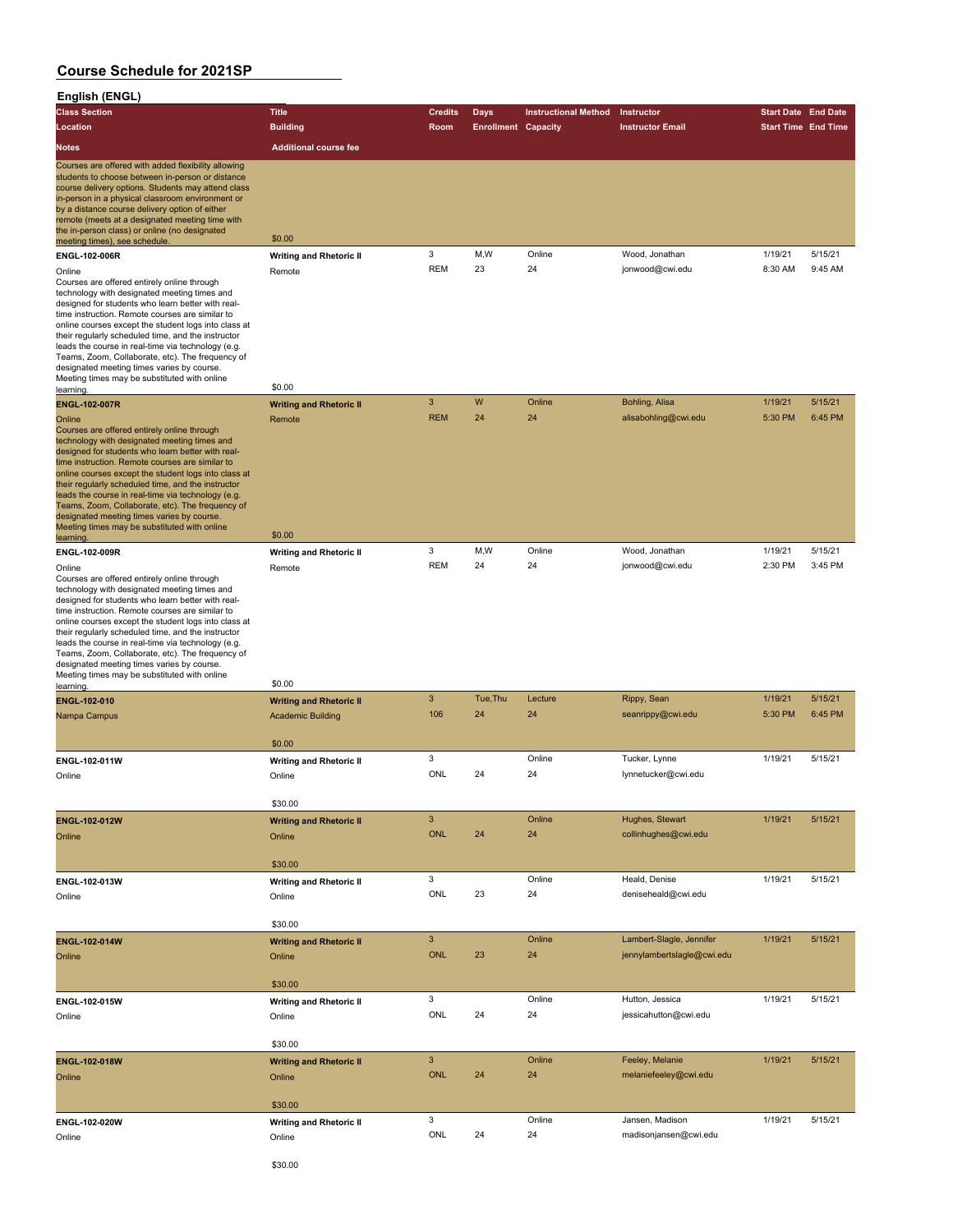| English (ENGL)                                                                                             |                                          |                            |                            |                             |                                                |                            |                    |
|------------------------------------------------------------------------------------------------------------|------------------------------------------|----------------------------|----------------------------|-----------------------------|------------------------------------------------|----------------------------|--------------------|
| <b>Class Section</b>                                                                                       | <b>Title</b>                             | <b>Credits</b>             | Days                       | <b>Instructional Method</b> | Instructor                                     | <b>Start Date End Date</b> |                    |
| Location                                                                                                   | <b>Building</b>                          | Room                       | <b>Enrollment Capacity</b> |                             | <b>Instructor Email</b>                        | <b>Start Time End Time</b> |                    |
| Notes                                                                                                      | <b>Additional course fee</b>             |                            |                            |                             |                                                |                            |                    |
|                                                                                                            |                                          |                            |                            |                             |                                                |                            |                    |
| ENGL-102-022W                                                                                              | <b>Writing and Rhetoric II</b>           | $\mathbf{3}$<br><b>ONL</b> | 24                         | Online<br>24                | Samuelson, Richard<br>richardsamuelson@cwi.edu | 1/19/21                    | 5/15/21            |
| Online                                                                                                     | Online                                   |                            |                            |                             |                                                |                            |                    |
|                                                                                                            | \$30.00                                  |                            |                            |                             |                                                |                            |                    |
| ENGL-102-024W                                                                                              | <b>Writing and Rhetoric II</b>           | 3                          |                            | Online                      | Lambert-Slagle, Jennifer                       | 1/19/21                    | 5/15/21            |
| Online                                                                                                     | Online                                   | ONL                        | 24                         | 24                          | jennylambertslagle@cwi.edu                     |                            |                    |
|                                                                                                            |                                          |                            |                            |                             |                                                |                            |                    |
|                                                                                                            | \$30.00                                  |                            |                            |                             |                                                |                            |                    |
| <b>ENGL-102-025W</b>                                                                                       | <b>Writing and Rhetoric II</b>           | $\mathbf{3}$               |                            | Online                      | Feeley, Melanie                                | 1/19/21                    | 5/15/21            |
| Online                                                                                                     | Online                                   | <b>ONL</b>                 | 24                         | 24                          | melaniefeeley@cwi.edu                          |                            |                    |
|                                                                                                            |                                          |                            |                            |                             |                                                |                            |                    |
|                                                                                                            | \$30.00                                  |                            |                            |                             |                                                |                            |                    |
| ENGL-102-026                                                                                               | <b>Writing and Rhetoric II</b>           | 3                          | M,W                        | Lecture                     | Roseburg, Sandra                               | 1/19/21                    | 5/15/21            |
| Nampa Campus                                                                                               | Academic Building                        | 105                        | 24                         | 24                          | sandraroseburg@cwi.edu                         | 11:30 AM                   | 12:45 PM           |
|                                                                                                            |                                          |                            |                            |                             |                                                |                            |                    |
|                                                                                                            | \$0.00                                   |                            |                            |                             |                                                |                            |                    |
| <b>ENGL-102-029R</b>                                                                                       | <b>Writing and Rhetoric II</b>           | $\ensuremath{\mathsf{3}}$  | Tue, Thu                   | Online                      | Havlina, Natalie                               | 1/19/21                    | 5/15/21            |
| Online                                                                                                     | Remote                                   | <b>REM</b>                 | 22                         | 24                          | nataliehavlina@cwi.edu                         | 4:00 PM                    | 5:15 PM            |
| Courses are offered entirely online through<br>technology with designated meeting times and                |                                          |                            |                            |                             |                                                |                            |                    |
| designed for students who learn better with real-                                                          |                                          |                            |                            |                             |                                                |                            |                    |
| time instruction. Remote courses are similar to<br>online courses except the student logs into class at    |                                          |                            |                            |                             |                                                |                            |                    |
| their regularly scheduled time, and the instructor                                                         |                                          |                            |                            |                             |                                                |                            |                    |
| leads the course in real-time via technology (e.g.                                                         |                                          |                            |                            |                             |                                                |                            |                    |
| Teams, Zoom, Collaborate, etc). The frequency of<br>designated meeting times varies by course.             |                                          |                            |                            |                             |                                                |                            |                    |
| Meeting times may be substituted with online                                                               |                                          |                            |                            |                             |                                                |                            |                    |
| learning.                                                                                                  | \$0.00                                   |                            |                            |                             |                                                |                            |                    |
| ENGL-102-030W                                                                                              | <b>Writing and Rhetoric II</b>           | 3                          |                            | Online                      | Heald, Denise                                  | 1/19/21                    | 5/15/21            |
| Online                                                                                                     | Online                                   | ONL                        | 24                         | 24                          | deniseheald@cwi.edu                            |                            |                    |
|                                                                                                            | \$30.00                                  |                            |                            |                             |                                                |                            |                    |
| ENGL-102-031W                                                                                              |                                          | $\mathbf{3}$               |                            | Online                      | Hutton, Jessica                                | 1/19/21                    | 5/15/21            |
| Online                                                                                                     | <b>Writing and Rhetoric II</b><br>Online | <b>ONL</b>                 | 24                         | 24                          | jessicahutton@cwi.edu                          |                            |                    |
|                                                                                                            |                                          |                            |                            |                             |                                                |                            |                    |
|                                                                                                            | \$30.00                                  |                            |                            |                             |                                                |                            |                    |
| ENGL-102-032                                                                                               | <b>Writing and Rhetoric II</b>           | 3                          | Tue, Thu                   | Lecture                     | Rippy, Sean                                    | 1/19/21                    | 5/15/21            |
| Nampa Campus                                                                                               | Academic Building                        | 218                        | 11                         | 19                          | seanrippy@cwi.edu                              | 4:00 PM                    | 5:15 PM            |
|                                                                                                            |                                          |                            |                            |                             |                                                |                            |                    |
|                                                                                                            | \$0.00                                   |                            |                            |                             |                                                |                            |                    |
| ENGL-102-033R                                                                                              | <b>Writing and Rhetoric II</b>           | $\ensuremath{\mathsf{3}}$  | Tue                        | Online                      | Kyle, Catherine                                | 1/19/21                    | 5/15/21            |
| Online                                                                                                     | Remote                                   | <b>REM</b>                 | 23                         | 24                          | catherinekyle@cwi.edu                          | 10:00 AM                   | 11:15 AM           |
| Courses are offered entirely online through                                                                |                                          |                            |                            |                             |                                                |                            |                    |
| technology with designated meeting times and<br>designed for students who learn better with real-          |                                          |                            |                            |                             |                                                |                            |                    |
| time instruction. Remote courses are similar to                                                            |                                          |                            |                            |                             |                                                |                            |                    |
| online courses except the student logs into class at<br>their regularly scheduled time, and the instructor |                                          |                            |                            |                             |                                                |                            |                    |
| leads the course in real-time via technology (e.g.                                                         |                                          |                            |                            |                             |                                                |                            |                    |
| Teams, Zoom, Collaborate, etc). The frequency of                                                           |                                          |                            |                            |                             |                                                |                            |                    |
| designated meeting times varies by course.<br>Meeting times may be substituted with online                 |                                          |                            |                            |                             |                                                |                            |                    |
| learning.                                                                                                  | \$0.00                                   |                            |                            |                             |                                                |                            |                    |
| ENGL-102-036                                                                                               | <b>Writing and Rhetoric II</b>           | 3                          | M                          | Lecture                     | Terry, Michael                                 | 1/19/21                    | 5/15/21            |
| Ada County Campus                                                                                          | <b>Pintail Center</b>                    | 1302                       | 18                         | 18                          | michaelterry@cwi.edu                           | 7:00 PM                    | 9:45 PM            |
|                                                                                                            |                                          |                            |                            |                             |                                                |                            |                    |
|                                                                                                            | \$0.00                                   |                            |                            |                             |                                                |                            |                    |
| ENGL-102-037                                                                                               | <b>Writing and Rhetoric II</b>           | $\mathbf{3}$               | M,W<br>23                  | Lecture<br>24               | Roseburg, Sandra                               | 1/19/21                    | 5/15/21<br>2:15 PM |
| Nampa Campus                                                                                               | <b>Academic Building</b>                 | 102E                       |                            |                             | sandraroseburg@cwi.edu                         | 1:00 PM                    |                    |
|                                                                                                            | \$0.00                                   |                            |                            |                             |                                                |                            |                    |
| ENGL-102-039R                                                                                              | <b>Writing and Rhetoric II</b>           | 3                          | W                          | Online                      | Palmer, Cynthia                                | 1/19/21                    | 5/15/21            |
| Online                                                                                                     | Remote                                   | <b>REM</b>                 | 24                         | 24                          | joypalmer@cwi.edu                              | 10:00 AM                   | 11:15 AM           |
| Courses are offered entirely online through                                                                |                                          |                            |                            |                             |                                                |                            |                    |
| technology with designated meeting times and                                                               |                                          |                            |                            |                             |                                                |                            |                    |
| designed for students who learn better with real-<br>time instruction. Remote courses are similar to       |                                          |                            |                            |                             |                                                |                            |                    |
| online courses except the student logs into class at                                                       |                                          |                            |                            |                             |                                                |                            |                    |
| their regularly scheduled time, and the instructor<br>leads the course in real-time via technology (e.g.   |                                          |                            |                            |                             |                                                |                            |                    |
| Teams, Zoom, Collaborate, etc). The frequency of                                                           |                                          |                            |                            |                             |                                                |                            |                    |
| designated meeting times varies by course.<br>Meeting times may be substituted with online                 |                                          |                            |                            |                             |                                                |                            |                    |
| learning.                                                                                                  | \$0.00                                   |                            |                            |                             |                                                |                            |                    |
| ENGL-102-040H                                                                                              | <b>Writing and Rhetoric II</b>           | $\mathbf{3}$               | Thu                        | <b>Hybrid</b>               | Watson, Jaren                                  | 1/19/21                    | 5/15/21            |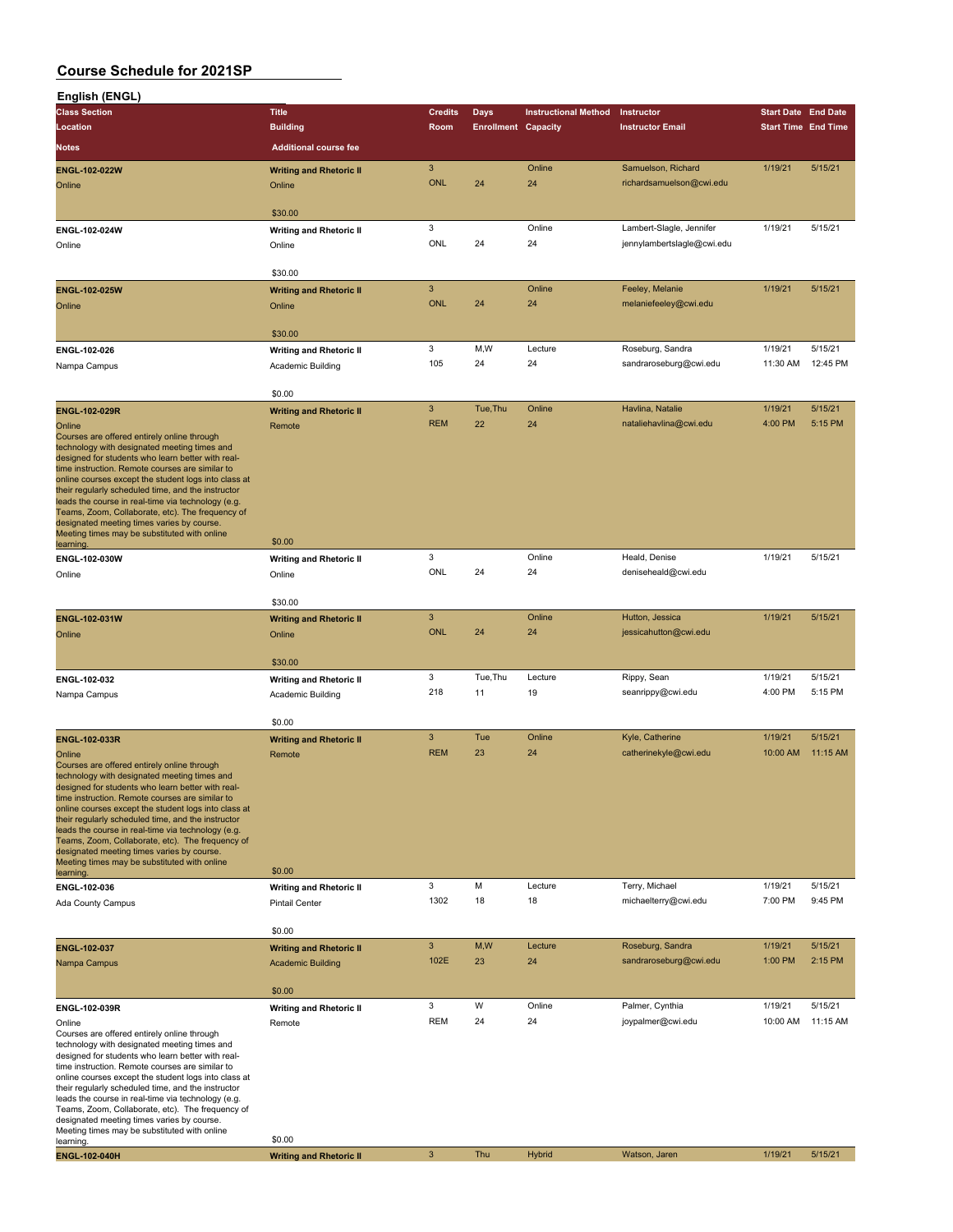| English (ENGL)                                                                                             |                                          |                |                            |                             |                          |                            |          |
|------------------------------------------------------------------------------------------------------------|------------------------------------------|----------------|----------------------------|-----------------------------|--------------------------|----------------------------|----------|
| <b>Class Section</b>                                                                                       | <b>Title</b>                             | <b>Credits</b> | <b>Days</b>                | <b>Instructional Method</b> | Instructor               | <b>Start Date End Date</b> |          |
| Location                                                                                                   | <b>Building</b>                          | Room           | <b>Enrollment Capacity</b> |                             | <b>Instructor Email</b>  | <b>Start Time End Time</b> |          |
| Notes                                                                                                      | <b>Additional course fee</b>             |                |                            |                             |                          |                            |          |
|                                                                                                            |                                          | 1318           | 24                         | 24                          | jarenwatson@cwi.edu      | 11:30 AM                   | 12:45 PM |
| <b>Ada County Campus</b>                                                                                   | <b>Pintail Center</b>                    |                |                            |                             |                          |                            |          |
| Hybrid course - has an online component                                                                    | \$15.00                                  |                |                            |                             |                          |                            |          |
| ENGL-102-041W                                                                                              | <b>Writing and Rhetoric II</b>           | 3              |                            | Online                      | Hughes, Stewart          | 1/19/21                    | 5/15/21  |
|                                                                                                            |                                          | ONL            | 24                         | 24                          | collinhughes@cwi.edu     |                            |          |
| Online                                                                                                     | Online                                   |                |                            |                             |                          |                            |          |
|                                                                                                            | \$30.00                                  |                |                            |                             |                          |                            |          |
|                                                                                                            |                                          | 3              |                            | Online                      | Rankin, Roni             | 1/19/21                    | 5/15/21  |
| <b>ENGL-102-042W</b>                                                                                       | <b>Writing and Rhetoric II</b>           | <b>ONL</b>     | 24                         | 24                          |                          |                            |          |
| Online                                                                                                     | Online                                   |                |                            |                             | ronirankin@cwi.edu       |                            |          |
|                                                                                                            |                                          |                |                            |                             |                          |                            |          |
|                                                                                                            | \$30.00                                  |                |                            |                             |                          |                            |          |
| ENGL-102-043W                                                                                              | <b>Writing and Rhetoric II</b>           | 3              |                            | Online                      | Jansen, Madison          | 1/19/21                    | 5/15/21  |
| Online                                                                                                     | Online                                   | ONL            | $\overline{7}$             | 24                          | madisonjansen@cwi.edu    |                            |          |
|                                                                                                            |                                          |                |                            |                             |                          |                            |          |
|                                                                                                            | \$30.00                                  |                |                            |                             |                          |                            |          |
| <b>ENGL-102-048R</b>                                                                                       | <b>Writing and Rhetoric II</b>           | 3              | W                          | Online                      | Kyle, Catherine          | 1/19/21                    | 5/15/21  |
| Online                                                                                                     | Remote                                   | <b>REM</b>     | 24                         | 24                          | catherinekyle@cwi.edu    | 2:30 PM                    | 3:45 PM  |
| Courses are offered entirely online through<br>technology with designated meeting times and                |                                          |                |                            |                             |                          |                            |          |
| designed for students who learn better with real-                                                          |                                          |                |                            |                             |                          |                            |          |
| time instruction. Remote courses are similar to                                                            |                                          |                |                            |                             |                          |                            |          |
| online courses except the student logs into class at<br>their regularly scheduled time, and the instructor |                                          |                |                            |                             |                          |                            |          |
| leads the course in real-time via technology (e.g.                                                         |                                          |                |                            |                             |                          |                            |          |
| Teams, Zoom, Collaborate, etc). The frequency of                                                           |                                          |                |                            |                             |                          |                            |          |
| designated meeting times varies by course.<br>Meeting times may be substituted with online                 |                                          |                |                            |                             |                          |                            |          |
| learning.                                                                                                  | \$0.00                                   |                |                            |                             |                          |                            |          |
| <b>ENGL-102-055R</b>                                                                                       | <b>Writing and Rhetoric II</b>           | 3              | Tue, Thu                   | Online                      | Havlina, Natalie         | 1/19/21                    | 5/15/21  |
| Online                                                                                                     | Remote                                   | <b>REM</b>     | 6                          | 24                          | nataliehavlina@cwi.edu   | 2:30 PM                    | 3:45 PM  |
| Courses are offered entirely online through                                                                |                                          |                |                            |                             |                          |                            |          |
| technology with designated meeting times and<br>designed for students who learn better with real-          |                                          |                |                            |                             |                          |                            |          |
| time instruction. Remote courses are similar to                                                            |                                          |                |                            |                             |                          |                            |          |
| online courses except the student logs into class at                                                       |                                          |                |                            |                             |                          |                            |          |
| their regularly scheduled time, and the instructor<br>leads the course in real-time via technology (e.g.   |                                          |                |                            |                             |                          |                            |          |
| Teams, Zoom, Collaborate, etc). The frequency of                                                           |                                          |                |                            |                             |                          |                            |          |
| designated meeting times varies by course.                                                                 |                                          |                |                            |                             |                          |                            |          |
| Meeting times may be substituted with online<br>learning.                                                  | \$0.00                                   |                |                            |                             |                          |                            |          |
| ENGL-102-059R                                                                                              |                                          | 3              | Tue                        | Online                      | Kyle, Catherine          | 1/19/21                    | 5/15/21  |
| Online                                                                                                     | <b>Writing and Rhetoric II</b><br>Remote | <b>REM</b>     | 24                         | 24                          | catherinekyle@cwi.edu    | 1:00 PM                    | 2:15 PM  |
| Courses are offered entirely online through                                                                |                                          |                |                            |                             |                          |                            |          |
| technology with designated meeting times and                                                               |                                          |                |                            |                             |                          |                            |          |
| designed for students who learn better with real-                                                          |                                          |                |                            |                             |                          |                            |          |
| time instruction. Remote courses are similar to<br>online courses except the student logs into class at    |                                          |                |                            |                             |                          |                            |          |
| their regularly scheduled time, and the instructor                                                         |                                          |                |                            |                             |                          |                            |          |
| leads the course in real-time via technology (e.g.                                                         |                                          |                |                            |                             |                          |                            |          |
| Teams, Zoom, Collaborate, etc). The frequency of<br>designated meeting times varies by course.             |                                          |                |                            |                             |                          |                            |          |
| Meeting times may be substituted with online                                                               |                                          |                |                            |                             |                          |                            |          |
| learning.                                                                                                  | \$0.00                                   |                |                            |                             |                          |                            |          |
| ENGL-102-064F                                                                                              | <b>Writing and Rhetoric II</b>           | 3              |                            | Online                      | Long, Elizabeth          | 1/19/21                    | 5/15/21  |
| Nampa Campus                                                                                               | Online                                   | ONL            | 24                         | 24                          | lizalong@cwi.edu         |                            |          |
| Courses are offered with added flexibility allowing<br>students to choose between in-person or distance    |                                          |                |                            |                             |                          |                            |          |
| course delivery options. Students may attend class                                                         |                                          |                |                            |                             |                          |                            |          |
| in-person in a physical classroom environment or                                                           |                                          |                |                            |                             |                          |                            |          |
| by a distance course delivery option of either<br>remote (meets at a designated meeting time with          |                                          |                |                            |                             |                          |                            |          |
| the in-person class) or online (no designated                                                              |                                          |                |                            |                             |                          |                            |          |
| meeting times), see schedule.                                                                              | \$0.00                                   |                |                            |                             |                          |                            |          |
| <b>ENGL-102-064F</b>                                                                                       | <b>Writing and Rhetoric II</b>           | 3              | Tue                        | Lecture                     | Long, Elizabeth          | 1/19/21                    | 5/15/21  |
| Nampa Campus                                                                                               | <b>Academic Building</b>                 | 309            | 24                         | 24                          | lizalong@cwi.edu         | 11:30 AM                   | 12:45 PM |
| Courses are offered with added flexibility allowing<br>students to choose between in-person or distance    |                                          |                |                            |                             |                          |                            |          |
| course delivery options. Students may attend class                                                         |                                          |                |                            |                             |                          |                            |          |
| in-person in a physical classroom environment or                                                           |                                          |                |                            |                             |                          |                            |          |
| by a distance course delivery option of either<br>remote (meets at a designated meeting time with          |                                          |                |                            |                             |                          |                            |          |
| the in-person class) or online (no designated                                                              |                                          |                |                            |                             |                          |                            |          |
| meeting times), see schedule                                                                               | \$0.00                                   |                |                            |                             |                          |                            |          |
| ENGL-102-065H                                                                                              | <b>Writing and Rhetoric II</b>           | 3              | Thu                        | Hybrid                      | Watson, Jaren            | 1/19/21                    | 5/15/21  |
| Ada County Campus                                                                                          | <b>Pintail Center</b>                    | 1208           | 18                         | 18                          | jarenwatson@cwi.edu      | 1:00 PM                    | 2:15 PM  |
|                                                                                                            |                                          |                |                            |                             |                          |                            |          |
| Hybrid course - has an online component                                                                    | \$15.00                                  |                |                            |                             |                          |                            |          |
| <b>ENGL-102-067W</b>                                                                                       | <b>Writing and Rhetoric II</b>           | 3              |                            | Online                      | Samuelson, Richard       | 1/19/21                    | 5/15/21  |
| Online                                                                                                     | Online                                   | <b>ONL</b>     | $\sqrt{5}$                 | 24                          | richardsamuelson@cwi.edu |                            |          |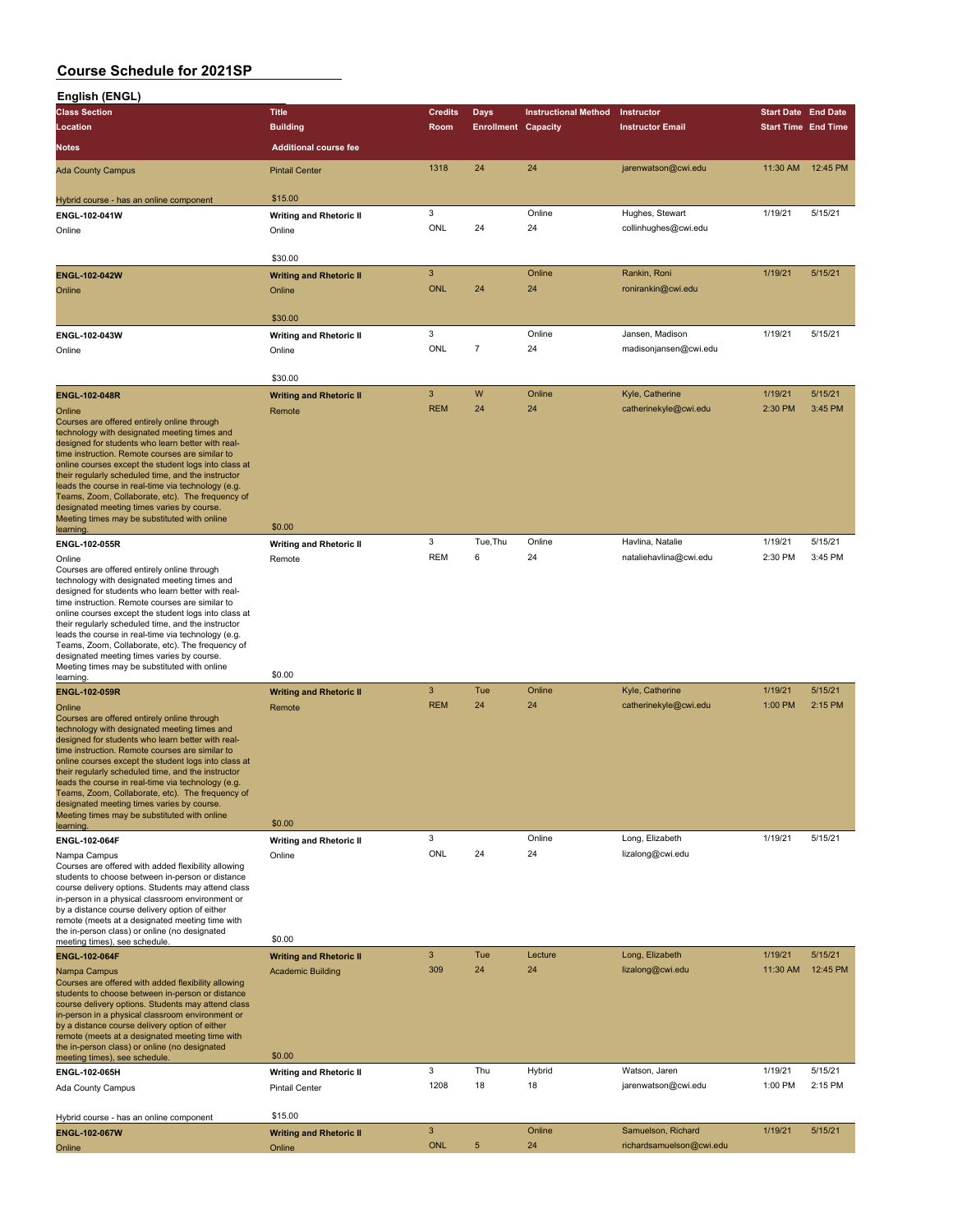| English (ENGL)                                                                                             |                                            |                           |                            |                             |                         |                            |          |
|------------------------------------------------------------------------------------------------------------|--------------------------------------------|---------------------------|----------------------------|-----------------------------|-------------------------|----------------------------|----------|
| <b>Class Section</b>                                                                                       | <b>Title</b>                               | <b>Credits</b>            | Days                       | <b>Instructional Method</b> | Instructor              | <b>Start Date End Date</b> |          |
| Location                                                                                                   | <b>Building</b>                            | Room                      | <b>Enrollment Capacity</b> |                             | <b>Instructor Email</b> | <b>Start Time End Time</b> |          |
| <b>Notes</b>                                                                                               | <b>Additional course fee</b>               |                           |                            |                             |                         |                            |          |
|                                                                                                            |                                            |                           |                            |                             |                         |                            |          |
|                                                                                                            | \$30.00                                    |                           |                            |                             |                         |                            |          |
| ENGL-175-001W                                                                                              | <b>Literature and Ideas</b>                | 3                         |                            | Online                      | Kyle, Catherine         | 1/19/21                    | 5/15/21  |
| Online                                                                                                     | Online                                     | ONL                       | 27                         | 27                          | catherinekyle@cwi.edu   |                            |          |
|                                                                                                            |                                            |                           |                            |                             |                         |                            |          |
|                                                                                                            | \$30.00                                    |                           |                            |                             |                         |                            |          |
| <b>ENGL-191-001R</b>                                                                                       | <b>Intro to Creative Writing</b>           | 3                         | M,W                        | Online                      | Della Badia, Carl       | 1/19/21                    | 5/15/21  |
| Online                                                                                                     | Remote                                     | <b>REM</b>                | 24                         | 24                          | carldellabadia@cwi.edu  | 2:30 PM                    | 3:45 PM  |
| Courses are offered entirely online through                                                                |                                            |                           |                            |                             |                         |                            |          |
| technology with designated meeting times and<br>designed for students who learn better with real-          |                                            |                           |                            |                             |                         |                            |          |
| time instruction. Remote courses are similar to                                                            |                                            |                           |                            |                             |                         |                            |          |
| online courses except the student logs into class at<br>their regularly scheduled time, and the instructor |                                            |                           |                            |                             |                         |                            |          |
| leads the course in real-time via technology (e.g.                                                         |                                            |                           |                            |                             |                         |                            |          |
| Teams, Zoom, Collaborate, etc). The frequency of                                                           |                                            |                           |                            |                             |                         |                            |          |
| designated meeting times varies by course.<br>Meeting times may be substituted with online                 |                                            |                           |                            |                             |                         |                            |          |
| learning.                                                                                                  | \$0.00                                     |                           |                            |                             |                         |                            |          |
| ENGL-202-001W                                                                                              | <b>Technical Communication</b>             | 3                         |                            | Online                      | Von Der Ehe, Karl       | 1/19/21                    | 5/15/21  |
| Online                                                                                                     | Online                                     | ONL                       | 27                         | 27                          | karlvonderehe@cwi.edu   |                            |          |
|                                                                                                            |                                            |                           |                            |                             |                         |                            |          |
|                                                                                                            | \$30.00                                    |                           |                            |                             |                         |                            |          |
| ENGL-202-002W                                                                                              | <b>Technical Communication</b>             | $\mathbf{3}$              |                            | Online                      | Von Der Ehe, Karl       | 1/19/21                    | 5/15/21  |
| Online                                                                                                     | Online                                     | <b>ONL</b>                | 27                         | 27                          | karlvonderehe@cwi.edu   |                            |          |
|                                                                                                            |                                            |                           |                            |                             |                         |                            |          |
|                                                                                                            | \$30.00                                    |                           |                            |                             |                         |                            |          |
| ENGL-202-003W                                                                                              | <b>Technical Communication</b>             | 3                         |                            | Online                      | Von Der Ehe, Karl       | 1/19/21                    | 5/15/21  |
| Online                                                                                                     | Online                                     | ONL                       | 6                          | 27                          | karlvonderehe@cwi.edu   |                            |          |
|                                                                                                            |                                            |                           |                            |                             |                         |                            |          |
|                                                                                                            | \$30.00                                    |                           |                            |                             |                         |                            |          |
| ENGL-202-005R                                                                                              | <b>Technical Communication</b>             | $\mathbf{3}$              | Tue, Thu                   | Online                      | Havlina, Natalie        | 1/19/21                    | 5/15/21  |
| Online<br>Courses are offered entirely online through                                                      | Remote                                     | <b>REM</b>                | 15                         | 27                          | nataliehavlina@cwi.edu  | 10:00 AM                   | 11:15 AM |
| technology with designated meeting times and                                                               |                                            |                           |                            |                             |                         |                            |          |
| designed for students who learn better with real-                                                          |                                            |                           |                            |                             |                         |                            |          |
| time instruction. Remote courses are similar to<br>online courses except the student logs into class at    |                                            |                           |                            |                             |                         |                            |          |
| their regularly scheduled time, and the instructor                                                         |                                            |                           |                            |                             |                         |                            |          |
| leads the course in real-time via technology (e.g.<br>Teams, Zoom, Collaborate, etc). The frequency of     |                                            |                           |                            |                             |                         |                            |          |
| designated meeting times varies by course.                                                                 |                                            |                           |                            |                             |                         |                            |          |
| Meeting times may be substituted with online<br>learning                                                   | \$0.00                                     |                           |                            |                             |                         |                            |          |
| ENGL-211-001F                                                                                              | <b>Literary Analysis</b>                   | 3                         |                            | Online                      | Long, Elizabeth         | 1/19/21                    | 5/15/21  |
| Nampa Campus                                                                                               | Online                                     | ONL                       | 24                         | 30                          | lizalong@cwi.edu        |                            |          |
| Courses are offered with added flexibility allowing                                                        |                                            |                           |                            |                             |                         |                            |          |
| students to choose between in-person or distance                                                           |                                            |                           |                            |                             |                         |                            |          |
| course delivery options. Students may attend class<br>in-person in a physical classroom environment or     |                                            |                           |                            |                             |                         |                            |          |
| by a distance course delivery option of either                                                             |                                            |                           |                            |                             |                         |                            |          |
| remote (meets at a designated meeting time with<br>the in-person class) or online (no designated           |                                            |                           |                            |                             |                         |                            |          |
| meeting times), see schedule.                                                                              | \$0.00                                     |                           |                            |                             |                         |                            |          |
| <b>ENGL-211-001F</b>                                                                                       | <b>Literary Analysis</b>                   | 3                         | Tue                        | Lecture                     | Long, Elizabeth         | 1/19/21                    | 5/15/21  |
| Nampa Campus                                                                                               | <b>Academic Building</b>                   | 105                       | 24                         | 30                          | lizalong@cwi.edu        | 1:00 PM                    | 2:15 PM  |
| Courses are offered with added flexibility allowing<br>students to choose between in-person or distance    |                                            |                           |                            |                             |                         |                            |          |
| course delivery options. Students may attend class                                                         |                                            |                           |                            |                             |                         |                            |          |
| in-person in a physical classroom environment or                                                           |                                            |                           |                            |                             |                         |                            |          |
| by a distance course delivery option of either<br>remote (meets at a designated meeting time with          |                                            |                           |                            |                             |                         |                            |          |
| the in-person class) or online (no designated                                                              |                                            |                           |                            |                             |                         |                            |          |
| meeting times), see schedule.                                                                              | \$0.00                                     | 3                         |                            | Online                      | Long, Elizabeth         | 1/19/21                    | 5/15/21  |
| ENGL-215-001W                                                                                              | <b>Survey of World Mythology</b>           | ONL                       | 27                         | 27                          | lizalong@cwi.edu        |                            |          |
| Online                                                                                                     | Online                                     |                           |                            |                             |                         |                            |          |
|                                                                                                            | \$30.00                                    |                           |                            |                             |                         |                            |          |
|                                                                                                            |                                            | 3                         |                            | Online                      | Shue, Aaron             | 1/19/21                    | 5/15/21  |
| ENGL-227-001W<br>Online                                                                                    | <b>Literature in Translation</b><br>Online | <b>ONL</b>                | $\overline{2}$             | 15                          | maxshue@cwi.edu         |                            |          |
|                                                                                                            |                                            |                           |                            |                             |                         |                            |          |
| Crosslisted with SPAN 227                                                                                  | \$30.00                                    |                           |                            |                             |                         |                            |          |
| ENGL-235-001W                                                                                              | Intro to Shakespeare                       | 3                         |                            | Online                      | Palmer, Cynthia         | 1/19/21                    | 5/15/21  |
| Online                                                                                                     | Online                                     | <b>ONL</b>                | 17                         | 27                          | joypalmer@cwi.edu       |                            |          |
|                                                                                                            |                                            |                           |                            |                             |                         |                            |          |
|                                                                                                            | \$30.00                                    |                           |                            |                             |                         |                            |          |
| ENGL-241-001R                                                                                              | <b>Creative Writing Poetry</b>             | $\ensuremath{\mathsf{3}}$ | M,W                        | Online                      | Wolford, Abigail        | 1/19/21                    | 5/15/21  |
| Online                                                                                                     | Remote                                     | <b>REM</b>                | 18                         | 24                          | abbywolford@cwi.edu     | 11:30 AM                   | 12:45 PM |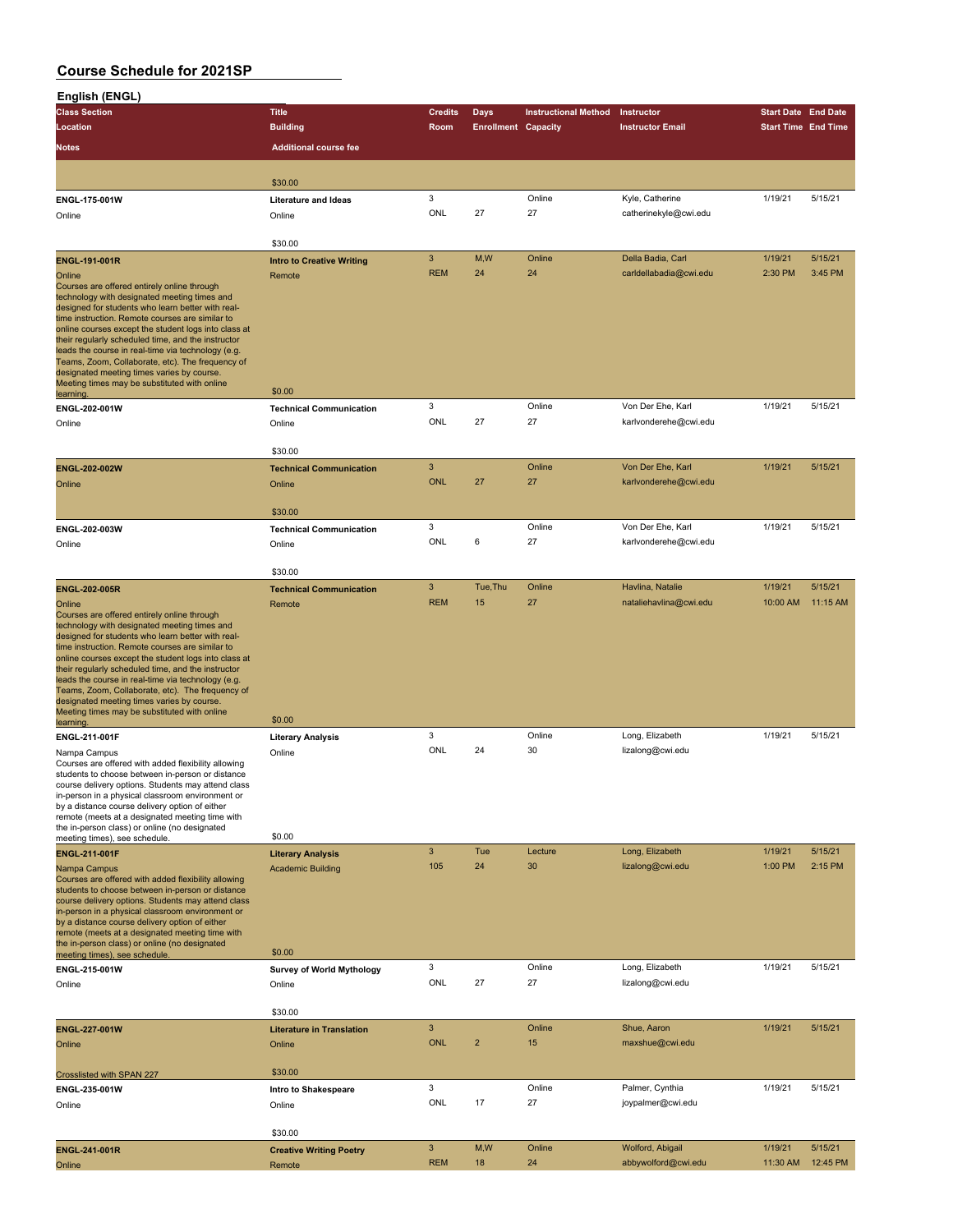**English (ENGL)**

| English (ENGL)                                                                                                                                                                                                                                                                                                                                                                                                                                                                                                                                   |                                                |                  |                            |                                   |                                          |                            |          |
|--------------------------------------------------------------------------------------------------------------------------------------------------------------------------------------------------------------------------------------------------------------------------------------------------------------------------------------------------------------------------------------------------------------------------------------------------------------------------------------------------------------------------------------------------|------------------------------------------------|------------------|----------------------------|-----------------------------------|------------------------------------------|----------------------------|----------|
| <b>Class Section</b>                                                                                                                                                                                                                                                                                                                                                                                                                                                                                                                             | <b>Title</b>                                   | <b>Credits</b>   | <b>Days</b>                | <b>Instructional Method</b>       | Instructor                               | <b>Start Date End Date</b> |          |
| Location                                                                                                                                                                                                                                                                                                                                                                                                                                                                                                                                         | <b>Building</b>                                | Room             | <b>Enrollment Capacity</b> |                                   | <b>Instructor Email</b>                  | <b>Start Time End Time</b> |          |
| <b>Notes</b>                                                                                                                                                                                                                                                                                                                                                                                                                                                                                                                                     | <b>Additional course fee</b>                   |                  |                            |                                   |                                          |                            |          |
|                                                                                                                                                                                                                                                                                                                                                                                                                                                                                                                                                  |                                                |                  |                            |                                   |                                          |                            |          |
| Courses are offered entirely online through<br>technology with designated meeting times and<br>designed for students who learn better with real-<br>time instruction. Remote courses are similar to<br>online courses except the student logs into class at<br>their regularly scheduled time, and the instructor<br>leads the course in real-time via technology (e.g.<br>Teams, Zoom, Collaborate, etc). The frequency of<br>designated meeting times varies by course.<br>Meeting times may be substituted with online                        |                                                |                  |                            |                                   |                                          |                            |          |
| learning.                                                                                                                                                                                                                                                                                                                                                                                                                                                                                                                                        | \$0.00                                         |                  |                            |                                   |                                          |                            |          |
| ENGL-242-001W<br>Online                                                                                                                                                                                                                                                                                                                                                                                                                                                                                                                          | <b>Creative Writing Fiction</b><br>Online      | 3<br>ONL         | 24                         | Online<br>24                      | Nicholas, David<br>davenicholas@cwi.edu  | 1/19/21                    | 5/15/21  |
|                                                                                                                                                                                                                                                                                                                                                                                                                                                                                                                                                  | \$30.00                                        |                  |                            |                                   |                                          |                            |          |
| ENGL-243-001R                                                                                                                                                                                                                                                                                                                                                                                                                                                                                                                                    | <b>Creative Writing Nonfiction</b>             | 3                | M, W                       | Online                            | Collins, Malia                           | 1/19/21                    | 5/15/21  |
| Online                                                                                                                                                                                                                                                                                                                                                                                                                                                                                                                                           | Remote                                         | <b>REM</b>       | 18                         | 24                                | maliacollins@cwi.edu                     | 10:00 AM                   | 11:15 AM |
| Courses are offered entirely online through<br>technology with designated meeting times and<br>designed for students who learn better with real-<br>time instruction. Remote courses are similar to<br>online courses except the student logs into class at<br>their regularly scheduled time, and the instructor<br>leads the course in real-time via technology (e.g.<br>Teams, Zoom, Collaborate, etc). The frequency of<br>designated meeting times varies by course.<br>Meeting times may be substituted with online<br>learning.           | \$0.00                                         |                  |                            |                                   |                                          |                            |          |
| ENGL-268-002W                                                                                                                                                                                                                                                                                                                                                                                                                                                                                                                                    | Survey of British Lit II                       | 3                |                            | Online                            | Wolford, Abigail                         | 1/19/21                    | 5/15/21  |
| Online                                                                                                                                                                                                                                                                                                                                                                                                                                                                                                                                           | Online                                         | ONL              | 27                         | 27                                | abbywolford@cwi.edu                      |                            |          |
|                                                                                                                                                                                                                                                                                                                                                                                                                                                                                                                                                  | \$30.00                                        | 3                | W                          | Lecture                           | Gladd, Joel                              | 1/19/21                    | 5/15/21  |
| <b>ENGL-278-002F</b>                                                                                                                                                                                                                                                                                                                                                                                                                                                                                                                             | <b>Survey of American Lit II</b>               | 1204             | 18                         | 24                                |                                          | 8:30 AM                    | 9:45 AM  |
| <b>Ada County Campus</b><br>Courses are offered with added flexibility allowing<br>students to choose between in-person or remote<br>course delivery options at designated meeting<br>times. The frequency of designated meeting times<br>varies by course. Meeting times may be substituted                                                                                                                                                                                                                                                     | <b>Pintail Center</b><br>\$0.00                |                  |                            |                                   | joelgladd@cwi.edu                        |                            |          |
| with online learning.                                                                                                                                                                                                                                                                                                                                                                                                                                                                                                                            |                                                | 3                | W                          | Online                            |                                          | 1/19/21                    | 5/15/21  |
| ENGL-278-002F<br>Ada County Campus<br>Courses are offered with added flexibility allowing<br>students to choose between in-person or remote<br>course delivery options at designated meeting<br>times. The frequency of designated meeting times                                                                                                                                                                                                                                                                                                 | Survey of American Lit II<br>Remote            | <b>REM</b>       | 18                         | 24                                | Gladd, Joel<br>joelgladd@cwi.edu         | 8:30 AM                    | 9:45 AM  |
| varies by course. Meeting times may be substituted<br>with online learning.                                                                                                                                                                                                                                                                                                                                                                                                                                                                      | \$0.00                                         |                  |                            |                                   |                                          |                            |          |
| <b>ENGL-286-001R</b>                                                                                                                                                                                                                                                                                                                                                                                                                                                                                                                             | <b>Literary Magazine</b>                       | 3                | F                          | Online                            | Nicholas, David                          | 1/19/21                    | 5/15/21  |
| Online<br>Courses are offered entirely online through<br>technology with designated meeting times and<br>designed for students who learn better with real-<br>time instruction. Remote courses are similar to<br>online courses except the student logs into class at<br>their regularly scheduled time, and the instructor<br>leads the course in real-time via technology (e.g.<br>Teams, Zoom, Collaborate, etc). The frequency of<br>designated meeting times varies by course.<br>Meeting times may be substituted with online<br>learning. | Remote<br>\$0.00                               | <b>REM</b>       | 17                         | 15                                | davenicholas@cwi.edu                     | 2:00 PM                    | 4:45 PM  |
| ENGL-290-001W                                                                                                                                                                                                                                                                                                                                                                                                                                                                                                                                    | <b>English Capstone</b>                        | $\mathbf{1}$     |                            | Online                            | Wolford, Abigail                         | 1/19/21                    | 5/15/21  |
| Online                                                                                                                                                                                                                                                                                                                                                                                                                                                                                                                                           | Online                                         | ONL              | 15                         | 15                                | abbywolford@cwi.edu                      |                            |          |
|                                                                                                                                                                                                                                                                                                                                                                                                                                                                                                                                                  | \$10.00                                        |                  |                            |                                   |                                          |                            |          |
| ENGL-293-001                                                                                                                                                                                                                                                                                                                                                                                                                                                                                                                                     | <b>English Internship</b>                      | 3                |                            | Lab A                             | Nicholas, David                          | 1/19/21                    | 5/15/21  |
| <b>Community Locations</b>                                                                                                                                                                                                                                                                                                                                                                                                                                                                                                                       | <b>Community Location</b>                      | <b>CMTY</b>      | 1                          | $\overline{1}$                    | davenicholas@cwi.edu                     |                            |          |
|                                                                                                                                                                                                                                                                                                                                                                                                                                                                                                                                                  | \$0.00                                         |                  |                            |                                   |                                          |                            |          |
| ENGL-296-002<br>Community Locations                                                                                                                                                                                                                                                                                                                                                                                                                                                                                                              | <b>Independent Study</b><br>Community Location | 2<br><b>CMTY</b> | $\mathbf{1}$               | Lab A In-Person<br>$\overline{1}$ | Kyle, Catherine<br>catherinekyle@cwi.edu | 1/19/21                    | 5/15/21  |
|                                                                                                                                                                                                                                                                                                                                                                                                                                                                                                                                                  | \$0.00                                         |                  |                            |                                   |                                          |                            |          |
| <b>Environmental Sciences (ENVI)</b>                                                                                                                                                                                                                                                                                                                                                                                                                                                                                                             |                                                |                  |                            |                                   |                                          |                            |          |
|                                                                                                                                                                                                                                                                                                                                                                                                                                                                                                                                                  |                                                |                  |                            | <b>CARL COMMERCIAL COM</b>        |                                          |                            |          |

| <b>Class Section</b> | <b>Title</b>                 | <b>Credits</b> | <b>Davs</b>                | <b>Instructional Method</b> | Instructor              | <b>Start Date End Date</b> |         |
|----------------------|------------------------------|----------------|----------------------------|-----------------------------|-------------------------|----------------------------|---------|
| Location             | <b>Building</b>              | <b>Room</b>    | <b>Enrollment Capacity</b> |                             | <b>Instructor Email</b> | <b>Start Time End Time</b> |         |
| <b>Notes</b>         | <b>Additional course fee</b> |                |                            |                             |                         |                            |         |
| ENVI-100-001W        | <b>Environmental Science</b> |                |                            | Online                      | Leavitt, Hollie         | 1/19/21                    | 5/15/21 |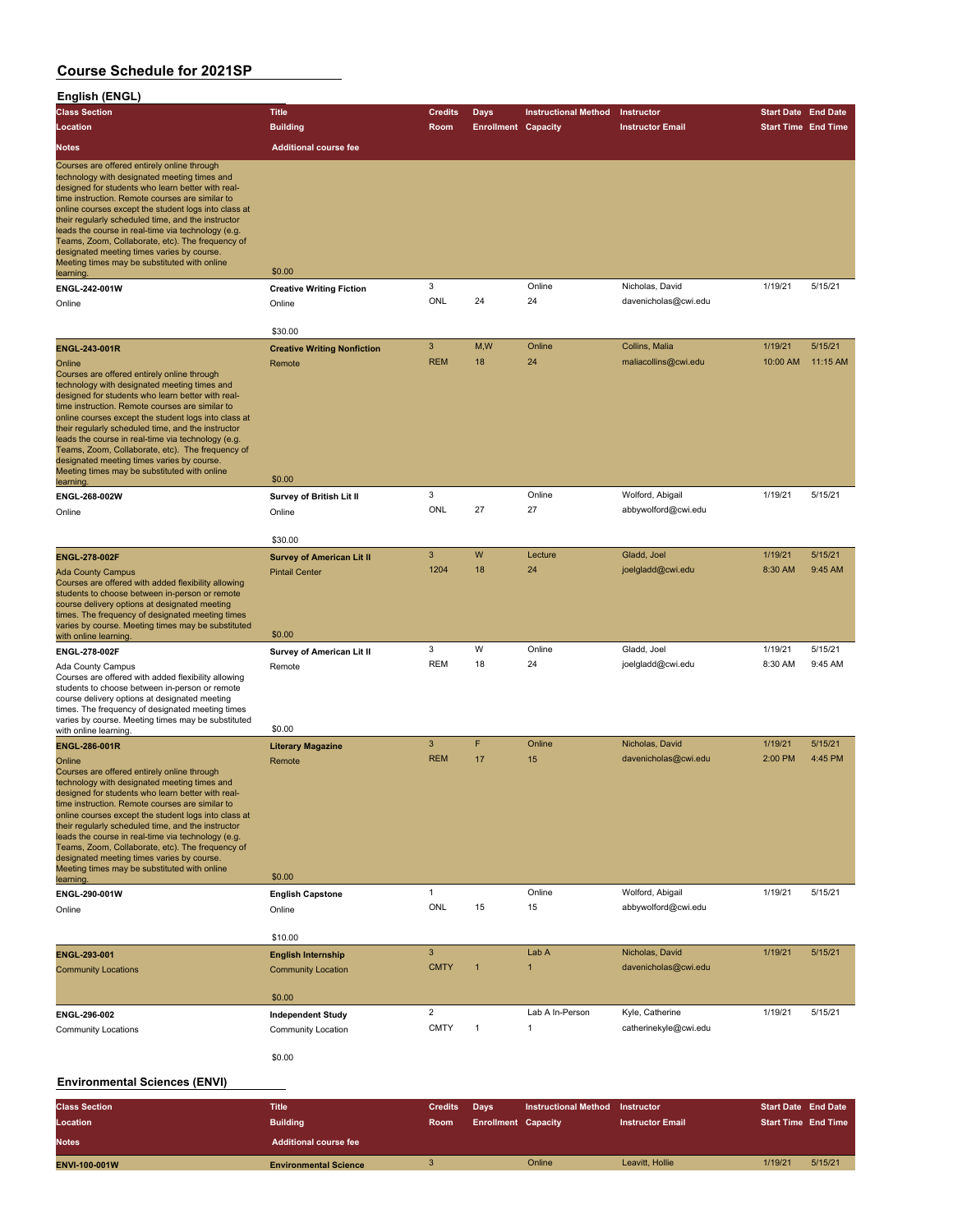| <b>Environmental Sciences (ENVI)</b> |                                  |                           |                            |                             |                         |                            |          |
|--------------------------------------|----------------------------------|---------------------------|----------------------------|-----------------------------|-------------------------|----------------------------|----------|
| <b>Class Section</b>                 | <b>Title</b>                     | <b>Credits</b>            | <b>Days</b>                | <b>Instructional Method</b> | Instructor              | <b>Start Date End Date</b> |          |
| Location                             | <b>Building</b>                  | Room                      | <b>Enrollment Capacity</b> |                             | <b>Instructor Email</b> | <b>Start Time End Time</b> |          |
| Notes                                | <b>Additional course fee</b>     |                           |                            |                             |                         |                            |          |
| Online                               | Online                           | <b>ONL</b>                | 34                         | 35                          | hollieleavitt6@cwi.edu  |                            |          |
|                                      | \$115.00                         |                           |                            |                             |                         |                            |          |
| ENVI-100-002W                        | <b>Environmental Science</b>     | 3                         |                            | Online                      | Leavitt, Hollie         | 1/19/21                    | 5/15/21  |
| Online                               | Online                           | ONL                       | 35                         | 35                          | hollieleavitt6@cwi.edu  |                            |          |
|                                      |                                  |                           |                            |                             |                         |                            |          |
|                                      | \$115.00                         |                           |                            |                             |                         |                            |          |
| ENVI-100-003                         | <b>Environmental Science</b>     | $\mathbf{3}$              | Tue, Thu                   | Lecture                     | Heller, Gary            | 1/19/21                    | 5/15/21  |
| Nampa Campus                         | <b>Academic Building</b>         | 102E                      | 28                         | 45                          | garyheller@cwi.edu      | 4:00 PM                    | 5:15 PM  |
|                                      | \$85.00                          |                           |                            |                             |                         |                            |          |
| ENVI-100-004W                        | <b>Environmental Science</b>     | 3                         |                            | Online                      | Barber, Jessica         | 1/19/21                    | 5/15/21  |
| Online                               | Online                           | ONL                       | 33                         | 35                          | jessicabarber@cwi.edu   |                            |          |
|                                      |                                  |                           |                            |                             |                         |                            |          |
|                                      | \$115.00                         |                           |                            |                             |                         |                            |          |
| ENVI-100L-001W                       | <b>Environmental Science Lab</b> | $\mathbf{1}$              |                            | Online                      | Burkholder, Kasey       | 1/19/21                    | 5/15/21  |
| Online                               | Online                           | <b>ONL</b>                | 34                         | 35                          | kaseyburkholder@cwi.edu |                            |          |
|                                      | \$10.00                          |                           |                            |                             |                         |                            |          |
| ENVI-100L-002W                       | <b>Environmental Science Lab</b> | $\mathbf{1}$              |                            | Online                      | Burkholder, Kasey       | 1/19/21                    | 5/15/21  |
| Online                               | Online                           | ONL                       | 34                         | 35                          | kaseyburkholder@cwi.edu |                            |          |
|                                      |                                  |                           |                            |                             |                         |                            |          |
|                                      | \$10.00                          |                           |                            |                             |                         |                            |          |
| ENVI-100L-003W                       | <b>Environmental Science Lab</b> | $\mathbf{1}$              |                            | Online                      | Burkholder, Kasey       | 1/19/21                    | 5/15/21  |
| Online                               | Online                           | <b>ONL</b>                | 22                         | 35                          | kaseyburkholder@cwi.edu |                            |          |
|                                      | \$10.00                          |                           |                            |                             |                         |                            |          |
| ENVI-100L-004                        | <b>Environmental Science Lab</b> | $\mathbf{1}$              | М                          | Lab A                       | Perkins, Dusty          | 1/19/21                    | 5/15/21  |
| Nampa Campus                         | Academic Building                | 325                       | 11                         | 12                          | dustyperkins@cwi.edu    | 4:00 PM                    | 6:45 PM  |
|                                      |                                  |                           |                            |                             |                         |                            |          |
|                                      | \$25.00                          |                           |                            |                             |                         |                            |          |
| ENVI-100L-005                        | <b>Environmental Science Lab</b> | $\mathbf{1}$              | M                          | Lab A                       | Heller, Gary            | 1/19/21                    | 5/15/21  |
| Nampa Campus                         | <b>Academic Building</b>         | 325                       | 12                         | 12                          | garyheller@cwi.edu      | 1:00 PM                    | 3:45 PM  |
|                                      | \$25.00                          |                           |                            |                             |                         |                            |          |
| ENVI-280L-001                        | <b>Field Biology</b>             | 3                         | F                          | Lab B                       | Perkins, Dusty          | 1/19/21                    | 5/15/21  |
| Ada County Campus                    | Mallard Place Building           | 1128                      | 17                         | 20                          | dustyperkins@cwi.edu    | 9:00 AM                    | 2:00 PM  |
|                                      |                                  |                           |                            |                             |                         |                            |          |
|                                      | \$40.00                          |                           |                            |                             |                         |                            |          |
| ENVI-280L-001                        | <b>Field Biology</b>             | $\mathbf{3}$              | F                          | Lab B                       | Perkins, Dusty          | 1/19/21                    | 5/15/21  |
| <b>Ada County Campus</b>             | <b>Mallard Place Building</b>    | 1132                      | 17                         | 20                          | dustyperkins@cwi.edu    | 9:00 AM                    | 2:00 PM  |
|                                      | \$40.00                          |                           |                            |                             |                         |                            |          |
| ENVI-280L-001                        | <b>Field Biology</b>             | 3                         | М                          | Lab B                       | Perkins, Dusty          | 1/19/21                    | 5/15/21  |
| Ada County Campus                    | Mallard Place Building           | 1128                      | 17                         | 20                          | dustyperkins@cwi.edu    | 9:00 AM                    | 10:00 AM |
|                                      |                                  |                           |                            |                             |                         |                            |          |
|                                      | \$40.00                          |                           |                            |                             |                         |                            |          |
| ENVI-280L-001                        | <b>Field Biology</b>             | $\ensuremath{\mathsf{3}}$ | ${\sf M}$                  | Lab B                       | Perkins, Dusty          | 1/19/21                    | 5/15/21  |
| <b>Ada County Campus</b>             | <b>Mallard Place Building</b>    | 1132                      | 17                         | 20                          | dustyperkins@cwi.edu    | 9:00 AM                    | 10:00 AM |
|                                      | \$40.00                          |                           |                            |                             |                         |                            |          |

#### **Exercise Sci- Academic (EXHS)**

| <b>Class Section</b> | <b>Title</b>                 | <b>Credits</b> | Days                       | <b>Instructional Method</b> | <b>Instructor</b>       | <b>Start Date End Date</b> |         |
|----------------------|------------------------------|----------------|----------------------------|-----------------------------|-------------------------|----------------------------|---------|
| Location             | <b>Building</b>              | Room           | <b>Enrollment Capacity</b> |                             | <b>Instructor Email</b> | <b>Start Time End Time</b> |         |
| <b>Notes</b>         | <b>Additional course fee</b> |                |                            |                             |                         |                            |         |
| <b>EXHS-155-001W</b> | <b>Health and Wellness</b>   | 3              |                            | Online                      | von Lindern, Aaron      | 1/19/21                    | 5/15/21 |
| Online               | Online                       | <b>ONL</b>     | 33                         | 33                          | aaronvonlindern@cwi.edu |                            |         |
|                      |                              |                |                            |                             |                         |                            |         |
|                      | \$133.00                     |                |                            |                             |                         |                            |         |
| <b>EXHS-155-002W</b> | <b>Health and Wellness</b>   | 3              |                            | Online                      | von Lindern, Aaron      | 1/19/21                    | 5/15/21 |
| Online               | Online                       | ONL            | 33                         | 33                          | aaronvonlindern@cwi.edu |                            |         |
|                      |                              |                |                            |                             |                         |                            |         |
|                      | \$133.00                     |                |                            |                             |                         |                            |         |
| <b>EXHS-155-003W</b> | <b>Health and Wellness</b>   | 3              |                            | Online                      | Stauffer, Kelly         | 1/19/21                    | 5/15/21 |
| Online               | Online                       | <b>ONL</b>     | 32                         | 33                          | kellystauffer@cwi.edu   |                            |         |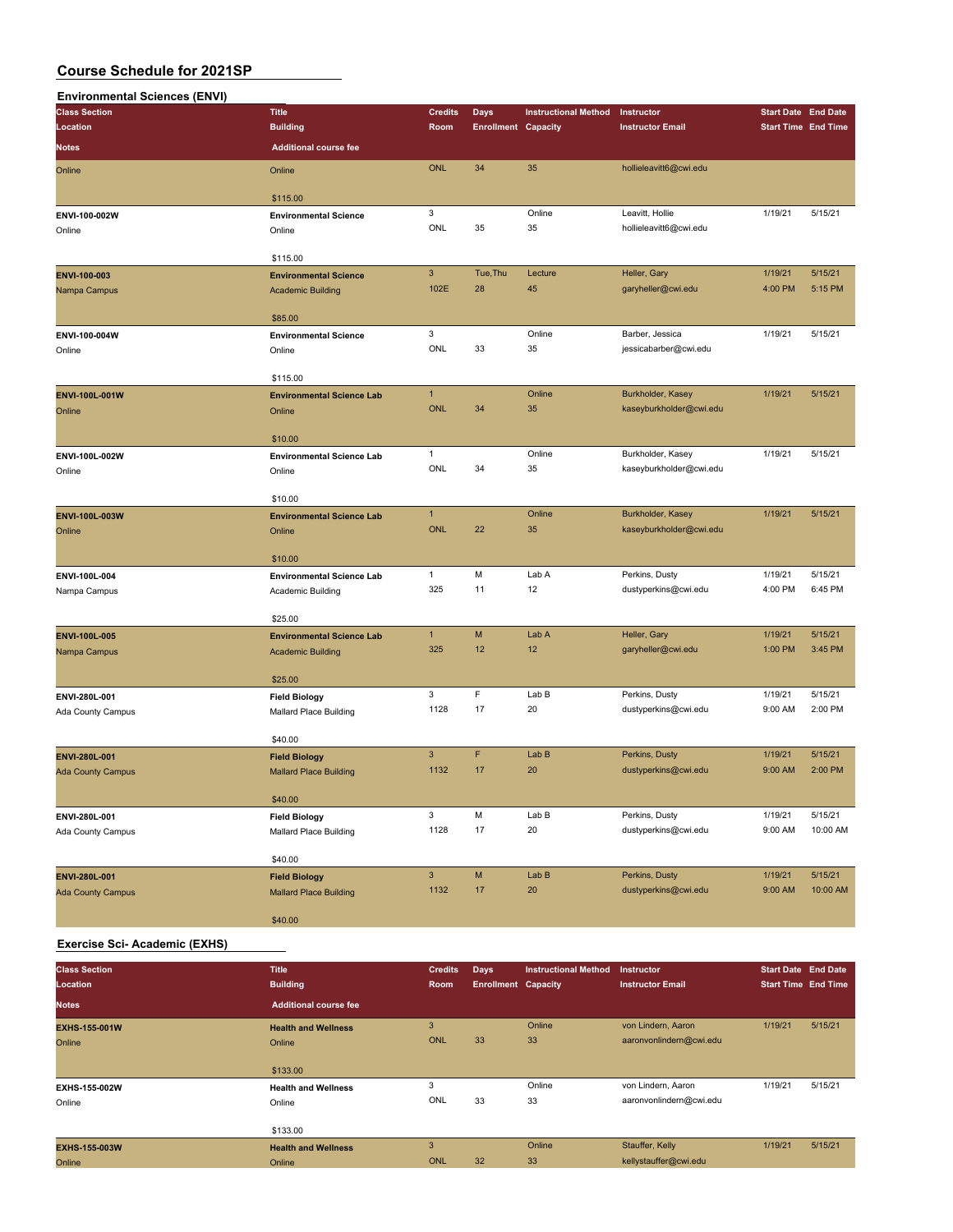# **Exercise Sci- Academic (EXHS)**

| <b>Class Section</b>                    | <b>Title</b>                  | <b>Credits</b> | <b>Days</b>                | <b>Instructional Method</b> | Instructor              | Start Date End Date        |          |
|-----------------------------------------|-------------------------------|----------------|----------------------------|-----------------------------|-------------------------|----------------------------|----------|
| Location                                | <b>Building</b>               | Room           | <b>Enrollment Capacity</b> |                             | <b>Instructor Email</b> | <b>Start Time End Time</b> |          |
| <b>Notes</b>                            | <b>Additional course fee</b>  |                |                            |                             |                         |                            |          |
|                                         |                               |                |                            |                             |                         |                            |          |
|                                         | \$133.00                      |                |                            |                             |                         |                            |          |
| EXHS-155-004W                           | <b>Health and Wellness</b>    | 3              |                            | Online                      | Heller, Ashley          | 1/19/21                    | 5/15/21  |
| Online                                  | Online                        | ONL            | 32                         | 33                          | ashleyheller@cwi.edu    |                            |          |
|                                         |                               |                |                            |                             |                         |                            |          |
|                                         | \$133.00                      |                |                            |                             |                         |                            |          |
| <b>EXHS-163-001H</b>                    | Fitness, Assessment, & Design | $\overline{4}$ | Tue, Thu                   | Hybrid                      | Curry, Timothy          | 1/19/21                    | 5/15/21  |
| Nampa Campus                            | Aspen Classroom Building      | 101            | 19                         | 22                          | timcurry@cwi.edu        | 9:00 AM                    | 10:50 AM |
|                                         |                               |                |                            |                             |                         |                            |          |
| Hybrid course - has an online component | \$30.00                       |                |                            |                             |                         |                            |          |
| EXHS-243-001W                           | <b>Applied Kinesiology</b>    | 3              |                            | Online                      | Curry, Timothy          | 1/19/21                    | 5/15/21  |
| Online                                  | Online                        | ONL            | 25                         | 25                          | timcurry@cwi.edu        |                            |          |
|                                         |                               |                |                            |                             |                         |                            |          |
|                                         | \$121.00                      |                |                            |                             |                         |                            |          |
| <b>EXHS-243-002W</b>                    | <b>Applied Kinesiology</b>    | 3              |                            | Online                      | Curry, Timothy          | 1/19/21                    | 5/15/21  |
| Online                                  |                               |                | 15                         | 25                          | timcurry@cwi.edu        |                            |          |
|                                         |                               |                |                            |                             |                         |                            |          |
|                                         | \$121.00                      |                |                            |                             |                         |                            |          |
|                                         |                               |                |                            |                             |                         |                            |          |

### **Exercise Sci- Activity (EXHA)**

| <b>Class Section</b><br><b>Location</b> | <b>Title</b><br><b>Building</b>       | <b>Credits</b><br>Room | <b>Days</b><br><b>Enrollment Capacity</b> | <b>Instructional Method</b> | <b>Instructor</b><br><b>Instructor Email</b> | <b>Start Date End Date</b><br><b>Start Time End Time</b> |         |
|-----------------------------------------|---------------------------------------|------------------------|-------------------------------------------|-----------------------------|----------------------------------------------|----------------------------------------------------------|---------|
| <b>Notes</b>                            | <b>Additional course fee</b>          |                        |                                           |                             |                                              |                                                          |         |
| EXHA-102-001W                           | Couch to 10K                          | $\blacksquare$         |                                           | Online                      | von Lindern, Aaron                           | 1/19/21                                                  | 5/15/21 |
| Online                                  | Online                                | <b>ONL</b>             | 12                                        | 40                          | aaronvonlindern@cwi.edu                      |                                                          |         |
|                                         | \$10.00                               |                        |                                           |                             |                                              |                                                          |         |
| EXHA-103-001W                           | <b>Stress Management</b>              |                        |                                           | Online                      | Tigue, Jaime                                 | 1/19/21                                                  | 5/15/21 |
| Online                                  | Online                                | ONL                    | 36                                        | 40                          | jaimetigue@cwi.edu                           |                                                          |         |
|                                         | \$10.00                               |                        |                                           |                             |                                              |                                                          |         |
| EXHA-104-001W                           | <b>Stay Active, Live Well!</b>        | $\blacktriangleleft$   |                                           | Online                      | Pennington, Lisa                             | 1/19/21                                                  | 5/15/21 |
| Online                                  | Online                                | <b>ONL</b>             | 9                                         | 40                          | lisapennington@cwi.edu                       |                                                          |         |
|                                         | \$10.00                               |                        |                                           |                             |                                              |                                                          |         |
| EXHA-105-001W                           | <b>Walking for Health and Fitness</b> | 1                      |                                           | Online                      | Harris, Barbara                              | 1/19/21                                                  | 5/15/21 |
| Online                                  | Online                                | ONL                    | 14                                        | 40                          | barbaraharris@cwi.edu                        |                                                          |         |
|                                         | \$10.00                               |                        |                                           |                             |                                              |                                                          |         |

### **Fermentation Science (FERM)**

| <b>Class Section</b><br>Location<br><b>Notes</b> | <b>Title</b><br><b>Building</b><br><b>Additional course fee</b>   | <b>Credits</b><br>Room | Days<br><b>Enrollment Capacity</b> | <b>Instructional Method</b> | Instructor<br><b>Instructor Email</b>        | <b>Start Date End Date</b><br><b>Start Time End Time</b> |                    |
|--------------------------------------------------|-------------------------------------------------------------------|------------------------|------------------------------------|-----------------------------|----------------------------------------------|----------------------------------------------------------|--------------------|
| <b>FERM-120-002H</b><br>Nampa Campus             | <b>Introduction to Fermented Food</b><br>Aspen Classroom Building | 3<br>127               | Tue<br>11                          | <b>Hybrid</b><br>18         | Schumaker, Andrea<br>andreaschumaker@cwi.edu | 1/19/21<br>2:30 PM                                       | 5/15/21<br>3:45 PM |
|                                                  | \$25.00                                                           |                        |                                    |                             |                                              |                                                          |                    |

### **Finance (FINA)**

| <b>Class Section</b><br>Location                                                                                                                                                                                                                                                                                      | <b>Title</b><br><b>Building</b>           | <b>Credits</b><br>Room | Days<br><b>Enrollment Capacity</b> | <b>Instructional Method</b> | Instructor<br><b>Instructor Email</b> | <b>Start Date End Date</b><br><b>Start Time End Time</b> |         |
|-----------------------------------------------------------------------------------------------------------------------------------------------------------------------------------------------------------------------------------------------------------------------------------------------------------------------|-------------------------------------------|------------------------|------------------------------------|-----------------------------|---------------------------------------|----------------------------------------------------------|---------|
| <b>Notes</b>                                                                                                                                                                                                                                                                                                          | Additional course fee                     |                        |                                    |                             |                                       |                                                          |         |
| <b>FINA-109-001F</b>                                                                                                                                                                                                                                                                                                  | <b>Persni Finance &amp; Business Math</b> | 3                      | Thu                                | Lecture                     | Johns, Darcia                         | 1/19/21                                                  | 5/15/21 |
| <b>Ada County Campus</b><br>Courses are offered with added flexibility allowing<br>students to choose between in-person or remote<br>course delivery options at designated meeting<br>times. The frequency of designated meeting times<br>varies by course. Meeting times may be substituted<br>with online learning. | <b>Pintail Center</b><br>\$120.00         | 1206                   | 17                                 | 24                          | darciajohns@cwi.edu                   | 7:00 PM                                                  | 8:15 PM |
| FINA-109-001F                                                                                                                                                                                                                                                                                                         | Persni Finance & Business Math            | 3                      | Thu                                | Online                      | Johns, Darcia                         | 1/19/21                                                  | 5/15/21 |
| Ada County Campus                                                                                                                                                                                                                                                                                                     | Remote                                    | <b>REM</b>             | 17                                 | 24                          | darciajohns@cwi.edu                   | 7:00 PM                                                  | 8:15 PM |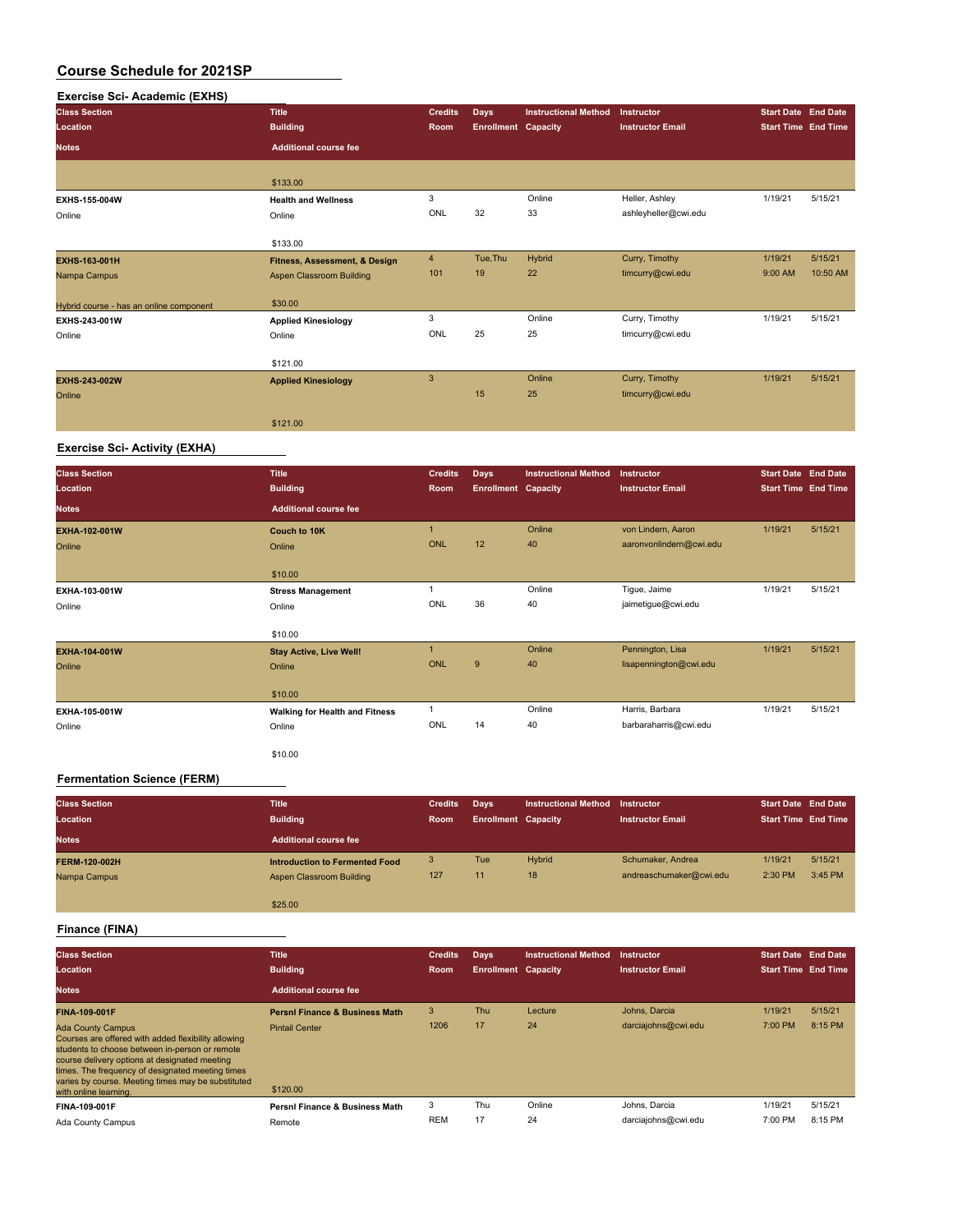**Finance (FINA)**

| <b>Class Section</b>                                                                                                                                                                                                                                                                                      | <b>Title</b>                              | <b>Credits</b> | <b>Days</b>                | <b>Instructional Method</b> | Instructor              | <b>Start Date End Date</b> |         |
|-----------------------------------------------------------------------------------------------------------------------------------------------------------------------------------------------------------------------------------------------------------------------------------------------------------|-------------------------------------------|----------------|----------------------------|-----------------------------|-------------------------|----------------------------|---------|
| Location                                                                                                                                                                                                                                                                                                  | <b>Building</b>                           | <b>Room</b>    | <b>Enrollment Capacity</b> |                             | <b>Instructor Email</b> | <b>Start Time End Time</b> |         |
| <b>Notes</b>                                                                                                                                                                                                                                                                                              | <b>Additional course fee</b>              |                |                            |                             |                         |                            |         |
| Courses are offered with added flexibility allowing<br>students to choose between in-person or remote<br>course delivery options at designated meeting<br>times. The frequency of designated meeting times<br>varies by course. Meeting times may be substituted<br>with online learning.                 | \$120.00                                  |                |                            |                             |                         |                            |         |
| FINA-109-002F                                                                                                                                                                                                                                                                                             | <b>Persni Finance &amp; Business Math</b> | 3              | W                          | Lecture                     | Johns, Darcia           | 1/19/21                    | 5/15/21 |
| Nampa Campus<br>Courses are offered with added flexibility allowing<br>students to choose between in-person or remote<br>course delivery options at designated meeting<br>times. The frequency of designated meeting times<br>varies by course. Meeting times may be substituted<br>with online learning. | Aspen Classroom Building<br>\$120.00      | 127            | 24                         | 32                          | darciajohns@cwi.edu     | 4:00 PM                    | 5:15 PM |
| FINA-109-002F                                                                                                                                                                                                                                                                                             | <b>Persni Finance &amp; Business Math</b> | 3              | W                          | Online                      | Johns, Darcia           | 1/19/21                    | 5/15/21 |
| Nampa Campus<br>Courses are offered with added flexibility allowing<br>students to choose between in-person or remote<br>course delivery options at designated meeting<br>times. The frequency of designated meeting times<br>varies by course. Meeting times may be substituted<br>with online learning. | Remote<br>\$120.00                        | <b>REM</b>     | 24                         | 32                          | darciajohns@cwi.edu     | 4:00 PM                    | 5:15 PM |
| FINA-109-003W                                                                                                                                                                                                                                                                                             | <b>Persni Finance &amp; Business Math</b> | 3              |                            | Online                      | Root, Skye              | 1/19/21                    | 5/15/21 |
| Online                                                                                                                                                                                                                                                                                                    | Online                                    | <b>ONL</b>     | 29                         | 30                          | skyeroot@cwi.edu        |                            |         |
|                                                                                                                                                                                                                                                                                                           | \$150.00                                  |                |                            |                             |                         |                            |         |
| FINA-109-004W                                                                                                                                                                                                                                                                                             | Persni Finance & Business Math            | 3              |                            | Online                      | Wallgren, Lindsey       | 1/19/21                    | 5/15/21 |
| Online                                                                                                                                                                                                                                                                                                    | Online                                    | ONL            | 30                         | 30                          | lindseywallgren@cwi.edu |                            |         |
|                                                                                                                                                                                                                                                                                                           | \$150.00                                  |                |                            |                             |                         |                            |         |
| <b>FINA-109-005W</b>                                                                                                                                                                                                                                                                                      | <b>Persni Finance &amp; Business Math</b> | 3              |                            | Online                      | <b>Ritter, Wallace</b>  | 1/19/21                    | 5/15/21 |
| Online                                                                                                                                                                                                                                                                                                    | Online                                    | <b>ONL</b>     | 19                         | 30                          | wallaceritter@cwi.edu   |                            |         |
|                                                                                                                                                                                                                                                                                                           | \$150.00                                  |                |                            |                             |                         |                            |         |

### **Fire Service (FIRE)**

| <b>Building</b><br>Location<br><b>Enrollment Capacity</b><br><b>Instructor Email</b><br>Room<br><b>Additional course fee</b><br>Notes<br>3<br>Tue, Thu<br>Call, Jim<br>Lecture<br>1/19/21<br>FIRE-120-001F<br><b>Principles Emergency Services</b><br>231<br>12<br>jimcall@cwi.edu<br>8:30 AM<br>$\overline{\mathbf{A}}$<br><b>Canyon County Center</b><br><b>Canyon County Center</b><br>Courses are offered with added flexibility allowing<br>students to choose between in-person or remote | <b>Start Time End Time</b><br>5/15/21<br>9:45 AM<br>5/15/21<br>9:45 AM |
|-------------------------------------------------------------------------------------------------------------------------------------------------------------------------------------------------------------------------------------------------------------------------------------------------------------------------------------------------------------------------------------------------------------------------------------------------------------------------------------------------|------------------------------------------------------------------------|
|                                                                                                                                                                                                                                                                                                                                                                                                                                                                                                 |                                                                        |
|                                                                                                                                                                                                                                                                                                                                                                                                                                                                                                 |                                                                        |
|                                                                                                                                                                                                                                                                                                                                                                                                                                                                                                 |                                                                        |
| course delivery options at designated meeting<br>times. The frequency of designated meeting times<br>varies by course. Meeting times may be substituted<br>\$0.00<br>with online learning.                                                                                                                                                                                                                                                                                                      |                                                                        |
| 3<br>Tue, Thu<br>Carico, Richard<br>1/19/21<br>Lecture<br>FIRE-120-001F<br><b>Principles Emergency Services</b>                                                                                                                                                                                                                                                                                                                                                                                 |                                                                        |
| 231<br>12<br>8:30 AM<br>4<br>richardcarico@cwi.edu<br>Canyon County Center<br>Canyon County Center<br>Courses are offered with added flexibility allowing<br>students to choose between in-person or remote<br>course delivery options at designated meeting<br>times. The frequency of designated meeting times<br>varies by course. Meeting times may be substituted<br>\$0.00<br>with online learning.                                                                                       |                                                                        |
| 3<br>Call, Jim<br>Tue.Thu<br>Online<br>1/19/21<br>FIRE-120-001F<br><b>Principles Emergency Services</b>                                                                                                                                                                                                                                                                                                                                                                                         | 5/15/21                                                                |
| <b>REM</b><br>12<br>jimcall@cwi.edu<br>8:30 AM<br>$\overline{4}$<br><b>Canyon County Center</b><br>Remote<br>Courses are offered with added flexibility allowing<br>students to choose between in-person or remote<br>course delivery options at designated meeting<br>times. The frequency of designated meeting times<br>varies by course. Meeting times may be substituted<br>\$0.00<br>with online learning.                                                                                | 9:45 AM                                                                |
| 3<br>Tue, Thu<br>Online<br>Carico, Richard<br>1/19/21<br>FIRE-120-001F<br><b>Principles Emergency Services</b>                                                                                                                                                                                                                                                                                                                                                                                  | 5/15/21                                                                |
| <b>REM</b><br>12<br>richardcarico@cwi.edu<br>8:30 AM<br>4<br>Canyon County Center<br>Remote<br>Courses are offered with added flexibility allowing<br>students to choose between in-person or remote<br>course delivery options at designated meeting<br>times. The frequency of designated meeting times<br>varies by course. Meeting times may be substituted<br>\$0.00<br>with online learning.                                                                                              | 9:45 AM                                                                |
| 3<br>Tue.Thu<br>Call, Jim<br>1/19/21<br>Lecture<br>FIRE-230-001F<br><b>Fire Prevention</b>                                                                                                                                                                                                                                                                                                                                                                                                      | 5/15/21                                                                |
| 231<br>12<br>jimcall@cwi.edu<br>12<br>10:00 AM<br><b>Canyon County Center</b><br><b>Canyon County Center</b><br>Courses are offered with added flexibility allowing<br>students to choose between in-person or remote<br>course delivery options at designated meeting<br>times. The frequency of designated meeting times<br>varies by course. Meeting times may be substituted                                                                                                                | 11:15 AM                                                               |
| \$0.00<br>with online learning.<br>3<br>Tue.Thu<br>Carico, Richard<br>1/19/21<br>Lecture<br>FIRE-230-001F<br><b>Fire Prevention</b>                                                                                                                                                                                                                                                                                                                                                             | 5/15/21                                                                |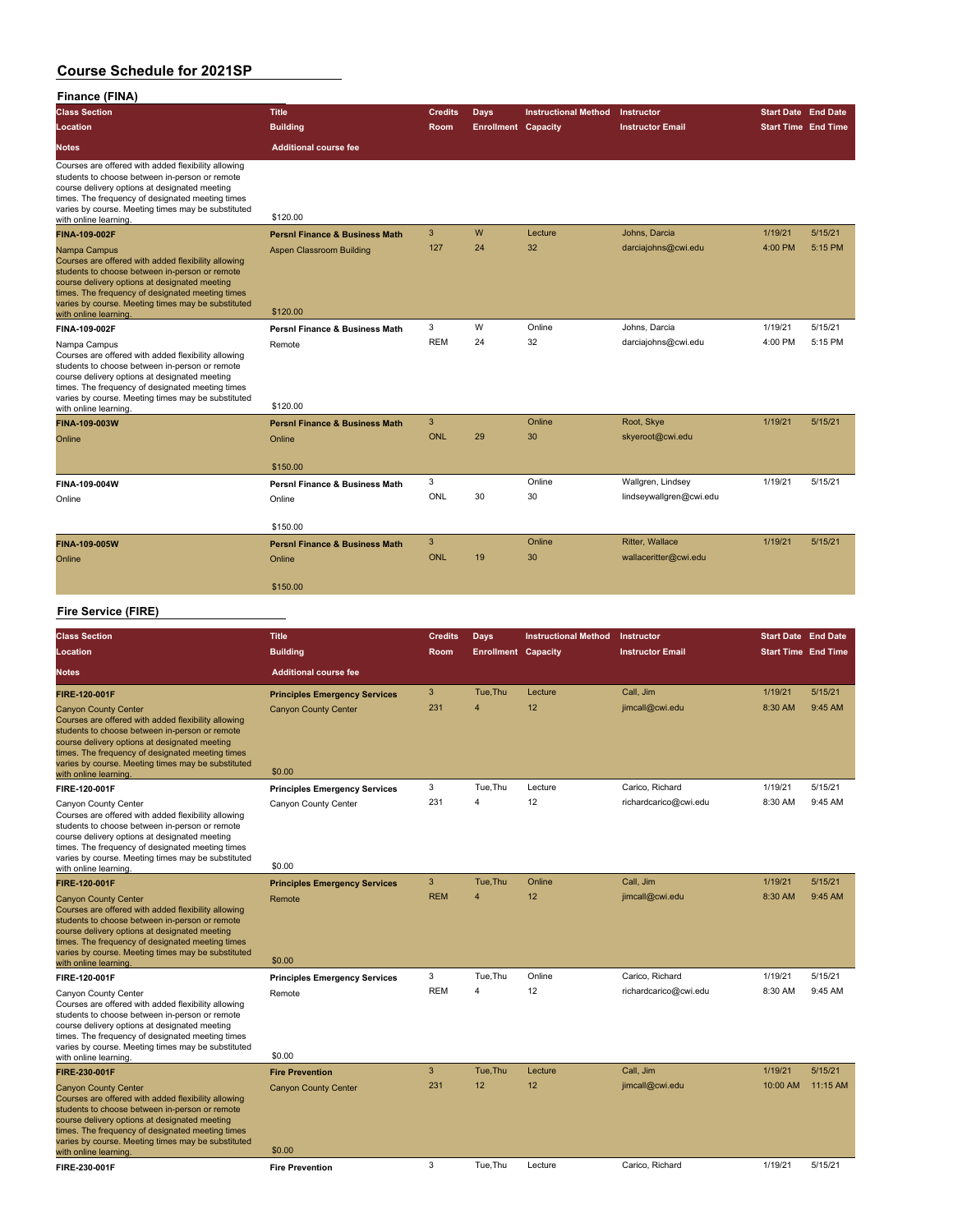**Fire Service (FIRE)**

| <b>Class Section</b>                                                                                                                                                                                                                                                                                                     | <b>Title</b>                          | <b>Credits</b> | <b>Days</b>                | <b>Instructional Method</b> | Instructor              | <b>Start Date End Date</b> |          |
|--------------------------------------------------------------------------------------------------------------------------------------------------------------------------------------------------------------------------------------------------------------------------------------------------------------------------|---------------------------------------|----------------|----------------------------|-----------------------------|-------------------------|----------------------------|----------|
| Location                                                                                                                                                                                                                                                                                                                 | <b>Building</b>                       | Room           | <b>Enrollment Capacity</b> |                             | <b>Instructor Email</b> | <b>Start Time End Time</b> |          |
| <b>Notes</b>                                                                                                                                                                                                                                                                                                             | <b>Additional course fee</b>          |                |                            |                             |                         |                            |          |
| Canyon County Center<br>Courses are offered with added flexibility allowing<br>students to choose between in-person or remote<br>course delivery options at designated meeting<br>times. The frequency of designated meeting times<br>varies by course. Meeting times may be substituted                                 | Canyon County Center<br>\$0.00        | 231            | 12                         | 12                          | richardcarico@cwi.edu   | 10:00 AM 11:15 AM          |          |
| with online learning.<br>FIRE-230-001F                                                                                                                                                                                                                                                                                   | <b>Fire Prevention</b>                | 3              | Tue, Thu                   | Online                      | Call, Jim               | 1/19/21                    | 5/15/21  |
| <b>Canyon County Center</b><br>Courses are offered with added flexibility allowing<br>students to choose between in-person or remote<br>course delivery options at designated meeting<br>times. The frequency of designated meeting times<br>varies by course. Meeting times may be substituted<br>with online learning. | Remote<br>\$0.00                      | <b>REM</b>     | 12                         | 12                          | jimcall@cwi.edu         | 10:00 AM                   | 11:15 AM |
| FIRE-230-001F                                                                                                                                                                                                                                                                                                            | <b>Fire Prevention</b>                | 3              | Tue.Thu                    | Online                      | Carico, Richard         | 1/19/21                    | 5/15/21  |
| Canyon County Center<br>Courses are offered with added flexibility allowing<br>students to choose between in-person or remote<br>course delivery options at designated meeting<br>times. The frequency of designated meeting times<br>varies by course. Meeting times may be substituted<br>with online learning.        | Remote<br>\$0.00                      | <b>REM</b>     | 12                         | 12                          | richardcarico@cwi.edu   | 10:00 AM                   | 11:15 AM |
| FIRE-240-001F                                                                                                                                                                                                                                                                                                            | <b>Fire Protection Systems</b>        | 3              | Tue.Thu                    | Lecture                     | Call, Jim               | 1/19/21                    | 5/15/21  |
| <b>Canyon County Center</b><br>Courses are offered with added flexibility allowing<br>students to choose between in-person or remote<br>course delivery options at designated meeting<br>times. The frequency of designated meeting times<br>varies by course. Meeting times may be substituted<br>with online learning. | <b>Canyon County Center</b><br>\$0.00 | 231            | 12                         | 12                          | jimcall@cwi.edu         | 11:30 AM                   | 12:45 PM |
| FIRE-240-001F                                                                                                                                                                                                                                                                                                            | <b>Fire Protection Systems</b>        | 3              | Tue, Thu                   | Online                      | Call, Jim               | 1/19/21                    | 5/15/21  |
| Canyon County Center<br>Courses are offered with added flexibility allowing<br>students to choose between in-person or remote<br>course delivery options at designated meeting<br>times. The frequency of designated meeting times<br>varies by course. Meeting times may be substituted<br>with online learning.        | Remote<br>\$0.00                      | <b>REM</b>     | 12                         | 12                          | jimcall@cwi.edu         | 11:30 AM                   | 12:45 PM |
| French (FRFN)                                                                                                                                                                                                                                                                                                            |                                       |                |                            |                             |                         |                            |          |

#### **French (FREN)**

| <b>Class Section</b><br>Location                                                                                                                                                                                                                                                                                                                                                                                                        | <b>Title</b><br><b>Building</b>                             | <b>Credits</b><br>Room                | <b>Days</b><br><b>Enrollment Capacity</b> | <b>Instructional Method</b> | Instructor<br><b>Instructor Email</b>    | <b>Start Date End Date</b><br><b>Start Time End Time</b> |         |
|-----------------------------------------------------------------------------------------------------------------------------------------------------------------------------------------------------------------------------------------------------------------------------------------------------------------------------------------------------------------------------------------------------------------------------------------|-------------------------------------------------------------|---------------------------------------|-------------------------------------------|-----------------------------|------------------------------------------|----------------------------------------------------------|---------|
| Notes                                                                                                                                                                                                                                                                                                                                                                                                                                   | <b>Additional course fee</b>                                |                                       |                                           |                             |                                          |                                                          |         |
| <b>FREN-101-001F</b><br>Nampa Campus<br>Courses are offered with added flexibility allowing<br>students to choose between in-person or virtual<br>(remote or online as designated by the class<br>schedule). Students are able to attend class in-<br>person or virtually. Virtual may be remote<br>(designated meeting times) or online. Hyflex<br>enables students to participate in class, in-person                                 | <b>Elementary French I</b><br>Online                        | $\overline{\mathbf{4}}$<br><b>ONL</b> | 13                                        | Online<br>24                | Horning, Andrew<br>andrewhorning@cwi.edu | 1/19/21                                                  | 5/15/21 |
| or virtually, without sacrificing learning outcomes.<br>FREN-101-001F                                                                                                                                                                                                                                                                                                                                                                   | \$112.50                                                    | 4                                     | M,W                                       | Lecture                     | Horning, Andrew                          | 1/19/21                                                  | 5/15/21 |
| Nampa Campus<br>Courses are offered with added flexibility allowing<br>students to choose between in-person or virtual<br>(remote or online as designated by the class<br>schedule). Students are able to attend class in-<br>person or virtually. Virtual may be remote<br>(designated meeting times) or online. Hyflex<br>enables students to participate in class, in-person<br>or virtually, without sacrificing learning outcomes. | <b>Elementary French I</b><br>Academic Building<br>\$112.50 | 322                                   | 13                                        | 24                          | andrewhorning@cwi.edu                    | 5:00 PM                                                  | 6:50 PM |
| <b>FREN-102-001F</b>                                                                                                                                                                                                                                                                                                                                                                                                                    | <b>Elementary French II</b>                                 | $\overline{4}$                        |                                           | Online                      | Horning, Andrew                          | 1/19/21                                                  | 5/15/21 |
| Nampa Campus<br>Courses are offered with added flexibility allowing<br>students to choose between in-person or virtual<br>(remote or online as designated by the class<br>schedule). Students are able to attend class in-<br>person or virtually. Virtual may be remote<br>(designated meeting times) or online. Hyflex<br>enables students to participate in class, in-person<br>or virtually, without sacrificing learning outcomes. | Online<br>\$112.50                                          | <b>ONL</b>                            | 17                                        | 24                          | andrewhorning@cwi.edu                    |                                                          |         |
| <b>FREN-102-001F</b>                                                                                                                                                                                                                                                                                                                                                                                                                    | <b>Elementary French II</b>                                 | 4                                     | W                                         | Lecture                     | Horning, Andrew                          | 1/19/21                                                  | 5/15/21 |
| Nampa Campus<br>Courses are offered with added flexibility allowing<br>students to choose between in-person or virtual<br>(remote or online as designated by the class<br>schedule). Students are able to attend class in-<br>person or virtually. Virtual may be remote<br>(designated meeting times) or online. Hyflex<br>enables students to participate in class, in-person<br>or virtually, without sacrificing learning outcomes. | Academic Building<br>\$112.50                               | 322                                   | 17                                        | 24                          | andrewhorning@cwi.edu                    | 7:00 PM                                                  | 8:50 PM |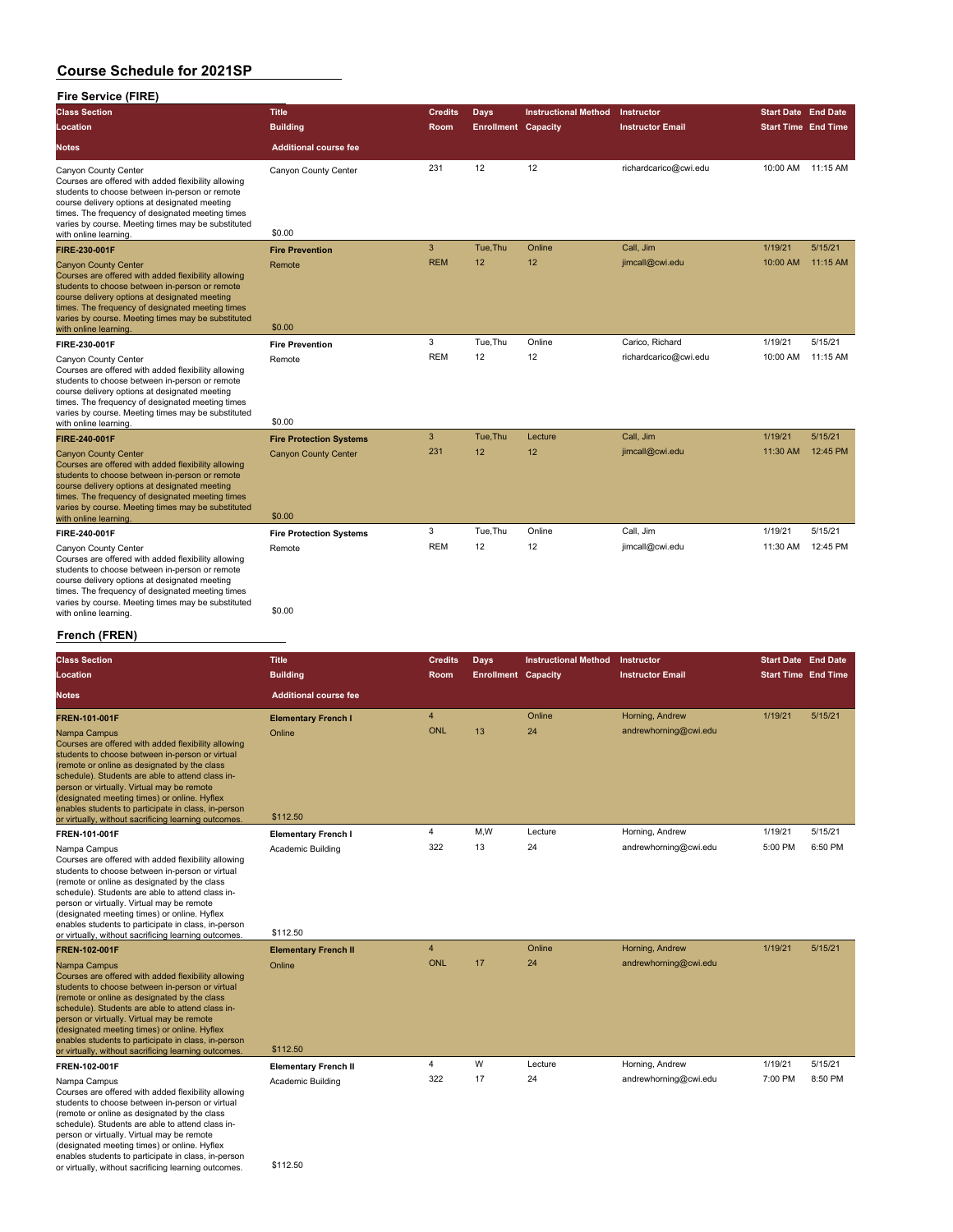### **French (FREN)**

**Geographic Info Systems (GIS)**

| <b>Class Section</b>        | <b>Title</b>                         | <b>Credits</b>                          | <b>Days</b>                | <b>Instructional Method</b> | Instructor                                     | <b>Start Date End Date</b> |          |
|-----------------------------|--------------------------------------|-----------------------------------------|----------------------------|-----------------------------|------------------------------------------------|----------------------------|----------|
| Location                    | <b>Building</b>                      | Room                                    | <b>Enrollment Capacity</b> |                             | <b>Instructor Email</b>                        | <b>Start Time End Time</b> |          |
| Notes                       | <b>Additional course fee</b>         |                                         |                            |                             |                                                |                            |          |
|                             |                                      |                                         |                            |                             |                                                |                            |          |
| GIS-126-001W                | <b>Fundamentals of GIS</b>           | $\ensuremath{\mathsf{3}}$<br><b>ONL</b> | 26                         | Online<br>34                | Krouse, Bryan                                  | 1/19/21                    | 5/15/21  |
| Online                      | Online                               |                                         |                            |                             | bryankrouse@cwi.edu                            |                            |          |
|                             | \$30.00                              |                                         |                            |                             |                                                |                            |          |
| GIS-226-001W                | <b>Spatial Analysis With GIS</b>     | 3                                       |                            | Online                      | Krouse, Bryan                                  | 1/19/21                    | 5/15/21  |
| Online                      | Online                               | ONL                                     | 9                          | 30                          | bryankrouse@cwi.edu                            |                            |          |
|                             |                                      |                                         |                            |                             |                                                |                            |          |
|                             | \$30.00                              |                                         |                            |                             |                                                |                            |          |
| GIS-230-001W                | <b>Remote Sensng/GIS Integration</b> | $\mathbf{3}$<br><b>ONL</b>              |                            | Online                      | Bond, Pamela                                   | 1/19/21                    | 5/15/21  |
| Online                      | Online                               |                                         | 15                         | 30                          | pambond@cwi.edu                                |                            |          |
|                             | \$30.00                              |                                         |                            |                             |                                                |                            |          |
|                             |                                      |                                         |                            |                             |                                                |                            |          |
| Geography (GEOG)            |                                      |                                         |                            |                             |                                                |                            |          |
| <b>Class Section</b>        | <b>Title</b>                         | <b>Credits</b>                          | <b>Days</b>                | <b>Instructional Method</b> | Instructor                                     | <b>Start Date End Date</b> |          |
| Location                    | <b>Building</b>                      | Room                                    | <b>Enrollment Capacity</b> |                             | <b>Instructor Email</b>                        | <b>Start Time End Time</b> |          |
| Notes                       | <b>Additional course fee</b>         |                                         |                            |                             |                                                |                            |          |
|                             |                                      | $\ensuremath{\mathsf{3}}$               |                            |                             |                                                |                            | 5/15/21  |
| GEOG-100-001W               | <b>Physical Geography</b>            | <b>ONL</b>                              | 26                         | Online<br>30                | Williams, Patricia<br>patriciawilliams@cwi.edu | 1/19/21                    |          |
| Online                      | Online                               |                                         |                            |                             |                                                |                            |          |
| Corequisite: GEOG 100L 001W | \$30.00                              |                                         |                            |                             |                                                |                            |          |
| GEOG-100L-001W              | <b>Physical Geography Lab</b>        | $\mathbf{1}$                            |                            | Online                      | Williams, Patricia                             | 1/19/21                    | 5/15/21  |
| Online                      | Online                               | ONL                                     | 26                         | 30                          | patriciawilliams@cwi.edu                       |                            |          |
|                             |                                      |                                         |                            |                             |                                                |                            |          |
| Corequisite: GEOG 100 001W  | \$10.00                              |                                         |                            |                             |                                                |                            |          |
| GEOG-102-001W               | <b>Cultural Geography</b>            | $\ensuremath{\mathsf{3}}$               |                            | Online                      | Krouse, Bryan                                  | 1/19/21                    | 5/15/21  |
| Online                      | Online                               | <b>ONL</b>                              | 20                         | 35                          | bryankrouse@cwi.edu                            |                            |          |
|                             | \$30.00                              |                                         |                            |                             |                                                |                            |          |
| GEOG-200-001W               | <b>World Regional Geography</b>      | 3                                       |                            | Online                      | Krouse, Bryan                                  | 1/19/21                    | 5/15/21  |
| Online                      | Online                               | ONL                                     | 14                         | 35                          | bryankrouse@cwi.edu                            |                            |          |
|                             |                                      |                                         |                            |                             |                                                |                            |          |
|                             | \$30.00                              |                                         |                            |                             |                                                |                            |          |
| GEOG-270-001W               | <b>Global Climate Change</b>         | $\ensuremath{\mathsf{3}}$               |                            | Online                      | Rapley, Douglas                                | 1/19/21                    | 5/15/21  |
| Online                      | Online                               | <b>ONL</b>                              | 16                         | 30                          | dougrapley@cwi.edu                             |                            |          |
|                             |                                      |                                         |                            |                             |                                                |                            |          |
|                             | \$30.00                              | $\overline{2}$                          |                            | Online                      | Krouse, Bryan                                  | 1/19/21                    | 5/15/21  |
| GEOG-290-001W               | <b>Geography Capstone</b><br>Online  | ONL                                     | 0                          | 25                          | bryankrouse@cwi.edu                            |                            |          |
| Online                      |                                      |                                         |                            |                             |                                                |                            |          |
|                             | \$20.00                              |                                         |                            |                             |                                                |                            |          |
|                             |                                      |                                         |                            |                             |                                                |                            |          |
| Geology (GEOL)              |                                      |                                         |                            |                             |                                                |                            |          |
| <b>Class Section</b>        | <b>Title</b>                         | <b>Credits</b>                          | <b>Days</b>                | <b>Instructional Method</b> | Instructor                                     | <b>Start Date End Date</b> |          |
| Location                    | <b>Building</b>                      | Room                                    | <b>Enrollment Capacity</b> |                             | <b>Instructor Email</b>                        | <b>Start Time End Time</b> |          |
| Notes                       | <b>Additional course fee</b>         |                                         |                            |                             |                                                |                            |          |
| GEOL-101-001                | <b>Physical Geology</b>              | $\mathbf{3}$                            | M,W                        | Lecture                     | Sundell, Ander                                 | 1/19/21                    | 5/15/21  |
| Nampa Campus                | <b>Academic Building</b>             | 303                                     | 9                          | 16                          | andersundell@cwi.edu                           | 11:30 AM                   | 12:45 PM |
|                             |                                      |                                         |                            |                             |                                                |                            |          |
| Corequisite: GEOL 101L      | \$125.00                             |                                         |                            |                             |                                                |                            |          |
| GEOL-101-002                | <b>Physical Geology</b>              | 3                                       | Tue, Thu                   | Lecture                     | Sundell, Ander                                 | 1/19/21                    | 5/15/21  |
| Ada County Campus           | Pintail Center                       | 1208                                    | $\overline{c}$             | 20                          | andersundell@cwi.edu                           | 10:00 AM                   | 12:45 PM |
|                             | \$125.00                             |                                         |                            |                             |                                                |                            |          |
| GEOL-101-003W               | <b>Physical Geology</b>              | $\ensuremath{\mathsf{3}}$               |                            | Online                      | McCutcheon, Ryan                               | 1/19/21                    | 5/15/21  |
| Online                      | Online                               | <b>ONL</b>                              | 19                         | 26                          | ryanmccutcheon@cwi.edu                         |                            |          |
|                             |                                      |                                         |                            |                             |                                                |                            |          |
|                             | \$155.00                             |                                         |                            |                             |                                                |                            |          |
| GEOL-101L-001               | <b>Physical Geology Lab</b>          | $\mathbf{1}$                            | W                          | Lab B                       | Sundell, Ander                                 | 1/19/21                    | 5/15/21  |
| Nampa Campus                | Academic Building                    | 220                                     | 16                         | 16                          | andersundell@cwi.edu                           | 1:00 PM                    | 2:45 PM  |
|                             |                                      |                                         |                            |                             |                                                |                            |          |
| Corequisite: GEOL 101       | \$20.00                              | $\mathbf{1}$                            | Thu                        |                             |                                                | 1/19/21                    | 5/15/21  |
| GEOL-101L-002               | <b>Physical Geology Lab</b>          |                                         |                            | Lab B                       | Larimer, Jeffrey                               |                            |          |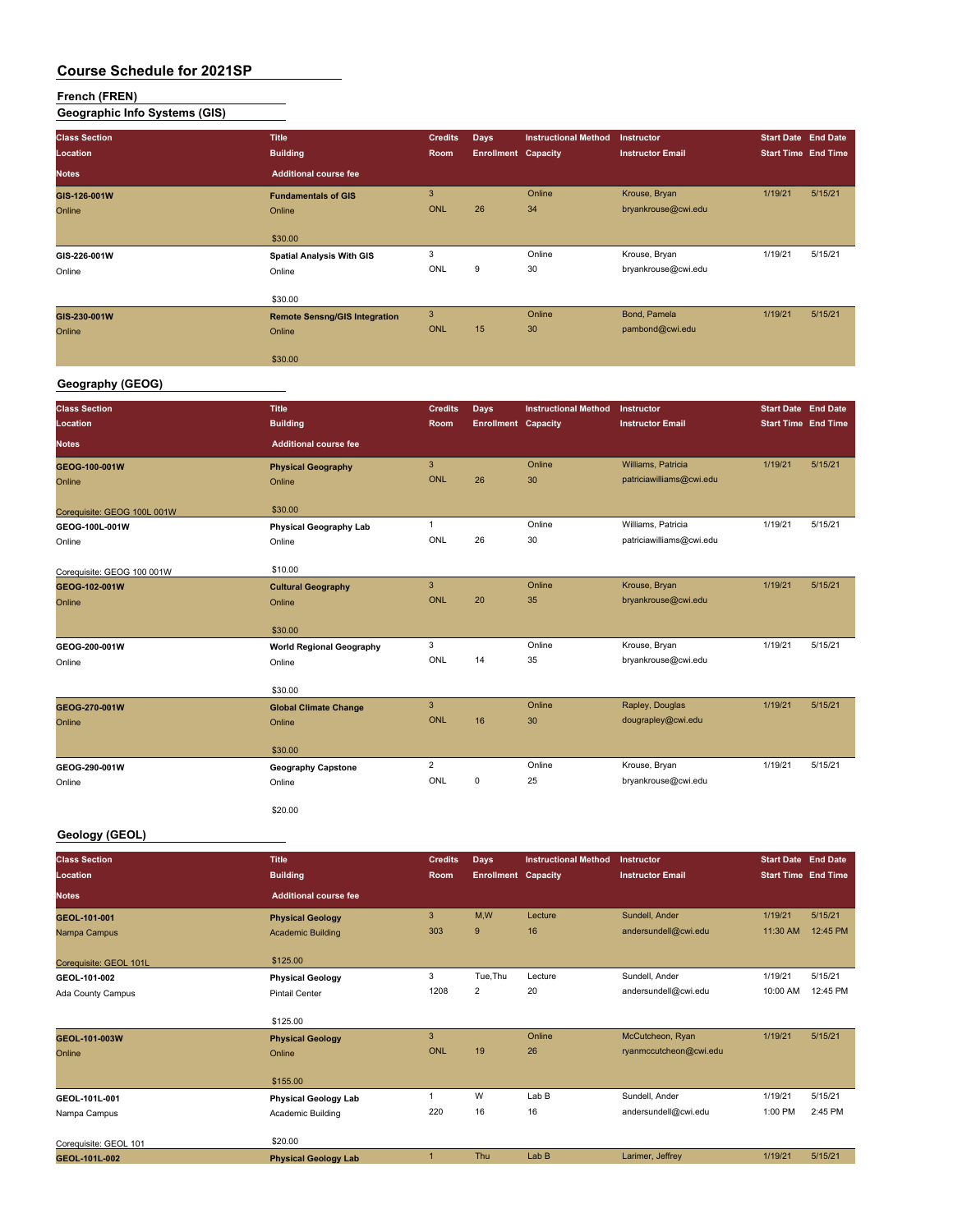| Geology (GEOL)                         |                                         |                |                            |                             |                         |                            |          |
|----------------------------------------|-----------------------------------------|----------------|----------------------------|-----------------------------|-------------------------|----------------------------|----------|
| <b>Class Section</b>                   | <b>Title</b>                            | <b>Credits</b> | <b>Days</b>                | <b>Instructional Method</b> | <b>Instructor</b>       | <b>Start Date End Date</b> |          |
| Location                               | <b>Building</b>                         | Room           | <b>Enrollment Capacity</b> |                             | <b>Instructor Email</b> | <b>Start Time End Time</b> |          |
| <b>Notes</b>                           | <b>Additional course fee</b>            |                |                            |                             |                         |                            |          |
| <b>Ada County Campus</b>               | <b>Mallard Place Building</b>           | 1132           | $\overline{4}$             | 10                          | jefflarimer@cwi.edu     | 12:00 PM                   | 1:45 PM  |
|                                        | \$20.00                                 |                |                            |                             |                         |                            |          |
| GEOL-101L-003                          | <b>Physical Geology Lab</b>             | $\mathbf{1}$   | Tue                        | Lab B                       | Larimer, Jeffrey        | 1/19/21                    | 5/15/21  |
| Ada County Campus                      | Mallard Place Building                  | 1132           | $\overline{2}$             | 10                          | jefflarimer@cwi.edu     | 11:30 AM                   | 1:15 PM  |
|                                        | \$20.00                                 |                |                            |                             |                         |                            |          |
| GEOL-101L-004                          | <b>Physical Geology Lab</b>             | $\mathbf{1}$   | Thu                        | Lab <sub>B</sub>            | Larimer, Jeffrey        | 1/19/21                    | 5/15/21  |
| <b>Ada County Campus</b>               | <b>Mallard Place Building</b>           | 1132           | 8                          | 10                          | jefflarimer@cwi.edu     | 8:00 AM                    | 9:45 AM  |
|                                        | \$20.00                                 |                |                            |                             |                         |                            |          |
| GEOL-102-001                           | <b>Historical Geology</b>               | 3              | Tue, Thu                   | Lecture                     | Sundell, Ander          | 1/19/21                    | 5/15/21  |
| Nampa Campus                           | Academic Building                       | 309            | 11                         | 16                          | andersundell@cwi.edu    | 1:00 PM                    | 2:15 PM  |
|                                        | \$0.00                                  |                |                            |                             |                         |                            |          |
| GEOL-102L-001                          | <b>Historical Geology Lab</b>           | $\mathbf{1}$   | Tue                        | Lab <sub>B</sub>            | Boyland, Gabriela       | 1/19/21                    | 5/15/21  |
| Nampa Campus                           | <b>Academic Building</b>                | 220            | 11                         | 16                          | gabrielaboyland@cwi.edu | 3:00 PM                    | 4:45 PM  |
|                                        | \$20.00                                 |                |                            |                             |                         |                            |          |
| Corequisite: GEOL 102<br>GEOL-104-001W | <b>Natural Disasters &amp; Env Geol</b> | 3              |                            | Online                      | Boyland, Gabriela       | 1/19/21                    | 5/15/21  |
| Online                                 | Online                                  | <b>ONL</b>     | 12                         | 32                          | gabrielaboyland@cwi.edu |                            |          |
|                                        |                                         |                |                            |                             |                         |                            |          |
|                                        | \$30.00                                 |                |                            |                             |                         |                            |          |
| GEOL-104L-001W                         | <b>Nat Disasters &amp; Env Geol Lab</b> | $\mathbf{1}$   |                            | Online                      | Boyland, Gabriela       | 1/19/21                    | 5/15/21  |
| Online                                 | Online                                  | <b>ONL</b>     | 12                         | 32                          | gabrielaboyland@cwi.edu |                            |          |
|                                        | \$10.00                                 |                |                            |                             |                         |                            |          |
| GEOL-105-001H                          | <b>Earth's Natural Resources</b>        | 3              | W                          | Hybrid                      | Sundell, Ander          | 1/19/21                    | 5/15/21  |
| Nampa Campus                           | Academic Building                       | 320            | 9                          | 24                          | andersundell@cwi.edu    | 10:00 AM                   | 11:15 AM |
|                                        | \$40.00                                 |                |                            |                             |                         |                            |          |
| GEOL-105-003W                          | <b>Earth's Natural Resources</b>        | 3              |                            | Online                      | Sundell, Ander          | 1/19/21                    | 5/15/21  |
| Online                                 | Online                                  | <b>ONL</b>     | 31                         | 32                          | andersundell@cwi.edu    |                            |          |
|                                        | \$30.00                                 |                |                            |                             |                         |                            |          |

### **Health Science (HLTH)**

| <b>Class Section</b><br>Location | <b>Title</b><br><b>Building</b>       | <b>Credits</b><br>Room | <b>Days</b><br><b>Enrollment Capacity</b> | <b>Instructional Method</b> | Instructor<br><b>Instructor Email</b> | <b>Start Date End Date</b><br><b>Start Time End Time</b> |         |
|----------------------------------|---------------------------------------|------------------------|-------------------------------------------|-----------------------------|---------------------------------------|----------------------------------------------------------|---------|
| <b>Notes</b>                     | <b>Additional course fee</b>          |                        |                                           |                             |                                       |                                                          |         |
| <b>HLTH-101-001W</b>             | <b>Medical Terminology</b>            | 3                      |                                           | Online                      | Krouse, Rhonna                        | 1/19/21                                                  | 5/15/21 |
| Online                           | Online                                | <b>ONL</b>             | 49                                        | 50                          | rhonnakrouse@cwi.edu                  |                                                          |         |
|                                  | \$134.00                              |                        |                                           |                             |                                       |                                                          |         |
| HLTH-101-002W                    | <b>Medical Terminology</b>            | 3                      |                                           | Online                      | Krouse, Rhonna                        | 1/19/21                                                  | 5/15/21 |
| Online                           | Online                                | ONL                    | 50                                        | 50                          | rhonnakrouse@cwi.edu                  |                                                          |         |
|                                  | \$134.00                              |                        |                                           |                             |                                       |                                                          |         |
| <b>HLTH-101-003W</b>             | <b>Medical Terminology</b>            | 3                      |                                           | Online                      | Bobrowski, Thomas                     | 1/19/21                                                  | 5/15/21 |
| Online                           | Online                                | <b>ONL</b>             | 50                                        | 50                          | tombobrowski@cwi.edu                  |                                                          |         |
|                                  | \$134.00                              |                        |                                           |                             |                                       |                                                          |         |
| HLTH-101-004W                    | <b>Medical Terminology</b>            | 3                      |                                           | Online                      | Smit, Melody                          | 1/19/21                                                  | 5/15/21 |
| Online                           | Online                                | ONL                    | 50                                        | 50                          | melodysmit@cwi.edu                    |                                                          |         |
|                                  | \$134.00                              |                        |                                           |                             |                                       |                                                          |         |
| <b>HLTH-101-005W</b>             | <b>Medical Terminology</b>            | $\mathbf{3}$           |                                           | Online                      | Krouse, Rhonna                        | 1/19/21                                                  | 5/15/21 |
| Online                           | Online                                | ONL                    | 50                                        | 50                          | rhonnakrouse@cwi.edu                  |                                                          |         |
|                                  | \$134.00                              |                        |                                           |                             |                                       |                                                          |         |
| HLTH-202-001W                    | <b>Introduction to Health Systems</b> | 3                      |                                           | Online                      | Rosenberg, James                      | 1/19/21                                                  | 5/15/21 |
| Online                           | Online                                | ONL                    | 33                                        | 33                          | jamesrosenberg@cwi.edu                |                                                          |         |
|                                  | \$30.00                               |                        |                                           |                             |                                       |                                                          |         |
| <b>HLTH-202-002W</b>             | <b>Introduction to Health Systems</b> | $\mathbf{3}$           |                                           | Online                      | Rosenberg, James                      | 1/19/21                                                  | 5/15/21 |
| Online                           | Online                                | <b>ONL</b>             | 32                                        | 33                          | jamesrosenberg@cwi.edu                |                                                          |         |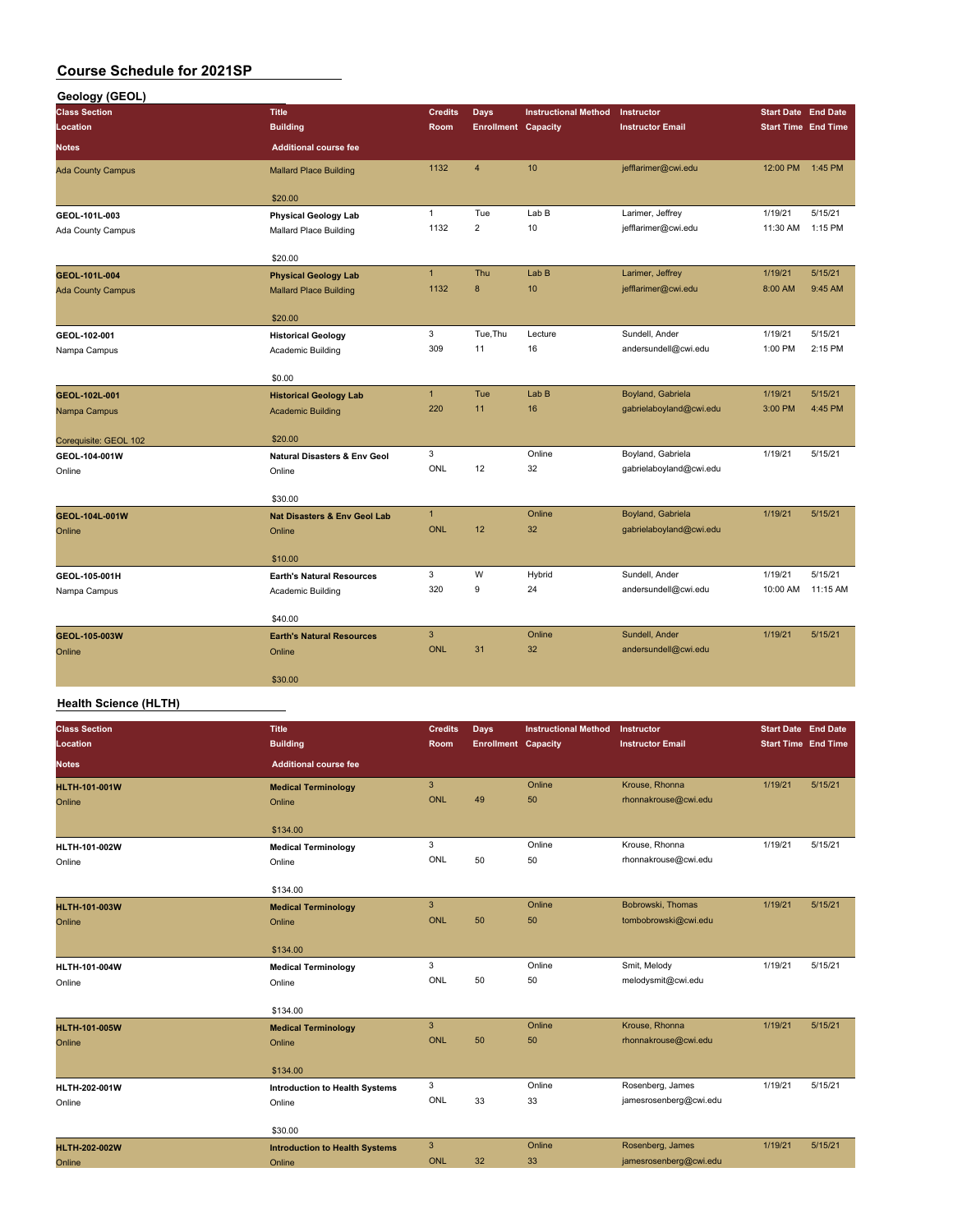| <b>Health Science (HLTH)</b> |                                           |                            |                            |                             |                          |                            |         |
|------------------------------|-------------------------------------------|----------------------------|----------------------------|-----------------------------|--------------------------|----------------------------|---------|
| <b>Class Section</b>         | <b>Title</b>                              | <b>Credits</b>             | <b>Days</b>                | <b>Instructional Method</b> | Instructor               | Start Date End Date        |         |
| Location                     | <b>Building</b>                           | Room                       | <b>Enrollment Capacity</b> |                             | <b>Instructor Email</b>  | <b>Start Time End Time</b> |         |
| <b>Notes</b>                 | <b>Additional course fee</b>              |                            |                            |                             |                          |                            |         |
|                              | \$30.00                                   |                            |                            |                             |                          |                            |         |
|                              |                                           | 3                          |                            | Online                      | Krouse, Rhonna           | 1/19/21                    | 5/15/21 |
| HLTH-220-001W                | <b>Fundamentals of Nutrition</b>          | ONL                        | 33                         | 33                          | rhonnakrouse@cwi.edu     |                            |         |
| Online                       | Online                                    |                            |                            |                             |                          |                            |         |
|                              | \$132.00                                  |                            |                            |                             |                          |                            |         |
| <b>HLTH-220-002W</b>         | <b>Fundamentals of Nutrition</b>          | $\mathbf{3}$               |                            | Online                      | Krouse, Rhonna           | 1/19/21                    | 5/15/21 |
| Online                       | Online                                    | <b>ONL</b>                 | 33                         | 33                          | rhonnakrouse@cwi.edu     |                            |         |
|                              | \$132.00                                  |                            |                            |                             |                          |                            |         |
| HLTH-220-003W                | <b>Fundamentals of Nutrition</b>          | 3                          |                            | Online                      | Krouse, Rhonna           | 1/19/21                    | 5/15/21 |
| Online                       | Online                                    | ONL                        | 33                         | 33                          | rhonnakrouse@cwi.edu     |                            |         |
|                              |                                           |                            |                            |                             |                          |                            |         |
|                              | \$132.00                                  |                            |                            |                             |                          |                            |         |
| <b>HLTH-220-004W</b>         | <b>Fundamentals of Nutrition</b>          | $\mathbf{3}$               |                            | Online                      | Syndergaard, Sarah       | 1/19/21                    | 5/15/21 |
| Online                       | Online                                    | <b>ONL</b>                 | 33                         | 33                          | sarahsyndergaard@cwi.edu |                            |         |
|                              | \$132.00                                  |                            |                            |                             |                          |                            |         |
| HLTH-220-005W                | <b>Fundamentals of Nutrition</b>          | 3                          |                            | Online                      | Tigue, Jaime             | 1/19/21                    | 5/15/21 |
| Online                       | Online                                    | ONL                        | 33                         | 33                          | jaimetigue@cwi.edu       |                            |         |
|                              |                                           |                            |                            |                             |                          |                            |         |
|                              | \$132.00                                  |                            |                            |                             |                          |                            |         |
| <b>HLTH-220-006W</b>         | <b>Fundamentals of Nutrition</b>          | $\mathbf{3}$               |                            | Online                      | Tigue, Jaime             | 1/19/21                    | 5/15/21 |
| Online                       | Online                                    | <b>ONL</b>                 | 33                         | 33                          | jaimetigue@cwi.edu       |                            |         |
|                              | \$132.00                                  |                            |                            |                             |                          |                            |         |
| <b>HLTH-220-007W</b>         | <b>Fundamentals of Nutrition</b>          | 3                          |                            | Online                      | Syndergaard, Sarah       | 1/19/21                    | 5/15/21 |
| Online                       | Online                                    | ONL                        | 33                         | 33                          | sarahsyndergaard@cwi.edu |                            |         |
|                              |                                           |                            |                            |                             |                          |                            |         |
|                              | \$132.00                                  |                            |                            |                             |                          |                            |         |
| <b>HLTH-280-001W</b>         | <b>Global Health</b>                      | $\mathbf{3}$<br><b>ONL</b> |                            | Online                      | Curry, Timothy           | 1/19/21                    | 5/15/21 |
| Online                       | Online                                    |                            | 33                         | 33                          | timcurry@cwi.edu         |                            |         |
|                              | \$30.00                                   |                            |                            |                             |                          |                            |         |
| HLTH-280-002W                | <b>Global Health</b>                      | 3                          |                            | Online                      | Noble, Lauren            | 1/19/21                    | 5/15/21 |
| Online                       | Online                                    | ONL                        | 32                         | 33                          | laurennoble@cwi.edu      |                            |         |
|                              |                                           |                            |                            |                             |                          |                            |         |
|                              | \$30.00                                   |                            |                            |                             |                          |                            |         |
| <b>HLTH-280-004W</b>         | <b>Global Health</b>                      | $\mathbf{3}$               |                            | Online                      | Noble, Lauren            | 1/19/21                    | 5/15/21 |
| Online                       | Online                                    | <b>ONL</b>                 | 32                         | 33                          | laurennoble@cwi.edu      |                            |         |
|                              | \$30.00                                   |                            |                            |                             |                          |                            |         |
| HLTH-280-005W                | <b>Global Health</b>                      | 3                          |                            | Online                      | Adams, Austin            | 1/19/21                    | 5/15/21 |
| Online                       | Online                                    | ONL                        | 33                         | 33                          | austinadams@cwi.edu      |                            |         |
|                              |                                           |                            |                            |                             |                          |                            |         |
|                              | \$30.00                                   |                            |                            |                             |                          |                            |         |
| HLTH-290-001W                | <b>Exrcse &amp; Hith Science Capstone</b> | $\overline{2}$             |                            | Online                      | Krouse, Rhonna           | 1/19/21                    | 5/15/21 |
| Online                       | Online                                    | ONL                        | 25                         | 25                          | rhonnakrouse@cwi.edu     |                            |         |
|                              | \$20.00                                   |                            |                            |                             |                          |                            |         |
| HLTH-290-002W                | Exrcse & Hith Science Capstone            | $\overline{2}$             |                            | Online                      | von Lindern, Aaron       | 1/19/21                    | 5/15/21 |
| Online                       |                                           |                            | 19                         | 25                          | aaronvonlindern@cwi.edu  |                            |         |
|                              |                                           |                            |                            |                             |                          |                            |         |

\$20.00

### **Heavy Duty Truck Tech (TTEC)**

| <b>Class Section</b><br>Location     | <b>Title</b><br><b>Building</b>                                             | <b>Credits</b><br><b>Room</b> | <b>Days</b><br><b>Enrollment Capacity</b> | <b>Instructional Method</b> | Instructor<br><b>Instructor Email</b>      | <b>Start Date End Date</b><br><b>Start Time End Time</b> |                    |
|--------------------------------------|-----------------------------------------------------------------------------|-------------------------------|-------------------------------------------|-----------------------------|--------------------------------------------|----------------------------------------------------------|--------------------|
| <b>Notes</b>                         | <b>Additional course fee</b>                                                |                               |                                           |                             |                                            |                                                          |                    |
| <b>TTEC-120-001H</b><br>Nampa Campus | <b>Suspension, Steering, &amp; Brakes</b><br><b>Micron Education Center</b> | 4<br>1802                     | M.Tue.W.Thu Hybrid<br>13                  | 16                          | Conradson, Bruce<br>bruceconradson@cwi.edu | 1/19/21<br>9:30 AM                                       | 2/20/21<br>2:00 PM |
|                                      | \$20.00                                                                     |                               |                                           |                             |                                            |                                                          |                    |
| <b>TTEC-120-001H</b><br>Nampa Campus | Suspension, Steering, & Brakes<br>Micron Education Center                   | 4<br>1804                     | M, Tue, W, Thu Lab A<br>13                | 16                          | Conradson, Bruce<br>bruceconradson@cwi.edu | 1/19/21<br>9:30 AM                                       | 2/20/21<br>2:00 PM |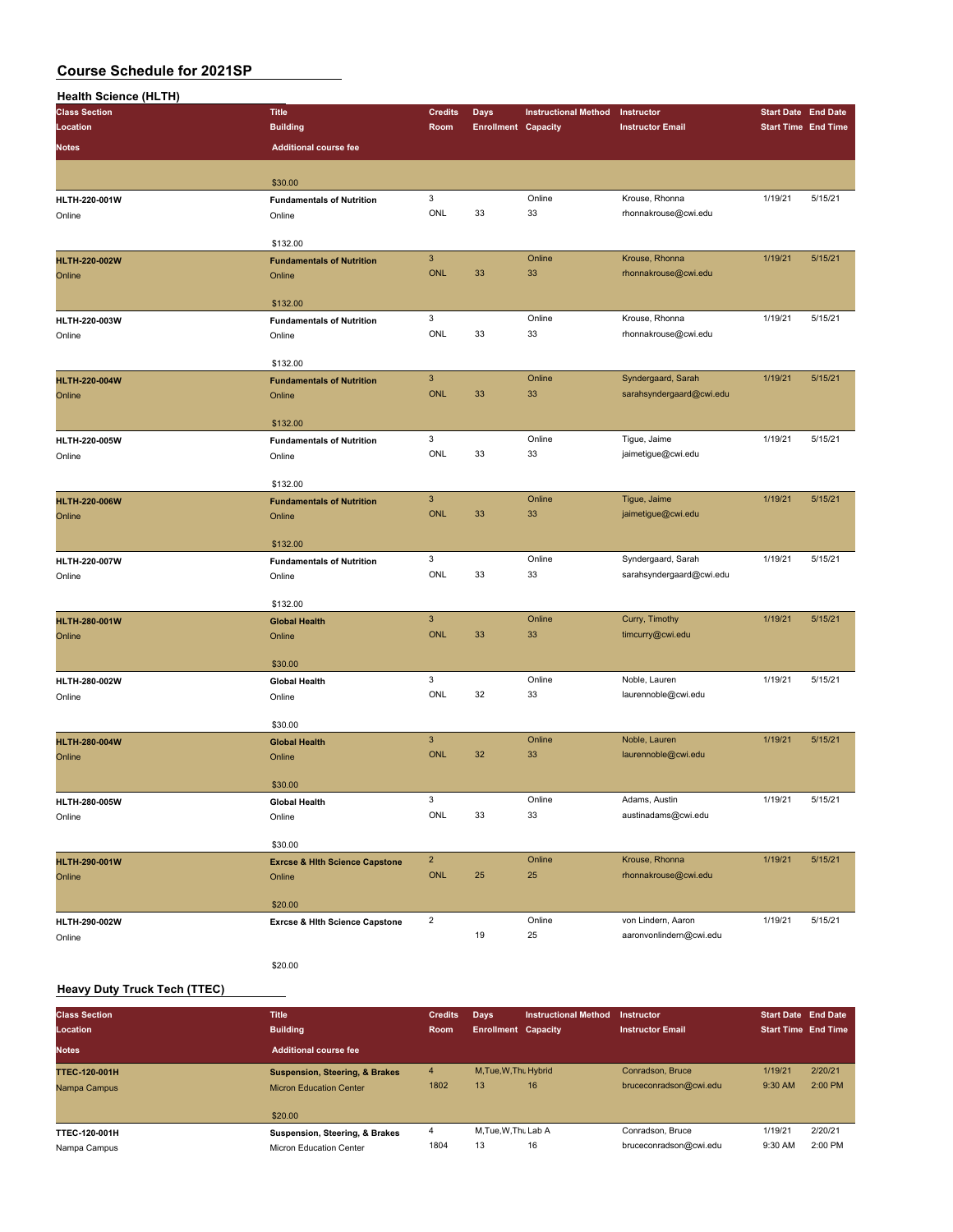| <b>Heavy Duty Truck Tech (TTEC)</b> |                                                                      |                         |                            |                             |                         |                            |          |
|-------------------------------------|----------------------------------------------------------------------|-------------------------|----------------------------|-----------------------------|-------------------------|----------------------------|----------|
| <b>Class Section</b>                | <b>Title</b>                                                         | <b>Credits</b>          | <b>Days</b>                | <b>Instructional Method</b> | Instructor              | <b>Start Date End Date</b> |          |
| Location                            | <b>Building</b>                                                      | Room                    | <b>Enrollment Capacity</b> |                             | <b>Instructor Email</b> | <b>Start Time End Time</b> |          |
| <b>Notes</b>                        | <b>Additional course fee</b>                                         |                         |                            |                             |                         |                            |          |
|                                     | \$20.00                                                              |                         |                            |                             |                         |                            |          |
| <b>TTEC-130-001H</b>                | <b>Drivetrains</b>                                                   | $\overline{\mathbf{4}}$ | M, Tue, W, Thu Hybrid      |                             | Conradson, Bruce        | 2/22/21                    | 4/3/21   |
| Nampa Campus                        | <b>Micron Education Center</b>                                       | 1802                    | 13                         | 16                          | bruceconradson@cwi.edu  | 9:30 AM                    | 2:00 PM  |
|                                     |                                                                      |                         |                            |                             |                         |                            |          |
|                                     | \$20.00                                                              |                         |                            |                             |                         |                            |          |
| <b>TTEC-130-001H</b>                | <b>Drivetrains</b>                                                   | 4                       | M, Tue, W, Thu Lab A       |                             | Conradson, Bruce        | 2/22/21                    | 4/3/21   |
| Nampa Campus                        | Micron Education Center                                              | 1804                    | 13                         | 16                          | bruceconradson@cwi.edu  | 9:30 AM                    | 2:00 PM  |
|                                     |                                                                      |                         |                            |                             |                         |                            |          |
| <b>TTEC-140-001H</b>                | \$20.00                                                              | $\overline{4}$          | M, Tue, W, Thu Hybrid      |                             | Conradson, Bruce        | 4/5/21                     | 5/8/21   |
|                                     | <b>Preventive Maintenance/HVAC</b><br><b>Micron Education Center</b> | 1802                    | 13                         | 16                          | bruceconradson@cwi.edu  | 9:30 AM                    | 2:00 PM  |
| Nampa Campus                        |                                                                      |                         |                            |                             |                         |                            |          |
|                                     | \$40.00                                                              |                         |                            |                             |                         |                            |          |
| <b>TTEC-140-001H</b>                | <b>Preventive Maintenance/HVAC</b>                                   | 4                       | M, Tue, W, Thu Lab A       |                             | Conradson, Bruce        | 4/5/21                     | 5/8/21   |
| Nampa Campus                        | Micron Education Center                                              | 1804                    | 13                         | 16                          | bruceconradson@cwi.edu  | 9:30 AM                    | 2:00 PM  |
|                                     |                                                                      |                         |                            |                             |                         |                            |          |
|                                     | \$40.00                                                              |                         |                            |                             |                         |                            |          |
| <b>TTEC-250-001H</b>                | Adv Suspnsn, Steering, Braking                                       | 4                       | M, Tue, W, Thu Hybrid      |                             | Church, Donald          | 1/19/21                    | 2/20/21  |
| Nampa Campus                        | <b>Micron Education Center</b>                                       | 1802                    | 9                          | 16                          | rockychurch@cwi.edu     | 8:00 AM                    | 12:00 PM |
|                                     | \$20.00                                                              |                         |                            |                             |                         |                            |          |
| TTEC-250-001H                       |                                                                      | 4                       | M, Tue, W, Thu Lab A       |                             | Church, Donald          | 1/19/21                    | 2/20/21  |
| Nampa Campus                        | Adv Suspnsn, Steering, Braking<br>Micron Education Center            | 1804                    | 9                          | 16                          | rockychurch@cwi.edu     | 8:00 AM                    | 12:00 PM |
|                                     |                                                                      |                         |                            |                             |                         |                            |          |
|                                     | \$20.00                                                              |                         |                            |                             |                         |                            |          |
| <b>TTEC-260-001H</b>                | <b>Adv Preventive Maint/HVAC</b>                                     | $\overline{\mathbf{4}}$ | M, Tue, W, Thu Hybrid      |                             | Church, Donald          | 2/22/21                    | 4/3/21   |
| Nampa Campus                        | <b>Micron Education Center</b>                                       | 1802                    | 9                          | 16                          | rockychurch@cwi.edu     | 8:00 AM                    | 12:00 PM |
|                                     |                                                                      |                         |                            |                             |                         |                            |          |
|                                     | \$20.00                                                              |                         |                            |                             |                         |                            |          |
| TTEC-260-001H                       | <b>Adv Preventive Maint/HVAC</b>                                     | 4                       | M, Tue, W, Thu Lab A       |                             | Church, Donald          | 2/22/21                    | 4/3/21   |
| Nampa Campus                        | Micron Education Center                                              | 1804                    | 9                          | 16                          | rockychurch@cwi.edu     | 8:00 AM                    | 12:00 PM |
|                                     |                                                                      |                         |                            |                             |                         |                            |          |
|                                     | \$20.00                                                              | $\overline{4}$          | M, Tue, W, Thu Hybrid      |                             | Church, Donald          | 4/5/21                     | 5/8/21   |
| <b>TTEC-290-001H</b>                | <b>Heavy Duty Truck Tech Capstone</b>                                | <b>CMTY</b>             | 9                          | 16                          | rockychurch@cwi.edu     | 8:00 AM                    | 12:00 PM |
| <b>Community Locations</b>          | <b>Community Location</b>                                            |                         |                            |                             |                         |                            |          |
|                                     | \$55.00                                                              |                         |                            |                             |                         |                            |          |

#### **Heavy Equipment Tech (HTEC)**

| <b>Class Section</b><br>Location | <b>Title</b><br><b>Building</b>    | <b>Credits</b><br><b>Room</b> | Days<br><b>Enrollment Capacity</b> | <b>Instructional Method</b> | Instructor<br><b>Instructor Email</b> | <b>Start Date End Date</b><br><b>Start Time End Time</b> |         |
|----------------------------------|------------------------------------|-------------------------------|------------------------------------|-----------------------------|---------------------------------------|----------------------------------------------------------|---------|
| <b>Notes</b>                     | <b>Additional course fee</b>       |                               |                                    |                             |                                       |                                                          |         |
| <b>HTEC-120-001H</b>             | <b>Mobile Hydraulic Systems</b>    | $\overline{4}$                | M, Tue, W, Thu Hybrid              |                             | Beal, Alex                            | 1/19/21                                                  | 2/20/21 |
| Nampa Campus                     | <b>Micron Education Center</b>     | 1801                          | 9                                  | 16                          | alexbeal@cwi.edu                      | 9:30 AM                                                  | 2:00 PM |
|                                  | \$57.00                            |                               |                                    |                             |                                       |                                                          |         |
| HTEC-120-001H                    | <b>Mobile Hydraulic Systems</b>    | 4                             | M.Tue, W.Thu Lab A                 |                             | Beal, Alex                            | 1/19/21                                                  | 2/20/21 |
| Nampa Campus                     | Micron Education Center            | 1803                          | 9                                  | 16                          | alexbeal@cwi.edu                      | 9:30 AM                                                  | 2:00 PM |
|                                  | \$57.00                            |                               |                                    |                             |                                       |                                                          |         |
| <b>HTEC-130-001H</b>             | <b>Powertrains</b>                 | $\overline{4}$                | M, Tue, W, Thu Hybrid              |                             | Beal, Alex                            | 2/22/21                                                  | 4/3/21  |
| Nampa Campus                     | <b>Micron Education Center</b>     | 1801                          | 9                                  | 16                          | alexbeal@cwi.edu                      | 9:30 AM                                                  | 2:00 PM |
|                                  | \$20.00                            |                               |                                    |                             |                                       |                                                          |         |
| <b>HTEC-130-001H</b>             | <b>Powertrains</b>                 | $\overline{4}$                | M.Tue, W.Thu Lab A                 |                             | Beal, Alex                            | 2/22/21                                                  | 4/3/21  |
| Nampa Campus                     | Micron Education Center            | 1803                          | 9                                  | 16                          | alexbeal@cwi.edu                      | 9:30 AM                                                  | 2:00 PM |
|                                  | \$20.00                            |                               |                                    |                             |                                       |                                                          |         |
| <b>HTEC-140-001H</b>             | <b>Preventive Maintenance/HVAC</b> | $\overline{4}$                | M, Tue, W, Thu Hybrid              |                             | Turner, George                        | 4/5/21                                                   | 5/8/21  |
| Nampa Campus                     | <b>Micron Education Center</b>     | 1801                          | 10                                 | 16                          | georgeturner@cwi.edu                  | 9:30 AM                                                  | 2:00 PM |
|                                  | \$20.00                            |                               |                                    |                             |                                       |                                                          |         |
| HTEC-140-001H                    | <b>Preventive Maintenance/HVAC</b> | $\overline{4}$                | M, Tue, W, Thu Lab A               |                             | Turner, George                        | 4/5/21                                                   | 5/8/21  |
| Nampa Campus                     | <b>Micron Education Center</b>     | 1803                          | 10                                 | 16                          | georgeturner@cwi.edu                  | 9:30 AM                                                  | 2:00 PM |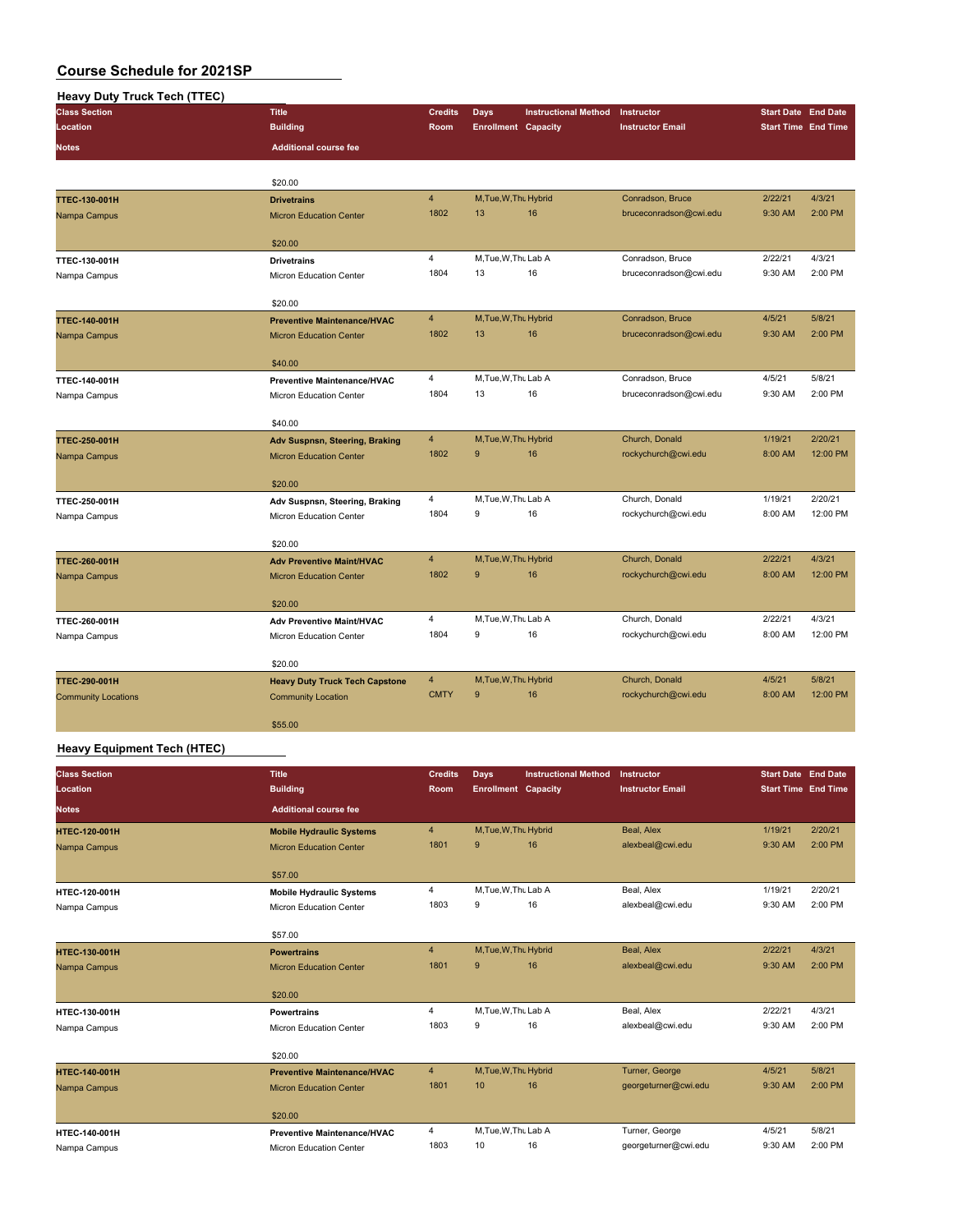# **Heavy Equipment Tech (HTEC) Class Section Title Credits Days Instructional Method Instructor Start Date End Date Location Building Room Enrollment Capacity Instructor Email Start Time End Time Notes Additional course fee** \$20.00 **HTEC-230-001H Adv Engines/Engine Controls** 4 M,Tue,W,ThuHybrid Turner, George 1/19/21 2/20/21 Nampa Campus Micron Education Center 1801 12 16 Georgeturner@cwi.edu 8:00 AM 12:00 PM 12:00 PM 12:00 PM 12:00 PM 12:00 PM 12:00 PM 12:00 PM 12:00 PM 12:00 PM 12:00 PM 12:00 PM 12:00 PM 12:00 PM 12:00 PM 12:00 PM 12:00 PM 1 \$20.00 **HTEC-260-001H Adv Preventive Maint/HVAC** 4 M,Tue,W,ThuHybrid Turner, George 2/22/21 4/3/21 Nampa Campus **Micron Education Center** 1801 11 16 and 1801 11 16 and 1801 11 16 and 12:00 PM 12:00 PM 12:00 PM 12:00 PM 12:00 PM 12:00 PM 12:00 PM 12:00 PM 12:00 PM 12:00 PM 12:00 PM 12:00 PM 12:00 PM 12:00 PM 12:00 PM 12: \$20.00 **HTEC-260-001H Adv Preventive Maint/HVAC** 4 M,Tue,W,ThuLab A Turner, George 2/22/21 4/3/21 Nampa Campus Micron Education Center 1803 11 16 georgeturner@cwi.edu 8:00 AM \$20.00 **HTEC-290-001H Heavy Equipment Tech Capstone** 4 M,Tue,W,ThuHybrid Beal, Alex 4/5/21 5/8/21 Nampa Campus **Micron** Education Center \$70.00

#### **History (HIST)**

| <b>Class Section</b>         | <b>Title</b>                                              | <b>Credits</b>            | <b>Days</b>                | <b>Instructional Method</b> | Instructor               | <b>Start Date End Date</b> |          |
|------------------------------|-----------------------------------------------------------|---------------------------|----------------------------|-----------------------------|--------------------------|----------------------------|----------|
| Location                     | <b>Building</b>                                           | Room                      | <b>Enrollment Capacity</b> |                             | <b>Instructor Email</b>  | <b>Start Time End Time</b> |          |
| <b>Notes</b>                 | <b>Additional course fee</b>                              |                           |                            |                             |                          |                            |          |
| HIST-101-001W                | <b>World History I</b>                                    | $\ensuremath{\mathsf{3}}$ |                            | Online                      | Jayne, Reginald          | 1/19/21                    | 5/15/21  |
| Online                       | Online                                                    | <b>ONL</b>                | 30                         | 30                          | reggiejayne@cwi.edu      |                            |          |
|                              | \$30.00                                                   |                           |                            |                             |                          |                            |          |
| HIST-102-001W                | <b>World History II</b>                                   | 3                         |                            | Online                      | Miszczenko, Wladimir     | 1/19/21                    | 5/15/21  |
| Online                       | Online                                                    | ONL                       | 26                         | 35                          | waltermiszczenko@cwi.edu |                            |          |
|                              | \$30.00                                                   |                           |                            |                             |                          |                            |          |
| HIST-103-001W                | <b>Western Civilization I</b>                             | $\mathsf 3$               |                            | Online                      | Cramer, Clayton          | 1/19/21                    | 5/15/21  |
| Online                       | Online                                                    | <b>ONL</b>                | 35                         | 35                          | claytoncramer@cwi.edu    |                            |          |
|                              | \$30.00                                                   |                           |                            |                             |                          |                            |          |
| HIST-103-002W                | <b>Western Civilization I</b>                             | 3                         |                            | Online                      | Scheffler, Kurt          | 1/19/21                    | 5/15/21  |
| Online                       | Online                                                    | ONL                       | 31                         | 35                          | kurtscheffler@cwi.edu    |                            |          |
|                              |                                                           |                           |                            |                             |                          |                            |          |
|                              | \$30.00                                                   | 3                         | Tue, Thu                   | Lecture                     | Jayne, Reginald          | 1/19/21                    | 5/15/21  |
| HIST-103-003<br>Nampa Campus | <b>Western Civilization I</b><br>Aspen Classroom Building | 106                       | $\overline{\mathbf{4}}$    | 24                          | reggiejayne@cwi.edu      | 10:00 AM                   | 11:15 AM |
|                              |                                                           |                           |                            |                             |                          |                            |          |
|                              | \$0.00                                                    |                           |                            |                             |                          |                            |          |
| HIST-103-004                 | <b>Western Civilization I</b>                             | 3                         | M, W                       | Lecture                     | Jayne, Reginald          | 1/19/21                    | 5/15/21  |
| Nampa Campus                 | Aspen Classroom Building                                  | 106                       | 9                          | 24                          | reggiejayne@cwi.edu      | 11:30 AM                   | 12:45 PM |
|                              | \$0.00                                                    |                           |                            |                             |                          |                            |          |
| HIST-104-001W                | <b>Western Civilization II</b>                            | 3                         |                            | Online                      | Miszczenko, Wladimir     | 1/19/21                    | 5/15/21  |
| Online                       | Online                                                    | <b>ONL</b>                | 25                         | 30                          | waltermiszczenko@cwi.edu |                            |          |
|                              | \$30.00                                                   |                           |                            |                             |                          |                            |          |
| HIST-111-002                 | <b>United States History I</b>                            | 3                         | M,W                        | Lecture                     | Jayne, Reginald          | 1/19/21                    | 5/15/21  |
| Nampa Campus                 | Aspen Classroom Building                                  | 102                       | 14                         | 24                          | reggiejayne@cwi.edu      | 10:00 AM                   | 11:15 AM |
|                              | \$0.00                                                    |                           |                            |                             |                          |                            |          |
| HIST-111-003W                | <b>United States History I</b>                            | 3                         |                            | Online                      | Miszczenko, Wladimir     | 1/19/21                    | 5/15/21  |
| Online                       | Online                                                    | <b>ONL</b>                | 35                         | 35                          | waltermiszczenko@cwi.edu |                            |          |
|                              |                                                           |                           |                            |                             |                          |                            |          |
|                              | \$30.00                                                   |                           |                            |                             |                          |                            |          |
| HIST-112-001                 | <b>United States History II</b>                           | 3                         | Tue, Thu                   | Lecture                     | Miszczenko, Wladimir     | 1/19/21                    | 5/15/21  |
| Ada County Campus            | <b>Pintail Center</b>                                     | 1206                      | 6                          | 18                          | waltermiszczenko@cwi.edu | 11:30 AM                   | 12:45 PM |
|                              | \$0.00                                                    |                           |                            |                             |                          |                            |          |
| HIST-112-003W                | <b>United States History II</b>                           | $\mathbf{3}$              |                            | Online                      | Miszczenko, Wladimir     | 1/19/21                    | 5/15/21  |
| Online                       | Online                                                    | <b>ONL</b>                | 36                         | 36                          | waltermiszczenko@cwi.edu |                            |          |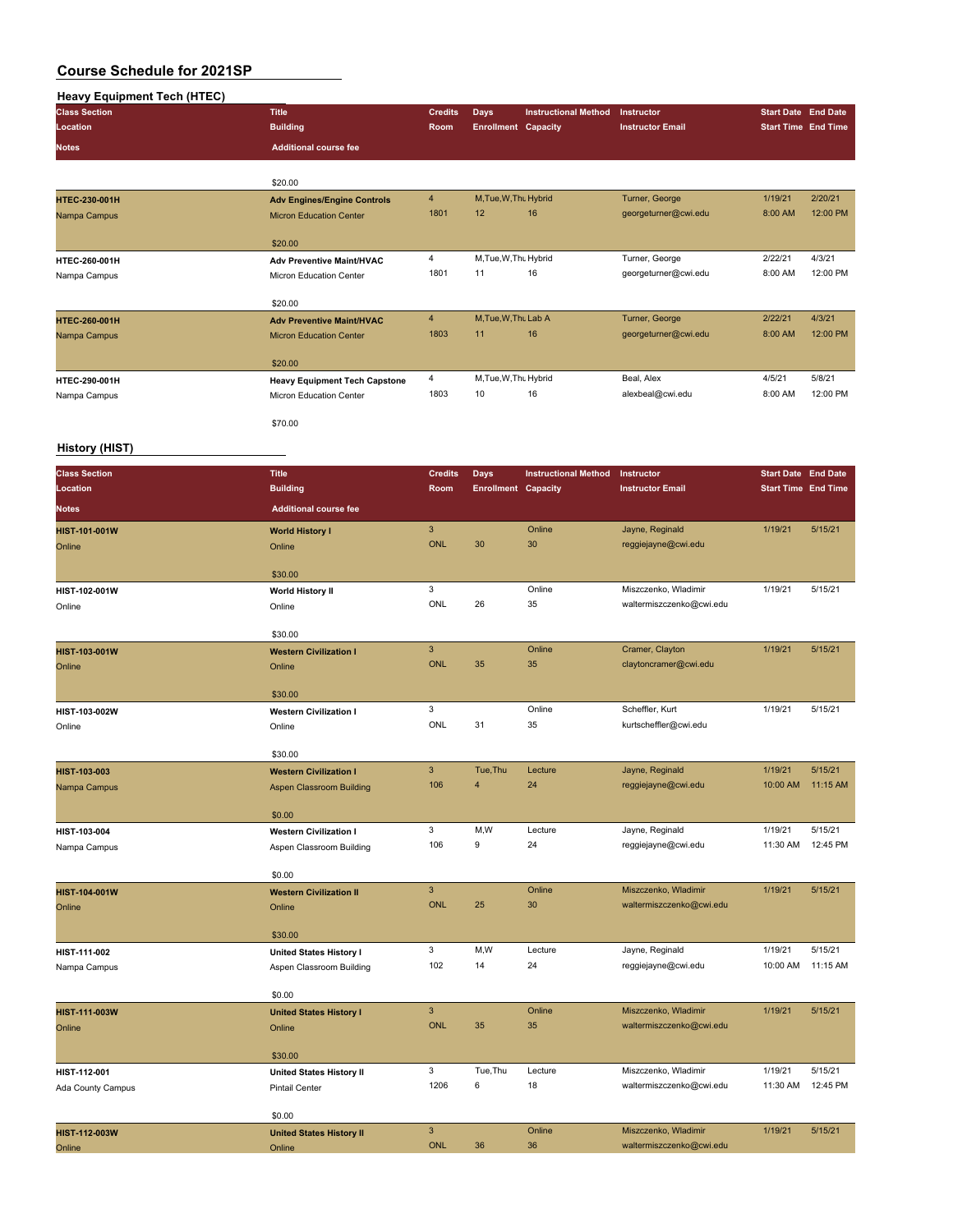| <b>History (HIST)</b>                                                                                                                                                                                                                                                                                     |                                    |                |                            |                             |                          |                            |          |
|-----------------------------------------------------------------------------------------------------------------------------------------------------------------------------------------------------------------------------------------------------------------------------------------------------------|------------------------------------|----------------|----------------------------|-----------------------------|--------------------------|----------------------------|----------|
| <b>Class Section</b>                                                                                                                                                                                                                                                                                      | <b>Title</b>                       | <b>Credits</b> | <b>Days</b>                | <b>Instructional Method</b> | Instructor               | <b>Start Date End Date</b> |          |
| Location                                                                                                                                                                                                                                                                                                  | <b>Building</b>                    | Room           | <b>Enrollment Capacity</b> |                             | <b>Instructor Email</b>  | <b>Start Time End Time</b> |          |
| <b>Notes</b>                                                                                                                                                                                                                                                                                              | <b>Additional course fee</b>       |                |                            |                             |                          |                            |          |
|                                                                                                                                                                                                                                                                                                           | \$30.00                            |                |                            |                             |                          |                            |          |
| HIST-190-001W                                                                                                                                                                                                                                                                                             | Intro to the Study of History      | 3              |                            | Online                      | Jayne, Reginald          | 1/19/21                    | 5/15/21  |
| Online                                                                                                                                                                                                                                                                                                    | Online                             | ONL            | 21                         | 22                          | reggiejayne@cwi.edu      |                            |          |
|                                                                                                                                                                                                                                                                                                           | \$30.00                            |                |                            |                             |                          |                            |          |
| <b>HIST-190-002W</b>                                                                                                                                                                                                                                                                                      | Intro to the Study of History      | 3              |                            | Online                      | Jayne, Reginald          | 1/19/21                    | 5/15/21  |
| Online                                                                                                                                                                                                                                                                                                    | Online                             | <b>ONL</b>     | $\overline{4}$             | 22                          | reggiejayne@cwi.edu      |                            |          |
|                                                                                                                                                                                                                                                                                                           | \$30.00                            |                |                            |                             |                          |                            |          |
| HIST-220-001                                                                                                                                                                                                                                                                                              | <b>Great Ideas in History</b>      | 3              | Tue, Thu                   | Lecture                     | Jayne, Reginald          | 1/19/21                    | 5/15/21  |
| Nampa Campus                                                                                                                                                                                                                                                                                              | Aspen Classroom Building           | 104            | 14                         | 20                          | reggiejayne@cwi.edu      | 11:30 AM                   | 12:45 PM |
| The selected theme for this course is: Early<br>Western Thought on Education                                                                                                                                                                                                                              | \$0.00                             |                |                            |                             |                          |                            |          |
| HIST-230-001W                                                                                                                                                                                                                                                                                             | Themes in U.S. History             | 3              |                            | Online                      | Cramer, Clayton          | 1/19/21                    | 5/15/21  |
| Online                                                                                                                                                                                                                                                                                                    | Online                             | <b>ONL</b>     | 17                         | 30                          | claytoncramer@cwi.edu    |                            |          |
| The selected theme for this course is: History of<br>the 14th Amendment                                                                                                                                                                                                                                   | \$30.00                            |                |                            |                             |                          |                            |          |
| HIST-240-001W                                                                                                                                                                                                                                                                                             | Themes in Western History          | 3              |                            | Online                      | Miszczenko, Wladimir     | 1/19/21                    | 5/15/21  |
| Online                                                                                                                                                                                                                                                                                                    | Online                             | ONL            | 25                         | 30                          | waltermiszczenko@cwi.edu |                            |          |
| The selected theme for this course is: The Rise<br>and Fall of the Third Reich, 1933 - 1945                                                                                                                                                                                                               | \$30.00                            |                |                            |                             |                          |                            |          |
| <b>HIST-290-001F</b>                                                                                                                                                                                                                                                                                      | <b>History Capstone</b>            | 3              | Thu                        | Lecture                     | Vance, Justin            | 1/19/21                    | 5/15/21  |
| Nampa Campus<br>Courses are offered with added flexibility allowing<br>students to choose between in-person or remote<br>course delivery options at designated meeting<br>times. The frequency of designated meeting times<br>varies by course. Meeting times may be substituted<br>with online learning. | <b>Academic Building</b><br>\$0.00 | 311            | 9                          | 25                          | justinvance@cwi.edu      | 5:30 PM                    | 6:45 PM  |
| HIST-290-001F                                                                                                                                                                                                                                                                                             | <b>History Capstone</b>            | 3              | Thu                        | Online                      | Vance, Justin            | 1/19/21                    | 5/15/21  |
| Nampa Campus<br>Courses are offered with added flexibility allowing<br>students to choose between in-person or remote<br>course delivery options at designated meeting<br>times. The frequency of designated meeting times<br>varies by course. Meeting times may be substituted                          | Remote<br>\$0.00                   | <b>REM</b>     | 9                          | 25                          | justinvance@cwi.edu      | 5:30 PM                    | 6:45 PM  |
| with online learning.<br>HIST-296-001                                                                                                                                                                                                                                                                     | <b>History Independent Study</b>   | 3              |                            | <b>Independent Study</b>    | Jayne, Reginald          | 1/19/21                    | 5/15/21  |
| <b>Community Locations</b>                                                                                                                                                                                                                                                                                | <b>Community Location</b>          | <b>CMTY</b>    | $\overline{1}$             | $\overline{1}$              | reggiejayne@cwi.edu      |                            |          |
|                                                                                                                                                                                                                                                                                                           | \$0.00                             |                |                            |                             |                          |                            |          |

### **Horticulture Tech (HRTC)**

| <b>Class Section</b><br>Location          | <b>Title</b><br><b>Building</b>      | <b>Credits</b><br><b>Room</b> | Days<br><b>Enrollment Capacity</b> | <b>Instructional Method</b> | Instructor<br><b>Instructor Email</b> | <b>Start Date End Date</b><br><b>Start Time End Time</b> |          |
|-------------------------------------------|--------------------------------------|-------------------------------|------------------------------------|-----------------------------|---------------------------------------|----------------------------------------------------------|----------|
| <b>Notes</b>                              | <b>Additional course fee</b>         |                               |                                    |                             |                                       |                                                          |          |
| <b>HRTC-107-001</b>                       | Landscape Mgmt: Maintenance          | 3                             | M.W                                | Lecture                     | Schults, Dan                          | 1/19/21                                                  | 5/15/21  |
| <b>CWI Horticulture</b>                   | Guardhouse                           | 001                           | 11                                 | 12                          | danschults@cwi.edu                    | 12:30 PM                                                 | 2:50 PM  |
| Restriction: Horticulture Tech major only | \$20.00                              |                               |                                    |                             |                                       |                                                          |          |
| <b>HRTC-110-001H</b>                      | <b>Plant Science</b>                 | 3                             | Thu                                | Lecture In-Person           | Blackburn, Leslie                     | 1/19/21                                                  | 5/15/21  |
| <b>CWI Horticulture</b>                   | Guardhouse                           | 104                           | 12                                 | 12                          | leslieblackburn@cwi.edu               | 9:30 AM                                                  | 11:30 AM |
|                                           | \$40.00                              |                               |                                    |                             |                                       |                                                          |          |
| HRTC-136-001                              | <b>Greenhouse &amp; Nursery Mgmt</b> | 3                             | Tue, Thu                           | Lecture                     | Faculty, General                      | 1/19/21                                                  | 5/15/21  |
| <b>CWI Horticulture</b>                   | Guardhouse                           | <b>NGRH</b>                   | 14                                 | 15                          |                                       | 12:30 PM                                                 | 2:50 PM  |
| Restriction: Horticulture Tech major only | \$35.00                              |                               |                                    |                             |                                       |                                                          |          |
| HRTC-140-001                              | <b>Soils and Plant Nutrition</b>     | 3                             | M,W                                | Lecture                     | Schults, Dan                          | 1/19/21                                                  | 5/15/21  |
| <b>CWI Horticulture</b>                   | Guardhouse                           | 104                           | 12                                 | 12                          | danschults@cwi.edu                    | 12:30 PM                                                 | 2:50 PM  |
| Restriction: Horticulture Tech major only | \$10.00                              |                               |                                    |                             |                                       |                                                          |          |
| <b>HRTC-140-002</b>                       | <b>Soils and Plant Nutrition</b>     | 3                             | M.W                                | Lecture                     | Schults, Dan                          | 1/19/21                                                  | 5/15/21  |
| <b>CWI Horticulture</b>                   | Guardhouse                           | 104                           | 12                                 | 12                          | danschults@cwi.edu                    | 9:00 AM                                                  | 11:20 AM |
|                                           | \$10.00                              |                               |                                    |                             |                                       |                                                          |          |
| HRTC-143-001R                             | <b>Horticulture Intern Seminar</b>   | $\mathbf{1}$                  | F                                  | Online                      | Schults, Dan                          | 1/19/21                                                  | 5/15/21  |
| Online                                    | Remote                               | <b>REM</b>                    | 6                                  | 15                          | danschults@cwi.edu                    | 9:00 AM                                                  | 11:40 AM |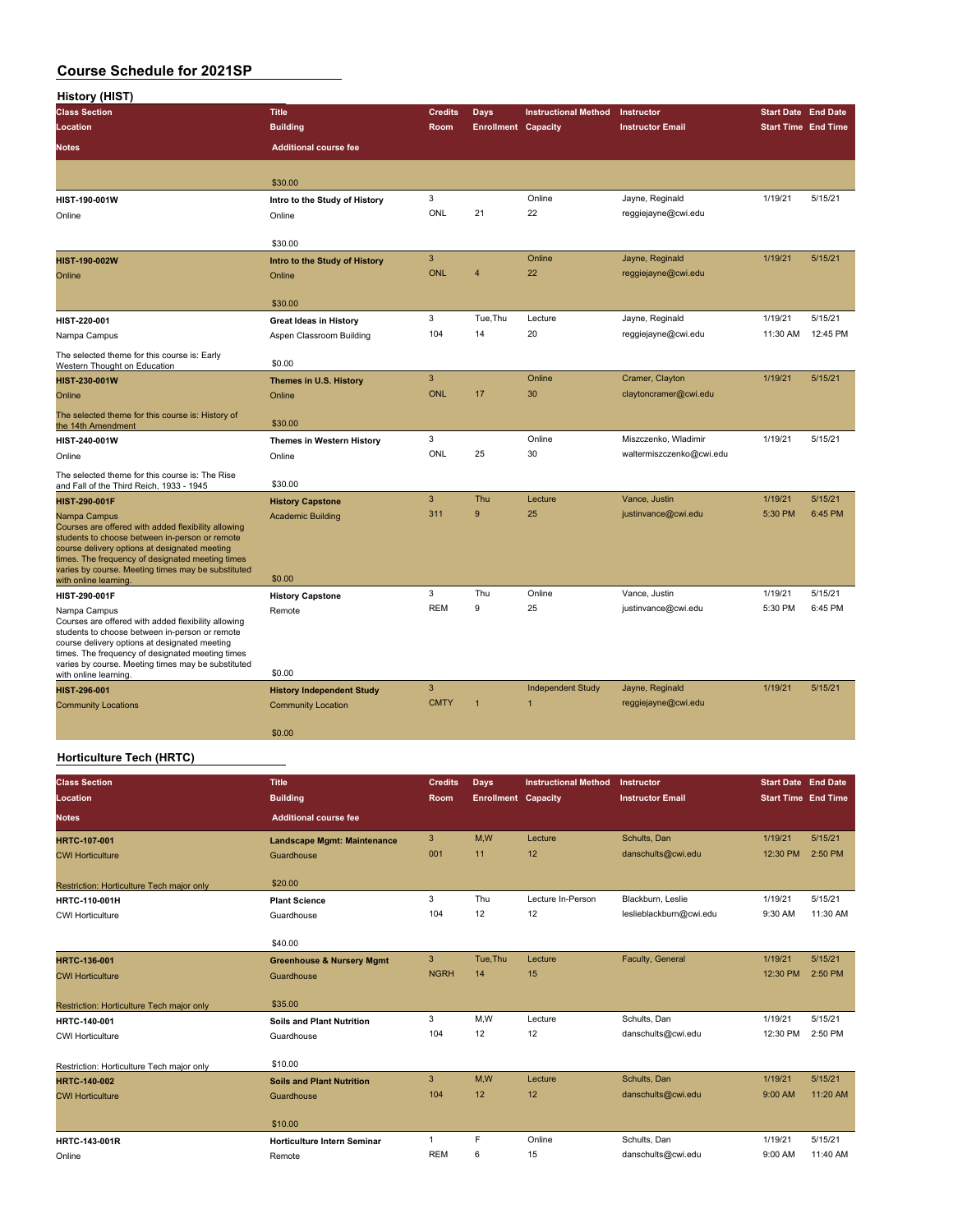#### **Horticulture Tech (HRTC)**

| <b>Class Section</b>                                                                                                                                                                                                                                                                                                                                                                                                                                                                                                                   | <b>Title</b>                          | <b>Credits</b> | <b>Days</b>                | <b>Instructional Method</b> | Instructor              | <b>Start Date End Date</b> |          |
|----------------------------------------------------------------------------------------------------------------------------------------------------------------------------------------------------------------------------------------------------------------------------------------------------------------------------------------------------------------------------------------------------------------------------------------------------------------------------------------------------------------------------------------|---------------------------------------|----------------|----------------------------|-----------------------------|-------------------------|----------------------------|----------|
| Location                                                                                                                                                                                                                                                                                                                                                                                                                                                                                                                               | <b>Building</b>                       | Room           | <b>Enrollment Capacity</b> |                             | <b>Instructor Email</b> | <b>Start Time End Time</b> |          |
| <b>Notes</b>                                                                                                                                                                                                                                                                                                                                                                                                                                                                                                                           | <b>Additional course fee</b>          |                |                            |                             |                         |                            |          |
| Courses are offered entirely online through<br>technology with designated meeting times and<br>designed for students who learn better with real-<br>time instruction. Remote courses are similar to<br>online courses except the student logs into class at<br>their regularly scheduled time, and the instructor<br>leads the course in real-time via technology (e.g.<br>Teams, Zoom, Collaborate, etc). The frequency of<br>designated meeting times varies by course.<br>Meeting times may be substituted with online<br>learning. | \$0.00                                |                |                            |                             |                         |                            |          |
| HRTC-155-001                                                                                                                                                                                                                                                                                                                                                                                                                                                                                                                           | <b>Urban Agriculture</b>              | $\overline{3}$ | M.W                        | Lecture                     | OLeary, Casey           | 1/19/21                    | 5/15/21  |
| <b>CWI Horticulture</b>                                                                                                                                                                                                                                                                                                                                                                                                                                                                                                                | Guardhouse                            | <b>SGRH</b>    | 15                         | 15                          | caseyoleary@cwi.edu     | 9:00 AM                    | 11:20 AM |
| Restriction: Horticulture Tech majors only                                                                                                                                                                                                                                                                                                                                                                                                                                                                                             | \$10.00                               |                |                            |                             |                         |                            |          |
| HRTC-254-001                                                                                                                                                                                                                                                                                                                                                                                                                                                                                                                           | Landscape Mgmt: Irrigation            | 3              | Tue.Thu                    | Lecture                     | Blackburn, Leslie       | 1/19/21                    | 5/15/21  |
| <b>CWI Horticulture</b>                                                                                                                                                                                                                                                                                                                                                                                                                                                                                                                | Guardhouse                            | 001            | 9                          | 12                          | leslieblackburn@cwi.edu | 12:30 PM                   | 2:50 PM  |
|                                                                                                                                                                                                                                                                                                                                                                                                                                                                                                                                        | \$15.00                               |                |                            |                             |                         |                            |          |
| <b>HRTC-255-001</b>                                                                                                                                                                                                                                                                                                                                                                                                                                                                                                                    | <b>Integrated Pest Management</b>     | 3              | M,W                        | Lecture                     | Schults, Dan            | 1/19/21                    | 5/15/21  |
| <b>CWI Horticulture</b>                                                                                                                                                                                                                                                                                                                                                                                                                                                                                                                | Guardhouse                            | 001            | 8                          | 12                          | danschults@cwi.edu      | 9:30 AM                    | 11:20 AM |
| <b>Restriction: Horticulture Tech Major Only</b>                                                                                                                                                                                                                                                                                                                                                                                                                                                                                       | \$0.00                                |                |                            |                             |                         |                            |          |
| HRTC-257-001                                                                                                                                                                                                                                                                                                                                                                                                                                                                                                                           | <b>Landscape Design 2</b>             | 3              | Tue.Thu                    | Lecture                     | Schults, Dan            | 1/19/21                    | 5/15/21  |
| <b>CWI Horticulture</b>                                                                                                                                                                                                                                                                                                                                                                                                                                                                                                                | Guardhouse                            | 001            | $\overline{7}$             | 12                          | danschults@cwi.edu      | 9:00 AM                    | 11:20 AM |
|                                                                                                                                                                                                                                                                                                                                                                                                                                                                                                                                        |                                       |                |                            |                             |                         |                            |          |
|                                                                                                                                                                                                                                                                                                                                                                                                                                                                                                                                        | \$25.00                               | $\overline{2}$ |                            | Online                      | Schults, Dan            | 2/22/21                    | 5/15/21  |
| <b>HRTC-293-001W</b>                                                                                                                                                                                                                                                                                                                                                                                                                                                                                                                   | <b>Horticulture Tech Internship</b>   | <b>ONL</b>     | $\mathbf{0}$               | 15                          | danschults@cwi.edu      |                            |          |
| Online                                                                                                                                                                                                                                                                                                                                                                                                                                                                                                                                 | Online                                |                |                            |                             |                         |                            |          |
|                                                                                                                                                                                                                                                                                                                                                                                                                                                                                                                                        | \$20.00                               |                |                            |                             |                         |                            |          |
| <b>HRTC-295-001W</b>                                                                                                                                                                                                                                                                                                                                                                                                                                                                                                                   | <b>Horticulture Busnss Mgmt Prctm</b> | 3              |                            | Online                      | Blackburn, Leslie       | 1/19/21                    | 5/15/21  |
| Online                                                                                                                                                                                                                                                                                                                                                                                                                                                                                                                                 | Online                                | ONL            | $\overline{4}$             | 6                           | leslieblackburn@cwi.edu |                            |          |
|                                                                                                                                                                                                                                                                                                                                                                                                                                                                                                                                        | \$80.00                               |                |                            |                             |                         |                            |          |

#### **Humanities (HUMA)**

| <b>Class Section</b><br>Location | <b>Title</b><br><b>Building</b>      | <b>Credits</b><br>Room | Days<br><b>Enrollment Capacity</b> | <b>Instructional Method</b> | Instructor<br><b>Instructor Email</b> | <b>Start Date End Date</b><br><b>Start Time End Time</b> |          |
|----------------------------------|--------------------------------------|------------------------|------------------------------------|-----------------------------|---------------------------------------|----------------------------------------------------------|----------|
| <b>Notes</b>                     | <b>Additional course fee</b>         |                        |                                    |                             |                                       |                                                          |          |
| <b>HUMA-101-001W</b>             | <b>Prehistory to Renaissance</b>     | $\mathbf{3}$           |                                    | Online                      | Purvis Aldrich, Jennifer              | 1/19/21                                                  | 5/15/21  |
| Online                           | Online                               | ONL                    | 35                                 | 35                          | christianaldrich@cwi.edu              |                                                          |          |
|                                  | \$30.00                              |                        |                                    |                             |                                       |                                                          |          |
| HUMA-101-002W                    | <b>Prehistory to Renaissance</b>     | 3                      |                                    | Online                      | Purvis Aldrich, Jennifer              | 1/19/21                                                  | 5/15/21  |
| Online                           | Online                               | ONL                    | $\overline{4}$                     | 35                          | christianaldrich@cwi.edu              |                                                          |          |
|                                  | \$30.00                              |                        |                                    |                             |                                       |                                                          |          |
| <b>HUMA-101-003</b>              | <b>Prehistory to Renaissance</b>     | $\mathbf{3}$           | M,W                                | Lecture                     | Bonde, Deborah                        | 1/19/21                                                  | 5/15/21  |
| <b>Ada County Campus</b>         | <b>Pintail Center</b>                | 1210                   | $\overline{4}$                     | 30                          | debbiebonde@cwi.edu                   | 2:30 PM                                                  | 3:45 PM  |
|                                  | \$0.00                               |                        |                                    |                             |                                       |                                                          |          |
| HUMA-102-001                     | Humanities: Baroque to Modern        | 3                      | Tue, Thu                           | Lecture                     | Bonde, Deborah                        | 1/19/21                                                  | 5/15/21  |
| Ada County Campus                | <b>Pintail Center</b>                | 1318                   | 4                                  | 25                          | debbiebonde@cwi.edu                   | 1:00 PM                                                  | 2:15 PM  |
|                                  | \$0.00                               |                        |                                    |                             |                                       |                                                          |          |
| <b>HUMA-102-002W</b>             | <b>Humanities: Baroque to Modern</b> | $\mathbf{3}$           |                                    | Online                      | Yadlin, Michal                        | 1/19/21                                                  | 5/15/21  |
| Online                           | Online                               | ONL                    | 10                                 | 35                          | michalyadlin@cwi.edu                  |                                                          |          |
|                                  | \$30.00                              |                        |                                    |                             |                                       |                                                          |          |
| <b>HUMA-110-001R</b>             | <b>Introduction to Film Studies</b>  | 3                      | Thu                                | Online                      | McMorrow, Sharon                      | 1/19/21                                                  | 5/15/21  |
| Online                           | Remote                               | <b>REM</b>             | 29                                 | 35                          | sharonmcmorrow@cwi.edu                | 10:00 AM                                                 | 11:15 AM |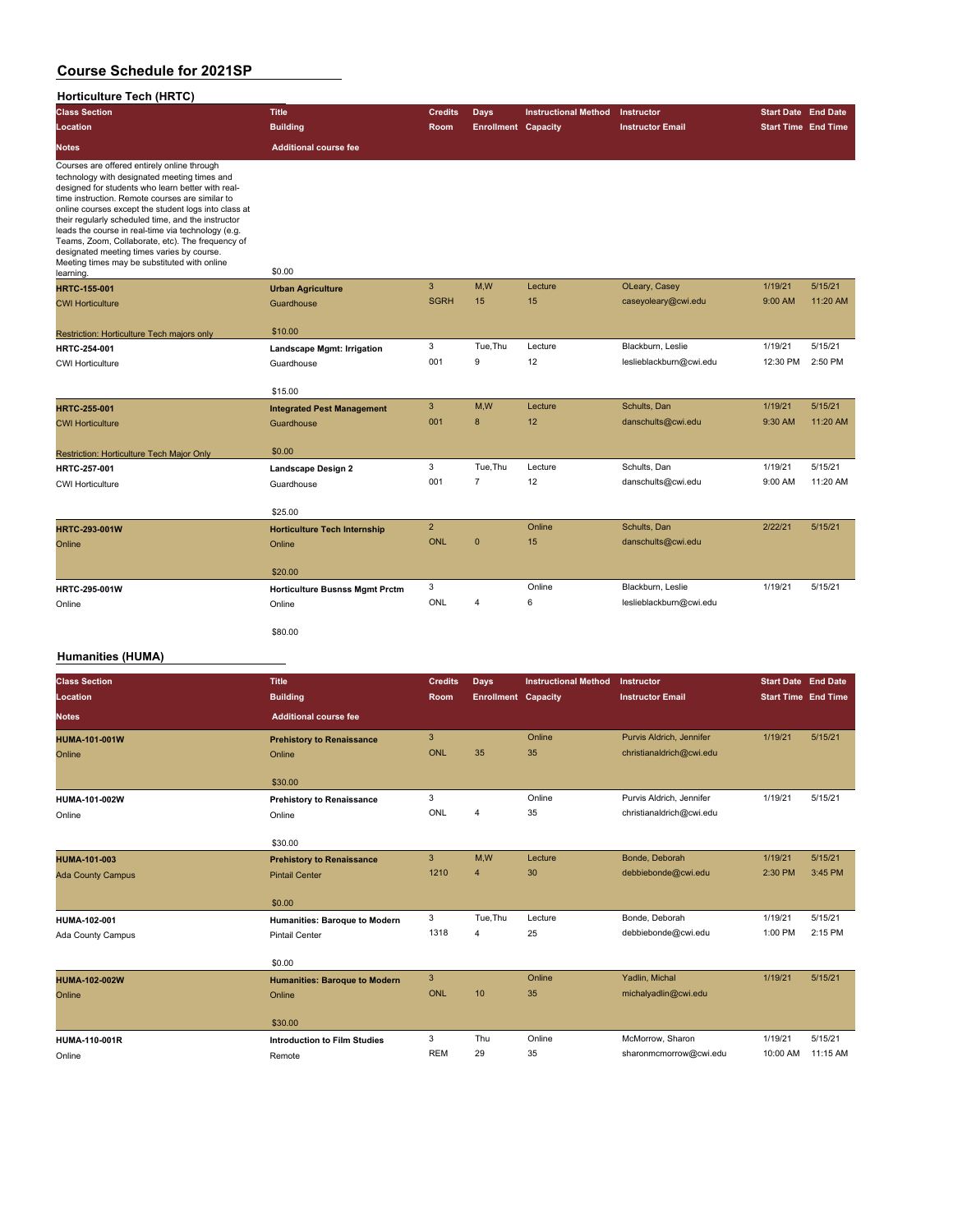### **Humanities (HUMA)**

| <b>Class Section</b>                                                                                                                                                                                                                                                                                                                                                                                                                                                                                                                   | <b>Title</b>                              | <b>Credits</b> | <b>Days</b>                | <b>Instructional Method</b> | Instructor              | <b>Start Date End Date</b> |         |
|----------------------------------------------------------------------------------------------------------------------------------------------------------------------------------------------------------------------------------------------------------------------------------------------------------------------------------------------------------------------------------------------------------------------------------------------------------------------------------------------------------------------------------------|-------------------------------------------|----------------|----------------------------|-----------------------------|-------------------------|----------------------------|---------|
| Location                                                                                                                                                                                                                                                                                                                                                                                                                                                                                                                               | <b>Building</b>                           | Room           | <b>Enrollment Capacity</b> |                             | <b>Instructor Email</b> | <b>Start Time End Time</b> |         |
| <b>Notes</b>                                                                                                                                                                                                                                                                                                                                                                                                                                                                                                                           | <b>Additional course fee</b>              |                |                            |                             |                         |                            |         |
| Courses are offered entirely online through<br>technology with designated meeting times and<br>designed for students who learn better with real-<br>time instruction. Remote courses are similar to<br>online courses except the student logs into class at<br>their regularly scheduled time, and the instructor<br>leads the course in real-time via technology (e.g.<br>Teams, Zoom, Collaborate, etc). The frequency of<br>designated meeting times varies by course.<br>Meeting times may be substituted with online<br>learning. | \$0.00                                    |                |                            |                             |                         |                            |         |
| <b>HUMA-121-001W</b>                                                                                                                                                                                                                                                                                                                                                                                                                                                                                                                   | <b>Internationl Film &amp; Literature</b> | 3              |                            | Online                      | McMorrow, Sharon        | 1/19/21                    | 5/15/21 |
| Online                                                                                                                                                                                                                                                                                                                                                                                                                                                                                                                                 | Online                                    | ONL            | 9                          | 35                          | sharonmcmorrow@cwi.edu  |                            |         |
|                                                                                                                                                                                                                                                                                                                                                                                                                                                                                                                                        | \$30.00                                   |                |                            |                             |                         |                            |         |

# **Japanese (JAPN)**

| <b>Class Section</b><br>Location<br><b>Notes</b> | <b>Title</b><br><b>Building</b><br><b>Additional course fee</b> | <b>Credits</b><br>Room | <b>Days</b><br><b>Enrollment Capacity</b> | <b>Instructional Method</b> | Instructor<br><b>Instructor Email</b> | <b>Start Date End Date</b><br><b>Start Time End Time</b> |         |
|--------------------------------------------------|-----------------------------------------------------------------|------------------------|-------------------------------------------|-----------------------------|---------------------------------------|----------------------------------------------------------|---------|
|                                                  |                                                                 |                        |                                           |                             |                                       |                                                          |         |
| JAPN-101-001W                                    | <b>Elementary Japanese I</b>                                    | $\overline{4}$         |                                           | Online                      | Asay, Shoko                           | 1/19/21                                                  | 5/15/21 |
| Online                                           | Online                                                          | ONL                    | 28                                        | 29                          | shokoasay@cwi.edu                     |                                                          |         |
|                                                  |                                                                 |                        |                                           |                             |                                       |                                                          |         |
|                                                  | \$40.00                                                         |                        |                                           |                             |                                       |                                                          |         |
| JAPN-102-001W                                    | <b>Elementary Japanese II</b>                                   | 4                      |                                           | Online                      | Asay, Shoko                           | 1/19/21                                                  | 5/15/21 |
| Online                                           | Online                                                          | <b>ONL</b>             | 8                                         | 29                          | shokoasay@cwi.edu                     |                                                          |         |
|                                                  |                                                                 |                        |                                           |                             |                                       |                                                          |         |
|                                                  | \$40.00                                                         |                        |                                           |                             |                                       |                                                          |         |

#### **Law Enforcement (LAWE)**

| <b>Class Section</b>        | <b>Title</b>                 | <b>Credits</b> | <b>Days</b>                | <b>Instructional Method</b> | <b>Instructor</b>       | <b>Start Date End Date</b> |         |
|-----------------------------|------------------------------|----------------|----------------------------|-----------------------------|-------------------------|----------------------------|---------|
| Location                    | <b>Building</b>              | Room           | <b>Enrollment Capacity</b> |                             | <b>Instructor Email</b> | <b>Start Time End Time</b> |         |
| <b>Notes</b>                | <b>Additional course fee</b> |                |                            |                             |                         |                            |         |
| LAWE-200-001                | <b>Law Enforcement 2</b>     | 12             | M, Tue, W, Thu Lecture     |                             | Crawforth, Kelli        | 1/19/21                    | 5/15/21 |
| <b>Canyon County Center</b> | <b>Canyon County Center</b>  | 112            | 8                          | 24                          | kellicrawforth@cwi.edu  | 7:30 AM                    | 4:00 PM |
|                             | \$355.00                     |                |                            |                             |                         |                            |         |
| LAWE-200-001                | <b>Law Enforcement 2</b>     | 12             | M, Tue, W, Thu Lecture     |                             | Forsman, LeRoy          | 1/19/21                    | 5/15/21 |
| Canyon County Center        | Canyon County Center         | 112            | 8                          | 24                          | leroyforsman@cwi.edu    | 7:30 AM                    | 4:00 PM |
|                             | \$355.00                     |                |                            |                             |                         |                            |         |
| LAWE-200-001                | <b>Law Enforcement 2</b>     | 12             | M, Tue, W, Thu Lecture     |                             | Mowry, Stacy            | 1/19/21                    | 5/15/21 |
| <b>Canyon County Center</b> | <b>Canyon County Center</b>  | 112            | 8                          | 24                          | stacymowry@cwi.edu      | 7:30 AM                    | 4:00 PM |
|                             | \$355.00                     |                |                            |                             |                         |                            |         |

#### **Machine Tool Tech (MACH)**

| <b>Class Section</b>                       | <b>Title</b>                     | <b>Credits</b> | <b>Days</b>                | <b>Instructional Method</b> | Instructor              | <b>Start Date End Date</b> |          |
|--------------------------------------------|----------------------------------|----------------|----------------------------|-----------------------------|-------------------------|----------------------------|----------|
| Location                                   | <b>Building</b>                  | <b>Room</b>    | <b>Enrollment Capacity</b> |                             | <b>Instructor Email</b> | <b>Start Time End Time</b> |          |
| <b>Notes</b>                               | <b>Additional course fee</b>     |                |                            |                             |                         |                            |          |
| MACH-105-001                               | <b>Machine Shop Laboratory 3</b> | 6              | M,W,F                      | Lab A                       | Barry, James            | 1/19/21                    | 5/15/21  |
| Nampa Campus                               | <b>Micron Education Center</b>   | 1501           | 12                         | 14                          | jimbarry@cwi.edu        | 8:00 AM                    | 12:00 PM |
| Restriction: Machine Tool Tech majors only | \$0.00                           |                |                            |                             |                         |                            |          |
| MACH-105-001                               | <b>Machine Shop Laboratory 3</b> | 6              | Tue, Thu                   | Lab A                       | Barry, James            | 1/19/21                    | 5/15/21  |
| Nampa Campus                               | Micron Education Center          | 1501           | 12                         | 14                          | jimbarry@cwi.edu        | 9:00 AM                    | 12:30 PM |
| Restriction: Machine Tool Tech majors only | \$0.00                           |                |                            |                             |                         |                            |          |
| <b>MACH-105-002</b>                        | <b>Machine Shop Laboratory 3</b> | 6              | F                          | Lab A                       | Harris, Eric            | 1/19/21                    | 5/15/21  |
| Nampa Campus                               | <b>Micron Education Center</b>   | 1501           | 12                         | 14                          | ericharris1@cwi.edu     | 5:00 PM                    | 9:00 PM  |
| Restriction: Machine Tool Tech majors only | \$0.00                           |                |                            |                             |                         |                            |          |
| MACH-105-002                               | <b>Machine Shop Laboratory 3</b> | 6              | M,W                        | Lab A                       | Harris, Eric            | 1/19/21                    | 5/15/21  |
| Nampa Campus                               | Micron Education Center          | 1501           | 12                         | 14                          | ericharris1@cwi.edu     | 6:00 PM                    | 10:00 PM |
| Restriction: Machine Tool Tech majors only | \$0.00                           |                |                            |                             |                         |                            |          |
| <b>MACH-105-002</b>                        | <b>Machine Shop Laboratory 3</b> | 6              | Tue.Thu                    | Lab A                       | Harris, Eric            | 1/19/21                    | 5/15/21  |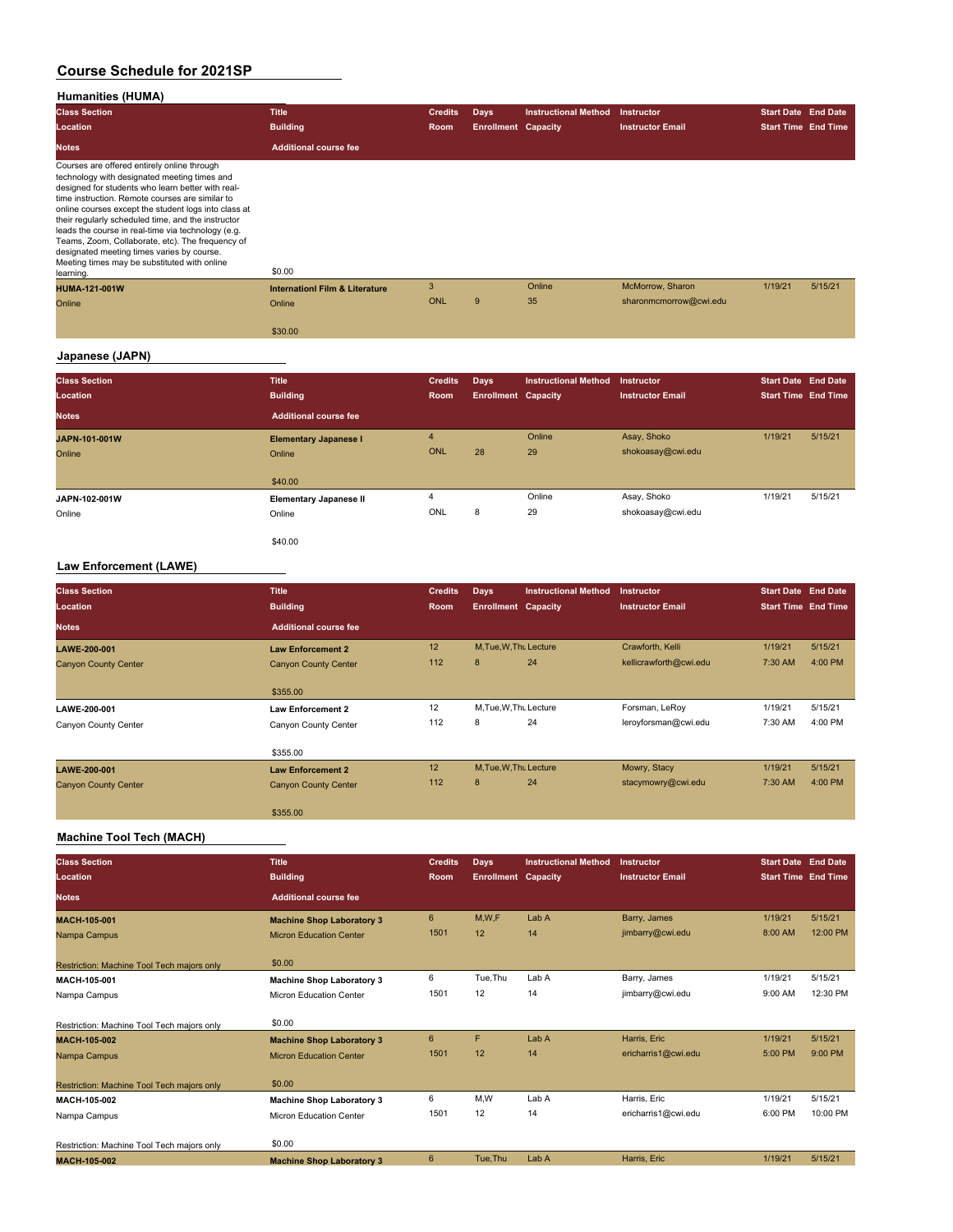| <b>Machine Tool Tech (MACH)</b>            |                                       |                 |                            |                             |                         |                            |          |
|--------------------------------------------|---------------------------------------|-----------------|----------------------------|-----------------------------|-------------------------|----------------------------|----------|
| <b>Class Section</b>                       | <b>Title</b>                          | <b>Credits</b>  | Days                       | <b>Instructional Method</b> | Instructor              | <b>Start Date End Date</b> |          |
| Location                                   | <b>Building</b>                       | Room            | <b>Enrollment Capacity</b> |                             | <b>Instructor Email</b> | <b>Start Time End Time</b> |          |
|                                            | <b>Additional course fee</b>          |                 |                            |                             |                         |                            |          |
| <b>Notes</b>                               |                                       |                 |                            |                             |                         |                            |          |
| Nampa Campus                               | <b>Micron Education Center</b>        | 1501            | 12                         | 14                          | ericharris1@cwi.edu     | 7:00 PM                    | 10:00 PM |
| Restriction: Machine Tool Tech majors only | \$0.00                                |                 |                            |                             |                         |                            |          |
| MACH-127-001                               | <b>Related Blueprint Reading 2</b>    | $\overline{2}$  | Tue, Thu                   | Lecture                     | Barry, James            | 1/19/21                    | 5/15/21  |
| Nampa Campus                               | Micron Education Center               | 1506            | 12                         | 14                          | jimbarry@cwi.edu        | 7:00 AM                    | 7:50 AM  |
|                                            |                                       |                 |                            |                             |                         |                            |          |
| Restriction: Machine Tool Tech majors only | \$0.00                                |                 |                            |                             |                         |                            |          |
| MACH-127-002                               | <b>Related Blueprint Reading 2</b>    | $\overline{2}$  | Tue, Thu                   | Lecture                     | Harris, Eric            | 1/19/21                    | 5/15/21  |
| Nampa Campus                               | <b>Micron Education Center</b>        | 1301            | 12                         | 14                          | ericharris1@cwi.edu     | 5:00 PM                    | 5:50 PM  |
| Restriction: Machine Tool Tech majors only | \$0.00                                |                 |                            |                             |                         |                            |          |
| MACH-155-001                               | <b>Machine Shop Theory 3</b>          | $\overline{2}$  | M,W                        | Lecture                     | Barry, James            | 1/19/21                    | 5/15/21  |
|                                            |                                       | 1602            | 12                         | 14                          | jimbarry@cwi.edu        | 7:00 AM                    | 7:50 AM  |
| Nampa Campus                               | Micron Education Center               |                 |                            |                             |                         |                            |          |
| Restriction: Machine Tool Tech majors only | \$0.00                                |                 |                            |                             |                         |                            |          |
| <b>MACH-155-002</b>                        | <b>Machine Shop Theory 3</b>          | $\overline{2}$  | M,W                        | Lecture                     | Harris, Eric            | 1/19/21                    | 5/15/21  |
| Nampa Campus                               | <b>Micron Education Center</b>        | 1301            | 12                         | 14                          | ericharris1@cwi.edu     | 5:00 PM                    | 5:50 PM  |
|                                            | \$0.00                                |                 |                            |                             |                         |                            |          |
| Restriction: Machine Tool Tech majors only |                                       | 6               | M, W, F                    | Lab A                       | Moore, Justin           | 1/19/21                    | 5/15/21  |
| MACH-204-001                               | <b>Advanced Machine Shop Lab 2</b>    |                 |                            |                             |                         |                            |          |
| Nampa Campus                               | Micron Education Center               | 1501            | 10                         | 14                          | justinmoore1@cwi.edu    | 8:00 AM                    | 12:00 PM |
| Restriction: Machine Tool Tech majors only | \$125.00                              |                 |                            |                             |                         |                            |          |
| MACH-204-001                               | <b>Advanced Machine Shop Lab 2</b>    | $6\phantom{1}6$ | Tue, Thu                   | Lab A                       | Moore, Justin           | 1/19/21                    | 5/15/21  |
| Nampa Campus                               | <b>Micron Education Center</b>        | 1501            | 10                         | 14                          | justinmoore1@cwi.edu    | 8:00 AM                    | 12:00 PM |
| Restriction: Machine Tool Tech majors only | \$125.00                              |                 |                            |                             |                         |                            |          |
| MACH-204-002                               | <b>Advanced Machine Shop Lab 2</b>    | 6               | F                          | Lab A                       | Wilhite, Jeffrey        | 1/19/21                    | 5/15/21  |
| Nampa Campus                               | Micron Education Center               | 1501            | 6                          | 14                          | jeffwilhite@cwi.edu     | 6:00 PM                    | 9:00 PM  |
|                                            |                                       |                 |                            |                             |                         |                            |          |
|                                            | \$125.00                              |                 |                            |                             |                         |                            |          |
| MACH-204-002                               | <b>Advanced Machine Shop Lab 2</b>    | $6\phantom{1}$  | M, Tue, W, Thu Lab A       |                             | Wilhite, Jeffrey        | 1/19/21                    | 5/15/21  |
| Nampa Campus                               | <b>Micron Education Center</b>        | 1501            | 6                          | 14                          | jeffwilhite@cwi.edu     | 6:00 PM                    | 10:00 PM |
|                                            | \$125.00                              |                 |                            |                             |                         |                            |          |
| MACH-211-001                               | <b>Computer-Aided Drafting/Design</b> | $\overline{2}$  | Tue, Thu                   | Lecture                     | Moore, Justin           | 1/19/21                    | 5/15/21  |
| Nampa Campus                               | Micron Education Center               | 1506            | 10                         | 14                          | justinmoore1@cwi.edu    | 7:00 AM                    | 7:50 AM  |
|                                            |                                       |                 |                            |                             |                         |                            |          |
| Restriction: Machine Tool Tech majors only | \$0.00                                |                 |                            |                             |                         |                            |          |
| MACH-211-002                               | <b>Computer-Aided Drafting/Design</b> | $\overline{2}$  | Tue, Thu                   | Lecture                     | Wilhite, Jeffrey        | 1/19/21                    | 5/15/21  |
| Nampa Campus                               | <b>Micron Education Center</b>        | 1506            | 6                          | 14                          | jeffwilhite@cwi.edu     | 5:00 PM                    | 5:50 PM  |
|                                            | \$0.00                                |                 |                            |                             |                         |                            |          |
| MACH-224-001                               | <b>Tool Design for Manufacturing</b>  | $\overline{2}$  | Tue, Thu                   | Lecture                     | Barry, James            | 1/19/21                    | 5/15/21  |
| Nampa Campus                               | Micron Education Center               | 1506            | 12                         | 14                          | jimbarry@cwi.edu        | 8:00 AM                    | 8:50 AM  |
|                                            | \$0.00                                |                 |                            |                             |                         |                            |          |
| Restriction: Machine Tool Tech majors only |                                       |                 |                            |                             |                         |                            |          |
| MACH-224-002                               | <b>Tool Design for Manufacturing</b>  | $\overline{2}$  | Tue, Thu                   | Lecture                     | Harris, Eric            | 1/19/21                    | 5/15/21  |
| Nampa Campus                               | <b>Micron Education Center</b>        | 1506            | 11                         | 14                          | ericharris1@cwi.edu     | 6:00 PM                    | 6:50 PM  |
| Restriction: Machine Tool Tech majors only | \$0.00                                |                 |                            |                             |                         |                            |          |
| MACH-254-001                               | Adv Machine Shop Theory 2             | 3               | M,W,F                      | Lecture                     | Moore, Justin           | 1/19/21                    | 5/15/21  |
| Nampa Campus                               | Micron Education Center               | 1506            | 10                         | 14                          | justinmoore1@cwi.edu    | 7:00 AM                    | 7:50 AM  |
|                                            |                                       |                 |                            |                             |                         |                            |          |
| Restriction: Machine Tool Tech majors only | \$20.00                               |                 |                            |                             |                         |                            |          |
| <b>MACH-254-002</b>                        | <b>Adv Machine Shop Theory 2</b>      | $\mathbf{3}$    | M,W,F                      | Lecture                     | Wilhite, Jeffrey        | 1/19/21                    | 5/15/21  |
| Nampa Campus                               | <b>Micron Education Center</b>        | 1506            | 6                          | 14                          | jeffwilhite@cwi.edu     | 5:00 PM                    | 5:50 PM  |
|                                            | \$20.00                               |                 |                            |                             |                         |                            |          |
|                                            |                                       |                 |                            |                             |                         |                            |          |

### **Marketing Comm (MRKT)**

| <b>Class Section</b><br>Location<br><b>Notes</b> | <b>Title</b><br><b>Building</b><br><b>Additional course fee</b> | <b>Credits</b><br><b>Room</b> | Days<br><b>Enrollment Capacity</b> | Instructional Method Instructor | <b>Instructor Email</b> | <b>Start Date End Date</b><br><b>Start Time End Time</b> |         |
|--------------------------------------------------|-----------------------------------------------------------------|-------------------------------|------------------------------------|---------------------------------|-------------------------|----------------------------------------------------------|---------|
| <b>MRKT-203-001R</b>                             | <b>Principles of Promotion</b>                                  | <b>REM</b>                    | W                                  | Online                          | Garrity, Daniel         | 1/19/21                                                  | 5/15/21 |
| Online                                           | Remote                                                          |                               | 17                                 | 33                              | dangarrity@cwi.edu      | 5:30 PM                                                  | 6:45 PM |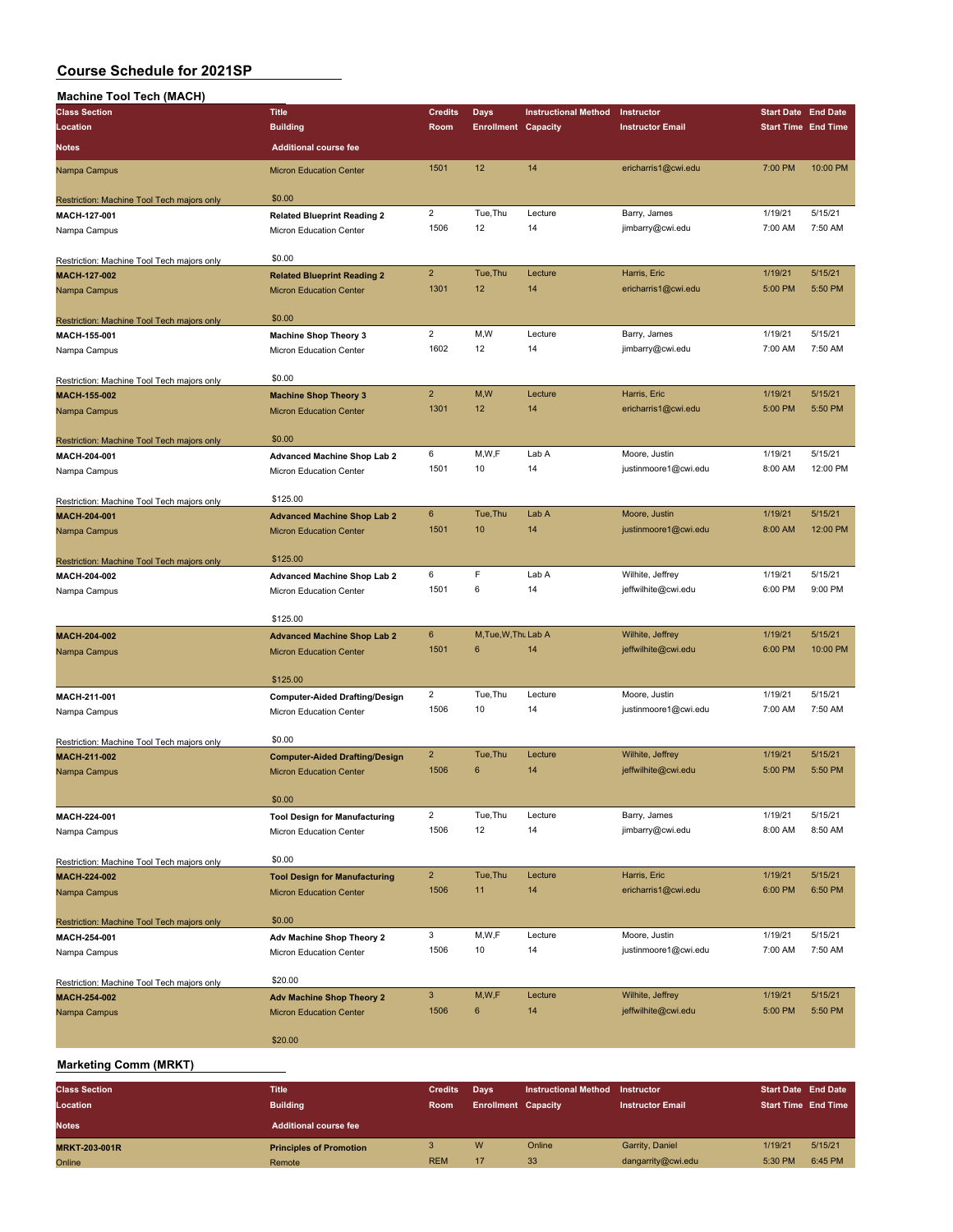| <b>Marketing Comm (MRKT)</b>                                                                                                                                                                                                                                                                                                                                                                                                                                                                                                                     |                                      |                           |                            |                             |                         |                            |         |
|--------------------------------------------------------------------------------------------------------------------------------------------------------------------------------------------------------------------------------------------------------------------------------------------------------------------------------------------------------------------------------------------------------------------------------------------------------------------------------------------------------------------------------------------------|--------------------------------------|---------------------------|----------------------------|-----------------------------|-------------------------|----------------------------|---------|
| <b>Class Section</b>                                                                                                                                                                                                                                                                                                                                                                                                                                                                                                                             | <b>Title</b>                         | <b>Credits</b>            | Days                       | <b>Instructional Method</b> | Instructor              | <b>Start Date End Date</b> |         |
| Location                                                                                                                                                                                                                                                                                                                                                                                                                                                                                                                                         | <b>Building</b>                      | Room                      | <b>Enrollment Capacity</b> |                             | <b>Instructor Email</b> | <b>Start Time End Time</b> |         |
| <b>Notes</b>                                                                                                                                                                                                                                                                                                                                                                                                                                                                                                                                     | <b>Additional course fee</b>         |                           |                            |                             |                         |                            |         |
| Courses are offered entirely online through<br>technology with designated meeting times and<br>designed for students who learn better with real-<br>time instruction. Remote courses are similar to<br>online courses except the student logs into class at<br>their regularly scheduled time, and the instructor<br>leads the course in real-time via technology (e.g.<br>Teams, Zoom, Collaborate, etc). The frequency of<br>designated meeting times varies by course.<br>Meeting times may be substituted with online<br>learning.           | \$0.00                               |                           |                            |                             |                         |                            |         |
| MRKT-240-001R                                                                                                                                                                                                                                                                                                                                                                                                                                                                                                                                    | <b>Social Media Management</b>       | 3                         | W                          | Online                      | Garrity, Daniel         | 1/19/21                    | 5/15/21 |
| Online<br>Courses are offered entirely online through<br>technology with designated meeting times and<br>designed for students who learn better with real-<br>time instruction. Remote courses are similar to<br>online courses except the student logs into class at<br>their regularly scheduled time, and the instructor<br>leads the course in real-time via technology (e.g.<br>Teams, Zoom, Collaborate, etc). The frequency of<br>designated meeting times varies by course.<br>Meeting times may be substituted with online<br>learning. | Remote<br>\$0.00                     | <b>REM</b>                | 13                         | 33                          | dangarrity@cwi.edu      | 7:00 PM                    | 8:15 PM |
| <b>MRKT-257-001W</b>                                                                                                                                                                                                                                                                                                                                                                                                                                                                                                                             | <b>Principles of Management</b>      | 3                         |                            | Online                      | Holten Baird, Nicole    | 1/19/21                    | 5/15/21 |
| Online                                                                                                                                                                                                                                                                                                                                                                                                                                                                                                                                           | Online                               | <b>ONL</b>                | 9                          | 30                          | nicolebaird@cwi.edu     |                            |         |
|                                                                                                                                                                                                                                                                                                                                                                                                                                                                                                                                                  | \$30.00                              |                           |                            |                             |                         |                            |         |
| MRKT-262-001W                                                                                                                                                                                                                                                                                                                                                                                                                                                                                                                                    | <b>Business Plan Development</b>     | 3                         |                            | Online                      | Burns, Kimberly         | 1/19/21                    | 5/15/21 |
| Online                                                                                                                                                                                                                                                                                                                                                                                                                                                                                                                                           | Online                               | ONL                       | 3                          | 30                          | kimberlyburns@cwi.edu   |                            |         |
|                                                                                                                                                                                                                                                                                                                                                                                                                                                                                                                                                  | \$30.00                              |                           |                            |                             |                         |                            |         |
| <b>MRKT-290-001W</b>                                                                                                                                                                                                                                                                                                                                                                                                                                                                                                                             | <b>Marketing Communctns Capstone</b> | $\ensuremath{\mathsf{3}}$ |                            | Online                      | Garrity, Daniel         | 1/19/21                    | 5/15/21 |
| Online                                                                                                                                                                                                                                                                                                                                                                                                                                                                                                                                           | Online                               | <b>ONL</b>                | 3                          | 20                          | dangarrity@cwi.edu      |                            |         |
|                                                                                                                                                                                                                                                                                                                                                                                                                                                                                                                                                  | \$60.00                              |                           |                            |                             |                         |                            |         |

| <b>Class Section</b><br>Location | <b>Title</b><br><b>Building</b> | <b>Credits</b><br>Room | <b>Days</b><br><b>Enrollment Capacity</b> | <b>Instructional Method</b> | Instructor<br><b>Instructor Email</b> | <b>Start Date End Date</b><br><b>Start Time End Time</b> |          |
|----------------------------------|---------------------------------|------------------------|-------------------------------------------|-----------------------------|---------------------------------------|----------------------------------------------------------|----------|
| <b>Notes</b>                     | <b>Additional course fee</b>    |                        |                                           |                             |                                       |                                                          |          |
| MATH-095-001                     | <b>College Prep Mathematics</b> | 3                      | Tue.Thu                                   | Lab                         | <b>Susan Knights</b>                  | 1/19/21                                                  | 5/15/21  |
| Nampa Campus                     | <b>Academic Building</b>        | 116                    | 29                                        | 30                          | susanknights@cwidaho.cc               | 10:00 AM                                                 | 11:15 AM |
|                                  | \$70.00                         |                        |                                           |                             |                                       |                                                          |          |
| MATH-095-003                     | <b>College Prep Mathematics</b> | 3                      | Tue, Thu                                  | Lab                         | Susan Knights                         | 1/19/21                                                  | 5/15/21  |
| Nampa Campus                     | Academic Building               | 116                    | 30                                        | 30                          | susanknights@cwidaho.cc               | 11:30 AM                                                 | 12:45 PM |
|                                  | \$70.00                         |                        |                                           |                             |                                       |                                                          |          |
| MATH-095-004                     | <b>College Prep Mathematics</b> | 3                      | Tue, Thu                                  | Lab                         | <b>Susan Knights</b>                  | 1/19/21                                                  | 5/15/21  |
| <b>Ada County Campus</b>         | <b>Pintail Center</b>           | 1307                   | 30                                        | 30                          | susanknights@cwidaho.cc               | 11:30 AM                                                 | 12:45 PM |
|                                  | \$70.00                         |                        |                                           |                             |                                       |                                                          |          |
| MATH-095-005                     | <b>College Prep Mathematics</b> | 3                      | Tue.Thu                                   | Lab                         | Susan Knights                         | 1/19/21                                                  | 5/15/21  |
| Nampa Campus                     | Academic Building               | 116                    | 30                                        | 30                          | susanknights@cwidaho.cc               | 2:30 PM                                                  | 3:45 PM  |
|                                  | \$70.00                         |                        |                                           |                             |                                       |                                                          |          |
| <b>MATH-095-006</b>              | <b>College Prep Mathematics</b> | 3                      | Tue, Thu                                  | Lab                         | <b>Susan Knights</b>                  | 1/19/21                                                  | 5/15/21  |
| <b>Ada County Campus</b>         | <b>Pintail Center</b>           | 1307                   | 31                                        | 30                          | susanknights@cwidaho.cc               | 2:30 PM                                                  | 3:45 PM  |
|                                  | \$70.00                         |                        |                                           |                             |                                       |                                                          |          |
| MATH-095-007                     | <b>College Prep Mathematics</b> | 3                      | Tue, Thu                                  | Lab                         | Susan Knights                         | 1/19/21                                                  | 5/15/21  |
| Nampa Campus                     | Academic Building               | 116                    | 30                                        | 30                          | susanknights@cwidaho.cc               | 4:00 PM                                                  | 5:15 PM  |
|                                  | \$70.00                         |                        |                                           |                             |                                       |                                                          |          |
| MATH-095-008                     | <b>College Prep Mathematics</b> | 3                      | Tue, Thu                                  | Lab                         | <b>Susan Knights</b>                  | 1/19/21                                                  | 5/15/21  |
| <b>Ada County Campus</b>         | <b>Pintail Center</b>           | 1307                   | 19                                        | 30                          | susanknights@cwidaho.cc               | 4:00 PM                                                  | 5:15 PM  |
|                                  | \$70.00                         |                        |                                           |                             |                                       |                                                          |          |
| MATH-095-009                     | <b>College Prep Mathematics</b> | 3                      | M, W                                      | Lab                         | Susan Knights                         | 1/19/21                                                  | 5/15/21  |
| Nampa Campus                     | Academic Building               | 116                    | 26                                        | 30                          | susanknights@cwidaho.cc               | 10:00 AM                                                 | 11:15 AM |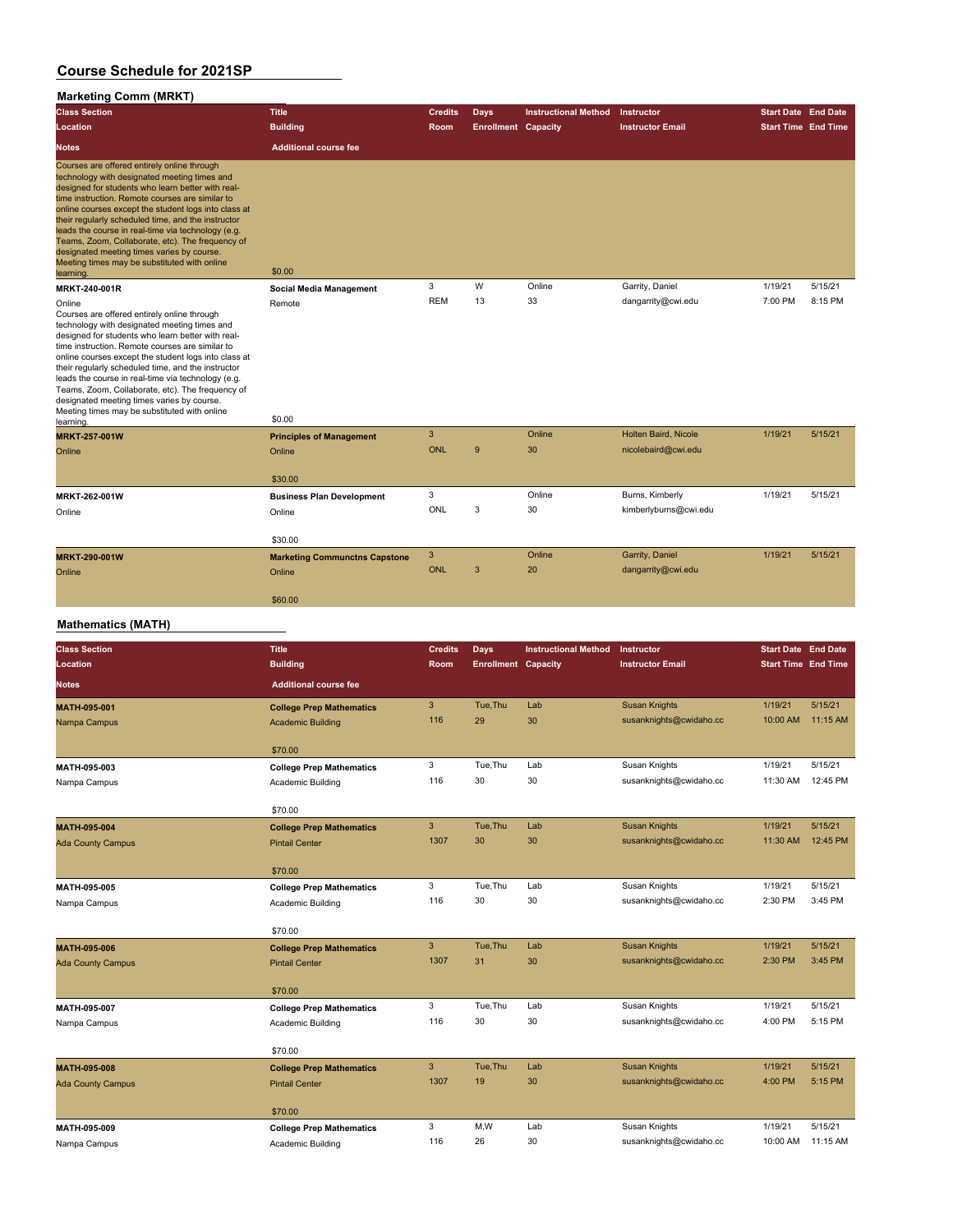| <b>Mathematics (MATH)</b> |                                                                                                                                                                                                                                                                                                                                                                                                                                                                                                                                                                                                                                                                                                                                                              |                      |                            |                             |                                                 |                            |                            |
|---------------------------|--------------------------------------------------------------------------------------------------------------------------------------------------------------------------------------------------------------------------------------------------------------------------------------------------------------------------------------------------------------------------------------------------------------------------------------------------------------------------------------------------------------------------------------------------------------------------------------------------------------------------------------------------------------------------------------------------------------------------------------------------------------|----------------------|----------------------------|-----------------------------|-------------------------------------------------|----------------------------|----------------------------|
| <b>Class Section</b>      | <b>Title</b>                                                                                                                                                                                                                                                                                                                                                                                                                                                                                                                                                                                                                                                                                                                                                 | <b>Credits</b>       | <b>Days</b>                | <b>Instructional Method</b> | Instructor                                      | <b>Start Date End Date</b> |                            |
| Location                  | <b>Building</b>                                                                                                                                                                                                                                                                                                                                                                                                                                                                                                                                                                                                                                                                                                                                              | Room                 | <b>Enrollment Capacity</b> |                             | <b>Instructor Email</b>                         |                            | <b>Start Time End Time</b> |
| Notes                     | <b>Additional course fee</b>                                                                                                                                                                                                                                                                                                                                                                                                                                                                                                                                                                                                                                                                                                                                 |                      |                            |                             |                                                 |                            |                            |
|                           |                                                                                                                                                                                                                                                                                                                                                                                                                                                                                                                                                                                                                                                                                                                                                              |                      |                            |                             |                                                 |                            |                            |
|                           | \$70.00                                                                                                                                                                                                                                                                                                                                                                                                                                                                                                                                                                                                                                                                                                                                                      |                      |                            |                             |                                                 |                            |                            |
| MATH-095-010              | <b>College Prep Mathematics</b>                                                                                                                                                                                                                                                                                                                                                                                                                                                                                                                                                                                                                                                                                                                              | $\mathbf{3}$         | M,W                        | Lab                         | <b>Susan Knights</b>                            | 1/19/21                    | 5/15/21                    |
| <b>Ada County Campus</b>  | <b>Pintail Center</b>                                                                                                                                                                                                                                                                                                                                                                                                                                                                                                                                                                                                                                                                                                                                        | 1307                 | 21                         | 30                          | susanknights@cwidaho.cc                         | 10:00 AM                   | 11:15 AM                   |
|                           |                                                                                                                                                                                                                                                                                                                                                                                                                                                                                                                                                                                                                                                                                                                                                              |                      |                            |                             |                                                 |                            |                            |
|                           | \$70.00                                                                                                                                                                                                                                                                                                                                                                                                                                                                                                                                                                                                                                                                                                                                                      |                      |                            |                             |                                                 |                            |                            |
| MATH-095-011              | <b>College Prep Mathematics</b>                                                                                                                                                                                                                                                                                                                                                                                                                                                                                                                                                                                                                                                                                                                              | 3                    | M,W                        | Lab                         | Susan Knights                                   | 1/19/21                    | 5/15/21                    |
| Nampa Campus              | Academic Building                                                                                                                                                                                                                                                                                                                                                                                                                                                                                                                                                                                                                                                                                                                                            | 116                  | 16                         | 30                          | susanknights@cwidaho.cc                         | 11:30 AM                   | 12:45 PM                   |
|                           |                                                                                                                                                                                                                                                                                                                                                                                                                                                                                                                                                                                                                                                                                                                                                              |                      |                            |                             |                                                 |                            |                            |
|                           |                                                                                                                                                                                                                                                                                                                                                                                                                                                                                                                                                                                                                                                                                                                                                              |                      |                            |                             |                                                 |                            |                            |
| MATH-095-012              |                                                                                                                                                                                                                                                                                                                                                                                                                                                                                                                                                                                                                                                                                                                                                              | $\mathbf{3}$<br>1307 | M,W<br>18                  | Lab<br>30                   | <b>Susan Knights</b>                            | 1/19/21                    | 5/15/21<br>12:45 PM        |
| <b>Ada County Campus</b>  |                                                                                                                                                                                                                                                                                                                                                                                                                                                                                                                                                                                                                                                                                                                                                              |                      |                            |                             | susanknights@cwidaho.cc                         | 11:30 AM                   |                            |
|                           |                                                                                                                                                                                                                                                                                                                                                                                                                                                                                                                                                                                                                                                                                                                                                              |                      |                            |                             |                                                 |                            |                            |
| MATH-095-013              |                                                                                                                                                                                                                                                                                                                                                                                                                                                                                                                                                                                                                                                                                                                                                              | 3                    | M,W                        | Lab                         | Susan Knights                                   | 1/19/21                    | 5/15/21                    |
| Nampa Campus              |                                                                                                                                                                                                                                                                                                                                                                                                                                                                                                                                                                                                                                                                                                                                                              | 116                  | 15                         | 30                          | susanknights@cwidaho.cc                         | 2:30 PM                    | 3:45 PM                    |
|                           |                                                                                                                                                                                                                                                                                                                                                                                                                                                                                                                                                                                                                                                                                                                                                              |                      |                            |                             |                                                 |                            |                            |
|                           | \$70.00                                                                                                                                                                                                                                                                                                                                                                                                                                                                                                                                                                                                                                                                                                                                                      |                      |                            |                             |                                                 |                            |                            |
| MATH-095-017              | <b>College Prep Mathematics</b>                                                                                                                                                                                                                                                                                                                                                                                                                                                                                                                                                                                                                                                                                                                              | $\mathbf{3}$         | Tue, Thu                   | Lab                         | <b>Susan Knights</b>                            | 1/19/21                    | 5/15/21                    |
| Nampa Campus              | <b>Academic Building</b>                                                                                                                                                                                                                                                                                                                                                                                                                                                                                                                                                                                                                                                                                                                                     | 116                  | 10                         | 30                          | susanknights@cwidaho.cc                         | 8:30 AM                    | 9:45 AM                    |
|                           |                                                                                                                                                                                                                                                                                                                                                                                                                                                                                                                                                                                                                                                                                                                                                              |                      |                            |                             |                                                 |                            |                            |
|                           | \$70.00                                                                                                                                                                                                                                                                                                                                                                                                                                                                                                                                                                                                                                                                                                                                                      |                      |                            |                             |                                                 |                            |                            |
| MATH-095-018              | <b>College Prep Mathematics</b>                                                                                                                                                                                                                                                                                                                                                                                                                                                                                                                                                                                                                                                                                                                              | 3                    | Tue, Thu                   | Lab                         | Susan Knights                                   | 1/19/21                    | 5/15/21                    |
| Ada County Campus         | <b>Pintail Center</b>                                                                                                                                                                                                                                                                                                                                                                                                                                                                                                                                                                                                                                                                                                                                        | 1307                 | $\overline{7}$             | 30                          | susanknights@cwidaho.cc                         | 8:30 AM                    | 9:45 AM                    |
|                           |                                                                                                                                                                                                                                                                                                                                                                                                                                                                                                                                                                                                                                                                                                                                                              |                      |                            |                             |                                                 |                            |                            |
|                           |                                                                                                                                                                                                                                                                                                                                                                                                                                                                                                                                                                                                                                                                                                                                                              |                      |                            |                             |                                                 |                            |                            |
| MATH-095-019              |                                                                                                                                                                                                                                                                                                                                                                                                                                                                                                                                                                                                                                                                                                                                                              | $\mathbf{3}$         | M,W                        | Lab                         | <b>Susan Knights</b>                            | 1/19/21                    | 5/15/21                    |
| Nampa Campus              |                                                                                                                                                                                                                                                                                                                                                                                                                                                                                                                                                                                                                                                                                                                                                              | 116                  | $\boldsymbol{9}$           | 30                          | susanknights@cwidaho.cc                         | 8:30 AM                    | 9:45 AM                    |
|                           |                                                                                                                                                                                                                                                                                                                                                                                                                                                                                                                                                                                                                                                                                                                                                              |                      |                            |                             |                                                 |                            |                            |
| MATH-095-020              |                                                                                                                                                                                                                                                                                                                                                                                                                                                                                                                                                                                                                                                                                                                                                              | 3                    | M,W                        | Lab                         | Susan Knights                                   | 1/19/21                    | 5/15/21                    |
| Ada County Campus         |                                                                                                                                                                                                                                                                                                                                                                                                                                                                                                                                                                                                                                                                                                                                                              | 1307                 | 9                          | 30                          | susanknights@cwidaho.cc                         | 8:30 AM                    | 9:45 AM                    |
|                           |                                                                                                                                                                                                                                                                                                                                                                                                                                                                                                                                                                                                                                                                                                                                                              |                      |                            |                             |                                                 |                            |                            |
|                           | \$70.00                                                                                                                                                                                                                                                                                                                                                                                                                                                                                                                                                                                                                                                                                                                                                      |                      |                            |                             |                                                 |                            |                            |
| MATH-095-021              | <b>College Prep Mathematics</b>                                                                                                                                                                                                                                                                                                                                                                                                                                                                                                                                                                                                                                                                                                                              | $\mathbf{3}$         | Tue, Thu                   | Lab                         | <b>Susan Knights</b>                            | 1/19/21                    | 5/15/21                    |
| Nampa Campus              | <b>Academic Building</b>                                                                                                                                                                                                                                                                                                                                                                                                                                                                                                                                                                                                                                                                                                                                     | 116                  | 10                         | 30                          | susanknights@cwidaho.cc                         | 5:30 PM                    | 6:45 PM                    |
|                           |                                                                                                                                                                                                                                                                                                                                                                                                                                                                                                                                                                                                                                                                                                                                                              |                      |                            |                             |                                                 |                            |                            |
|                           | \$70.00                                                                                                                                                                                                                                                                                                                                                                                                                                                                                                                                                                                                                                                                                                                                                      |                      |                            |                             |                                                 |                            |                            |
| MATH-095-022              | <b>College Prep Mathematics</b>                                                                                                                                                                                                                                                                                                                                                                                                                                                                                                                                                                                                                                                                                                                              | 3                    | Tue, Thu                   | Lab                         | Susan Knights                                   | 1/19/21                    | 5/15/21                    |
| Ada County Campus         | <b>Pintail Center</b>                                                                                                                                                                                                                                                                                                                                                                                                                                                                                                                                                                                                                                                                                                                                        | 1307                 | 17                         | 30                          | susanknights@cwidaho.cc                         | 5:30 PM                    | 6:45 PM                    |
|                           |                                                                                                                                                                                                                                                                                                                                                                                                                                                                                                                                                                                                                                                                                                                                                              |                      |                            |                             |                                                 |                            |                            |
|                           |                                                                                                                                                                                                                                                                                                                                                                                                                                                                                                                                                                                                                                                                                                                                                              |                      |                            |                             |                                                 |                            |                            |
| MATH-095-023              |                                                                                                                                                                                                                                                                                                                                                                                                                                                                                                                                                                                                                                                                                                                                                              | $\mathbf{3}$<br>116  | Tue, Thu                   | Lab                         | <b>Susan Knights</b><br>susanknights@cwidaho.cc | 1/19/21                    | 5/15/21<br>8:15 PM         |
| Nampa Campus              | \$70.00<br><b>College Prep Mathematics</b><br><b>Pintail Center</b><br>\$70.00<br><b>College Prep Mathematics</b><br>Academic Building<br>\$70.00<br><b>College Prep Mathematics</b><br><b>Academic Building</b><br>\$70.00<br><b>College Prep Mathematics</b><br><b>Pintail Center</b><br>\$70.00<br><b>College Prep Mathematics</b><br><b>Academic Building</b><br>\$70.00<br><b>College Prep Mathematics</b><br>Academic Building<br>\$70.00<br><b>College Prep Mathematics</b><br><b>Pintail Center</b><br>\$70.00<br><b>College Prep Mathematics</b><br>Academic Building<br>\$70.00<br><b>College Prep Mathematics</b><br><b>Pintail Center</b><br>\$70.00<br><b>College Prep Mathematics</b><br>Online<br>\$100.00<br><b>College Prep Mathematics</b> |                      | $\bf 8$                    | 30                          |                                                 | 7:00 PM                    |                            |
|                           |                                                                                                                                                                                                                                                                                                                                                                                                                                                                                                                                                                                                                                                                                                                                                              |                      |                            |                             |                                                 |                            |                            |
| MATH-095-029              |                                                                                                                                                                                                                                                                                                                                                                                                                                                                                                                                                                                                                                                                                                                                                              | 3                    | Tue, Thu                   | Lab                         | Susan Knights                                   | 1/19/21                    | 5/15/21                    |
| Nampa Campus              |                                                                                                                                                                                                                                                                                                                                                                                                                                                                                                                                                                                                                                                                                                                                                              | 116                  | 8                          | 30                          | susanknights@cwidaho.cc                         | 1:00 PM                    | 2:15 PM                    |
|                           |                                                                                                                                                                                                                                                                                                                                                                                                                                                                                                                                                                                                                                                                                                                                                              |                      |                            |                             |                                                 |                            |                            |
|                           |                                                                                                                                                                                                                                                                                                                                                                                                                                                                                                                                                                                                                                                                                                                                                              |                      |                            |                             |                                                 |                            |                            |
| MATH-095-030              |                                                                                                                                                                                                                                                                                                                                                                                                                                                                                                                                                                                                                                                                                                                                                              | $\mathbf{3}$         | Tue, Thu                   | Lab                         | <b>Susan Knights</b>                            | 1/19/21                    | 5/15/21                    |
| <b>Ada County Campus</b>  |                                                                                                                                                                                                                                                                                                                                                                                                                                                                                                                                                                                                                                                                                                                                                              | 1307                 | $\overline{4}$             | 30                          | susanknights@cwidaho.cc                         | 1:00 PM                    | 2:15 PM                    |
|                           |                                                                                                                                                                                                                                                                                                                                                                                                                                                                                                                                                                                                                                                                                                                                                              |                      |                            |                             |                                                 |                            |                            |
|                           |                                                                                                                                                                                                                                                                                                                                                                                                                                                                                                                                                                                                                                                                                                                                                              |                      |                            |                             |                                                 |                            |                            |
| MATH-095-037              |                                                                                                                                                                                                                                                                                                                                                                                                                                                                                                                                                                                                                                                                                                                                                              | 3                    | SAT                        | Lab                         | Susan Knights                                   | 1/19/21                    | 5/15/21                    |
| Nampa Campus              |                                                                                                                                                                                                                                                                                                                                                                                                                                                                                                                                                                                                                                                                                                                                                              | 116                  | 8                          | 30                          | susanknights@cwidaho.cc                         | 8:30 AM                    | 11:15 AM                   |
|                           |                                                                                                                                                                                                                                                                                                                                                                                                                                                                                                                                                                                                                                                                                                                                                              |                      |                            |                             |                                                 |                            |                            |
|                           |                                                                                                                                                                                                                                                                                                                                                                                                                                                                                                                                                                                                                                                                                                                                                              |                      |                            |                             |                                                 |                            |                            |
| MATH-095-038              |                                                                                                                                                                                                                                                                                                                                                                                                                                                                                                                                                                                                                                                                                                                                                              | $\mathbf{3}$         | <b>SAT</b>                 | Lab                         | <b>Susan Knights</b>                            | 1/19/21                    | 5/15/21                    |
| <b>Ada County Campus</b>  |                                                                                                                                                                                                                                                                                                                                                                                                                                                                                                                                                                                                                                                                                                                                                              | 1307                 | 13                         | 30                          | susanknights@cwidaho.cc                         | 8:30 AM                    | 11:15 AM                   |
|                           |                                                                                                                                                                                                                                                                                                                                                                                                                                                                                                                                                                                                                                                                                                                                                              |                      |                            |                             |                                                 |                            |                            |
| MATH-095-040W             |                                                                                                                                                                                                                                                                                                                                                                                                                                                                                                                                                                                                                                                                                                                                                              | 3                    |                            | Online                      | Susan Knights                                   | 1/19/21                    | 5/15/21                    |
| Online                    |                                                                                                                                                                                                                                                                                                                                                                                                                                                                                                                                                                                                                                                                                                                                                              | ONL                  | 122                        | 122                         | susanknights@cwidaho.cc                         |                            |                            |
|                           |                                                                                                                                                                                                                                                                                                                                                                                                                                                                                                                                                                                                                                                                                                                                                              |                      |                            |                             |                                                 |                            |                            |
|                           |                                                                                                                                                                                                                                                                                                                                                                                                                                                                                                                                                                                                                                                                                                                                                              |                      |                            |                             |                                                 |                            |                            |
| MATH-095-041W             |                                                                                                                                                                                                                                                                                                                                                                                                                                                                                                                                                                                                                                                                                                                                                              | $\mathbf{3}$         |                            | Online                      | <b>Susan Knights</b>                            | 1/19/21                    | 5/15/21                    |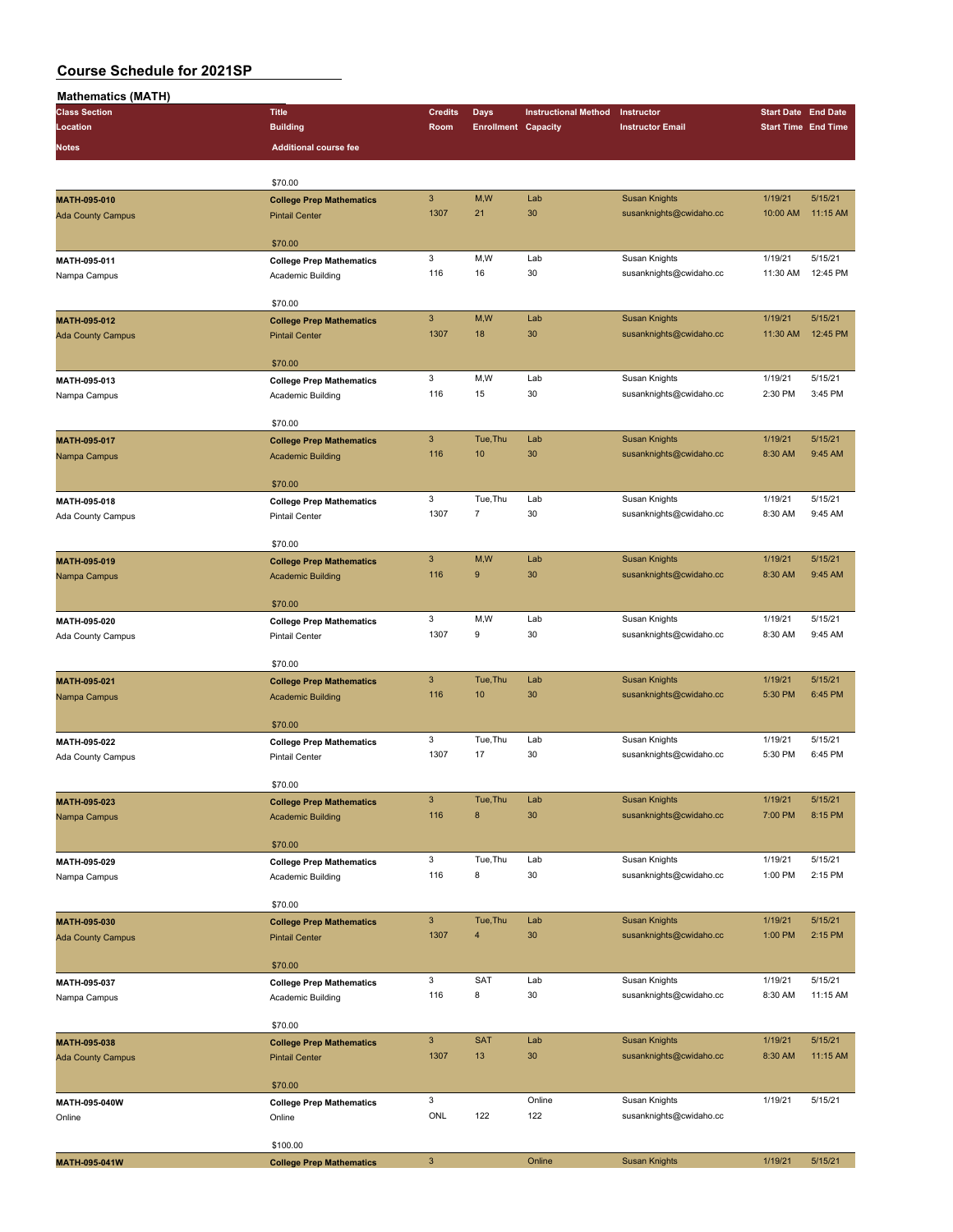| <b>Mathematics (MATH)</b>                                                                                |                                    |                         |                            |                             |                                  |                            |                     |
|----------------------------------------------------------------------------------------------------------|------------------------------------|-------------------------|----------------------------|-----------------------------|----------------------------------|----------------------------|---------------------|
| <b>Class Section</b>                                                                                     | <b>Title</b>                       | <b>Credits</b>          | <b>Days</b>                | <b>Instructional Method</b> | Instructor                       | <b>Start Date End Date</b> |                     |
| Location                                                                                                 | <b>Building</b>                    | Room                    | <b>Enrollment Capacity</b> |                             | <b>Instructor Email</b>          | <b>Start Time End Time</b> |                     |
| Notes                                                                                                    | <b>Additional course fee</b>       |                         |                            |                             |                                  |                            |                     |
| Online                                                                                                   | Online                             | <b>ONL</b>              | 287                        | 300                         | susanknights@cwidaho.cc          |                            |                     |
|                                                                                                          |                                    |                         |                            |                             |                                  |                            |                     |
|                                                                                                          | \$100.00                           |                         |                            |                             |                                  |                            |                     |
| MATH-095-042W                                                                                            | <b>College Prep Mathematics</b>    | 3                       |                            | Online                      | Susan Knights                    | 1/19/21                    | 5/15/21             |
| Online                                                                                                   | Online                             | ONL                     | 48                         | 300                         | susanknights@cwidaho.cc          |                            |                     |
|                                                                                                          |                                    |                         |                            |                             |                                  |                            |                     |
|                                                                                                          | \$100.00                           |                         |                            |                             |                                  |                            |                     |
| MATH-095-043W                                                                                            | <b>College Prep Mathematics</b>    | 3                       |                            | Online                      | <b>Susan Knights</b>             | 1/19/21                    | 5/15/21             |
| Online                                                                                                   | Online                             | <b>ONL</b>              | 22                         | 300                         | susanknights@cwidaho.cc          |                            |                     |
|                                                                                                          | \$100.00                           |                         |                            |                             |                                  |                            |                     |
| MATH-095-501W                                                                                            | <b>College Prep Mathematics</b>    | $\overline{2}$          |                            | Online                      | Susan Knights                    | 1/19/21                    | 3/13/21             |
| Online                                                                                                   | Online                             | ONL                     | 0                          | 30                          | susanknights@cwidaho.cc          |                            |                     |
|                                                                                                          |                                    |                         |                            |                             |                                  |                            |                     |
| Instructor permission required.                                                                          | \$100.00                           |                         |                            |                             |                                  |                            |                     |
| <b>MATH-122-002R</b>                                                                                     | <b>Math in Modern Society Plus</b> | $\overline{2}$          | Tue.Thu                    | Online                      | <b>Brosious, Derek</b>           | 1/19/21                    | 5/15/21             |
| Online                                                                                                   | Remote                             | <b>REM</b>              | 10                         | 15                          | derekbrosious@cwi.edu            | 5:30 PM                    | 6:20 PM             |
| Courses are offered entirely online through<br>technology with designated meeting times and              |                                    |                         |                            |                             |                                  |                            |                     |
| designed for students who learn better with real-                                                        |                                    |                         |                            |                             |                                  |                            |                     |
| time instruction. Remote courses are similar to<br>online courses except the student logs into class at  |                                    |                         |                            |                             |                                  |                            |                     |
| their regularly scheduled time, and the instructor                                                       |                                    |                         |                            |                             |                                  |                            |                     |
| leads the course in real-time via technology (e.g.<br>Teams, Zoom, Collaborate, etc). The frequency of   |                                    |                         |                            |                             |                                  |                            |                     |
| designated meeting times varies by course.<br>Meeting times may be substituted with online               |                                    |                         |                            |                             |                                  |                            |                     |
| learning.                                                                                                | \$0.00                             |                         |                            |                             |                                  |                            |                     |
| MATH-122-003                                                                                             | <b>Math in Modern Society Plus</b> | $\overline{2}$          | M, W                       | Lecture                     | Belue, Paul                      | 1/19/21                    | 5/15/21             |
| Ada County Campus                                                                                        | <b>Pintail Center</b>              | 1205                    | 8                          | 8                           | paulbelue@cwi.edu                | 2:30 PM                    | 3:20 PM             |
|                                                                                                          |                                    |                         |                            |                             |                                  |                            |                     |
|                                                                                                          | \$0.00                             |                         |                            |                             |                                  |                            |                     |
| MATH-122-004F                                                                                            | <b>Math in Modern Society Plus</b> | $\overline{2}$<br>1205  | Tue, Thu<br>8              | Lecture<br>8                | Belue, Paul<br>paulbelue@cwi.edu | 1/19/21<br>10:00 AM        | 5/15/21<br>10:50 AM |
| <b>Ada County Campus</b><br>Courses are offered with added flexibility allowing                          | <b>Pintail Center</b>              |                         |                            |                             |                                  |                            |                     |
| students to choose between in-person or remote                                                           |                                    |                         |                            |                             |                                  |                            |                     |
| course delivery options at designated meeting<br>times. The frequency of designated meeting times        |                                    |                         |                            |                             |                                  |                            |                     |
| varies by course. Meeting times may be substituted<br>with online learning.                              | \$0.00                             |                         |                            |                             |                                  |                            |                     |
| MATH-122-004F                                                                                            | <b>Math in Modern Society Plus</b> | 2                       | Tue, Thu                   | Online                      | Belue, Paul                      | 1/19/21                    | 5/15/21             |
| Ada County Campus                                                                                        | Remote                             | <b>REM</b>              | 8                          | 8                           | paulbelue@cwi.edu                | 10:00 AM                   | 10:50 AM            |
| Courses are offered with added flexibility allowing                                                      |                                    |                         |                            |                             |                                  |                            |                     |
| students to choose between in-person or remote<br>course delivery options at designated meeting          |                                    |                         |                            |                             |                                  |                            |                     |
| times. The frequency of designated meeting times                                                         |                                    |                         |                            |                             |                                  |                            |                     |
| varies by course. Meeting times may be substituted<br>with online learning.                              | \$0.00                             |                         |                            |                             |                                  |                            |                     |
| MATH-122-005                                                                                             | <b>Math in Modern Society Plus</b> | $\overline{2}$          | M,W                        | Lecture                     | Murdock, Timothy                 | 1/19/21                    | 5/15/21             |
| <b>Ada County Campus</b>                                                                                 | <b>Pintail Center</b>              | 1210                    | 13                         | 15                          | timothymurdock@cwi.edu           | 8:30 PM                    | 9:20 PM             |
|                                                                                                          |                                    |                         |                            |                             |                                  |                            |                     |
|                                                                                                          | \$0.00                             |                         |                            |                             |                                  |                            |                     |
| MATH-122-006R                                                                                            | Math in Modern Society Plus        | 2<br><b>REM</b>         | M,W<br>15                  | Online<br>15                | Manship, Ken                     | 1/19/21<br>1:00 PM         | 5/15/21<br>1:50 PM  |
| Online<br>Courses are offered entirely online through                                                    | Remote                             |                         |                            |                             | kenmanship@cwi.edu               |                            |                     |
| technology with designated meeting times and                                                             |                                    |                         |                            |                             |                                  |                            |                     |
| designed for students who learn better with real-<br>time instruction. Remote courses are similar to     |                                    |                         |                            |                             |                                  |                            |                     |
| online courses except the student logs into class at                                                     |                                    |                         |                            |                             |                                  |                            |                     |
| their regularly scheduled time, and the instructor<br>leads the course in real-time via technology (e.g. |                                    |                         |                            |                             |                                  |                            |                     |
| Teams, Zoom, Collaborate, etc). The frequency of                                                         |                                    |                         |                            |                             |                                  |                            |                     |
| designated meeting times varies by course.<br>Meeting times may be substituted with online               |                                    |                         |                            |                             |                                  |                            |                     |
| learning.                                                                                                | \$0.00                             |                         |                            |                             |                                  |                            |                     |
| <b>MATH-122-007R</b>                                                                                     | <b>Math in Modern Society Plus</b> | $\overline{\mathbf{c}}$ | Tue, Thu                   | Online                      | Manship, Ken                     | 1/19/21                    | 5/15/21             |
| Online<br>Courses are offered entirely online through                                                    | Remote                             | <b>REM</b>              | 15                         | 15                          | kenmanship@cwi.edu               | 11:30 AM                   | 12:20 PM            |
| technology with designated meeting times and                                                             |                                    |                         |                            |                             |                                  |                            |                     |
| designed for students who learn better with real-<br>time instruction. Remote courses are similar to     |                                    |                         |                            |                             |                                  |                            |                     |
| online courses except the student logs into class at                                                     |                                    |                         |                            |                             |                                  |                            |                     |
| their regularly scheduled time, and the instructor<br>leads the course in real-time via technology (e.g. |                                    |                         |                            |                             |                                  |                            |                     |
| Teams, Zoom, Collaborate, etc). The frequency of                                                         |                                    |                         |                            |                             |                                  |                            |                     |
| designated meeting times varies by course.<br>Meeting times may be substituted with online               |                                    |                         |                            |                             |                                  |                            |                     |
| learning.                                                                                                | \$0.00                             |                         |                            |                             |                                  |                            |                     |
| MATH-122-008R                                                                                            | <b>Math in Modern Society Plus</b> | 2                       | Tue, Thu                   | Online                      | Isaacson, Kathleen               | 1/19/21                    | 5/15/21             |
| Online                                                                                                   | Remote                             | <b>REM</b>              | 15                         | 15                          | katisaacson@cwi.edu              | 8:30 PM                    | 9:20 PM             |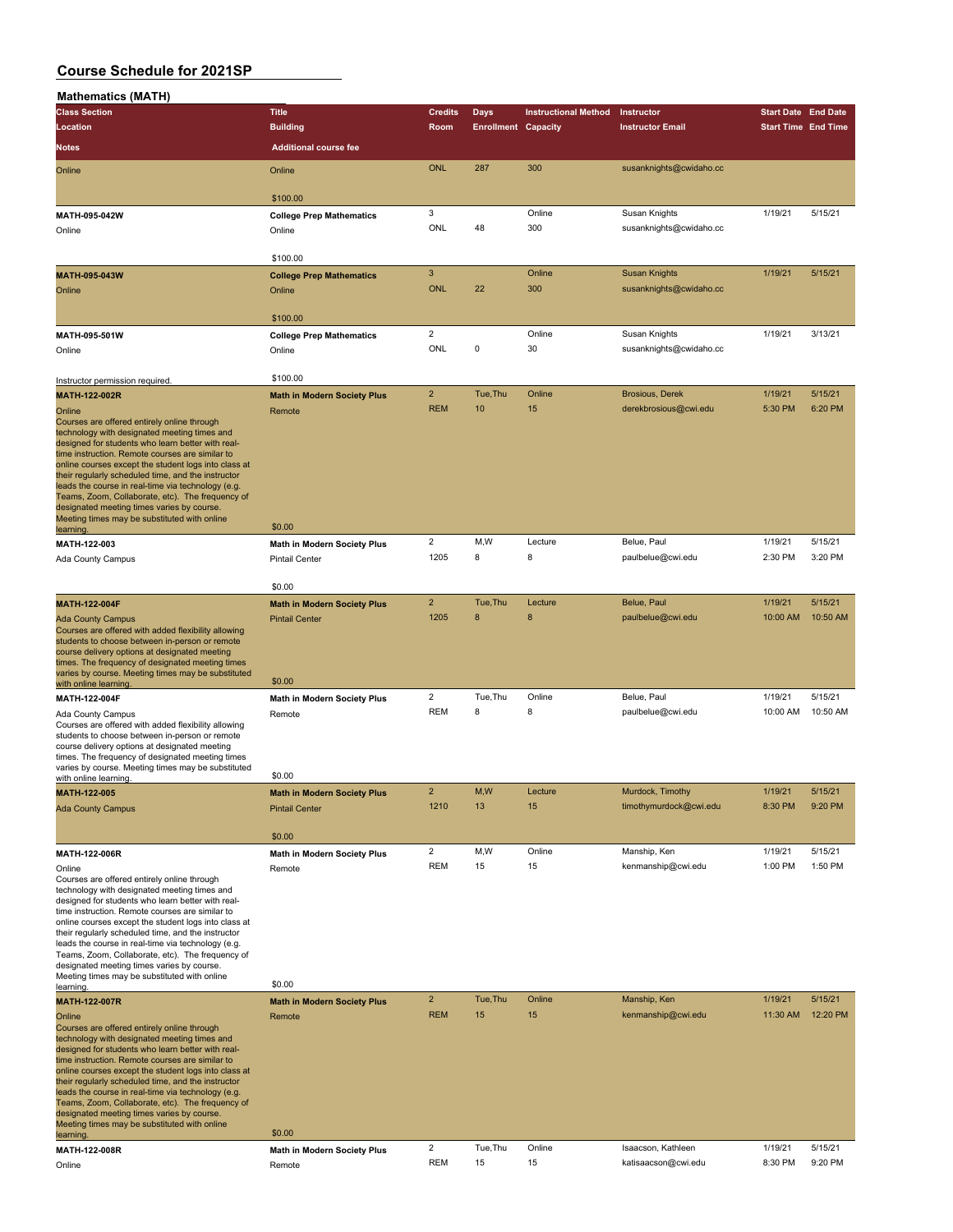| $m$ auremancs ( $m$ $n \in \mathbb{Z}$                                                                                                                                                                                                                                                                                                                                                                                                                                                                                                               |                                                               |                         |                            |                             |                                      |                            |          |
|------------------------------------------------------------------------------------------------------------------------------------------------------------------------------------------------------------------------------------------------------------------------------------------------------------------------------------------------------------------------------------------------------------------------------------------------------------------------------------------------------------------------------------------------------|---------------------------------------------------------------|-------------------------|----------------------------|-----------------------------|--------------------------------------|----------------------------|----------|
| <b>Class Section</b>                                                                                                                                                                                                                                                                                                                                                                                                                                                                                                                                 | <b>Title</b>                                                  | <b>Credits</b>          | <b>Days</b>                | <b>Instructional Method</b> | Instructor                           | <b>Start Date End Date</b> |          |
| Location                                                                                                                                                                                                                                                                                                                                                                                                                                                                                                                                             | <b>Building</b>                                               | Room                    | <b>Enrollment Capacity</b> |                             | <b>Instructor Email</b>              | <b>Start Time End Time</b> |          |
| <b>Notes</b>                                                                                                                                                                                                                                                                                                                                                                                                                                                                                                                                         | <b>Additional course fee</b>                                  |                         |                            |                             |                                      |                            |          |
| Courses are offered entirely online through<br>technology with designated meeting times and<br>designed for students who learn better with real-<br>time instruction. Remote courses are similar to<br>online courses except the student logs into class at<br>their regularly scheduled time, and the instructor<br>leads the course in real-time via technology (e.g.<br>Teams, Zoom, Collaborate, etc). The frequency of<br>designated meeting times varies by course.                                                                            |                                                               |                         |                            |                             |                                      |                            |          |
| Meeting times may be substituted with online                                                                                                                                                                                                                                                                                                                                                                                                                                                                                                         | \$0.00                                                        |                         |                            |                             |                                      |                            |          |
| learning.                                                                                                                                                                                                                                                                                                                                                                                                                                                                                                                                            |                                                               | $\overline{\mathbf{c}}$ | M, W                       | Lecture                     |                                      | 1/19/21                    | 5/15/21  |
| MATH-122-009                                                                                                                                                                                                                                                                                                                                                                                                                                                                                                                                         | <b>Math in Modern Society Plus</b>                            | 106                     | 11                         | 12                          | Holton, Stacy<br>stacyholton@cwi.edu | 4:00 PM                    | 4:50 PM  |
| Nampa Campus                                                                                                                                                                                                                                                                                                                                                                                                                                                                                                                                         | Aspen Classroom Building<br>\$0.00                            |                         |                            |                             |                                      |                            |          |
|                                                                                                                                                                                                                                                                                                                                                                                                                                                                                                                                                      |                                                               | $\overline{2}$          | M,W                        | Lecture                     | Pack, Willard                        | 1/19/21                    | 5/15/21  |
| MATH-122-018<br>Nampa Campus                                                                                                                                                                                                                                                                                                                                                                                                                                                                                                                         | <b>Math in Modern Society Plus</b><br>Micron Education Center | 1701A                   | 10                         | 12                          | willardpack@cwi.edu                  | 5:30 PM                    | 6:20 PM  |
|                                                                                                                                                                                                                                                                                                                                                                                                                                                                                                                                                      | \$0.00                                                        | 3                       | Tue, Thu                   | Online                      | <b>Brosious, Derek</b>               |                            | 5/15/21  |
| MATH-123-002R<br>Online<br>Courses are offered entirely online through<br>technology with designated meeting times and<br>designed for students who learn better with real-<br>time instruction. Remote courses are similar to<br>online courses except the student logs into class at<br>their regularly scheduled time, and the instructor<br>leads the course in real-time via technology (e.g.<br>Teams, Zoom, Collaborate, etc). The frequency of<br>designated meeting times varies by course.<br>Meeting times may be substituted with online | <b>Math in Modern Society</b><br>Remote                       | <b>REM</b>              | 12                         | 15                          | derekbrosious@cwi.edu                | 1/19/21<br>4:00 PM         | 5:15 PM  |
| learning.                                                                                                                                                                                                                                                                                                                                                                                                                                                                                                                                            | \$123.00                                                      |                         |                            |                             |                                      |                            |          |
| MATH-123-003                                                                                                                                                                                                                                                                                                                                                                                                                                                                                                                                         | <b>Math in Modern Society</b>                                 | 3                       | M,W                        | Lecture                     | Belue, Paul                          | 1/19/21                    | 5/15/21  |
| <b>Ada County Campus</b>                                                                                                                                                                                                                                                                                                                                                                                                                                                                                                                             | <b>Pintail Center</b>                                         | 1205                    | 8                          | 8                           | paulbelue@cwi.edu                    | 1:00 PM                    | 2:15 PM  |
|                                                                                                                                                                                                                                                                                                                                                                                                                                                                                                                                                      | \$123.00                                                      |                         |                            |                             |                                      |                            |          |
| MATH-123-004F                                                                                                                                                                                                                                                                                                                                                                                                                                                                                                                                        | <b>Math in Modern Society</b>                                 | 3                       | Tue, Thu                   | Lecture                     | Belue, Paul                          | 1/19/21                    | 5/15/21  |
| <b>Ada County Campus</b><br>Courses are offered with added flexibility allowing<br>students to choose between in-person or remote<br>course delivery options at designated meeting<br>times. The frequency of designated meeting times<br>varies by course. Meeting times may be substituted<br>with online learning                                                                                                                                                                                                                                 | <b>Pintail Center</b><br>\$123.00                             | 1205                    | $\overline{7}$             | 8                           | paulbelue@cwi.edu                    | 8:30 AM                    | 9:45 AM  |
| MATH-123-004F                                                                                                                                                                                                                                                                                                                                                                                                                                                                                                                                        | <b>Math in Modern Society</b>                                 | 3                       | Tue, Thu                   | Online                      | Belue, Paul                          | 1/19/21                    | 5/15/21  |
| Ada County Campus<br>Courses are offered with added flexibility allowing<br>students to choose between in-person or remote<br>course delivery options at designated meeting<br>times. The frequency of designated meeting times<br>varies by course. Meeting times may be substituted<br>with online learning.                                                                                                                                                                                                                                       | Remote<br>\$123.00                                            | <b>REM</b>              | 7                          | 8                           | paulbelue@cwi.edu                    | 8:30 AM                    | 9:45 AM  |
| MATH-123-005                                                                                                                                                                                                                                                                                                                                                                                                                                                                                                                                         | <b>Math in Modern Society</b>                                 | 3                       | M, W                       | Lecture                     | Murdock, Timothy                     | 1/19/21                    | 5/15/21  |
| <b>Ada County Campus</b>                                                                                                                                                                                                                                                                                                                                                                                                                                                                                                                             | <b>Pintail Center</b>                                         | 1210                    | 10                         | 15                          | timothymurdock@cwi.edu               | 7:00 PM                    | 8:15 PM  |
|                                                                                                                                                                                                                                                                                                                                                                                                                                                                                                                                                      | \$123.00                                                      |                         |                            |                             |                                      |                            |          |
| MATH-123-006R                                                                                                                                                                                                                                                                                                                                                                                                                                                                                                                                        | <b>Math in Modern Society</b>                                 | 3                       | M,W                        | Online                      | Manship, Ken                         | 1/19/21                    | 5/15/21  |
| Online<br>Courses are offered entirely online through<br>technology with designated meeting times and<br>designed for students who learn better with real-<br>time instruction. Remote courses are similar to<br>online courses except the student logs into class at<br>their regularly scheduled time, and the instructor<br>leads the course in real-time via technology (e.g.<br>Teams, Zoom, Collaborate, etc). The frequency of<br>designated meeting times varies by course.<br>Meeting times may be substituted with online<br>learning.     | Remote<br>\$123.00                                            | <b>REM</b>              | 14                         | 15                          | kenmanship@cwi.edu                   | 11:30 AM                   | 12:45 PM |
| MATH-123-007R                                                                                                                                                                                                                                                                                                                                                                                                                                                                                                                                        | <b>Math in Modern Society</b>                                 | 3                       | Tue, Thu                   | Online                      | Manship, Ken                         | 1/19/21                    | 5/15/21  |
| Online<br>Courses are offered entirely online through<br>technology with designated meeting times and<br>designed for students who learn better with real-<br>time instruction. Remote courses are similar to<br>online courses except the student logs into class at<br>their regularly scheduled time, and the instructor<br>leads the course in real-time via technology (e.g.<br>Teams, Zoom, Collaborate, etc). The frequency of<br>designated meeting times varies by course.<br>Meeting times may be substituted with online                  | Remote                                                        | <b>REM</b>              | 14                         | 15                          | kenmanship@cwi.edu                   | 10:00 AM                   | 11:15 AM |
| learning.                                                                                                                                                                                                                                                                                                                                                                                                                                                                                                                                            | \$123.00                                                      | 3                       |                            |                             |                                      |                            |          |
| MATH-123-008R                                                                                                                                                                                                                                                                                                                                                                                                                                                                                                                                        | <b>Math in Modern Society</b>                                 |                         | Tue, Thu                   | Online                      | Isaacson, Kathleen                   | 1/19/21                    | 5/15/21  |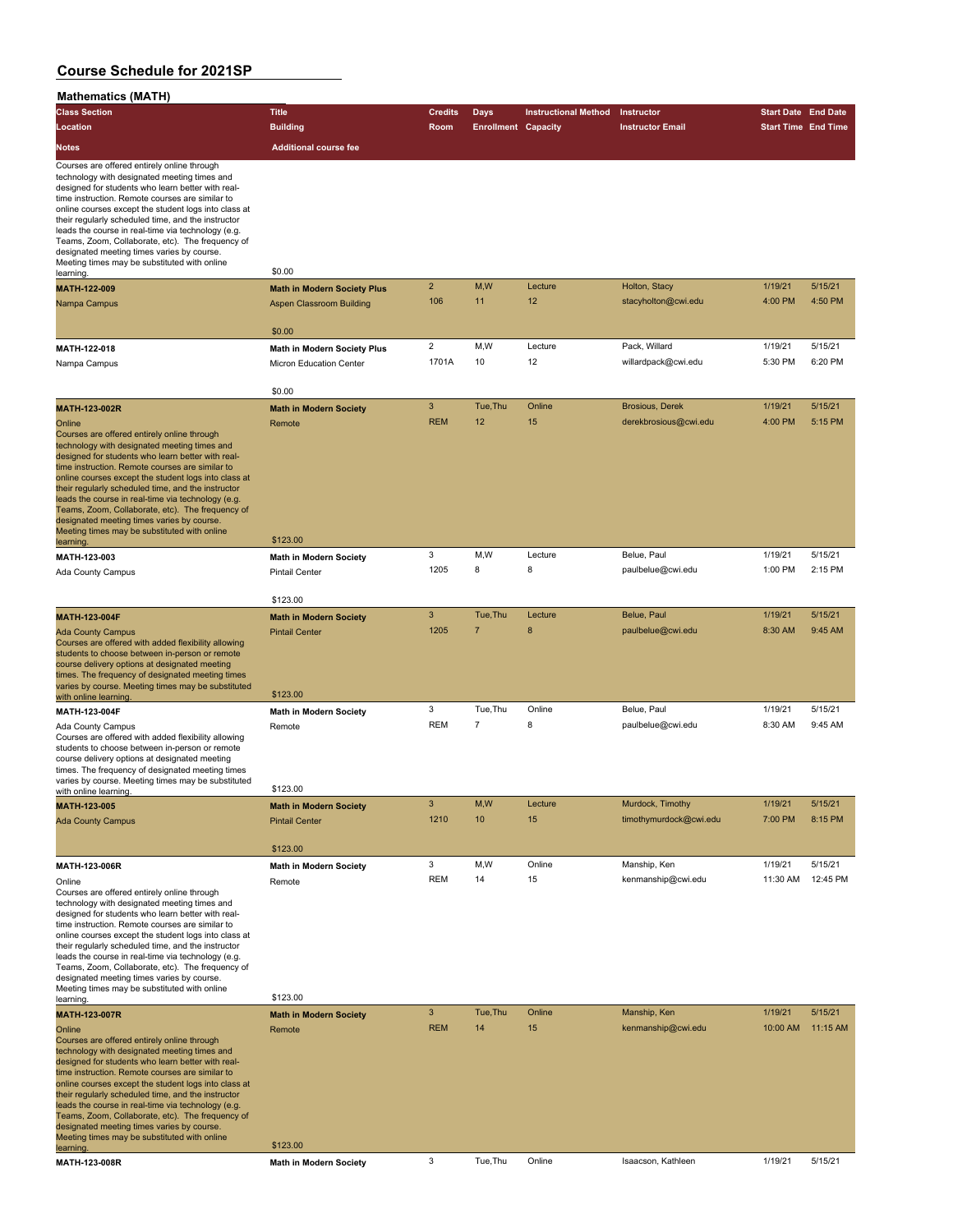| $m$ au emanco $(m + n)$                                                                                                                                                                                                                                                                                                                                                                                                                                                                                                             |                                                                  |                 |                            |                             |                                      |                            |                     |
|-------------------------------------------------------------------------------------------------------------------------------------------------------------------------------------------------------------------------------------------------------------------------------------------------------------------------------------------------------------------------------------------------------------------------------------------------------------------------------------------------------------------------------------|------------------------------------------------------------------|-----------------|----------------------------|-----------------------------|--------------------------------------|----------------------------|---------------------|
| <b>Class Section</b>                                                                                                                                                                                                                                                                                                                                                                                                                                                                                                                | <b>Title</b>                                                     | <b>Credits</b>  | Days                       | <b>Instructional Method</b> | Instructor                           | <b>Start Date End Date</b> |                     |
| Location                                                                                                                                                                                                                                                                                                                                                                                                                                                                                                                            | <b>Building</b>                                                  | Room            | <b>Enrollment Capacity</b> |                             | <b>Instructor Email</b>              | <b>Start Time End Time</b> |                     |
| <b>Notes</b>                                                                                                                                                                                                                                                                                                                                                                                                                                                                                                                        | <b>Additional course fee</b>                                     |                 |                            |                             |                                      |                            |                     |
|                                                                                                                                                                                                                                                                                                                                                                                                                                                                                                                                     |                                                                  |                 |                            |                             |                                      |                            |                     |
| Online<br>Courses are offered entirely online through<br>technology with designated meeting times and<br>designed for students who learn better with real-<br>time instruction. Remote courses are similar to<br>online courses except the student logs into class at<br>their regularly scheduled time, and the instructor<br>leads the course in real-time via technology (e.g.<br>Teams, Zoom, Collaborate, etc). The frequency of<br>designated meeting times varies by course.<br>Meeting times may be substituted with online | Remote                                                           | <b>REM</b>      | 10                         | 15                          | katisaacson@cwi.edu                  | 7:00 PM                    | 8:15 PM             |
| learning                                                                                                                                                                                                                                                                                                                                                                                                                                                                                                                            | \$123.00                                                         |                 |                            |                             |                                      |                            |                     |
| MATH-123-009<br>Nampa Campus                                                                                                                                                                                                                                                                                                                                                                                                                                                                                                        | <b>Math in Modern Society</b><br><b>Aspen Classroom Building</b> | 3<br>127        | M, W<br>12                 | Lecture<br>12               | Holton, Stacy<br>stacyholton@cwi.edu | 1/19/21<br>2:30 PM         | 5/15/21<br>3:45 PM  |
|                                                                                                                                                                                                                                                                                                                                                                                                                                                                                                                                     | \$123.00                                                         |                 |                            |                             |                                      |                            |                     |
| MATH-123-012W                                                                                                                                                                                                                                                                                                                                                                                                                                                                                                                       | <b>Math in Modern Society</b>                                    | 3               |                            | Online                      | Kelley, Maia                         | 1/19/21                    | 5/15/21             |
| Online                                                                                                                                                                                                                                                                                                                                                                                                                                                                                                                              | Online                                                           | ONL             | 30                         | 30                          | maiakelley@cwi.edu                   |                            |                     |
|                                                                                                                                                                                                                                                                                                                                                                                                                                                                                                                                     | \$153.00                                                         |                 |                            |                             |                                      |                            |                     |
| <b>MATH-123-014W</b>                                                                                                                                                                                                                                                                                                                                                                                                                                                                                                                | <b>Math in Modern Society</b>                                    | $\sqrt{3}$      |                            | Online                      | Kelley, Maia                         | 1/19/21                    | 5/15/21             |
| Online                                                                                                                                                                                                                                                                                                                                                                                                                                                                                                                              | Online                                                           | <b>ONL</b>      | 21                         | 30                          | maiakelley@cwi.edu                   |                            |                     |
|                                                                                                                                                                                                                                                                                                                                                                                                                                                                                                                                     | \$153.00                                                         |                 |                            |                             |                                      |                            |                     |
| MATH-123-016W                                                                                                                                                                                                                                                                                                                                                                                                                                                                                                                       | <b>Math in Modern Society</b>                                    | 3               |                            | Online                      | Pack, Willard                        | 1/19/21                    | 5/15/21             |
| Online                                                                                                                                                                                                                                                                                                                                                                                                                                                                                                                              | Online                                                           | ONL             | 19                         | 30                          | willardpack@cwi.edu                  |                            |                     |
|                                                                                                                                                                                                                                                                                                                                                                                                                                                                                                                                     | \$153.00                                                         |                 |                            |                             |                                      |                            |                     |
| MATH-123-018                                                                                                                                                                                                                                                                                                                                                                                                                                                                                                                        | <b>Math in Modern Society</b>                                    | 3               | M,W                        | Lecture                     | Pack, Willard                        | 1/19/21                    | 5/15/21             |
| Nampa Campus                                                                                                                                                                                                                                                                                                                                                                                                                                                                                                                        | <b>Micron Education Center</b>                                   | 1701A           | 12                         | 12                          | willardpack@cwi.edu                  | 4:00 PM                    | 5:15 PM             |
|                                                                                                                                                                                                                                                                                                                                                                                                                                                                                                                                     | \$123.00                                                         |                 |                            |                             |                                      |                            |                     |
| MATH-123-501W                                                                                                                                                                                                                                                                                                                                                                                                                                                                                                                       | Math in Modern Society                                           | 3               |                            | Online                      | Rhinehart, Diana                     | 3/15/21                    | 5/15/21             |
| Online                                                                                                                                                                                                                                                                                                                                                                                                                                                                                                                              | Online                                                           | ONL             | 0                          | 30                          | dianarhinehart@cwi.edu               |                            |                     |
| Instructor permission required.                                                                                                                                                                                                                                                                                                                                                                                                                                                                                                     | \$123.00                                                         |                 |                            |                             |                                      |                            |                     |
| MATH-123P-002R                                                                                                                                                                                                                                                                                                                                                                                                                                                                                                                      | <b>Math in Modern Society</b>                                    | 3               | Tue, Thu                   | Online                      | <b>Brosious, Derek</b>               | 1/19/21                    | 5/15/21             |
| Online<br>Courses are offered entirely online through<br>technology with designated meeting times and<br>designed for students who learn better with real-<br>time instruction. Remote courses are similar to<br>online courses except the student logs into class at<br>their regularly scheduled time, and the instructor<br>leads the course in real-time via technology (e.g.<br>Teams, Zoom, Collaborate, etc). The frequency of<br>designated meeting times varies by course.<br>Meeting times may be substituted with online | Remote<br>\$123.00                                               | <b>REM</b>      | 10                         | 15                          | derekbrosious@cwi.edu                | 4:00 PM                    | 5:15 PM             |
| <u>iearning.</u><br>MATH-123P-003                                                                                                                                                                                                                                                                                                                                                                                                                                                                                                   | <b>Math in Modern Society</b>                                    | 3               | M, W                       | Lecture                     | Belue, Paul                          | 1/19/21                    | 5/15/21             |
| Ada County Campus                                                                                                                                                                                                                                                                                                                                                                                                                                                                                                                   | <b>Pintail Center</b>                                            | 1205            | 8                          | 8                           | paulbelue@cwi.edu                    | 1:00 PM                    | 2:15 PM             |
|                                                                                                                                                                                                                                                                                                                                                                                                                                                                                                                                     |                                                                  |                 |                            |                             |                                      |                            |                     |
|                                                                                                                                                                                                                                                                                                                                                                                                                                                                                                                                     | \$123.00                                                         |                 |                            |                             |                                      |                            |                     |
| MATH-123P-004F<br><b>Ada County Campus</b><br>Courses are offered with added flexibility allowing<br>students to choose between in-person or remote<br>course delivery options at designated meeting<br>times. The frequency of designated meeting times<br>varies by course. Meeting times may be substituted                                                                                                                                                                                                                      | <b>Math in Modern Society</b><br><b>Pintail Center</b>           | 3<br>1205       | Tue, Thu<br>8              | Lecture<br>8                | Belue, Paul<br>paulbelue@cwi.edu     | 1/19/21<br>8:30 AM         | 5/15/21<br>9:45 AM  |
| with online learning.                                                                                                                                                                                                                                                                                                                                                                                                                                                                                                               | \$123.00                                                         |                 | Tue, Thu                   |                             |                                      |                            |                     |
| MATH-123P-004F                                                                                                                                                                                                                                                                                                                                                                                                                                                                                                                      | <b>Math in Modern Society</b>                                    | 3<br><b>REM</b> | 8                          | Online<br>8                 | Belue, Paul<br>paulbelue@cwi.edu     | 1/19/21<br>8:30 AM         | 5/15/21<br>9:45 AM  |
| Ada County Campus<br>Courses are offered with added flexibility allowing<br>students to choose between in-person or remote<br>course delivery options at designated meeting<br>times. The frequency of designated meeting times<br>varies by course. Meeting times may be substituted                                                                                                                                                                                                                                               | Remote                                                           |                 |                            |                             |                                      |                            |                     |
| with online learning.                                                                                                                                                                                                                                                                                                                                                                                                                                                                                                               | \$123.00                                                         |                 |                            |                             |                                      |                            |                     |
| MATH-123P-005                                                                                                                                                                                                                                                                                                                                                                                                                                                                                                                       | <b>Math in Modern Society</b>                                    | 3               | M,W                        | Lecture                     | Murdock, Timothy                     | 1/19/21                    | 5/15/21<br>8:15 PM  |
| <b>Ada County Campus</b>                                                                                                                                                                                                                                                                                                                                                                                                                                                                                                            | <b>Pintail Center</b>                                            | 1210            | 13                         | 15                          | timothymurdock@cwi.edu               | 7:00 PM                    |                     |
|                                                                                                                                                                                                                                                                                                                                                                                                                                                                                                                                     | \$123.00                                                         |                 |                            |                             |                                      |                            |                     |
| MATH-123P-006R                                                                                                                                                                                                                                                                                                                                                                                                                                                                                                                      | Math in Modern Society                                           | 3<br><b>REM</b> | M,W<br>15                  | Online<br>15                | Manship, Ken<br>kenmanship@cwi.edu   | 1/19/21<br>11:30 AM        | 5/15/21<br>12:45 PM |
| Online                                                                                                                                                                                                                                                                                                                                                                                                                                                                                                                              | Remote                                                           |                 |                            |                             |                                      |                            |                     |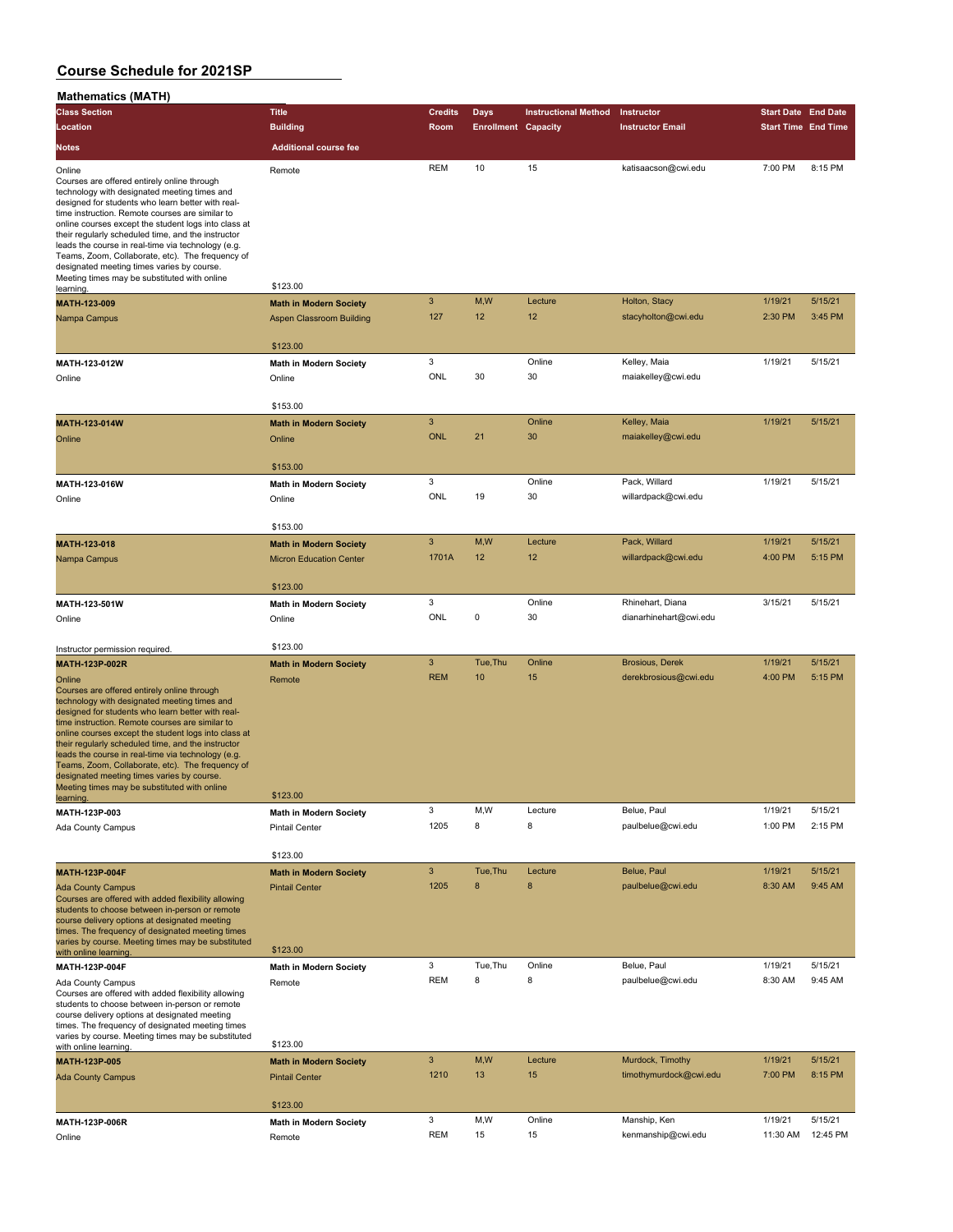| <b>MALIBILIALICS</b> (MAIN)                                                                                                                                                                                                                                                                                                                                                                                                                                                                                                                      |                                                     |                |                            |                             |                         |                            |          |
|--------------------------------------------------------------------------------------------------------------------------------------------------------------------------------------------------------------------------------------------------------------------------------------------------------------------------------------------------------------------------------------------------------------------------------------------------------------------------------------------------------------------------------------------------|-----------------------------------------------------|----------------|----------------------------|-----------------------------|-------------------------|----------------------------|----------|
| <b>Class Section</b>                                                                                                                                                                                                                                                                                                                                                                                                                                                                                                                             | <b>Title</b>                                        | <b>Credits</b> | <b>Days</b>                | <b>Instructional Method</b> | Instructor              | <b>Start Date End Date</b> |          |
| Location                                                                                                                                                                                                                                                                                                                                                                                                                                                                                                                                         | <b>Building</b>                                     | Room           | <b>Enrollment Capacity</b> |                             | <b>Instructor Email</b> | <b>Start Time End Time</b> |          |
| Notes                                                                                                                                                                                                                                                                                                                                                                                                                                                                                                                                            | <b>Additional course fee</b>                        |                |                            |                             |                         |                            |          |
| Courses are offered entirely online through<br>technology with designated meeting times and<br>designed for students who learn better with real-<br>time instruction. Remote courses are similar to<br>online courses except the student logs into class at<br>their regularly scheduled time, and the instructor<br>leads the course in real-time via technology (e.g.<br>Teams, Zoom, Collaborate, etc). The frequency of<br>designated meeting times varies by course.                                                                        |                                                     |                |                            |                             |                         |                            |          |
| Meeting times may be substituted with online                                                                                                                                                                                                                                                                                                                                                                                                                                                                                                     | \$123.00                                            |                |                            |                             |                         |                            |          |
| learning.<br><b>MATH-123P-007R</b>                                                                                                                                                                                                                                                                                                                                                                                                                                                                                                               |                                                     | 3              | Tue, Thu                   | Online                      | Manship, Ken            | 1/19/21                    | 5/15/21  |
| Online<br>Courses are offered entirely online through<br>technology with designated meeting times and<br>designed for students who learn better with real-<br>time instruction. Remote courses are similar to<br>online courses except the student logs into class at<br>their regularly scheduled time, and the instructor<br>leads the course in real-time via technology (e.g.<br>Teams, Zoom, Collaborate, etc). The frequency of<br>designated meeting times varies by course.<br>Meeting times may be substituted with online<br>learning. | <b>Math in Modern Society</b><br>Remote<br>\$123.00 | <b>REM</b>     | 15                         | 15                          | kenmanship@cwi.edu      | 10:00 AM                   | 11:15 AM |
| MATH-123P-008R                                                                                                                                                                                                                                                                                                                                                                                                                                                                                                                                   | <b>Math in Modern Society</b>                       | 3              | Tue, Thu                   | Online                      | Isaacson, Kathleen      | 1/19/21                    | 5/15/21  |
| Online<br>Courses are offered entirely online through<br>technology with designated meeting times and<br>designed for students who learn better with real-<br>time instruction. Remote courses are similar to<br>online courses except the student logs into class at<br>their regularly scheduled time, and the instructor<br>leads the course in real-time via technology (e.g.<br>Teams, Zoom, Collaborate, etc). The frequency of<br>designated meeting times varies by course.<br>Meeting times may be substituted with online<br>learning. | Remote<br>\$123.00                                  | <b>REM</b>     | 15                         | 15                          | katisaacson@cwi.edu     | 7:00 PM                    | 8:15 PM  |
| MATH-123P-009                                                                                                                                                                                                                                                                                                                                                                                                                                                                                                                                    |                                                     | $\mathbf{3}$   | M, W                       | Lecture                     | Holton, Stacy           | 1/19/21                    | 5/15/21  |
|                                                                                                                                                                                                                                                                                                                                                                                                                                                                                                                                                  | <b>Math in Modern Society</b>                       | 127            | 11                         | 12                          | stacyholton@cwi.edu     | 2:30 PM                    | 3:45 PM  |
| Nampa Campus                                                                                                                                                                                                                                                                                                                                                                                                                                                                                                                                     | Aspen Classroom Building<br>\$123.00                |                |                            |                             |                         |                            |          |
| MATH-123P-018                                                                                                                                                                                                                                                                                                                                                                                                                                                                                                                                    | <b>Math in Modern Society</b>                       | 3              | M,W                        | Lecture                     | Pack, Willard           | 1/19/21                    | 5/15/21  |
| Nampa Campus                                                                                                                                                                                                                                                                                                                                                                                                                                                                                                                                     | Micron Education Center                             | 1701A          | 10                         | 12                          | willardpack@cwi.edu     | 4:00 PM                    | 5:15 PM  |
|                                                                                                                                                                                                                                                                                                                                                                                                                                                                                                                                                  | \$123.00                                            |                |                            |                             |                         |                            |          |
| <b>MATH-142-005R</b>                                                                                                                                                                                                                                                                                                                                                                                                                                                                                                                             | <b>College Algebra Plus</b>                         | $\overline{2}$ | Tue, Thu                   | Online                      | Thomas, Gary            | 1/19/21                    | 5/15/21  |
| Online<br>Courses are offered entirely online through<br>technology with designated meeting times and<br>designed for students who learn better with real-<br>time instruction. Remote courses are similar to<br>online courses except the student logs into class at<br>their regularly scheduled time, and the instructor<br>leads the course in real-time via technology (e.g<br>Teams, Zoom, Collaborate, etc). The frequency of<br>designated meeting times varies by course.<br>Meeting times may be substituted with online<br>learning.  | Remote<br>\$0.00                                    | <b>REM</b>     | 11                         | 15                          | garythomas@cwi.edu      | 7:00 PM                    | 7:50 PM  |
| MATH-142-006R                                                                                                                                                                                                                                                                                                                                                                                                                                                                                                                                    | <b>College Algebra Plus</b>                         | $\overline{2}$ | M,W                        | Online                      | Carson, Catherine       | 1/19/21                    | 5/15/21  |
| Online<br>Courses are offered entirely online through<br>technology with designated meeting times and<br>designed for students who learn better with real-<br>time instruction. Remote courses are similar to<br>online courses except the student logs into class at<br>their regularly scheduled time, and the instructor<br>leads the course in real-time via technology (e.g.<br>Teams, Zoom, Collaborate, etc). The frequency of<br>designated meeting times varies by course.<br>Meeting times may be substituted with online              | Remote                                              | <b>REM</b>     | 15                         | 15                          | cathycarson@cwi.edu     | 11:30 AM                   | 12:20 PM |
| learning.                                                                                                                                                                                                                                                                                                                                                                                                                                                                                                                                        | \$0.00                                              |                |                            |                             |                         |                            |          |
| MATH-142-007R                                                                                                                                                                                                                                                                                                                                                                                                                                                                                                                                    | <b>College Algebra Plus</b>                         | $\overline{2}$ | Tue, Thu                   | Online                      | Orduno, Kathleen        | 1/19/21                    | 5/15/21  |
| Online<br>Courses are offered entirely online through<br>technology with designated meeting times and<br>designed for students who learn better with real-<br>time instruction. Remote courses are similar to<br>online courses except the student logs into class at<br>their regularly scheduled time, and the instructor<br>leads the course in real-time via technology (e.g.<br>Teams, Zoom, Collaborate, etc). The frequency of<br>designated meeting times varies by course.<br>Meeting times may be substituted with online<br>learning. | Remote<br>\$0.00                                    | <b>REM</b>     | 10                         | 15                          | kateorduno@cwi.edu      | 5:30 PM                    | 6:20 PM  |
| MATH-142-011R                                                                                                                                                                                                                                                                                                                                                                                                                                                                                                                                    | <b>College Algebra Plus</b>                         | $\overline{2}$ | Tue, Thu                   | Online                      | Orduno, Kathleen        | 1/19/21                    | 5/15/21  |
| Online                                                                                                                                                                                                                                                                                                                                                                                                                                                                                                                                           | Remote                                              | <b>REM</b>     | 15                         | 15                          | kateorduno@cwi.edu      | 2:30 PM                    | 3:20 PM  |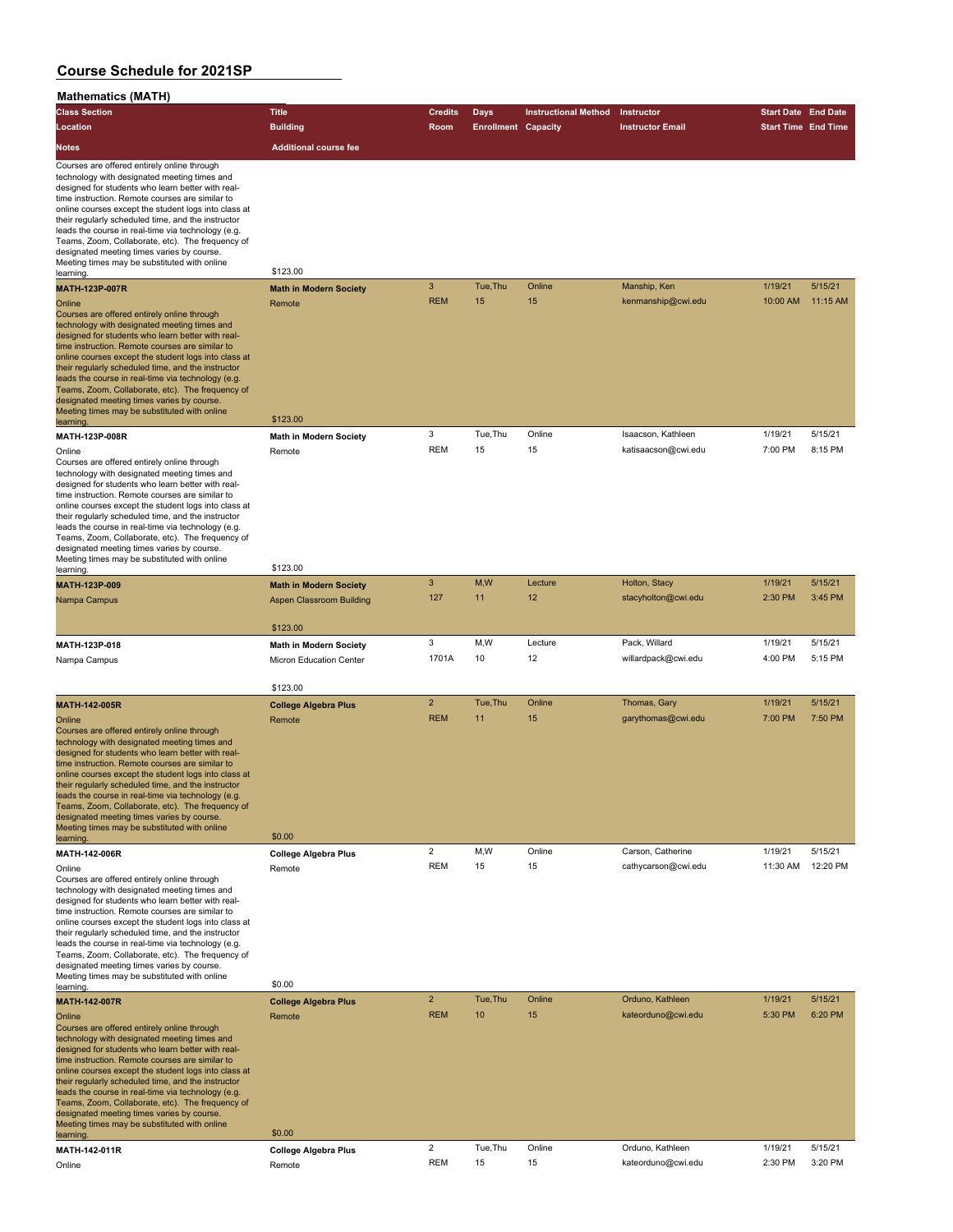| <b>Mathematics (MATH)</b>                                                                                                                                                                                                                                                                                                                                                                                                                                                                                                                                         |                                                             |                 |                            |                             |                                          |                            |                    |
|-------------------------------------------------------------------------------------------------------------------------------------------------------------------------------------------------------------------------------------------------------------------------------------------------------------------------------------------------------------------------------------------------------------------------------------------------------------------------------------------------------------------------------------------------------------------|-------------------------------------------------------------|-----------------|----------------------------|-----------------------------|------------------------------------------|----------------------------|--------------------|
| <b>Class Section</b>                                                                                                                                                                                                                                                                                                                                                                                                                                                                                                                                              | <b>Title</b>                                                | <b>Credits</b>  | Days                       | <b>Instructional Method</b> | Instructor                               | <b>Start Date End Date</b> |                    |
| Location                                                                                                                                                                                                                                                                                                                                                                                                                                                                                                                                                          | <b>Building</b>                                             | Room            | <b>Enrollment Capacity</b> |                             | <b>Instructor Email</b>                  | <b>Start Time End Time</b> |                    |
| <b>Notes</b>                                                                                                                                                                                                                                                                                                                                                                                                                                                                                                                                                      | <b>Additional course fee</b>                                |                 |                            |                             |                                          |                            |                    |
| Courses are offered entirely online through<br>technology with designated meeting times and<br>designed for students who learn better with real-<br>time instruction. Remote courses are similar to<br>online courses except the student logs into class at<br>their regularly scheduled time, and the instructor<br>leads the course in real-time via technology (e.g.<br>Teams, Zoom, Collaborate, etc). The frequency of<br>designated meeting times varies by course.<br>Meeting times may be substituted with online                                         | \$0.00                                                      |                 |                            |                             |                                          |                            |                    |
| learning.                                                                                                                                                                                                                                                                                                                                                                                                                                                                                                                                                         |                                                             | 3               | Tue, Thu                   | Lecture                     | Faculty, General                         | 1/19/21                    | 5/15/21            |
| MATH-143-001<br><b>Ada County Campus</b>                                                                                                                                                                                                                                                                                                                                                                                                                                                                                                                          | <b>College Algebra</b><br><b>Pintail Center</b><br>\$123.00 | 1210            | 9                          | 23                          |                                          | 2:30 PM                    | 3:45 PM            |
|                                                                                                                                                                                                                                                                                                                                                                                                                                                                                                                                                                   |                                                             | 3               | Tue, Thu                   | Online                      | Thomas, Gary                             | 1/19/21                    | 5/15/21            |
| MATH-143-005R<br>Online<br>Courses are offered entirely online through<br>technology with designated meeting times and<br>designed for students who learn better with real-<br>time instruction. Remote courses are similar to<br>online courses except the student logs into class at<br>their regularly scheduled time, and the instructor<br>leads the course in real-time via technology (e.g.<br>Teams, Zoom, Collaborate, etc). The frequency of<br>designated meeting times varies by course.<br>Meeting times may be substituted with online              | College Algebra<br>Remote                                   | <b>REM</b>      | 15                         | 15                          | garythomas@cwi.edu                       | 5:30 PM                    | 6:45 PM            |
| learning.                                                                                                                                                                                                                                                                                                                                                                                                                                                                                                                                                         | \$123.00                                                    | 3               | M,W                        | Online                      | Carson, Catherine                        | 1/19/21                    | 5/15/21            |
| MATH-143-006R<br>Online<br>Courses are offered entirely online through<br>technology with designated meeting times and<br>designed for students who learn better with real-<br>time instruction. Remote courses are similar to<br>online courses except the student logs into class at<br>their regularly scheduled time, and the instructor<br>leads the course in real-time via technology (e.g.<br>Teams, Zoom, Collaborate, etc). The frequency of<br>designated meeting times varies by course.<br>Meeting times may be substituted with online              | <b>College Algebra</b><br>Remote<br>\$123.00                | <b>REM</b>      | 14                         | 15                          | cathycarson@cwi.edu                      | 10:00 AM                   | 11:15 AM           |
| learning.                                                                                                                                                                                                                                                                                                                                                                                                                                                                                                                                                         |                                                             |                 |                            |                             |                                          |                            |                    |
| MATH-143-007R<br>Online<br>Courses are offered entirely online through<br>technology with designated meeting times and<br>designed for students who learn better with real-<br>time instruction. Remote courses are similar to<br>online courses except the student logs into class at<br>their regularly scheduled time, and the instructor<br>leads the course in real-time via technology (e.g.<br>Teams, Zoom, Collaborate, etc). The frequency of<br>designated meeting times varies by course.<br>Meeting times may be substituted with online<br>learning. | <b>College Algebra</b><br>Remote<br>\$123.00                | 3<br><b>REM</b> | Tue, Thu<br>13             | Online<br>15                | Orduno, Kathleen<br>kateorduno@cwi.edu   | 1/19/21<br>4:00 PM         | 5/15/21<br>5:15 PM |
| <b>MATH-143-011R</b>                                                                                                                                                                                                                                                                                                                                                                                                                                                                                                                                              | College Algebra                                             | 3               | Tue.Thu                    | Online                      | Orduno, Kathleen                         | 1/19/21                    | 5/15/21            |
| Online<br>Courses are offered entirely online through<br>technology with designated meeting times and<br>designed for students who learn better with real-<br>time instruction. Remote courses are similar to<br>online courses except the student logs into class at<br>their regularly scheduled time, and the instructor<br>leads the course in real-time via technology (e.g.<br>Teams, Zoom, Collaborate, etc). The frequency of<br>designated meeting times varies by course.<br>Meeting times may be substituted with online                               | Remote                                                      | <b>REM</b>      | 15                         | 15                          | kateorduno@cwi.edu                       | 1:00 PM                    | 2:15 PM            |
| learning                                                                                                                                                                                                                                                                                                                                                                                                                                                                                                                                                          | \$123.00                                                    |                 |                            |                             |                                          |                            |                    |
| MATH-143-014W<br>Online                                                                                                                                                                                                                                                                                                                                                                                                                                                                                                                                           | College Algebra<br>Online                                   | 3<br>ONL        | 30                         | Online<br>30                | Carson, Catherine<br>cathycarson@cwi.edu | 1/19/21                    | 5/15/21            |
|                                                                                                                                                                                                                                                                                                                                                                                                                                                                                                                                                                   | \$153.00                                                    |                 |                            |                             |                                          |                            |                    |
| MATH-143-016W<br>Online                                                                                                                                                                                                                                                                                                                                                                                                                                                                                                                                           | <b>College Algebra</b><br>Online                            | 3<br><b>ONL</b> | 30                         | Online<br>30                | Quintana, Emiko<br>emikoquintana@cwi.edu | 1/19/21                    | 5/15/21            |
|                                                                                                                                                                                                                                                                                                                                                                                                                                                                                                                                                                   | \$153.00                                                    | 3               | M,Tue                      | Lecture                     | Willoughby, Amanda                       | 1/19/21                    | 5/15/21            |
| MATH-143-900<br>Ada County Campus                                                                                                                                                                                                                                                                                                                                                                                                                                                                                                                                 | College Algebra<br><b>Pintail Center</b><br>\$123.00        | 1203            | $\overline{\mathbf{c}}$    | 15                          | amandawilloughby@cwi.edu                 | 11:00 AM                   | 12:15 PM           |
| MATH-143P-005R                                                                                                                                                                                                                                                                                                                                                                                                                                                                                                                                                    | <b>College Algebra</b>                                      | $\mathbf{3}$    | Tue, Thu                   | Online                      | Thomas, Gary                             | 1/19/21                    | 5/15/21            |
| Online                                                                                                                                                                                                                                                                                                                                                                                                                                                                                                                                                            | Remote                                                      | <b>REM</b>      | 11                         | 15                          | garythomas@cwi.edu                       | 5:30 PM                    | 6:45 PM            |
|                                                                                                                                                                                                                                                                                                                                                                                                                                                                                                                                                                   |                                                             |                 |                            |                             |                                          |                            |                    |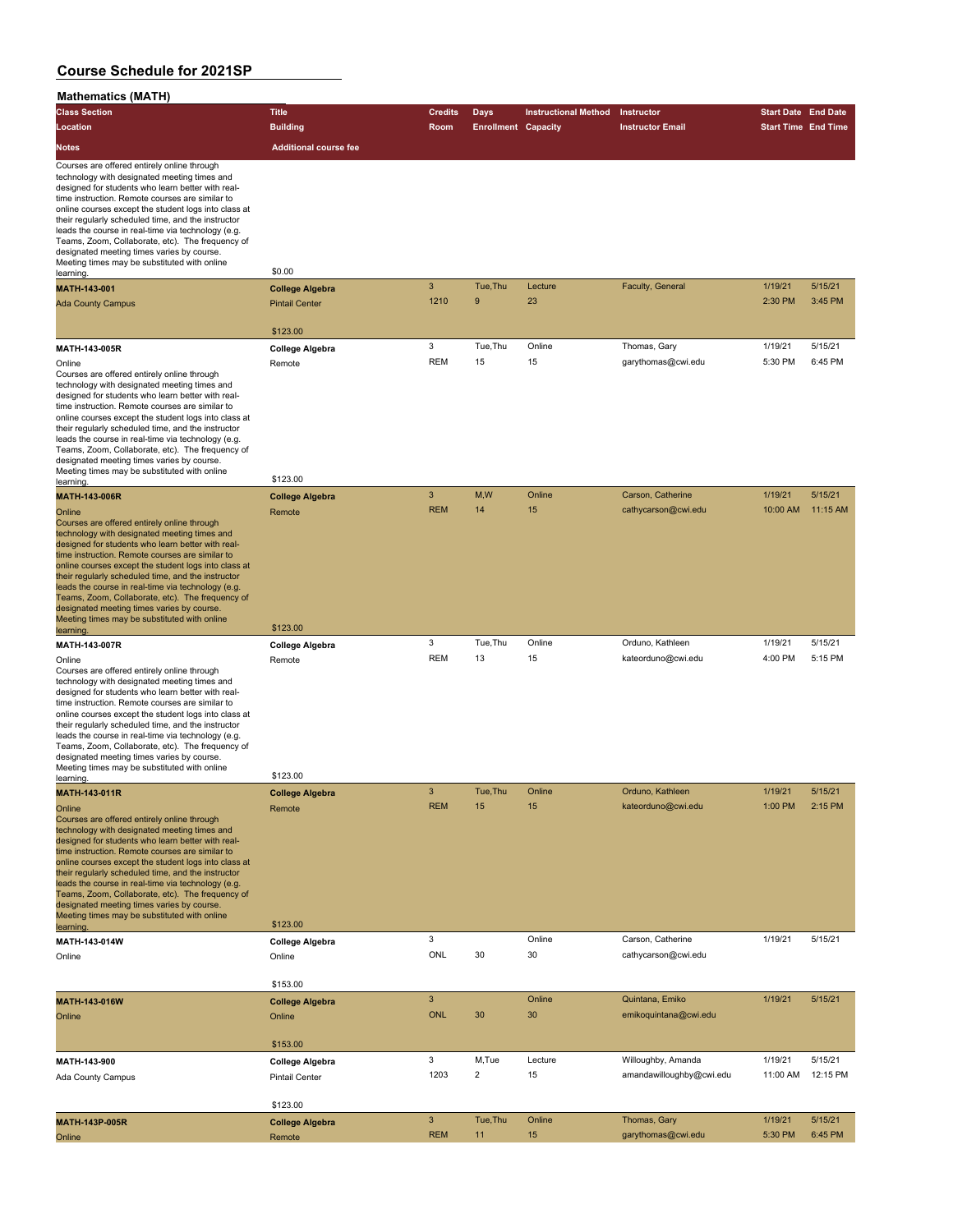| <b>Mathematics</b> (MAIR)                                                                                                                                                                                                                                                                                                                                                                                                                                                                                                                             |                                                                      |                         |                            |                             |                                        |                            |                    |
|-------------------------------------------------------------------------------------------------------------------------------------------------------------------------------------------------------------------------------------------------------------------------------------------------------------------------------------------------------------------------------------------------------------------------------------------------------------------------------------------------------------------------------------------------------|----------------------------------------------------------------------|-------------------------|----------------------------|-----------------------------|----------------------------------------|----------------------------|--------------------|
| <b>Class Section</b>                                                                                                                                                                                                                                                                                                                                                                                                                                                                                                                                  | <b>Title</b>                                                         | <b>Credits</b>          | <b>Days</b>                | <b>Instructional Method</b> | Instructor                             | <b>Start Date End Date</b> |                    |
| Location                                                                                                                                                                                                                                                                                                                                                                                                                                                                                                                                              | <b>Building</b>                                                      | Room                    | <b>Enrollment Capacity</b> |                             | <b>Instructor Email</b>                | <b>Start Time End Time</b> |                    |
| <b>Notes</b>                                                                                                                                                                                                                                                                                                                                                                                                                                                                                                                                          | <b>Additional course fee</b>                                         |                         |                            |                             |                                        |                            |                    |
| Courses are offered entirely online through<br>technology with designated meeting times and<br>designed for students who learn better with real-<br>time instruction. Remote courses are similar to<br>online courses except the student logs into class at<br>their regularly scheduled time, and the instructor                                                                                                                                                                                                                                     |                                                                      |                         |                            |                             |                                        |                            |                    |
| leads the course in real-time via technology (e.g.<br>Teams, Zoom, Collaborate, etc). The frequency of<br>designated meeting times varies by course.                                                                                                                                                                                                                                                                                                                                                                                                  |                                                                      |                         |                            |                             |                                        |                            |                    |
| Meeting times may be substituted with online<br>learning.                                                                                                                                                                                                                                                                                                                                                                                                                                                                                             | \$123.00                                                             |                         |                            |                             |                                        |                            |                    |
| MATH-143P-006R                                                                                                                                                                                                                                                                                                                                                                                                                                                                                                                                        | College Algebra                                                      | 3                       | M, W                       | Online                      | Carson, Catherine                      | 1/19/21                    | 5/15/21            |
| Online<br>Courses are offered entirely online through<br>technology with designated meeting times and<br>designed for students who learn better with real-<br>time instruction. Remote courses are similar to<br>online courses except the student logs into class at<br>their regularly scheduled time, and the instructor<br>leads the course in real-time via technology (e.g.<br>Teams, Zoom, Collaborate, etc). The frequency of<br>designated meeting times varies by course.<br>Meeting times may be substituted with online                   | Remote                                                               | <b>REM</b>              | 15                         | 15                          | cathycarson@cwi.edu                    | 10:00 AM                   | 11:15 AM           |
| learning.                                                                                                                                                                                                                                                                                                                                                                                                                                                                                                                                             | \$123.00                                                             |                         |                            |                             |                                        |                            |                    |
| MATH-143P-007R<br>Online<br>Courses are offered entirely online through<br>technology with designated meeting times and<br>designed for students who learn better with real-<br>time instruction. Remote courses are similar to<br>online courses except the student logs into class at<br>their regularly scheduled time, and the instructor<br>leads the course in real-time via technology (e.g.<br>Teams, Zoom, Collaborate, etc). The frequency of<br>designated meeting times varies by course.<br>Meeting times may be substituted with online | <b>College Algebra</b><br>Remote                                     | 3<br><b>REM</b>         | Tue, Thu<br>10             | Online<br>15                | Orduno, Kathleen<br>kateorduno@cwi.edu | 1/19/21<br>4:00 PM         | 5/15/21<br>5:15 PM |
| learning                                                                                                                                                                                                                                                                                                                                                                                                                                                                                                                                              | \$123.00                                                             |                         |                            |                             |                                        |                            |                    |
| MATH-143P-011R                                                                                                                                                                                                                                                                                                                                                                                                                                                                                                                                        | College Algebra                                                      | 3<br><b>REM</b>         | Tue, Thu<br>15             | Online<br>15                | Orduno, Kathleen<br>kateorduno@cwi.edu | 1/19/21<br>1:00 PM         | 5/15/21<br>2:15 PM |
| Online<br>Courses are offered entirely online through<br>technology with designated meeting times and<br>designed for students who learn better with real-<br>time instruction. Remote courses are similar to<br>online courses except the student logs into class at<br>their regularly scheduled time, and the instructor<br>leads the course in real-time via technology (e.g.<br>Teams, Zoom, Collaborate, etc). The frequency of<br>designated meeting times varies by course.<br>Meeting times may be substituted with online<br>learning.      | Remote<br>\$123.00                                                   |                         |                            |                             |                                        |                            |                    |
| MATH-144-001W                                                                                                                                                                                                                                                                                                                                                                                                                                                                                                                                         | <b>Trigonometry</b>                                                  | $\overline{2}$          |                            | Online                      | Quintana, Emiko                        | 1/19/21                    | 5/15/21            |
| Online                                                                                                                                                                                                                                                                                                                                                                                                                                                                                                                                                | Online                                                               | <b>ONL</b>              | 30                         | 30                          | emikoquintana@cwi.edu                  |                            |                    |
|                                                                                                                                                                                                                                                                                                                                                                                                                                                                                                                                                       | \$90.00                                                              | $\overline{2}$          | M,W                        | Lecture                     | Pack, Willard                          | 1/19/21                    | 5/15/21            |
| MATH-144-004<br>Nampa Campus                                                                                                                                                                                                                                                                                                                                                                                                                                                                                                                          | Trigonometry<br>Academic Building                                    | 218                     | 19                         | 19                          | willardpack@cwi.edu                    | 12:00 PM 12:50 PM          |                    |
|                                                                                                                                                                                                                                                                                                                                                                                                                                                                                                                                                       | \$70.00                                                              |                         |                            |                             |                                        |                            |                    |
| MATH-144-900                                                                                                                                                                                                                                                                                                                                                                                                                                                                                                                                          | <b>Trigonometry</b>                                                  | $\overline{2}$          | Thu                        | Lecture                     | Willoughby, Amanda                     | 1/19/21                    | 5/15/21            |
| <b>Ada County Campus</b>                                                                                                                                                                                                                                                                                                                                                                                                                                                                                                                              | <b>Quail Court Building</b><br>\$70.00                               | 2209                    | 8                          | 15                          | amandawilloughby@cwi.edu               | 11:00 AM                   | 12:45 PM           |
| MATH-147-001                                                                                                                                                                                                                                                                                                                                                                                                                                                                                                                                          | <b>College Algebra &amp; Trigonometry</b>                            | 5                       | M, Tue, W, Thu Lecture     |                             | Pack, Willard                          | 1/19/21                    | 5/15/21            |
| Nampa Campus                                                                                                                                                                                                                                                                                                                                                                                                                                                                                                                                          | Academic Building                                                    | 309                     | 20                         | 24                          | willardpack@cwi.edu                    | 10:00 AM                   | 11:05 AM           |
|                                                                                                                                                                                                                                                                                                                                                                                                                                                                                                                                                       | \$123.00                                                             |                         |                            |                             |                                        |                            |                    |
| MATH-147-003W<br>Online                                                                                                                                                                                                                                                                                                                                                                                                                                                                                                                               | <b>College Algebra &amp; Trigonometry</b><br>Online<br>\$173.00      | 5<br><b>ONL</b>         | 30                         | Online<br>30                | Belue, Paul<br>paulbelue@cwi.edu       | 1/19/21                    | 5/15/21            |
|                                                                                                                                                                                                                                                                                                                                                                                                                                                                                                                                                       |                                                                      | $\overline{c}$          | Tue, Thu                   | Lecture                     | Morehouse, Jerod                       | 1/19/21                    | 5/15/21            |
| MATH-152-002<br>Ada County Campus                                                                                                                                                                                                                                                                                                                                                                                                                                                                                                                     | <b>Statistical Reasoning Plus</b><br><b>Pintail Center</b><br>\$0.00 | 1207                    | 8                          | 8                           | jerodmorehouse@cwi.edu                 | 7:00 PM                    | 7:50 PM            |
|                                                                                                                                                                                                                                                                                                                                                                                                                                                                                                                                                       |                                                                      | $\overline{2}$          | Tue, Thu                   | Lecture                     | Cook, Kristin                          | 1/19/21                    | 5/15/21            |
| MATH-152-006<br>Nampa Campus                                                                                                                                                                                                                                                                                                                                                                                                                                                                                                                          | <b>Statistical Reasoning Plus</b><br><b>Academic Building</b>        | 201                     | 6                          | 9                           | kristincook@cwi.edu                    | 2:30 PM                    | 3:20 PM            |
|                                                                                                                                                                                                                                                                                                                                                                                                                                                                                                                                                       | \$0.00                                                               |                         | M,W                        | Online                      |                                        | 1/19/21                    | 5/15/21            |
| MATH-152-011R                                                                                                                                                                                                                                                                                                                                                                                                                                                                                                                                         | <b>Statistical Reasoning Plus</b>                                    | $\overline{\mathbf{c}}$ |                            |                             | Thomas, Gary                           |                            |                    |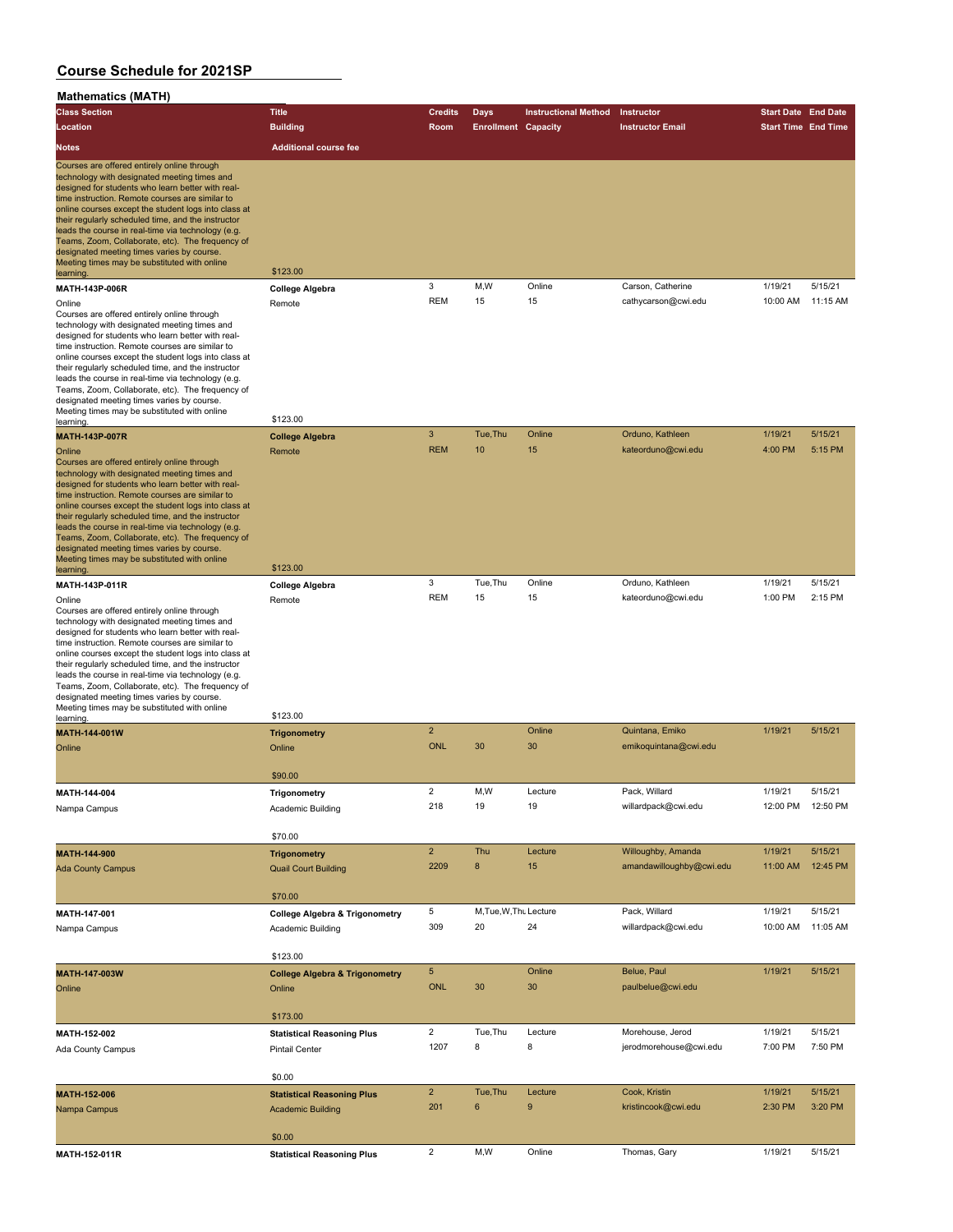| <b>Mathematics (MAIH)</b>                                                                                                                                                                                                                                                                                                                                                                                                                                                                                                                                                |                                                       |                              |                            |                             |                                            |                            |                    |
|--------------------------------------------------------------------------------------------------------------------------------------------------------------------------------------------------------------------------------------------------------------------------------------------------------------------------------------------------------------------------------------------------------------------------------------------------------------------------------------------------------------------------------------------------------------------------|-------------------------------------------------------|------------------------------|----------------------------|-----------------------------|--------------------------------------------|----------------------------|--------------------|
| <b>Class Section</b>                                                                                                                                                                                                                                                                                                                                                                                                                                                                                                                                                     | <b>Title</b>                                          | <b>Credits</b>               | Days                       | <b>Instructional Method</b> | Instructor                                 | <b>Start Date End Date</b> |                    |
| Location                                                                                                                                                                                                                                                                                                                                                                                                                                                                                                                                                                 | <b>Building</b>                                       | Room                         | <b>Enrollment Capacity</b> |                             | <b>Instructor Email</b>                    | <b>Start Time End Time</b> |                    |
| <b>Notes</b>                                                                                                                                                                                                                                                                                                                                                                                                                                                                                                                                                             | <b>Additional course fee</b>                          |                              |                            |                             |                                            |                            |                    |
|                                                                                                                                                                                                                                                                                                                                                                                                                                                                                                                                                                          |                                                       |                              |                            |                             |                                            |                            |                    |
| Online<br>Courses are offered entirely online through<br>technology with designated meeting times and<br>designed for students who learn better with real-<br>time instruction. Remote courses are similar to<br>online courses except the student logs into class at<br>their regularly scheduled time, and the instructor<br>leads the course in real-time via technology (e.g.<br>Teams, Zoom, Collaborate, etc). The frequency of<br>designated meeting times varies by course.<br>Meeting times may be substituted with online                                      | Remote                                                | <b>REM</b>                   | 11                         | 14                          | garythomas@cwi.edu                         | 1:00 PM                    | 1:50 PM            |
| learning.                                                                                                                                                                                                                                                                                                                                                                                                                                                                                                                                                                | \$0.00                                                |                              |                            |                             |                                            |                            |                    |
| <b>MATH-152-014R</b><br>Online<br>Courses are offered entirely online through<br>technology with designated meeting times and<br>designed for students who learn better with real-<br>time instruction. Remote courses are similar to<br>online courses except the student logs into class at<br>their regularly scheduled time, and the instructor<br>leads the course in real-time via technology (e.g.<br>Teams, Zoom, Collaborate, etc). The frequency of<br>designated meeting times varies by course.<br>Meeting times may be substituted with online<br>learning. | <b>Statistical Reasoning Plus</b><br>Remote<br>\$0.00 | $\overline{2}$<br><b>REM</b> | Tue, Thu<br>9              | Online<br>15                | Manship, Ken<br>kenmanship@cwi.edu         | 1/19/21<br>5:30 PM         | 5/15/21<br>6:20 PM |
|                                                                                                                                                                                                                                                                                                                                                                                                                                                                                                                                                                          |                                                       | $\overline{c}$               | Tue, Thu                   | Online                      | Thomas, Gary                               | 1/19/21                    | 5/15/21            |
| MATH-152-015R<br>Online<br>Courses are offered entirely online through<br>technology with designated meeting times and<br>designed for students who learn better with real-<br>time instruction. Remote courses are similar to<br>online courses except the student logs into class at<br>their regularly scheduled time, and the instructor<br>leads the course in real-time via technology (e.g.<br>Teams, Zoom, Collaborate, etc). The frequency of<br>designated meeting times varies by course.<br>Meeting times may be substituted with online                     | <b>Statistical Reasoning Plus</b><br>Remote           | <b>REM</b>                   | 1                          | 15                          | garythomas@cwi.edu                         | 1:00 PM                    | 1:50 PM            |
| learning.                                                                                                                                                                                                                                                                                                                                                                                                                                                                                                                                                                | \$0.00                                                |                              |                            |                             |                                            |                            |                    |
| MATH-153-002<br><b>Ada County Campus</b>                                                                                                                                                                                                                                                                                                                                                                                                                                                                                                                                 | <b>Statistical Reasoning</b><br><b>Pintail Center</b> | 3<br>1207                    | Tue, Thu<br>$\overline{7}$ | Lecture<br>8                | Morehouse, Jerod<br>jerodmorehouse@cwi.edu | 1/19/21<br>5:30 PM         | 5/15/21<br>6:45 PM |
|                                                                                                                                                                                                                                                                                                                                                                                                                                                                                                                                                                          | \$123.00                                              |                              |                            |                             |                                            |                            |                    |
|                                                                                                                                                                                                                                                                                                                                                                                                                                                                                                                                                                          |                                                       | 3                            |                            | Online                      | Cook, Kristin                              | 1/19/21                    | 5/15/21            |
| MATH-153-003W<br>Online                                                                                                                                                                                                                                                                                                                                                                                                                                                                                                                                                  | <b>Statistical Reasoning</b><br>Online<br>\$153.00    | ONL                          | 29                         | 30                          | kristincook@cwi.edu                        |                            |                    |
|                                                                                                                                                                                                                                                                                                                                                                                                                                                                                                                                                                          |                                                       | 3                            |                            | Online                      | Cook, Kristin                              | 1/19/21                    | 5/15/21            |
| MATH-153-004W<br>Online                                                                                                                                                                                                                                                                                                                                                                                                                                                                                                                                                  | <b>Statistical Reasoning</b><br>Online                | <b>ONL</b>                   | 30                         | 30                          | kristincook@cwi.edu                        |                            |                    |
|                                                                                                                                                                                                                                                                                                                                                                                                                                                                                                                                                                          | \$153.00                                              | 3                            |                            |                             |                                            |                            | 5/15/21            |
| MATH-153-005H                                                                                                                                                                                                                                                                                                                                                                                                                                                                                                                                                            | <b>Statistical Reasoning</b>                          | 201                          | Tue<br>17                  | Hybrid<br>18                | Cook, Kristin<br>kristincook@cwi.edu       | 1/19/21<br>11:30 AM        | 12:45 PM           |
| Nampa Campus                                                                                                                                                                                                                                                                                                                                                                                                                                                                                                                                                             | Academic Building<br>\$138.00                         |                              |                            |                             |                                            |                            |                    |
| MATH-153-006                                                                                                                                                                                                                                                                                                                                                                                                                                                                                                                                                             | <b>Statistical Reasoning</b>                          | $\mathbf{3}$                 | Tue, Thu                   | Lecture                     | Cook, Kristin                              | 1/19/21                    | 5/15/21            |
| Nampa Campus                                                                                                                                                                                                                                                                                                                                                                                                                                                                                                                                                             | <b>Academic Building</b>                              | 201                          | 9                          | 9                           | kristincook@cwi.edu                        | 1:00 PM                    | 2:15 PM            |
|                                                                                                                                                                                                                                                                                                                                                                                                                                                                                                                                                                          | \$123.00                                              |                              |                            |                             |                                            |                            |                    |
| MATH-153-007W<br>Online                                                                                                                                                                                                                                                                                                                                                                                                                                                                                                                                                  | <b>Statistical Reasoning</b><br>Online                | 3<br>ONL                     | 30                         | Online<br>30                | Cook, Kristin<br>kristincook@cwi.edu       | 1/19/21                    | 5/15/21            |
|                                                                                                                                                                                                                                                                                                                                                                                                                                                                                                                                                                          | \$153.00                                              |                              |                            |                             |                                            |                            |                    |
| MATH-153-011R                                                                                                                                                                                                                                                                                                                                                                                                                                                                                                                                                            | <b>Statistical Reasoning</b>                          | $\mathbf{3}$                 | M,W                        | Online                      | Thomas, Gary                               | 1/19/21                    | 5/15/21            |
| Online<br>Courses are offered entirely online through<br>technology with designated meeting times and<br>designed for students who learn better with real-<br>time instruction. Remote courses are similar to<br>online courses except the student logs into class at<br>their regularly scheduled time, and the instructor<br>leads the course in real-time via technology (e.g.<br>Teams, Zoom, Collaborate, etc). The frequency of<br>designated meeting times varies by course.<br>Meeting times may be substituted with online<br>learning.                         | Remote<br>\$123.00                                    | <b>REM</b>                   | 16                         | 16                          | garythomas@cwi.edu                         | 11:30 AM                   | 12:45 PM           |
| MATH-153-014R                                                                                                                                                                                                                                                                                                                                                                                                                                                                                                                                                            | <b>Statistical Reasoning</b>                          | 3                            | Tue, Thu                   | Online                      | Manship, Ken                               | 1/19/21                    | 5/15/21            |
| Online                                                                                                                                                                                                                                                                                                                                                                                                                                                                                                                                                                   | Remote                                                | <b>REM</b>                   | 11                         | 15                          | kenmanship@cwi.edu                         | 4:00 PM                    | 5:15 PM            |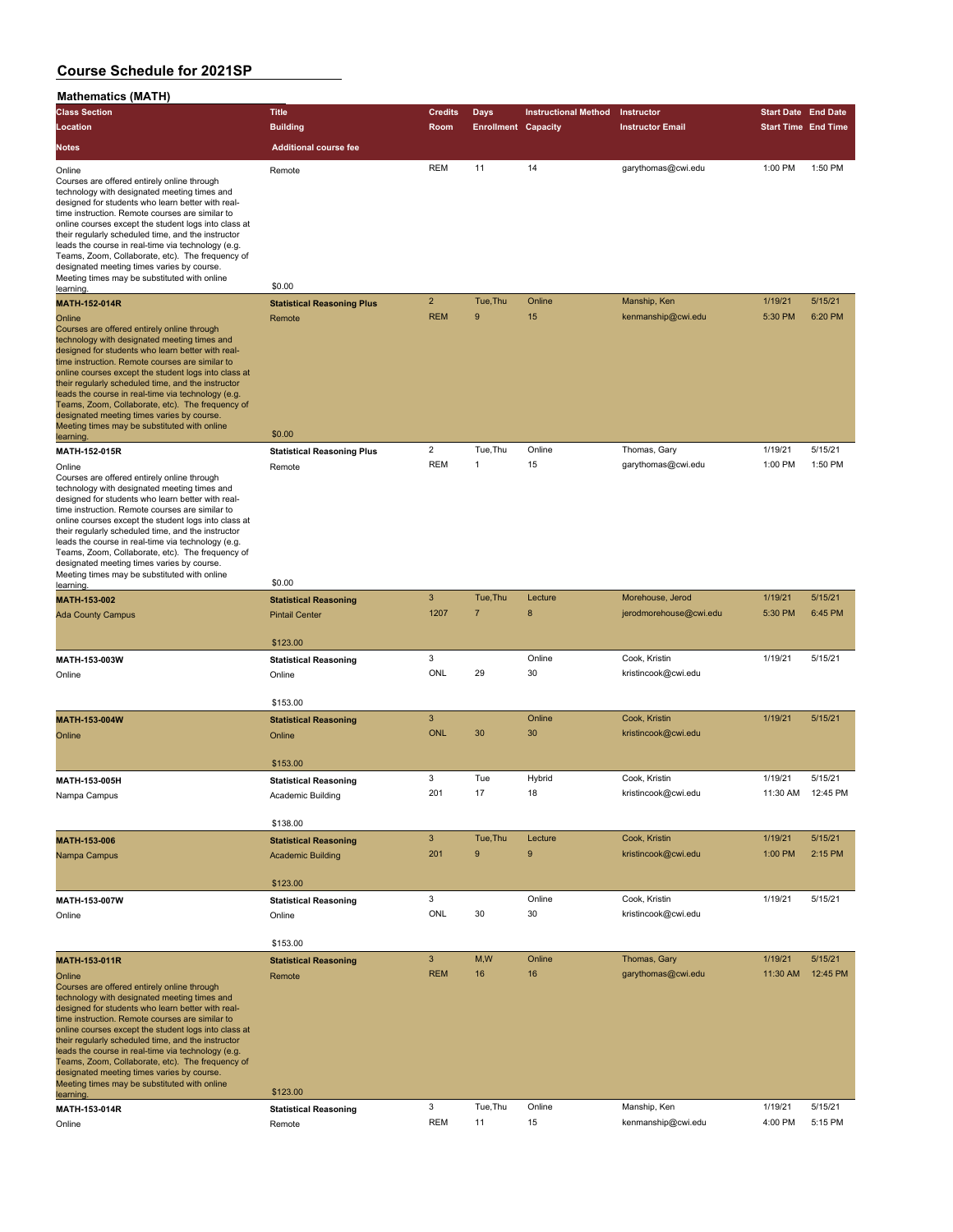| <b>MAUTEMANUS (MAILL)</b>                                                                                                                                                                                                                                                                                                                                                                                                                                                                                                                       |                                                       |                |                            |                             |                                            |                            |                    |
|-------------------------------------------------------------------------------------------------------------------------------------------------------------------------------------------------------------------------------------------------------------------------------------------------------------------------------------------------------------------------------------------------------------------------------------------------------------------------------------------------------------------------------------------------|-------------------------------------------------------|----------------|----------------------------|-----------------------------|--------------------------------------------|----------------------------|--------------------|
| <b>Class Section</b>                                                                                                                                                                                                                                                                                                                                                                                                                                                                                                                            | <b>Title</b>                                          | <b>Credits</b> | <b>Days</b>                | <b>Instructional Method</b> | Instructor                                 | <b>Start Date End Date</b> |                    |
| Location                                                                                                                                                                                                                                                                                                                                                                                                                                                                                                                                        | <b>Building</b>                                       | Room           | <b>Enrollment Capacity</b> |                             | <b>Instructor Email</b>                    | <b>Start Time End Time</b> |                    |
| Notes                                                                                                                                                                                                                                                                                                                                                                                                                                                                                                                                           | <b>Additional course fee</b>                          |                |                            |                             |                                            |                            |                    |
| Courses are offered entirely online through<br>technology with designated meeting times and<br>designed for students who learn better with real-<br>time instruction. Remote courses are similar to                                                                                                                                                                                                                                                                                                                                             |                                                       |                |                            |                             |                                            |                            |                    |
| online courses except the student logs into class at<br>their regularly scheduled time, and the instructor<br>leads the course in real-time via technology (e.g.<br>Teams, Zoom, Collaborate, etc). The frequency of<br>designated meeting times varies by course.                                                                                                                                                                                                                                                                              |                                                       |                |                            |                             |                                            |                            |                    |
| Meeting times may be substituted with online<br>learning.                                                                                                                                                                                                                                                                                                                                                                                                                                                                                       | \$123.00                                              |                |                            |                             |                                            |                            |                    |
| <b>MATH-153-015R</b>                                                                                                                                                                                                                                                                                                                                                                                                                                                                                                                            | <b>Statistical Reasoning</b>                          | $\mathbf{3}$   | Tue, Thu                   | Online                      | Thomas, Gary                               | 1/19/21                    | 5/15/21            |
| Online<br>Courses are offered entirely online through<br>technology with designated meeting times and<br>designed for students who learn better with real-<br>time instruction. Remote courses are similar to<br>online courses except the student logs into class at<br>their regularly scheduled time, and the instructor<br>leads the course in real-time via technology (e.g.<br>Teams, Zoom, Collaborate, etc). The frequency of<br>designated meeting times varies by course.<br>Meeting times may be substituted with online             | Remote                                                | <b>REM</b>     | 12                         | 15                          | garythomas@cwi.edu                         | 11:30 AM                   | 12:45 PM           |
| learning.                                                                                                                                                                                                                                                                                                                                                                                                                                                                                                                                       | \$123.00                                              |                |                            |                             |                                            |                            |                    |
| MATH-153P-002<br>Ada County Campus                                                                                                                                                                                                                                                                                                                                                                                                                                                                                                              | <b>Statistical Reasoning</b><br><b>Pintail Center</b> | 3<br>1207      | Tue, Thu<br>8              | Lecture<br>8                | Morehouse, Jerod<br>jerodmorehouse@cwi.edu | 1/19/21<br>5:30 PM         | 5/15/21<br>6:45 PM |
|                                                                                                                                                                                                                                                                                                                                                                                                                                                                                                                                                 | \$123.00                                              |                |                            |                             |                                            |                            |                    |
| MATH-153P-006                                                                                                                                                                                                                                                                                                                                                                                                                                                                                                                                   | <b>Statistical Reasoning</b>                          | $\mathbf{3}$   | Tue, Thu                   | Lecture                     | Cook, Kristin                              | 1/19/21                    | 5/15/21            |
| Nampa Campus                                                                                                                                                                                                                                                                                                                                                                                                                                                                                                                                    | <b>Academic Building</b><br>\$123.00                  | 201            | 6                          | 9                           | kristincook@cwi.edu                        | 1:00 PM                    | 2:15 PM            |
| MATH-153P-011R                                                                                                                                                                                                                                                                                                                                                                                                                                                                                                                                  | <b>Statistical Reasoning</b>                          | 3              | M,W                        | Online                      | Thomas, Gary                               | 1/19/21                    | 5/15/21            |
| Online<br>Courses are offered entirely online through<br>technology with designated meeting times and<br>designed for students who learn better with real-<br>time instruction. Remote courses are similar to<br>online courses except the student logs into class at<br>their regularly scheduled time, and the instructor<br>leads the course in real-time via technology (e.g.<br>Teams, Zoom, Collaborate, etc). The frequency of<br>designated meeting times varies by course.                                                             | Remote                                                | <b>REM</b>     | 11                         | 14                          | garythomas@cwi.edu                         | 11:30 AM                   | 12:45 PM           |
| Meeting times may be substituted with online<br>learning.                                                                                                                                                                                                                                                                                                                                                                                                                                                                                       | \$123.00                                              |                |                            |                             |                                            |                            |                    |
| MATH-153P-014R                                                                                                                                                                                                                                                                                                                                                                                                                                                                                                                                  | <b>Statistical Reasoning</b>                          | $\mathbf{3}$   | Tue, Thu                   | Online                      | Manship, Ken                               | 1/19/21                    | 5/15/21            |
| Online<br>Courses are offered entirely online through<br>technology with designated meeting times and<br>designed for students who learn better with real-<br>time instruction. Remote courses are similar to<br>online courses except the student logs into class at<br>their regularly scheduled time, and the instructor<br>leads the course in real-time via technology (e.g.<br>Teams, Zoom, Collaborate, etc). The frequency of<br>designated meeting times varies by course.<br>Meeting times may be substituted with online<br>learning | Remote<br>\$123.00                                    | <b>REM</b>     | 9                          | 15                          | kenmanship@cwi.edu                         | 4:00 PM                    | 5:15 PM            |
| MATH-153P-015R                                                                                                                                                                                                                                                                                                                                                                                                                                                                                                                                  | <b>Statistical Reasoning</b>                          | 3              | Tue, Thu                   | Online                      | Thomas, Gary                               | 1/19/21                    | 5/15/21            |
| Online<br>Courses are offered entirely online through<br>technology with designated meeting times and<br>designed for students who learn better with real-<br>time instruction. Remote courses are similar to<br>online courses except the student logs into class at<br>their regularly scheduled time, and the instructor<br>leads the course in real-time via technology (e.g.<br>Teams, Zoom, Collaborate, etc). The frequency of<br>designated meeting times varies by course.<br>Meeting times may be substituted with online             | Remote<br>\$123.00                                    | <b>REM</b>     | $\mathbf{1}$               | 15                          | garythomas@cwi.edu                         | 11:30 AM                   | 12:45 PM           |
| learning.<br><b>MATH-157-001R</b>                                                                                                                                                                                                                                                                                                                                                                                                                                                                                                               | <b>Math for Elementary Teachers I</b>                 | $\overline{4}$ | M, W                       | Online                      | Carson, Catherine                          | 1/19/21                    | 5/15/21            |
| Online<br>Courses are offered entirely online through<br>technology with designated meeting times and<br>designed for students who learn better with real-<br>time instruction. Remote courses are similar to<br>online courses except the student logs into class at<br>their regularly scheduled time, and the instructor<br>leads the course in real-time via technology (e.g.<br>Teams, Zoom, Collaborate, etc). The frequency of<br>designated meeting times varies by course.<br>Meeting times may be substituted with online             | Remote                                                | <b>REM</b>     | 21                         | 30                          | cathycarson@cwi.edu                        | 2:00 PM                    | 3:50 PM            |
| learning.                                                                                                                                                                                                                                                                                                                                                                                                                                                                                                                                       | \$123.00                                              | 4              |                            | Online                      | Cook, Kristin                              | 1/19/21                    | 5/15/21            |
| MATH-160-001W<br>Online                                                                                                                                                                                                                                                                                                                                                                                                                                                                                                                         | <b>Survey of Calculus</b><br>Online                   | ONL            | 25                         | 30                          | kristincook@cwi.edu                        |                            |                    |
|                                                                                                                                                                                                                                                                                                                                                                                                                                                                                                                                                 |                                                       |                |                            |                             |                                            |                            |                    |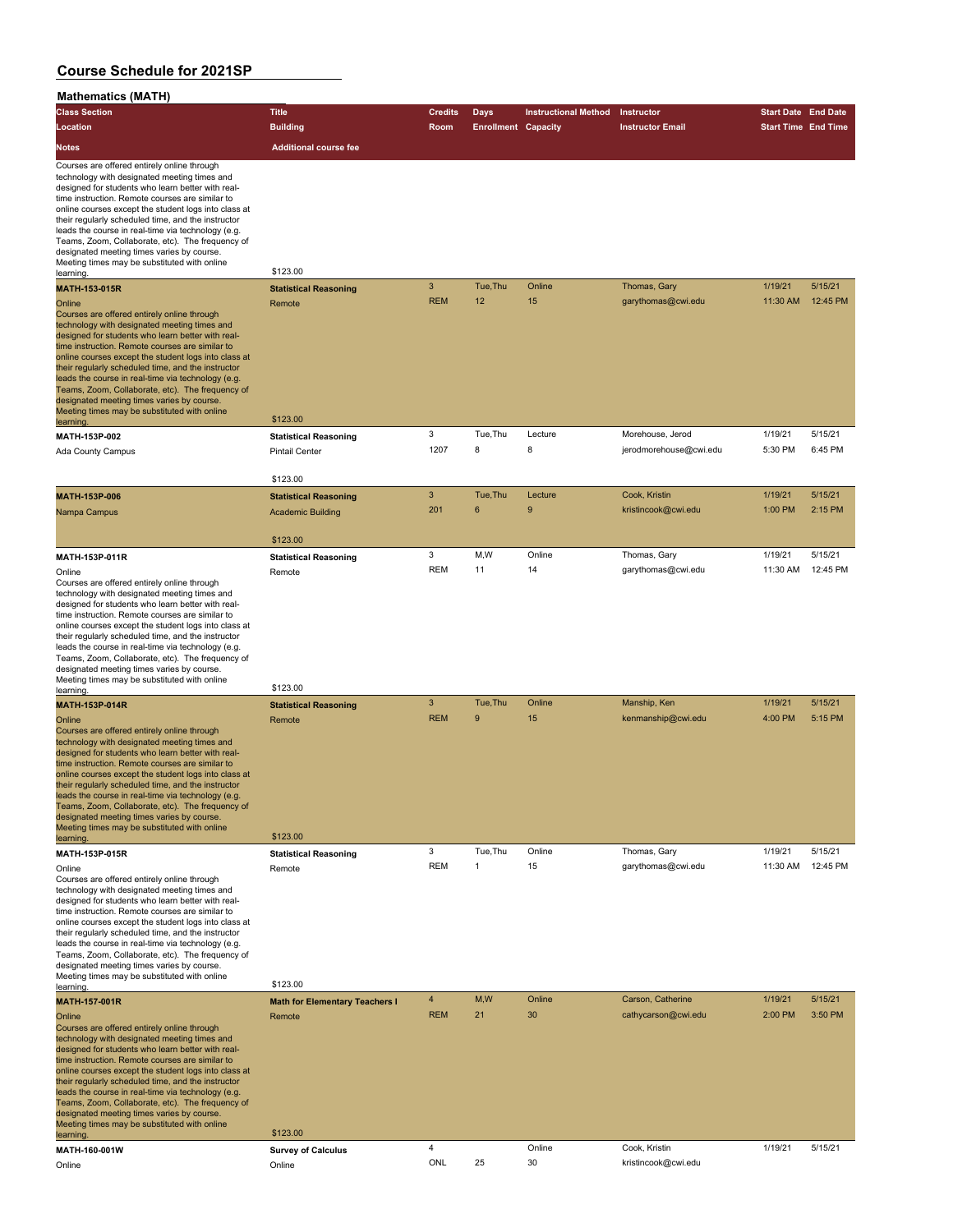| <b>Mathematics (MATH)</b>                                                                                  |                                  |                 |                            |                             |                          |                            |                    |
|------------------------------------------------------------------------------------------------------------|----------------------------------|-----------------|----------------------------|-----------------------------|--------------------------|----------------------------|--------------------|
| <b>Class Section</b>                                                                                       | <b>Title</b>                     | <b>Credits</b>  | Days                       | <b>Instructional Method</b> | Instructor               | <b>Start Date End Date</b> |                    |
| Location                                                                                                   | <b>Building</b>                  | Room            | <b>Enrollment Capacity</b> |                             | <b>Instructor Email</b>  | <b>Start Time End Time</b> |                    |
| <b>Notes</b>                                                                                               | <b>Additional course fee</b>     |                 |                            |                             |                          |                            |                    |
|                                                                                                            |                                  |                 |                            |                             |                          |                            |                    |
|                                                                                                            | \$163.00                         |                 |                            |                             |                          |                            |                    |
| MATH-170-001W                                                                                              | <b>Calculus I</b>                | 5               |                            | Online                      | Aydelotte, Susan         | 1/19/21                    | 5/15/21            |
| Online                                                                                                     | Online                           | <b>ONL</b>      | 29                         | 30                          | susanaydelotte@cwi.edu   |                            |                    |
|                                                                                                            | \$173.00                         |                 |                            |                             |                          |                            |                    |
| MATH-170-002R                                                                                              | Calculus I                       | 5               | Tue, Thu                   | Lecture                     | Aydelotte, Susan         | 1/19/21                    | 5/15/21            |
| Online                                                                                                     | Remote                           | <b>REM</b>      | 23                         | 30                          | susanaydelotte@cwi.edu   | 4:00 PM                    | 5:05 PM            |
| Courses are offered entirely online through                                                                |                                  |                 |                            |                             |                          |                            |                    |
| technology with designated meeting times and<br>designed for students who learn better with real-          |                                  |                 |                            |                             |                          |                            |                    |
| time instruction. Remote courses are similar to                                                            |                                  |                 |                            |                             |                          |                            |                    |
| online courses except the student logs into class at<br>their regularly scheduled time, and the instructor |                                  |                 |                            |                             |                          |                            |                    |
| leads the course in real-time via technology (e.g.                                                         |                                  |                 |                            |                             |                          |                            |                    |
| Teams, Zoom, Collaborate, etc). The frequency of<br>designated meeting times varies by course.             |                                  |                 |                            |                             |                          |                            |                    |
| Meeting times may be substituted with online<br>learning.                                                  | \$123.00                         |                 |                            |                             |                          |                            |                    |
| MATH-170-900                                                                                               | <b>Calculus I</b>                | $5\phantom{.0}$ | M,Tue                      | Lecture                     | Willoughby, Amanda       | 1/19/21                    | 5/15/21            |
| <b>Ada County Campus</b>                                                                                   | <b>Pintail Center</b>            | 1230            | 12                         | 15                          | amandawilloughby@cwi.edu | 1:00 PM                    | 3:05 PM            |
|                                                                                                            |                                  |                 |                            |                             |                          |                            |                    |
|                                                                                                            | \$123.00                         |                 |                            |                             |                          |                            |                    |
| MATH-175-001R                                                                                              | <b>Calculus II</b>               | 4               | Tue, Thu                   | Online                      | Kelley, Maia             | 1/19/21                    | 5/15/21            |
| Online                                                                                                     | Remote                           | <b>REM</b>      | 30                         | 30                          | maiakelley@cwi.edu       | 1:00 PM                    | 1:50 PM            |
| Courses are offered entirely online through<br>technology with designated meeting times and                |                                  |                 |                            |                             |                          |                            |                    |
| designed for students who learn better with real-<br>time instruction. Remote courses are similar to       |                                  |                 |                            |                             |                          |                            |                    |
| online courses except the student logs into class at                                                       |                                  |                 |                            |                             |                          |                            |                    |
| their regularly scheduled time, and the instructor<br>leads the course in real-time via technology (e.g.   |                                  |                 |                            |                             |                          |                            |                    |
| Teams, Zoom, Collaborate, etc). The frequency of                                                           |                                  |                 |                            |                             |                          |                            |                    |
| designated meeting times varies by course.<br>Meeting times may be substituted with online                 |                                  |                 |                            |                             |                          |                            |                    |
| learning.                                                                                                  | \$70.00                          |                 |                            |                             |                          |                            |                    |
| MATH-175-900                                                                                               | <b>Calculus II</b>               | $\overline{4}$  | Thu,F                      | Lecture                     | Maloof, Giles            | 1/19/21                    | 5/15/21            |
| <b>Ada County Campus</b>                                                                                   | <b>Pintail Center</b>            | 1320            | 18                         | 18                          | gilesmaloof@cwi.edu      | 8:30 AM                    | 10:15 AM           |
|                                                                                                            | \$70.00                          |                 |                            |                             |                          |                            |                    |
| MATH-230-001                                                                                               | Intro to Linear Algebra          | 3               | F                          | Lecture                     | Murdock, Timothy         | 1/19/21                    | 5/15/21            |
| Nampa Campus                                                                                               | Academic Building                | 301             | 8                          | 18                          | timothymurdock@cwi.edu   | 2:00 PM                    | 4:45 PM            |
|                                                                                                            |                                  |                 |                            |                             |                          |                            |                    |
|                                                                                                            | \$0.00                           |                 |                            |                             |                          |                            |                    |
| MATH-257-001                                                                                               | <b>Math for Elem Teachers II</b> | 4<br>309        | Tue, Thu<br>9              | Lecture<br>24               | Isom, Teresa             | 1/19/21<br>5:30 PM         | 5/15/21<br>7:20 PM |
| Nampa Campus                                                                                               | <b>Academic Building</b>         |                 |                            |                             | teresaisom@cwi.edu       |                            |                    |
|                                                                                                            | \$123.00                         |                 |                            |                             |                          |                            |                    |
| MATH-257-002R                                                                                              | <b>Math for Elem Teachers II</b> | 4               | Tue, Thu                   | Online                      | Carson, Catherine        | 1/19/21                    | 5/15/21            |
| Online                                                                                                     | Remote                           | <b>REM</b>      | 21                         | 28                          | cathycarson@cwi.edu      | 10:00 AM                   | 11:50 AM           |
| Courses are offered entirely online through                                                                |                                  |                 |                            |                             |                          |                            |                    |
| technology with designated meeting times and<br>designed for students who learn better with real-          |                                  |                 |                            |                             |                          |                            |                    |
| time instruction. Remote courses are similar to<br>online courses except the student logs into class at    |                                  |                 |                            |                             |                          |                            |                    |
| their regularly scheduled time, and the instructor                                                         |                                  |                 |                            |                             |                          |                            |                    |
| leads the course in real-time via technology (e.g.<br>Teams, Zoom, Collaborate, etc). The frequency of     |                                  |                 |                            |                             |                          |                            |                    |
| designated meeting times varies by course.                                                                 |                                  |                 |                            |                             |                          |                            |                    |
| Meeting times may be substituted with online<br>learning.                                                  | \$123.00                         |                 |                            |                             |                          |                            |                    |
| <b>MATH-275-001R</b>                                                                                       | <b>Calculus III</b>              | $\overline{4}$  | Tue, Thu                   | Online                      | Kelley, Maia             | 1/19/21                    | 5/15/21            |
| Online                                                                                                     | Remote                           | <b>REM</b>      | 15                         | 30                          | maiakelley@cwi.edu       | 12:00 PM                   | 12:50 PM           |
| Courses are offered entirely online through<br>technology with designated meeting times and                |                                  |                 |                            |                             |                          |                            |                    |
| designed for students who learn better with real-                                                          |                                  |                 |                            |                             |                          |                            |                    |
| time instruction. Remote courses are similar to<br>online courses except the student logs into class at    |                                  |                 |                            |                             |                          |                            |                    |
| their regularly scheduled time, and the instructor                                                         |                                  |                 |                            |                             |                          |                            |                    |
| leads the course in real-time via technology (e.g.<br>Teams, Zoom, Collaborate, etc). The frequency of     |                                  |                 |                            |                             |                          |                            |                    |
| designated meeting times varies by course.                                                                 |                                  |                 |                            |                             |                          |                            |                    |
| Meeting times may be substituted with online<br>learning.                                                  | \$70.00                          |                 |                            |                             |                          |                            |                    |
| MATH-275-900                                                                                               | <b>Calculus III</b>              | 4               | M,Tue                      | Lecture                     | Maloof, Giles            | 1/19/21                    | 5/15/21            |
| Ada County Campus                                                                                          | <b>Pintail Center</b>            | 1320            | 6                          | 18                          | gilesmaloof@cwi.edu      | 8:30 AM                    | 10:15 AM           |
|                                                                                                            |                                  |                 |                            |                             |                          |                            |                    |
|                                                                                                            | \$70.00                          | $\overline{4}$  |                            | Online                      | Aydelotte, Susan         | 1/19/21                    | 5/15/21            |
| MATH-285-001W                                                                                              | <b>Differential Equations</b>    |                 |                            |                             |                          |                            |                    |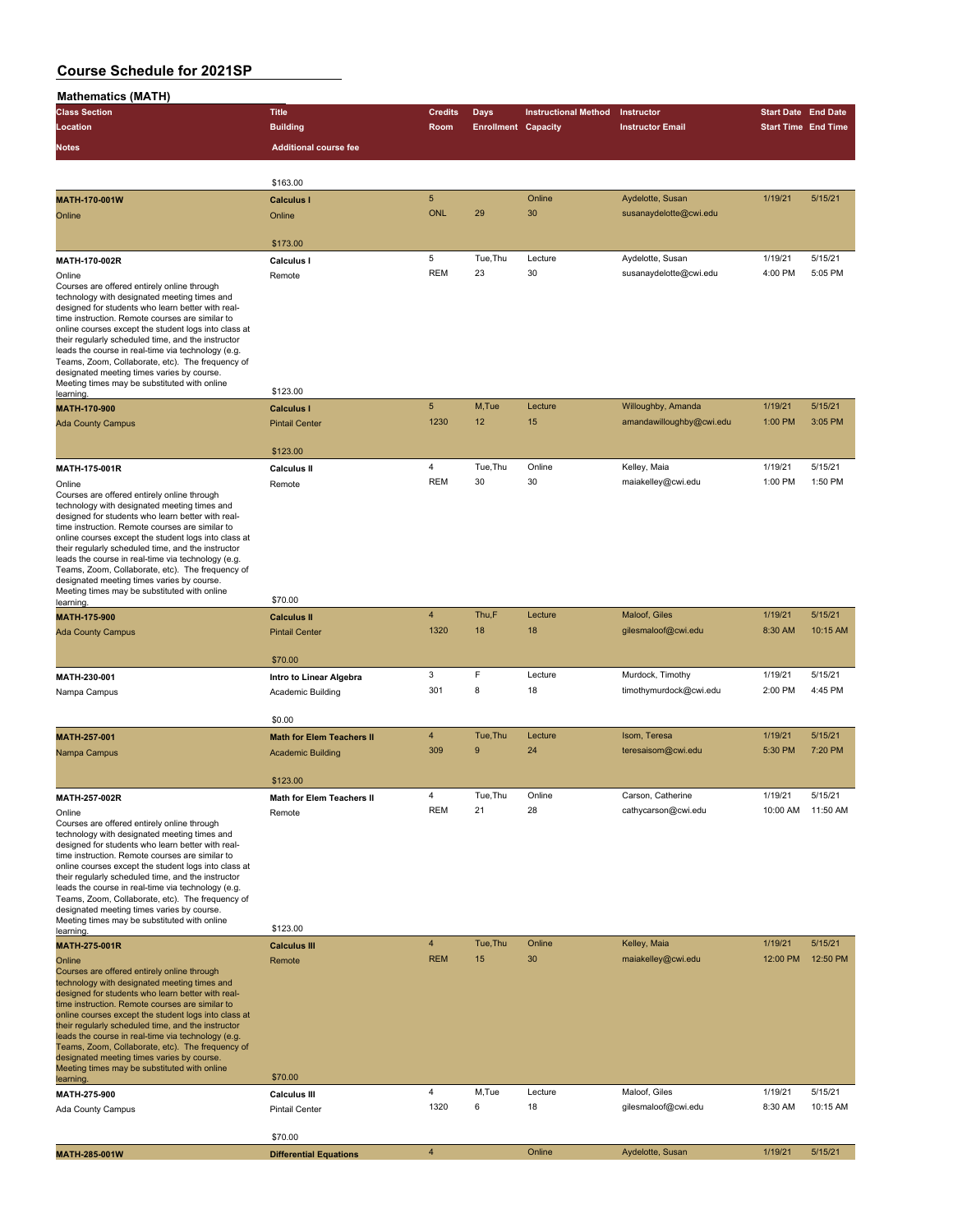#### **Mathematics (MATH)**

| <b>Class Section</b> | <b>Title</b>          | <b>Credits</b> | Days                       | Instructional Method Instructor |                         | <b>Start Date End Date</b> |  |
|----------------------|-----------------------|----------------|----------------------------|---------------------------------|-------------------------|----------------------------|--|
| Location             | <b>Building</b>       | Room           | <b>Enrollment Capacity</b> |                                 | <b>Instructor Email</b> | <b>Start Time End Time</b> |  |
| <b>Notes</b>         | Additional course fee |                |                            |                                 |                         |                            |  |
| Online               | Online                | <b>ONL</b>     | 14                         | 30                              | susanaydelotte@cwi.edu  |                            |  |
|                      | \$40.00               |                |                            |                                 |                         |                            |  |
|                      |                       |                |                            |                                 |                         |                            |  |

# **Medical Admin Support (MADM)**

| <b>Class Section</b><br>Location                                                                                                                             | <b>Title</b><br><b>Building</b>                 | <b>Credits</b><br><b>Room</b> | Days<br><b>Enrollment Capacity</b> | <b>Instructional Method</b> | Instructor<br><b>Instructor Email</b>      | <b>Start Date End Date</b><br><b>Start Time End Time</b> |         |
|--------------------------------------------------------------------------------------------------------------------------------------------------------------|-------------------------------------------------|-------------------------------|------------------------------------|-----------------------------|--------------------------------------------|----------------------------------------------------------|---------|
| <b>Notes</b>                                                                                                                                                 | <b>Additional course fee</b>                    |                               |                                    |                             |                                            |                                                          |         |
| <b>MADM-115-001W</b><br>Online                                                                                                                               | <b>Human Relations in Healthcare</b><br>Online  | 3<br>ONL                      | 20                                 | Online<br>20                | Conklin, Colleen<br>colleenconklin@cwi.edu | 1/19/21                                                  | 5/15/21 |
|                                                                                                                                                              | \$30.00                                         |                               |                                    |                             |                                            |                                                          |         |
| MADM-125-001W<br>Online                                                                                                                                      | <b>Employment Skills Med Office</b><br>Online   | 3<br>ONL                      | 8                                  | Online<br>20                | Conklin, Colleen<br>colleenconklin@cwi.edu | 1/19/21                                                  | 5/15/21 |
|                                                                                                                                                              | \$30.00                                         |                               |                                    |                             |                                            |                                                          |         |
| MADM-223-001W<br>Online                                                                                                                                      | <b>Integrated Med Office Software</b><br>Online | 3<br>ONL                      | 27                                 | Online<br>24                | Robison, Ashley<br>ashleyrobison@cwi.edu   | 1/19/21                                                  | 5/15/21 |
| Medical Administrative Support (MADM) students<br>only. Hybrid course - has an online component                                                              | \$30.00                                         |                               |                                    |                             |                                            |                                                          |         |
| MADM-223-002W                                                                                                                                                | <b>Integrated Med Office Software</b>           | 3                             |                                    | Online                      | Conklin, Colleen                           | 1/19/21                                                  | 5/15/21 |
| Online<br>Medical Assistant students (MEDA) students only.<br>This course will meet F2F 1 day per week for 11<br>weeks then go fully online for weeks 12-16. | Online<br>\$30.00                               | ONL                           | 24                                 | 24                          | colleenconklin@cwi.edu                     |                                                          |         |
| MADM-240-001W                                                                                                                                                | <b>Health Insurance and Billing</b>             | 3                             |                                    | Online                      | Robison, Ashley                            | 1/19/21                                                  | 5/15/21 |
| Online                                                                                                                                                       | Online                                          | ONL                           | 24                                 | 20                          | ashleyrobison@cwi.edu                      |                                                          |         |
|                                                                                                                                                              | \$30.00                                         |                               |                                    |                             |                                            |                                                          |         |

### **Medical Assistant (MEDA)**

| <b>Class Section</b>                                                                                                                                                                                                                                                                                                                                                                                                                                                                                                                             | <b>Title</b>                         | <b>Credits</b> | <b>Days</b>                | <b>Instructional Method</b> | Instructor              | <b>Start Date End Date</b> |          |
|--------------------------------------------------------------------------------------------------------------------------------------------------------------------------------------------------------------------------------------------------------------------------------------------------------------------------------------------------------------------------------------------------------------------------------------------------------------------------------------------------------------------------------------------------|--------------------------------------|----------------|----------------------------|-----------------------------|-------------------------|----------------------------|----------|
| Location                                                                                                                                                                                                                                                                                                                                                                                                                                                                                                                                         | <b>Building</b>                      | <b>Room</b>    | <b>Enrollment Capacity</b> |                             | <b>Instructor Email</b> | <b>Start Time End Time</b> |          |
| <b>Notes</b>                                                                                                                                                                                                                                                                                                                                                                                                                                                                                                                                     | <b>Additional course fee</b>         |                |                            |                             |                         |                            |          |
| <b>MEDA-201-001R</b>                                                                                                                                                                                                                                                                                                                                                                                                                                                                                                                             | <b>Integrated Medical Procedures</b> | 3              | Tue, Thu                   | Online                      | Omair, Tabinda          | 1/19/21                    | 5/15/21  |
| Online<br>Courses are offered entirely online through<br>technology with designated meeting times and<br>designed for students who learn better with real-<br>time instruction. Remote courses are similar to<br>online courses except the student logs into class at<br>their regularly scheduled time, and the instructor<br>leads the course in real-time via technology (e.g.<br>Teams, Zoom, Collaborate, etc). The frequency of<br>designated meeting times varies by course.<br>Meeting times may be substituted with online<br>learning. | Remote<br>\$0.00                     | <b>REM</b>     | 19                         | 20                          | sabinaomair@cwi.edu     | 9:00 AM                    | 10:15 AM |
| MEDA-201-002R                                                                                                                                                                                                                                                                                                                                                                                                                                                                                                                                    | <b>Integrated Medical Procedures</b> | 3              | Tue, Thu                   | Online                      | Omair, Tabinda          | 1/19/21                    | 5/15/21  |
| Online<br>Courses are offered entirely online through<br>technology with designated meeting times and<br>designed for students who learn better with real-<br>time instruction. Remote courses are similar to<br>online courses except the student logs into class at<br>their regularly scheduled time, and the instructor<br>leads the course in real-time via technology (e.g.<br>Teams, Zoom, Collaborate, etc). The frequency of<br>designated meeting times varies by course.<br>Meeting times may be substituted with online<br>learning. | Remote<br>\$0.00                     | <b>REM</b>     | 20                         | 20                          | sabinaomair@cwi.edu     | 10:30 AM                   | 11:45 AM |
| MEDA-234-001                                                                                                                                                                                                                                                                                                                                                                                                                                                                                                                                     | <b>Clinical Procedures 2</b>         | 3              | M.W                        | Lab <sub>B</sub>            | Conklin, Colleen        | 1/19/21                    | 5/15/21  |
| <b>Ada County Campus</b>                                                                                                                                                                                                                                                                                                                                                                                                                                                                                                                         | <b>Quail Court Building</b>          | 2204           | 20                         | 20                          | colleenconklin@cwi.edu  | 9:00 AM                    | 10:30 AM |
|                                                                                                                                                                                                                                                                                                                                                                                                                                                                                                                                                  | \$125.00                             |                |                            |                             |                         |                            |          |
| MEDA-234-001                                                                                                                                                                                                                                                                                                                                                                                                                                                                                                                                     | <b>Clinical Procedures 2</b>         | 3              | M,W                        | Lecture                     | Conklin, Colleen        | 1/19/21                    | 5/15/21  |
| Ada County Campus                                                                                                                                                                                                                                                                                                                                                                                                                                                                                                                                | Quail Court Building                 | 2204           | 20                         | 20                          | colleenconklin@cwi.edu  | 9:00 AM                    | 10:30 AM |
|                                                                                                                                                                                                                                                                                                                                                                                                                                                                                                                                                  | \$125.00                             |                |                            |                             |                         |                            |          |
| MEDA-234-002                                                                                                                                                                                                                                                                                                                                                                                                                                                                                                                                     | <b>Clinical Procedures 2</b>         | 3              | M.W                        | Lab B                       | Robison, Ashley         | 1/19/21                    | 5/15/21  |
| <b>Ada County Campus</b>                                                                                                                                                                                                                                                                                                                                                                                                                                                                                                                         | <b>Quail Court Building</b>          | 2204           | 20                         | 20                          | ashleyrobison@cwi.edu   | 1:00 PM                    | 2:30 PM  |
|                                                                                                                                                                                                                                                                                                                                                                                                                                                                                                                                                  | \$125.00                             |                |                            |                             |                         |                            |          |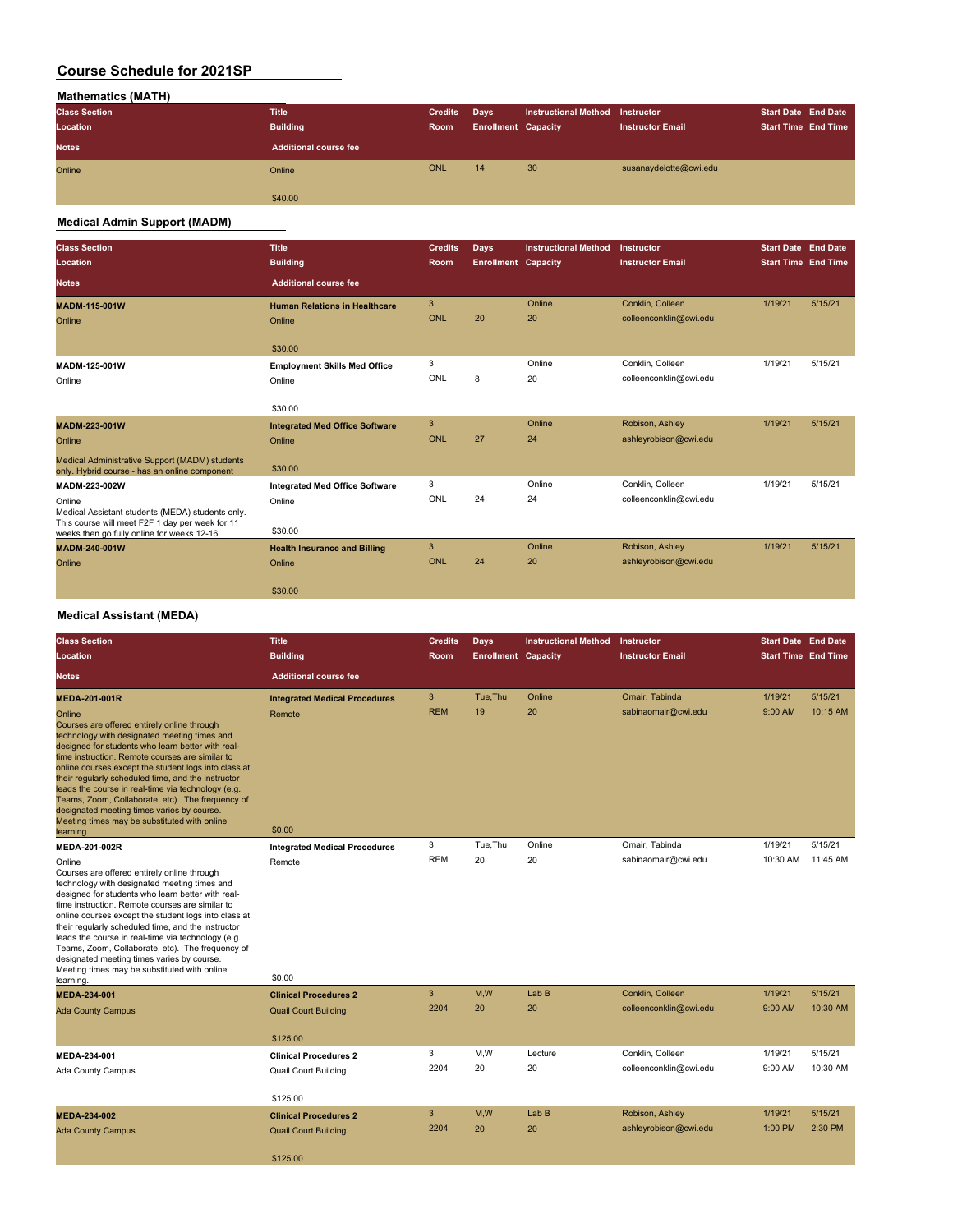| <b>Medical Assistant (MEDA)</b> |                                     |                 |                            |                             |                         |                            |          |
|---------------------------------|-------------------------------------|-----------------|----------------------------|-----------------------------|-------------------------|----------------------------|----------|
| <b>Class Section</b>            | <b>Title</b>                        | <b>Credits</b>  | Days                       | <b>Instructional Method</b> | Instructor              | <b>Start Date End Date</b> |          |
| Location                        | <b>Building</b>                     | Room            | <b>Enrollment Capacity</b> |                             | <b>Instructor Email</b> | <b>Start Time End Time</b> |          |
| <b>Notes</b>                    | <b>Additional course fee</b>        |                 |                            |                             |                         |                            |          |
| MEDA-235-001                    | <b>Medical Assistant Practicum</b>  | 5               |                            | Lab A                       | Omair, Tabinda          | 1/19/21                    | 5/15/21  |
| <b>Community Locations</b>      | Community Location                  | <b>CMTY</b>     | 19                         | 20                          | sabinaomair@cwi.edu     |                            |          |
|                                 | \$125.00                            |                 |                            |                             |                         |                            |          |
| MEDA-235-002                    | <b>Medical Assistant Practicum</b>  | $5\phantom{.0}$ |                            | Lab A                       | Robison, Ashley         | 1/19/21                    | 5/15/21  |
| <b>Community Locations</b>      | <b>Community Location</b>           | <b>CMTY</b>     | 21                         | 20                          | ashleyrobison@cwi.edu   |                            |          |
|                                 | \$125.00                            |                 |                            |                             |                         |                            |          |
| MEDA-236-001                    | Phlebotomy                          | $\overline{4}$  | M,W                        | Lab B                       | Conklin, Colleen        | 1/19/21                    | 5/15/21  |
| Ada County Campus               | <b>Quail Court Building</b>         | 2204            | 20                         | 20                          | colleenconklin@cwi.edu  | 10:30 AM                   | 12:30 PM |
|                                 | \$125.00                            |                 |                            |                             |                         |                            |          |
| MEDA-236-001                    | Phlebotomy                          | $\overline{4}$  | M,W                        | Lecture                     | Conklin, Colleen        | 1/19/21                    | 5/15/21  |
| <b>Ada County Campus</b>        | <b>Quail Court Building</b>         | 2204            | 20                         | 20                          | colleenconklin@cwi.edu  | 10:30 AM                   | 12:30 PM |
|                                 | \$125.00                            |                 |                            |                             |                         |                            |          |
| MEDA-236-002                    | Phlebotomy                          | 4               | M,W                        | Lecture                     | Robison, Ashley         | 1/19/21                    | 5/15/21  |
| Ada County Campus               | <b>Quail Court Building</b>         | 2204            | 20                         | 20                          | ashleyrobison@cwi.edu   | 2:30 PM                    | 4:30 PM  |
|                                 | \$125.00                            |                 |                            |                             |                         |                            |          |
| MEDA-237-001W                   | <b>Ethics for Med Professionals</b> | 3               |                            | Online                      | Conklin, Colleen        | 1/19/21                    | 5/15/21  |
| Online                          | Online                              | ONL             | $6\phantom{1}$             | 30                          | colleenconklin@cwi.edu  |                            |          |
|                                 | \$30.00                             |                 |                            |                             |                         |                            |          |

# **Microbiological/Biomed (MMBS)**

| <b>Class Section</b><br>Location                                                                                                                                                                                                                                                                                                                                                                                                                                                                                                                                         | <b>Title</b><br><b>Building</b>                          | <b>Credits</b><br>Room | Days<br><b>Enrollment Capacity</b> | <b>Instructional Method</b> | Instructor<br><b>Instructor Email</b>    | <b>Start Date End Date</b><br><b>Start Time End Time</b> |                    |
|--------------------------------------------------------------------------------------------------------------------------------------------------------------------------------------------------------------------------------------------------------------------------------------------------------------------------------------------------------------------------------------------------------------------------------------------------------------------------------------------------------------------------------------------------------------------------|----------------------------------------------------------|------------------------|------------------------------------|-----------------------------|------------------------------------------|----------------------------------------------------------|--------------------|
| <b>Notes</b>                                                                                                                                                                                                                                                                                                                                                                                                                                                                                                                                                             | <b>Additional course fee</b>                             |                        |                                    |                             |                                          |                                                          |                    |
| <b>MMBS-106-001R</b><br>Online<br>Courses are offered entirely online through<br>technology with designated meeting times and<br>designed for students who learn better with real-<br>time instruction. Remote courses are similar to<br>online courses except the student logs into class at<br>their regularly scheduled time, and the instructor<br>leads the course in real-time via technology (e.g.<br>Teams, Zoom, Collaborate, etc). The frequency of<br>designated meeting times varies by course.<br>Meeting times may be substituted with online<br>learning. | <b>Make Sense of Micro-Biotic-Me</b><br>Remote<br>\$0.00 | 3<br><b>REM</b>        | Tue.Thu<br>15                      | Online<br>35                | Paquette, Holly<br>hollypaquette@cwi.edu | 1/19/21<br>1:00 PM                                       | 5/15/21<br>2:15 PM |
| MMBS-106-002W                                                                                                                                                                                                                                                                                                                                                                                                                                                                                                                                                            | <b>Make Sense of Micro-Biotic-Me</b>                     | 3                      |                                    | Online                      | Paquette, Holly                          | 1/19/21                                                  | 5/15/21            |
| Online                                                                                                                                                                                                                                                                                                                                                                                                                                                                                                                                                                   | Online<br>\$30.00                                        | ONL                    | 35                                 | 35                          | hollypaquette@cwi.edu                    |                                                          |                    |
| <b>MMBS-111-001R</b>                                                                                                                                                                                                                                                                                                                                                                                                                                                                                                                                                     | <b>Introductory Microbiology</b>                         | 3                      | Tue, Thu                           | Online                      | Paquette, Holly                          | 1/19/21                                                  | 5/15/21            |
| Online<br>Courses are offered entirely online through<br>technology with designated meeting times and<br>designed for students who learn better with real-<br>time instruction. Remote courses are similar to<br>online courses except the student logs into class at<br>their regularly scheduled time, and the instructor<br>leads the course in real-time via technology (e.g.<br>Teams, Zoom, Collaborate, etc). The frequency of<br>designated meeting times varies by course.<br>Meeting times may be substituted with online<br>learning.                         | Remote<br>\$149.00                                       | <b>REM</b>             | 35                                 | 35                          | hollypaquette@cwi.edu                    | 8:30 AM                                                  | 9:45 AM            |
| MMBS-111-002W                                                                                                                                                                                                                                                                                                                                                                                                                                                                                                                                                            | <b>Introductory Microbiology</b>                         | 3                      |                                    | Online                      | Rich, Teresa                             | 1/19/21                                                  | 5/15/21            |
| Online                                                                                                                                                                                                                                                                                                                                                                                                                                                                                                                                                                   | Online<br>\$179.00                                       | ONL                    | 35                                 | 35                          | teresarich@cwi.edu                       |                                                          |                    |
| MMBS-111-004W                                                                                                                                                                                                                                                                                                                                                                                                                                                                                                                                                            | <b>Introductory Microbiology</b>                         | 3                      |                                    | Online                      | Connor, Elise                            | 1/19/21                                                  | 5/15/21            |
| Online                                                                                                                                                                                                                                                                                                                                                                                                                                                                                                                                                                   | Online<br>\$179.00                                       | ONL                    | 34                                 | 35                          | eliseconnor@cwi.edu                      |                                                          |                    |
| <b>MMBS-111-005R</b>                                                                                                                                                                                                                                                                                                                                                                                                                                                                                                                                                     | <b>Introductory Microbiology</b>                         | 3                      | Tue, Thu                           | Online                      | Rich, Teresa                             | 1/19/21                                                  | 5/15/21            |
| Online                                                                                                                                                                                                                                                                                                                                                                                                                                                                                                                                                                   | Remote                                                   | <b>REM</b>             | 35                                 | 35                          | teresarich@cwi.edu                       | 2:30 PM                                                  | 3:45 PM            |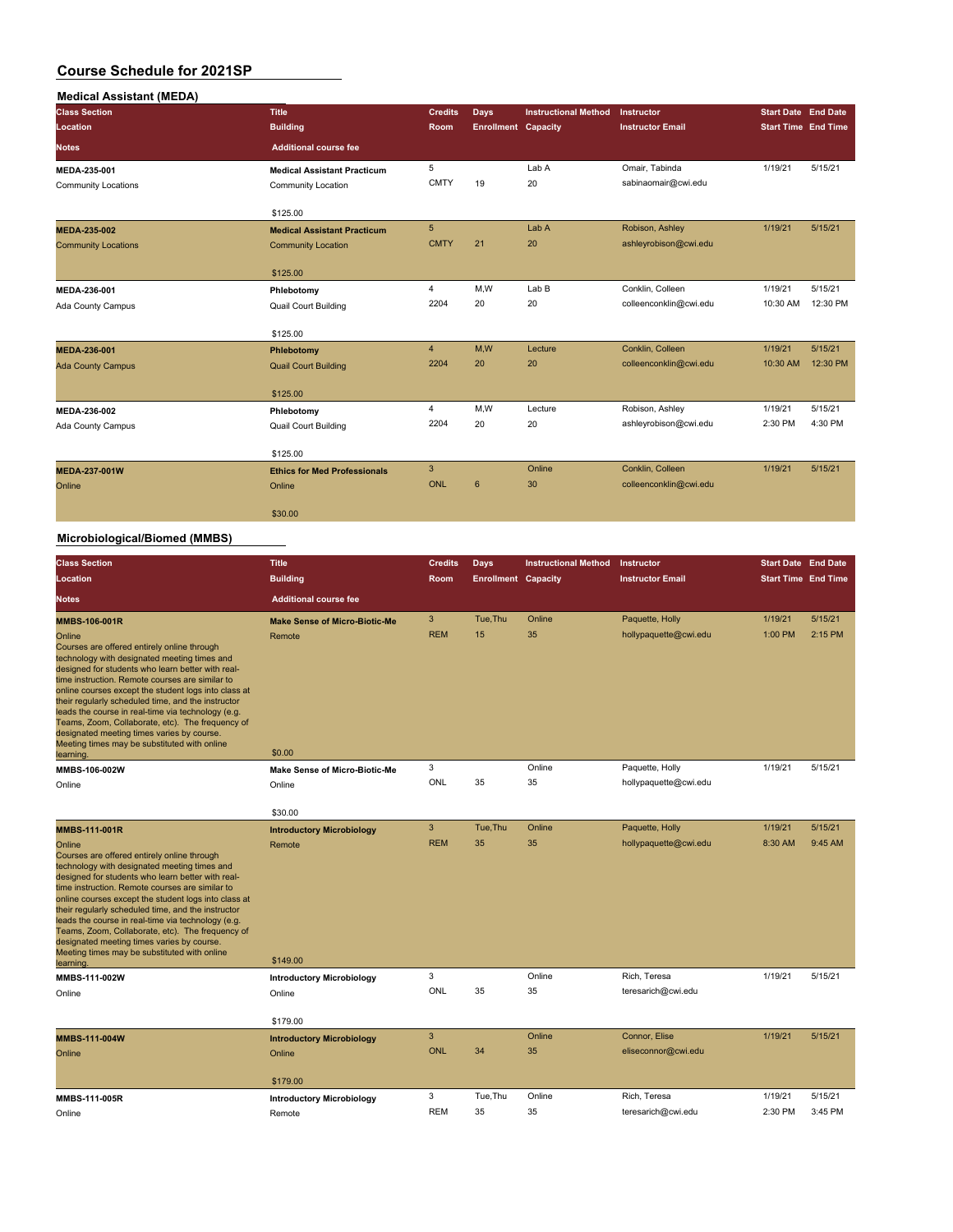#### **Microbiological/Biomed (MMBS)**

| <b>Class Section</b>                                                                                                                                                                                                                                                                                                                                                                                                                                                                                                                     | <b>Title</b>                                                                | Credits             | <b>Days</b>                | <b>Instructional Method</b> | Instructor                           | <b>Start Date End Date</b> |                     |
|------------------------------------------------------------------------------------------------------------------------------------------------------------------------------------------------------------------------------------------------------------------------------------------------------------------------------------------------------------------------------------------------------------------------------------------------------------------------------------------------------------------------------------------|-----------------------------------------------------------------------------|---------------------|----------------------------|-----------------------------|--------------------------------------|----------------------------|---------------------|
| Location                                                                                                                                                                                                                                                                                                                                                                                                                                                                                                                                 | <b>Building</b>                                                             | Room                | <b>Enrollment Capacity</b> |                             | <b>Instructor Email</b>              | <b>Start Time End Time</b> |                     |
|                                                                                                                                                                                                                                                                                                                                                                                                                                                                                                                                          |                                                                             |                     |                            |                             |                                      |                            |                     |
| Notes                                                                                                                                                                                                                                                                                                                                                                                                                                                                                                                                    | <b>Additional course fee</b>                                                |                     |                            |                             |                                      |                            |                     |
| Courses are offered entirely online through<br>technology with designated meeting times and<br>designed for students who learn better with real-<br>time instruction. Remote courses are similar to<br>online courses except the student logs into class at<br>their regularly scheduled time, and the instructor<br>leads the course in real-time via technology (e.g.<br>Teams, Zoom, Collaborate, etc). The frequency of<br>designated meeting times varies by course. Some                                                           |                                                                             |                     |                            |                             |                                      |                            |                     |
| meeting times may be substituted with online                                                                                                                                                                                                                                                                                                                                                                                                                                                                                             | \$149.00                                                                    |                     |                            |                             |                                      |                            |                     |
| learning.                                                                                                                                                                                                                                                                                                                                                                                                                                                                                                                                |                                                                             | 3                   |                            | Online                      | Striluk, Miranda                     | 1/19/21                    | 5/15/21             |
| <b>MMBS-111-007W</b>                                                                                                                                                                                                                                                                                                                                                                                                                                                                                                                     | <b>Introductory Microbiology</b>                                            | <b>ONL</b>          | 35                         | 35                          | mirandastriluk@cwi.edu               |                            |                     |
| Online                                                                                                                                                                                                                                                                                                                                                                                                                                                                                                                                   | Online                                                                      |                     |                            |                             |                                      |                            |                     |
|                                                                                                                                                                                                                                                                                                                                                                                                                                                                                                                                          | \$179.00                                                                    |                     |                            |                             |                                      |                            |                     |
| MMBS-111-008W                                                                                                                                                                                                                                                                                                                                                                                                                                                                                                                            | <b>Introductory Microbiology</b>                                            | 3                   |                            | Online                      | Atwood-Dayan, Cassandra              | 1/19/21                    | 5/15/21             |
| Online                                                                                                                                                                                                                                                                                                                                                                                                                                                                                                                                   | Online                                                                      | ONL                 | 35                         | 35                          | cassieatwooddayan@cwi.edu            |                            |                     |
|                                                                                                                                                                                                                                                                                                                                                                                                                                                                                                                                          | \$179.00                                                                    |                     |                            |                             |                                      |                            |                     |
| <b>MMBS-111-009R</b>                                                                                                                                                                                                                                                                                                                                                                                                                                                                                                                     | <b>Introductory Microbiology</b>                                            | 3                   | Tue, Thu                   | Online                      | Striluk, Miranda                     | 1/19/21                    | 5/15/21             |
| Online<br>Courses are offered entirely online through<br>technology with designated meeting times and<br>designed for students who learn better with real-<br>time instruction. Remote courses are similar to<br>online courses except the student logs into class at<br>their regularly scheduled time, and the instructor<br>leads the course in real-time via technology (e.g.<br>Teams, Zoom, Collaborate, etc). The frequency of<br>designated meeting times varies by course.<br>Meeting times may be substituted with online      | Remote                                                                      | <b>REM</b>          | 35                         | 35                          | mirandastriluk@cwi.edu               | 5:30 PM                    | 6:45 PM             |
| learning.                                                                                                                                                                                                                                                                                                                                                                                                                                                                                                                                | \$149.00                                                                    |                     |                            |                             |                                      |                            |                     |
| MMBS-111-010R                                                                                                                                                                                                                                                                                                                                                                                                                                                                                                                            | <b>Introductory Microbiology</b>                                            | 3<br><b>REM</b>     | Thu<br>34                  | Online<br>35                | Striluk, Miranda                     | 1/19/21<br>10:00 AM        | 5/15/21<br>11:15 AM |
| Online<br>Courses are offered entirely online through<br>technology with designated meeting times and<br>designed for students who learn better with real-<br>time instruction. Remote courses are similar to<br>online courses except the student logs into class at<br>their regularly scheduled time, and the instructor<br>leads the course in real-time via technology (e.g.<br>Teams, Zoom, Collaborate, etc). The frequency of<br>designated meeting times varies by course.<br>Meeting times may be substituted with online      | Remote                                                                      |                     |                            |                             | mirandastriluk@cwi.edu               |                            |                     |
| learning.                                                                                                                                                                                                                                                                                                                                                                                                                                                                                                                                | \$149.00                                                                    |                     |                            |                             |                                      |                            |                     |
| MMBS-111-012R                                                                                                                                                                                                                                                                                                                                                                                                                                                                                                                            | <b>Introductory Microbiology</b>                                            | 3                   | M, W                       | Online                      | Rich, Teresa                         | 1/19/21                    | 5/15/21             |
| Online<br>Courses are offered entirely online through<br>technology with designated meeting times and<br>designed for students who learn better with real-<br>time instruction. Remote courses are similar to<br>online courses except the student logs into class at<br>their regularly scheduled time, and the instructor<br>leads the course in real-time via technology (e.g.<br>Teams, Zoom, Collaborate, etc). The frequency of<br>designated meeting times varies by course.<br>Meeting times may be substituted with online      | Remote<br>\$149.00                                                          | <b>REM</b>          | 23                         | 35                          | teresarich@cwi.edu                   | 2:30 PM                    | 3:45 PM             |
| learning.<br>MMBS-111-013R                                                                                                                                                                                                                                                                                                                                                                                                                                                                                                               | <b>Introductory Microbiology</b>                                            | 3                   | M, W                       | Online                      | Rich, Teresa                         | 1/19/21                    | 5/15/21             |
| Online<br>Courses are offered entirely online through<br>technology with designated meeting times and<br>designed for students who learn better with real-<br>time instruction. Remote courses are similar to<br>online courses except the student logs into class at<br>their regularly scheduled time, and the instructor<br>leads the course in real-time via technology (e.g.<br>Teams, Zoom, Collaborate, etc). The frequency of<br>designated meeting times varies by course. Some<br>meeting times may be substituted with online | Remote                                                                      | <b>REM</b>          | 33                         | 35                          | teresarich@cwi.edu                   | 10:00 AM                   | 11:15 AM            |
| learning.                                                                                                                                                                                                                                                                                                                                                                                                                                                                                                                                | \$149.00                                                                    |                     |                            |                             |                                      |                            |                     |
| <b>MMBS-111L-001H</b><br>Nampa Campus<br>Hybrid course - has an online component; For<br>additional details and TENTATIVE schedule please<br>see our website: http://cwidaho.cc/current-<br>students/flexible-science-lab                                                                                                                                                                                                                                                                                                                | <b>Introductory Microbiology Lab</b><br><b>Academic Building</b><br>\$55.00 | $\mathbf{1}$<br>217 | 345                        | <b>Hybrid</b><br>345        | Connor, Elise<br>eliseconnor@cwi.edu | 1/19/21                    | 5/15/21             |
| MMBS-250-001F                                                                                                                                                                                                                                                                                                                                                                                                                                                                                                                            | <b>General Microbiology</b>                                                 | 3                   | Tue, Thu                   | Lecture                     | Rich, Teresa                         | 1/19/21                    | 5/15/21             |
| Nampa Campus<br>Courses are offered with added flexibility allowing<br>students to choose between in-person or remote<br>course delivery options at designated meeting<br>times. The frequency of designated meeting times<br>varies by course. Meeting times may be substituted<br>with online learning.                                                                                                                                                                                                                                | <b>Academic Building</b><br>\$99.25                                         | 105                 | 22                         | 24                          | teresarich@cwi.edu                   | 10:00 AM                   | 11:15 AM            |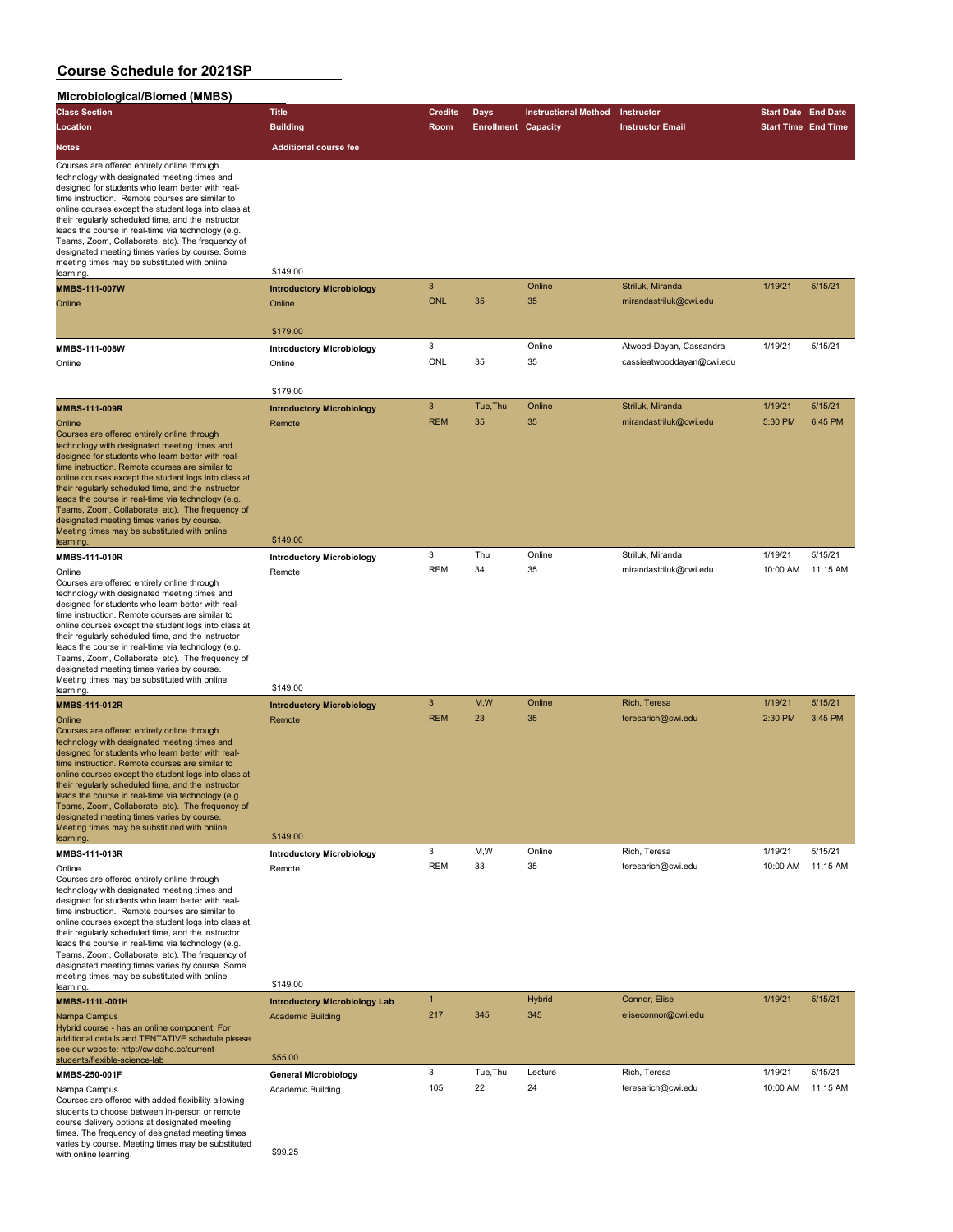### **Microbiological/Biomed (MMBS)**

| <b>Class Section</b>                                                                                                                                                                                                                                                                                                                                                                                                                                                                                                                             | <b>Title</b>                    | <b>Credits</b> | Days                       | <b>Instructional Method</b> | Instructor              | <b>Start Date End Date</b> |          |
|--------------------------------------------------------------------------------------------------------------------------------------------------------------------------------------------------------------------------------------------------------------------------------------------------------------------------------------------------------------------------------------------------------------------------------------------------------------------------------------------------------------------------------------------------|---------------------------------|----------------|----------------------------|-----------------------------|-------------------------|----------------------------|----------|
| Location                                                                                                                                                                                                                                                                                                                                                                                                                                                                                                                                         | <b>Building</b>                 | Room           | <b>Enrollment Capacity</b> |                             | <b>Instructor Email</b> | <b>Start Time End Time</b> |          |
| <b>Notes</b>                                                                                                                                                                                                                                                                                                                                                                                                                                                                                                                                     | <b>Additional course fee</b>    |                |                            |                             |                         |                            |          |
| MMBS-250-001F                                                                                                                                                                                                                                                                                                                                                                                                                                                                                                                                    | <b>General Microbiology</b>     | 3              | Tue, Thu                   | Online                      | Rich, Teresa            | 1/19/21                    | 5/15/21  |
| Nampa Campus<br>Courses are offered with added flexibility allowing<br>students to choose between in-person or remote<br>course delivery options at designated meeting<br>times. The frequency of designated meeting times<br>varies by course. Meeting times may be substituted<br>with online learning.                                                                                                                                                                                                                                        | Remote<br>\$99.25               | <b>REM</b>     | 22                         | 24                          | teresarich@cwi.edu      | 10:00 AM                   | 11:15 AM |
| MMBS-250L-001                                                                                                                                                                                                                                                                                                                                                                                                                                                                                                                                    | <b>General Microbiology Lab</b> | $\mathbf{1}$   | Tue, Thu                   | Lab A                       | Rich, Teresa            | 1/19/21                    | 5/15/21  |
| Nampa Campus                                                                                                                                                                                                                                                                                                                                                                                                                                                                                                                                     | Academic Building               | 217            | 12                         | 12                          | teresarich@cwi.edu      | 11:30 AM                   | 12:45 PM |
|                                                                                                                                                                                                                                                                                                                                                                                                                                                                                                                                                  | \$75.00                         |                |                            |                             |                         |                            |          |
| MMBS-250L-002                                                                                                                                                                                                                                                                                                                                                                                                                                                                                                                                    | <b>General Microbiology Lab</b> | 1              | Tue.Thu                    | Lab A                       | Rich, Teresa            | 1/19/21                    | 5/15/21  |
| Nampa Campus                                                                                                                                                                                                                                                                                                                                                                                                                                                                                                                                     | <b>Academic Building</b>        | 217            | $\overline{7}$             | 12                          | teresarich@cwi.edu      | 7:00 AM                    | 8:15 AM  |
|                                                                                                                                                                                                                                                                                                                                                                                                                                                                                                                                                  | \$75.00                         |                |                            |                             |                         |                            |          |
| MMBS-280-001R                                                                                                                                                                                                                                                                                                                                                                                                                                                                                                                                    | <b>Genetics</b>                 | 3              | M,W                        | Online                      | Paquette, Holly         | 1/19/21                    | 5/15/21  |
| Online<br>Courses are offered entirely online through<br>technology with designated meeting times and<br>designed for students who learn better with real-<br>time instruction. Remote courses are similar to<br>online courses except the student logs into class at<br>their regularly scheduled time, and the instructor<br>leads the course in real-time via technology (e.g.<br>Teams, Zoom, Collaborate, etc). The frequency of<br>designated meeting times varies by course.<br>Meeting times may be substituted with online<br>learning. | Remote<br>\$112.50              | <b>REM</b>     | 18                         | 24                          | hollypaquette@cwi.edu   | 8:30 AM                    | 9:45 AM  |
| <b>MMBS-280L-001R</b>                                                                                                                                                                                                                                                                                                                                                                                                                                                                                                                            | <b>Genetics Lab</b>             | 1              | M                          | Online                      | Paquette, Holly         | 1/19/21                    | 5/15/21  |
| Online<br>Courses are offered entirely online through<br>technology with designated meeting times and<br>designed for students who learn better with real-<br>time instruction. Remote courses are similar to<br>online courses except the student logs into class at<br>their regularly scheduled time, and the instructor<br>leads the course in real-time via technology (e.g.<br>Teams, Zoom, Collaborate, etc). The frequency of<br>designated meeting times varies by course.<br>Meeting times may be substituted with online<br>learning. | Remote<br>\$50.00               | <b>REM</b>     | 16                         | 24                          | hollypaquette@cwi.edu   | 10:00 AM                   | 12:45 PM |

#### **Military Science/ROTC (MSCL)**

| <b>Class Section</b>       | <b>Title</b>                          | <b>Credits</b> | Days                       | <b>Instructional Method</b> | Instructor              | <b>Start Date End Date</b> |          |
|----------------------------|---------------------------------------|----------------|----------------------------|-----------------------------|-------------------------|----------------------------|----------|
| Location                   | <b>Building</b>                       | <b>Room</b>    | <b>Enrollment</b> Capacity |                             | <b>Instructor Email</b> | <b>Start Time End Time</b> |          |
| <b>Notes</b>               | <b>Additional course fee</b>          |                |                            |                             |                         |                            |          |
| <b>MSCL-102-001</b>        | <b>Foundations in Leadership</b>      | $\mathbf{1}$   | M                          | Lecture                     | Scheffer, Kimberly      | 1/19/21                    | 5/15/21  |
| <b>Community Locations</b> | <b>ExtraMile Arena</b>                | 2016           | $\overline{1}$             | 4                           | kimscheffer@cwi.edu     | 9:00 AM                    | 9:50 AM  |
|                            | \$0.00                                |                |                            |                             |                         |                            |          |
| MSCL-102-002               | <b>Foundations in Leadership</b>      | $\mathbf{1}$   | M                          | Lecture                     | Scheffer, Kimberly      | 1/19/21                    | 5/15/21  |
| <b>Community Locations</b> | ExtraMile Arena                       | 2016           | $\mathbf 0$                | 4                           | kimscheffer@cwi.edu     | 1:30 PM                    | 2:20 PM  |
|                            | \$0.00                                |                |                            |                             |                         |                            |          |
| <b>MSCL-102-003</b>        | <b>Foundations in Leadership</b>      | $\mathbf{1}$   | Thu                        | Lecture                     | Scheffer, Kimberly      | 1/19/21                    | 5/15/21  |
| <b>Community Locations</b> | <b>ExtraMile Arena</b>                | 2016           | $\mathbf{0}$               | $\overline{4}$              | kimscheffer@cwi.edu     | 7:55 AM                    | 8:45 AM  |
|                            | \$0.00                                |                |                            |                             |                         |                            |          |
| MSCL-102L-001              | Foundations in Leadership Lab         | $\mathbf{1}$   | Thu                        | Lab B                       | Scheffer, Kimberly      | 1/19/21                    | 5/15/21  |
| <b>Community Locations</b> | ExtraMile Arena                       | 2016           | $\mathbf{1}$               | 12                          | kimscheffer@cwi.edu     | 3:00 PM                    | 5:00 PM  |
|                            | \$0.00                                |                |                            |                             |                         |                            |          |
| <b>MSCL-104-001</b>        | <b>Corps Physical Fitness</b>         | $\mathbf{1}$   | M,W,F                      | Studio                      | Scheffer, Kimberly      | 1/19/21                    | 5/15/21  |
| <b>Community Locations</b> | <b>Bronco Gymnasium</b>               | 219            | $\mathbf{0}$               | 20                          | kimscheffer@cwi.edu     | 6:00 AM                    | 7:30 AM  |
|                            | \$0.00                                |                |                            |                             |                         |                            |          |
| MSCL-202-001               | <b>Innovative Tactical Leadership</b> | $\overline{2}$ | Tue, Thu                   | Lecture                     | Scheffer, Kimberly      | 1/19/21                    | 5/15/21  |
| <b>Community Locations</b> | ExtraMile Arena                       | 2016           | $\mathbf 0$                | 5                           | kimscheffer@cwi.edu     | 10:30 AM                   | 11:20 AM |
|                            | \$0.00                                |                |                            |                             |                         |                            |          |
| <b>MSCL-202-002</b>        | <b>Innovative Tactical Leadership</b> | $\overline{2}$ | Tue, Thu                   | Lecture                     | Scheffer, Kimberly      | 1/19/21                    | 5/15/21  |
| <b>Community Locations</b> | <b>ExtraMile Arena</b>                | 2016           | $\mathbf{0}$               | 5                           | kimscheffer@cwi.edu     | 12:00 PM                   | 12:50 PM |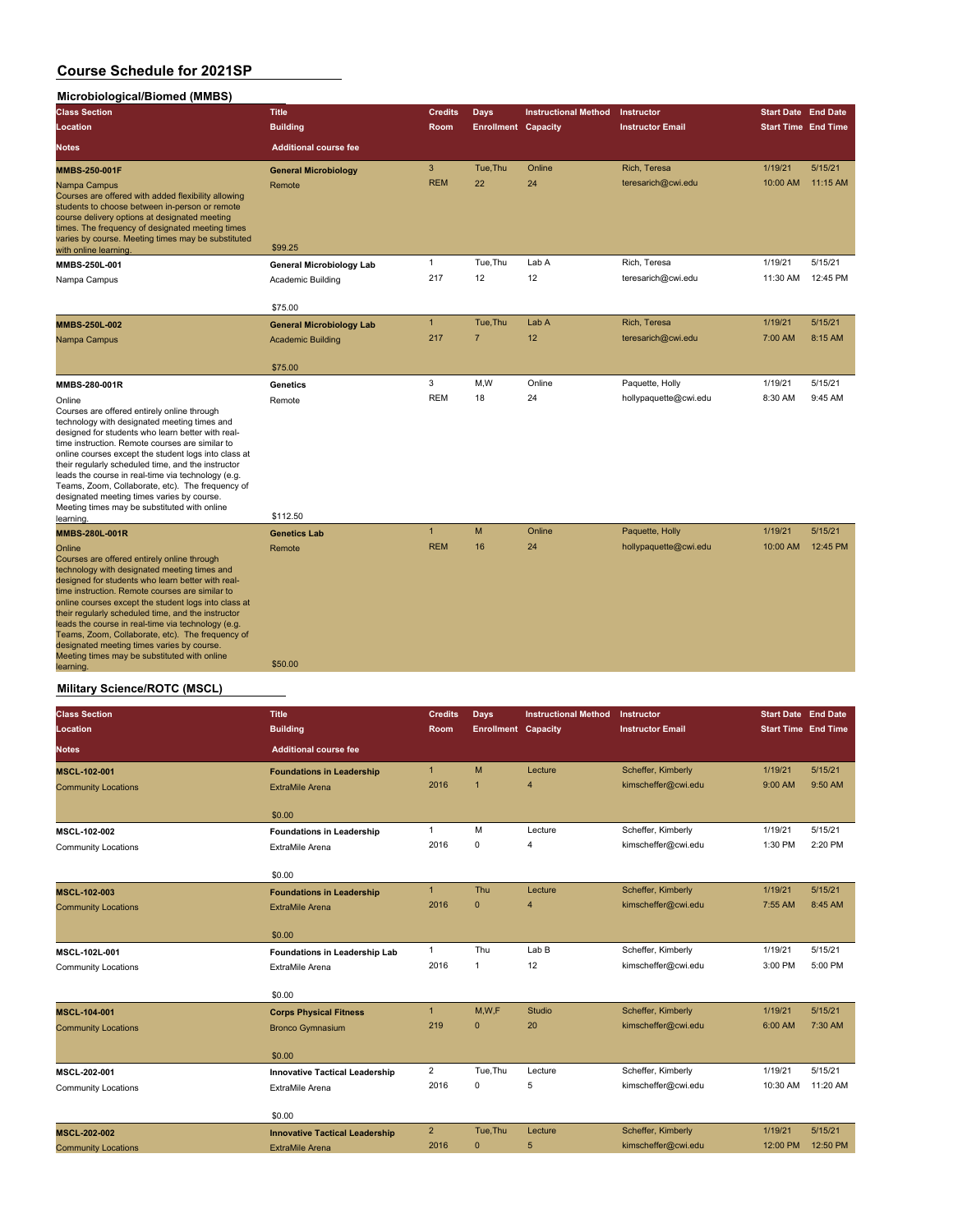# **Military Science/ROTC (MSCL)**

| <b>Class Section</b> | <b>Title</b>                          | <b>Credits</b> | Days                       | <b>Instructional Method</b> | Instructor              | Start Date End Date        |         |
|----------------------|---------------------------------------|----------------|----------------------------|-----------------------------|-------------------------|----------------------------|---------|
| Location             | <b>Building</b>                       | Room           | <b>Enrollment Capacity</b> |                             | <b>Instructor Email</b> | <b>Start Time End Time</b> |         |
| <b>Notes</b>         | <b>Additional course fee</b>          |                |                            |                             |                         |                            |         |
|                      |                                       |                |                            |                             |                         |                            |         |
|                      | \$0.00                                |                |                            |                             |                         |                            |         |
| <b>MSCL-202L-001</b> | <b>Innovative Tactical Ldrshp Lab</b> |                | Thu                        | Lab B                       | Scheffer, Kimberly      | 1/19/21                    | 5/15/21 |
| Community Locations  | ExtraMile Arena                       | 2016           | 0                          | 10                          | kimscheffer@cwi.edu     | 3:00 PM                    | 5:00 PM |
|                      | \$0.00                                |                |                            |                             |                         |                            |         |

### **Music (MUSI)**

| <b>Class Section</b><br>Location | <b>Title</b><br><b>Building</b>                     | <b>Credits</b><br>Room     | <b>Days</b><br><b>Enrollment Capacity</b> | <b>Instructional Method</b> | Instructor<br><b>Instructor Email</b>         | <b>Start Date End Date</b><br><b>Start Time End Time</b> |         |
|----------------------------------|-----------------------------------------------------|----------------------------|-------------------------------------------|-----------------------------|-----------------------------------------------|----------------------------------------------------------|---------|
| <b>Notes</b>                     | <b>Additional course fee</b>                        |                            |                                           |                             |                                               |                                                          |         |
| <b>MUSI-100-003W</b><br>Online   | <b>Introduction to Music</b><br>Online<br>\$30.00   | 3<br><b>ONL</b>            | 35                                        | Online<br>35                | Maddox, Svetlana<br>svetlanamaddox@cwi.edu    | 1/19/21                                                  | 5/15/21 |
| MUSI-100-005W<br>Online          | <b>Introduction to Music</b><br>Online<br>\$30.00   | 3<br>ONL                   | 35                                        | Online<br>35                | Maddox, Svetlana<br>svetlanamaddox@cwi.edu    | 1/19/21                                                  | 5/15/21 |
| <b>MUSI-100-006W</b><br>Online   | <b>Introduction to Music</b><br>Online<br>\$30.00   | 3<br><b>ONL</b>            | 21                                        | Online<br>35                | Maddox, Svetlana<br>svetlanamaddox@cwi.edu    | 1/19/21                                                  | 5/15/21 |
| MUSI-108-001W<br>Online          | Survey of Jazz & Pop Music<br>Online<br>\$30.00     | 3<br>ONL                   | 31                                        | Online<br>35                | San Miguel, Adrian<br>adriansanmiguel@cwi.edu | 1/19/21                                                  | 5/15/21 |
| MUSI-150-001W<br>Online          | <b>Beginning Class Piano I</b><br>Online<br>\$10.00 | $\mathbf{1}$<br><b>ONL</b> | 16                                        | Online<br>16                | Maddox, Svetlana<br>svetlanamaddox@cwi.edu    | 1/19/21                                                  | 5/15/21 |

# **Network & System Admin (NADM)**

| <b>Class Section</b>     | <b>Title</b>                       | <b>Credits</b> | Days                       | <b>Instructional Method</b> | Instructor              | <b>Start Date End Date</b> |          |
|--------------------------|------------------------------------|----------------|----------------------------|-----------------------------|-------------------------|----------------------------|----------|
| Location                 | <b>Building</b>                    | <b>Room</b>    | <b>Enrollment Capacity</b> |                             | <b>Instructor Email</b> | <b>Start Time End Time</b> |          |
| <b>Notes</b>             | <b>Additional course fee</b>       |                |                            |                             |                         |                            |          |
| <b>NADM-155-001</b>      | <b>Network Server Management</b>   | $\overline{4}$ | F.                         | Lecture                     | Akers, Seth             | 1/19/21                    | 2/20/21  |
| <b>Ada County Campus</b> | <b>Pintail Center</b>              | 1413           | $\overline{7}$             | 14                          | sethakers@cwi.edu       | 1:00 PM                    | 3:00 PM  |
|                          | \$21.00                            |                |                            |                             |                         |                            |          |
| NADM-155-001             | <b>Network Server Management</b>   | 4              | M, Tue, W, Thu Lab B       |                             | Akers, Seth             | 1/19/21                    | 2/20/21  |
| Ada County Campus        | <b>Pintail Center</b>              | 1413           | $\overline{7}$             | 14                          | sethakers@cwi.edu       | 1:00 PM                    | 5:00 PM  |
|                          | \$21.00                            |                |                            |                             |                         |                            |          |
| <b>NADM-157-001</b>      | <b>Linux System Administration</b> | $\overline{4}$ | F.                         | Lecture                     | Akers, Seth             | 2/22/21                    | 4/3/21   |
| <b>Ada County Campus</b> | <b>Pintail Center</b>              | 1413           | $\overline{7}$             | 14                          | sethakers@cwi.edu       | 1:00 PM                    | 3:00 PM  |
|                          | \$0.00                             |                |                            |                             |                         |                            |          |
| NADM-157-001             | <b>Linux System Administration</b> | $\overline{4}$ | M, Tue, W, Thu Lab B       |                             | Akers, Seth             | 2/22/21                    | 4/3/21   |
| Ada County Campus        | <b>Pintail Center</b>              | 1413           | $\overline{7}$             | 14                          | sethakers@cwi.edu       | 1:00 PM                    | 5:00 PM  |
|                          | \$0.00                             |                |                            |                             |                         |                            |          |
| <b>NADM-159-001</b>      | <b>Security</b>                    | $\overline{4}$ | F.                         | Lab <sub>B</sub>            | Akers, Seth             | 4/5/21                     | 5/8/21   |
| <b>Ada County Campus</b> | <b>Pintail Center</b>              | 1413           | $\overline{7}$             | 14                          | sethakers@cwi.edu       | 1:00 PM                    | 3:00 PM  |
|                          | \$21.00                            |                |                            |                             |                         |                            |          |
| NADM-159-001             | Security                           | 4              | M.Tue, W.Thu Lecture       |                             | Akers, Seth             | 4/5/21                     | 5/8/21   |
| Ada County Campus        | <b>Pintail Center</b>              | 1413           | $\overline{7}$             | 14                          | sethakers@cwi.edu       | 1:00 PM                    | 5:00 PM  |
|                          | \$21.00                            |                |                            |                             |                         |                            |          |
| <b>NADM-266-001</b>      | <b>Database Administration</b>     | $\overline{4}$ | F.                         | Lecture                     | Young, Melinda          | 1/19/21                    | 2/20/21  |
| <b>Ada County Campus</b> | <b>Pintail Center</b>              | 1413           | 17                         | 14                          | mindyyoung@cwi.edu      | 8:00 AM                    | 10:00 AM |
|                          | \$21.00                            |                |                            |                             |                         |                            |          |
| NADM-266-001             | <b>Database Administration</b>     | $\overline{4}$ | M.Tue.W.Thu Lab B          |                             | Young, Melinda          | 1/19/21                    | 2/20/21  |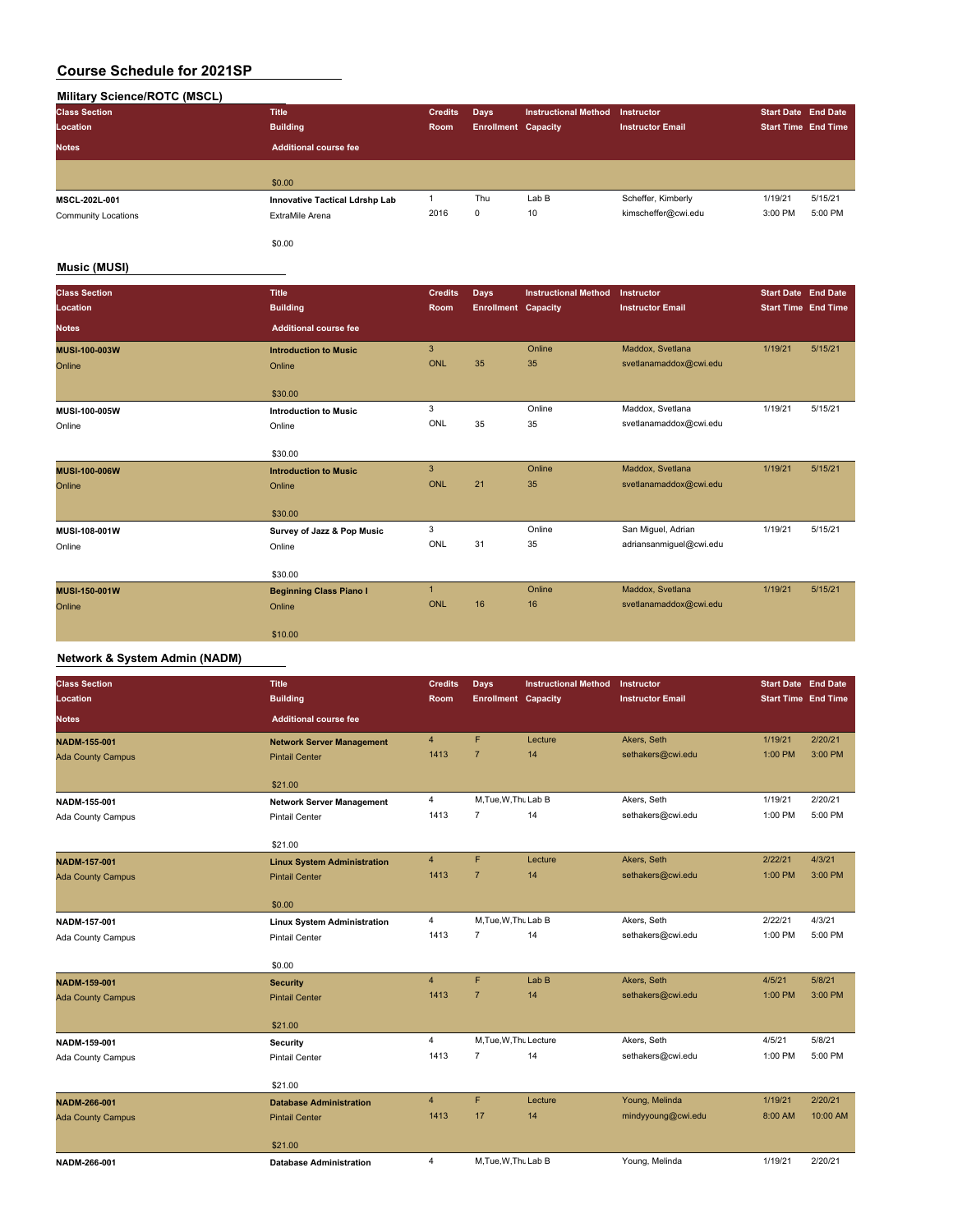#### **Network & System Admin (NADM)**

| <b>Class Section</b><br>Location | <b>Title</b><br><b>Building</b>    | <b>Credits</b><br>Room | Days<br><b>Enrollment Capacity</b> | <b>Instructional Method</b> | Instructor<br><b>Instructor Email</b> | <b>Start Date End Date</b><br><b>Start Time End Time</b> |          |
|----------------------------------|------------------------------------|------------------------|------------------------------------|-----------------------------|---------------------------------------|----------------------------------------------------------|----------|
| <b>Notes</b>                     | <b>Additional course fee</b>       |                        |                                    |                             |                                       |                                                          |          |
| Ada County Campus                | <b>Pintail Center</b>              | 1413                   | 17                                 | 14                          | mindyyoung@cwi.edu                    | 8:00 AM                                                  | 12:00 PM |
|                                  | \$21.00                            |                        |                                    |                             |                                       |                                                          |          |
| NADM-268-001                     | <b>Advanced Infrastructure</b>     | $\overline{4}$         | F                                  | Lecture                     | Young, Melinda                        | 2/22/21                                                  | 4/3/21   |
| <b>Ada County Campus</b>         | <b>Pintail Center</b>              | 1413                   | 17                                 | 14                          | mindyyoung@cwi.edu                    | 8:00 AM                                                  | 10:00 AM |
|                                  | \$120.00                           |                        |                                    |                             |                                       |                                                          |          |
| NADM-268-001                     | <b>Advanced Infrastructure</b>     | 4                      | M, Tue, W, Thu Lab B               |                             | Young, Melinda                        | 2/22/21                                                  | 4/3/21   |
| Ada County Campus                | <b>Pintail Center</b>              | 1413                   | 17                                 | 14                          | mindyyoung@cwi.edu                    | 8:00 AM                                                  | 12:00 PM |
|                                  | \$120.00                           |                        |                                    |                             |                                       |                                                          |          |
| <b>NADM-271-001</b>              | <b>Virtualization Technologies</b> | $\overline{4}$         | F                                  | Lab B                       | Young, Melinda                        | 4/5/21                                                   | 5/8/21   |
| <b>Ada County Campus</b>         | <b>Pintail Center</b>              | 1413                   | 18                                 | 14                          | mindyyoung@cwi.edu                    | 8:00 AM                                                  | 10:00 AM |
|                                  | \$0.00                             |                        |                                    |                             |                                       |                                                          |          |
| NADM-271-001                     | <b>Virtualization Technologies</b> | 4                      | M, Tue, W, Thu Lecture             |                             | Young, Melinda                        | 4/5/21                                                   | 5/8/21   |
| Ada County Campus                | <b>Pintail Center</b>              | 1413                   | 18                                 | 14                          | mindyyoung@cwi.edu                    | 8:00 AM                                                  | 12:00 PM |
|                                  | \$0.00                             |                        |                                    |                             |                                       |                                                          |          |

### **Nursing, Practical (PNUR)**

| <b>Class Section</b>                                                                                                                                                                                                                                                                                                                                                                                                                                                                                                                                   | <b>Title</b>                            | <b>Credits</b> | <b>Days</b>                | <b>Instructional Method</b> | Instructor              | <b>Start Date End Date</b> |         |
|--------------------------------------------------------------------------------------------------------------------------------------------------------------------------------------------------------------------------------------------------------------------------------------------------------------------------------------------------------------------------------------------------------------------------------------------------------------------------------------------------------------------------------------------------------|-----------------------------------------|----------------|----------------------------|-----------------------------|-------------------------|----------------------------|---------|
| Location                                                                                                                                                                                                                                                                                                                                                                                                                                                                                                                                               | <b>Building</b>                         | Room           | <b>Enrollment Capacity</b> |                             | <b>Instructor Email</b> | <b>Start Time End Time</b> |         |
| Notes                                                                                                                                                                                                                                                                                                                                                                                                                                                                                                                                                  | <b>Additional course fee</b>            |                |                            |                             |                         |                            |         |
| <b>PNUR-100-001R</b>                                                                                                                                                                                                                                                                                                                                                                                                                                                                                                                                   | <b>Fundamentals of Nursing</b>          | $6\phantom{a}$ | Thu                        | Lab A                       | Gier, Melanie           | 1/19/21                    | 5/15/21 |
| Nampa Campus<br>Courses are offered entirely online through<br>technology with designated meeting times and<br>designed for students who learn better with real-<br>time instruction. Remote courses are similar to<br>online courses except the student logs into class at<br>their regularly scheduled time, and the instructor<br>leads the course in real-time via technology (e.g.<br>Teams, Zoom, Collaborate, etc). The frequency of<br>designated meeting times varies by course.<br>Meeting times may be substituted with online              | <b>Canyon County Center</b><br>\$564.00 | 214AB          | 8                          | 8                           | melaniegier@cwi.edu     | 4:30 PM                    | 9:30 PM |
| learning.<br>PNUR-100-001R                                                                                                                                                                                                                                                                                                                                                                                                                                                                                                                             | <b>Fundamentals of Nursing</b>          | 6              | Thu                        | Lab A                       | Weddington, Imelda      | 1/19/21                    | 5/15/21 |
| Nampa Campus<br>Courses are offered entirely online through<br>technology with designated meeting times and<br>designed for students who learn better with real-<br>time instruction. Remote courses are similar to<br>online courses except the student logs into class at<br>their regularly scheduled time, and the instructor<br>leads the course in real-time via technology (e.g.<br>Teams, Zoom, Collaborate, etc). The frequency of<br>designated meeting times varies by course.<br>Meeting times may be substituted with online<br>learning. | Canyon County Center<br>\$564.00        | 214AB          | 8                          | 8                           | joanweddington@cwi.edu  | 4:30 PM                    | 9:30 PM |
| <b>PNUR-100-001R</b>                                                                                                                                                                                                                                                                                                                                                                                                                                                                                                                                   | <b>Fundamentals of Nursing</b>          | $6\phantom{a}$ | Tue                        | Online                      | Gier, Melanie           | 1/19/21                    | 5/15/21 |
| Nampa Campus<br>Courses are offered entirely online through<br>technology with designated meeting times and<br>designed for students who learn better with real-<br>time instruction. Remote courses are similar to<br>online courses except the student logs into class at<br>their regularly scheduled time, and the instructor<br>leads the course in real-time via technology (e.g.<br>Teams, Zoom, Collaborate, etc). The frequency of<br>designated meeting times varies by course.<br>Meeting times may be substituted with online<br>learning. | Remote<br>\$564.00                      | <b>REM</b>     | 8                          | $\bf 8$                     | melaniegier@cwi.edu     | 4:00 PM                    | 7:00 PM |
| <b>PNUR-100-001R</b>                                                                                                                                                                                                                                                                                                                                                                                                                                                                                                                                   | <b>Fundamentals of Nursing</b>          | 6              | Tue                        | Online                      | Weddington, Imelda      | 1/19/21                    | 5/15/21 |
| Nampa Campus<br>Courses are offered entirely online through<br>technology with designated meeting times and<br>designed for students who learn better with real-<br>time instruction. Remote courses are similar to<br>online courses except the student logs into class at<br>their regularly scheduled time, and the instructor<br>leads the course in real-time via technology (e.g.<br>Teams, Zoom, Collaborate, etc). The frequency of<br>designated meeting times varies by course.<br>Meeting times may be substituted with online<br>learning. | Remote<br>\$564.00                      | <b>REM</b>     | 8                          | 8                           | joanweddington@cwi.edu  | 4:00 PM                    | 7:00 PM |
| <b>PNUR-100-002R</b>                                                                                                                                                                                                                                                                                                                                                                                                                                                                                                                                   | <b>Fundamentals of Nursing</b>          | 6              | Tue                        | Online                      | Gier, Melanie           | 1/19/21                    | 5/15/21 |
| <b>Canyon County Center</b>                                                                                                                                                                                                                                                                                                                                                                                                                                                                                                                            | Remote                                  | <b>REM</b>     | 8                          | $\bf 8$                     | melaniegier@cwi.edu     | 4:00 PM                    | 7:00 PM |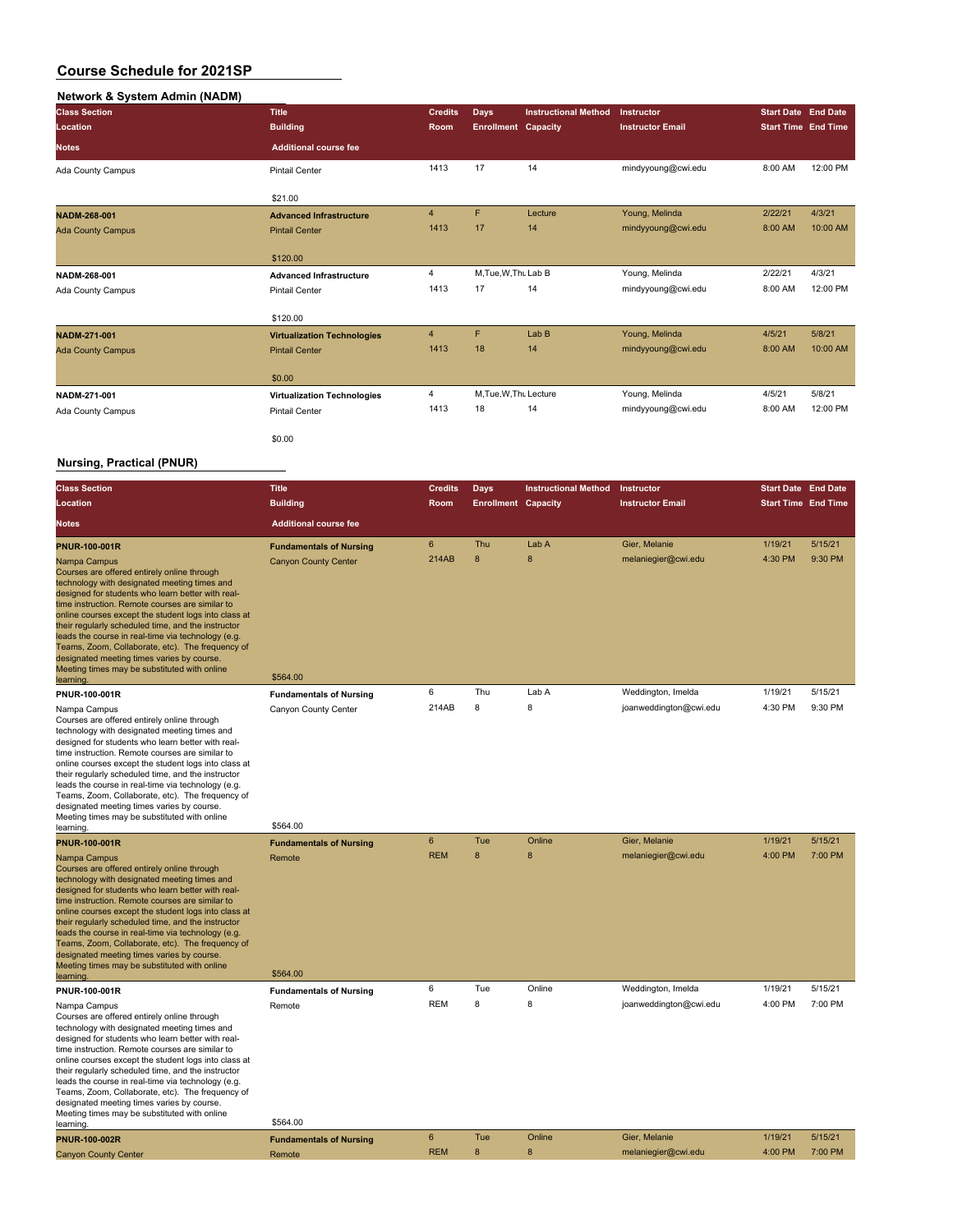| Nursing, Practical (PNUR)                                                                                                                                                                                                                                                                                                                                                                                                                                                                                                                                                        |                                                                           |                 |                            |                             |                                              |                            |                    |
|----------------------------------------------------------------------------------------------------------------------------------------------------------------------------------------------------------------------------------------------------------------------------------------------------------------------------------------------------------------------------------------------------------------------------------------------------------------------------------------------------------------------------------------------------------------------------------|---------------------------------------------------------------------------|-----------------|----------------------------|-----------------------------|----------------------------------------------|----------------------------|--------------------|
| <b>Class Section</b>                                                                                                                                                                                                                                                                                                                                                                                                                                                                                                                                                             | <b>Title</b>                                                              | <b>Credits</b>  | <b>Days</b>                | <b>Instructional Method</b> | Instructor                                   | <b>Start Date End Date</b> |                    |
| Location                                                                                                                                                                                                                                                                                                                                                                                                                                                                                                                                                                         | <b>Building</b>                                                           | Room            | <b>Enrollment Capacity</b> |                             | <b>Instructor Email</b>                      | <b>Start Time End Time</b> |                    |
| Notes                                                                                                                                                                                                                                                                                                                                                                                                                                                                                                                                                                            | <b>Additional course fee</b>                                              |                 |                            |                             |                                              |                            |                    |
| Courses are offered entirely online through<br>technology with designated meeting times and<br>designed for students who learn better with real-<br>time instruction. Remote courses are similar to<br>online courses except the student logs into class at<br>their regularly scheduled time, and the instructor<br>leads the course in real-time via technology (e.g.<br>Teams, Zoom, Collaborate, etc). The frequency of<br>designated meeting times varies by course.<br>Meeting times may be substituted with online                                                        |                                                                           |                 |                            |                             |                                              |                            |                    |
| learning.                                                                                                                                                                                                                                                                                                                                                                                                                                                                                                                                                                        | \$564.00                                                                  |                 |                            |                             |                                              |                            |                    |
| PNUR-100-002R<br>Canyon County Center<br>Courses are offered entirely online through<br>technology with designated meeting times and<br>designed for students who learn better with real-<br>time instruction. Remote courses are similar to<br>online courses except the student logs into class at<br>their regularly scheduled time, and the instructor<br>leads the course in real-time via technology (e.g.<br>Teams, Zoom, Collaborate, etc). The frequency of<br>designated meeting times varies by course.<br>Meeting times may be substituted with online               | <b>Fundamentals of Nursing</b><br>Remote<br>\$564.00                      | 6<br><b>REM</b> | Tue<br>8                   | Online<br>8                 | Weddington, Imelda<br>joanweddington@cwi.edu | 1/19/21<br>4:00 PM         | 5/15/21<br>7:00 PM |
| learning.<br><b>PNUR-100-002R</b>                                                                                                                                                                                                                                                                                                                                                                                                                                                                                                                                                |                                                                           | $\bf 6$         | W                          | Lab A                       | Gier, Melanie                                | 1/19/21                    | 5/15/21            |
| <b>Canyon County Center</b><br>Courses are offered entirely online through<br>technology with designated meeting times and<br>designed for students who learn better with real-<br>time instruction. Remote courses are similar to<br>online courses except the student logs into class at<br>their regularly scheduled time, and the instructor<br>leads the course in real-time via technology (e.g.<br>Teams, Zoom, Collaborate, etc). The frequency of<br>designated meeting times varies by course.<br>Meeting times may be substituted with online<br>learning.            | <b>Fundamentals of Nursing</b><br><b>Canyon County Center</b><br>\$564.00 | 214AB           | 8                          | 8                           | melaniegier@cwi.edu                          | 10:00 AM                   | 3:00 PM            |
| PNUR-100-002R                                                                                                                                                                                                                                                                                                                                                                                                                                                                                                                                                                    | <b>Fundamentals of Nursing</b>                                            | 6               | W                          | Lab A                       | Weddington, Imelda                           | 1/19/21                    | 5/15/21            |
| Canyon County Center<br>Courses are offered entirely online through<br>technology with designated meeting times and<br>designed for students who learn better with real-<br>time instruction. Remote courses are similar to<br>online courses except the student logs into class at<br>their regularly scheduled time, and the instructor<br>leads the course in real-time via technology (e.g.<br>Teams, Zoom, Collaborate, etc). The frequency of<br>designated meeting times varies by course.<br>Meeting times may be substituted with online                                | Canyon County Center                                                      | 214AB           | 8                          | 8                           | joanweddington@cwi.edu                       | 10:00 AM                   | 3:00 PM            |
| learning.                                                                                                                                                                                                                                                                                                                                                                                                                                                                                                                                                                        | \$564.00                                                                  |                 |                            |                             |                                              |                            |                    |
| <b>PNUR-100-003R</b><br><b>Canyon County Center</b><br>Courses are offered entirely online through<br>technology with designated meeting times and<br>designed for students who learn better with real-<br>time instruction. Remote courses are similar to<br>online courses except the student logs into class at<br>their regularly scheduled time, and the instructor<br>leads the course in real-time via technology (e.g.<br>Teams, Zoom, Collaborate, etc). The frequency of<br>designated meeting times varies by course.<br>Meeting times may be substituted with online | <b>Fundamentals of Nursing</b><br><b>Canyon County Center</b><br>\$564.00 | 6<br>214AB      | M<br>8                     | Lab A<br>8                  | Gier, Melanie<br>melaniegier@cwi.edu         | 1/19/21<br>3:00 PM         | 5/15/21<br>8:00 PM |
| learning.<br>PNUR-100-003R                                                                                                                                                                                                                                                                                                                                                                                                                                                                                                                                                       | <b>Fundamentals of Nursing</b>                                            | 6               | М                          | Lab A                       | Weddington, Imelda                           | 1/19/21                    | 5/15/21            |
| Canyon County Center<br>Courses are offered entirely online through<br>technology with designated meeting times and<br>designed for students who learn better with real-<br>time instruction. Remote courses are similar to<br>online courses except the student logs into class at<br>their regularly scheduled time, and the instructor<br>leads the course in real-time via technology (e.g.<br>Teams, Zoom, Collaborate, etc). The frequency of<br>designated meeting times varies by course.<br>Meeting times may be substituted with online                                | Canyon County Center<br>\$564.00                                          | 214AB           | 8                          | 8                           | joanweddington@cwi.edu                       | 3:00 PM                    | 8:00 PM            |
| learning.<br><b>PNUR-100-003R</b>                                                                                                                                                                                                                                                                                                                                                                                                                                                                                                                                                |                                                                           | 6               | Tue                        | Online                      | Gier, Melanie                                | 1/19/21                    | 5/15/21            |
| <b>Canyon County Center</b><br>Courses are offered entirely online through<br>technology with designated meeting times and<br>designed for students who learn better with real-<br>time instruction. Remote courses are similar to<br>online courses except the student logs into class at<br>their regularly scheduled time, and the instructor<br>leads the course in real-time via technology (e.g.<br>Teams, Zoom, Collaborate, etc). The frequency of<br>designated meeting times varies by course.<br>Meeting times may be substituted with online<br>learning.            | <b>Fundamentals of Nursing</b><br>Remote<br>\$564.00                      | <b>REM</b>      | 8                          | 8                           | melaniegier@cwi.edu                          | 4:00 PM                    | 7:00 PM            |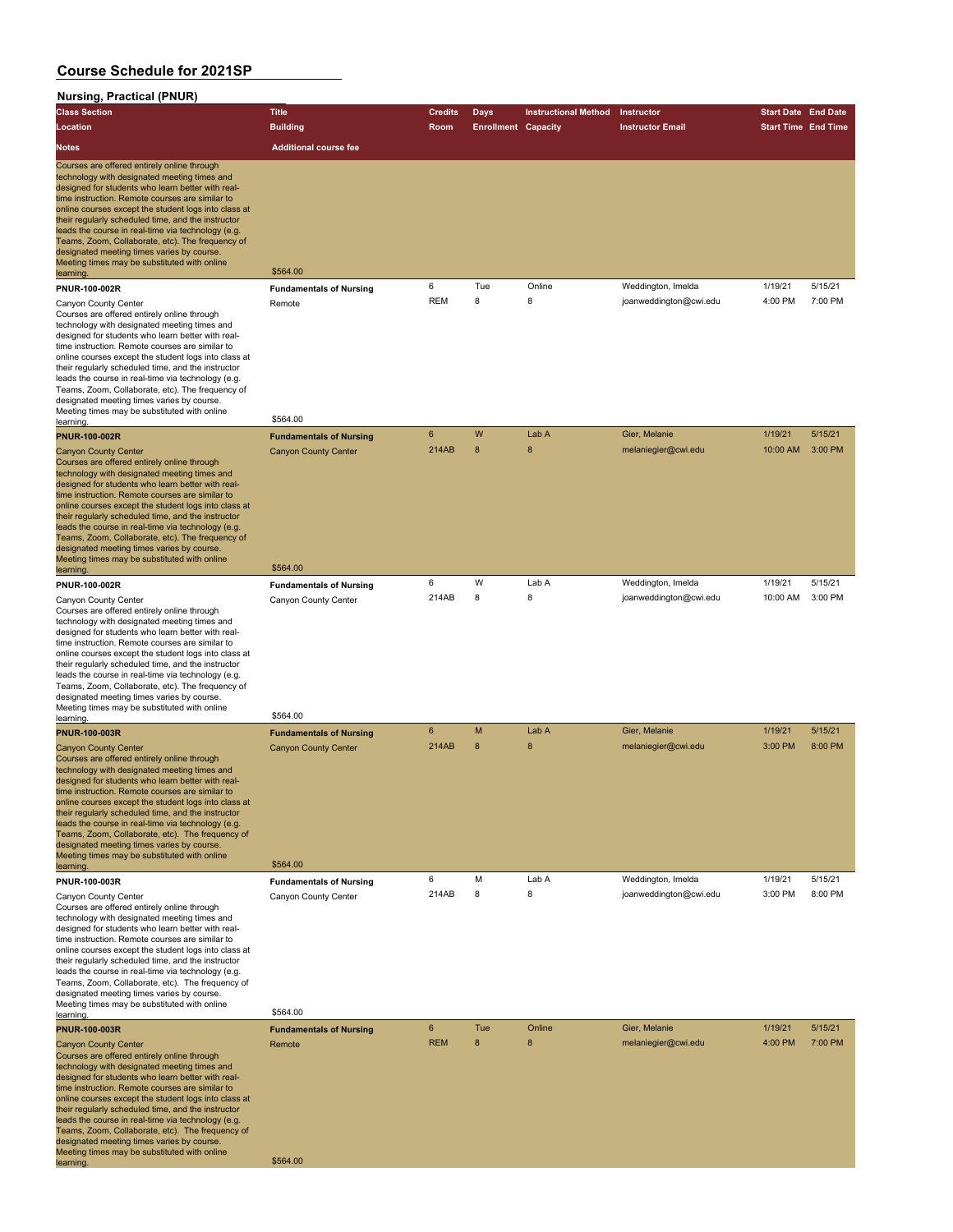### **Nursing, Practical (PNUR)**

| $\cdots$<br><b>Class Section</b><br>Location                                                                                                                                                                                                                                                                                                                                                                                                                                                                                                                   | <b>Title</b><br><b>Building</b> | <b>Credits</b><br>Room | Days<br><b>Enrollment Capacity</b> | <b>Instructional Method</b> | <b>Instructor</b><br><b>Instructor Email</b> | <b>Start Date End Date</b><br><b>Start Time End Time</b> |         |
|----------------------------------------------------------------------------------------------------------------------------------------------------------------------------------------------------------------------------------------------------------------------------------------------------------------------------------------------------------------------------------------------------------------------------------------------------------------------------------------------------------------------------------------------------------------|---------------------------------|------------------------|------------------------------------|-----------------------------|----------------------------------------------|----------------------------------------------------------|---------|
| <b>Notes</b>                                                                                                                                                                                                                                                                                                                                                                                                                                                                                                                                                   | <b>Additional course fee</b>    |                        |                                    |                             |                                              |                                                          |         |
| PNUR-100-003R                                                                                                                                                                                                                                                                                                                                                                                                                                                                                                                                                  | <b>Fundamentals of Nursing</b>  | 6                      | Tue                                | Online                      | Weddington, Imelda                           | 1/19/21                                                  | 5/15/21 |
| Canyon County Center<br>Courses are offered entirely online through<br>technology with designated meeting times and<br>designed for students who learn better with real-<br>time instruction. Remote courses are similar to<br>online courses except the student logs into class at<br>their regularly scheduled time, and the instructor<br>leads the course in real-time via technology (e.g.<br>Teams, Zoom, Collaborate, etc). The frequency of<br>designated meeting times varies by course.<br>Meeting times may be substituted with online<br>learning. | Remote<br>\$564.00              | <b>REM</b>             | 8                                  | 8                           | joanweddington@cwi.edu                       | 4:00 PM                                                  | 7:00 PM |
| <b>PNUR-107-001W</b>                                                                                                                                                                                                                                                                                                                                                                                                                                                                                                                                           | <b>Mental Health</b>            | $\overline{2}$         |                                    | Online                      | Weddington, Imelda                           | 1/19/21                                                  | 5/15/21 |
| Online                                                                                                                                                                                                                                                                                                                                                                                                                                                                                                                                                         | Online                          | <b>ONL</b>             | 25                                 | 25                          | joanweddington@cwi.edu                       |                                                          |         |
|                                                                                                                                                                                                                                                                                                                                                                                                                                                                                                                                                                | \$20.00                         |                        |                                    |                             |                                              |                                                          |         |

#### **Nursing, Professional (NURS)**

| <b>Class Section</b>                                                                                                                                                                                                                                                                                                                                                                                                                                                                                                                            | <b>Title</b>                                               | <b>Credits</b> | <b>Days</b>                | <b>Instructional Method</b> | Instructor              | <b>Start Date End Date</b> |          |
|-------------------------------------------------------------------------------------------------------------------------------------------------------------------------------------------------------------------------------------------------------------------------------------------------------------------------------------------------------------------------------------------------------------------------------------------------------------------------------------------------------------------------------------------------|------------------------------------------------------------|----------------|----------------------------|-----------------------------|-------------------------|----------------------------|----------|
| Location                                                                                                                                                                                                                                                                                                                                                                                                                                                                                                                                        | <b>Building</b>                                            | Room           | <b>Enrollment Capacity</b> |                             | <b>Instructor Email</b> | <b>Start Time End Time</b> |          |
| <b>Notes</b>                                                                                                                                                                                                                                                                                                                                                                                                                                                                                                                                    | <b>Additional course fee</b>                               |                |                            |                             |                         |                            |          |
| <b>NURS-104-001R</b>                                                                                                                                                                                                                                                                                                                                                                                                                                                                                                                            | <b>Basic Medical Surgical Nursing</b>                      | 3              | W                          | Online                      | Hyle-Worbets, Mary      | 1/19/21                    | 5/15/21  |
| Online<br>Courses are offered entirely online through<br>technology with designated meeting times and<br>designed for students who learn better with real-<br>time instruction. Remote courses are similar to<br>online courses except the student logs into class at<br>their regularly scheduled time, and the instructor<br>leads the course in real-time via technology (e.g.<br>Teams, Zoom, Collaborate, etc). The frequency of<br>designated meeting times varies by course.<br>Meeting times may be substituted with online<br>learning | Remote<br>\$0.00                                           | <b>REM</b>     | 58                         | 58                          | bethhyleworbets@cwi.edu | 9:00 AM                    | 12:00 PM |
| NURS-104-001R                                                                                                                                                                                                                                                                                                                                                                                                                                                                                                                                   | <b>Basic Medical Surgical Nursing</b>                      | 3              | W                          | Online                      | Tillemans, Amanda       | 1/19/21                    | 5/15/21  |
| Online                                                                                                                                                                                                                                                                                                                                                                                                                                                                                                                                          | Remote                                                     | <b>REM</b>     | 58                         | 58                          | amandatillemans@cwi.edu | 9:00 AM                    | 12:00 PM |
| Courses are offered entirely online through<br>technology with designated meeting times and<br>designed for students who learn better with real-<br>time instruction. Remote courses are similar to<br>online courses except the student logs into class at<br>their regularly scheduled time, and the instructor<br>leads the course in real-time via technology (e.g.<br>Teams, Zoom, Collaborate, etc). The frequency of<br>designated meeting times varies by course.<br>Meeting times may be substituted with online<br>learning.          | \$0.00                                                     |                |                            |                             |                         |                            |          |
| <b>NURS-105-001</b>                                                                                                                                                                                                                                                                                                                                                                                                                                                                                                                             | <b>Basic Med/Surg Nursing Clinic</b>                       | 3              | M                          | Lab A                       | Hyle-Worbets, Mary      | 1/19/21                    | 5/15/21  |
| <b>Community Locations</b>                                                                                                                                                                                                                                                                                                                                                                                                                                                                                                                      | <b>Community Location</b>                                  | <b>CMTY</b>    | 9                          | 9                           | bethhyleworbets@cwi.edu | 7:00 AM                    | 4:00 PM  |
|                                                                                                                                                                                                                                                                                                                                                                                                                                                                                                                                                 | \$94.95                                                    | 3              | Tue                        | Lab A                       | Hyle-Worbets, Mary      | 1/19/21                    | 5/15/21  |
| <b>NURS-105-002</b>                                                                                                                                                                                                                                                                                                                                                                                                                                                                                                                             | <b>Basic Med/Surg Nursing Clinic</b><br>Community Location | <b>CMTY</b>    | 9                          | 9                           | bethhyleworbets@cwi.edu | 7:00 AM                    | 4:00 PM  |
| <b>Community Locations</b>                                                                                                                                                                                                                                                                                                                                                                                                                                                                                                                      | \$94.95                                                    |                |                            |                             |                         |                            |          |
| <b>NURS-105-002</b>                                                                                                                                                                                                                                                                                                                                                                                                                                                                                                                             | <b>Basic Med/Surg Nursing Clinic</b>                       | 3              | Tue                        | Lab A                       | Perry, Judith           | 1/19/21                    | 5/15/21  |
| <b>Community Locations</b>                                                                                                                                                                                                                                                                                                                                                                                                                                                                                                                      | <b>Community Location</b>                                  | <b>CMTY</b>    | $\boldsymbol{9}$           | $9\,$                       | judithperry@cwi.edu     | 7:00 AM                    | 4:00 PM  |
|                                                                                                                                                                                                                                                                                                                                                                                                                                                                                                                                                 | \$94.95                                                    |                |                            |                             |                         |                            |          |
| NURS-105-003                                                                                                                                                                                                                                                                                                                                                                                                                                                                                                                                    | <b>Basic Med/Surg Nursing Clinic</b>                       | 3              | M                          | Lab A                       | Tillemans, Amanda       | 1/19/21                    | 5/15/21  |
| Community Locations                                                                                                                                                                                                                                                                                                                                                                                                                                                                                                                             | Community Location                                         | <b>CMTY</b>    | 8                          | 8                           | amandatillemans@cwi.edu | 7:00 AM                    | 4:00 PM  |
|                                                                                                                                                                                                                                                                                                                                                                                                                                                                                                                                                 | \$94.95                                                    |                |                            |                             |                         |                            |          |
| <b>NURS-105-004</b>                                                                                                                                                                                                                                                                                                                                                                                                                                                                                                                             | <b>Basic Med/Surg Nursing Clinic</b>                       | 3              | Tue                        | Lab A                       | Tillemans, Amanda       | 1/19/21                    | 5/15/21  |
| <b>Community Locations</b>                                                                                                                                                                                                                                                                                                                                                                                                                                                                                                                      | <b>Community Location</b>                                  | <b>CMTY</b>    | $\bf 8$                    | 8                           | amandatillemans@cwi.edu | 7:00 AM                    | 4:00 PM  |
|                                                                                                                                                                                                                                                                                                                                                                                                                                                                                                                                                 | \$94.95                                                    |                |                            |                             |                         |                            |          |
| <b>NURS-105-005</b>                                                                                                                                                                                                                                                                                                                                                                                                                                                                                                                             | <b>Basic Med/Surg Nursing Clinic</b>                       | 3              | M                          | Lab A                       | Palm, Amari             | 1/19/21                    | 5/15/21  |
| Community Locations                                                                                                                                                                                                                                                                                                                                                                                                                                                                                                                             | Community Location                                         | <b>CMTY</b>    | 8                          | 8                           | amaripalm@cwi.edu       | 7:00 AM                    | 4:00 PM  |
|                                                                                                                                                                                                                                                                                                                                                                                                                                                                                                                                                 |                                                            |                |                            |                             |                         |                            |          |
|                                                                                                                                                                                                                                                                                                                                                                                                                                                                                                                                                 | \$94.95                                                    |                |                            |                             |                         |                            |          |
| <b>NURS-105-006</b>                                                                                                                                                                                                                                                                                                                                                                                                                                                                                                                             | <b>Basic Med/Surg Nursing Clinic</b>                       | 3              | Tue                        | Lab A                       | Palm, Amari             | 1/19/21                    | 5/15/21  |
| <b>Community Locations</b>                                                                                                                                                                                                                                                                                                                                                                                                                                                                                                                      | <b>Community Location</b>                                  | <b>CMTY</b>    | 8                          | $\bf8$                      | amaripalm@cwi.edu       | 7:00 AM                    | 4:00 PM  |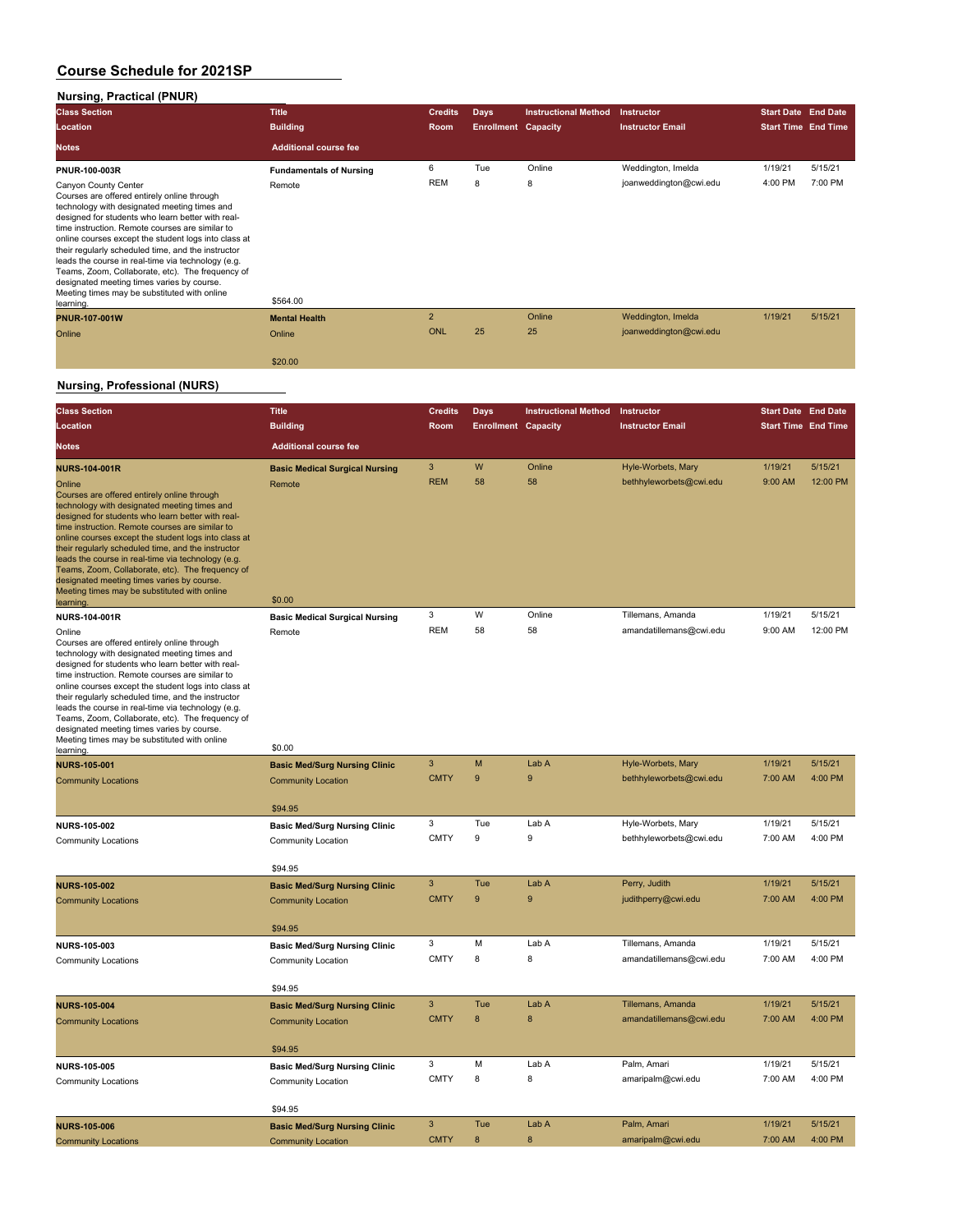| <b>Nursing, Professional (NURS)</b>                                                                      |                                       |                               |                            |                             |                                          |                            |         |
|----------------------------------------------------------------------------------------------------------|---------------------------------------|-------------------------------|----------------------------|-----------------------------|------------------------------------------|----------------------------|---------|
| <b>Class Section</b>                                                                                     | <b>Title</b>                          | <b>Credits</b>                | <b>Days</b>                | <b>Instructional Method</b> | Instructor                               | <b>Start Date End Date</b> |         |
| Location                                                                                                 | <b>Building</b>                       | Room                          | <b>Enrollment Capacity</b> |                             | <b>Instructor Email</b>                  | <b>Start Time End Time</b> |         |
| Notes                                                                                                    | <b>Additional course fee</b>          |                               |                            |                             |                                          |                            |         |
|                                                                                                          |                                       |                               |                            |                             |                                          |                            |         |
|                                                                                                          | \$94.95                               |                               |                            |                             |                                          |                            |         |
| <b>NURS-105-007</b>                                                                                      | <b>Basic Med/Surg Nursing Clinic</b>  | 3                             | Thu                        | Lab A                       | Ireland, Karena                          | 1/19/21                    | 5/15/21 |
| <b>Community Locations</b>                                                                               | Community Location                    | <b>CMTY</b>                   | 8                          | 8                           | karenaireland@cwi.edu                    |                            |         |
|                                                                                                          | \$94.95                               |                               |                            |                             |                                          |                            |         |
| <b>NURS-106-001W</b>                                                                                     | <b>Basic Pharmacology Nursing</b>     | $\mathbf{3}$                  |                            | Online                      | Gillette, Amber                          | 1/19/21                    | 5/15/21 |
| Online                                                                                                   | Online                                | <b>ONL</b>                    | 58                         | 58                          | ambergillette@cwi.edu                    |                            |         |
|                                                                                                          |                                       |                               |                            |                             |                                          |                            |         |
|                                                                                                          | \$30.00                               |                               |                            |                             |                                          |                            |         |
| <b>NURS-202-001R</b>                                                                                     | Adv Med/Surg Health Nursing           | $\overline{\mathbf{4}}$       | F                          | Online                      | Fry, Tambra                              | 1/19/21                    | 5/15/21 |
| Online                                                                                                   | Remote                                | <b>REM</b>                    | 44                         | 45                          | tambrafry@cwi.edu                        | 9:00 AM                    | 1:00 PM |
| Courses are offered entirely online through<br>technology with designated meeting times and              |                                       |                               |                            |                             |                                          |                            |         |
| designed for students who learn better with real-<br>time instruction. Remote courses are similar to     |                                       |                               |                            |                             |                                          |                            |         |
| online courses except the student logs into class at                                                     |                                       |                               |                            |                             |                                          |                            |         |
| their regularly scheduled time, and the instructor<br>leads the course in real-time via technology (e.g. |                                       |                               |                            |                             |                                          |                            |         |
| Teams, Zoom, Collaborate, etc). The frequency of                                                         |                                       |                               |                            |                             |                                          |                            |         |
| designated meeting times varies by course.<br>Meeting times may be substituted with online               |                                       |                               |                            |                             |                                          |                            |         |
| learning.                                                                                                | \$0.00                                |                               |                            |                             |                                          |                            |         |
| <b>NURS-202-001R</b>                                                                                     | <b>Adv Med/Surg Health Nursing</b>    | $\overline{4}$                | F                          | Online                      | Wees, Suzanne                            | 1/19/21                    | 5/15/21 |
| Online                                                                                                   | Remote                                | <b>REM</b>                    | 44                         | 45                          | suzannewees@cwi.edu                      | 9:00 AM                    | 1:00 PM |
| Courses are offered entirely online through<br>technology with designated meeting times and              |                                       |                               |                            |                             |                                          |                            |         |
| designed for students who learn better with real-                                                        |                                       |                               |                            |                             |                                          |                            |         |
| time instruction. Remote courses are similar to<br>online courses except the student logs into class at  |                                       |                               |                            |                             |                                          |                            |         |
| their regularly scheduled time, and the instructor                                                       |                                       |                               |                            |                             |                                          |                            |         |
| leads the course in real-time via technology (e.g.<br>Teams, Zoom, Collaborate, etc). The frequency of   |                                       |                               |                            |                             |                                          |                            |         |
| designated meeting times varies by course.                                                               |                                       |                               |                            |                             |                                          |                            |         |
| Meeting times may be substituted with online<br>learning.                                                | \$0.00                                |                               |                            |                             |                                          |                            |         |
| NURS-203-001                                                                                             | <b>Adv Medical Nursing Lab/Clinic</b> | 4                             | Tue                        | Lab A                       | Gillette, Amber                          | 1/19/21                    | 5/15/21 |
| <b>Community Locations</b>                                                                               | Community Location                    | <b>CMTY</b>                   | 5                          | $\overline{\mathcal{I}}$    | ambergillette@cwi.edu                    | 7:00 AM                    | 4:00 PM |
|                                                                                                          |                                       |                               |                            |                             |                                          |                            |         |
|                                                                                                          | \$98.00                               |                               | Tue                        | Lab A                       |                                          | 1/19/21                    | 5/15/21 |
| <b>NURS-203-001</b>                                                                                      | <b>Adv Medical Nursing Lab/Clinic</b> | $\overline{4}$<br><b>CMTY</b> | 5                          | $\overline{7}$              | Watson, Jessica<br>jessicawatson@cwi.edu | 7:00 AM                    | 4:00 PM |
| <b>Community Locations</b>                                                                               | <b>Community Location</b>             |                               |                            |                             |                                          |                            |         |
|                                                                                                          | \$98.00                               |                               |                            |                             |                                          |                            |         |
| <b>NURS-203-002</b>                                                                                      | <b>Adv Medical Nursing Lab/Clinic</b> | 4                             | M                          | Lab A                       | Gillette, Amber                          | 1/19/21                    | 5/15/21 |
| <b>Community Locations</b>                                                                               | Community Location                    | <b>CMTY</b>                   | 8                          | 8                           | ambergillette@cwi.edu                    | 7:00 AM                    | 4:00 PM |
|                                                                                                          |                                       |                               |                            |                             |                                          |                            |         |
|                                                                                                          | \$98.00                               |                               |                            |                             |                                          |                            |         |
| <b>NURS-203-002</b>                                                                                      | <b>Adv Medical Nursing Lab/Clinic</b> | $\overline{a}$                | M                          | Lab A                       | Letterle, Colene                         | 1/19/21                    | 5/15/21 |
| <b>Community Locations</b>                                                                               | <b>Community Location</b>             | <b>CMTY</b>                   | 8                          | 8                           | coleneletterle@cwi.edu                   | 7:00 AM                    | 4:00 PM |
|                                                                                                          | \$98.00                               |                               |                            |                             |                                          |                            |         |
| <b>NURS-203-003</b>                                                                                      | <b>Adv Medical Nursing Lab/Clinic</b> | $\overline{4}$                | M                          | Lab A                       | Gillette, Amber                          | 1/19/21                    | 5/15/21 |
| Community Locations                                                                                      | Community Location                    | <b>CMTY</b>                   | 8                          | 8                           | ambergillette@cwi.edu                    | 7:00 AM                    | 4:00 PM |
|                                                                                                          |                                       |                               |                            |                             |                                          |                            |         |
|                                                                                                          | \$98.00                               |                               |                            |                             |                                          |                            |         |
| <b>NURS-203-004</b>                                                                                      | <b>Adv Medical Nursing Lab/Clinic</b> | $\overline{4}$                | Thu                        | Lab A                       | Dresser, Joslyn                          | 1/19/21                    | 5/15/21 |
| <b>Community Locations</b>                                                                               | <b>Community Location</b>             | <b>CMTY</b>                   | $\bf 8$                    | $\bf8$                      | joslyndresser@cwi.edu                    | 7:00 AM                    | 4:00 PM |
|                                                                                                          |                                       |                               |                            |                             |                                          |                            |         |
|                                                                                                          | \$98.00                               | $\overline{4}$                | Thu                        | Lab A                       | Gillette, Amber                          | 1/19/21                    | 5/15/21 |
| NURS-203-004                                                                                             | <b>Adv Medical Nursing Lab/Clinic</b> | <b>CMTY</b>                   | 8                          | 8                           | ambergillette@cwi.edu                    | 7:00 AM                    | 4:00 PM |
| <b>Community Locations</b>                                                                               | Community Location                    |                               |                            |                             |                                          |                            |         |
|                                                                                                          | \$98.00                               |                               |                            |                             |                                          |                            |         |
| <b>NURS-203-005</b>                                                                                      | <b>Adv Medical Nursing Lab/Clinic</b> | $\overline{4}$                | Thu                        | Lab A                       | Fry, Tambra                              | 1/19/21                    | 5/15/21 |
| <b>Community Locations</b>                                                                               | <b>Community Location</b>             | <b>CMTY</b>                   | $\bf 8$                    | $\bf8$                      | tambrafry@cwi.edu                        | 7:00 AM                    | 4:00 PM |
|                                                                                                          |                                       |                               |                            |                             |                                          |                            |         |
|                                                                                                          | \$98.00                               |                               |                            |                             |                                          |                            |         |
| <b>NURS-203-006</b>                                                                                      | <b>Adv Medical Nursing Lab/Clinic</b> | 4                             | Tue                        | Lab A                       | Fry, Tambra                              | 1/19/21                    | 5/15/21 |
| Community Locations                                                                                      | Community Location                    | <b>CMTY</b>                   | $\overline{7}$             | 8                           | tambrafry@cwi.edu                        | 7:00 AM                    | 4:00 PM |
|                                                                                                          |                                       |                               |                            |                             |                                          |                            |         |

\$98.00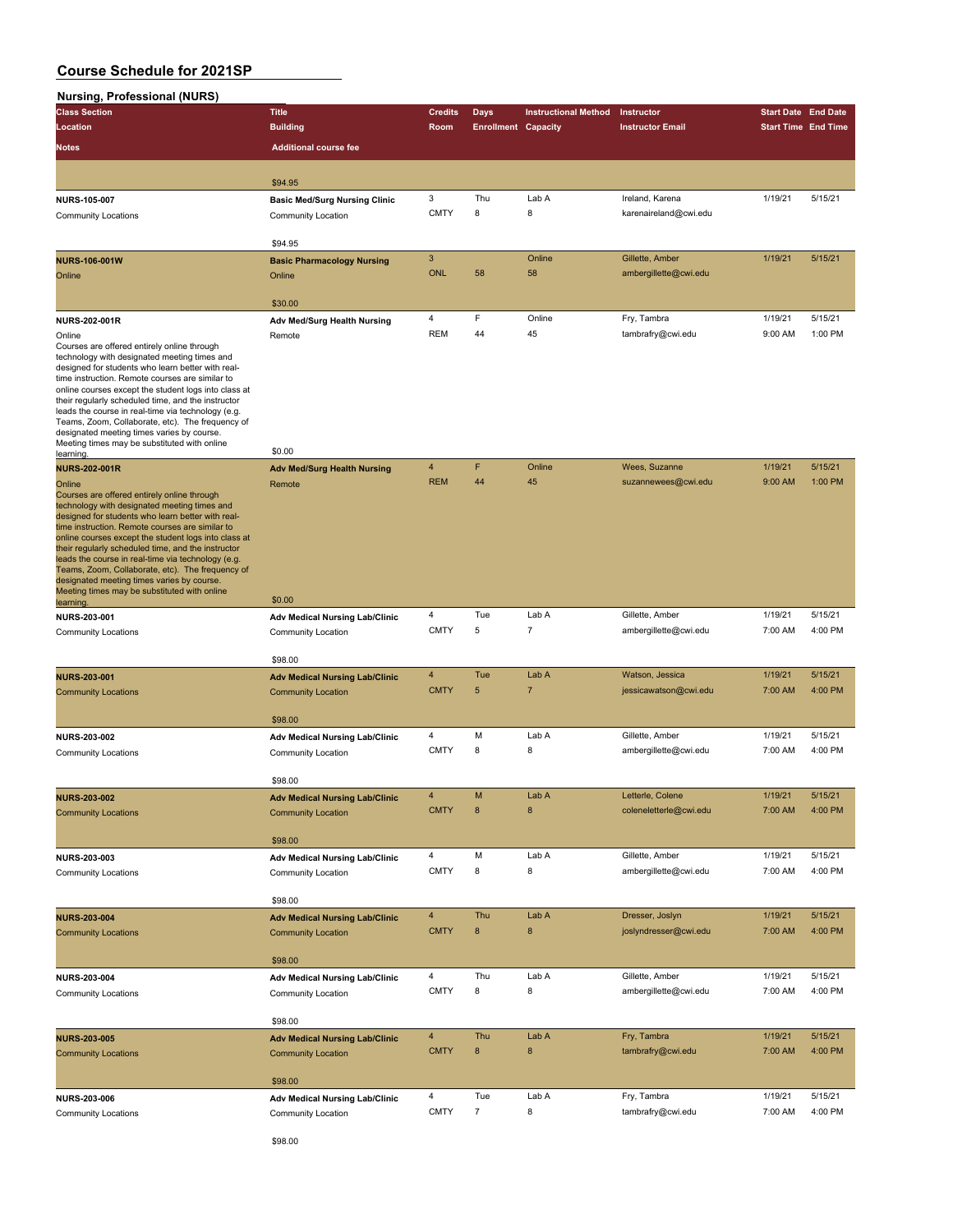| Philosophy (PHIL)                                                                                      |                                             |                           |                            |                             |                         |                            |          |
|--------------------------------------------------------------------------------------------------------|---------------------------------------------|---------------------------|----------------------------|-----------------------------|-------------------------|----------------------------|----------|
| <b>Class Section</b>                                                                                   | <b>Title</b>                                | <b>Credits</b>            | <b>Days</b>                | <b>Instructional Method</b> | Instructor              | <b>Start Date End Date</b> |          |
| Location                                                                                               | <b>Building</b>                             | Room                      | <b>Enrollment Capacity</b> |                             | <b>Instructor Email</b> | <b>Start Time End Time</b> |          |
| Notes                                                                                                  | <b>Additional course fee</b>                |                           |                            |                             |                         |                            |          |
| PHIL-101-001                                                                                           | <b>Introduction to Philosophy</b>           | $\mathbf{3}$              | Tue, Thu                   | Lecture                     | Robinson, Michael       | 1/19/21                    | 5/15/21  |
| Nampa Campus                                                                                           | <b>Academic Building</b>                    | 106                       | 30                         | 30                          | michaelrobinson@cwi.edu | 10:00 AM                   | 11:15 AM |
|                                                                                                        |                                             |                           |                            |                             |                         |                            |          |
|                                                                                                        | \$0.00                                      |                           |                            |                             |                         |                            |          |
| PHIL-101-002                                                                                           | <b>Introduction to Philosophy</b>           | 3                         | M, W                       | Lecture                     | Robinson, Michael       | 1/19/21                    | 5/15/21  |
| Ada County Campus                                                                                      | <b>Pintail Center</b>                       | 1318                      | 25                         | 25                          | michaelrobinson@cwi.edu | 8:30 AM                    | 9:45 AM  |
|                                                                                                        |                                             |                           |                            |                             |                         |                            |          |
|                                                                                                        | \$0.00                                      |                           |                            |                             |                         |                            |          |
| PHIL-101-004W                                                                                          | <b>Introduction to Philosophy</b>           | $\mathbf{3}$              |                            | Online                      | Anchustegui, Ann-Marie  | 1/19/21                    | 5/15/21  |
| Online                                                                                                 | Online                                      | <b>ONL</b>                | 30                         | 30                          | erinanchustegui@cwi.edu |                            |          |
|                                                                                                        |                                             |                           |                            |                             |                         |                            |          |
|                                                                                                        | \$30.00                                     |                           |                            |                             |                         |                            |          |
| PHIL-101-005W                                                                                          | <b>Introduction to Philosophy</b>           | 3<br>ONL                  | 30                         | Online                      | Gould, Sean             | 1/19/21                    | 5/15/21  |
| Online                                                                                                 | Online                                      |                           |                            | 30                          | seangould@cwi.edu       |                            |          |
|                                                                                                        | \$30.00                                     |                           |                            |                             |                         |                            |          |
|                                                                                                        |                                             | $\mathbf{3}$              |                            | Online                      | Morton, Craig           | 1/19/21                    | 5/15/21  |
| PHIL-101-006W<br>Online                                                                                | <b>Introduction to Philosophy</b><br>Online | <b>ONL</b>                | 29                         | 30                          | craigmorton@cwi.edu     |                            |          |
|                                                                                                        |                                             |                           |                            |                             |                         |                            |          |
|                                                                                                        | \$30.00                                     |                           |                            |                             |                         |                            |          |
| PHIL-101-007W                                                                                          | <b>Introduction to Philosophy</b>           | 3                         |                            | Online                      | Morton, Craig           | 1/19/21                    | 5/15/21  |
| Online                                                                                                 | Online                                      | ONL                       | 29                         | 30                          | craigmorton@cwi.edu     |                            |          |
|                                                                                                        |                                             |                           |                            |                             |                         |                            |          |
|                                                                                                        | \$30.00                                     |                           |                            |                             |                         |                            |          |
| PHIL-103-001W                                                                                          | <b>Introduction to Ethics</b>               | $\mathbf{3}$              |                            | Online                      | Anchustegui, Ann-Marie  | 1/19/21                    | 5/15/21  |
| Online                                                                                                 | Online                                      | <b>ONL</b>                | 30                         | 30                          | erinanchustegui@cwi.edu |                            |          |
|                                                                                                        |                                             |                           |                            |                             |                         |                            |          |
|                                                                                                        | \$30.00                                     |                           |                            |                             |                         |                            |          |
| PHIL-103-002W                                                                                          | <b>Introduction to Ethics</b>               | 3                         |                            | Online                      | Robinson, Michael       | 1/19/21                    | 5/15/21  |
| Online                                                                                                 | Online                                      | ONL                       | 30                         | 30                          | michaelrobinson@cwi.edu |                            |          |
|                                                                                                        |                                             |                           |                            |                             |                         |                            |          |
|                                                                                                        | \$30.00                                     |                           |                            |                             |                         |                            |          |
| PHIL-103-003W                                                                                          | <b>Introduction to Ethics</b>               | $\mathbf{3}$              |                            | Online                      | Robinson, Michael       | 1/19/21                    | 5/15/21  |
| Online                                                                                                 | Online                                      | <b>ONL</b>                | 30                         | 30                          | michaelrobinson@cwi.edu |                            |          |
|                                                                                                        |                                             |                           |                            |                             |                         |                            |          |
|                                                                                                        | \$30.00                                     |                           |                            |                             |                         |                            |          |
| PHIL-103-004W                                                                                          | <b>Introduction to Ethics</b>               | 3                         |                            | Online                      | Anchustegui, Ann-Marie  | 1/19/21                    | 5/15/21  |
| Online                                                                                                 | Online                                      | <b>ONL</b>                | 30                         | 30                          | erinanchustegui@cwi.edu |                            |          |
|                                                                                                        | \$30.00                                     |                           |                            |                             |                         |                            |          |
|                                                                                                        |                                             | $\ensuremath{\mathsf{3}}$ |                            | Online                      | Anchustegui, Ann-Marie  | 1/19/21                    | 5/15/21  |
| PHIL-103-005W                                                                                          | <b>Introduction to Ethics</b><br>Online     | <b>ONL</b>                | 30                         | 30                          | erinanchustegui@cwi.edu |                            |          |
| Online                                                                                                 |                                             |                           |                            |                             |                         |                            |          |
|                                                                                                        | \$30.00                                     |                           |                            |                             |                         |                            |          |
| PHIL-103-006W                                                                                          | <b>Introduction to Ethics</b>               | 3                         |                            | Online                      | Anchustegui, Ann-Marie  | 1/19/21                    | 5/15/21  |
| Online                                                                                                 | Online                                      | ONL                       | 30                         | 30                          | erinanchustegui@cwi.edu |                            |          |
|                                                                                                        |                                             |                           |                            |                             |                         |                            |          |
|                                                                                                        | \$30.00                                     |                           |                            |                             |                         |                            |          |
| PHIL-103-007R                                                                                          | <b>Introduction to Ethics</b>               | $\mathbf{3}$              | Thu                        | Online                      | Weiss, Aaron            | 1/19/21                    | 5/15/21  |
| Online                                                                                                 | Remote                                      | <b>REM</b>                | 30                         | 30                          | aaronweiss@cwi.edu      | 11:30 AM                   | 12:45 PM |
| Courses are offered entirely online through                                                            |                                             |                           |                            |                             |                         |                            |          |
| technology with designated meeting times.<br>Students who prefer class at a regularly scheduled        |                                             |                           |                            |                             |                         |                            |          |
| time with instructor led, real time instruction via                                                    |                                             |                           |                            |                             |                         |                            |          |
| technology (e.g. Teams, Zoom, Collaborate, etc.),<br>like this style. Students log in at the same time |                                             |                           |                            |                             |                         |                            |          |
| each class time. The frequency of designated                                                           |                                             |                           |                            |                             |                         |                            |          |
| meeting times varies by course and meeting times<br>may be substituted with online learning.           | \$0.00                                      |                           |                            |                             |                         |                            |          |
| PHIL-103-008W                                                                                          | <b>Introduction to Ethics</b>               | 3                         |                            | Online                      | Fornshell, Ian          | 1/19/21                    | 5/15/21  |
| Online                                                                                                 | Online                                      | ONL                       | 29                         | 30                          | ianfornshell@cwi.edu    |                            |          |
|                                                                                                        |                                             |                           |                            |                             |                         |                            |          |
|                                                                                                        | \$30.00                                     |                           |                            |                             |                         |                            |          |
| PHIL-103-009W                                                                                          | <b>Introduction to Ethics</b>               | $\mathbf{3}$              |                            | Online                      | Watson, Natalie         | 1/19/21                    | 5/15/21  |
| Online                                                                                                 | Online                                      | <b>ONL</b>                | 30                         | 30                          | nataliewatson@cwi.edu   |                            |          |
|                                                                                                        |                                             |                           |                            |                             |                         |                            |          |
|                                                                                                        | \$30.00                                     |                           |                            |                             |                         |                            |          |
| PHIL-103-010W                                                                                          | <b>Introduction to Ethics</b>               | 3                         |                            | Online                      | Wilson, Harold          | 1/19/21                    | 5/15/21  |
| Online                                                                                                 | Online                                      | ONL                       | 30                         | 30                          | gregwilson@cwi.edu      |                            |          |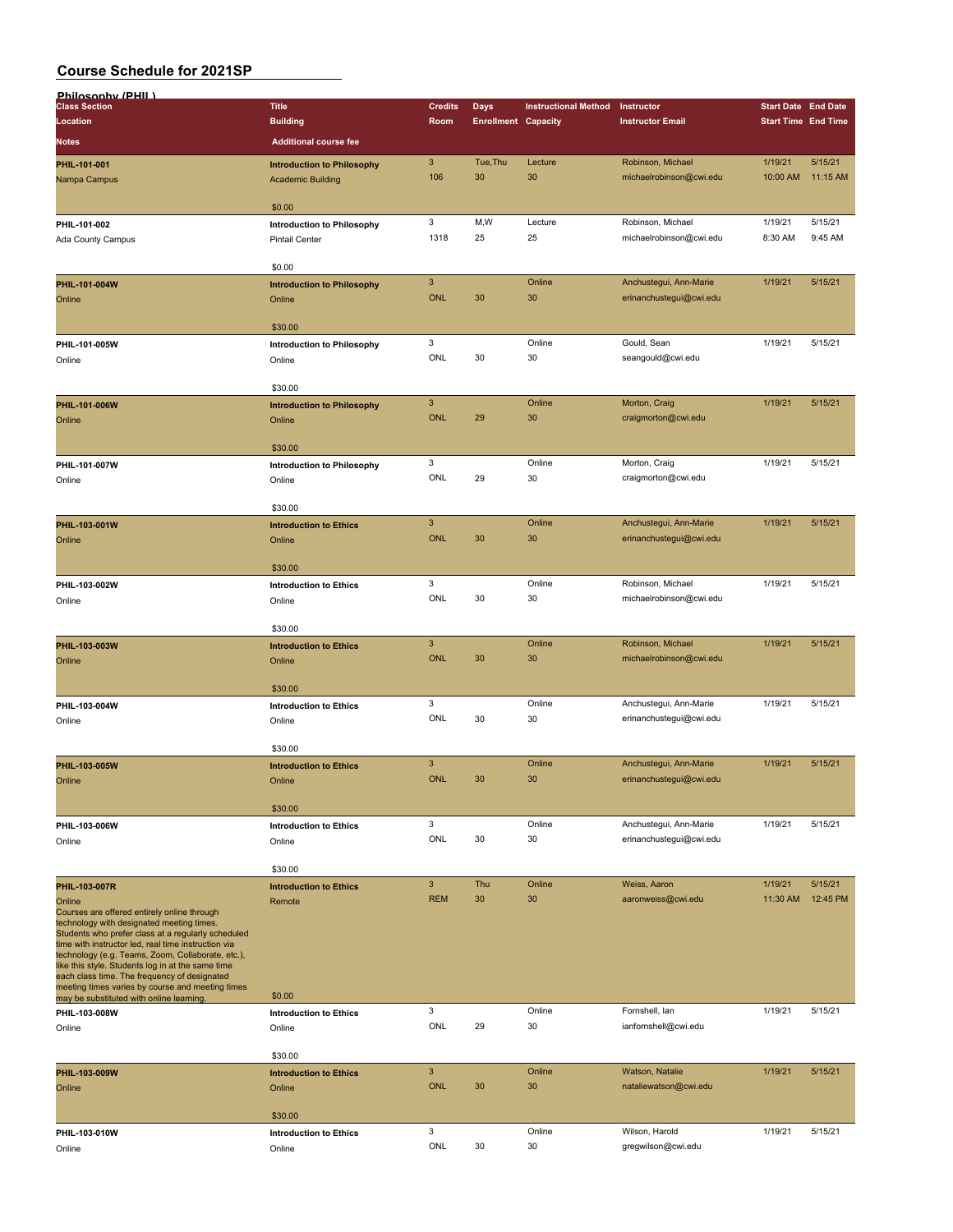| <b>Philosophy (PHIL)</b> |                                      |                |                            |                             |                         |                            |         |
|--------------------------|--------------------------------------|----------------|----------------------------|-----------------------------|-------------------------|----------------------------|---------|
| <b>Class Section</b>     | <b>Title</b>                         | <b>Credits</b> | <b>Days</b>                | <b>Instructional Method</b> | Instructor              | <b>Start Date</b> End Date |         |
| Location                 | <b>Building</b>                      | Room           | <b>Enrollment Capacity</b> |                             | <b>Instructor Email</b> | <b>Start Time End Time</b> |         |
| <b>Notes</b>             | <b>Additional course fee</b>         |                |                            |                             |                         |                            |         |
|                          | \$30.00                              |                |                            |                             |                         |                            |         |
| PHIL-103-011W            | <b>Introduction to Ethics</b>        | $\mathbf{3}$   |                            | Online                      | Gould, Sean             | 1/19/21                    | 5/15/21 |
| Online                   | Online                               | ONL            | 30                         | 30                          | seangould@cwi.edu       |                            |         |
|                          | \$30.00                              |                |                            |                             |                         |                            |         |
| PHIL-103-012W            | <b>Introduction to Ethics</b>        | 3              |                            | Online                      | Gould, Sean             | 1/19/21                    | 5/15/21 |
| Online                   | Online                               | ONL            | 30                         | 30                          | seangould@cwi.edu       |                            |         |
|                          | \$30.00                              |                |                            |                             |                         |                            |         |
| PHIL-103-013             | <b>Introduction to Ethics</b>        | $\mathbf{3}$   | Tue, Thu                   | Lecture                     | Brandon, Benjamin       | 1/19/21                    | 5/15/21 |
| <b>Ada County Campus</b> | <b>Pintail Center</b>                | 1318           | 23                         | 25                          | benjaminbrandon@cwi.edu | 5:30 PM                    | 6:45 PM |
|                          | \$0.00                               |                |                            |                             |                         |                            |         |
| PHIL-103-014W            | <b>Introduction to Ethics</b>        | 3              |                            | Online                      | Robinson, Michael       | 1/19/21                    | 5/15/21 |
| Online                   | Online                               | ONL            | 30                         | 30                          | michaelrobinson@cwi.edu |                            |         |
|                          | \$30.00                              |                |                            |                             |                         |                            |         |
| PHIL-103-015W            | <b>Introduction to Ethics</b>        | $\mathbf{3}$   |                            | Online                      | Fornshell, lan          | 1/19/21                    | 5/15/21 |
| Online                   | Online                               | <b>ONL</b>     | $\overline{2}$             | 30                          | ianfornshell@cwi.edu    |                            |         |
|                          | \$30.00                              |                |                            |                             |                         |                            |         |
| PHIL-111-001             | <b>World Religions</b>               | 3              | Tue, Thu                   | Lecture                     | Robinson, Michael       | 1/19/21                    | 5/15/21 |
| Nampa Campus             |                                      |                | 17                         | 24                          | michaelrobinson@cwi.edu | 1:00 PM                    | 2:15 PM |
|                          | \$0.00                               |                |                            |                             |                         |                            |         |
| PHIL-111-002W            | <b>World Religions</b>               | $\mathbf{3}$   |                            | Online                      | Watson, Natalie         | 1/19/21                    | 5/15/21 |
| Online                   | Online                               | <b>ONL</b>     | 30                         | 30                          | nataliewatson@cwi.edu   |                            |         |
|                          | \$30.00                              |                |                            |                             |                         |                            |         |
| PHIL-209-001H            | <b>Logic and Philosophy</b>          | 3              | W                          | Hybrid                      | Anchustegui, Ann-Marie  | 1/19/21                    | 5/15/21 |
| Nampa Campus             | Academic Building                    | 309            | 13                         | 22                          | erinanchustegui@cwi.edu | 1:00 PM                    | 2:15 PM |
|                          |                                      |                |                            |                             |                         |                            |         |
|                          | \$15.00                              | $\mathbf{3}$   |                            | Online                      | Anchustegui, Ann-Marie  | 1/19/21                    | 5/15/21 |
| PHIL-290-002W<br>Online  | <b>Philosophy Capstone</b><br>Online | <b>ONL</b>     | 5                          | 30                          | erinanchustegui@cwi.edu |                            |         |
|                          |                                      |                |                            |                             |                         |                            |         |
|                          | \$30.00                              |                |                            |                             |                         |                            |         |

#### **Physical Therapst Asst (PTAE)**

| <b>Class Section</b><br>Location<br><b>Notes</b>                                                                                                                                                                                                                                                                                                                                                                                                                                                                                                                       | <b>Title</b><br><b>Building</b><br><b>Additional course fee</b> | <b>Credits</b><br>Room       | <b>Days</b><br><b>Enrollment Capacity</b> | <b>Instructional Method</b> | Instructor<br><b>Instructor Email</b> | <b>Start Date End Date</b><br><b>Start Time End Time</b> |                    |
|------------------------------------------------------------------------------------------------------------------------------------------------------------------------------------------------------------------------------------------------------------------------------------------------------------------------------------------------------------------------------------------------------------------------------------------------------------------------------------------------------------------------------------------------------------------------|-----------------------------------------------------------------|------------------------------|-------------------------------------------|-----------------------------|---------------------------------------|----------------------------------------------------------|--------------------|
| PTAE-113-001R<br>Online<br>Courses are offered entirely online through<br>technology with designated meeting times and<br>designed for students who learn better with real-<br>time instruction. Remote courses are similar to<br>online courses except the student logs into class at<br>their regularly scheduled time, and the instructor<br>leads the course in real-time via technology (e.g.<br>Teams, Zoom, Collaborate, etc). The frequency of<br>designated meeting times varies by course. Some<br>meeting times may be substituted with online<br>learning. | <b>Clinical Pathology</b><br>Remote<br>\$0.00                   | $\overline{2}$<br><b>REM</b> | M.W<br>11                                 | Online<br>14                | Faculty, General                      | 1/19/21<br>1:00 PM                                       | 5/15/21<br>1:50 PM |
| PTAE-113-001R                                                                                                                                                                                                                                                                                                                                                                                                                                                                                                                                                          | <b>Clinical Pathology</b>                                       | $\overline{2}$               | M.W                                       | Online                      | Roberts, Lynne                        | 1/19/21                                                  | 5/15/21            |
| Online<br>Courses are offered entirely online through<br>technology with designated meeting times and<br>designed for students who learn better with real-<br>time instruction. Remote courses are similar to<br>online courses except the student logs into class at<br>their regularly scheduled time, and the instructor<br>leads the course in real-time via technology (e.g.<br>Teams, Zoom, Collaborate, etc). The frequency of<br>designated meeting times varies by course. Some<br>meeting times may be substituted with online<br>learning.                  | Remote<br>\$0.00                                                | <b>REM</b>                   | 11                                        | 14                          | lynneroberts@cwi.edu                  | 1:00 PM                                                  | 1:50 PM            |
| PTAE-207-001R                                                                                                                                                                                                                                                                                                                                                                                                                                                                                                                                                          | <b>Therapeutic Exercise</b>                                     | $\overline{2}$               | M.W                                       | Online                      | Faculty, General                      | 1/19/21                                                  | 5/15/21            |
| Online                                                                                                                                                                                                                                                                                                                                                                                                                                                                                                                                                                 | Remote                                                          | <b>REM</b>                   | 11                                        | 14                          |                                       | 2:00 PM                                                  | 2:50 PM            |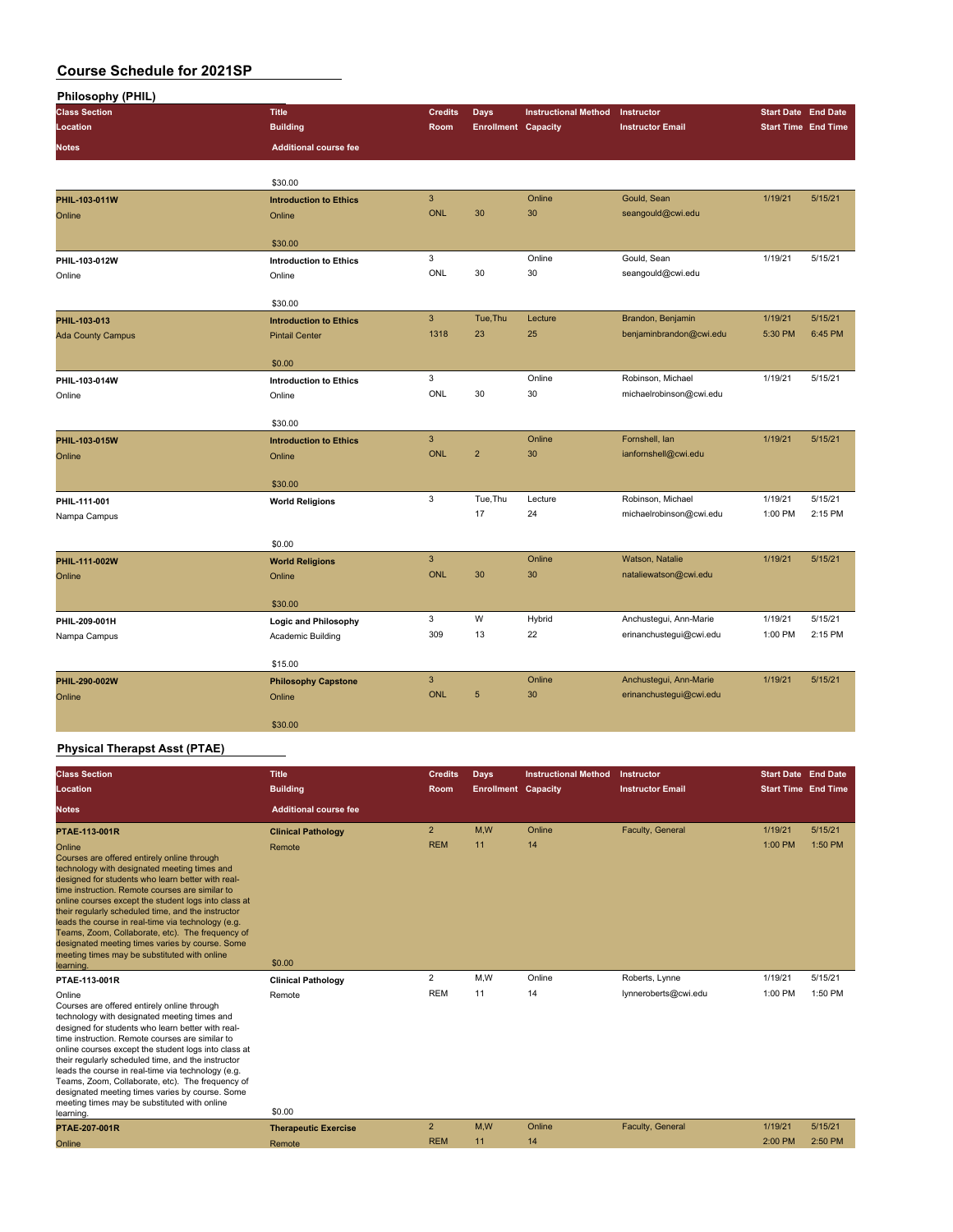| <b>Physical Therapst Asst (PTAE)</b>                                                                                                                                                                                                                                                                                                                                                                                                                                                                                                                  |                                      |                         |                            |                             |                         |                            |          |
|-------------------------------------------------------------------------------------------------------------------------------------------------------------------------------------------------------------------------------------------------------------------------------------------------------------------------------------------------------------------------------------------------------------------------------------------------------------------------------------------------------------------------------------------------------|--------------------------------------|-------------------------|----------------------------|-----------------------------|-------------------------|----------------------------|----------|
| <b>Class Section</b>                                                                                                                                                                                                                                                                                                                                                                                                                                                                                                                                  | <b>Title</b>                         | <b>Credits</b>          | Days                       | <b>Instructional Method</b> | Instructor              | <b>Start Date End Date</b> |          |
| Location                                                                                                                                                                                                                                                                                                                                                                                                                                                                                                                                              | <b>Building</b>                      | Room                    | <b>Enrollment Capacity</b> |                             | <b>Instructor Email</b> | <b>Start Time End Time</b> |          |
| <b>Notes</b>                                                                                                                                                                                                                                                                                                                                                                                                                                                                                                                                          | <b>Additional course fee</b>         |                         |                            |                             |                         |                            |          |
| Courses are offered entirely online through<br>technology with designated meeting times and<br>designed for students who learn better with real-<br>time instruction. Remote courses are similar to<br>online courses except the student logs into class at<br>their regularly scheduled time, and the instructor<br>leads the course in real-time via technology (e.g.<br>Teams, Zoom, Collaborate, etc). The frequency of<br>designated meeting times varies by course. Some<br>meeting times may be substituted with online<br>learning.           | \$0.00                               |                         |                            |                             |                         |                            |          |
| PTAE-207-001R                                                                                                                                                                                                                                                                                                                                                                                                                                                                                                                                         | <b>Therapeutic Exercise</b>          | $\overline{c}$          | M,W                        | Online                      | Roberts, Lynne          | 1/19/21                    | 5/15/21  |
| Online<br>Courses are offered entirely online through<br>technology with designated meeting times and<br>designed for students who learn better with real-<br>time instruction. Remote courses are similar to<br>online courses except the student logs into class at<br>their regularly scheduled time, and the instructor<br>leads the course in real-time via technology (e.g.<br>Teams, Zoom, Collaborate, etc). The frequency of<br>designated meeting times varies by course. Some<br>meeting times may be substituted with online              | Remote                               | <b>REM</b>              | 11                         | 14                          | lynneroberts@cwi.edu    | 2:00 PM                    | 2:50 PM  |
| learning.                                                                                                                                                                                                                                                                                                                                                                                                                                                                                                                                             | \$0.00                               | $\overline{2}$          |                            |                             |                         |                            |          |
| PTAE-207L-001                                                                                                                                                                                                                                                                                                                                                                                                                                                                                                                                         | <b>Therapeutic Exercise Lab</b>      |                         | Tue, Thu                   | Lab B                       | Roberts, Lynne          | 1/19/21                    | 5/15/21  |
| <b>Canyon County Center</b>                                                                                                                                                                                                                                                                                                                                                                                                                                                                                                                           | <b>Canyon County Center</b>          | 147                     | 11                         | 14                          | lynneroberts@cwi.edu    | 2:00 PM                    | 3:50 PM  |
|                                                                                                                                                                                                                                                                                                                                                                                                                                                                                                                                                       | \$0.00                               |                         |                            |                             |                         |                            |          |
| PTAE-208-001R                                                                                                                                                                                                                                                                                                                                                                                                                                                                                                                                         | <b>Orthopedic Rehabilitation</b>     | $\overline{2}$          | Tue, Thu                   | Online                      | Roberts, Lynne          | 1/19/21                    | 5/15/21  |
| Online                                                                                                                                                                                                                                                                                                                                                                                                                                                                                                                                                | Remote                               | <b>REM</b>              | 11                         | 14                          | lynneroberts@cwi.edu    | 12:00 PM                   | 12:50 PM |
| Courses are offered entirely online through<br>technology with designated meeting times and<br>designed for students who learn better with real-<br>time instruction. Remote courses are similar to<br>online courses except the student logs into class at<br>their regularly scheduled time, and the instructor<br>leads the course in real-time via technology (e.g.<br>Teams, Zoom, Collaborate, etc). The frequency of<br>designated meeting times varies by course. Some<br>meeting times may be substituted with online                        |                                      |                         |                            |                             |                         |                            |          |
| learning.                                                                                                                                                                                                                                                                                                                                                                                                                                                                                                                                             | \$50.00                              |                         |                            |                             |                         |                            |          |
| PTAE-208-001R                                                                                                                                                                                                                                                                                                                                                                                                                                                                                                                                         | <b>Orthopedic Rehabilitation</b>     | $\overline{2}$          | Tue, Thu                   | Online                      | Weatherston, Sean       | 1/19/21                    | 5/15/21  |
| Online<br>Courses are offered entirely online through<br>technology with designated meeting times and<br>designed for students who learn better with real-<br>time instruction. Remote courses are similar to<br>online courses except the student logs into class at<br>their regularly scheduled time, and the instructor<br>leads the course in real-time via technology (e.g.<br>Teams, Zoom, Collaborate, etc). The frequency of<br>designated meeting times varies by course. Some<br>meeting times may be substituted with online<br>learning. | Remote<br>\$50.00                    | <b>REM</b>              | 11                         | 14                          | seanweatherston@cwi.edu | 12:00 PM                   | 12:50 PM |
| PTAE-208L-001                                                                                                                                                                                                                                                                                                                                                                                                                                                                                                                                         | <b>Orthopedic Rehabilitation Lab</b> |                         | lue, I hu                  | Lab B                       | Roberts, Lynne          | 1/19/21                    | 5/15/21  |
| Canyon County Center                                                                                                                                                                                                                                                                                                                                                                                                                                                                                                                                  | Canyon County Center                 | 147                     | 11                         | 14                          | lynneroberts@cwi.edu    | 10:00 AM                   | 11:50 AM |
|                                                                                                                                                                                                                                                                                                                                                                                                                                                                                                                                                       | \$0.00                               |                         |                            |                             |                         |                            |          |
| PTAE-208L-001                                                                                                                                                                                                                                                                                                                                                                                                                                                                                                                                         | <b>Orthopedic Rehabilitation Lab</b> | $\overline{2}$          | Tue, Thu                   | Lab B                       | Victor, Eric            | 1/19/21                    | 5/15/21  |
| <b>Canyon County Center</b>                                                                                                                                                                                                                                                                                                                                                                                                                                                                                                                           | <b>Canyon County Center</b>          | 147                     | 11                         | 14                          | ericvictor@cwi.edu      | 10:00 AM                   | 11:50 AM |
|                                                                                                                                                                                                                                                                                                                                                                                                                                                                                                                                                       | \$0.00                               |                         |                            |                             |                         |                            |          |
| PTAE-217-001R                                                                                                                                                                                                                                                                                                                                                                                                                                                                                                                                         | <b>Neurological Rehabilitation</b>   | $\overline{\mathbf{c}}$ | Tue, Thu                   | Online                      | Faculty, General        | 1/19/21                    | 5/15/21  |
| Online<br>Courses are offered entirely online through<br>technology with designated meeting times and<br>designed for students who learn better with real-<br>time instruction. Remote courses are similar to<br>online courses except the student logs into class at<br>their regularly scheduled time, and the instructor<br>leads the course in real-time via technology (e.g.<br>Teams, Zoom, Collaborate, etc). The frequency of<br>designated meeting times varies by course. Some<br>meeting times may be substituted with online              | Remote                               | <b>REM</b>              | 11                         | 14                          |                         | 9:00 AM                    | 9:50 AM  |
| learning.                                                                                                                                                                                                                                                                                                                                                                                                                                                                                                                                             | \$0.00                               | $\overline{2}$          | Tue, Thu                   | Online                      | Roberts, Lynne          | 1/19/21                    | 5/15/21  |
| PTAE-217-001R                                                                                                                                                                                                                                                                                                                                                                                                                                                                                                                                         | <b>Neurological Rehabilitation</b>   | <b>REM</b>              | 11                         | 14                          | lynneroberts@cwi.edu    | 9:00 AM                    | 9:50 AM  |
| Online                                                                                                                                                                                                                                                                                                                                                                                                                                                                                                                                                | Remote                               |                         |                            |                             |                         |                            |          |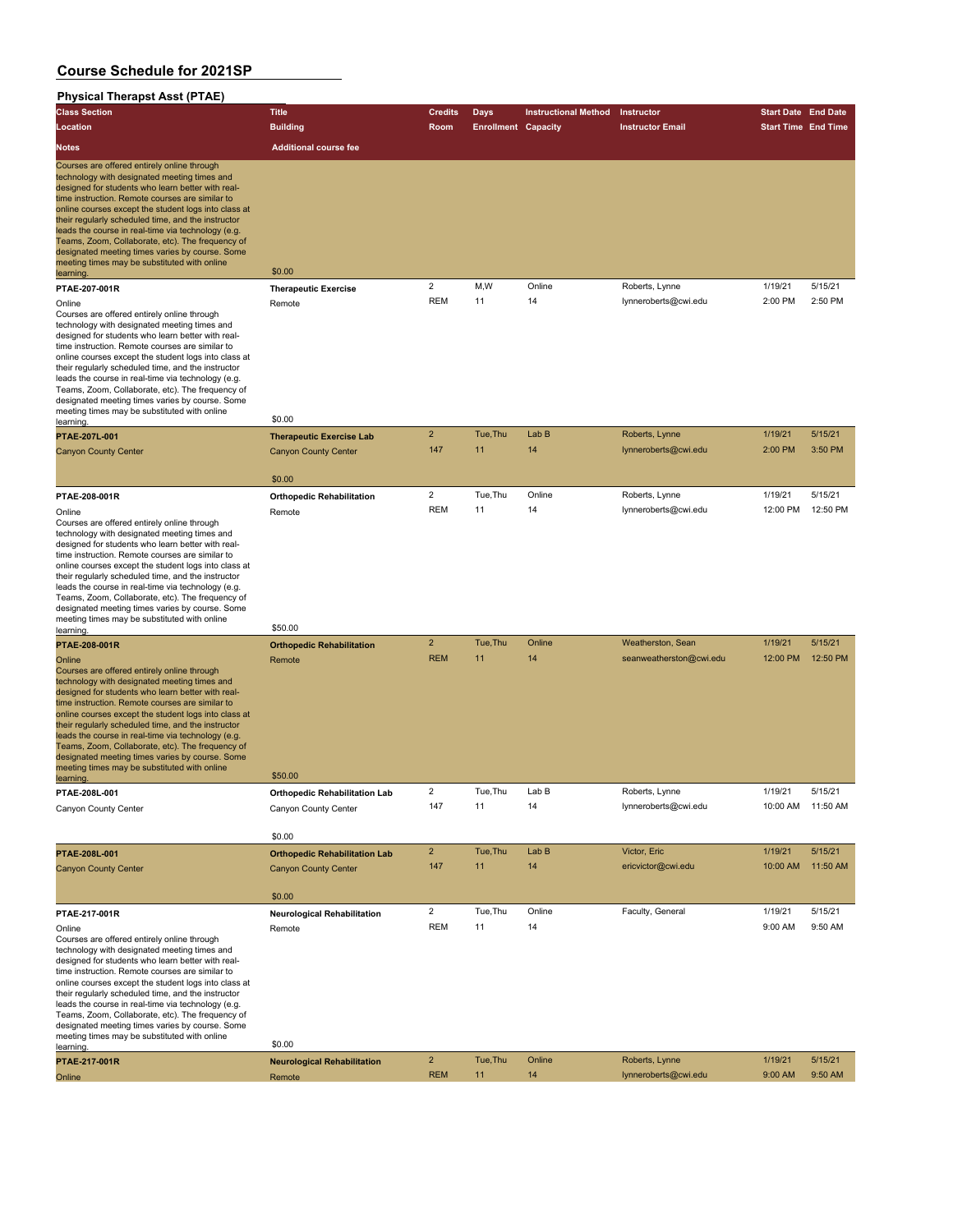# **Physical Therapst Asst (PTAE)**

| <b>Class Section</b>                                                                                                                                                                                                                                                                                                                                                                                                                                                                                                                        | <b>Title</b>                         | <b>Credits</b> | <b>Days</b>                | <b>Instructional Method</b> | Instructor              | <b>Start Date End Date</b> |          |
|---------------------------------------------------------------------------------------------------------------------------------------------------------------------------------------------------------------------------------------------------------------------------------------------------------------------------------------------------------------------------------------------------------------------------------------------------------------------------------------------------------------------------------------------|--------------------------------------|----------------|----------------------------|-----------------------------|-------------------------|----------------------------|----------|
| Location                                                                                                                                                                                                                                                                                                                                                                                                                                                                                                                                    | <b>Building</b>                      | <b>Room</b>    | <b>Enrollment Capacity</b> |                             | <b>Instructor Email</b> | <b>Start Time End Time</b> |          |
| <b>Notes</b>                                                                                                                                                                                                                                                                                                                                                                                                                                                                                                                                | <b>Additional course fee</b>         |                |                            |                             |                         |                            |          |
| Courses are offered entirely online through<br>technology with designated meeting times and<br>designed for students who learn better with real-<br>time instruction. Remote courses are similar to<br>online courses except the student logs into class at<br>their regularly scheduled time, and the instructor<br>leads the course in real-time via technology (e.g.<br>Teams, Zoom, Collaborate, etc). The frequency of<br>designated meeting times varies by course. Some<br>meeting times may be substituted with online<br>learning. | \$0.00                               |                |                            |                             |                         |                            |          |
| PTAE-217L-001                                                                                                                                                                                                                                                                                                                                                                                                                                                                                                                               | Neurological Rehabilitatn Lab        | $\overline{2}$ | M,W                        | Lab B                       | Roberts, Lynne          | 1/19/21                    | 5/15/21  |
| Canyon County Center                                                                                                                                                                                                                                                                                                                                                                                                                                                                                                                        | Canyon County Center                 | 147            | 11                         | 14                          | lynneroberts@cwi.edu    | 10:00 AM                   | 11:50 AM |
|                                                                                                                                                                                                                                                                                                                                                                                                                                                                                                                                             | \$0.00                               |                |                            |                             |                         |                            |          |
| PTAE-217L-001                                                                                                                                                                                                                                                                                                                                                                                                                                                                                                                               | <b>Neurological Rehabilitatn Lab</b> | $2^{\circ}$    | M,W                        | Lab B                       | Victor, Eric            | 1/19/21                    | 5/15/21  |
| <b>Canyon County Center</b>                                                                                                                                                                                                                                                                                                                                                                                                                                                                                                                 | <b>Canyon County Center</b>          | 147            | 11                         | 14                          | ericvictor@cwi.edu      | 10:00 AM                   | 11:50 AM |
|                                                                                                                                                                                                                                                                                                                                                                                                                                                                                                                                             | \$0.00                               |                |                            |                             |                         |                            |          |
| PTAE-221-001W                                                                                                                                                                                                                                                                                                                                                                                                                                                                                                                               | <b>Seminar Experience</b>            | $\overline{2}$ |                            | Online                      | Faculty, General        | 1/19/21                    | 3/13/21  |
| Online                                                                                                                                                                                                                                                                                                                                                                                                                                                                                                                                      | Online                               | ONL            | 12                         | 14                          |                         |                            |          |
|                                                                                                                                                                                                                                                                                                                                                                                                                                                                                                                                             | \$20.00                              |                |                            |                             |                         |                            |          |
| PTAE-221-001W                                                                                                                                                                                                                                                                                                                                                                                                                                                                                                                               | <b>Seminar Experience</b>            | $\overline{2}$ |                            | Online                      | Roberts, Lynne          | 1/19/21                    | 3/13/21  |
| Online                                                                                                                                                                                                                                                                                                                                                                                                                                                                                                                                      | Online                               | <b>ONL</b>     | 12                         | 14                          | lynneroberts@cwi.edu    |                            |          |
|                                                                                                                                                                                                                                                                                                                                                                                                                                                                                                                                             |                                      |                |                            |                             |                         |                            |          |
|                                                                                                                                                                                                                                                                                                                                                                                                                                                                                                                                             | \$20.00                              |                |                            |                             |                         |                            |          |
| PTAE-241-001                                                                                                                                                                                                                                                                                                                                                                                                                                                                                                                                | <b>Clinical Affiliation 2</b>        | $\overline{7}$ |                            | Lab A                       | Roberts, Lynne          | 3/8/21                     | 4/30/21  |
| <b>Community Locations</b>                                                                                                                                                                                                                                                                                                                                                                                                                                                                                                                  | Community Location                   | <b>CMTY</b>    | 12                         | 14                          | lynneroberts@cwi.edu    |                            |          |
|                                                                                                                                                                                                                                                                                                                                                                                                                                                                                                                                             |                                      |                |                            |                             |                         |                            |          |

\$492.00

#### **Physics (PHYS)**

| <b>Class Section</b><br>Location                                                                                                                                                                                                                                                                                                                                                                                                                                                                                                    | <b>Title</b><br><b>Building</b>                          | <b>Credits</b><br>Room | <b>Days</b><br><b>Enrollment Capacity</b> | <b>Instructional Method</b> | Instructor<br><b>Instructor Email</b> | <b>Start Date End Date</b><br><b>Start Time End Time</b> |          |
|-------------------------------------------------------------------------------------------------------------------------------------------------------------------------------------------------------------------------------------------------------------------------------------------------------------------------------------------------------------------------------------------------------------------------------------------------------------------------------------------------------------------------------------|----------------------------------------------------------|------------------------|-------------------------------------------|-----------------------------|---------------------------------------|----------------------------------------------------------|----------|
| <b>Notes</b>                                                                                                                                                                                                                                                                                                                                                                                                                                                                                                                        | <b>Additional course fee</b>                             |                        |                                           |                             |                                       |                                                          |          |
| PHYS-100-001                                                                                                                                                                                                                                                                                                                                                                                                                                                                                                                        | <b>Survey of Physics</b>                                 | 3                      | M,W                                       | Lecture                     | Sevigny, Stephanie                    | 1/19/21                                                  | 5/15/21  |
| Nampa Campus                                                                                                                                                                                                                                                                                                                                                                                                                                                                                                                        | <b>Academic Building</b>                                 | 106                    | 20                                        | 20                          | stephaniesevigny@cwi.edu              | 4:00 PM                                                  | 5:15 PM  |
|                                                                                                                                                                                                                                                                                                                                                                                                                                                                                                                                     | \$162.50                                                 |                        |                                           |                             |                                       |                                                          |          |
| PHYS-100-002R                                                                                                                                                                                                                                                                                                                                                                                                                                                                                                                       | <b>Survey of Physics</b>                                 | 3                      | Tue, Thu                                  | Online                      | Rosato, John                          | 1/19/21                                                  | 5/15/21  |
| Online<br>Courses are offered entirely online through<br>technology with designated meeting times and<br>designed for students who learn better with real-<br>time instruction. Remote courses are similar to<br>online courses except the student logs into class at<br>their regularly scheduled time, and the instructor<br>leads the course in real-time via technology (e.g.<br>Teams, Zoom, Collaborate, etc). The frequency of<br>designated meeting times varies by course.<br>Meeting times may be substituted with online | Remote<br>\$162.50                                       | <b>REM</b>             | 11                                        | 22                          | johnrosato@cwi.edu                    | 1:00 PM                                                  | 2:15 PM  |
| learning.                                                                                                                                                                                                                                                                                                                                                                                                                                                                                                                           |                                                          | 1                      | W                                         | LabB                        | O'Brien, Timothy                      | 1/19/21                                                  | 5/15/21  |
| PHYS-100L-001<br>Nampa Campus                                                                                                                                                                                                                                                                                                                                                                                                                                                                                                       | <b>Survey of Physics Lab</b><br><b>Academic Building</b> | 220                    | 16                                        | 16                          | timobrien1@cwi.edu                    | 5:30 PM                                                  | 7:15 PM  |
|                                                                                                                                                                                                                                                                                                                                                                                                                                                                                                                                     | \$15.00                                                  |                        |                                           |                             |                                       |                                                          |          |
| PHYS-100L-002                                                                                                                                                                                                                                                                                                                                                                                                                                                                                                                       | <b>Survey of Physics Lab</b>                             | 1                      | Thu                                       | Lab B                       | Sevigny, Stephanie                    | 1/19/21                                                  | 5/15/21  |
| Ada County Campus                                                                                                                                                                                                                                                                                                                                                                                                                                                                                                                   | Mallard Place Building                                   | 1132                   | 5                                         | 10                          | stephaniesevigny@cwi.edu              | 10:00 AM                                                 | 11:45 AM |
|                                                                                                                                                                                                                                                                                                                                                                                                                                                                                                                                     |                                                          |                        |                                           |                             |                                       |                                                          |          |
|                                                                                                                                                                                                                                                                                                                                                                                                                                                                                                                                     | \$15.00                                                  |                        |                                           |                             |                                       |                                                          |          |
| PHYS-100L-003                                                                                                                                                                                                                                                                                                                                                                                                                                                                                                                       | <b>Survey of Physics Lab</b>                             | 1                      | M                                         | Lab <sub>B</sub>            | O'Brien, Timothy                      | 1/19/21                                                  | 5/15/21  |
| Nampa Campus                                                                                                                                                                                                                                                                                                                                                                                                                                                                                                                        | <b>Academic Building</b>                                 | 220                    | 11                                        | 16                          | timobrien1@cwi.edu                    | 5:30 PM                                                  | 7:15 PM  |
|                                                                                                                                                                                                                                                                                                                                                                                                                                                                                                                                     | \$15.00                                                  |                        |                                           |                             |                                       |                                                          |          |
| PHYS-101-002                                                                                                                                                                                                                                                                                                                                                                                                                                                                                                                        | <b>Survey of Astronomy</b>                               | 3                      | Tue                                       | Lecture                     | Horowitz, Irwin                       | 1/19/21                                                  | 5/15/21  |
| Ada County Campus                                                                                                                                                                                                                                                                                                                                                                                                                                                                                                                   | Mallard Place Building                                   | 1112                   | 11                                        | 16                          | irwinhorowitz@cwi.edu                 | 2:30 PM                                                  | 5:15 PM  |
|                                                                                                                                                                                                                                                                                                                                                                                                                                                                                                                                     | \$106.25                                                 |                        |                                           |                             |                                       |                                                          |          |
| PHYS-101L-002                                                                                                                                                                                                                                                                                                                                                                                                                                                                                                                       | <b>Survey of Astronomy Lab</b>                           | 1                      | Thu                                       | Lab A                       | Horowitz, Irwin                       | 1/19/21                                                  | 5/15/21  |
| <b>Ada County Campus</b>                                                                                                                                                                                                                                                                                                                                                                                                                                                                                                            | <b>Mallard Place Building</b>                            | 1112                   | 11                                        | 16                          | irwinhorowitz@cwi.edu                 | 2:30 PM                                                  | 5:15 PM  |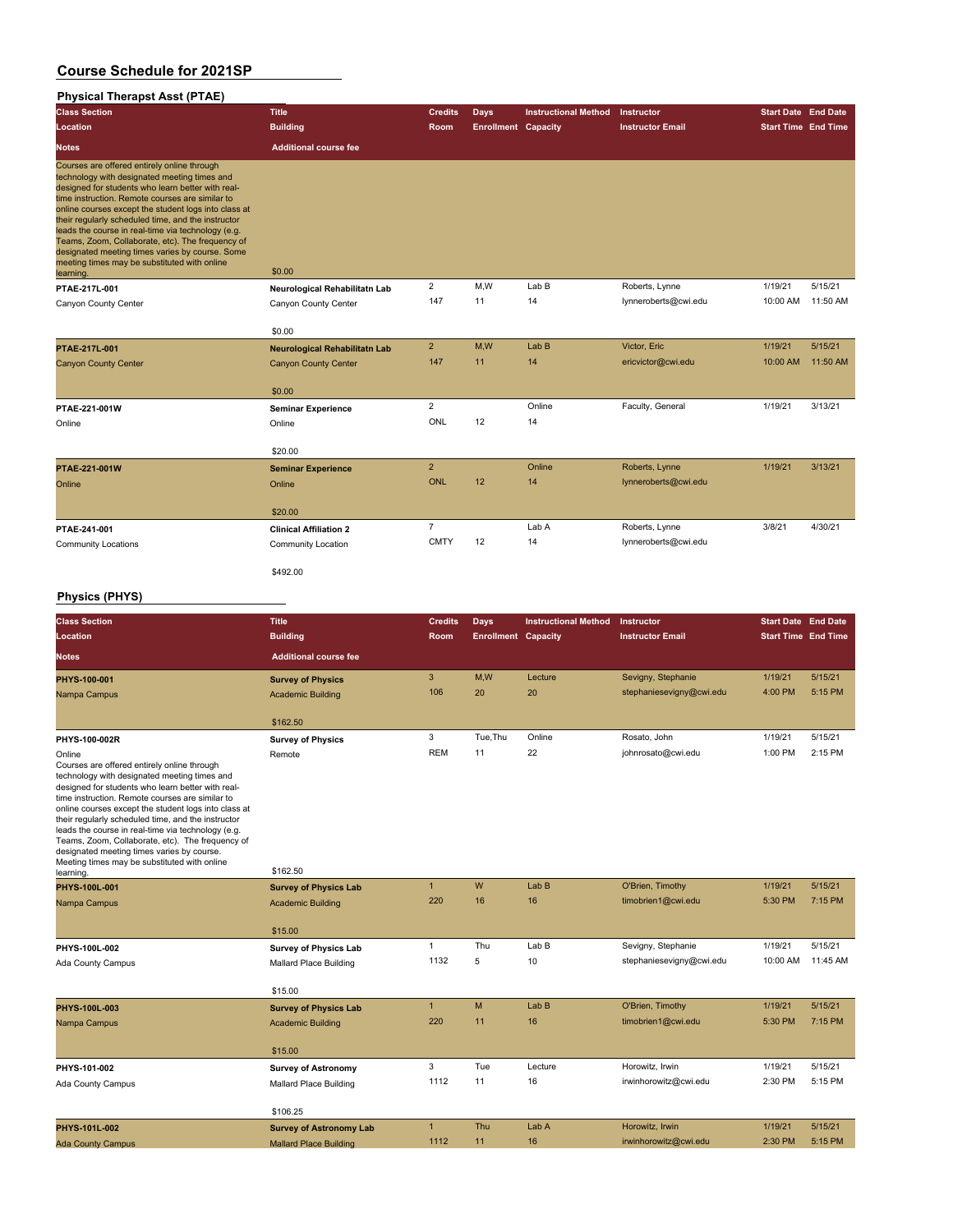| <b>Physics (PHYS)</b> |                                           |                |                            |                             |                          |                            |          |
|-----------------------|-------------------------------------------|----------------|----------------------------|-----------------------------|--------------------------|----------------------------|----------|
| <b>Class Section</b>  | <b>Title</b>                              | <b>Credits</b> | <b>Days</b>                | <b>Instructional Method</b> | Instructor               | <b>Start Date End Date</b> |          |
| Location              | <b>Building</b>                           | Room           | <b>Enrollment Capacity</b> |                             | <b>Instructor Email</b>  | <b>Start Time End Time</b> |          |
| <b>Notes</b>          | <b>Additional course fee</b>              |                |                            |                             |                          |                            |          |
|                       |                                           |                |                            |                             |                          |                            |          |
|                       | \$15.00                                   |                |                            |                             |                          |                            |          |
| PHYS-111-001          | <b>General Physics I</b>                  | 3              | Tue, Thu                   | Lecture                     | Marji, Ehab              | 1/19/21                    | 5/15/21  |
| Nampa Campus          | Academic Building                         | 102E           | 16                         | 16                          | ehabmarji@cwi.edu        | 1:00 PM                    | 2:15 PM  |
|                       | \$115.75                                  |                |                            |                             |                          |                            |          |
| PHYS-111L-001         | <b>General Physics I Lab</b>              | $\mathbf{1}$   | Thu                        | Lab B                       | Marji, Ehab              | 1/19/21                    | 5/15/21  |
| Nampa Campus          | <b>Academic Building</b>                  | 220            | 16                         | 16                          | ehabmarji@cwi.edu        | 11:00 AM                   | 12:45 PM |
|                       | \$15.00                                   |                |                            |                             |                          |                            |          |
| PHYS-112-001          | <b>General Physics II</b>                 | 3              | Tue, Thu                   | Lecture                     | Marji, Ehab              | 1/19/21                    | 5/15/21  |
| Nampa Campus          | Academic Building                         | 218            | 10                         | 16                          | ehabmarji@cwi.edu        | 8:30 AM                    | 9:45 AM  |
|                       | \$0.00                                    |                |                            |                             |                          |                            |          |
| PHYS-112L-001         | <b>General Physics II Lab</b>             | $\mathbf{1}$   | Tue                        | Lab B                       | Sevigny, Stephanie       | 1/19/21                    | 5/15/21  |
| Nampa Campus          | <b>Academic Building</b>                  | 220            | 10                         | 16                          | stephaniesevigny@cwi.edu | 11:00 AM                   | 12:45 PM |
|                       | \$25.00                                   |                |                            |                             |                          |                            |          |
| PHYS-212-001          | <b>Phys Scientists &amp; Engineers II</b> | 4              | W,F                        | Lecture                     | Marji, Ehab              | 1/19/21                    | 5/15/21  |
| Nampa Campus          | Academic Building                         | 102E           | 18                         | 28                          | ehabmarji@cwi.edu        | 10:00 AM                   | 11:45 AM |
|                       | \$0.00                                    |                |                            |                             |                          |                            |          |
| PHYS-212L-001         | <b>Phys Scientst &amp; Enginrs II Lab</b> | $\mathbf{1}$   | W                          | Lab A                       | Sevigny, Stephanie       | 1/19/21                    | 5/15/21  |
| Nampa Campus          | <b>Academic Building</b>                  | 220            | 6                          | 14                          | stephaniesevigny@cwi.edu | 7:00 AM                    | 9:45 AM  |
|                       | \$25.00                                   |                |                            |                             |                          |                            |          |
| PHYS-212L-002         | Phys Scientst & Enginrs II Lab            | $\mathbf{1}$   | F                          | Lab A                       | Marji, Ehab              | 1/19/21                    | 5/15/21  |
| Nampa Campus          | Academic Building                         | 220            | 12                         | 14                          | ehabmarji@cwi.edu        | 12:00 PM                   | 2:45 PM  |
|                       | \$25.00                                   |                |                            |                             |                          |                            |          |

#### **Political Science (POLS)**

| <b>Class Section</b>                                                                                                                                                                                                                                                                                                                                                                                                                                                                                                                             | <b>Title</b><br><b>Building</b>     | <b>Credits</b> | <b>Days</b>                | <b>Instructional Method</b> | <b>Instructor</b>       | <b>Start Date End Date</b><br><b>Start Time End Time</b> |          |
|--------------------------------------------------------------------------------------------------------------------------------------------------------------------------------------------------------------------------------------------------------------------------------------------------------------------------------------------------------------------------------------------------------------------------------------------------------------------------------------------------------------------------------------------------|-------------------------------------|----------------|----------------------------|-----------------------------|-------------------------|----------------------------------------------------------|----------|
| Location                                                                                                                                                                                                                                                                                                                                                                                                                                                                                                                                         |                                     | Room           | <b>Enrollment Capacity</b> |                             | <b>Instructor Email</b> |                                                          |          |
| <b>Notes</b>                                                                                                                                                                                                                                                                                                                                                                                                                                                                                                                                     | <b>Additional course fee</b>        |                |                            |                             |                         |                                                          |          |
| POLS-101-001R                                                                                                                                                                                                                                                                                                                                                                                                                                                                                                                                    | <b>American National Government</b> | 3              | M,W                        | Online                      | <b>Blair, Bruce</b>     | 1/19/21                                                  | 5/15/21  |
| Online<br>Courses are offered entirely online through<br>technology with designated meeting times and<br>designed for students who learn better with real-<br>time instruction. Remote courses are similar to<br>online courses except the student logs into class at<br>their regularly scheduled time, and the instructor<br>leads the course in real-time via technology (e.g.<br>Teams, Zoom, Collaborate, etc). The frequency of<br>designated meeting times varies by course.<br>Meeting times may be substituted with online<br>learning. | Remote<br>\$0.00                    | <b>REM</b>     | 20                         | 30                          | bruceblair@cwi.edu      | 1:00 PM                                                  | 2:15 PM  |
| POLS-101-003W                                                                                                                                                                                                                                                                                                                                                                                                                                                                                                                                    | <b>American National Government</b> | 3              |                            | Online                      | Blair, Bruce            | 1/19/21                                                  | 5/15/21  |
| Online                                                                                                                                                                                                                                                                                                                                                                                                                                                                                                                                           | Online                              | ONL            | 35                         | 35                          | bruceblair@cwi.edu      |                                                          |          |
|                                                                                                                                                                                                                                                                                                                                                                                                                                                                                                                                                  |                                     |                |                            |                             |                         |                                                          |          |
|                                                                                                                                                                                                                                                                                                                                                                                                                                                                                                                                                  | \$30.00                             |                |                            |                             |                         |                                                          |          |
| POLS-101-004W                                                                                                                                                                                                                                                                                                                                                                                                                                                                                                                                    | <b>American National Government</b> | 3              |                            | Online                      | Blair, Bruce            | 1/19/21                                                  | 5/15/21  |
| Online                                                                                                                                                                                                                                                                                                                                                                                                                                                                                                                                           | Online                              | <b>ONL</b>     | 23                         | 35                          | bruceblair@cwi.edu      |                                                          |          |
|                                                                                                                                                                                                                                                                                                                                                                                                                                                                                                                                                  | \$30.00                             |                |                            |                             |                         |                                                          |          |
| POLS-101-007R                                                                                                                                                                                                                                                                                                                                                                                                                                                                                                                                    | <b>American National Government</b> | 3              | Tue, Thu                   | Online                      | Blair, Bruce            | 1/19/21                                                  | 5/15/21  |
| Online<br>Courses are offered entirely online through<br>technology with designated meeting times and<br>designed for students who learn better with real-<br>time instruction. Remote courses are similar to<br>online courses except the student logs into class at<br>their regularly scheduled time, and the instructor<br>leads the course in real-time via technology (e.g.<br>Teams, Zoom, Collaborate, etc). The frequency of<br>designated meeting times varies by course.<br>Meeting times may be substituted with online<br>learning. | Remote<br>\$0.00                    | <b>REM</b>     | 8                          | 35                          | bruceblair@cwi.edu      | 11:30 AM                                                 | 12:45 PM |
| POLS-102-001R                                                                                                                                                                                                                                                                                                                                                                                                                                                                                                                                    | <b>Intro to Political Science</b>   | 3              | Tue, Thu                   | Online                      | Blair, Bruce            | 1/19/21                                                  | 5/15/21  |
| Online                                                                                                                                                                                                                                                                                                                                                                                                                                                                                                                                           | Remote                              | <b>REM</b>     | 6                          | 35                          | bruceblair@cwi.edu      | 2:30 PM                                                  | 3:45 PM  |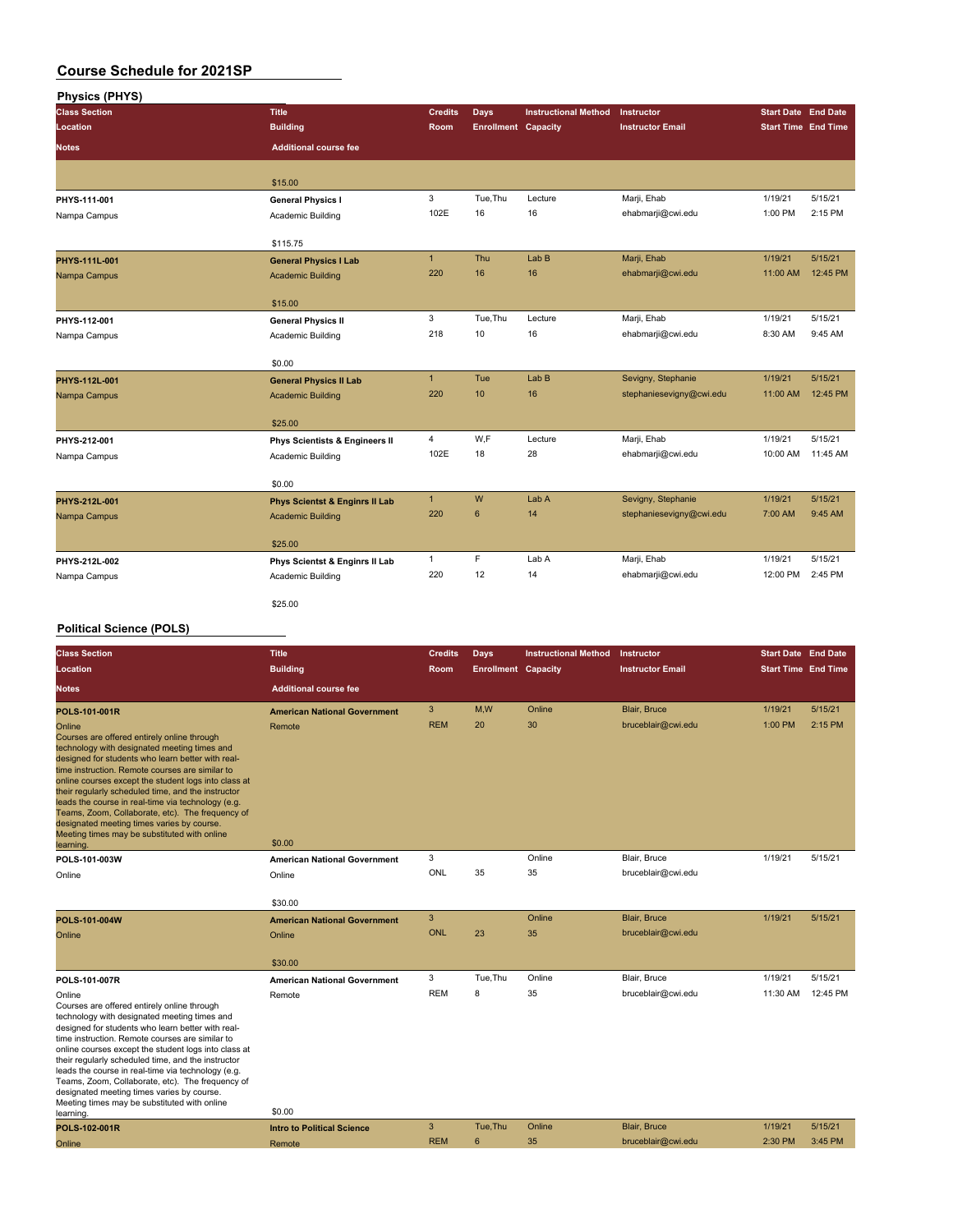#### **Political Science (POLS)**

| Allena Annalian Is<br><b>Class Section</b>                                                                                                                                                                                                                                                                                                                                                                                                                                                                                             | <b>Title</b>                         | <b>Credits</b> | <b>Days</b>                | <b>Instructional Method</b> | Instructor              | <b>Start Date End Date</b> |         |
|----------------------------------------------------------------------------------------------------------------------------------------------------------------------------------------------------------------------------------------------------------------------------------------------------------------------------------------------------------------------------------------------------------------------------------------------------------------------------------------------------------------------------------------|--------------------------------------|----------------|----------------------------|-----------------------------|-------------------------|----------------------------|---------|
| Location                                                                                                                                                                                                                                                                                                                                                                                                                                                                                                                               | <b>Building</b>                      | <b>Room</b>    | <b>Enrollment Capacity</b> |                             | <b>Instructor Email</b> | <b>Start Time End Time</b> |         |
| <b>Notes</b>                                                                                                                                                                                                                                                                                                                                                                                                                                                                                                                           | <b>Additional course fee</b>         |                |                            |                             |                         |                            |         |
| Courses are offered entirely online through<br>technology with designated meeting times and<br>designed for students who learn better with real-<br>time instruction. Remote courses are similar to<br>online courses except the student logs into class at<br>their regularly scheduled time, and the instructor<br>leads the course in real-time via technology (e.g.<br>Teams, Zoom, Collaborate, etc). The frequency of<br>designated meeting times varies by course.<br>Meeting times may be substituted with online<br>learning. | \$0.00                               |                |                            |                             |                         |                            |         |
| POLS-102-002W                                                                                                                                                                                                                                                                                                                                                                                                                                                                                                                          | <b>Intro to Political Science</b>    | 3              |                            | Online                      | Blair, Bruce            | 1/19/21                    | 5/15/21 |
| Online                                                                                                                                                                                                                                                                                                                                                                                                                                                                                                                                 | Online                               | ONL            | 26                         | 35                          | bruceblair@cwi.edu      |                            |         |
|                                                                                                                                                                                                                                                                                                                                                                                                                                                                                                                                        | \$30.00                              |                |                            |                             |                         |                            |         |
| POLS-221-001F                                                                                                                                                                                                                                                                                                                                                                                                                                                                                                                          | <b>Intro to Internat'l Relations</b> | 3              | Tue.Thu                    | Lecture                     | Harbaugh, Robert        | 1/19/21                    | 5/15/21 |
| <b>Ada County Campus</b>                                                                                                                                                                                                                                                                                                                                                                                                                                                                                                               | <b>Pintail Center</b>                | 1208           | 17                         | 24                          | robharbaugh@cwi.edu     | 2:30 PM                    | 3:45 PM |
| Courses are offered with added flexibility allowing<br>students to choose between in-person or remote<br>course delivery options at designated meeting<br>times. The frequency of designated meeting times<br>varies by course. Meeting times may be substituted<br>with online learning.                                                                                                                                                                                                                                              | \$0.00                               |                |                            |                             |                         |                            |         |
| POLS-221-001F                                                                                                                                                                                                                                                                                                                                                                                                                                                                                                                          | Intro to Internat'l Relations        | 3              | Tue.Thu                    | Online                      | Harbaugh, Robert        | 1/19/21                    | 5/15/21 |
| <b>Ada County Campus</b><br>Courses are offered with added flexibility allowing<br>students to choose between in-person or remote<br>course delivery options at designated meeting<br>times. The frequency of designated meeting times<br>varies by course. Meeting times may be substituted<br>with online learning.                                                                                                                                                                                                                  | Remote<br>\$0.00                     | <b>REM</b>     | 17                         | 24                          | robharbaugh@cwi.edu     | 2:30 PM                    | 3:45 PM |
| POLS-230-001W                                                                                                                                                                                                                                                                                                                                                                                                                                                                                                                          | <b>Political Philosophy</b>          | 3              |                            | Online                      | Robinson, Michael       | 1/19/21                    | 5/15/21 |
| Online                                                                                                                                                                                                                                                                                                                                                                                                                                                                                                                                 | Online                               | <b>ONL</b>     | 32                         | 35                          | michaelrobinson@cwi.edu |                            |         |
|                                                                                                                                                                                                                                                                                                                                                                                                                                                                                                                                        | \$30.00                              |                |                            |                             |                         |                            |         |
| POLS-290-001W                                                                                                                                                                                                                                                                                                                                                                                                                                                                                                                          | <b>Political Science Capstone</b>    | 3              |                            | Online                      | Harbaugh, Robert        | 1/19/21                    | 5/15/21 |
| Online                                                                                                                                                                                                                                                                                                                                                                                                                                                                                                                                 | Online                               | ONL            | 8                          | 25                          | robharbaugh@cwi.edu     |                            |         |
|                                                                                                                                                                                                                                                                                                                                                                                                                                                                                                                                        | \$30.00                              |                |                            |                             |                         |                            |         |

# **Powersports Technology (PSER)**

 $\overline{\phantom{a}}$ 

| <b>Class Section</b> | <b>Title</b>                              | <b>Credits</b> | <b>Days</b>                | <b>Instructional Method</b> | Instructor              | <b>Start Date End Date</b> |         |
|----------------------|-------------------------------------------|----------------|----------------------------|-----------------------------|-------------------------|----------------------------|---------|
| Location             | <b>Building</b>                           | Room           | <b>Enrollment Capacity</b> |                             | <b>Instructor Email</b> | <b>Start Time End Time</b> |         |
| <b>Notes</b>         | <b>Additional course fee</b>              |                |                            |                             |                         |                            |         |
| PSER-120-001         | <b>Diagnostics/Repair Fuel System</b>     | $\mathbf{3}$   | M, Tue, W, Thu Lab A       |                             | Hemley, Jared           | 1/19/21                    | 2/13/21 |
| Nampa Campus         | <b>Micron Education Center</b>            | 1304           | 9                          | 16                          | jaredhemley@cwi.edu     | 7:30 AM                    | 1:00 PM |
|                      | \$0.00                                    |                |                            |                             |                         |                            |         |
| PSER-120-001         | <b>Diagnostics/Repair Fuel System</b>     | 3              | M, Tue, W, Thu Lecture     |                             | Hemley, Jared           | 1/19/21                    | 2/13/21 |
| Nampa Campus         | Micron Education Center                   | 1301           | 9                          | 16                          | jaredhemley@cwi.edu     | 7:30 AM                    | 1:00 PM |
|                      | \$0.00                                    |                |                            |                             |                         |                            |         |
| PSER-125-001         | <b>Basic Electrical Systems</b>           | $\mathbf{3}$   | M, Tue, W, Thu Lab A       |                             | Hemley, Jared           | 2/16/21                    | 3/13/21 |
| Nampa Campus         | <b>Micron Education Center</b>            | 1304           | 9                          | 16                          | jaredhemley@cwi.edu     | 7:30 AM                    | 1:00 PM |
|                      | \$0.00                                    |                |                            |                             |                         |                            |         |
| PSER-125-001         | <b>Basic Electrical Systems</b>           | 3              | M.Tue.W.Thu Lecture        |                             | Hemley, Jared           | 2/16/21                    | 3/13/21 |
| Nampa Campus         | Micron Education Center                   | 1301           | 9                          | 16                          | jaredhemley@cwi.edu     | 7:30 AM                    | 1:00 PM |
|                      | \$0.00                                    |                |                            |                             |                         |                            |         |
| PSER-130-001         | <b>Drivetrain &amp; Chassis Component</b> | $6\phantom{1}$ | M, Tue, W, Thu Lab A       |                             | Hemley, Jared           | 3/15/21                    | 4/17/21 |
| Nampa Campus         | <b>Micron Education Center</b>            | 1304           | 9                          | 16                          | jaredhemley@cwi.edu     | 7:30 AM                    | 1:00 PM |
|                      | \$0.00                                    |                |                            |                             |                         |                            |         |
| PSER-130-001         | Drivetrain & Chassis Component            | 6              | M.Tue, W.Thu Lab A         |                             | Johnson, Daniel         | 3/15/21                    | 4/17/21 |
| Nampa Campus         | Micron Education Center                   | 1304           | 9                          | 16                          | danieljohnson3@cwi.edu  | 7:30 AM                    | 1:00 PM |
|                      | \$0.00                                    |                |                            |                             |                         |                            |         |
| PSER-130-001         | <b>Drivetrain &amp; Chassis Component</b> | $6\phantom{1}$ | M, Tue, W, Thu Lecture     |                             | Hemley, Jared           | 3/15/21                    | 4/17/21 |
| Nampa Campus         | <b>Micron Education Center</b>            | 1301           | 9                          | 16                          | jaredhemley@cwi.edu     | 7:30 AM                    | 1:00 PM |
|                      | \$0.00                                    |                |                            |                             |                         |                            |         |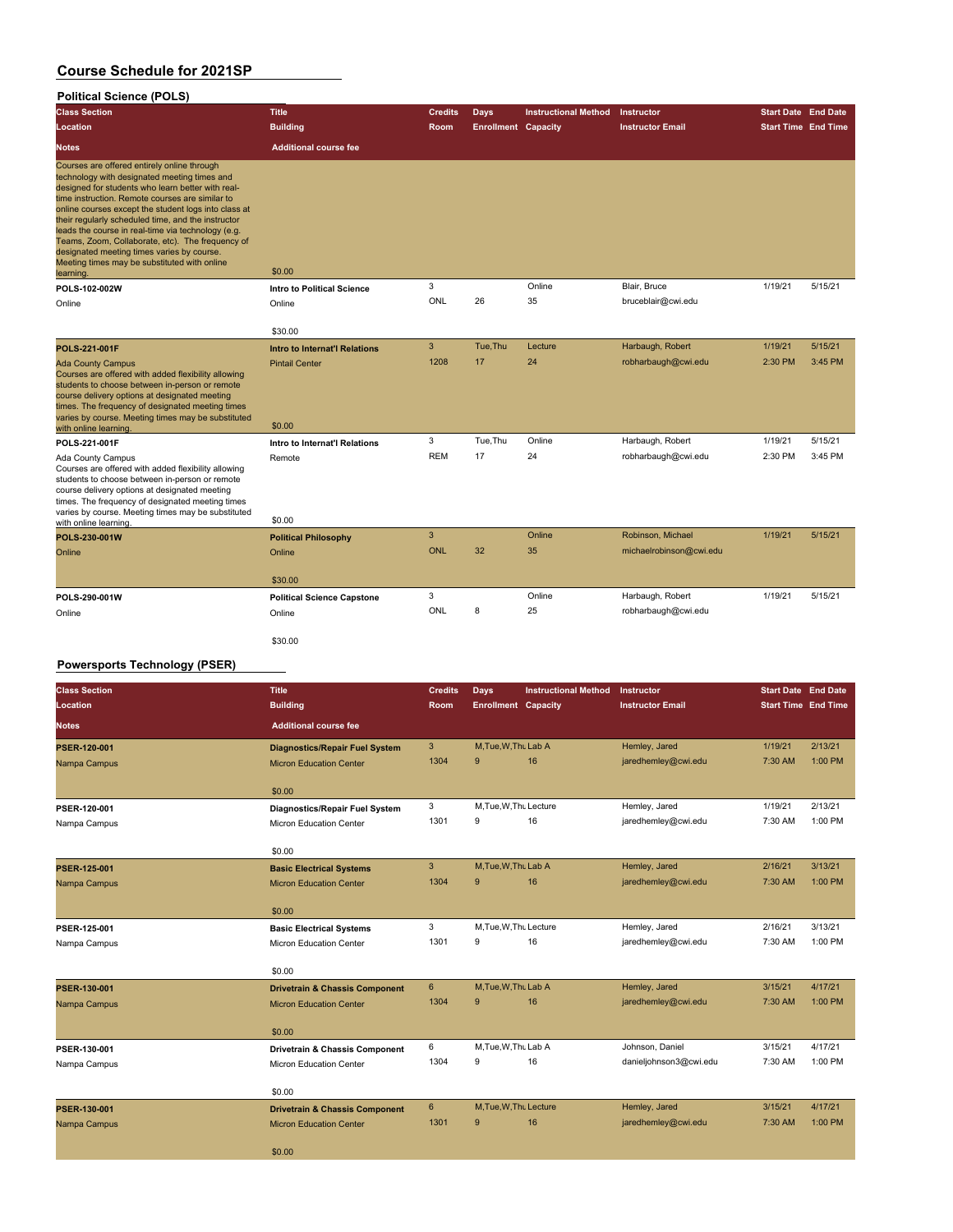| <b>Powersports Technology (PSER)</b>                                                                   |                                      |                |                            |                                  |                         |                            |          |
|--------------------------------------------------------------------------------------------------------|--------------------------------------|----------------|----------------------------|----------------------------------|-------------------------|----------------------------|----------|
| <b>Class Section</b>                                                                                   | <b>Title</b>                         | <b>Credits</b> | Days                       | <b>Instructional Method</b>      | Instructor              | <b>Start Date End Date</b> |          |
| Location                                                                                               | <b>Building</b>                      | Room           | <b>Enrollment Capacity</b> |                                  | <b>Instructor Email</b> | <b>Start Time End Time</b> |          |
|                                                                                                        |                                      |                |                            |                                  |                         |                            |          |
| <b>Notes</b>                                                                                           | <b>Additional course fee</b>         |                |                            |                                  |                         |                            |          |
| PSER-130-001                                                                                           | Drivetrain & Chassis Component       | 6              | M, Tue, W, Thu Lecture     |                                  | Johnson, Daniel         | 3/15/21                    | 4/17/21  |
| Nampa Campus                                                                                           | Micron Education Center              | 1301           | 9                          | 16                               | danieljohnson3@cwi.edu  | 7:30 AM                    | 1:00 PM  |
|                                                                                                        |                                      |                |                            |                                  |                         |                            |          |
|                                                                                                        | \$0.00                               |                |                            |                                  |                         |                            |          |
|                                                                                                        | <b>Dynamometer &amp; Performance</b> |                |                            |                                  |                         |                            |          |
| PSER-260-001                                                                                           | <b>Tech</b>                          | 3              | M, Tue, W, Thu Lab A       |                                  | Johnson, Daniel         | 1/19/21                    | 2/13/21  |
| Nampa Campus                                                                                           | <b>Micron Education Center</b>       | 1304           | 8                          | 16                               | danieljohnson3@cwi.edu  | 7:30 AM                    | 1:00 PM  |
|                                                                                                        |                                      |                |                            |                                  |                         |                            |          |
|                                                                                                        | \$0.00                               |                |                            |                                  |                         |                            |          |
|                                                                                                        | Dynamometer & Performance            |                |                            |                                  |                         |                            |          |
| PSER-260-001                                                                                           | Tech                                 | 3              | M, Tue, W, Thu Lecture     |                                  | Johnson, Daniel         | 1/19/21                    | 2/13/21  |
| Nampa Campus                                                                                           | Micron Education Center              | 1303           | 8                          | 16                               | danieljohnson3@cwi.edu  | 7:30 AM                    | 1:00 PM  |
|                                                                                                        |                                      |                |                            |                                  |                         |                            |          |
|                                                                                                        | \$0.00                               |                |                            |                                  |                         |                            |          |
| PSER-293-001                                                                                           | <b>Powersports Internship</b>        | $\sqrt{5}$     |                            | M, Tue, W, Thu Independent Study | Johnson, Daniel         | 1/19/21                    | 5/15/21  |
| Nampa Campus                                                                                           | <b>Micron Education Center</b>       | 1303           | $\overline{1}$             | 16                               | danieljohnson3@cwi.edu  | 7:30 AM                    | 1:00 PM  |
|                                                                                                        |                                      |                |                            |                                  |                         |                            |          |
|                                                                                                        | \$0.00                               |                |                            |                                  |                         |                            |          |
| PSER-293-003                                                                                           | Powersports Internship               | 3              |                            | Lab A In-Person                  | Johnson, Daniel         | 1/19/21                    | 5/15/21  |
| Community Locations                                                                                    |                                      |                | 0                          | $\mathbf{1}$                     | danieljohnson3@cwi.edu  |                            |          |
|                                                                                                        |                                      |                |                            |                                  |                         |                            |          |
|                                                                                                        | \$0.00                               |                |                            |                                  |                         |                            |          |
|                                                                                                        |                                      |                |                            |                                  |                         |                            |          |
| <b>Psychology (PSYC)</b>                                                                               |                                      |                |                            |                                  |                         |                            |          |
|                                                                                                        |                                      |                |                            |                                  |                         |                            |          |
| <b>Class Section</b>                                                                                   | <b>Title</b>                         | <b>Credits</b> | Days                       | <b>Instructional Method</b>      | Instructor              | <b>Start Date End Date</b> |          |
| Location                                                                                               | <b>Building</b>                      | Room           | <b>Enrollment Capacity</b> |                                  | <b>Instructor Email</b> | <b>Start Time End Time</b> |          |
| <b>Notes</b>                                                                                           | <b>Additional course fee</b>         |                |                            |                                  |                         |                            |          |
|                                                                                                        |                                      |                |                            |                                  |                         |                            |          |
| PSYC-101-001H                                                                                          | <b>Introduction to Psychology</b>    | $\overline{3}$ | M                          | <b>Hybrid</b>                    | Palmer, Sara            | 1/19/21                    | 5/15/21  |
| <b>Ada County Campus</b>                                                                               | <b>Pintail Center</b>                | 1210           | 30                         | 30                               | sarapalmer@cwi.edu      | 4:00 PM                    | 5:15 PM  |
|                                                                                                        |                                      |                |                            |                                  |                         |                            |          |
|                                                                                                        | \$82.50                              |                |                            |                                  |                         |                            |          |
| PSYC-101-003H                                                                                          | Introduction to Psychology           | 3              | F                          | Hybrid                           | Palmer, Sara            | 1/19/21                    | 5/15/21  |
| Nampa Campus                                                                                           | Multipurpose Classroom Bldg          | 205            | 40                         | 40                               | sarapalmer@cwi.edu      | 10:00 AM                   | 11:15 AM |
|                                                                                                        |                                      |                |                            |                                  |                         |                            |          |
| Hybrid course - has an online component                                                                | \$82.50                              |                |                            |                                  |                         |                            |          |
| PSYC-101-004H                                                                                          | <b>Introduction to Psychology</b>    | $\mathbf{3}$   | Tue                        | <b>Hybrid</b>                    | Nickel, Troy            | 1/19/21                    | 5/15/21  |
| <b>Ada County Campus</b>                                                                               | <b>Pintail Center</b>                | 1210           | 30                         | 30                               | troynickel@cwi.edu      | 8:30 AM                    | 9:45 AM  |
|                                                                                                        |                                      |                |                            |                                  |                         |                            |          |
|                                                                                                        | \$82.50                              |                |                            |                                  |                         |                            |          |
| Hybrid course - has an online component                                                                |                                      |                |                            |                                  |                         |                            |          |
| PSYC-101-005                                                                                           | <b>Introduction to Psychology</b>    | 3              | Tue, Thu                   | Lecture                          | Ponsford, Ronald        | 1/19/21                    | 5/15/21  |
| Canyon County Center                                                                                   | Canyon County Center                 | 207            | 23                         | 40                               | ronponsford@cwi.edu     | 11:30 AM                   | 12:45 PM |
|                                                                                                        |                                      |                |                            |                                  |                         |                            |          |
|                                                                                                        | \$67.50                              |                |                            |                                  |                         |                            |          |
| PSYC-101-006R                                                                                          | <b>Introduction to Psychology</b>    | 3              | Tue                        | Online                           | Carlson, Kevin          | 1/19/21                    | 5/15/21  |
| Online                                                                                                 | Remote                               | <b>REM</b>     | 39                         | 40                               | kevincarlson@cwi.edu    | 1:00 PM                    | 2:15 PM  |
| Courses are offered entirely online through                                                            |                                      |                |                            |                                  |                         |                            |          |
| technology with designated meeting times and<br>designed for students who learn better with real-      |                                      |                |                            |                                  |                         |                            |          |
| time instruction. Remote courses are similar to                                                        |                                      |                |                            |                                  |                         |                            |          |
| online courses except the student logs into class at                                                   |                                      |                |                            |                                  |                         |                            |          |
| their regularly scheduled time, and the instructor                                                     |                                      |                |                            |                                  |                         |                            |          |
| leads the course in real-time via technology (e.g.<br>Teams, Zoom, Collaborate, etc). The frequency of |                                      |                |                            |                                  |                         |                            |          |
| designated meeting times varies by course. Some                                                        |                                      |                |                            |                                  |                         |                            |          |
| meeting times may be substituted with online                                                           |                                      |                |                            |                                  |                         |                            |          |
| learning.                                                                                              | \$67.50                              |                |                            |                                  |                         |                            |          |
| PSYC-101-007H                                                                                          | <b>Introduction to Psychology</b>    | 3              | Thu                        | Hybrid                           | Trull, Rhiannon         | 1/19/21                    | 5/15/21  |
| Ada County Campus                                                                                      | <b>Pintail Center</b>                | 1210           | 30                         | 30                               | rhiannontrull@cwi.edu   | 5:30 PM                    | 6:45 PM  |
|                                                                                                        |                                      |                |                            |                                  |                         |                            |          |
|                                                                                                        | \$82.50                              |                |                            |                                  |                         |                            |          |
| PSYC-101-008                                                                                           | <b>Introduction to Psychology</b>    | $\mathbf{3}$   | Tue, Thu                   | Lecture                          | Ponsford, Ronald        | 1/19/21                    | 5/15/21  |
| Nampa Campus                                                                                           | <b>Academic Building</b>             | 102E           | 16                         | 40                               | ronponsford@cwi.edu     | 8:30 AM                    | 9:45 AM  |
|                                                                                                        |                                      |                |                            |                                  |                         |                            |          |
|                                                                                                        | \$67.50                              |                |                            |                                  |                         |                            |          |
| PSYC-101-009R                                                                                          | <b>Introduction to Psychology</b>    | 3              | M,W                        | Online                           | Kamplain, Michael       | 1/19/21                    | 5/15/21  |
| Online                                                                                                 | Remote                               | <b>REM</b>     | 39                         | 40                               | michaelkamplain@cwi.edu | 2:30 PM                    | 3:45 PM  |
|                                                                                                        |                                      |                |                            |                                  |                         |                            |          |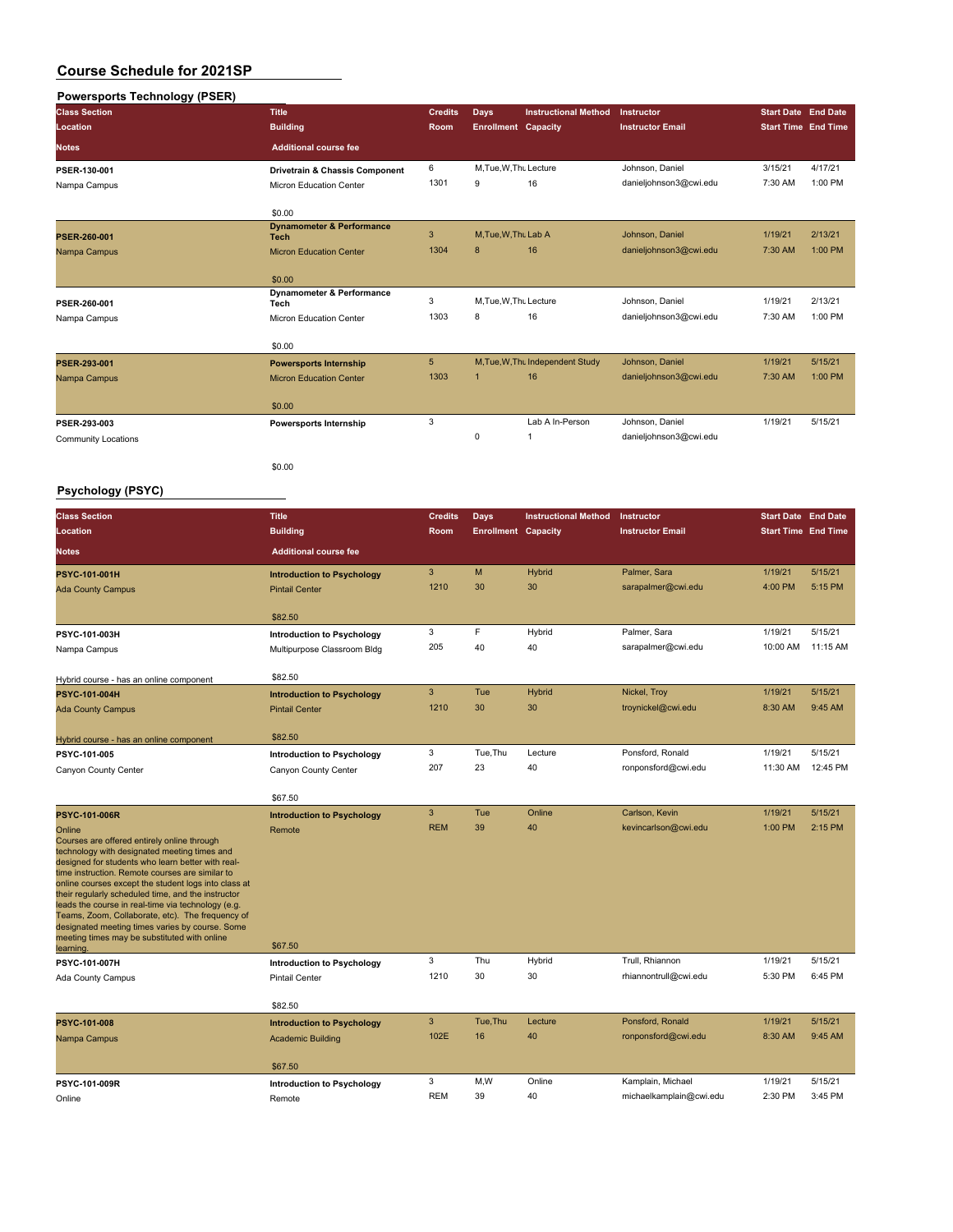**Psychology (PSYC)**

| <b>Psychology (PSYC)</b>                                                                                                                                                                                                                                                                                                                                                                                                                                                                                                            |                                             |                            |                            |                             |                                                  |                            |                    |
|-------------------------------------------------------------------------------------------------------------------------------------------------------------------------------------------------------------------------------------------------------------------------------------------------------------------------------------------------------------------------------------------------------------------------------------------------------------------------------------------------------------------------------------|---------------------------------------------|----------------------------|----------------------------|-----------------------------|--------------------------------------------------|----------------------------|--------------------|
| <b>Class Section</b>                                                                                                                                                                                                                                                                                                                                                                                                                                                                                                                | <b>Title</b>                                | <b>Credits</b>             | Days                       | <b>Instructional Method</b> | Instructor                                       | <b>Start Date End Date</b> |                    |
| Location                                                                                                                                                                                                                                                                                                                                                                                                                                                                                                                            | <b>Building</b>                             | Room                       | <b>Enrollment Capacity</b> |                             | <b>Instructor Email</b>                          | <b>Start Time End Time</b> |                    |
| <b>Notes</b>                                                                                                                                                                                                                                                                                                                                                                                                                                                                                                                        | <b>Additional course fee</b>                |                            |                            |                             |                                                  |                            |                    |
| Courses are offered entirely online through<br>technology with designated meeting times and<br>designed for students who learn better with real-<br>time instruction. Remote courses are similar to<br>online courses except the student logs into class at<br>their regularly scheduled time, and the instructor<br>leads the course in real-time via technology (e.g.<br>Teams, Zoom, Collaborate, etc). The frequency of<br>designated meeting times varies by course.<br>Meeting times may be substituted with online           | \$67.50                                     |                            |                            |                             |                                                  |                            |                    |
| learning.                                                                                                                                                                                                                                                                                                                                                                                                                                                                                                                           |                                             | $\mathbf{3}$               |                            |                             |                                                  |                            |                    |
| <b>PSYC-101-010W</b><br>Online                                                                                                                                                                                                                                                                                                                                                                                                                                                                                                      | <b>Introduction to Psychology</b><br>Online | <b>ONL</b>                 | 34                         | Online<br>35                | Schoenherr, Heather<br>heatherschoenherr@cwi.edu | 1/19/21                    | 5/15/21            |
|                                                                                                                                                                                                                                                                                                                                                                                                                                                                                                                                     | \$97.50                                     |                            |                            |                             |                                                  |                            |                    |
| PSYC-101-011W<br>Online                                                                                                                                                                                                                                                                                                                                                                                                                                                                                                             | <b>Introduction to Psychology</b><br>Online | 3<br>ONL                   | 35                         | Online<br>35                | Schoenherr, Heather<br>heatherschoenherr@cwi.edu | 1/19/21                    | 5/15/21            |
|                                                                                                                                                                                                                                                                                                                                                                                                                                                                                                                                     | \$97.50                                     |                            |                            |                             |                                                  |                            |                    |
| PSYC-101-012W<br>Online                                                                                                                                                                                                                                                                                                                                                                                                                                                                                                             | <b>Introduction to Psychology</b><br>Online | 3<br><b>ONL</b>            | 35                         | Online<br>35                | Schoenherr, Heather<br>heatherschoenherr@cwi.edu | 1/19/21                    | 5/15/21            |
|                                                                                                                                                                                                                                                                                                                                                                                                                                                                                                                                     | \$97.50                                     |                            |                            |                             |                                                  |                            |                    |
| PSYC-101-013W<br>Online                                                                                                                                                                                                                                                                                                                                                                                                                                                                                                             | <b>Introduction to Psychology</b><br>Online | 3<br>ONL                   | 35                         | Online<br>35                | Molitor, Allison<br>allisonmolitor@cwi.edu       | 1/19/21                    | 5/15/21            |
|                                                                                                                                                                                                                                                                                                                                                                                                                                                                                                                                     | \$97.50                                     |                            |                            |                             |                                                  |                            |                    |
| PSYC-101-014W<br>Online                                                                                                                                                                                                                                                                                                                                                                                                                                                                                                             | <b>Introduction to Psychology</b><br>Online | 3<br><b>ONL</b>            | 35                         | Online<br>35                | Hyde, Monty<br>montyhyde@cwi.edu                 | 1/19/21                    | 5/15/21            |
|                                                                                                                                                                                                                                                                                                                                                                                                                                                                                                                                     | \$97.50                                     |                            |                            |                             |                                                  |                            |                    |
| PSYC-101-016W                                                                                                                                                                                                                                                                                                                                                                                                                                                                                                                       | <b>Introduction to Psychology</b>           | 3                          |                            | Online                      | Vachon, Mark                                     | 1/19/21                    | 5/15/21            |
| Online                                                                                                                                                                                                                                                                                                                                                                                                                                                                                                                              | Online                                      | ONL                        | 35                         | 35                          | markvachon@cwi.edu                               |                            |                    |
|                                                                                                                                                                                                                                                                                                                                                                                                                                                                                                                                     | \$97.50                                     |                            |                            |                             |                                                  |                            |                    |
| PSYC-101-018W<br>Online                                                                                                                                                                                                                                                                                                                                                                                                                                                                                                             | <b>Introduction to Psychology</b><br>Online | $\mathbf{3}$<br><b>ONL</b> | 29                         | Online<br>35                | Rea, Amanda<br>amandarea@cwi.edu                 | 1/19/21                    | 5/15/21            |
|                                                                                                                                                                                                                                                                                                                                                                                                                                                                                                                                     | \$97.50                                     |                            |                            |                             |                                                  |                            |                    |
| PSYC-120-001R                                                                                                                                                                                                                                                                                                                                                                                                                                                                                                                       | <b>Career Exploration</b>                   | $\mathbf{1}$               | Thu                        | Online                      | Carlson, Kevin                                   | 1/19/21                    | 5/15/21            |
| Online<br>Courses are offered entirely online through<br>technology with designated meeting times and                                                                                                                                                                                                                                                                                                                                                                                                                               | Remote                                      | <b>REM</b>                 | 50                         | 50                          | kevincarlson@cwi.edu                             | 11:30 AM                   | 12:20 PM           |
| designed for students who learn better with real-<br>time instruction. Remote courses are similar to<br>online courses except the student logs into class at<br>their regularly scheduled time, and the instructor<br>leads the course in real-time via technology (e.g.<br>Teams, Zoom, Collaborate, etc). The frequency of<br>designated meeting times varies by course.<br>Meeting times may be substituted with online<br>learning                                                                                              | \$0.00                                      |                            |                            |                             |                                                  |                            |                    |
| PSYC-120-002R                                                                                                                                                                                                                                                                                                                                                                                                                                                                                                                       | <b>Career Exploration</b>                   | $\mathbf{1}$               | W                          | Online                      | Krueger, Danya                                   | 1/19/21                    | 5/15/21            |
| Online<br>Courses are offered entirely online through<br>technology with designated meeting times and<br>designed for students who learn better with real-<br>time instruction. Remote courses are similar to<br>online courses except the student logs into class at<br>their regularly scheduled time, and the instructor<br>leads the course in real-time via technology (e.g.<br>Teams, Zoom, Collaborate, etc). The frequency of<br>designated meeting times varies by course.<br>Meeting times may be substituted with online | Remote                                      | <b>REM</b>                 | 50                         | 50                          | danyakrueger@cwi.edu                             | 9:00 AM                    | 9:50 AM            |
| learning.                                                                                                                                                                                                                                                                                                                                                                                                                                                                                                                           | \$0.00                                      |                            |                            |                             |                                                  |                            |                    |
| PSYC-120-003W<br>Online                                                                                                                                                                                                                                                                                                                                                                                                                                                                                                             | <b>Career Exploration</b><br>Online         | $\mathbf{1}$<br>ONL        | 40                         | Online<br>40                | Nagy, Amanda<br>amandanagy@cwi.edu               | 1/19/21                    | 5/15/21            |
|                                                                                                                                                                                                                                                                                                                                                                                                                                                                                                                                     | \$10.00                                     |                            |                            |                             |                                                  |                            |                    |
| PSYC-140-001H                                                                                                                                                                                                                                                                                                                                                                                                                                                                                                                       | <b>Human Relations for Success</b>          | 3                          | W                          | <b>Hybrid</b>               | Miner, Eric                                      | 1/19/21                    | 5/15/21            |
| Nampa Campus                                                                                                                                                                                                                                                                                                                                                                                                                                                                                                                        | <b>Micron Education Center</b>              | 1701A                      | 23                         | 24                          | ericminer@cwi.edu                                | 7:00 PM                    | 8:15 PM            |
|                                                                                                                                                                                                                                                                                                                                                                                                                                                                                                                                     | \$15.00                                     |                            |                            |                             |                                                  |                            |                    |
| PSYC-140-002F                                                                                                                                                                                                                                                                                                                                                                                                                                                                                                                       | <b>Human Relations for Success</b>          | 3<br>1210                  | Tue<br>35                  | Lecture<br>35               | Bobrowski, Kelsee<br>kelseebobrowski@cwi.edu     | 1/19/21<br>1:00 PM         | 5/15/21<br>2:15 PM |
| Ada County Campus                                                                                                                                                                                                                                                                                                                                                                                                                                                                                                                   | <b>Pintail Center</b>                       |                            |                            |                             |                                                  |                            |                    |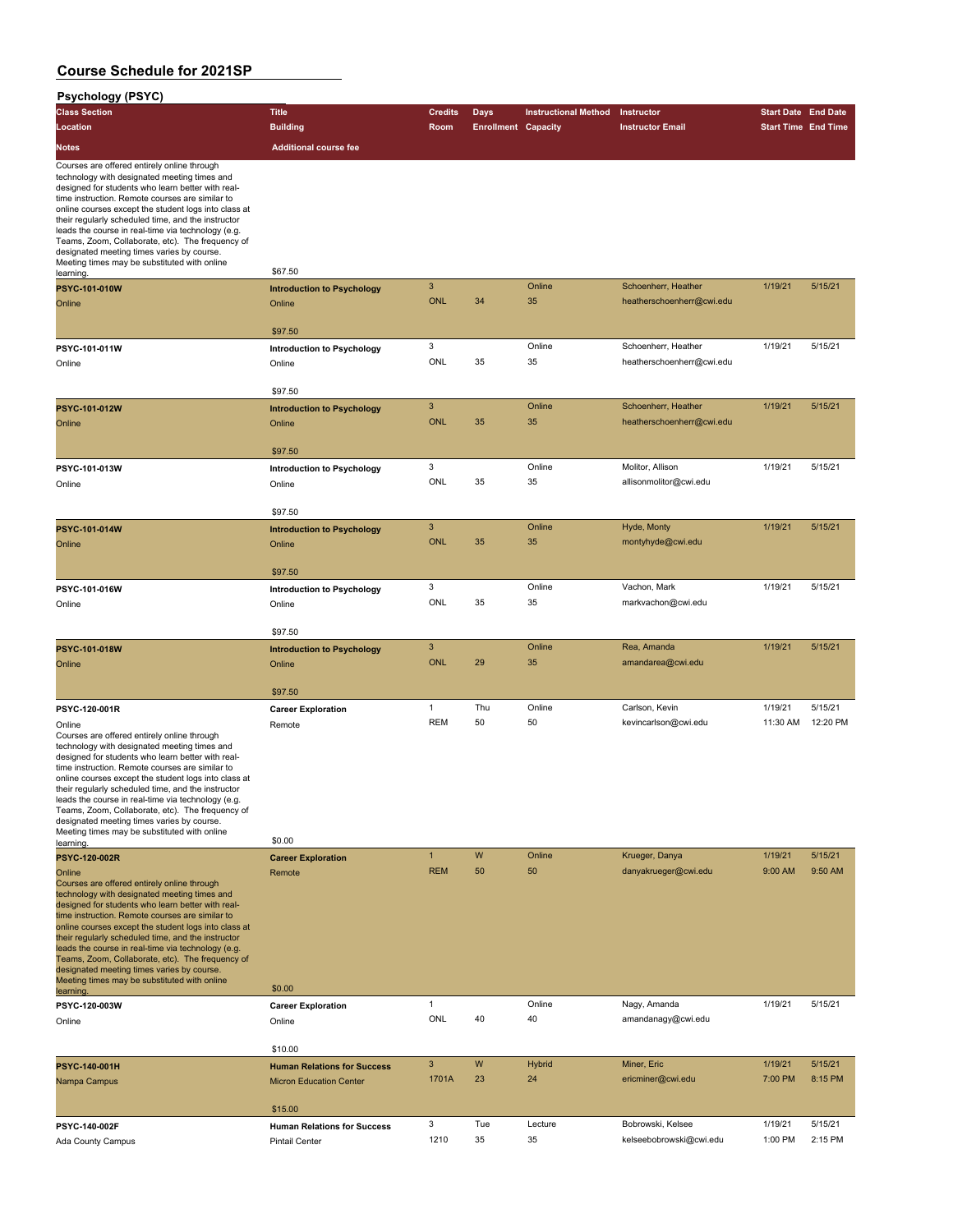|  | <b>Psychology (PSYC)</b> |  |
|--|--------------------------|--|
|  |                          |  |

| Psychology (PSYC)                                                                                                                                                                                                                                                                                                                                                                                                                                                                                                                                     |                                                                       |                            |                            |                             |                                                  |                            |                    |
|-------------------------------------------------------------------------------------------------------------------------------------------------------------------------------------------------------------------------------------------------------------------------------------------------------------------------------------------------------------------------------------------------------------------------------------------------------------------------------------------------------------------------------------------------------|-----------------------------------------------------------------------|----------------------------|----------------------------|-----------------------------|--------------------------------------------------|----------------------------|--------------------|
| <b>Class Section</b>                                                                                                                                                                                                                                                                                                                                                                                                                                                                                                                                  | <b>Title</b>                                                          | <b>Credits</b>             | <b>Days</b>                | <b>Instructional Method</b> | Instructor                                       | <b>Start Date End Date</b> |                    |
| Location                                                                                                                                                                                                                                                                                                                                                                                                                                                                                                                                              | <b>Building</b>                                                       | Room                       | <b>Enrollment Capacity</b> |                             | <b>Instructor Email</b>                          | <b>Start Time End Time</b> |                    |
| Notes                                                                                                                                                                                                                                                                                                                                                                                                                                                                                                                                                 | <b>Additional course fee</b>                                          |                            |                            |                             |                                                  |                            |                    |
| Courses are offered with added flexibility allowing<br>students to choose between in-person or remote<br>course delivery options at designated meeting<br>times. The frequency of designated meeting times<br>varies by course. Meeting times may be substituted                                                                                                                                                                                                                                                                                      | \$0.00                                                                |                            |                            |                             |                                                  |                            |                    |
| with online learning.                                                                                                                                                                                                                                                                                                                                                                                                                                                                                                                                 | <b>Human Relations for Success</b>                                    | 3                          | Tue                        | Online                      | Bobrowski, Kelsee                                | 1/19/21                    | 5/15/21            |
| <b>PSYC-140-002F</b><br><b>Ada County Campus</b><br>Courses are offered with added flexibility allowing<br>students to choose between in-person or remote<br>course delivery options at designated meeting<br>times. The frequency of designated meeting times<br>varies by course. Meeting times may be substituted                                                                                                                                                                                                                                  | Remote                                                                | <b>REM</b>                 | 35                         | 35                          | kelseebobrowski@cwi.edu                          | 1:00 PM                    | 2:15 PM            |
| with online learning                                                                                                                                                                                                                                                                                                                                                                                                                                                                                                                                  | \$0.00                                                                | 3                          |                            |                             |                                                  | 1/19/21                    | 5/15/21            |
| PSYC-140-004H<br>Nampa Campus                                                                                                                                                                                                                                                                                                                                                                                                                                                                                                                         | <b>Human Relations for Success</b><br>Micron Education Center         | 1701A                      | Tue<br>24                  | Hybrid<br>24                | Miner, Eric<br>ericminer@cwi.edu                 | 2:30 PM                    | 3:45 PM            |
|                                                                                                                                                                                                                                                                                                                                                                                                                                                                                                                                                       | \$15.00                                                               |                            |                            |                             |                                                  |                            |                    |
| <b>PSYC-140-006H</b><br><b>Ada County Campus</b>                                                                                                                                                                                                                                                                                                                                                                                                                                                                                                      | <b>Human Relations for Success</b><br><b>Pintail Center</b>           | 3<br>1210                  | Thu<br>18                  | Hybrid<br>30                | Krueger, Danya<br>danyakrueger@cwi.edu           | 1/19/21<br>8:30 AM         | 5/15/21<br>9:45 AM |
|                                                                                                                                                                                                                                                                                                                                                                                                                                                                                                                                                       | \$15.00                                                               |                            |                            |                             |                                                  |                            |                    |
| PSYC-140-007F                                                                                                                                                                                                                                                                                                                                                                                                                                                                                                                                         | <b>Human Relations for Success</b>                                    | 3                          | Tue                        | Lecture                     | Bobrowski, Kelsee                                | 1/19/21                    | 5/15/21            |
| Canyon County Center<br>Courses are offered with added flexibility allowing<br>students to choose between in-person or remote<br>course delivery options at designated meeting<br>times. The frequency of designated meeting times<br>varies by course. Meeting times may be substituted                                                                                                                                                                                                                                                              | Canyon County Center                                                  | 207                        | 34                         | 35                          | kelseebobrowski@cwi.edu                          | 8:30 AM                    | 9:45 AM            |
| with online learning.                                                                                                                                                                                                                                                                                                                                                                                                                                                                                                                                 | \$0.00                                                                |                            |                            |                             |                                                  |                            |                    |
| <b>PSYC-140-007F</b><br><b>Canyon County Center</b><br>Courses are offered with added flexibility allowing<br>students to choose between in-person or remote<br>course delivery options at designated meeting<br>times. The frequency of designated meeting times<br>varies by course. Meeting times may be substituted                                                                                                                                                                                                                               | <b>Human Relations for Success</b><br>Remote                          | 3<br><b>REM</b>            | Tue<br>34                  | Online<br>35                | Bobrowski, Kelsee<br>kelseebobrowski@cwi.edu     | 1/19/21<br>8:30 AM         | 5/15/21<br>9:45 AM |
| with online learning                                                                                                                                                                                                                                                                                                                                                                                                                                                                                                                                  | \$0.00                                                                | 3                          |                            | Lecture                     |                                                  | 1/19/21                    | 5/15/21            |
| PSYC-190-001<br>Ada County Campus                                                                                                                                                                                                                                                                                                                                                                                                                                                                                                                     | <b>Writing for Social Sciences</b><br><b>Pintail Center</b>           | 1207                       | Tue, Thu<br>16             | 16                          | Schoenherr, Heather<br>heatherschoenherr@cwi.edu | 10:00 AM                   | 11:15 AM           |
|                                                                                                                                                                                                                                                                                                                                                                                                                                                                                                                                                       | \$0.00                                                                |                            |                            |                             |                                                  |                            |                    |
| PSYC-190-002R<br>Online<br>Courses are offered entirely online through<br>technology with designated meeting times and<br>designed for students who learn better with real-<br>time instruction. Remote courses are similar to<br>online courses except the student logs into class at<br>their regularly scheduled time, and the instructor<br>leads the course in real-time via technology (e.g.<br>Teams, Zoom, Collaborate, etc). The frequency of<br>designated meeting times varies by course.<br>Meeting times may be substituted with online  | <b>Writing for Social Sciences</b><br>Remote                          | $\mathbf{3}$<br><b>REM</b> | M,W<br>20                  | Online<br>20                | Pogoda, Kandis<br>kandispogoda@cwi.edu           | 1/19/21<br>2:30 PM         | 5/15/21<br>3:45 PM |
| learning.                                                                                                                                                                                                                                                                                                                                                                                                                                                                                                                                             | \$0.00                                                                | 3                          | Tue, Thu                   | Lecture                     | Schoenherr, Heather                              | 1/19/21                    | 5/15/21            |
| PSYC-190-003<br>Ada County Campus                                                                                                                                                                                                                                                                                                                                                                                                                                                                                                                     | <b>Writing for Social Sciences</b><br><b>Pintail Center</b><br>\$0.00 | 1207                       | 15                         | 16                          | heatherschoenherr@cwi.edu                        | 2:30 PM                    | 3:45 PM            |
| PSYC-190-004W                                                                                                                                                                                                                                                                                                                                                                                                                                                                                                                                         | <b>Writing for Social Sciences</b>                                    | 3                          |                            | Online                      | Palmer, Sara                                     | 1/19/21                    | 5/15/21            |
| Online                                                                                                                                                                                                                                                                                                                                                                                                                                                                                                                                                | Online<br>\$30.00                                                     | <b>ONL</b>                 | 20                         | 20                          | sarapalmer@cwi.edu                               |                            |                    |
| PSYC-190-005R                                                                                                                                                                                                                                                                                                                                                                                                                                                                                                                                         | <b>Writing for Social Sciences</b>                                    | 3                          | M                          | Online                      | Bobrowski, Kelsee                                | 1/19/21                    | 5/15/21            |
| Online<br>Courses are offered entirely online through<br>technology with designated meeting times and<br>designed for students who learn better with real-<br>time instruction. Remote courses are similar to<br>online courses except the student logs into class at<br>their regularly scheduled time, and the instructor<br>leads the course in real-time via technology (e.g.<br>Teams, Zoom, Collaborate, etc). The frequency of<br>designated meeting times varies by course. Some<br>meeting times may be substituted with online<br>learning. | Remote<br>\$0.00                                                      | <b>REM</b>                 | 9                          | 20                          | kelseebobrowski@cwi.edu                          | 11:30 AM                   | 12:45 PM           |
| <b>PSYC-201-002R</b>                                                                                                                                                                                                                                                                                                                                                                                                                                                                                                                                  | <b>Child &amp; Adolescent Development</b>                             | 3                          | Thu                        | Online                      | Carlson, Kevin                                   | 1/19/21                    | 5/15/21            |
| Online                                                                                                                                                                                                                                                                                                                                                                                                                                                                                                                                                | Remote                                                                | <b>REM</b>                 | 35                         | 35                          | kevincarlson@cwi.edu                             | 1:00 PM                    | 2:15 PM            |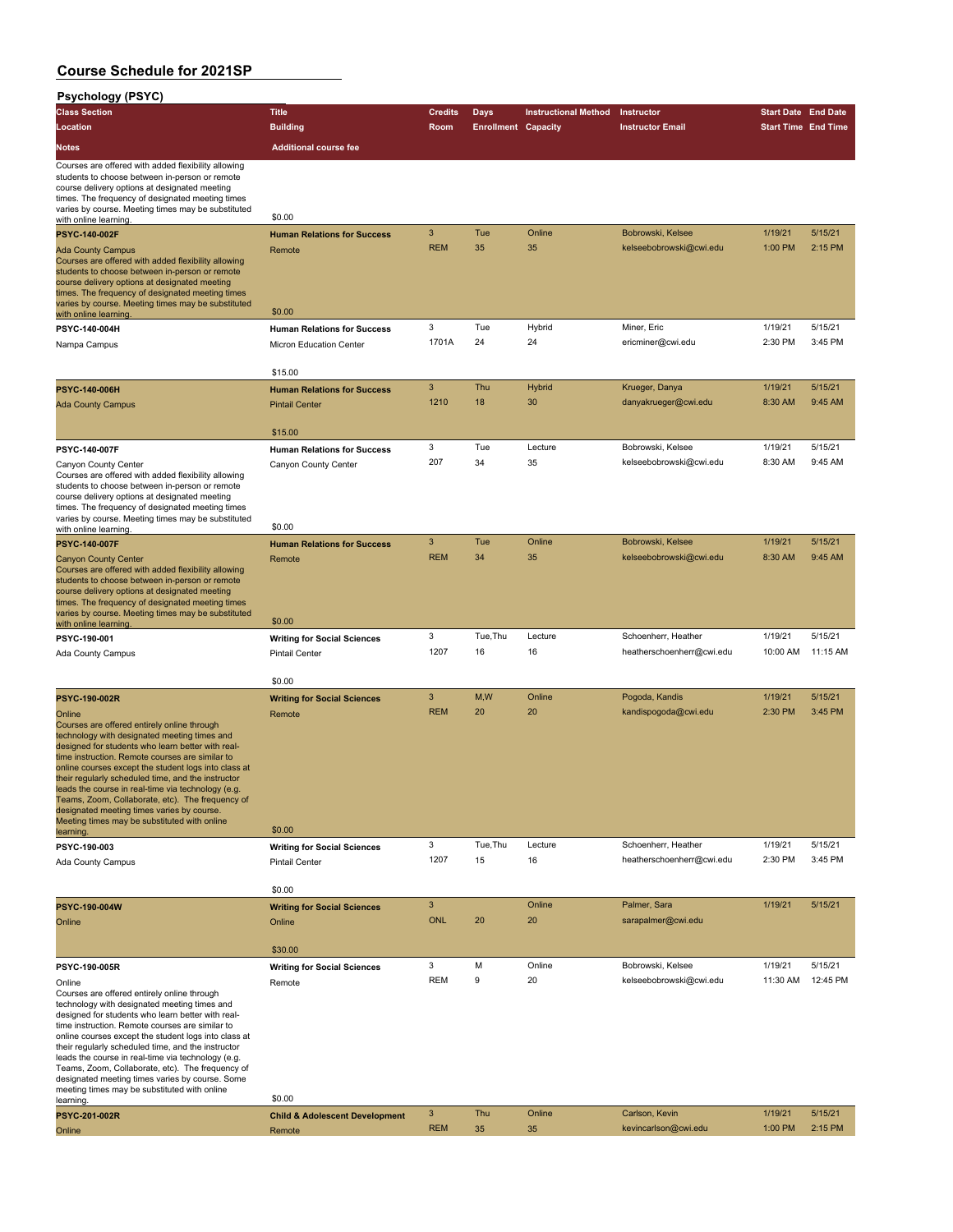**Psychology (PSYC)**

| <u>rsychology (rollo)</u>                                                                                                                                                                                                                                                                                                                                                                                                                                                                                                                            |                                           |                            |                                           |                             |                                          |                                                          |                     |
|------------------------------------------------------------------------------------------------------------------------------------------------------------------------------------------------------------------------------------------------------------------------------------------------------------------------------------------------------------------------------------------------------------------------------------------------------------------------------------------------------------------------------------------------------|-------------------------------------------|----------------------------|-------------------------------------------|-----------------------------|------------------------------------------|----------------------------------------------------------|---------------------|
| <b>Class Section</b>                                                                                                                                                                                                                                                                                                                                                                                                                                                                                                                                 | <b>Title</b>                              | <b>Credits</b>             | <b>Days</b>                               | <b>Instructional Method</b> | Instructor                               | <b>Start Date End Date</b>                               |                     |
| Location                                                                                                                                                                                                                                                                                                                                                                                                                                                                                                                                             | <b>Building</b>                           | Room                       | <b>Enrollment Capacity</b>                |                             | <b>Instructor Email</b>                  | <b>Start Time End Time</b>                               |                     |
| <b>Notes</b>                                                                                                                                                                                                                                                                                                                                                                                                                                                                                                                                         | <b>Additional course fee</b>              |                            |                                           |                             |                                          |                                                          |                     |
| Courses are offered entirely online through<br>technology with designated meeting times and<br>designed for students who learn better with real-<br>time instruction. Remote courses are similar to<br>online courses except the student logs into class at<br>their regularly scheduled time, and the instructor<br>leads the course in real-time via technology (e.g.<br>Teams, Zoom, Collaborate, etc). The frequency of<br>designated meeting times varies by course.<br>Meeting times may be substituted with online<br>learning.               | \$10.00                                   |                            |                                           |                             |                                          |                                                          |                     |
| PSYC-201-003R                                                                                                                                                                                                                                                                                                                                                                                                                                                                                                                                        | <b>Child &amp; Adolescent Development</b> | 3                          | Tue                                       | Online                      | Carlson, Kevin                           | 1/19/21                                                  | 5/15/21             |
| Online<br>Courses are offered entirely online through<br>technology with designated meeting times and<br>designed for students who learn better with real-<br>time instruction. Remote courses are similar to<br>online courses except the student logs into class at<br>their regularly scheduled time, and the instructor<br>leads the course in real-time via technology (e.g.<br>Teams, Zoom, Collaborate, etc). The frequency of<br>designated meeting times varies by course.<br>Meeting times may be substituted with online                  | Remote                                    | <b>REM</b>                 | 35                                        | 35                          | kevincarlson@cwi.edu                     | 11:30 AM                                                 | 12:45 PM            |
| learning.                                                                                                                                                                                                                                                                                                                                                                                                                                                                                                                                            | \$10.00                                   |                            |                                           |                             |                                          |                                                          |                     |
| PSYC-221-001R<br>Online<br>Courses are offered entirely online through<br>technology with designated meeting times and<br>designed for students who learn better with real-<br>time instruction. Remote courses are similar to<br>online courses except the student logs into class at<br>their regularly scheduled time, and the instructor<br>leads the course in real-time via technology (e.g.<br>Teams, Zoom, Collaborate, etc). The frequency of<br>designated meeting times varies by course.<br>Meeting times may be substituted with online | Gender<br>Remote                          | $\mathbf{3}$<br><b>REM</b> | Thu<br>30                                 | Online<br>30                | Kyle, Catherine<br>catherinekyle@cwi.edu | 1/19/21<br>10:00 AM                                      | 5/15/21<br>11:15 AM |
| learning.                                                                                                                                                                                                                                                                                                                                                                                                                                                                                                                                            | \$0.00                                    |                            |                                           |                             |                                          |                                                          |                     |
| PSYC-250-001F                                                                                                                                                                                                                                                                                                                                                                                                                                                                                                                                        | <b>Fund Social Science Research</b>       | 4                          | Tue, Thu                                  | Lecture                     | McCurdy, Jana                            | 1/19/21                                                  | 5/15/21             |
| Ada County Campus<br>Courses are offered with added flexibility allowing<br>students to choose between in-person or remote<br>course delivery options at designated meeting<br>times. The frequency of designated meeting times<br>varies by course. Meeting times may be substituted                                                                                                                                                                                                                                                                | <b>Pintail Center</b><br>\$0.00           | 1320                       | 24                                        | 24                          | janamccurdy@cwi.edu                      | 2:30 PM                                                  | 3:45 PM             |
| with online learning.<br>PSYC-250-001F                                                                                                                                                                                                                                                                                                                                                                                                                                                                                                               | <b>Fund Social Science Research</b>       | $\overline{4}$             | Tue, Thu                                  | Online                      | McCurdy, Jana                            | 1/19/21                                                  | 5/15/21             |
| <b>Ada County Campus</b><br>Courses are offered with added flexibility allowing<br>students to choose between in-person or remote<br>course delivery options at designated meeting<br>times. The frequency of designated meeting times<br>varies by course. Meeting times may be substituted<br>with online learning                                                                                                                                                                                                                                 | Remote<br>\$0.00                          | <b>REM</b>                 | 24                                        | 24                          | janamccurdy@cwi.edu                      | 2:30 PM                                                  | 3:45 PM             |
| PSYC-251-002R                                                                                                                                                                                                                                                                                                                                                                                                                                                                                                                                        | <b>Statistical Methods</b>                | 3                          | Tue, Thu                                  | Online                      | Carlson, Kevin                           | 1/19/21                                                  | 5/15/21             |
| Online<br>Courses are offered entirely online through<br>technology with designated meeting times and<br>designed for students who learn better with real-<br>time instruction. Remote courses are similar to<br>online courses except the student logs into class at<br>their regularly scheduled time, and the instructor<br>leads the course in real-time via technology (e.g.<br>Teams, Zoom, Collaborate, etc). The frequency of<br>designated meeting times varies by course.<br>Meeting times may be substituted with online<br>learning.     | Remote<br>\$0.00                          | <b>REM</b>                 | 17                                        | 27                          | kevincarlson@cwi.edu                     | 4:00 PM                                                  | 5:15 PM             |
| PSYC-293-003                                                                                                                                                                                                                                                                                                                                                                                                                                                                                                                                         | <b>Psychology Internship</b>              | $\mathbf{3}$               |                                           | Internship                  | Schoenherr, Heather                      | 1/19/21                                                  | 5/15/21             |
| <b>Community Locations</b>                                                                                                                                                                                                                                                                                                                                                                                                                                                                                                                           | <b>Community Location</b><br>\$0.00       | <b>CMTY</b>                | $\overline{1}$                            | $\overline{1}$              | heatherschoenherr@cwi.edu                |                                                          |                     |
| <b>Public Health (PHLT)</b>                                                                                                                                                                                                                                                                                                                                                                                                                                                                                                                          |                                           |                            |                                           |                             |                                          |                                                          |                     |
|                                                                                                                                                                                                                                                                                                                                                                                                                                                                                                                                                      |                                           |                            |                                           |                             |                                          |                                                          |                     |
| <b>Class Section</b><br>Location                                                                                                                                                                                                                                                                                                                                                                                                                                                                                                                     | <b>Title</b><br><b>Building</b>           | <b>Credits</b><br>Room     | <b>Days</b><br><b>Enrollment Capacity</b> | <b>Instructional Method</b> | Instructor<br><b>Instructor Email</b>    | <b>Start Date End Date</b><br><b>Start Time End Time</b> |                     |

| ווטוסיס טפוש  |                                           | oreurs.     | <b>Days</b>                | <u>HISUUCUUHAI MEUTUU HISUUCUU</u> |                         | <b>Start Date</b> Life Date |         |
|---------------|-------------------------------------------|-------------|----------------------------|------------------------------------|-------------------------|-----------------------------|---------|
| Location      | <b>Building</b>                           | <b>Room</b> | <b>Enrollment Capacity</b> |                                    | <b>Instructor Email</b> | <b>Start Time End Time</b>  |         |
| <b>Notes</b>  | Additional course fee                     |             |                            |                                    |                         |                             |         |
| PHLT-120-001W | <b>Public Health &amp; Health Science</b> | 3           |                            | Online                             | Lung, Janice            | 1/19/21                     | 5/15/21 |
| Online        | Online                                    | <b>ONL</b>  | 33                         | 33                                 | janicelung@cwi.edu      |                             |         |
|               |                                           |             |                            |                                    |                         |                             |         |
|               | \$30.00                                   |             |                            |                                    |                         |                             |         |
| PHLT-120-002W | <b>Public Health &amp; Health Science</b> | 3           |                            | Online                             | Lung, Janice            | 1/19/21                     | 5/15/21 |
| Online        | Online                                    | ONL         | 32                         | 33                                 | janicelung@cwi.edu      |                             |         |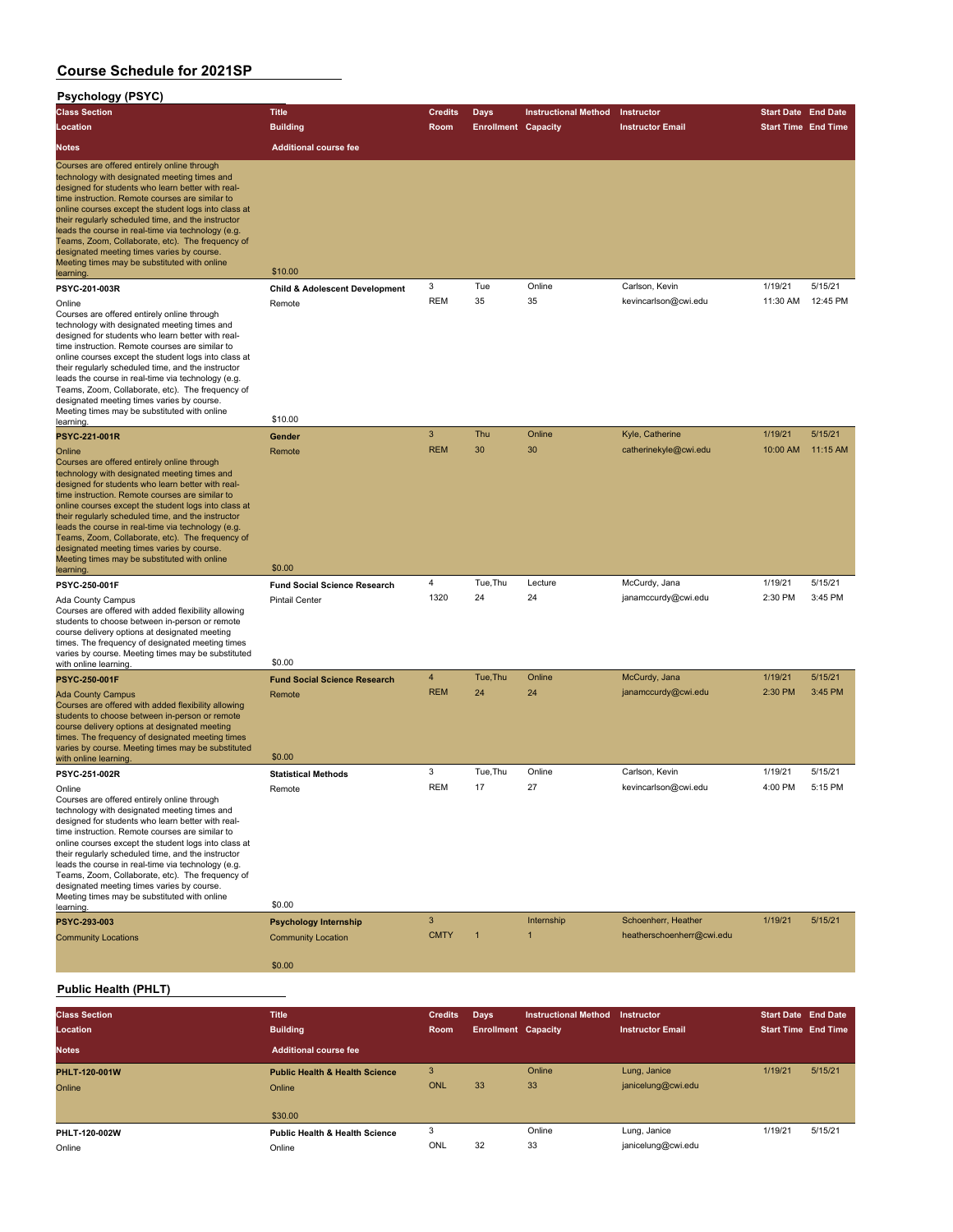| <b>Public Health (PHLT)</b> |                               |                |                            |                             |                         |                            |         |
|-----------------------------|-------------------------------|----------------|----------------------------|-----------------------------|-------------------------|----------------------------|---------|
| <b>Class Section</b>        | <b>Title</b>                  | <b>Credits</b> | Days                       | <b>Instructional Method</b> | Instructor              | <b>Start Date End Date</b> |         |
| Location                    | <b>Building</b>               | Room           | <b>Enrollment Capacity</b> |                             | <b>Instructor Email</b> | <b>Start Time End Time</b> |         |
| <b>Notes</b>                | <b>Additional course fee</b>  |                |                            |                             |                         |                            |         |
|                             |                               |                |                            |                             |                         |                            |         |
|                             | \$0.00                        |                |                            |                             |                         |                            |         |
| PHLT-230-001W               | Intro to Environmental Health | 3              |                            | Online                      | Turco, Thomas           | 1/19/21                    | 5/15/21 |
| Online                      | Online                        | <b>ONL</b>     | 26                         | 33                          | tomturco@cwi.edu        |                            |         |
|                             | \$30.00                       |                |                            |                             |                         |                            |         |

#### **Science-Interdiscplnry (SCIE)**

| <b>Class Section</b>                                                                                                                                                                                                                                                                                                                                                                                                                                                                                                                | <b>Title</b>                  | <b>Credits</b> | <b>Days</b>                | <b>Instructional Method</b> | Instructor               | <b>Start Date End Date</b> |          |
|-------------------------------------------------------------------------------------------------------------------------------------------------------------------------------------------------------------------------------------------------------------------------------------------------------------------------------------------------------------------------------------------------------------------------------------------------------------------------------------------------------------------------------------|-------------------------------|----------------|----------------------------|-----------------------------|--------------------------|----------------------------|----------|
| Location                                                                                                                                                                                                                                                                                                                                                                                                                                                                                                                            | <b>Building</b>               | Room           | <b>Enrollment Capacity</b> |                             | <b>Instructor Email</b>  | <b>Start Time End Time</b> |          |
| <b>Notes</b>                                                                                                                                                                                                                                                                                                                                                                                                                                                                                                                        | <b>Additional course fee</b>  |                |                            |                             |                          |                            |          |
| <b>SCIE-101-001R</b>                                                                                                                                                                                                                                                                                                                                                                                                                                                                                                                | <b>Foundations of Science</b> | $\overline{3}$ | W,F                        | Online                      | Trapp, James             | 1/19/21                    | 5/15/21  |
| Online<br>Courses are offered entirely online through<br>technology with designated meeting times and<br>designed for students who learn better with real-<br>time instruction. Remote courses are similar to<br>online courses except the student logs into class at<br>their regularly scheduled time, and the instructor<br>leads the course in real-time via technology (e.g.<br>Teams, Zoom, Collaborate, etc). The frequency of<br>designated meeting times varies by course.<br>Meeting times may be substituted with online | Remote                        | <b>REM</b>     | 13                         | 30                          | jimtrapp@cwi.edu         | 8:30 AM                    | 9:45 AM  |
| learning.                                                                                                                                                                                                                                                                                                                                                                                                                                                                                                                           | \$0.00                        |                |                            |                             |                          |                            |          |
| SCIE-101-002W                                                                                                                                                                                                                                                                                                                                                                                                                                                                                                                       | <b>Foundations of Science</b> | 3              |                            | Online                      | Jensen, Andrew           | 1/19/21                    | 5/15/21  |
| Online                                                                                                                                                                                                                                                                                                                                                                                                                                                                                                                              | Online                        | ONL            | 35                         | 35                          | andyjensen@cwi.edu       |                            |          |
|                                                                                                                                                                                                                                                                                                                                                                                                                                                                                                                                     | \$30.00                       |                |                            |                             |                          |                            |          |
| <b>SCIE-101-003W</b>                                                                                                                                                                                                                                                                                                                                                                                                                                                                                                                | <b>Foundations of Science</b> | 3              |                            | Online                      | Horner, Amy              | 1/19/21                    | 5/15/21  |
| Online                                                                                                                                                                                                                                                                                                                                                                                                                                                                                                                              | Online                        | <b>ONL</b>     | 27                         | 35                          | amyhorner@cwi.edu        |                            |          |
|                                                                                                                                                                                                                                                                                                                                                                                                                                                                                                                                     | \$30.00                       |                |                            |                             |                          |                            |          |
| SCIE-102-001H                                                                                                                                                                                                                                                                                                                                                                                                                                                                                                                       | <b>Ethics in Science</b>      | 3              | Tue                        | Hybrid                      | McAdams, Kristen         | 1/19/21                    | 5/15/21  |
| Nampa Campus                                                                                                                                                                                                                                                                                                                                                                                                                                                                                                                        | Aspen Classroom Building      | 127            | 26                         | 26                          | kristenmcadams@cwi.edu   | 11:30 AM                   | 12:45 PM |
| Hybrid course - has an online component                                                                                                                                                                                                                                                                                                                                                                                                                                                                                             | \$15.00                       |                |                            |                             |                          |                            |          |
| SCIE-102-002W                                                                                                                                                                                                                                                                                                                                                                                                                                                                                                                       | <b>Ethics in Science</b>      | $\mathbf{3}$   |                            | Online                      | Grimason-Westcott, Sarah | 1/19/21                    | 5/15/21  |
| Online                                                                                                                                                                                                                                                                                                                                                                                                                                                                                                                              | Online                        | <b>ONL</b>     | 35                         | 35                          | sarahwestcott@cwi.edu    |                            |          |
|                                                                                                                                                                                                                                                                                                                                                                                                                                                                                                                                     | \$30.00                       |                |                            |                             |                          |                            |          |
| SCIE-102-003H                                                                                                                                                                                                                                                                                                                                                                                                                                                                                                                       | <b>Ethics in Science</b>      | 3              | W                          | Hybrid                      | McAdams, Kristen         | 1/19/21                    | 5/15/21  |
| Ada County Campus                                                                                                                                                                                                                                                                                                                                                                                                                                                                                                                   | <b>Pintail Center</b>         | 1302           | 18                         | 18                          | kristenmcadams@cwi.edu   | 4:00 PM                    | 5:15 PM  |
| Hybrid course - has an online component                                                                                                                                                                                                                                                                                                                                                                                                                                                                                             | \$15.00                       |                |                            |                             |                          |                            |          |
| <b>SCIE-102-004W</b>                                                                                                                                                                                                                                                                                                                                                                                                                                                                                                                | <b>Ethics in Science</b>      | $\overline{3}$ |                            | Online                      | Grimason-Westcott, Sarah | 1/19/21                    | 5/15/21  |
| Online                                                                                                                                                                                                                                                                                                                                                                                                                                                                                                                              | Online                        | <b>ONL</b>     | 35                         | 35                          | sarahwestcott@cwi.edu    |                            |          |
|                                                                                                                                                                                                                                                                                                                                                                                                                                                                                                                                     | \$30.00                       |                |                            |                             |                          |                            |          |
| SCIE-102-005W                                                                                                                                                                                                                                                                                                                                                                                                                                                                                                                       | <b>Ethics in Science</b>      | 3              |                            | Online                      | Shoemaker, Jeretta       | 1/19/21                    | 5/15/21  |
| Online                                                                                                                                                                                                                                                                                                                                                                                                                                                                                                                              | Online                        | <b>ONL</b>     | 35                         | 35                          | jerettashoemaker@cwi.edu |                            |          |
|                                                                                                                                                                                                                                                                                                                                                                                                                                                                                                                                     | \$30.00                       |                |                            |                             |                          |                            |          |
| <b>SCIE-102-006W</b>                                                                                                                                                                                                                                                                                                                                                                                                                                                                                                                | <b>Ethics in Science</b>      | 3              |                            | Online                      | Shoemaker, Jeretta       | 1/19/21                    | 5/15/21  |
| Online                                                                                                                                                                                                                                                                                                                                                                                                                                                                                                                              | Online                        | <b>ONL</b>     | 35                         | 35                          | jerettashoemaker@cwi.edu |                            |          |
|                                                                                                                                                                                                                                                                                                                                                                                                                                                                                                                                     | \$30.00                       |                |                            |                             |                          |                            |          |
| SCIE-290-001W                                                                                                                                                                                                                                                                                                                                                                                                                                                                                                                       | <b>STEM Capstone</b>          | $\mathbf{1}$   |                            | Online                      | Jensen, Katherine        | 1/19/21                    | 5/15/21  |
| Online                                                                                                                                                                                                                                                                                                                                                                                                                                                                                                                              | Online                        | <b>ONL</b>     | 15                         | 24                          | kaejensen@cwi.edu        |                            |          |
|                                                                                                                                                                                                                                                                                                                                                                                                                                                                                                                                     | \$10.00                       |                |                            |                             |                          |                            |          |

#### **Sign Language,American (SIGL)**

| <b>Class Section</b><br>Location | <b>Title</b><br><b>Building</b> | <b>Credits</b><br><b>Room</b> | <b>Davs</b><br><b>Enrollment Capacity</b> | <b>Instructional Method</b> | Instructor<br><b>Instructor Email</b> | <b>Start Date End Date</b><br><b>Start Time End Time</b> |         |
|----------------------------------|---------------------------------|-------------------------------|-------------------------------------------|-----------------------------|---------------------------------------|----------------------------------------------------------|---------|
| <b>Notes</b>                     | <b>Additional course fee</b>    |                               |                                           |                             |                                       |                                                          |         |
| SIGL-101-002R                    | American Sign Language I        |                               | Tue.Thu                                   | Online                      | Matthews, Sherry                      | 1/19/21                                                  | 5/15/21 |
| Online                           | Remote                          | <b>REM</b>                    | 25                                        | 25                          | sherrymatthews@cwi.edu                | 2:00 PM                                                  | 3:50 PM |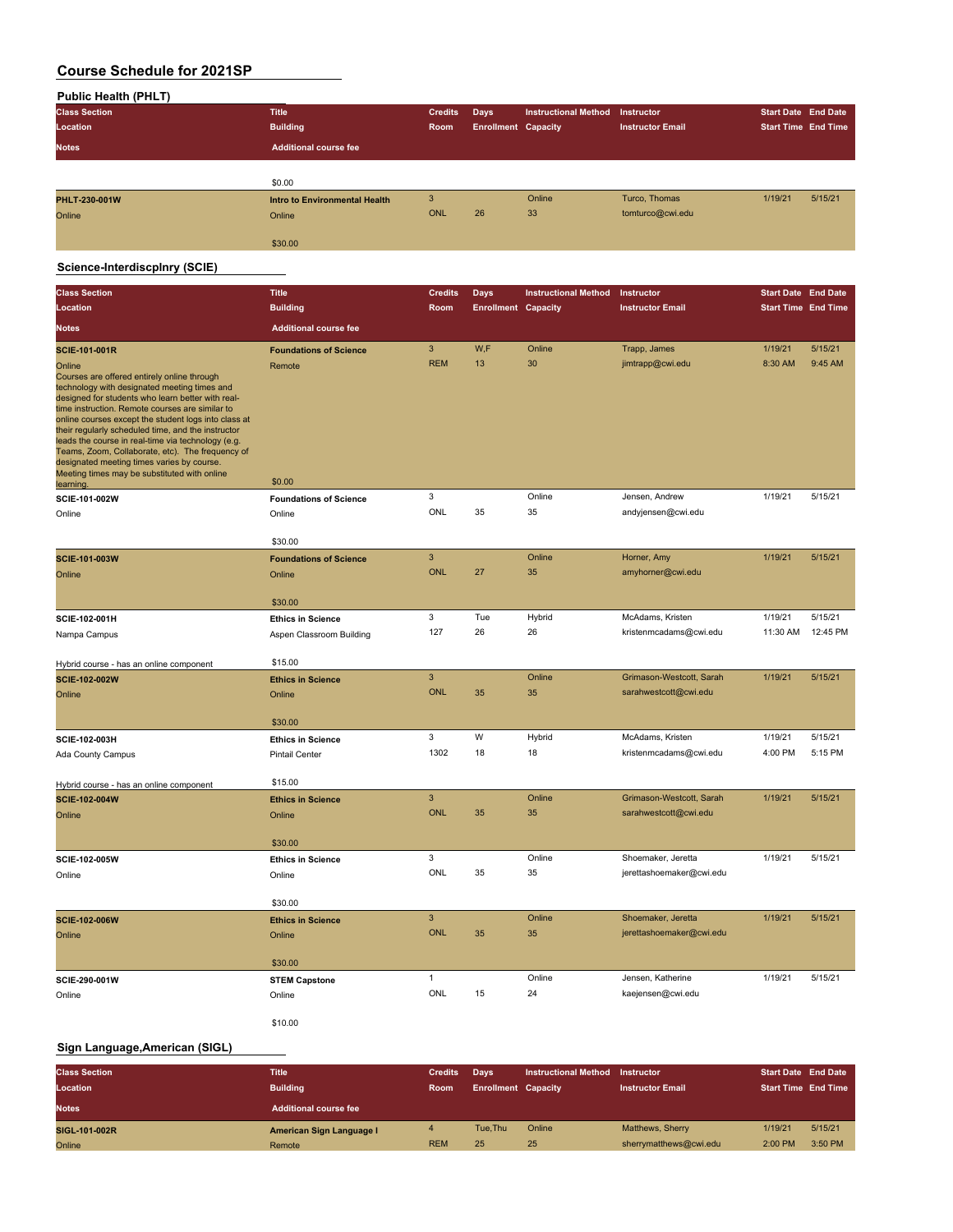#### **Sign Language,American (SIGL)**

| orgii maiigaago,Amonoan<br><b>Class Section</b>                                                                                                                                                                                                                                                                                                                                                                                                                                                                                                      | <b>Title</b>                                      | <b>Credits</b>  | Days                       | <b>Instructional Method</b> | Instructor                                 | <b>Start Date End Date</b> |                    |
|------------------------------------------------------------------------------------------------------------------------------------------------------------------------------------------------------------------------------------------------------------------------------------------------------------------------------------------------------------------------------------------------------------------------------------------------------------------------------------------------------------------------------------------------------|---------------------------------------------------|-----------------|----------------------------|-----------------------------|--------------------------------------------|----------------------------|--------------------|
| Location                                                                                                                                                                                                                                                                                                                                                                                                                                                                                                                                             | <b>Building</b>                                   | Room            | <b>Enrollment Capacity</b> |                             | <b>Instructor Email</b>                    | <b>Start Time End Time</b> |                    |
|                                                                                                                                                                                                                                                                                                                                                                                                                                                                                                                                                      |                                                   |                 |                            |                             |                                            |                            |                    |
| <b>Notes</b>                                                                                                                                                                                                                                                                                                                                                                                                                                                                                                                                         | <b>Additional course fee</b>                      |                 |                            |                             |                                            |                            |                    |
| Courses are offered entirely online through<br>technology with designated meeting times and<br>designed for students who learn better with real-<br>time instruction. Remote courses are similar to<br>online courses except the student logs into class at<br>their regularly scheduled time, and the instructor<br>leads the course in real-time via technology (e.g.<br>Teams, Zoom, Collaborate, etc). The frequency of<br>designated meeting times varies by course.<br>Meeting times may be substituted with online                            |                                                   |                 |                            |                             |                                            |                            |                    |
| learning.                                                                                                                                                                                                                                                                                                                                                                                                                                                                                                                                            | \$0.00                                            |                 |                            |                             |                                            |                            |                    |
| SIGL-101-003F                                                                                                                                                                                                                                                                                                                                                                                                                                                                                                                                        | American Sign Language I                          | 4               |                            | Online                      | Nelson, April                              | 1/19/21                    | 5/15/21            |
| Ada County Campus<br>Courses are offered with added flexibility allowing<br>students to choose between in-person or virtual<br>(remote or online as designated by the class<br>schedule). Students are able to attend class in-<br>person or virtually. Virtual may be remote<br>(designated meeting times) or online. Hyflex<br>enables students to participate in class, in-person                                                                                                                                                                 | Online<br>\$0.00                                  | ONL             | 23                         | 24                          | aprilnelson@cwi.edu                        |                            |                    |
| or virtually, without sacrificing learning outcomes.                                                                                                                                                                                                                                                                                                                                                                                                                                                                                                 |                                                   | 4               | M,W                        | Lecture                     | Nelson, April                              | 1/19/21                    | 5/15/21            |
| SIGL-101-003F<br><b>Ada County Campus</b><br>Courses are offered with added flexibility allowing<br>students to choose between in-person or virtual                                                                                                                                                                                                                                                                                                                                                                                                  | American Sign Language I<br><b>Pintail Center</b> | 1320            | 23                         | 24                          | aprilnelson@cwi.edu                        | 4:30 PM                    | 6:20 PM            |
| (remote or online as designated by the class<br>schedule). Students are able to attend class in-<br>person or virtually. Virtual may be remote<br>(designated meeting times) or online. Hyflex<br>enables students to participate in class, in-person                                                                                                                                                                                                                                                                                                |                                                   |                 |                            |                             |                                            |                            |                    |
| or virtually, without sacrificing learning outcomes.                                                                                                                                                                                                                                                                                                                                                                                                                                                                                                 | \$0.00                                            |                 |                            |                             |                                            |                            |                    |
| SIGL-101-004R                                                                                                                                                                                                                                                                                                                                                                                                                                                                                                                                        | American Sign Language I                          | 4               | Tue, Thu                   | Online                      | Matthews, Sherry                           | 1/19/21                    | 5/15/21            |
| Online                                                                                                                                                                                                                                                                                                                                                                                                                                                                                                                                               | Remote                                            | <b>REM</b>      | 25                         | 25                          | sherrymatthews@cwi.edu                     | 10:00 AM                   | 11:50 AM           |
| Courses are offered entirely online through<br>technology with designated meeting times and<br>designed for students who learn better with real-<br>time instruction. Remote courses are similar to<br>online courses except the student logs into class at<br>their regularly scheduled time, and the instructor<br>leads the course in real-time via technology (e.g.<br>Teams, Zoom, Collaborate, etc). The frequency of<br>designated meeting times varies by course.                                                                            |                                                   |                 |                            |                             |                                            |                            |                    |
| Meeting times may be substituted with online<br>learning.                                                                                                                                                                                                                                                                                                                                                                                                                                                                                            | \$0.00                                            |                 |                            |                             |                                            |                            |                    |
| SIGL-101-005R<br>Online<br>Courses are offered entirely online through<br>technology with designated meeting times and<br>designed for students who learn better with real-<br>time instruction. Remote courses are similar to<br>online courses except the student logs into class at<br>their regularly scheduled time, and the instructor<br>leads the course in real-time via technology (e.g.<br>Teams, Zoom, Collaborate, etc). The frequency of<br>designated meeting times varies by course.<br>Meeting times may be substituted with online | American Sign Language I<br>Remote                | 4<br><b>REM</b> | M, W<br>21                 | Online<br>25                | Matthews, Sherry<br>sherrymatthews@cwi.edu | 1/19/21<br>12:00 PM        | 5/15/21<br>1:50 PM |
| learning.                                                                                                                                                                                                                                                                                                                                                                                                                                                                                                                                            | \$0.00                                            |                 |                            |                             |                                            |                            |                    |
| SIGL-101-006                                                                                                                                                                                                                                                                                                                                                                                                                                                                                                                                         | American Sign Language I                          | 4               | Tue, Thu                   | Lecture                     | Dorris, Kristi                             | 1/19/21                    | 5/15/21            |
| Nampa Campus                                                                                                                                                                                                                                                                                                                                                                                                                                                                                                                                         | <b>Academic Building</b>                          | 322             | 23                         | 24                          | kristidorris@cwi.edu                       | 10:00 AM                   | 11:50 AM           |
|                                                                                                                                                                                                                                                                                                                                                                                                                                                                                                                                                      | \$0.00                                            |                 |                            |                             |                                            |                            |                    |
| SIGL-102-001F                                                                                                                                                                                                                                                                                                                                                                                                                                                                                                                                        | American Sign Language II                         | 4               |                            | Online                      | Nelson, April                              | 1/19/21                    | 5/15/21            |
| <b>Ada County Campus</b><br>Courses are offered with added flexibility allowing<br>students to choose between in-person or virtual<br>(remote or online as designated by the class<br>schedule). Students are able to attend class in-<br>person or virtually. Virtual may be remote<br>(designated meeting times) or online. Hyflex                                                                                                                                                                                                                 | Online                                            | <b>ONL</b>      | 12                         | 24                          | aprilnelson@cwi.edu                        |                            |                    |
| enables students to participate in class, in-person<br>or virtually, without sacrificing learning outcomes.                                                                                                                                                                                                                                                                                                                                                                                                                                          | \$0.00                                            |                 |                            |                             |                                            |                            |                    |
| SIGL-102-001F                                                                                                                                                                                                                                                                                                                                                                                                                                                                                                                                        | American Sign Language II                         | 4               |                            | Online                      | Nelson, Mikkel                             | 1/19/21                    | 5/15/21            |
| <b>Ada County Campus</b><br>Courses are offered with added flexibility allowing<br>students to choose between in-person or virtual<br>(remote or online as designated by the class<br>schedule). Students are able to attend class in-<br>person or virtually. Virtual may be remote<br>(designated meeting times) or online. Hyflex<br>enables students to participate in class, in-person                                                                                                                                                          | Online                                            | ONL             | 12                         | 24                          | mikkelnelson@cwi.edu                       |                            |                    |
| or virtually, without sacrificing learning outcomes.                                                                                                                                                                                                                                                                                                                                                                                                                                                                                                 | \$0.00                                            |                 |                            |                             |                                            |                            |                    |
| SIGL-102-001F                                                                                                                                                                                                                                                                                                                                                                                                                                                                                                                                        | American Sign Language II                         | 4               | M,W                        | Lecture                     | Nelson, April                              | 1/19/21                    | 5/15/21            |
| <b>Ada County Campus</b>                                                                                                                                                                                                                                                                                                                                                                                                                                                                                                                             | <b>Pintail Center</b>                             | 1320            | 12                         | 24                          | aprilnelson@cwi.edu                        | 6:30 PM                    | 8:20 PM            |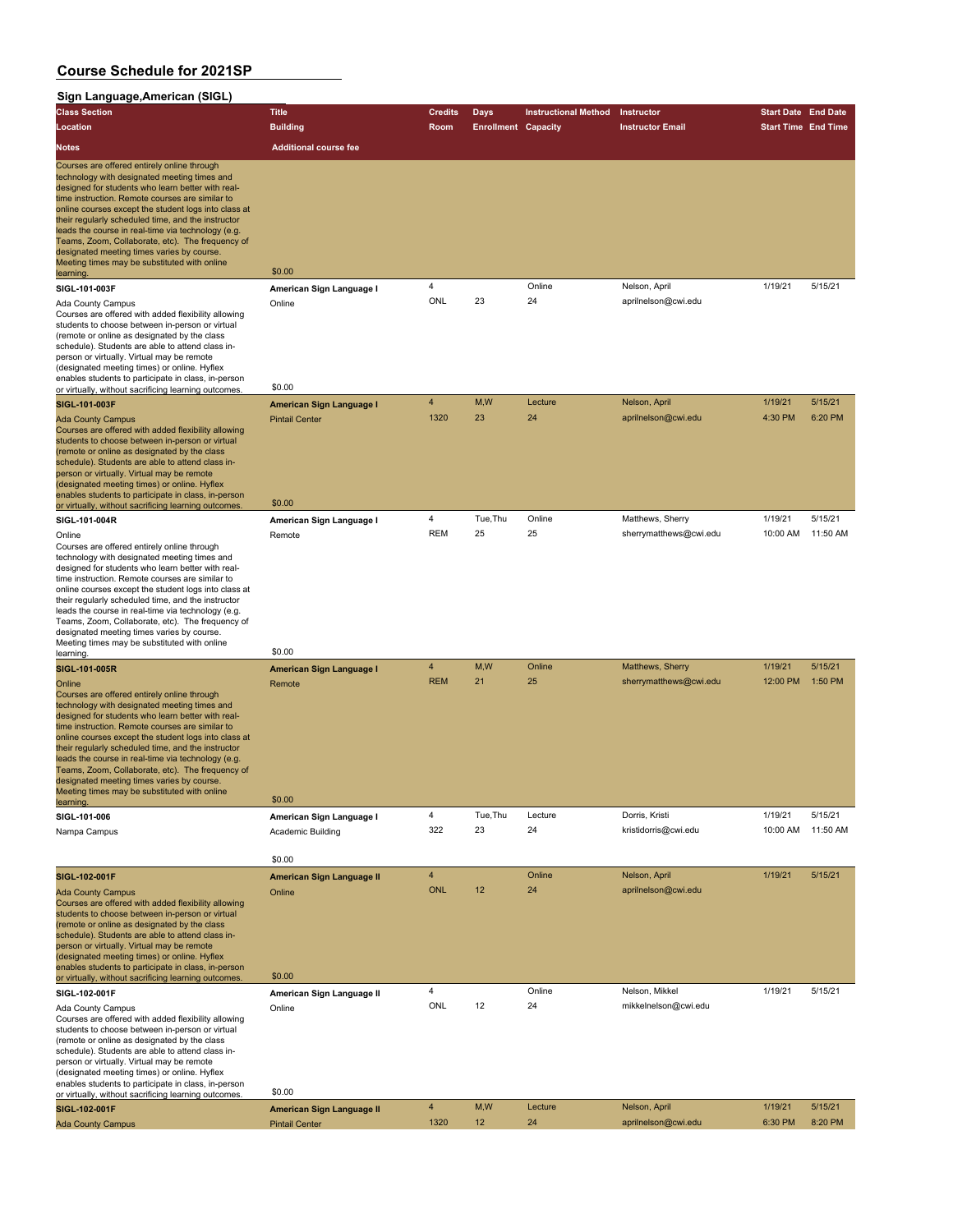#### **Sign Language,American (SIGL)**

| <b>Class Section</b>                                                                                                                                                                                                                                                                                                                                                                                                                                                                                                                                              | <b>Title</b>                                     | <b>Credits</b>  | <b>Days</b>                | <b>Instructional Method</b>            | Instructor                          | <b>Start Date End Date</b> |                     |
|-------------------------------------------------------------------------------------------------------------------------------------------------------------------------------------------------------------------------------------------------------------------------------------------------------------------------------------------------------------------------------------------------------------------------------------------------------------------------------------------------------------------------------------------------------------------|--------------------------------------------------|-----------------|----------------------------|----------------------------------------|-------------------------------------|----------------------------|---------------------|
| Location                                                                                                                                                                                                                                                                                                                                                                                                                                                                                                                                                          | <b>Building</b>                                  | Room            | <b>Enrollment Capacity</b> |                                        | <b>Instructor Email</b>             | <b>Start Time End Time</b> |                     |
| <b>Notes</b>                                                                                                                                                                                                                                                                                                                                                                                                                                                                                                                                                      | <b>Additional course fee</b>                     |                 |                            |                                        |                                     |                            |                     |
| Courses are offered with added flexibility allowing<br>students to choose between in-person or virtual<br>(remote or online as designated by the class<br>schedule). Students are able to attend class in-<br>person or virtually. Virtual may be remote<br>(designated meeting times) or online. Hyflex<br>enables students to participate in class, in-person<br>or virtually, without sacrificing learning outcomes                                                                                                                                            | \$0.00                                           |                 |                            |                                        |                                     |                            |                     |
| SIGL-102-001F                                                                                                                                                                                                                                                                                                                                                                                                                                                                                                                                                     | American Sign Language II                        | 4               | M,W                        | Lecture                                | Nelson, Mikkel                      | 1/19/21                    | 5/15/21             |
| Ada County Campus<br>Courses are offered with added flexibility allowing<br>students to choose between in-person or virtual<br>(remote or online as designated by the class<br>schedule). Students are able to attend class in-<br>person or virtually. Virtual may be remote<br>(designated meeting times) or online. Hyflex<br>enables students to participate in class, in-person                                                                                                                                                                              | <b>Pintail Center</b><br>\$0.00                  | 1320            | 12                         | 24                                     | mikkelnelson@cwi.edu                | 6:30 PM                    | 8:20 PM             |
| or virtually, without sacrificing learning outcomes.<br>SIGL-102-002R                                                                                                                                                                                                                                                                                                                                                                                                                                                                                             | American Sign Language II                        | $\overline{4}$  | M,W                        | Online                                 | Nelson, Mikkel                      | 1/19/21                    | 5/15/21             |
| Online<br>Courses are offered entirely online through<br>technology with designated meeting times and<br>designed for students who learn better with real-<br>time instruction. Remote courses are similar to<br>online courses except the student logs into class at<br>their regularly scheduled time, and the instructor<br>leads the course in real-time via technology (e.g.<br>Teams, Zoom, Collaborate, etc). The frequency of<br>designated meeting times varies by course.<br>Meeting times may be substituted with online<br>learning.                  | Remote<br>\$0.00                                 | <b>REM</b>      | 14                         | 25                                     | mikkelnelson@cwi.edu                | 1:00 PM                    | 2:50 PM             |
| SIGL-202-001R                                                                                                                                                                                                                                                                                                                                                                                                                                                                                                                                                     | American Sign Language IV                        | 4               | M, W                       | Online                                 | Matthews, Sherry                    | 1/19/21                    | 5/15/21             |
| Online<br>Courses are offered entirely online through<br>technology with designated meeting times and<br>designed for students who learn better with real-<br>time instruction. Remote courses are similar to<br>online courses except the student logs into class at<br>their regularly scheduled time, and the instructor<br>leads the course in real-time via technology (e.g.<br>Teams, Zoom, Collaborate, etc). The frequency of<br>designated meeting times varies by course.                                                                               | Remote                                           | <b>REM</b>      | 17                         | 25                                     | sherrymatthews@cwi.edu              | 2:00 PM                    | 3:50 PM             |
| Meeting times may be substituted with online<br>learning.                                                                                                                                                                                                                                                                                                                                                                                                                                                                                                         | \$0.00                                           |                 |                            |                                        |                                     |                            |                     |
| SIGL-204-001R<br>Online<br>Courses are offered entirely online through<br>technology with designated meeting times and<br>designed for students who learn better with real-<br>time instruction. Remote courses are similar to<br>online courses except the student logs into class at<br>their regularly scheduled time, and the instructor<br>leads the course in real-time via technology (e.g.<br>Teams, Zoom, Collaborate, etc). The frequency of<br>designated meeting times varies by course.<br>Meeting times may be substituted with online<br>learning. | Introduction to Interpreting<br>Remote<br>\$0.00 | 3<br><b>REM</b> | Thu<br>14                  | Online<br>25                           | Smith, Michael<br>mikesmith@cwi.edu | 1/19/21<br>9:00 AM         | 5/15/21<br>10:15 AM |
| SIGL-220-001W                                                                                                                                                                                                                                                                                                                                                                                                                                                                                                                                                     | <b>Deaf Culture and Community</b>                | 3               |                            | Online                                 | Nelson, April                       | 1/19/21                    | 5/15/21             |
| Online                                                                                                                                                                                                                                                                                                                                                                                                                                                                                                                                                            | Online<br>\$30.00                                | ONL             | 18                         | 25                                     | aprilnelson@cwi.edu                 |                            |                     |
| SIGL-220-001W                                                                                                                                                                                                                                                                                                                                                                                                                                                                                                                                                     | <b>Deaf Culture and Community</b>                | 3               |                            | Online                                 | Nelson, Mikkel                      | 1/19/21                    | 5/15/21             |
| Online                                                                                                                                                                                                                                                                                                                                                                                                                                                                                                                                                            | Online<br>\$30.00                                | <b>ONL</b>      | 18                         | 25                                     | mikkelnelson@cwi.edu                |                            |                     |
| SIGL-290-001R                                                                                                                                                                                                                                                                                                                                                                                                                                                                                                                                                     | Americn Sign Language Capstone                   | 3               | M,W                        | Online                                 | Matthews, Sherry                    | 1/19/21                    | 5/15/21             |
| Online<br>Courses are offered entirely online through<br>technology with designated meeting times and<br>designed for students who learn better with real-<br>time instruction. Remote courses are similar to<br>online courses except the student logs into class at<br>their regularly scheduled time, and the instructor<br>leads the course in real-time via technology (e.g.<br>Teams, Zoom, Collaborate, etc). The frequency of<br>designated meeting times varies by course.<br>Meeting times may be substituted with online<br>learning.                  | Remote<br>\$0.00                                 | <b>REM</b>      | 18                         | 25                                     | sherrymatthews@cwi.edu              | 4:00 PM                    | 5:15 PM             |
| Social Work (SOCW)                                                                                                                                                                                                                                                                                                                                                                                                                                                                                                                                                |                                                  |                 |                            |                                        |                                     |                            |                     |
| <b>Class Section</b>                                                                                                                                                                                                                                                                                                                                                                                                                                                                                                                                              | <b>Title</b>                                     | <b>Credits</b>  | Days                       | <b>Instructional Method Instructor</b> |                                     | <b>Start Date End Date</b> |                     |

| <b>Class Section</b> | Title                        | <b>Credits</b> Davs |                            | <b>Instructional Method Instructor</b> |                         | <b>Start Date End Date</b> |
|----------------------|------------------------------|---------------------|----------------------------|----------------------------------------|-------------------------|----------------------------|
| Location             | <b>Building</b>              | Room                | <b>Enrollment Capacity</b> |                                        | <b>Instructor Email</b> | <b>Start Time End Time</b> |
| <b>Notes</b>         | <b>Additional course fee</b> |                     |                            |                                        |                         |                            |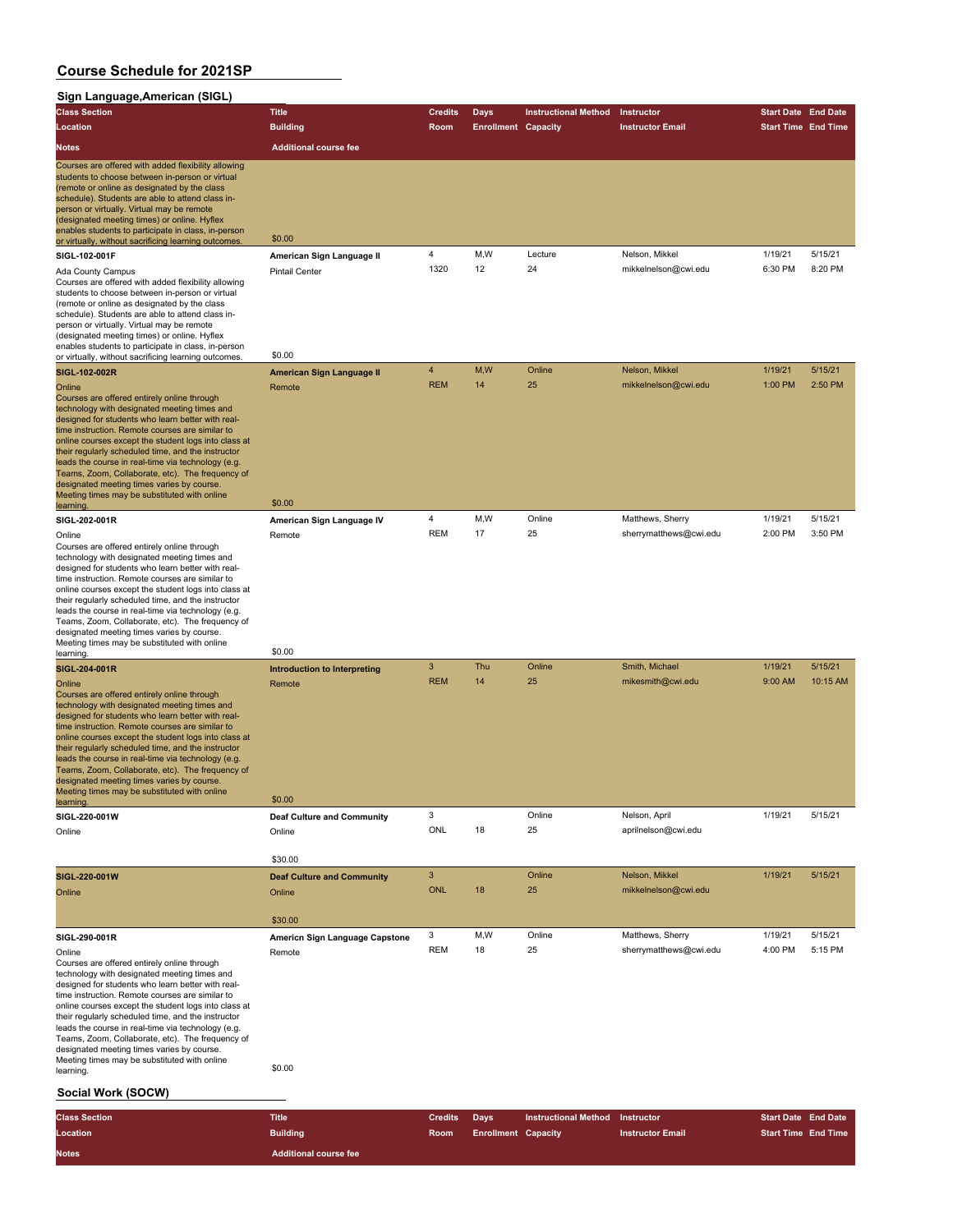| Social Work (SOCW)                                                                                                                                                                                                                                                                                                                                                                                                                                                                                                                              |                                       |                |                            |                             |                             |                            |          |
|-------------------------------------------------------------------------------------------------------------------------------------------------------------------------------------------------------------------------------------------------------------------------------------------------------------------------------------------------------------------------------------------------------------------------------------------------------------------------------------------------------------------------------------------------|---------------------------------------|----------------|----------------------------|-----------------------------|-----------------------------|----------------------------|----------|
| <b>Class Section</b>                                                                                                                                                                                                                                                                                                                                                                                                                                                                                                                            | <b>Title</b>                          | <b>Credits</b> | <b>Days</b>                | <b>Instructional Method</b> | Instructor                  | <b>Start Date End Date</b> |          |
| Location                                                                                                                                                                                                                                                                                                                                                                                                                                                                                                                                        | <b>Building</b>                       | Room           | <b>Enrollment Capacity</b> |                             | <b>Instructor Email</b>     | <b>Start Time End Time</b> |          |
| <b>Notes</b>                                                                                                                                                                                                                                                                                                                                                                                                                                                                                                                                    | <b>Additional course fee</b>          |                |                            |                             |                             |                            |          |
| SOCW-101-001H                                                                                                                                                                                                                                                                                                                                                                                                                                                                                                                                   | <b>Social Work and Social Welfare</b> | 3              | M                          | <b>Hybrid</b>               | Conley-Durkin, Shelly       | 1/19/21                    | 5/15/21  |
| Nampa Campus                                                                                                                                                                                                                                                                                                                                                                                                                                                                                                                                    | <b>Academic Building</b>              | 102E           | 16                         | 35                          | shellyconley-durkin@cwi.edu | 5:30 PM                    | 6:45 PM  |
| Hybrid course - has an online component                                                                                                                                                                                                                                                                                                                                                                                                                                                                                                         | \$25.00                               |                |                            |                             |                             |                            |          |
| SOCW-101-002W                                                                                                                                                                                                                                                                                                                                                                                                                                                                                                                                   | <b>Social Work and Social Welfare</b> | 3              |                            | Online                      | Cobb, Hilary                | 1/19/21                    | 5/15/21  |
| Online                                                                                                                                                                                                                                                                                                                                                                                                                                                                                                                                          | Online                                | ONL            | 35                         | 35                          | hilarycobb@cwi.edu          |                            |          |
|                                                                                                                                                                                                                                                                                                                                                                                                                                                                                                                                                 | \$40.00                               |                |                            |                             |                             |                            |          |
| SOCW-101-003W                                                                                                                                                                                                                                                                                                                                                                                                                                                                                                                                   | <b>Social Work and Social Welfare</b> | 3              |                            | Online                      | Cobb, Hilary                | 1/19/21                    | 5/15/21  |
| Online                                                                                                                                                                                                                                                                                                                                                                                                                                                                                                                                          | Online                                | <b>ONL</b>     | $\bf 8$                    | 35                          | hilarycobb@cwi.edu          |                            |          |
|                                                                                                                                                                                                                                                                                                                                                                                                                                                                                                                                                 | \$40.00                               |                |                            |                             |                             |                            |          |
| SOCW-202-001H                                                                                                                                                                                                                                                                                                                                                                                                                                                                                                                                   | <b>Foundations of Social Work</b>     | 3              | M                          | Hybrid                      | Jorgensen, Ashley           | 1/19/21                    | 5/15/21  |
| Nampa Campus                                                                                                                                                                                                                                                                                                                                                                                                                                                                                                                                    | Academic Building                     | 102E           | 35                         | 35                          | ashleyjorgensen@cwi.edu     | 11:30 AM                   | 12:45 PM |
|                                                                                                                                                                                                                                                                                                                                                                                                                                                                                                                                                 | \$50.00                               |                |                            |                             |                             |                            |          |
| SOCW-202-001H                                                                                                                                                                                                                                                                                                                                                                                                                                                                                                                                   | <b>Foundations of Social Work</b>     | 3              | M                          | Hybrid                      | Krueger, Danya              | 1/19/21                    | 5/15/21  |
| Nampa Campus                                                                                                                                                                                                                                                                                                                                                                                                                                                                                                                                    | <b>Academic Building</b>              | 102E           | 35                         | 35                          | danyakrueger@cwi.edu        | 11:30 AM                   | 12:45 PM |
|                                                                                                                                                                                                                                                                                                                                                                                                                                                                                                                                                 | \$50.00                               |                |                            |                             |                             |                            |          |
| SOCW-293-001                                                                                                                                                                                                                                                                                                                                                                                                                                                                                                                                    | Social Work Internship                | 2              |                            | Internship                  | McCurdy, Jana               | 1/19/21                    | 5/15/21  |
| <b>Community Locations</b>                                                                                                                                                                                                                                                                                                                                                                                                                                                                                                                      | Community Location                    | <b>CMTY</b>    | 1                          | $\mathbf{1}$                | janamccurdy@cwi.edu         |                            |          |
|                                                                                                                                                                                                                                                                                                                                                                                                                                                                                                                                                 | \$0.00                                |                |                            |                             |                             |                            |          |
| Sociology (SOC)                                                                                                                                                                                                                                                                                                                                                                                                                                                                                                                                 |                                       |                |                            |                             |                             |                            |          |
| <b>Class Section</b>                                                                                                                                                                                                                                                                                                                                                                                                                                                                                                                            | <b>Title</b>                          | <b>Credits</b> | Days                       | <b>Instructional Method</b> | Instructor                  | <b>Start Date End Date</b> |          |
| Location                                                                                                                                                                                                                                                                                                                                                                                                                                                                                                                                        | <b>Building</b>                       | Room           | <b>Enrollment Capacity</b> |                             | <b>Instructor Email</b>     | <b>Start Time End Time</b> |          |
| <b>Notes</b>                                                                                                                                                                                                                                                                                                                                                                                                                                                                                                                                    | <b>Additional course fee</b>          |                |                            |                             |                             |                            |          |
| SOC-101-002R                                                                                                                                                                                                                                                                                                                                                                                                                                                                                                                                    | <b>Introduction to Sociology</b>      | 3              | M                          | Online                      | Dickinson, Charles          | 1/19/21                    | 5/15/21  |
| Online<br>Courses are offered entirely online through<br>technology with designated meeting times and<br>designed for students who learn better with real-<br>time instruction. Remote courses are similar to<br>online courses except the student logs into class at<br>their regularly scheduled time, and the instructor<br>leads the course in real-time via technology (e.g.<br>Teams, Zoom, Collaborate, etc). The frequency of<br>designated meeting times varies by course.<br>Meeting times may be substituted with online<br>learning | Remote<br>\$60.00                     | <b>REM</b>     | 40                         | 40                          | charlesdickinson@cwi.edu    | 11:30 AM                   | 12:45 PM |
| SOC-101-003R                                                                                                                                                                                                                                                                                                                                                                                                                                                                                                                                    | <b>Introduction to Sociology</b>      | 3              | M                          | Online                      | Dickinson, Charles          | 1/19/21                    | 5/15/21  |
| Online<br>Courses are offered entirely online through<br>technology with designated meeting times and<br>designed for students who learn better with real-<br>time instruction. Remote courses are similar to<br>online courses except the student logs into class at<br>their regularly scheduled time, and the instructor<br>leads the course in real-time via technology (e.g.<br>Teams, Zoom, Collaborate, etc). The frequency of<br>designated meeting times varies by course.                                                             | Remote                                | <b>REM</b>     | 20                         | 40                          | charlesdickinson@cwi.edu    | 10:00 AM                   | 11:15 AM |
| Meeting times may be substituted with online<br>learning                                                                                                                                                                                                                                                                                                                                                                                                                                                                                        | \$60.00                               |                |                            |                             |                             |                            |          |
| SOC-101-004R                                                                                                                                                                                                                                                                                                                                                                                                                                                                                                                                    | <b>Introduction to Sociology</b>      | 3              | Tue, Thu                   | Online                      | Stookey, Erika              | 1/19/21                    | 5/15/21  |
| Online<br>Courses are offered entirely online through<br>technology with designated meeting times and<br>designed for students who learn better with real-<br>time instruction. Remote courses are similar to<br>online courses except the student logs into class at<br>their regularly scheduled time, and the instructor                                                                                                                                                                                                                     | Remote                                | <b>REM</b>     | 12                         | 32                          | erikastookey@cwi.edu        | 2:30 PM                    | 3:45 PM  |

their regularly scheduled time, and the instructor leads the course in real-time via technology (e.g. Teams, Zoom, Collaborate, etc). The frequency of designated meeting times varies by course. Meeting times may be substituted with online learning. \$60.00 **SOC-101-005H Introduction to Sociology** 3 W Hybrid Van Ry, Veronica 1/19/21 5/15/21 Ada County Campus **1318** Pintail Center 1318 15 25 veronicavanry@cwi.edu 2:30 PM 3:45 PM \$75.00 **SOC-101-006H Introduction to Sociology** 3 W Hybrid Van Ry, Veronica 1/19/21 5/15/21 Ada County Campus **Ada County Campus** Pintail Center 1210 13 30 veronicavanry@cwi.edu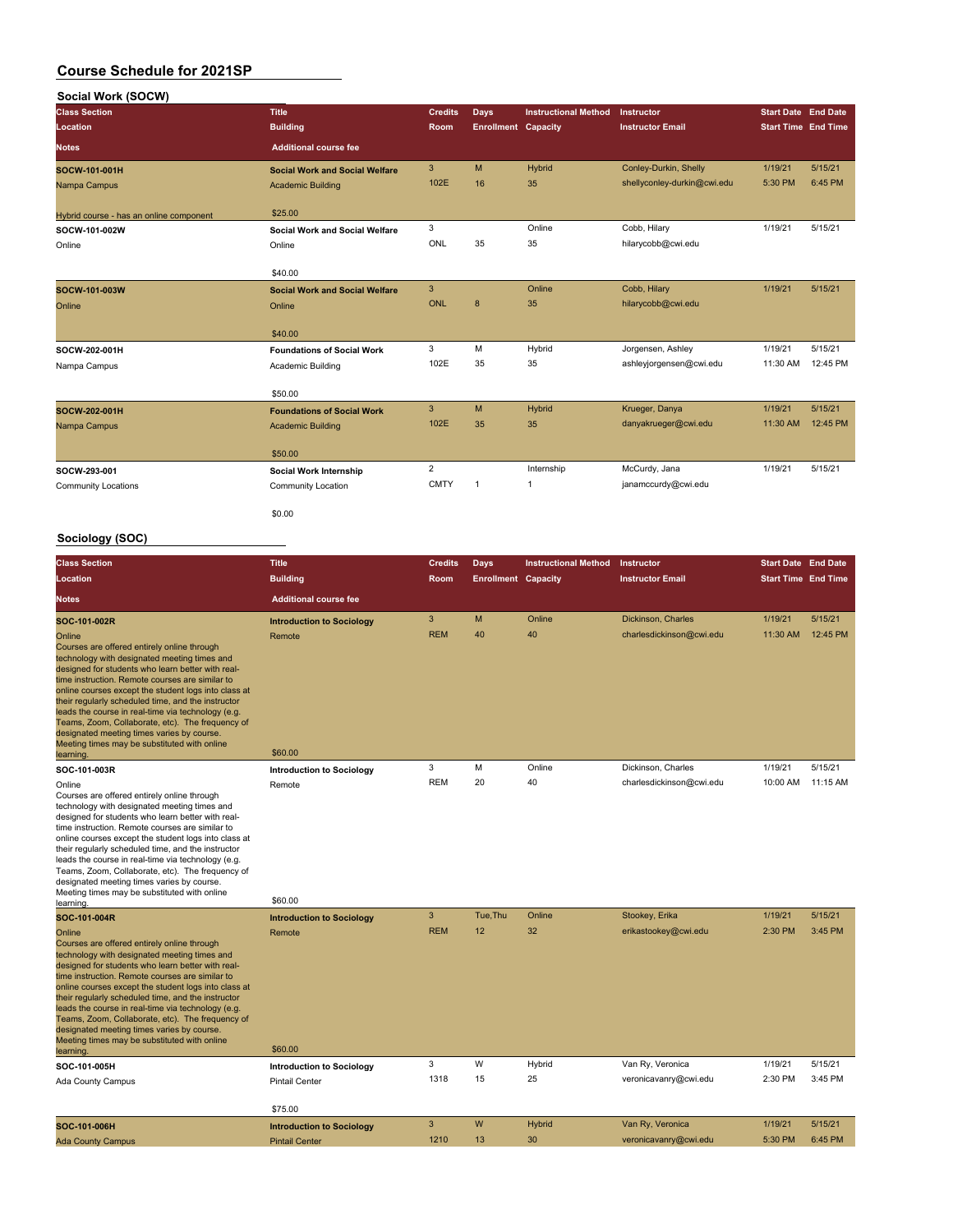**Sociology (SOC)**

| <b>SOCIOIOGY</b> (SUC)                                                                                   |                                                          |                |                            |                             |                          |                            |          |
|----------------------------------------------------------------------------------------------------------|----------------------------------------------------------|----------------|----------------------------|-----------------------------|--------------------------|----------------------------|----------|
| <b>Class Section</b>                                                                                     | <b>Title</b>                                             | <b>Credits</b> | Days                       | <b>Instructional Method</b> | Instructor               | <b>Start Date</b> End Date |          |
| Location                                                                                                 | <b>Building</b>                                          | Room           | <b>Enrollment Capacity</b> |                             | <b>Instructor Email</b>  | <b>Start Time End Time</b> |          |
| <b>Notes</b>                                                                                             | <b>Additional course fee</b>                             |                |                            |                             |                          |                            |          |
|                                                                                                          |                                                          |                |                            |                             |                          |                            |          |
|                                                                                                          | \$75.00                                                  |                |                            |                             |                          |                            |          |
| SOC-101-007R                                                                                             | <b>Introduction to Sociology</b>                         | 3              | Thu                        | Online                      | Reed, Robert             | 1/19/21                    | 5/15/21  |
| Online                                                                                                   | Remote                                                   | <b>REM</b>     | 15                         | 40                          | robertreed@cwi.edu       | 10:00 AM                   | 11:15 AM |
| Courses are offered entirely online through                                                              |                                                          |                |                            |                             |                          |                            |          |
| technology with designated meeting times and                                                             |                                                          |                |                            |                             |                          |                            |          |
| designed for students who learn better with real-<br>time instruction. Remote courses are similar to     |                                                          |                |                            |                             |                          |                            |          |
| online courses except the student logs into class at                                                     |                                                          |                |                            |                             |                          |                            |          |
| their regularly scheduled time, and the instructor<br>leads the course in real-time via technology (e.g. |                                                          |                |                            |                             |                          |                            |          |
| Teams, Zoom, Collaborate, etc). The frequency of                                                         |                                                          |                |                            |                             |                          |                            |          |
| designated meeting times varies by course.                                                               |                                                          |                |                            |                             |                          |                            |          |
| Meeting times may be substituted with online                                                             | \$60.00                                                  |                |                            |                             |                          |                            |          |
| learning.                                                                                                |                                                          | 3              |                            | Online                      | Dickinson, Charles       | 1/19/21                    | 5/15/21  |
| SOC-101-010W                                                                                             | <b>Introduction to Sociology</b>                         | <b>ONL</b>     | 35                         | 35                          | charlesdickinson@cwi.edu |                            |          |
| Online                                                                                                   | Online                                                   |                |                            |                             |                          |                            |          |
|                                                                                                          | \$90.00                                                  |                |                            |                             |                          |                            |          |
|                                                                                                          |                                                          | 3              |                            | Online                      | Dickinson, Charles       | 1/19/21                    | 5/15/21  |
| SOC-101-011W                                                                                             | <b>Introduction to Sociology</b>                         | ONL            | 35                         | 35                          | charlesdickinson@cwi.edu |                            |          |
| Online                                                                                                   | Online                                                   |                |                            |                             |                          |                            |          |
|                                                                                                          | \$90.00                                                  |                |                            |                             |                          |                            |          |
|                                                                                                          |                                                          | 3              |                            | Online                      | Dickinson, Charles       | 1/19/21                    | 5/15/21  |
| SOC-101-012W                                                                                             | <b>Introduction to Sociology</b>                         | <b>ONL</b>     | 35                         | 35                          | charlesdickinson@cwi.edu |                            |          |
| Online                                                                                                   | Online                                                   |                |                            |                             |                          |                            |          |
|                                                                                                          | \$90.00                                                  |                |                            |                             |                          |                            |          |
|                                                                                                          |                                                          | 3              |                            | Online                      | Pogoda, Kandis           | 1/19/21                    | 5/15/21  |
| SOC-101-013W                                                                                             | <b>Introduction to Sociology</b>                         | ONL            | 17                         | 35                          | kandispogoda@cwi.edu     |                            |          |
| Online                                                                                                   | Online                                                   |                |                            |                             |                          |                            |          |
|                                                                                                          | \$90.00                                                  |                |                            |                             |                          |                            |          |
|                                                                                                          |                                                          | 3              |                            | Online                      | Broderick, Julia         | 1/19/21                    | 5/15/21  |
| SOC-102-001W                                                                                             | <b>Social Problems</b>                                   | <b>ONL</b>     | 23                         | 35                          |                          |                            |          |
| Online                                                                                                   | Online                                                   |                |                            |                             | juliabroderick@cwi.edu   |                            |          |
|                                                                                                          | \$30.00                                                  |                |                            |                             |                          |                            |          |
|                                                                                                          |                                                          | 3              |                            | Online                      | Broderick, Julia         | 1/19/21                    | 5/15/21  |
| SOC-120-001W                                                                                             | <b>Global Issues</b>                                     | ONL            | 35                         | 35                          | juliabroderick@cwi.edu   |                            |          |
| Online                                                                                                   | Online                                                   |                |                            |                             |                          |                            |          |
|                                                                                                          | \$30.00                                                  |                |                            |                             |                          |                            |          |
| SOC-220-001R                                                                                             | <b>Sociology of Deviance</b>                             | 3              | W                          | Online                      | Dickinson, Charles       | 1/19/21                    | 5/15/21  |
|                                                                                                          |                                                          | <b>REM</b>     | 34                         | 35                          | charlesdickinson@cwi.edu | 11:30 AM                   | 12:45 PM |
| Online<br>Courses are offered entirely online through                                                    | Remote                                                   |                |                            |                             |                          |                            |          |
| technology with designated meeting times and                                                             |                                                          |                |                            |                             |                          |                            |          |
| designed for students who learn better with real-                                                        |                                                          |                |                            |                             |                          |                            |          |
| time instruction. Remote courses are similar to<br>online courses except the student logs into class at  |                                                          |                |                            |                             |                          |                            |          |
| their regularly scheduled time, and the instructor                                                       |                                                          |                |                            |                             |                          |                            |          |
| leads the course in real-time via technology (e.g.                                                       |                                                          |                |                            |                             |                          |                            |          |
| Teams, Zoom, Collaborate, etc). The frequency of<br>designated meeting times varies by course.           |                                                          |                |                            |                             |                          |                            |          |
| Meeting times may be substituted with online                                                             | \$0.00                                                   |                |                            |                             |                          |                            |          |
| learning.                                                                                                |                                                          |                |                            |                             |                          |                            | 5/15/21  |
| SOC-230-001W                                                                                             | <b>Introduction to Ethnic Studies</b>                    | 3<br>ONL       |                            | Online                      | Scheffer, Kimberly       | 1/19/21                    |          |
| Online                                                                                                   | Online                                                   |                | 35                         | 35                          | kimscheffer@cwi.edu      |                            |          |
|                                                                                                          |                                                          |                |                            |                             |                          |                            |          |
|                                                                                                          | \$30.00                                                  | 3              |                            | Online                      | Scheffer, Kimberly       | 1/19/21                    | 5/15/21  |
| SOC-230-002W                                                                                             | <b>Introduction to Ethnic Studies</b>                    | <b>ONL</b>     | 35                         | 35                          | kimscheffer@cwi.edu      |                            |          |
| Online                                                                                                   | Online                                                   |                |                            |                             |                          |                            |          |
|                                                                                                          | \$30.00                                                  |                |                            |                             |                          |                            |          |
|                                                                                                          |                                                          | 3              | Tue                        | Lecture                     | McCurdy, Jana            | 1/19/21                    | 5/15/21  |
| SOC-290-001F                                                                                             | <b>Social Sciences Capstone</b><br><b>Pintail Center</b> | 1208           | 23                         | 24                          | janamccurdy@cwi.edu      | 1:00 PM                    | 2:15 PM  |
| Ada County Campus<br>Courses are offered with added flexibility allowing                                 |                                                          |                |                            |                             |                          |                            |          |
| students to choose between in-person or remote                                                           |                                                          |                |                            |                             |                          |                            |          |
| course delivery options at designated meeting<br>times. The frequency of designated meeting times        |                                                          |                |                            |                             |                          |                            |          |
| varies by course. Meeting times may be substituted                                                       |                                                          |                |                            |                             |                          |                            |          |
| with online learning.                                                                                    | \$0.00                                                   |                |                            |                             |                          |                            |          |
| SOC-290-001F                                                                                             | <b>Social Sciences Capstone</b>                          | 3              | Tue                        | Online                      | McCurdy, Jana            | 1/19/21                    | 5/15/21  |
| <b>Ada County Campus</b>                                                                                 | Remote                                                   | <b>REM</b>     | 23                         | 24                          | janamccurdy@cwi.edu      | 1:00 PM                    | 2:15 PM  |
| Courses are offered with added flexibility allowing<br>students to choose between in-person or remote    |                                                          |                |                            |                             |                          |                            |          |
| course delivery options at designated meeting                                                            |                                                          |                |                            |                             |                          |                            |          |
| times. The frequency of designated meeting times<br>varies by course. Meeting times may be substituted   |                                                          |                |                            |                             |                          |                            |          |
| with online learning.                                                                                    | \$0.00                                                   |                |                            |                             |                          |                            |          |
| SOC-290-002R                                                                                             | <b>Social Sciences Capstone</b>                          | 3              | M                          | Online                      | McCurdy, Jana            | 1/19/21                    | 5/15/21  |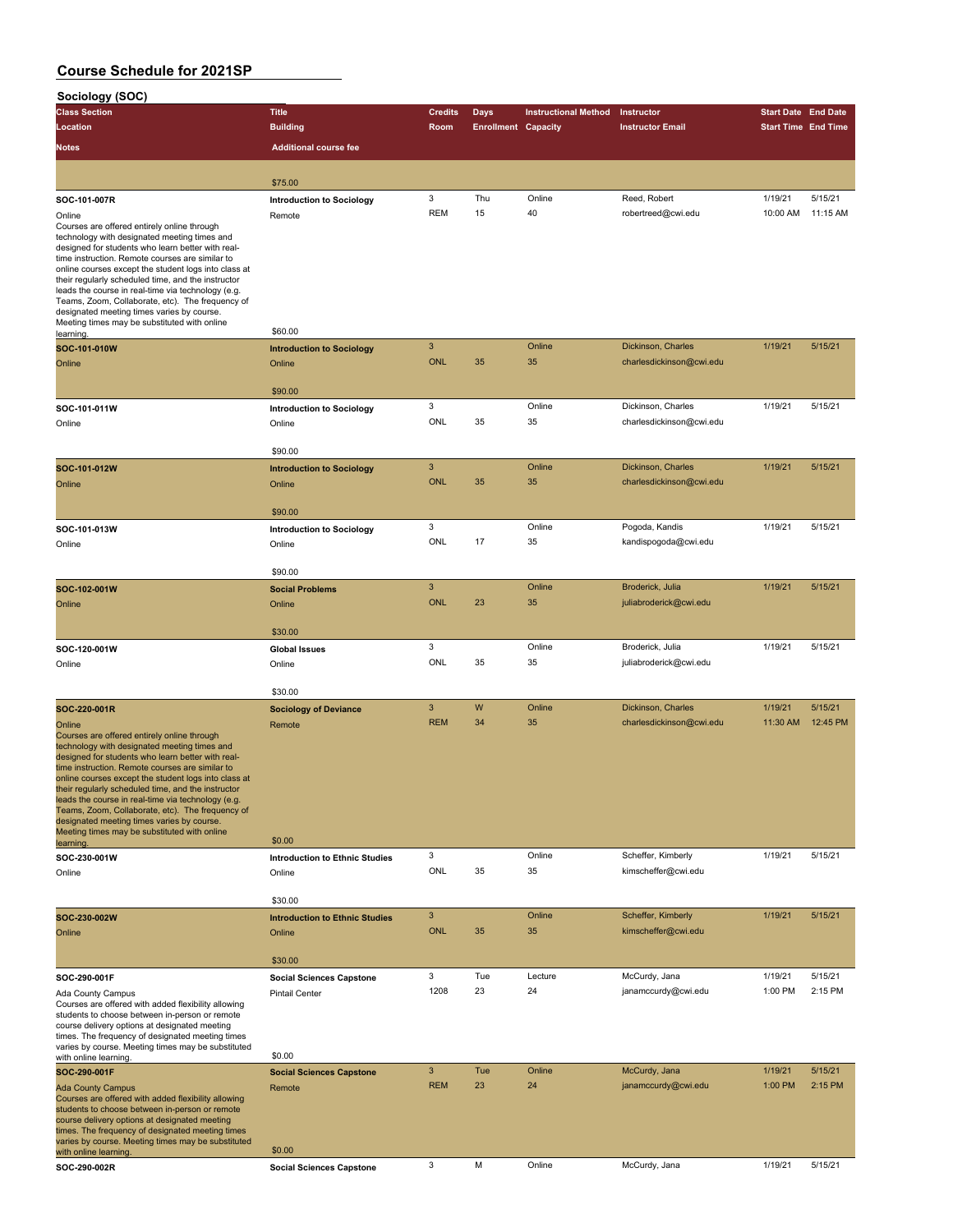**Sociology (SOC)**

| <b>Class Section</b>                                                                                                                                                                                                                                                                                                                                                                                                                                                                                                                             | <b>Title</b>                 | <b>Credits</b> | <b>Days</b>                | <b>Instructional Method</b> | Instructor              | <b>Start Date End Date</b> |         |
|--------------------------------------------------------------------------------------------------------------------------------------------------------------------------------------------------------------------------------------------------------------------------------------------------------------------------------------------------------------------------------------------------------------------------------------------------------------------------------------------------------------------------------------------------|------------------------------|----------------|----------------------------|-----------------------------|-------------------------|----------------------------|---------|
| Location                                                                                                                                                                                                                                                                                                                                                                                                                                                                                                                                         | <b>Building</b>              | Room           | <b>Enrollment Capacity</b> |                             | <b>Instructor Email</b> | <b>Start Time End Time</b> |         |
| <b>Notes</b>                                                                                                                                                                                                                                                                                                                                                                                                                                                                                                                                     | <b>Additional course fee</b> |                |                            |                             |                         |                            |         |
| Online<br>Courses are offered entirely online through<br>technology with designated meeting times and<br>designed for students who learn better with real-<br>time instruction. Remote courses are similar to<br>online courses except the student logs into class at<br>their regularly scheduled time, and the instructor<br>leads the course in real-time via technology (e.g.<br>Teams, Zoom, Collaborate, etc). The frequency of<br>designated meeting times varies by course.<br>Meeting times may be substituted with online<br>learning. | Remote<br>\$0.00             | <b>REM</b>     | 12                         | 24                          | janamccurdy@cwi.edu     | 1:00 PM                    | 2:15 PM |
| SOC-293-002                                                                                                                                                                                                                                                                                                                                                                                                                                                                                                                                      | Sociology Internship         | 3              |                            | Lab A                       | Scheffer, Kimberly      | 1/19/21                    | 5/15/21 |
| <b>Community Locations</b>                                                                                                                                                                                                                                                                                                                                                                                                                                                                                                                       | <b>Community Location</b>    | <b>CMTY</b>    |                            |                             | kimscheffer@cwi.edu     |                            |         |
|                                                                                                                                                                                                                                                                                                                                                                                                                                                                                                                                                  | \$0.00                       |                |                            |                             |                         |                            |         |

#### **Software Development (SWDV)**

| <b>Class Section</b>                                                                                                                                                                                                                                                                                                                                                                                                                                                                                                                                              | <b>Title</b>                                        | <b>Credits</b>  | Days                       | <b>Instructional Method</b> | Instructor                                   | <b>Start Date End Date</b> |                    |
|-------------------------------------------------------------------------------------------------------------------------------------------------------------------------------------------------------------------------------------------------------------------------------------------------------------------------------------------------------------------------------------------------------------------------------------------------------------------------------------------------------------------------------------------------------------------|-----------------------------------------------------|-----------------|----------------------------|-----------------------------|----------------------------------------------|----------------------------|--------------------|
| Location                                                                                                                                                                                                                                                                                                                                                                                                                                                                                                                                                          | <b>Building</b>                                     | Room            | <b>Enrollment Capacity</b> |                             | <b>Instructor Email</b>                      | <b>Start Time End Time</b> |                    |
| <b>Notes</b>                                                                                                                                                                                                                                                                                                                                                                                                                                                                                                                                                      | <b>Additional course fee</b>                        |                 |                            |                             |                                              |                            |                    |
| SWDV-120-001R                                                                                                                                                                                                                                                                                                                                                                                                                                                                                                                                                     | <b>Introduction to Programming</b>                  | 3               | F                          | Online                      | Lowenstein, Elisa                            | 1/19/21                    | 2/13/21            |
| Online<br>Courses are offered entirely online through<br>technology with designated meeting times and<br>designed for students who learn better with real-<br>time instruction. Remote courses are similar to<br>online courses except the student logs into class at<br>their regularly scheduled time, and the instructor<br>leads the course in real-time via technology (e.g.<br>Teams, Zoom, Collaborate, etc). The frequency of<br>designated meeting times varies by course.<br>Meeting times may be substituted with online<br>learning                   | Remote<br>\$0.00                                    | <b>REM</b>      | 14                         | 15                          | elisalowenstein@cwi.edu                      | 1:00 PM                    | 3:45 PM            |
| SWDV-120-001R                                                                                                                                                                                                                                                                                                                                                                                                                                                                                                                                                     | <b>Introduction to Programming</b>                  | 3               | M, Tue, W, Thu Online      |                             | Lowenstein, Elisa                            | 1/19/21                    | 2/13/21            |
| Online<br>Courses are offered entirely online through<br>technology with designated meeting times and<br>designed for students who learn better with real-<br>time instruction. Remote courses are similar to<br>online courses except the student logs into class at<br>their regularly scheduled time, and the instructor<br>leads the course in real-time via technology (e.g.<br>Teams, Zoom, Collaborate, etc). The frequency of<br>designated meeting times varies by course.<br>Meeting times may be substituted with online                               | Remote                                              | <b>REM</b>      | 14                         | 15                          | elisalowenstein@cwi.edu                      | 1:00 PM                    | 4:45 PM            |
| learning.                                                                                                                                                                                                                                                                                                                                                                                                                                                                                                                                                         | \$0.00                                              |                 |                            |                             |                                              |                            |                    |
| SWDV-125-001R<br>Online<br>Courses are offered entirely online through<br>technology with designated meeting times and<br>designed for students who learn better with real-<br>time instruction. Remote courses are similar to<br>online courses except the student logs into class at<br>their regularly scheduled time, and the instructor<br>leads the course in real-time via technology (e.g.<br>Teams, Zoom, Collaborate, etc). The frequency of<br>designated meeting times varies by course.<br>Meeting times may be substituted with online<br>learning. | <b>Intermediate Programming</b><br>Remote<br>\$0.00 | 3<br><b>REM</b> | F<br>14                    | Online<br>15                | Lowenstein, Elisa<br>elisalowenstein@cwi.edu | 2/16/21<br>1:00 PM         | 3/13/21<br>3:45 PM |
| <b>SWDV-125-001R</b>                                                                                                                                                                                                                                                                                                                                                                                                                                                                                                                                              | <b>Intermediate Programming</b>                     | 3               | M, Tue, W, Thu Online      |                             | Lowenstein, Elisa                            | 2/16/21                    | 3/13/21            |
| Online<br>Courses are offered entirely online through<br>technology with designated meeting times and<br>designed for students who learn better with real-<br>time instruction. Remote courses are similar to<br>online courses except the student logs into class at<br>their regularly scheduled time, and the instructor<br>leads the course in real-time via technology (e.g.<br>Teams, Zoom, Collaborate, etc). The frequency of<br>designated meeting times varies by course.<br>Meeting times may be substituted with online<br>learning.                  | Remote<br>\$0.00                                    | <b>REM</b>      | 14                         | 15                          | elisalowenstein@cwi.edu                      | 1:00 PM                    | 4:45 PM            |
| SWDV-130-001R                                                                                                                                                                                                                                                                                                                                                                                                                                                                                                                                                     | Intro to Web App Development                        | 3               | F                          | Online                      | Lowenstein, Elisa                            | 3/15/21                    | 4/17/21            |
| Online                                                                                                                                                                                                                                                                                                                                                                                                                                                                                                                                                            | Remote                                              | <b>REM</b>      | 14                         | 15                          | elisalowenstein@cwi.edu                      | 1:00 PM                    | 3:45 PM            |
|                                                                                                                                                                                                                                                                                                                                                                                                                                                                                                                                                                   |                                                     |                 |                            |                             |                                              |                            |                    |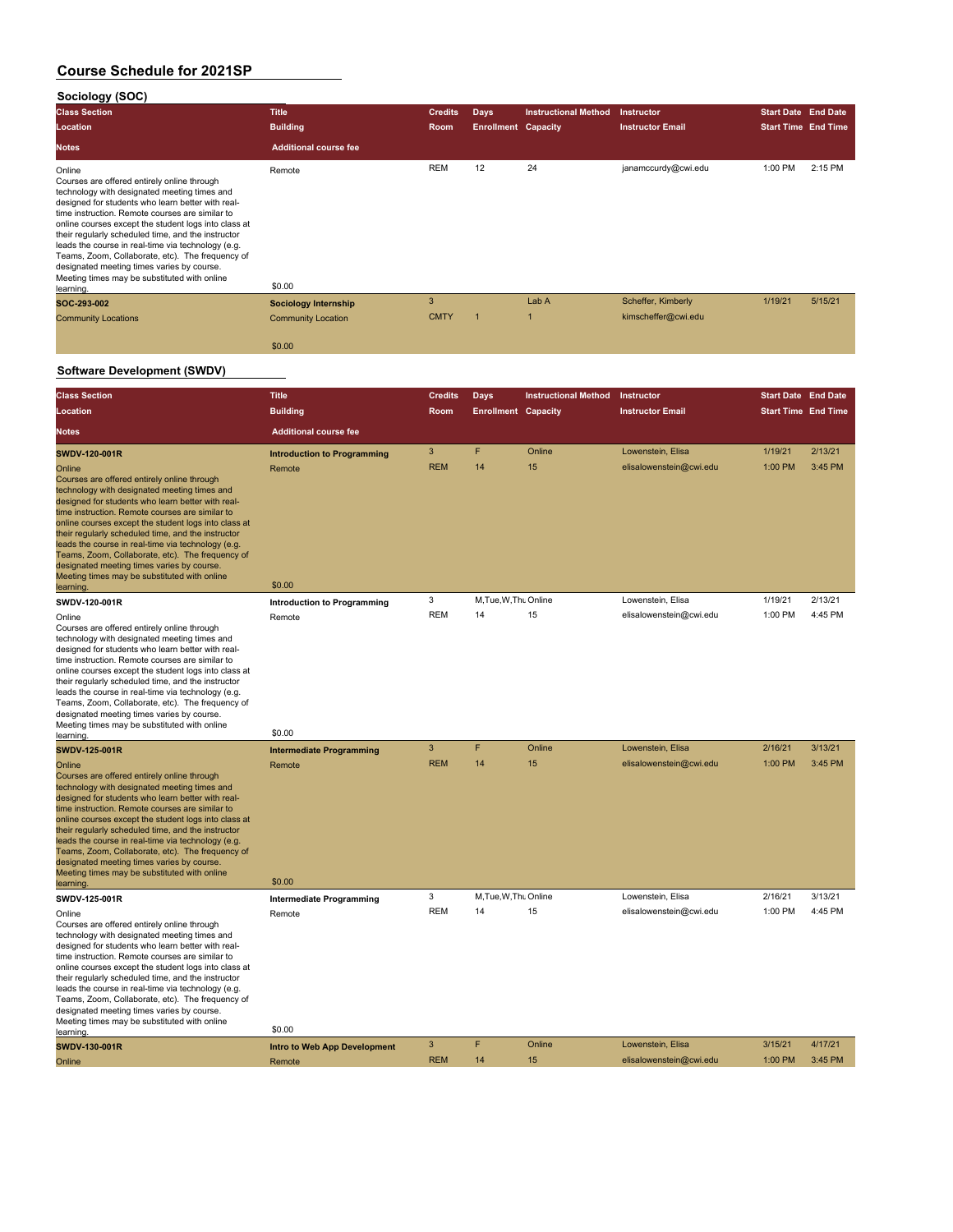#### **Software Development (SWDV)**

| oonware pevelopment (<br><b>Class Section</b>                                                                                                                                                                                                                                                                                                                                                                                                                                                                                                                            | <b>Title</b>                                               | <b>Credits</b>  | <b>Days</b>                | <b>Instructional Method</b> | Instructor                                   | <b>Start Date End Date</b> |                    |
|--------------------------------------------------------------------------------------------------------------------------------------------------------------------------------------------------------------------------------------------------------------------------------------------------------------------------------------------------------------------------------------------------------------------------------------------------------------------------------------------------------------------------------------------------------------------------|------------------------------------------------------------|-----------------|----------------------------|-----------------------------|----------------------------------------------|----------------------------|--------------------|
| Location                                                                                                                                                                                                                                                                                                                                                                                                                                                                                                                                                                 | <b>Building</b>                                            | Room            | <b>Enrollment Capacity</b> |                             | <b>Instructor Email</b>                      | <b>Start Time End Time</b> |                    |
|                                                                                                                                                                                                                                                                                                                                                                                                                                                                                                                                                                          |                                                            |                 |                            |                             |                                              |                            |                    |
| Notes                                                                                                                                                                                                                                                                                                                                                                                                                                                                                                                                                                    | <b>Additional course fee</b>                               |                 |                            |                             |                                              |                            |                    |
| Courses are offered entirely online through<br>technology with designated meeting times and<br>designed for students who learn better with real-<br>time instruction. Remote courses are similar to<br>online courses except the student logs into class at<br>their regularly scheduled time, and the instructor<br>leads the course in real-time via technology (e.g.<br>Teams, Zoom, Collaborate, etc). The frequency of<br>designated meeting times varies by course.<br>Meeting times may be substituted with online<br>learning.                                   | \$0.00                                                     |                 |                            |                             |                                              |                            |                    |
| SWDV-130-001R                                                                                                                                                                                                                                                                                                                                                                                                                                                                                                                                                            | Intro to Web App Development                               | 3               | M, Tue, W, Thu Online      |                             | Lowenstein, Elisa                            | 3/15/21                    | 4/17/21            |
| Online<br>Courses are offered entirely online through<br>technology with designated meeting times and<br>designed for students who learn better with real-<br>time instruction. Remote courses are similar to<br>online courses except the student logs into class at<br>their regularly scheduled time, and the instructor<br>leads the course in real-time via technology (e.g.<br>Teams, Zoom, Collaborate, etc). The frequency of<br>designated meeting times varies by course.<br>Meeting times may be substituted with online                                      | Remote                                                     | <b>REM</b>      | 14                         | 15                          | elisalowenstein@cwi.edu                      | 1:00 PM                    | 4:45 PM            |
| learning.                                                                                                                                                                                                                                                                                                                                                                                                                                                                                                                                                                | \$0.00                                                     |                 |                            |                             |                                              |                            |                    |
| SWDV-135-001R                                                                                                                                                                                                                                                                                                                                                                                                                                                                                                                                                            | <b>Web Styling</b>                                         | 3               | F                          | Online                      | Lowenstein, Elisa                            | 4/19/21                    | 5/15/21            |
| Online<br>Courses are offered entirely online through<br>technology with designated meeting times and<br>designed for students who learn better with real-<br>time instruction. Remote courses are similar to<br>online courses except the student logs into class at<br>their regularly scheduled time, and the instructor<br>leads the course in real-time via technology (e.g.<br>Teams, Zoom, Collaborate, etc). The frequency of<br>designated meeting times varies by course.<br>Meeting times may be substituted with online<br>learning.                         | Remote<br>\$0.00                                           | <b>REM</b>      | 14                         | 15                          | elisalowenstein@cwi.edu                      | 1:00 PM                    | 3:45 PM            |
| SWDV-135-001R                                                                                                                                                                                                                                                                                                                                                                                                                                                                                                                                                            | <b>Web Styling</b>                                         | 3               | M, Tue, W, Thu Online      |                             | Lowenstein, Elisa                            | 4/19/21                    | 5/15/21            |
| Online                                                                                                                                                                                                                                                                                                                                                                                                                                                                                                                                                                   | Remote                                                     | <b>REM</b>      | 14                         | 15                          | elisalowenstein@cwi.edu                      | 1:00 PM                    | 4:45 PM            |
| Courses are offered entirely online through<br>technology with designated meeting times and<br>designed for students who learn better with real-<br>time instruction. Remote courses are similar to<br>online courses except the student logs into class at<br>their regularly scheduled time, and the instructor<br>leads the course in real-time via technology (e.g.<br>Teams, Zoom, Collaborate, etc). The frequency of<br>designated meeting times varies by course.<br>Meeting times may be substituted with online                                                | \$0.00                                                     |                 |                            |                             |                                              |                            |                    |
| learning.                                                                                                                                                                                                                                                                                                                                                                                                                                                                                                                                                                |                                                            | 4               | F                          | Online                      | Del Vecchio, Ricky                           | 1/19/21                    | 2/20/21            |
| <b>SWDV-140-001R</b><br>Online<br>Courses are offered entirely online through<br>technology with designated meeting times and<br>designed for students who learn better with real-<br>time instruction. Remote courses are similar to<br>online courses except the student logs into class at<br>their regularly scheduled time, and the instructor<br>leads the course in real-time via technology (e.g.<br>Teams, Zoom, Collaborate, etc). The frequency of<br>designated meeting times varies by course.<br>Meeting times may be substituted with online<br>learning. | <b>Intermediate Web App Develpmnt</b><br>Remote<br>\$21.00 | <b>REM</b>      | 13                         | 15                          | rickdelvecchio@cwi.edu                       | 8:30 AM                    | 10:20 AM           |
| SWDV-140-001R                                                                                                                                                                                                                                                                                                                                                                                                                                                                                                                                                            | Intermediate Web App Develpmnt                             | 4               | M, Tue, W, Thu Online      |                             | Del Vecchio, Ricky                           | 1/19/21                    | 2/20/21            |
| Online<br>Courses are offered entirely online through<br>technology with designated meeting times and<br>designed for students who learn better with real-<br>time instruction. Remote courses are similar to<br>online courses except the student logs into class at<br>their regularly scheduled time, and the instructor<br>leads the course in real-time via technology (e.g.<br>Teams, Zoom, Collaborate, etc). The frequency of<br>designated meeting times varies by course.<br>Meeting times may be substituted with online                                      | Remote                                                     | <b>REM</b>      | 13                         | 15                          | rickdelvecchio@cwi.edu                       | 8:30 AM                    | 12:20 PM           |
| learning.                                                                                                                                                                                                                                                                                                                                                                                                                                                                                                                                                                | \$21.00                                                    |                 |                            |                             |                                              |                            |                    |
| <b>SWDV-143-001R</b><br>Online<br>Courses are offered entirely online through<br>technology with designated meeting times and<br>designed for students who learn better with real-<br>time instruction. Remote courses are similar to<br>online courses except the student logs into class at<br>their regularly scheduled time, and the instructor<br>leads the course in real-time via technology (e.g.<br>Teams, Zoom, Collaborate, etc). The frequency of<br>designated meeting times varies by course.<br>Meeting times may be substituted with online<br>learning. | <b>Client Side Frameworks</b><br>Remote<br>\$0.00          | 4<br><b>REM</b> | F<br>13                    | Online<br>15                | Del Vecchio, Ricky<br>rickdelvecchio@cwi.edu | 2/22/21<br>8:30 AM         | 4/3/21<br>10:20 AM |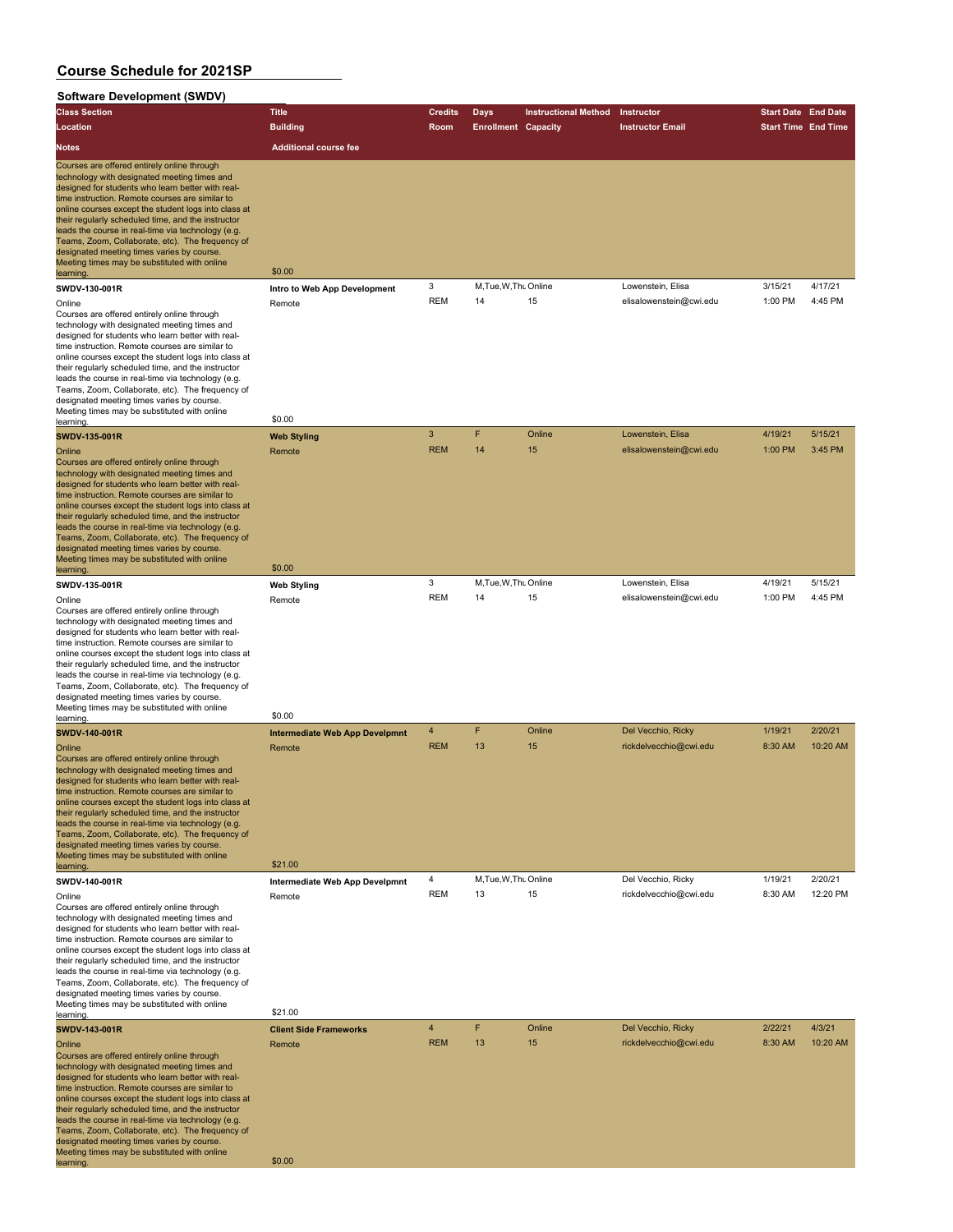#### **Software Development (SWDV)**

| <b>SOITMAIG DEAGIONIIGIII (SAADA)</b>                                                                                                                                                                                                                                                                                                                                                                                                                                                                                                                             |                                                        |                              |                                         |                             |                                               |                            |                    |
|-------------------------------------------------------------------------------------------------------------------------------------------------------------------------------------------------------------------------------------------------------------------------------------------------------------------------------------------------------------------------------------------------------------------------------------------------------------------------------------------------------------------------------------------------------------------|--------------------------------------------------------|------------------------------|-----------------------------------------|-----------------------------|-----------------------------------------------|----------------------------|--------------------|
| <b>Class Section</b>                                                                                                                                                                                                                                                                                                                                                                                                                                                                                                                                              | <b>Title</b>                                           | <b>Credits</b>               | Days                                    | <b>Instructional Method</b> | Instructor                                    | <b>Start Date</b> End Date |                    |
| Location                                                                                                                                                                                                                                                                                                                                                                                                                                                                                                                                                          | <b>Building</b>                                        | Room                         | <b>Enrollment Capacity</b>              |                             | <b>Instructor Email</b>                       | <b>Start Time End Time</b> |                    |
| Notes                                                                                                                                                                                                                                                                                                                                                                                                                                                                                                                                                             | <b>Additional course fee</b>                           |                              |                                         |                             |                                               |                            |                    |
| SWDV-143-001R                                                                                                                                                                                                                                                                                                                                                                                                                                                                                                                                                     | <b>Client Side Frameworks</b>                          | 4                            | M, Tue, W, Thu Online                   |                             | Del Vecchio, Ricky                            | 2/22/21                    | 4/3/21             |
| Online<br>Courses are offered entirely online through<br>technology with designated meeting times and<br>designed for students who learn better with real-<br>time instruction. Remote courses are similar to<br>online courses except the student logs into class at<br>their regularly scheduled time, and the instructor<br>leads the course in real-time via technology (e.g.<br>Teams, Zoom, Collaborate, etc). The frequency of<br>designated meeting times varies by course.<br>Meeting times may be substituted with online                               | Remote<br>\$0.00                                       | <b>REM</b>                   | 13                                      | 15                          | rickdelvecchio@cwi.edu                        | 8:30 AM                    | 12:20 PM           |
| learning.                                                                                                                                                                                                                                                                                                                                                                                                                                                                                                                                                         |                                                        | $\overline{4}$               | F                                       | Online                      | Del Vecchio, Ricky                            | 4/5/21                     | 5/8/21             |
| SWDV-152-001R<br>Online<br>Courses are offered entirely online through<br>technology with designated meeting times and<br>designed for students who learn better with real-<br>time instruction. Remote courses are similar to<br>online courses except the student logs into class at<br>their regularly scheduled time, and the instructor<br>leads the course in real-time via technology (e.g.<br>Teams, Zoom, Collaborate, etc). The frequency of<br>designated meeting times varies by course.<br>Meeting times may be substituted with online<br>learning. | <b>Systems Analysis and Design</b><br>Remote<br>\$0.00 | <b>REM</b>                   | 13                                      | 15                          | rickdelvecchio@cwi.edu                        | 8:30 AM                    | 10:20 AM           |
| SWDV-152-001R                                                                                                                                                                                                                                                                                                                                                                                                                                                                                                                                                     | <b>Systems Analysis and Design</b>                     | 4                            | M, Tue, W, Thu Online                   |                             | Del Vecchio, Ricky                            | 4/5/21                     | 5/8/21             |
| Online<br>Courses are offered entirely online through<br>technology with designated meeting times and<br>designed for students who learn better with real-<br>time instruction. Remote courses are similar to<br>online courses except the student logs into class at<br>their regularly scheduled time, and the instructor<br>leads the course in real-time via technology (e.g.<br>Teams, Zoom, Collaborate, etc). The frequency of<br>designated meeting times varies by course.<br>Meeting times may be substituted with online                               | Remote                                                 | <b>REM</b>                   | 13                                      | 15                          | rickdelvecchio@cwi.edu                        | 8:30 AM                    | 12:20 PM           |
| learning                                                                                                                                                                                                                                                                                                                                                                                                                                                                                                                                                          | \$0.00                                                 |                              | F                                       |                             |                                               |                            | 2/20/21            |
| SWDV-210-001R<br>Online<br>Courses are offered entirely online through<br>technology with designated meeting times and<br>designed for students who learn better with real-<br>time instruction. Remote courses are similar to<br>online courses except the student logs into class at<br>their regularly scheduled time, and the instructor<br>leads the course in real-time via technology (e.g.<br>Teams, Zoom, Collaborate, etc). The frequency of<br>designated meeting times varies by course.<br>Meeting times may be substituted with online              | <b>Intro Server Side Programming</b><br>Remote         | $\overline{4}$<br><b>REM</b> | $\overline{7}$                          | Online<br>20                | Wokersien, Virginia<br>jennywokersien@cwi.edu | 1/19/21<br>1:00 PM         | 2:50 PM            |
| learning.                                                                                                                                                                                                                                                                                                                                                                                                                                                                                                                                                         | \$0.00                                                 |                              |                                         |                             |                                               |                            |                    |
| SWDV-210-001R<br>Online<br>Courses are offered entirely online through<br>technology with designated meeting times and<br>designed for students who learn better with real-<br>time instruction. Remote courses are similar to<br>online courses except the student logs into class at<br>their regularly scheduled time, and the instructor<br>leads the course in real-time via technology (e.g.<br>Teams, Zoom, Collaborate, etc). The frequency of<br>designated meeting times varies by course.<br>Meeting times may be substituted with online              | Intro Server Side Programming<br>Remote                | 4<br><b>REM</b>              | M, Tue, W, Thu Online<br>$\overline{7}$ | 20                          | Wokersien, Virginia<br>jennywokersien@cwi.edu | 1/19/21<br>1:00 PM         | 2/20/21<br>4:50 PM |
| learning.                                                                                                                                                                                                                                                                                                                                                                                                                                                                                                                                                         | \$0.00                                                 |                              |                                         |                             |                                               |                            |                    |
| SWDV-220-001R<br>Online<br>Courses are offered entirely online through<br>technology with designated meeting times and<br>designed for students who learn better with real-<br>time instruction. Remote courses are similar to<br>online courses except the student logs into class at<br>their regularly scheduled time, and the instructor<br>leads the course in real-time via technology (e.g.<br>Teams, Zoom, Collaborate, etc). The frequency of<br>designated meeting times varies by course.<br>Meeting times may be substituted with online              | <b>Fund of Database Systems</b><br>Remote<br>\$21.00   | $\overline{4}$<br><b>REM</b> | F<br>$\overline{7}$                     | Online<br>20                | Wokersien, Virginia<br>jennywokersien@cwi.edu | 2/22/21<br>1:00 PM         | 4/3/21<br>2:50 PM  |
| learning.                                                                                                                                                                                                                                                                                                                                                                                                                                                                                                                                                         |                                                        |                              |                                         |                             |                                               |                            |                    |
| SWDV-220-001R<br>Online                                                                                                                                                                                                                                                                                                                                                                                                                                                                                                                                           | <b>Fund of Database Systems</b><br>Remote              | $\overline{4}$<br><b>REM</b> | M, Tue, W, Thu Online<br>$\overline{7}$ | 20                          | Wokersien, Virginia<br>jennywokersien@cwi.edu | 2/22/21<br>1:00 PM         | 4/3/21<br>4:50 PM  |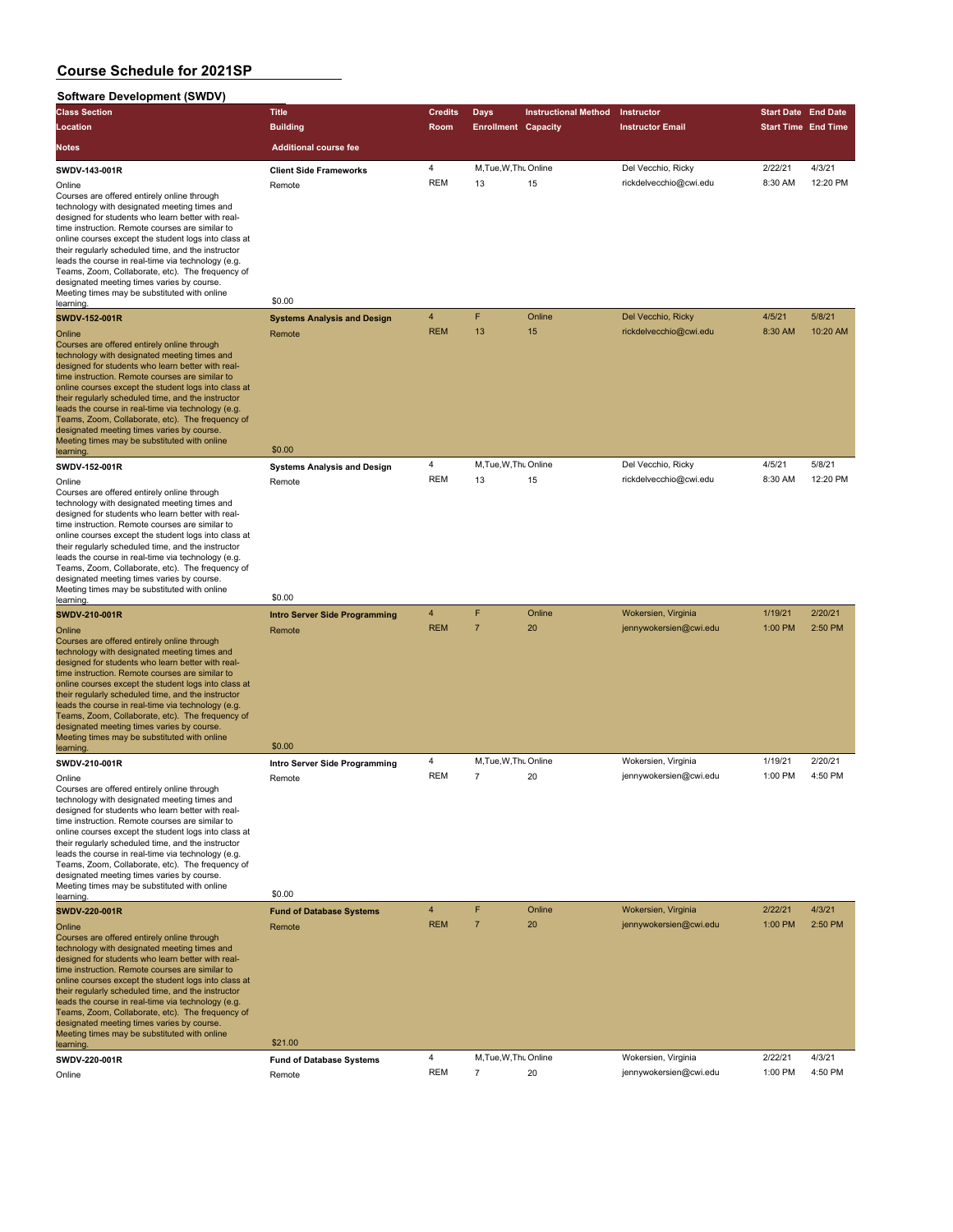#### **Software Development (SWDV)**

| oonmare perciopinent<br><b>Class Section</b>                                                                                                                                                                                                                                                                                                                                                                                                                                                                                                     | <b>Title</b>                                          | <b>Credits</b>  | Days                                 | <b>Instructional Method</b> | Instructor              | <b>Start Date End Date</b> |                    |
|--------------------------------------------------------------------------------------------------------------------------------------------------------------------------------------------------------------------------------------------------------------------------------------------------------------------------------------------------------------------------------------------------------------------------------------------------------------------------------------------------------------------------------------------------|-------------------------------------------------------|-----------------|--------------------------------------|-----------------------------|-------------------------|----------------------------|--------------------|
| Location                                                                                                                                                                                                                                                                                                                                                                                                                                                                                                                                         | <b>Building</b>                                       | Room            | <b>Enrollment Capacity</b>           |                             | <b>Instructor Email</b> | <b>Start Time End Time</b> |                    |
|                                                                                                                                                                                                                                                                                                                                                                                                                                                                                                                                                  | <b>Additional course fee</b>                          |                 |                                      |                             |                         |                            |                    |
| <b>Notes</b>                                                                                                                                                                                                                                                                                                                                                                                                                                                                                                                                     |                                                       |                 |                                      |                             |                         |                            |                    |
| Courses are offered entirely online through<br>technology with designated meeting times and<br>designed for students who learn better with real-<br>time instruction. Remote courses are similar to<br>online courses except the student logs into class at<br>their regularly scheduled time, and the instructor<br>leads the course in real-time via technology (e.g.<br>Teams, Zoom, Collaborate, etc). The frequency of<br>designated meeting times varies by course.<br>Meeting times may be substituted with online<br>learning.           | \$21.00                                               |                 |                                      |                             |                         |                            |                    |
| SWDV-235-001R                                                                                                                                                                                                                                                                                                                                                                                                                                                                                                                                    | <b>Advanced Web App Development</b>                   | 4               | F                                    | Online                      | Wokersien, Virginia     | 4/5/21                     | 5/8/21             |
| Online<br>Courses are offered entirely online through<br>technology with designated meeting times and<br>designed for students who learn better with real-<br>time instruction. Remote courses are similar to<br>online courses except the student logs into class at<br>their regularly scheduled time, and the instructor<br>leads the course in real-time via technology (e.g.<br>Teams, Zoom, Collaborate, etc). The frequency of<br>designated meeting times varies by course.<br>Meeting times may be substituted with online              | Remote                                                | <b>REM</b>      | $\overline{7}$                       | 20                          | jennywokersien@cwi.edu  | 1:00 PM                    | 2:50 PM            |
| learning.                                                                                                                                                                                                                                                                                                                                                                                                                                                                                                                                        | \$0.00                                                |                 |                                      |                             |                         |                            |                    |
| SWDV-235-001R                                                                                                                                                                                                                                                                                                                                                                                                                                                                                                                                    | <b>Advanced Web App Development</b>                   | 4               | M, Tue, W, Thu Online                |                             | Wokersien, Virginia     | 4/5/21                     | 5/8/21             |
| Online<br>Courses are offered entirely online through<br>technology with designated meeting times and<br>designed for students who learn better with real-<br>time instruction. Remote courses are similar to<br>online courses except the student logs into class at<br>their regularly scheduled time, and the instructor<br>leads the course in real-time via technology (e.g.<br>Teams, Zoom, Collaborate, etc). The frequency of<br>designated meeting times varies by course.<br>Meeting times may be substituted with online              | Remote                                                | <b>REM</b>      | $\overline{7}$                       | 20                          | jennywokersien@cwi.edu  | 1:00 PM                    | 4:50 PM            |
| learning.                                                                                                                                                                                                                                                                                                                                                                                                                                                                                                                                        | \$0.00                                                |                 |                                      |                             |                         |                            |                    |
| <b>SWDV-265-001R</b>                                                                                                                                                                                                                                                                                                                                                                                                                                                                                                                             | <b>Mobile Development</b>                             | 4               | M, Tue, W, Thu Online                |                             | Guay, Randall           | 1/19/21                    | 2/20/21            |
| Online<br>Courses are offered entirely online through<br>technology with designated meeting times and<br>designed for students who learn better with real-<br>time instruction. Remote courses are similar to<br>online courses except the student logs into class at<br>their regularly scheduled time, and the instructor<br>leads the course in real-time via technology (e.g.<br>Teams, Zoom, Collaborate, etc). The frequency of<br>designated meeting times varies by course.<br>Meeting times may be substituted with online              | Remote                                                | <b>REM</b>      | $\overline{7}$                       | 20                          | randyguay@cwi.edu       | 8:30 AM                    | 12:15 PM           |
| learning                                                                                                                                                                                                                                                                                                                                                                                                                                                                                                                                         | \$0.00                                                |                 |                                      |                             |                         |                            |                    |
| SWDV-271-001R                                                                                                                                                                                                                                                                                                                                                                                                                                                                                                                                    | <b>Game Development</b>                               | 4<br><b>REM</b> | M.Tue.W.ThL Online<br>$\overline{7}$ | 20                          | Guay, Randall           | 2/22/21<br>8:30 AM         | 4/3/21<br>12:15 PM |
| Online<br>Courses are offered entirely online through<br>technology with designated meeting times and<br>designed for students who learn better with real-<br>time instruction. Remote courses are similar to<br>online courses except the student logs into class at<br>their regularly scheduled time, and the instructor<br>leads the course in real-time via technology (e.g.<br>Teams, Zoom, Collaborate, etc). The frequency of<br>designated meeting times varies by course.<br>Meeting times may be substituted with online              | Remote<br>\$200.00                                    |                 |                                      |                             | randyguay@cwi.edu       |                            |                    |
| learning.<br>SWDV-280-001R                                                                                                                                                                                                                                                                                                                                                                                                                                                                                                                       |                                                       | 3               | M, Tue, W, Thu Online                |                             | Guay, Randall           | 4/5/21                     | 5/8/21             |
| Online<br>Courses are offered entirely online through<br>technology with designated meeting times and<br>designed for students who learn better with real-<br>time instruction. Remote courses are similar to<br>online courses except the student logs into class at<br>their regularly scheduled time, and the instructor<br>leads the course in real-time via technology (e.g.<br>Teams, Zoom, Collaborate, etc). The frequency of<br>designated meeting times varies by course.<br>Meeting times may be substituted with online<br>learning. | <b>Collaborative Development</b><br>Remote<br>\$21.00 | <b>REM</b>      | $\overline{7}$                       | 20                          | randyguay@cwi.edu       | 8:30 AM                    | 11:30 AM           |

#### **Spanish (SPAN)**

| <b>Class Section</b><br>Location<br><b>Notes</b> | <b>Title</b><br><b>Building</b><br><b>Additional course fee</b> | <b>Credits</b><br>Room | Days<br><b>Enrollment Capacity</b> | <b>Instructional Method</b> | Instructor<br><b>Instructor Email</b> | <b>Start Date End Date</b><br><b>Start Time End Time</b> |                    |
|--------------------------------------------------|-----------------------------------------------------------------|------------------------|------------------------------------|-----------------------------|---------------------------------------|----------------------------------------------------------|--------------------|
| SPAN-101-001<br><b>Ada County Campus</b>         | <b>Elementary Spanish I</b><br><b>Pintail Center</b>            | 4<br>1320              | Tue, Thu<br>13                     | Lecture<br>24               | Holt, Janel<br>janelholt@cwi.edu      | 1/19/21<br>12:00 PM                                      | 5/15/21<br>1:50 PM |
|                                                  | \$101.25                                                        |                        |                                    |                             |                                       |                                                          |                    |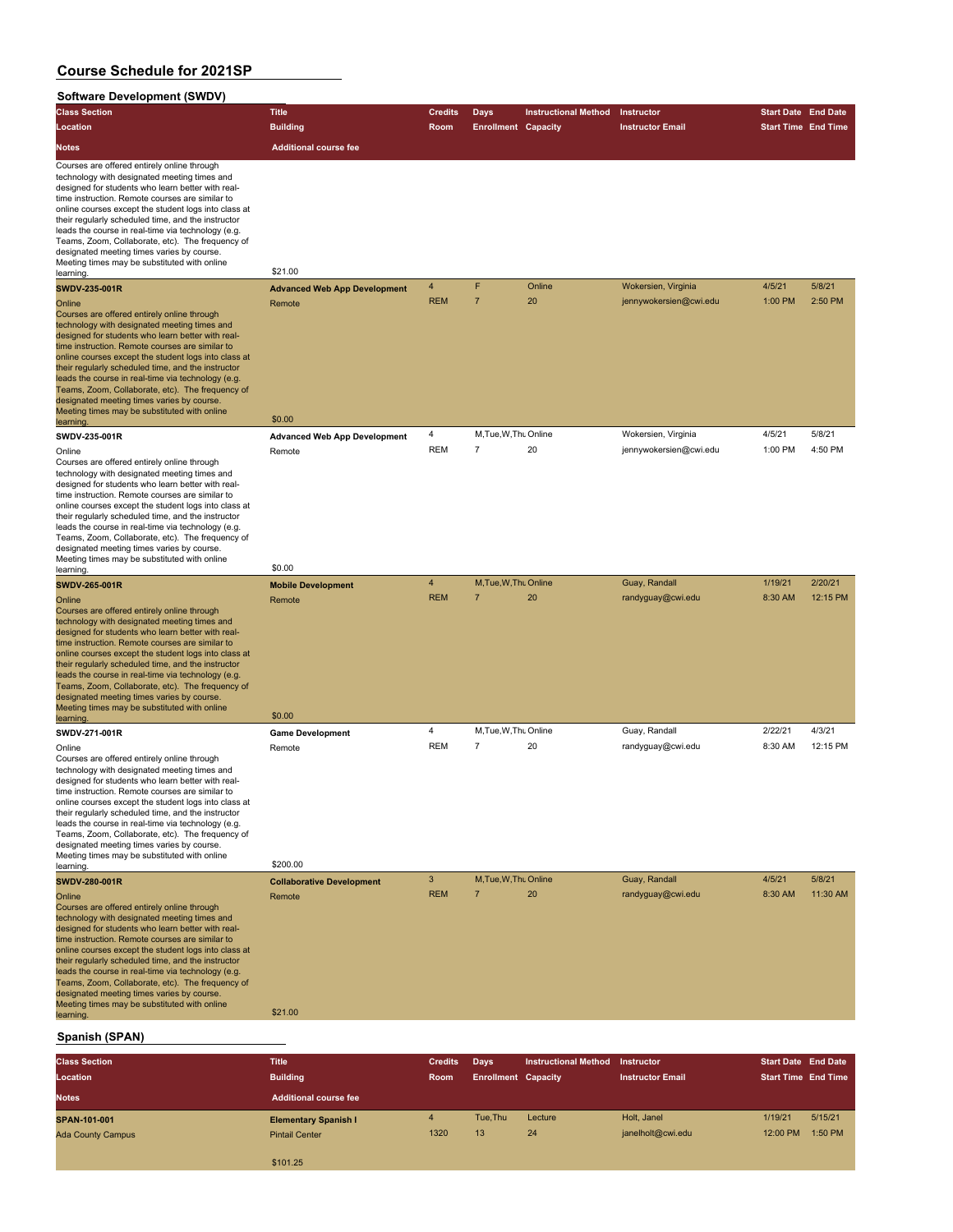| Spanish (SPAN)                                                                                         |                                   |                |                            |                             |                         |                            |          |
|--------------------------------------------------------------------------------------------------------|-----------------------------------|----------------|----------------------------|-----------------------------|-------------------------|----------------------------|----------|
| <b>Class Section</b>                                                                                   | <b>Title</b>                      | <b>Credits</b> | Days                       | <b>Instructional Method</b> | Instructor              | <b>Start Date End Date</b> |          |
| Location                                                                                               | <b>Building</b>                   | Room           | <b>Enrollment Capacity</b> |                             | <b>Instructor Email</b> | <b>Start Time End Time</b> |          |
| <b>Notes</b>                                                                                           | <b>Additional course fee</b>      |                |                            |                             |                         |                            |          |
|                                                                                                        |                                   |                |                            |                             |                         |                            |          |
| SPAN-101-002W                                                                                          | <b>Elementary Spanish I</b>       | 4              |                            | Online                      | Vassar, Amy             | 1/19/21                    | 5/15/21  |
| Online                                                                                                 | Online                            | ONL            | 29                         | 29                          | amyvassar@cwi.edu       |                            |          |
|                                                                                                        |                                   |                |                            |                             |                         |                            |          |
|                                                                                                        | \$141.25                          |                |                            |                             |                         |                            |          |
| SPAN-101-003W                                                                                          | <b>Elementary Spanish I</b>       | $\overline{4}$ | 18                         | Online<br>29                | Faculty, General        | 1/19/21                    | 5/15/21  |
| Online                                                                                                 |                                   |                |                            |                             |                         |                            |          |
|                                                                                                        | \$141.25                          |                |                            |                             |                         |                            |          |
|                                                                                                        |                                   | 4              |                            | Online                      | Holt, Janel             | 1/19/21                    | 5/15/21  |
| SPAN-101-006W                                                                                          | <b>Elementary Spanish I</b>       | ONL            | 29                         | 29                          | janelholt@cwi.edu       |                            |          |
| Online                                                                                                 | Online                            |                |                            |                             |                         |                            |          |
|                                                                                                        | \$141.25                          |                |                            |                             |                         |                            |          |
| SPAN-101-007H                                                                                          | <b>Elementary Spanish I</b>       | $\overline{4}$ | Thu                        | <b>Hybrid</b>               | Hart, Brent             | 1/19/21                    | 5/15/21  |
| Nampa Campus                                                                                           | <b>Academic Building</b>          | 322            | 13                         | 24                          | brenthart@cwi.edu       | 6:00 PM                    | 7:50 PM  |
|                                                                                                        |                                   |                |                            |                             |                         |                            |          |
| Hybrid course - has an online component                                                                | \$121.25                          |                |                            |                             |                         |                            |          |
| SPAN-101-008W                                                                                          | <b>Elementary Spanish I</b>       | 4              |                            | Online                      | Shue, Aaron             | 1/19/21                    | 5/15/21  |
| Online                                                                                                 | Online                            | ONL            | 29                         | 29                          | maxshue@cwi.edu         |                            |          |
|                                                                                                        |                                   |                |                            |                             |                         |                            |          |
|                                                                                                        | \$141.25                          |                |                            |                             |                         |                            |          |
| SPAN-101-009                                                                                           | <b>Elementary Spanish I</b>       | 4              | Tue, Thu                   | Lecture                     | Marcotte, Sandra        | 1/19/21                    | 5/15/21  |
| Nampa Campus                                                                                           | Multipurpose Classroom Bldg       | 205            | 11                         | 19                          | sandramarcotte@cwi.edu  | 10:00 AM                   | 11:50 AM |
|                                                                                                        |                                   |                |                            |                             |                         |                            |          |
|                                                                                                        | \$101.25                          |                |                            |                             |                         |                            |          |
| SPAN-101-010H                                                                                          | <b>Elementary Spanish I</b>       | 4              | W                          | Hybrid                      | Shue, Aaron             | 1/19/21                    | 5/15/21  |
| Nampa Campus                                                                                           | Aspen Classroom Building          | 104            | 9                          | 24                          | maxshue@cwi.edu         | 12:00 PM                   | 1:50 PM  |
|                                                                                                        |                                   |                |                            |                             |                         |                            |          |
|                                                                                                        | \$121.25                          |                |                            |                             |                         |                            |          |
| SPAN-102-001W                                                                                          | <b>Elementary Spanish II</b>      | $\overline{4}$ |                            | Online                      | Holt, Janel             | 1/19/21                    | 5/15/21  |
| Online                                                                                                 | Online                            | <b>ONL</b>     | 23                         | 29                          | janelholt@cwi.edu       |                            |          |
|                                                                                                        |                                   |                |                            |                             |                         |                            |          |
|                                                                                                        | \$141.25                          |                |                            |                             |                         |                            |          |
| SPAN-102-002H                                                                                          | <b>Elementary Spanish II</b>      | 4              | W                          | Hybrid                      | Shue, Aaron             | 1/19/21                    | 5/15/21  |
| Nampa Campus                                                                                           | Aspen Classroom Building          | 104            | 6                          | 24                          | maxshue@cwi.edu         | 10:00 AM                   | 11:50 AM |
|                                                                                                        |                                   |                |                            |                             |                         |                            |          |
| Hybrid course - has an online component                                                                | \$121.25                          |                |                            |                             |                         |                            |          |
| SPAN-110-001                                                                                           | <b>Spanish Conversations</b>      | $\mathbf{1}$   | Thu                        | Lecture                     | Vassar, Amy             | 1/19/21                    | 5/15/21  |
| Nampa Campus                                                                                           | <b>Academic Building</b>          | 320            | 6                          | 15                          | amyvassar@cwi.edu       | 10:00 AM                   | 10:50 AM |
|                                                                                                        |                                   |                |                            |                             |                         |                            |          |
|                                                                                                        | \$0.00                            |                |                            |                             |                         |                            |          |
| SPAN-111-001H                                                                                          | <b>Spanish for Healthcare</b>     | 4              | Tue                        | Hybrid                      | Hart, Brent             | 1/19/21                    | 5/15/21  |
| Nampa Campus                                                                                           | Academic Building                 | 322            | 18                         | 24                          | brenthart@cwi.edu       | 12:00 PM                   | 1:50 PM  |
|                                                                                                        |                                   |                |                            |                             |                         |                            |          |
| Hybrid course - has an online component                                                                | \$20.00                           |                |                            |                             |                         |                            |          |
| SPAN-202-001F                                                                                          | <b>Intermediate Spanish II</b>    | $\overline{4}$ |                            | Online                      | Vassar, Amy             | 1/19/21                    | 5/15/21  |
| Nampa Campus                                                                                           | Online                            | <b>ONL</b>     | 13                         | 24                          | amyvassar@cwi.edu       |                            |          |
| Courses are offered with added flexibility allowing<br>students to choose between in-person or virtual |                                   |                |                            |                             |                         |                            |          |
| (remote or online as designated by the class                                                           |                                   |                |                            |                             |                         |                            |          |
| schedule). Students are able to attend class in-                                                       |                                   |                |                            |                             |                         |                            |          |
| person or virtually. Virtual may be remote<br>(designated meeting times) or online. Hyflex             |                                   |                |                            |                             |                         |                            |          |
| enables students to participate in class, in-person                                                    |                                   |                |                            |                             |                         |                            |          |
| or virtually, without sacrificing learning outcomes.                                                   | \$0.00                            |                |                            |                             |                         |                            | 5/15/21  |
| SPAN-202-001F                                                                                          | Intermediate Spanish II           | 4              | Thu                        | Lecture                     | Vassar, Amy             | 1/19/21                    |          |
| Nampa Campus<br>Courses are offered with added flexibility allowing                                    | Academic Building                 | 322            | 13                         | 24                          | amyvassar@cwi.edu       | 12:00 PM                   | 1:50 PM  |
| students to choose between in-person or virtual                                                        |                                   |                |                            |                             |                         |                            |          |
| (remote or online as designated by the class                                                           |                                   |                |                            |                             |                         |                            |          |
| schedule). Students are able to attend class in-<br>person or virtually. Virtual may be remote         |                                   |                |                            |                             |                         |                            |          |
| (designated meeting times) or online. Hyflex                                                           |                                   |                |                            |                             |                         |                            |          |
| enables students to participate in class, in-person                                                    | \$0.00                            |                |                            |                             |                         |                            |          |
| or virtually, without sacrificing learning outcomes.                                                   |                                   | 3              |                            | Online                      |                         |                            |          |
| SPAN-227-001W                                                                                          | <b>Literature in Translation</b>  |                |                            |                             | Shue, Aaron             | 1/19/21                    | 5/15/21  |
| Online                                                                                                 | Online                            | <b>ONL</b>     | 10                         | 14                          | maxshue@cwi.edu         |                            |          |
|                                                                                                        | \$30.00                           |                |                            |                             |                         |                            |          |
| Cross-listed with ENGL 227                                                                             |                                   | 1              |                            | Online                      | Shue, Aaron             | 1/19/21                    | 5/15/21  |
| SPAN-290-001W<br>Online                                                                                | <b>Spanish Capstone</b><br>Online | ONL            | 10                         | 10                          | maxshue@cwi.edu         |                            |          |
|                                                                                                        |                                   |                |                            |                             |                         |                            |          |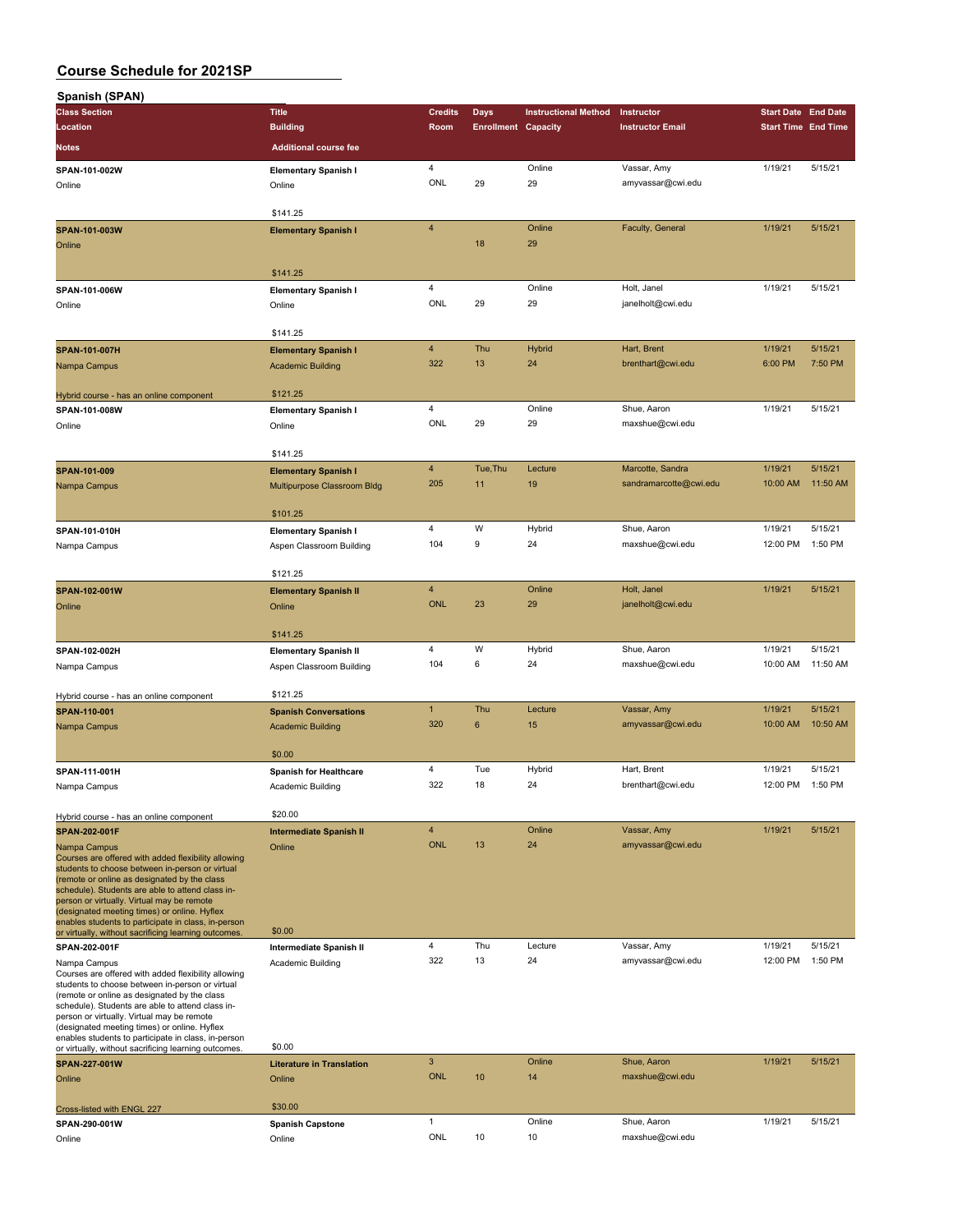| Spanish (SPAN)       |                              |                |                            |                                 |                         |                            |  |
|----------------------|------------------------------|----------------|----------------------------|---------------------------------|-------------------------|----------------------------|--|
| <b>Class Section</b> | Title                        | <b>Credits</b> | Davs                       | Instructional Method Instructor |                         | <b>Start Date End Date</b> |  |
| Location             | <b>Building</b>              | <b>Room</b>    | <b>Enrollment Capacity</b> |                                 | <b>Instructor Email</b> | <b>Start Time End Time</b> |  |
| <b>Notes</b>         | <b>Additional course fee</b> |                |                            |                                 |                         |                            |  |

\$10.00

#### **Surgical Technology (SURG)**

| <b>Class Section</b>                         | <b>Title</b>                          | <b>Credits</b>  | <b>Days</b>                | <b>Instructional Method</b> | Instructor              | <b>Start Date End Date</b> |          |
|----------------------------------------------|---------------------------------------|-----------------|----------------------------|-----------------------------|-------------------------|----------------------------|----------|
| Location                                     | <b>Building</b>                       | Room            | <b>Enrollment Capacity</b> |                             | <b>Instructor Email</b> | <b>Start Time End Time</b> |          |
| Notes                                        | <b>Additional course fee</b>          |                 |                            |                             |                         |                            |          |
| <b>SURG-111-001</b>                          | <b>Surgical Procedures</b>            | $6\overline{6}$ | F                          | Lecture                     | Bourbonnais, Mona       | 1/19/21                    | 5/15/21  |
| <b>Ada County Campus</b>                     | <b>Quail Court Building</b>           | 2210            | 15                         | 18                          | monabourbonnais@cwi.edu | 9:00 AM                    | 10:50 AM |
| Restricted: Surgical Technology majors only. | \$237.00                              |                 |                            |                             |                         |                            |          |
| SURG-111-001                                 | <b>Surgical Procedures</b>            | 6               | M                          | Lecture                     | Bourbonnais, Mona       | 1/19/21                    | 5/15/21  |
| Ada County Campus                            | <b>Quail Court Building</b>           | 2210            | 15                         | 18                          | monabourbonnais@cwi.edu | 10:00 AM                   | 3:00 PM  |
| Restricted: Surgical Technology majors only. | \$237.00                              |                 |                            |                             |                         |                            |          |
| <b>SURG-116-001</b>                          | <b>Perioperative Care of Patients</b> | $\mathbf{1}$    | F                          | Lecture                     | Strayer, Eric           | 1/19/21                    | 5/15/21  |
| <b>Ada County Campus</b>                     | <b>Quail Court Building</b>           | 2210            | 15                         | 18                          | ericstrayer@cwi.edu     | 11:00 AM                   | 12:00 PM |
| Restricted: Surgical Technology majors only. | \$0.00                                |                 |                            |                             |                         |                            |          |
| SURG-132-001                                 | <b>Surgery Clinical Practice</b>      | 8               | Tue, W, Thu                | Lab A                       | Alexander, Alyssa       | 1/19/21                    | 5/15/21  |
| <b>Community Locations</b>                   | Community Location                    | <b>CMTY</b>     | 15                         | 18                          | alyssaalexander@cwi.edu | 6:30 AM                    | 2:30 PM  |
| Restricted: Surgical Technology majors only. | \$0.00                                |                 |                            |                             |                         |                            |          |
| <b>SURG-132-001</b>                          | <b>Surgery Clinical Practice</b>      | 8               | Tue, W, Thu                | Lab A                       | Bourbonnais, Mona       | 1/19/21                    | 5/15/21  |
| <b>Community Locations</b>                   | <b>Community Location</b>             | <b>CMTY</b>     | 15                         | 18                          | monabourbonnais@cwi.edu | 6:30 AM                    | 2:30 PM  |
| Restricted: Surgical Technology majors only. | \$0.00                                |                 |                            |                             |                         |                            |          |
| SURG-132-001                                 | <b>Surgery Clinical Practice</b>      | 8               | Tue, W, Thu                | Lab A                       | Fitzgerald, Stacy       | 1/19/21                    | 5/15/21  |
| <b>Community Locations</b>                   | Community Location                    | <b>CMTY</b>     | 15                         | 18                          | stacyfitzgerald@cwi.edu | 6:30 AM                    | 2:30 PM  |
| Restricted: Surgical Technology majors only. | \$0.00                                |                 |                            |                             |                         |                            |          |
| <b>SURG-132-001</b>                          | <b>Surgery Clinical Practice</b>      | 8               | Tue, W, Thu                | Lab A                       | Keyes, Jordan           | 1/19/21                    | 5/15/21  |
| <b>Community Locations</b>                   | <b>Community Location</b>             | <b>CMTY</b>     | 15                         | 18                          | jordankeyes@cwi.edu     | 6:30 AM                    | 2:30 PM  |
| Restricted: Surgical Technology majors only. | \$0.00                                |                 |                            |                             |                         |                            |          |
| SURG-132-001                                 | <b>Surgery Clinical Practice</b>      | 8               | Tue, W, Thu                | Lab A                       | Lewis, Angela           | 1/19/21                    | 5/15/21  |
| <b>Community Locations</b>                   | Community Location                    | <b>CMTY</b>     | 15                         | 18                          | angellewis@cwi.edu      | 6:30 AM                    | 2:30 PM  |
| Restricted: Surgical Technology majors only. | \$0.00                                |                 |                            |                             |                         |                            |          |
| <b>SURG-132-001</b>                          | <b>Surgery Clinical Practice</b>      | 8               | Tue, W, Thu                | Lab A                       | Strayer, Eric           | 1/19/21                    | 5/15/21  |
| <b>Community Locations</b>                   | <b>Community Location</b>             | <b>CMTY</b>     | 15                         | 18                          | ericstrayer@cwi.edu     | 6:30 AM                    | 2:30 PM  |
| Restricted: Surgical Technology majors only. | \$0.00                                |                 |                            |                             |                         |                            |          |

#### **Theatre Arts (THEA)**

| <b>Class Section</b> | <b>Title</b>                | <b>Credits</b> | Days                       | <b>Instructional Method</b> | Instructor              | <b>Start Date End Date</b> |         |
|----------------------|-----------------------------|----------------|----------------------------|-----------------------------|-------------------------|----------------------------|---------|
| Location             | <b>Building</b>             | Room           | <b>Enrollment Capacity</b> |                             | <b>Instructor Email</b> | <b>Start Time End Time</b> |         |
| <b>Notes</b>         | Additional course fee       |                |                            |                             |                         |                            |         |
| THEA-101-001W        | <b>Theatre Appreciation</b> | 3              |                            | Online                      | Rippy, Joshua           | 1/19/21                    | 5/15/21 |
| Online               | Online                      | <b>ONL</b>     | 33                         | 35                          | joshuarippy@cwi.edu     |                            |         |
|                      | \$30.00                     |                |                            |                             |                         |                            |         |
| THEA-111-001         | <b>Acting I</b>             | 3              | Tue                        | Lecture                     | Rippy, Joshua           | 1/19/21                    | 5/15/21 |
| Ada County Campus    | <b>Pintail Center</b>       | 1208           | 6                          | 18                          | joshuarippy@cwi.edu     | 7:00 PM                    | 9:45 PM |
|                      |                             |                |                            |                             |                         |                            |         |

#### **Unmanned Aerial Systems (UAS)**

\$0.00

| <b>Class Section</b> | <b>Title</b>                   | <b>Credits</b> | <b>Davs</b>                | <b>Instructional Method</b> | Instructor              | <b>Start Date End Date</b> |         |
|----------------------|--------------------------------|----------------|----------------------------|-----------------------------|-------------------------|----------------------------|---------|
| Location             | <b>Building</b>                | <b>Room</b>    | <b>Enrollment Capacity</b> |                             | <b>Instructor Email</b> | <b>Start Time End Time</b> |         |
| <b>Notes</b>         | <b>Additional course fee</b>   |                |                            |                             |                         |                            |         |
| <b>UAS-115-001</b>   | <b>Privacy and Security</b>    |                | Tue.Thu                    | Lecture                     | Schuh, Timothy          | 1/19/21                    | 5/15/21 |
| Nampa Campus         | <b>Micron Education Center</b> | 2138           |                            | 16                          | timschuh@cwi.edu        | 1:00 PM                    | 2:15 PM |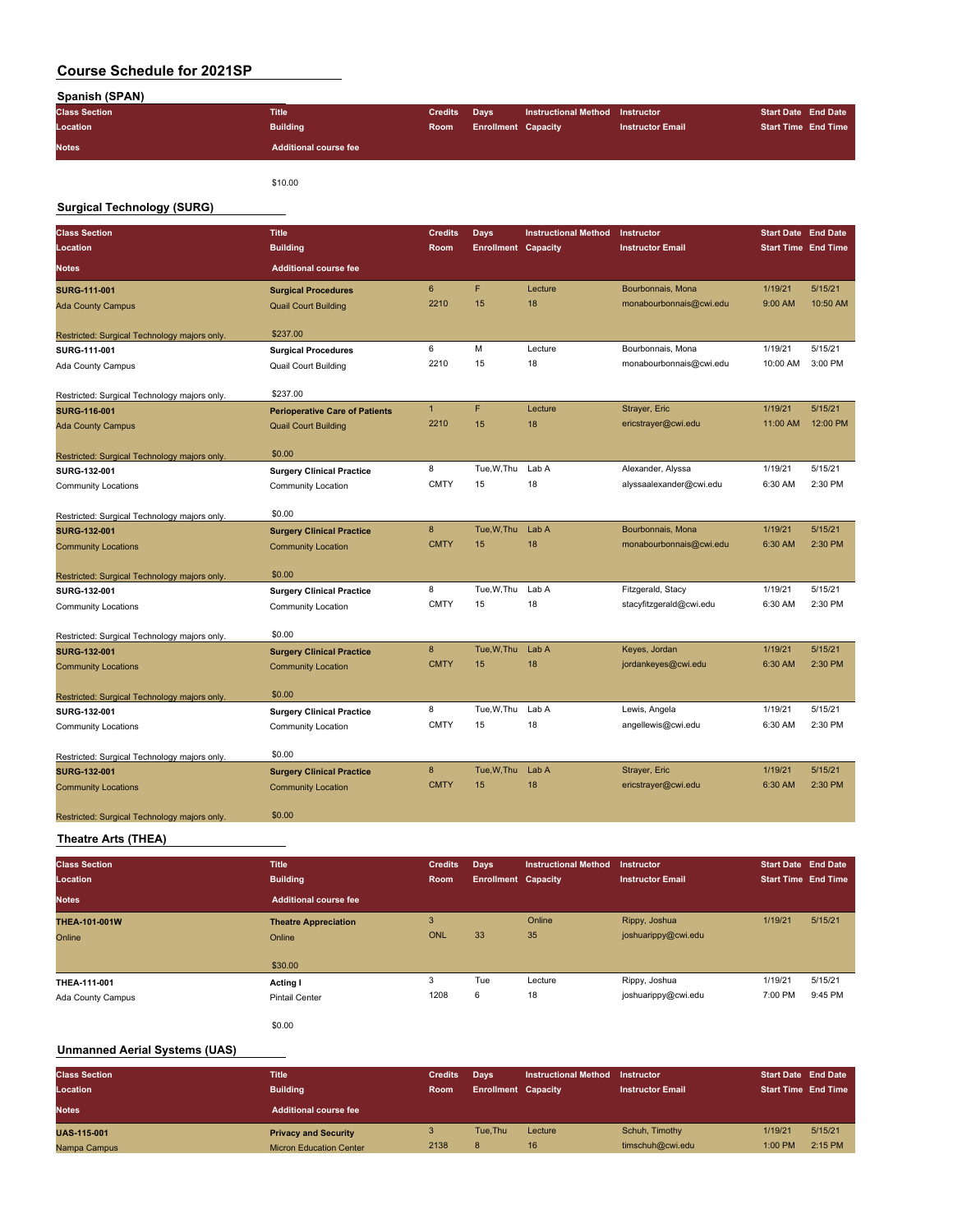# **Unmanned Aerial Systems (UAS)**

| <b>Class Section</b> | <b>Title</b>                   | <b>Credits</b> | <b>Days</b>                | <b>Instructional Method</b> | Instructor              | <b>Start Date End Date</b> |         |
|----------------------|--------------------------------|----------------|----------------------------|-----------------------------|-------------------------|----------------------------|---------|
| Location             | <b>Building</b>                | Room           | <b>Enrollment Capacity</b> |                             | <b>Instructor Email</b> | <b>Start Time End Time</b> |         |
| <b>Notes</b>         | <b>Additional course fee</b>   |                |                            |                             |                         |                            |         |
|                      |                                |                |                            |                             |                         |                            |         |
|                      | \$0.00                         |                |                            |                             |                         |                            |         |
| <b>UAS-135-001</b>   | Flight Lab 2                   | 3              | M,W                        | Lab B                       | Schuh, Timothy          | 1/19/21                    | 5/15/21 |
| Nampa Campus         | <b>Micron Education Center</b> | 2138           | 8                          | 16                          | timschuh@cwi.edu        | 2:30 PM                    | 3:45 PM |
|                      | \$0.00                         |                |                            |                             |                         |                            |         |
| <b>UAS-140-001</b>   | <b>Mission Planning</b>        | 3              | M,W                        | Lecture                     | Schuh, Timothy          | 1/19/21                    | 5/15/21 |
| Nampa Campus         | <b>Micron Education Center</b> | 2138           | 8                          | 16                          | timschuh@cwi.edu        | 1:00 PM                    | 2:15 PM |
|                      | \$0.00                         |                |                            |                             |                         |                            |         |

# **Welding & Metals Fab (WEMF)**

| <b>Class Section</b> | <b>Title</b>                                     | <b>Credits</b>          | <b>Days</b>                | <b>Instructional Method</b> | Instructor                              | <b>Start Date End Date</b> |                     |
|----------------------|--------------------------------------------------|-------------------------|----------------------------|-----------------------------|-----------------------------------------|----------------------------|---------------------|
| Location             | <b>Building</b>                                  | Room                    | <b>Enrollment Capacity</b> |                             | <b>Instructor Email</b>                 | <b>Start Time End Time</b> |                     |
| <b>Notes</b>         | <b>Additional course fee</b>                     |                         |                            |                             |                                         |                            |                     |
|                      |                                                  |                         |                            |                             |                                         |                            |                     |
| <b>WEMF-101-003</b>  | <b>Safety and Leadership</b>                     | $\overline{\mathbf{c}}$ | M, Tue, W, Thu Lecture     |                             | Jenkins, David                          | 1/19/21                    | 5/15/21             |
| Nampa Campus         | <b>Micron Education Center</b>                   | 1601                    | 14                         | 14                          | davidjenkins@cwi.edu                    | 6:00 PM                    | 6:30 PM             |
|                      | \$0.00                                           |                         |                            |                             |                                         |                            |                     |
| WEMF-121-003         | <b>Blueprint Read for Welders 1</b>              | $\overline{\mathbf{c}}$ | M,W                        | Lecture                     | Jenkins, David                          | 1/19/21                    | 5/15/21             |
| Nampa Campus         | Micron Education Center                          | 1602                    | 14                         | 14                          | davidjenkins@cwi.edu                    | 5:00 PM                    | 5:50 PM             |
|                      | \$0.00                                           |                         |                            |                             |                                         |                            |                     |
| <b>WEMF-122-001</b>  | <b>Blueprint Read for Welders 2</b>              | $\overline{\mathbf{c}}$ | M,W                        | Lecture                     | Bothman, Benjamin                       | 1/19/21                    | 5/15/21             |
| Nampa Campus         | <b>Micron Education Center</b>                   | 1506                    | $\overline{7}$             | 14                          | benbothman@cwi.edu                      | 12:00 PM                   | 12:50 PM            |
|                      |                                                  |                         |                            |                             |                                         |                            |                     |
|                      | \$0.00                                           |                         |                            |                             |                                         |                            |                     |
| <b>WEMF-122-002</b>  | <b>Blueprint Read for Welders 2</b>              | $\mathbf 2$             | M, W                       | Lecture                     | Fedore, Thomas                          | 1/19/21                    | 5/15/21             |
| Nampa Campus         | Micron Education Center                          | 1506                    | 10                         | 14                          | tomfedore@cwi.edu                       | 11:00 AM                   | 11:50 AM            |
|                      | \$0.00                                           |                         |                            |                             |                                         |                            |                     |
| <b>WEMF-135-003</b>  | <b>GMAW Practical</b>                            | 4                       | F                          | Lab A                       | Jenkins, David                          | 1/19/21                    | 3/13/21             |
| Nampa Campus         | <b>Micron Education Center</b>                   | 1601                    | 14                         | 14                          | davidjenkins@cwi.edu                    | 5:00 PM                    | 9:00 PM             |
|                      |                                                  |                         |                            |                             |                                         |                            |                     |
|                      | \$917.00                                         |                         |                            |                             |                                         |                            |                     |
| WEMF-135-003         | <b>GMAW Practical</b>                            | $\overline{4}$          | M, Tue, W, Thu Lab A       |                             | Jenkins, David                          | 1/19/21                    | 3/13/21             |
| Nampa Campus         | Micron Education Center                          | 1601                    | 14                         | 14                          | davidjenkins@cwi.edu                    | 6:40 PM                    | 10:40 PM            |
|                      | \$917.00                                         |                         |                            |                             |                                         |                            |                     |
| <b>WEMF-151-003</b>  | <b>Welding Theory 1</b>                          | $\overline{2}$          | Tue, Thu                   | Lecture                     | Jenkins, David                          | 1/19/21                    | 5/15/21             |
| Nampa Campus         | <b>Micron Education Center</b>                   | 1602                    | 14                         | 14                          | davidjenkins@cwi.edu                    | 5:00 PM                    | 5:50 PM             |
|                      |                                                  |                         |                            |                             |                                         |                            |                     |
|                      | \$0.00                                           | $\overline{2}$          |                            |                             |                                         |                            |                     |
| WEMF-152-001         | <b>Welding Theory 2</b>                          | 1506                    | Tue, Thu<br>$\overline{7}$ | Lecture<br>14               | Bothman, Benjamin<br>benbothman@cwi.edu | 1/19/21<br>12:00 PM        | 5/15/21<br>12:50 PM |
| Nampa Campus         | Micron Education Center                          |                         |                            |                             |                                         |                            |                     |
|                      | \$0.00                                           |                         |                            |                             |                                         |                            |                     |
| WEMF-152-002         | <b>Welding Theory 2</b>                          | $\overline{2}$          | Tue, Thu                   | Lecture                     | Fedore, Thomas                          | 1/19/21                    | 5/15/21             |
| Nampa Campus         | <b>Micron Education Center</b>                   | 1506                    | 10                         | 14                          | tomfedore@cwi.edu                       | 11:00 AM                   | 11:50 AM            |
|                      |                                                  |                         |                            |                             |                                         |                            |                     |
|                      | \$0.00                                           | 4                       | F                          | Lecture                     | Jenkins, David                          | 3/15/21                    | 5/15/21             |
| WEMF-175-003         | <b>SMAW Practical</b><br>Micron Education Center | 1601                    | 14                         | 14                          | davidjenkins@cwi.edu                    | 5:00 PM                    | 9:00 PM             |
| Nampa Campus         |                                                  |                         |                            |                             |                                         |                            |                     |
|                      | \$175.00                                         |                         |                            |                             |                                         |                            |                     |
| WEMF-175-003         | <b>SMAW Practical</b>                            | $\overline{4}$          | M, Tue, W, Thu Lab A       |                             | Jenkins, David                          | 3/15/21                    | 5/15/21             |
| Nampa Campus         | <b>Micron Education Center</b>                   | 1601                    | 14                         | 14                          | davidjenkins@cwi.edu                    | 6:40 PM                    | 10:40 PM            |
|                      | \$175.00                                         |                         |                            |                             |                                         |                            |                     |
| WEMF-180-001         | <b>Production Welding</b>                        | 4                       | M, Tue, W, Thu Lab A       |                             | Bothman, Benjamin                       | 1/19/21                    | 3/13/21             |
| Nampa Campus         | Micron Education Center                          | 1601                    | $\overline{7}$             | 14                          | benbothman@cwi.edu                      | 7:30 AM                    | 11:30 AM            |
|                      |                                                  |                         |                            |                             |                                         |                            |                     |
|                      | \$0.00                                           |                         |                            |                             |                                         |                            |                     |
| <b>WEMF-180-002</b>  | <b>Production Welding</b>                        | 4                       | F                          | Lecture                     | Fedore, Thomas                          | 1/19/21                    | 3/13/21             |
| Nampa Campus         | <b>Micron Education Center</b>                   | 1601                    | 10                         | 14                          | tomfedore@cwi.edu                       | 12:00 PM                   | 4:00 PM             |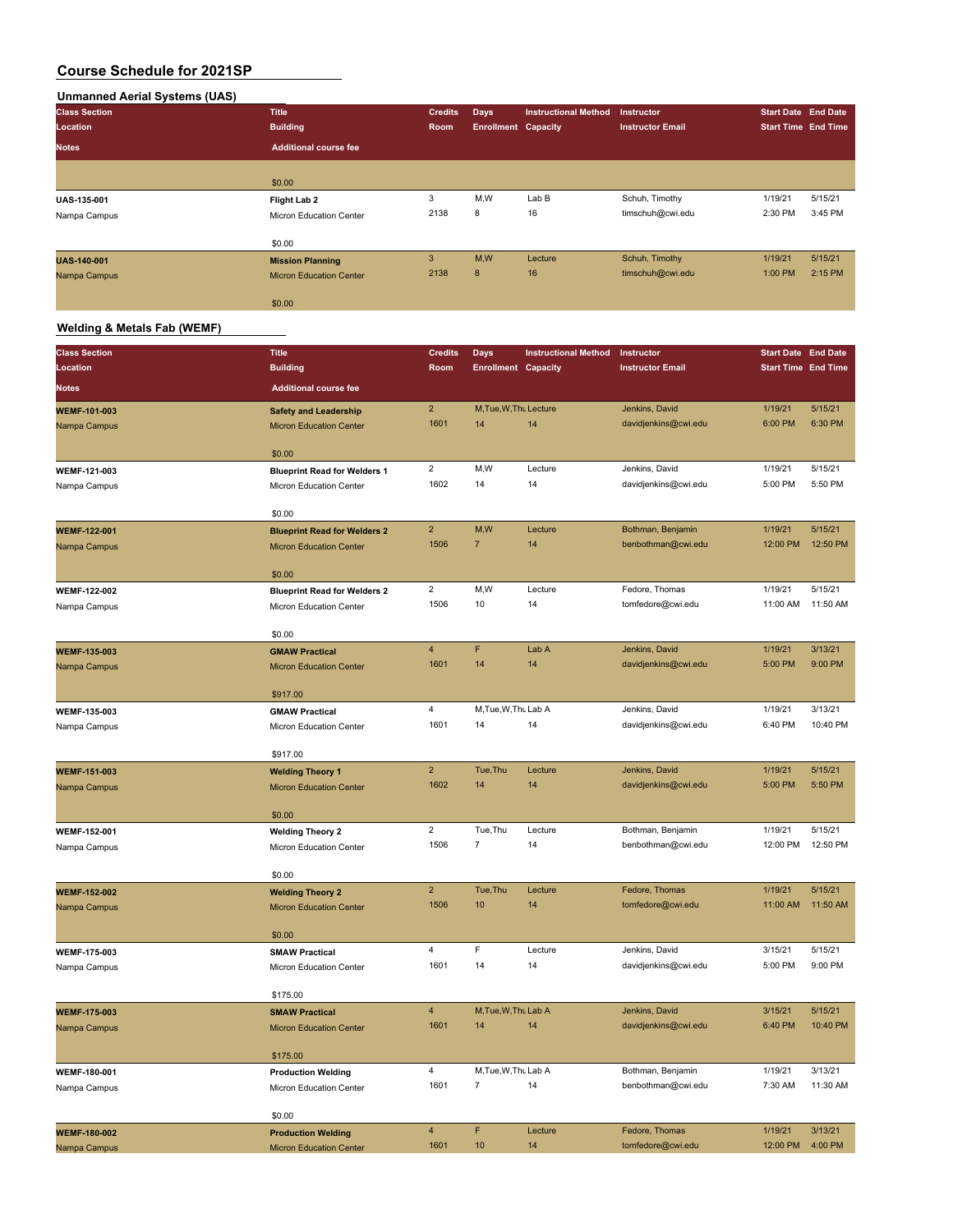| Course Scriedule for ZUZTSP |  |
|-----------------------------|--|
|                             |  |
| Welding & Metals Fab (WEMF) |  |

 $\overline{\phantom{0}}$ 

| <b>MAGIOILIA &amp; MAGIOIS I GD (MATIMIL</b> |                                         |                |                            |                             |                             |                            |          |
|----------------------------------------------|-----------------------------------------|----------------|----------------------------|-----------------------------|-----------------------------|----------------------------|----------|
| <b>Class Section</b>                         | <b>Title</b>                            | <b>Credits</b> | <b>Days</b>                | <b>Instructional Method</b> | Instructor                  | <b>Start Date End Date</b> |          |
| Location                                     | <b>Building</b>                         | Room           | <b>Enrollment Capacity</b> |                             | <b>Instructor Email</b>     | <b>Start Time End Time</b> |          |
| Notes                                        | <b>Additional course fee</b>            |                |                            |                             |                             |                            |          |
|                                              |                                         |                |                            |                             |                             |                            |          |
|                                              | \$0.00                                  |                |                            |                             |                             |                            |          |
| WEMF-180-002                                 | <b>Production Welding</b>               | 4              | M.Tue.W.Thu Lab A          |                             | Fedore, Thomas              | 1/19/21                    | 3/13/21  |
| Nampa Campus                                 | Micron Education Center                 | 1601           | 10                         | 14                          | tomfedore@cwi.edu           | 12:30 PM                   | 4:30 PM  |
|                                              |                                         |                |                            |                             |                             |                            |          |
|                                              | \$0.00                                  |                |                            |                             |                             |                            |          |
| <b>WEMF-185-001</b>                          | <b>GTAW Practical</b>                   | $\overline{4}$ | M, Tue, W, Thu Lab A       |                             | Bothman, Benjamin           | 3/15/21                    | 5/15/21  |
| Nampa Campus                                 | <b>Micron Education Center</b>          | 1601           | $\overline{7}$             | 14                          | benbothman@cwi.edu          | 7:30 AM                    | 11:30 AM |
|                                              |                                         |                |                            |                             |                             |                            |          |
|                                              | \$175.00                                |                |                            |                             |                             |                            |          |
| <b>WEMF-185-002</b>                          | <b>GTAW Practical</b>                   | 4              | F                          | Lab A                       | Fedore, Thomas              | 3/15/21                    | 5/15/21  |
| Nampa Campus                                 | Micron Education Center                 | 1601           | 10                         | 14                          | tomfedore@cwi.edu           | 12:00 PM                   | 4:00 PM  |
|                                              |                                         |                |                            |                             |                             |                            |          |
|                                              | \$175.00                                |                |                            |                             |                             |                            |          |
| <b>WEMF-185-002</b>                          | <b>GTAW Practical</b>                   | $\overline{4}$ | M, Tue, W, Thu Lab A       |                             | Fedore, Thomas              | 3/15/21                    | 5/15/21  |
| Nampa Campus                                 | <b>Micron Education Center</b>          | 1601           | 10                         | 14                          | tomfedore@cwi.edu           | 12:00 PM                   | 4:30 PM  |
|                                              |                                         |                |                            |                             |                             |                            |          |
|                                              | \$175.00                                |                |                            |                             |                             |                            |          |
| WEMF-225-003                                 | <b>Blueprint Reading &amp; Layout 3</b> | 2              | M, Tue, W, Thu Lecture     |                             | Baughman, Christopher       | 1/19/21                    | 3/13/21  |
| Nampa Campus                                 | Micron Education Center                 | 2131           | 3                          | 14                          | christopherbaughman@cwi.edu | 5:00 PM                    | 5:50 PM  |
|                                              |                                         |                |                            |                             |                             |                            |          |
|                                              | \$0.00                                  |                |                            |                             |                             |                            |          |
| <b>WEMF-226-003</b>                          | <b>Blueprint Reading &amp; Layout 4</b> | $\overline{2}$ | M, Tue, W, Thu Lecture     |                             | Baughman, Christopher       | 3/15/21                    | 5/15/21  |
| Nampa Campus                                 | <b>Micron Education Center</b>          | 2131           | 3                          | 14                          | christopherbaughman@cwi.edu | 5:00 PM                    | 5:50 PM  |
|                                              |                                         |                |                            |                             |                             |                            |          |
|                                              | \$0.00                                  |                |                            |                             |                             |                            |          |
| WEMF-227-001                                 | <b>Blueprint Reading &amp; Layout 5</b> | 2              | M, Tue, W, Thu Lecture     |                             | Wheeler, Michael            | 1/19/21                    | 3/13/21  |
| Nampa Campus                                 | Micron Education Center                 | 1602           | 6                          | 14                          | mikewheeler@cwi.edu         | 12:00 PM                   | 12:50 PM |
|                                              |                                         |                |                            |                             |                             |                            |          |
|                                              | \$0.00                                  |                |                            |                             |                             |                            |          |
| <b>WEMF-227-002</b>                          | <b>Blueprint Reading &amp; Layout 5</b> | $\overline{2}$ | M, Tue, W, Thu Lecture     |                             | Diamond, Malcolm            | 1/19/21                    | 3/13/21  |
| Nampa Campus                                 | <b>Micron Education Center</b>          | 1602           | 8                          | 14                          | malcolmdiamond@cwi.edu      | 11:00 AM                   | 11:50 AM |
|                                              |                                         |                |                            |                             |                             |                            |          |
|                                              | \$0.00                                  |                |                            |                             |                             |                            |          |
| WEMF-228-001                                 | <b>Blueprint Reading &amp; Layout 6</b> | $\overline{c}$ | M, Tue, W, Thu Lecture     |                             | Wheeler, Michael            | 3/15/21                    | 5/15/21  |
| Nampa Campus                                 | Micron Education Center                 | 1602           | 6                          | 14                          | mikewheeler@cwi.edu         | 12:00 PM                   | 12:50 PM |
|                                              |                                         |                |                            |                             |                             |                            |          |
|                                              | \$0.00                                  |                |                            |                             |                             |                            |          |
| <b>WEMF-228-002</b>                          | <b>Blueprint Reading &amp; Layout 6</b> | $\overline{2}$ | M, Tue, W, Thu Lecture     |                             | Diamond, Malcolm            | 3/15/21                    | 5/15/21  |
| Nampa Campus                                 | <b>Micron Education Center</b>          | 1602           | 8                          | 14                          | malcolmdiamond@cwi.edu      | 11:00 AM                   | 11:50 AM |
|                                              |                                         |                |                            |                             |                             |                            |          |
|                                              | \$0.00                                  |                |                            |                             |                             |                            |          |
| WEMF-255-003                                 | Welding and Fab Workshop 1              | 4              |                            | Lab A                       | Baughman, Christopher       | 1/19/21                    | 3/13/21  |
| Nampa Campus                                 | Micron Education Center                 | 1606           | 3                          | 14                          | christopherbaughman@cwi.edu | 5:00 PM                    | 9:00 PM  |
|                                              |                                         |                |                            |                             |                             |                            |          |
|                                              | \$175.00                                |                |                            |                             |                             |                            |          |
| <b>WEMF-255-003</b>                          | <b>Welding and Fab Workshop 1</b>       | 4              | M, Tue, W, Thu Lab A       |                             | Baughman, Christopher       | 1/19/21                    | 3/13/21  |
| Nampa Campus                                 | <b>Micron Education Center</b>          | 1606           | $\mathbf{3}$               | 14                          | christopherbaughman@cwi.edu | 6:00 PM                    | 10:00 PM |
|                                              |                                         |                |                            |                             |                             |                            |          |
|                                              | \$175.00                                |                |                            |                             |                             |                            |          |
| WEMF-256-003                                 | Welding and Fab Workshop 2              | 4              | F                          | Lab A                       | Baughman, Christopher       | 3/15/21                    | 5/15/21  |
| Nampa Campus                                 | Micron Education Center                 | 1606           | 3                          | 14                          | christopherbaughman@cwi.edu | 5:00 PM                    | 9:00 PM  |
|                                              |                                         |                |                            |                             |                             |                            |          |
|                                              | \$125.00                                |                |                            |                             |                             |                            |          |
| <b>WEMF-256-003</b>                          | <b>Welding and Fab Workshop 2</b>       | $\overline{4}$ | M, Tue, W, Thu Lab A       |                             | Baughman, Christopher       | 3/15/21                    | 5/15/21  |
| Nampa Campus                                 | <b>Micron Education Center</b>          | 1606           | 3                          | 14                          | christopherbaughman@cwi.edu | 6:00 PM                    | 10:00 PM |
|                                              |                                         |                |                            |                             |                             |                            |          |
|                                              | \$125.00                                |                |                            |                             |                             |                            |          |
| <b>WEMF-257-001</b>                          | Welding and Fab Workshop 3              | 4              | M, Tue, W, Thu Lab A       |                             | Wheeler, Michael            | 1/19/21                    | 3/13/21  |
| Nampa Campus                                 | Micron Education Center                 | 1606           | 5                          | 14                          | mikewheeler@cwi.edu         | 7:30 AM                    | 11:30 AM |
|                                              |                                         |                |                            |                             |                             |                            |          |
|                                              | \$175.00                                |                |                            |                             |                             |                            |          |
| <b>WEMF-257-002</b>                          | <b>Welding and Fab Workshop 3</b>       | 4              | F                          | Lab A                       | Diamond, Malcolm            | 1/19/21                    | 3/13/21  |
| Nampa Campus                                 | <b>Micron Education Center</b>          | 1606           | $\bf 8$                    | 14                          | malcolmdiamond@cwi.edu      | 12:00 PM                   | 4:00 PM  |
|                                              |                                         |                |                            |                             |                             |                            |          |
|                                              | \$175.00                                |                |                            |                             |                             |                            |          |
| <b>WEMF-257-002</b>                          | Welding and Fab Workshop 3              | $\overline{4}$ | M, Tue, W, Thu Lab A       |                             | Diamond, Malcolm            | 1/19/21                    | 3/13/21  |